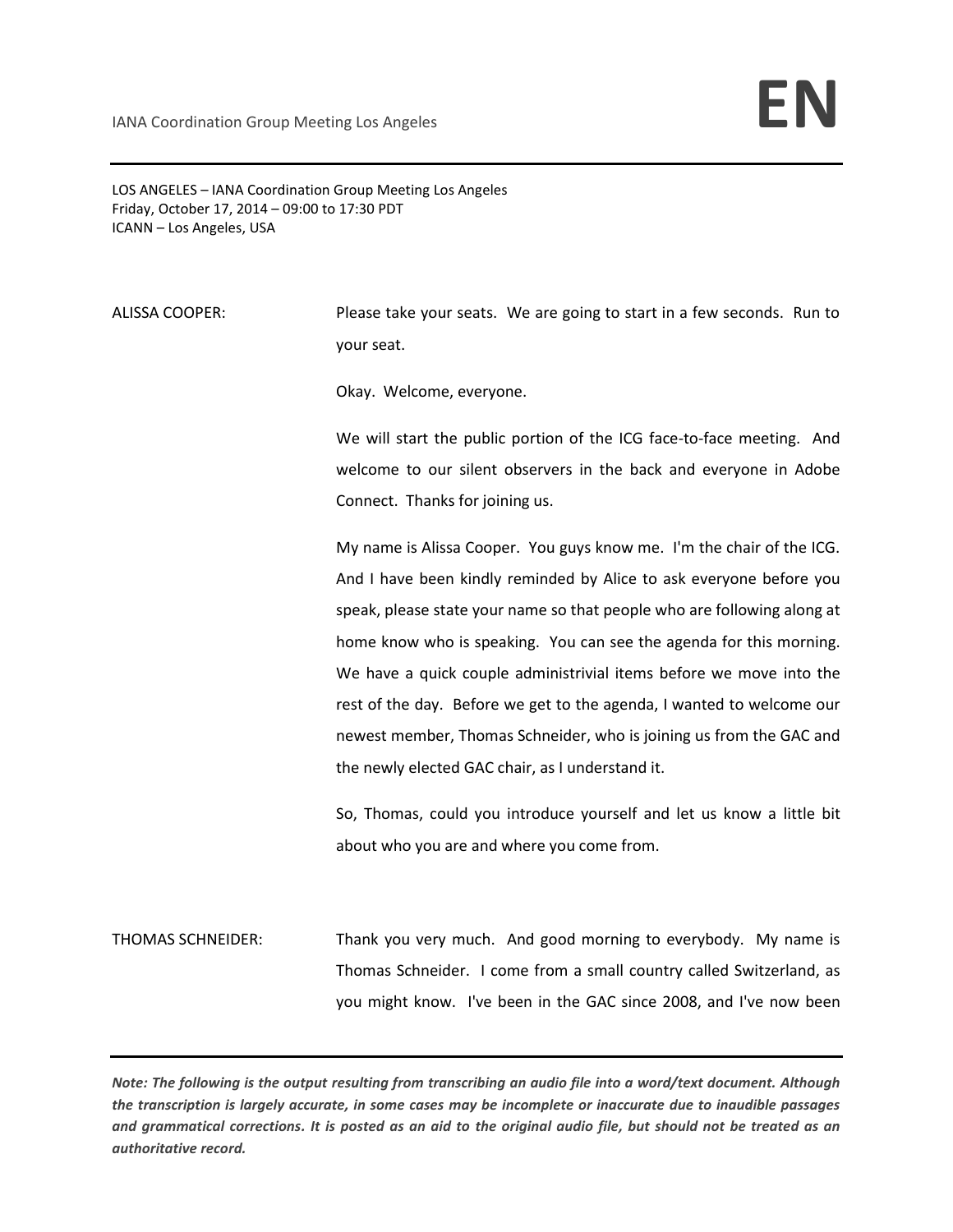elected as the new GAC Chair. And since Heather has departed by yesterday and was not going to be here, the GAC then decided that it should be the next chair who should fill up the space here. This is why I'm here. I'm looking forward -- I know some of you. I know -- look forward to get to know you better, also the other ones, and I also look forward to good cooperation. Thank you very much.

ALISSA COOPER: Thank you. And I think Heather is not with us today, but obviously we have huge appreciation for the work that she contributed thus far. So anyone who sees her, let her know we are very thankful.

> So I think also just for everyone's information, Samantha is here and taking minutes for us. Yes? Yes. Thank you, Samantha. And feel free to be as sparse as you want with those minutes, Samantha.

### [ Laughter ]

No, we are extremely appreciative of all your work as well. So thank you. Thank you for being here with us.

So the agenda review, is it possible to see the whole agenda, Alice? Maybe we can work on that. Yes, thank you. Or a little bit more of it.

So I got one request from Wolf-Ulrich to add an item which has been added to the parking lot at the end of the day about outreach to the IANA staff. Anyone else want to bash the agenda?

Yes, Michael and then Martin.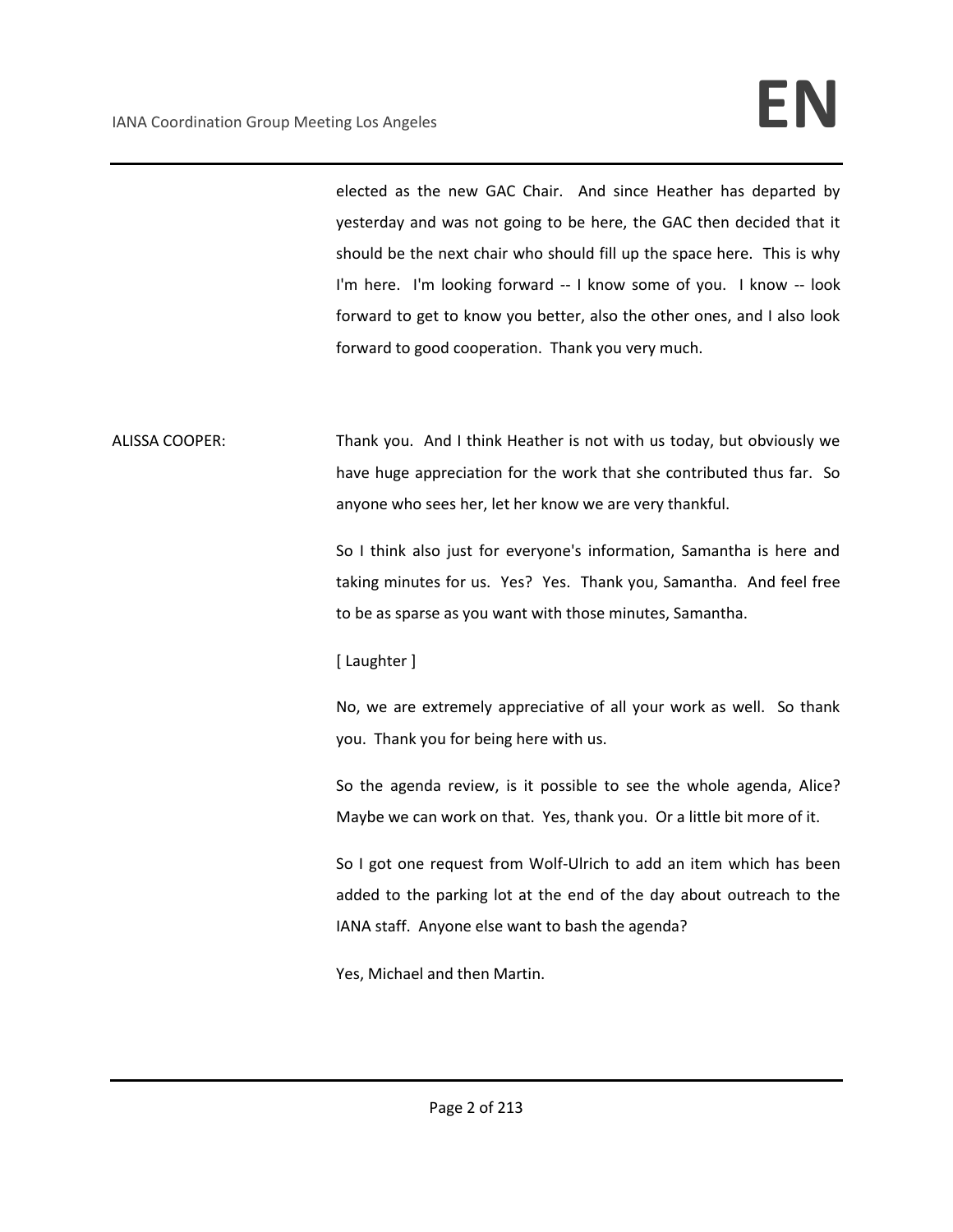| MICHAEL NIEBEL:         | I just want to know when we have the opportunity to discuss the<br>interaction that has taken place over the week with the communities.                                                                                                                                                                                                                                                               |
|-------------------------|-------------------------------------------------------------------------------------------------------------------------------------------------------------------------------------------------------------------------------------------------------------------------------------------------------------------------------------------------------------------------------------------------------|
| <b>ALISSA COOPER:</b>   | So I think we can fit that into the session at 1530, which is about<br>community transition proposal process. I think we can include, you<br>know, week in review.                                                                                                                                                                                                                                    |
| MICHAEL NIEBEL:         | The only note of caution I would have on that it might influence our<br>discussion on the finalization process.                                                                                                                                                                                                                                                                                       |
| <b>ALISSA COOPER:</b>   | Do you think we need to have a specific separate week-in-review<br>discussion, or can we raise those topics while we talk about the<br>finalization process?<br>Go ahead, Kavouss.                                                                                                                                                                                                                    |
| <b>KAVOUSS ARASTEH:</b> | Yes, Kavouss Aresteh speaking.<br>I support the proposal. We should have a separate item dealing with<br>the relations of ICG with respect to the two groups that has been<br>established. One is called CWG, naming and so on, so forth. The other<br>one CCWG. It should be a separate item. We need to discuss it because<br>there are some issues that need to be cleared in our work. Thank you. |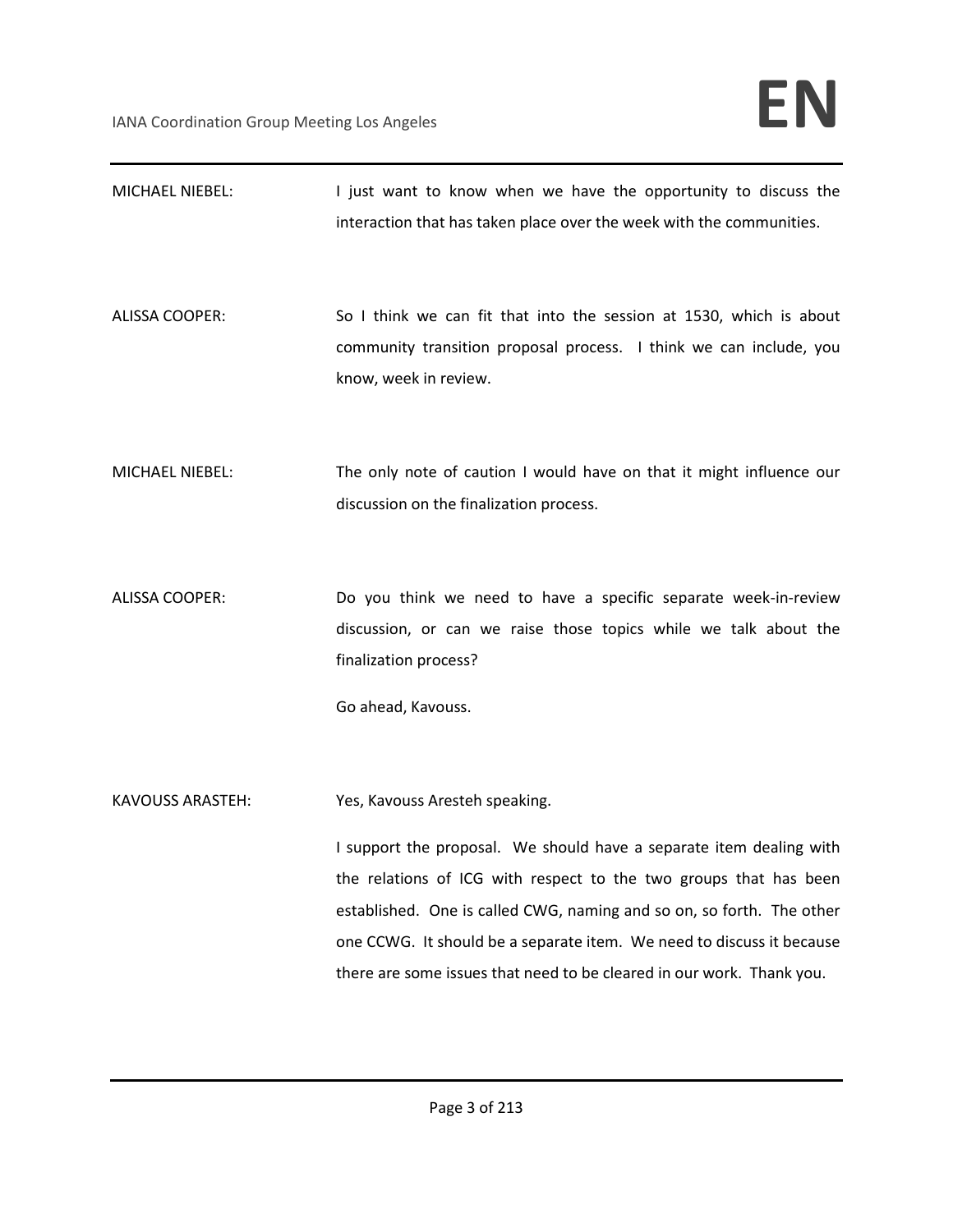# IANA Coordination Group Meeting Los Angeles **EN**

ALISSA COOPER: Thank you. So we have an agenda item, if we go back up, at 11:45 which was meant to be about the relationship with the accountability working group. I think we can also talk about the names crosscommunity working group at that time.

Martin?

MARTIN BOYLE: Martin Boyle. Thanks so much.

The board resolution yesterday, both in its relationship to the ICANN accountability and also in relation to this group, provides a safeguard mechanism that allows the ICANN board to reject our paper. And I think we probably need to have a discussion here about how do we ensure that we have got good engagement with ICANN so that their concerns and the concerns -- so ideas raised in this group have been considered in ICANN and brought back to this group so that if there is a difficulty, we can address it.

I think that's probably an important discussion for us to have because it might actually alter our relationship with liaisons in this group. So - now whether that fits in on one of the existing agenda items or not, I don't know. But it seems to me to be quite a fundamental question.

ALISSA COOPER: Thank you, Martin. That's a good point.

So I think maybe for this 11:45 session, we can just treat it as a discussion of all of these kind of relationship issues, how do we relate to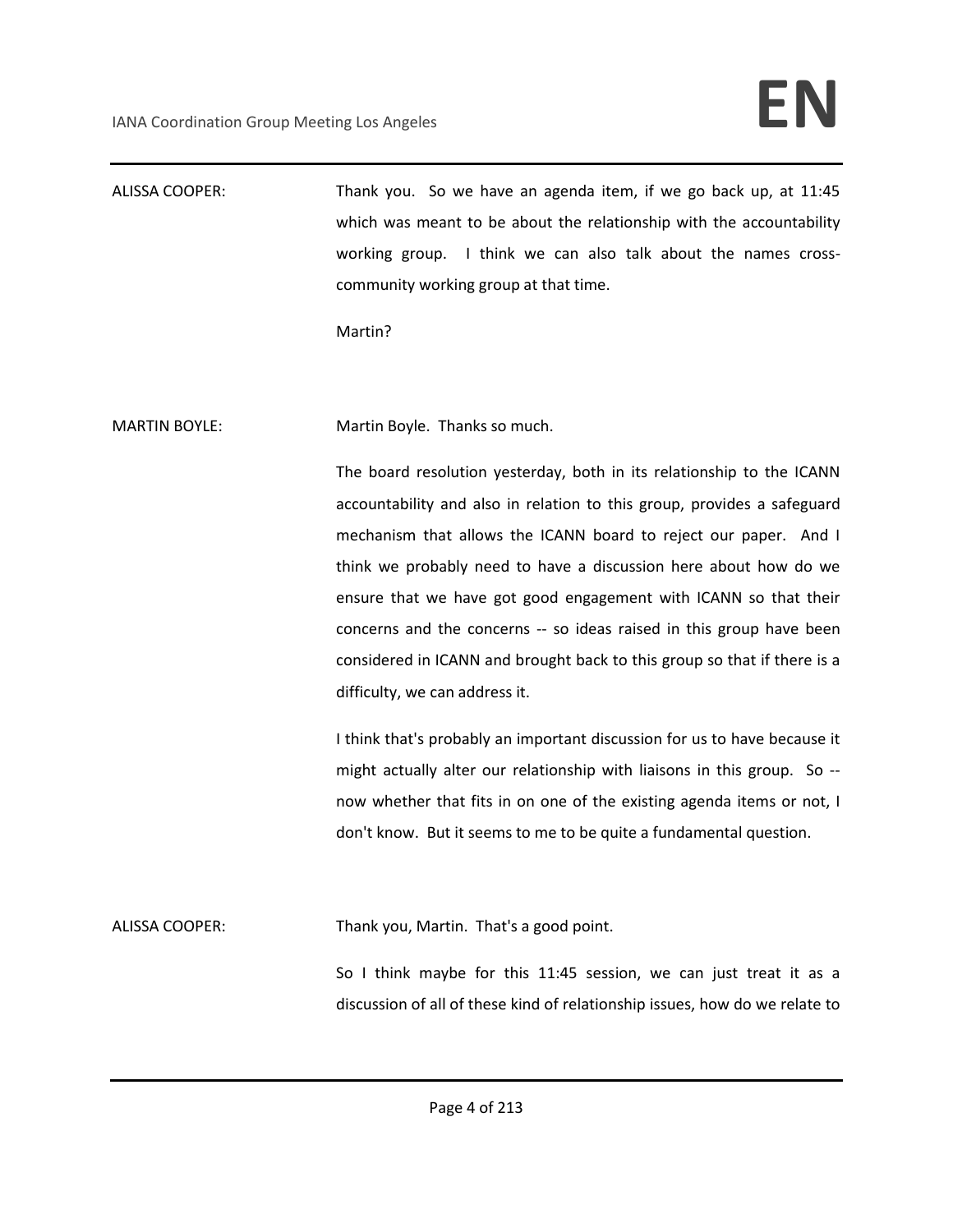these groups, how do we relate to the board and the staff and we can kind of roll it that way.

So I have Jean-Jacques, Manal, Keith, Kuo-Wei.

JEAN-JACQUES SUBRENAT: Thank you. I'm going to speak in one other language of the U.N. working languages.

> I would like to say or to raise two points. First of all, I would like to support Martin Boyle's suggestion. I think it's a very good idea, indeed to hold a conversation or to hold important discussions on how the content of our transition plan will be addressed by the ICANN board.

> I said engage in a conversation with them because we need clarity, especially regarding the communities we represent in that it is not that the board is going to modify our final plan. Instead, for the sake of transparency, we do need to have this contact, this engagement so that the board has the opportunity to raise their concerns.

> Secondly, I would like to thank Alissa for adding these items so that we can discuss it today.

ALISSA COOPER: --- update in terms of the board and the transmission process. I talked to Bruce Tonkin yesterday. So we'll certainly talk about that.

Manal. And I'll add Milton to the queue.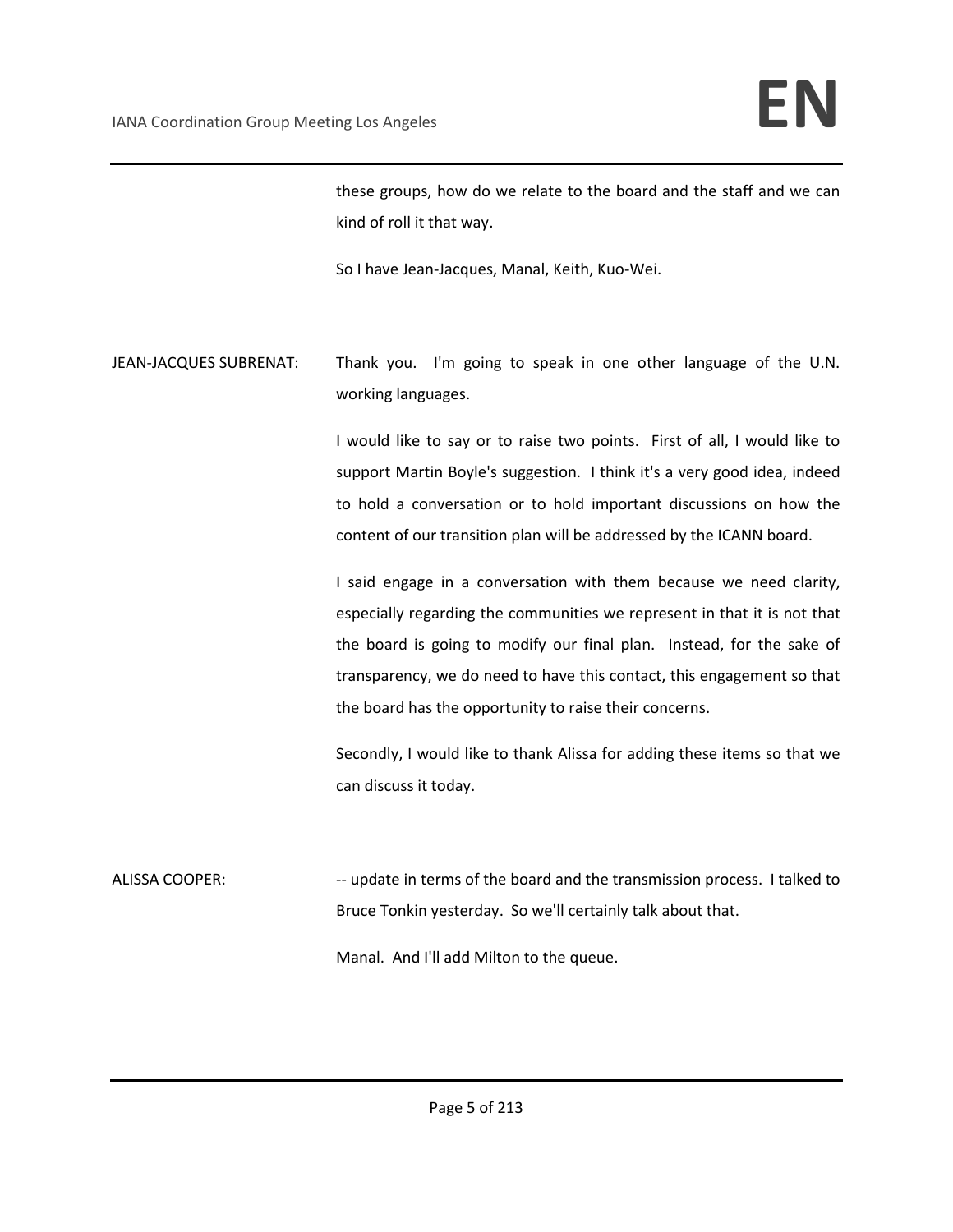## MANAL ISMAIL: Thank you, Alissa. I'm just wondering whether the frequently asked question is the best thing to start with at the first of the agenda because, again, I think the whole discussion would reflect into finalizing the frequently asked questions, particularly our relation in coordinating with the accountability. I think this is something we have on the agenda and also was not 100% finalized in the FAQ. And, similarly, how are we going to coordinate with the board? So I see a lot of the things that's going to be discussed later would -- should be reflected in the FAQs. So thank you. ALISSA COOPER: Thank you. I think that's a very good suggestion. So what I would propose is that we start with the relationship item, and we'll bump the FAQ down somewhere further. I'll figure it out while we're having the discussion. Does that make sense? Yeah, okay. Great. Keith. KEITH DRAZEK: Thank you, Alissa. Keith Drazek. I just wanted to, I guess, react to Martin's comment just a few minutes ago about the board making a decision about how it would handle rejecting a community recommendation. And I was under the impression that was specific to the ICANN accountability track not related to the work of the ICG. And I

just want to make sure that we're not confusing things.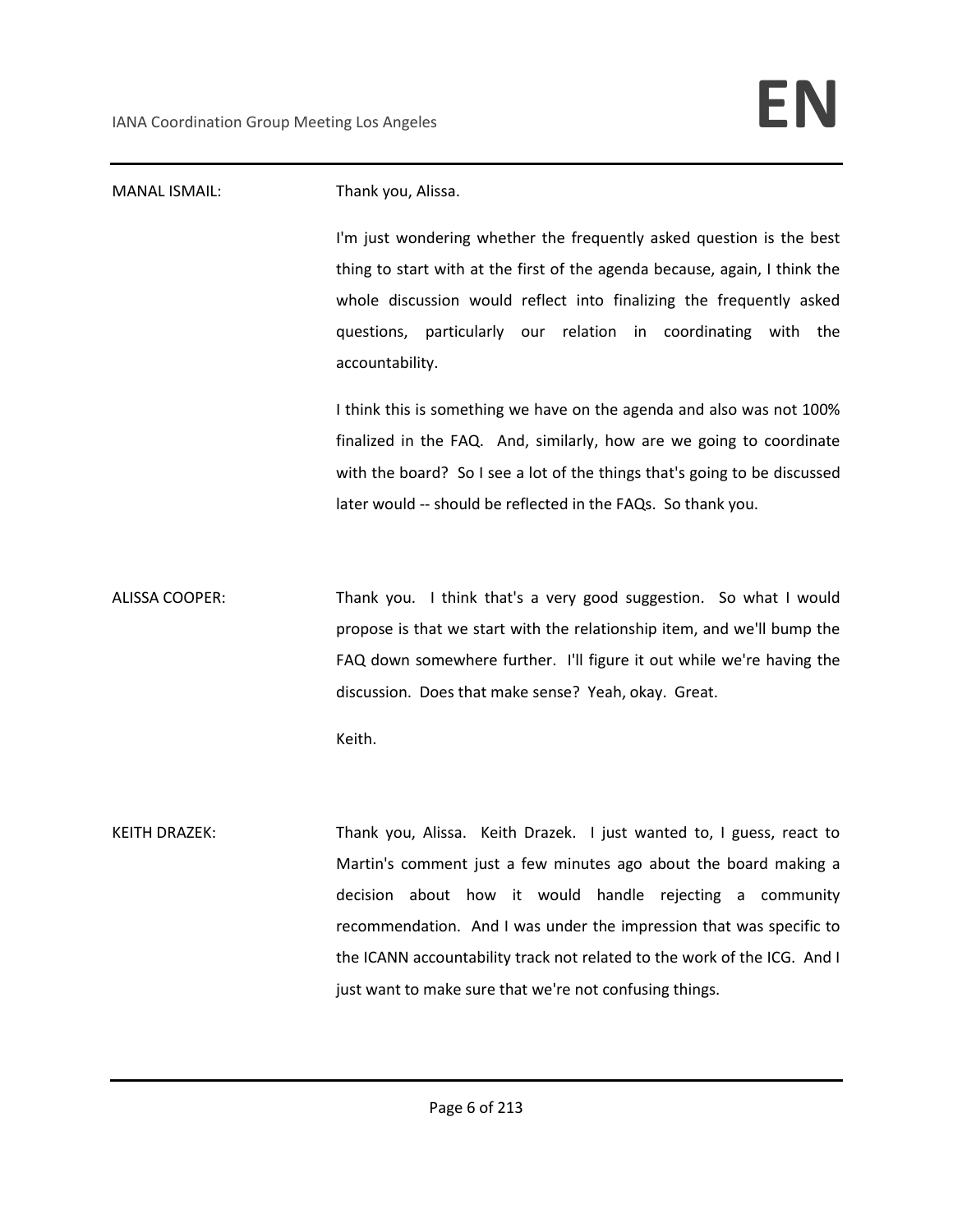And I may be wrong, but I just want to make sure that we sort of flesh that out a little bit, that the board resolution passed yesterday related to the ICANN accountability track and the community output, from that track, not the work of the ICG. That's my understanding. Thanks.

- ALISSA COOPER: Thank you. Yes. We should talk about that. Right now we are talking about the agenda. So let's try to close on the agenda and we will have that discussion next. Thanks. Kuo-Wei.
- KUO-WEI WU: Sorry. I need to respond before Martin talks again. I think basically the board didn't discuss this issue yet. And the board actually promised we are not going to hand out to the NTIA without ICG group agreement.
- ALISSA COOPER: Thank you. Milton, I hope you have a comment about the agenda.
- MILTON MUELLER: I do.

ALISSA COOPER: Great.

MILTON MUELLER: It is that I agree with Manal that the FAQ might not be the right thing to start with. And if I -- I think we should discuss this board resolution. If, indeed, this is as bad as it sounds or if there's as serious confusion about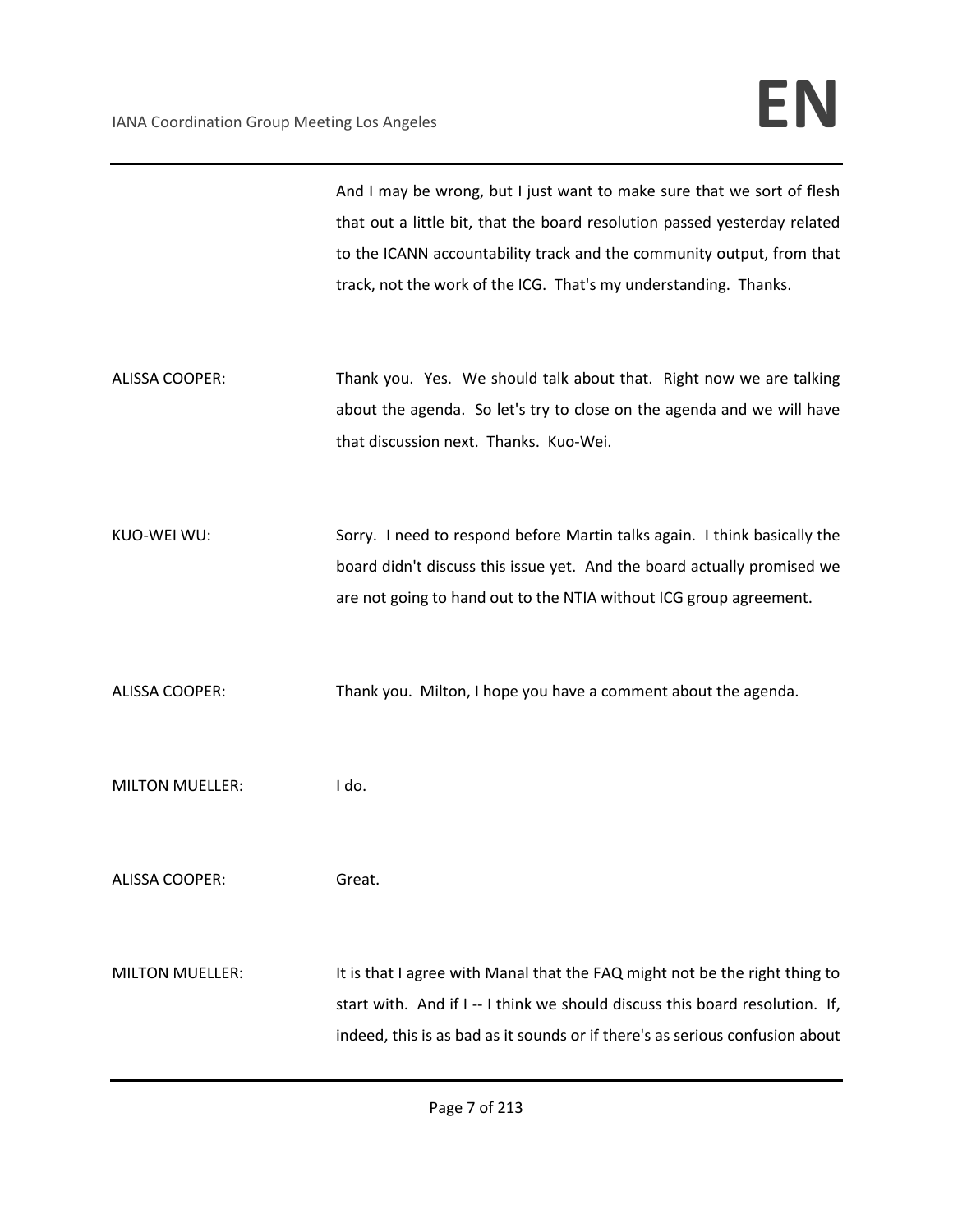it, meaning it seems to exist, we should be talking about that first because the rest of it could all be irrelevant.

[ Laughter ]

ALISSA COOPER: Patrik.

PATRIK FALTSTROM: Thank you very much. I have heard from a few people in the room, including myself, that there are some of us that booked flights before the ICG meeting was planned, that we were not allowed to rebook. So around 5:00 p.m. I do know that people will start to leave the room, and I encourage everyone including myself to leave the room without disturbing the discussions that are ongoing. Just so everyone is aware that it seems to be the case that around 5:00 p.m., people will start to leave. Thank you.

ALISSA COOPER: Thank you, Patrik.

Anyone else on the agenda? Okay.

So here's what I propose that we should do, let's do the minutes approval next, get that out of the way. Then we will talk about the transmission to NTIA item, including board resolutions, and then move into the rest of the relationship topic including relations with the board, relations to the accountability process, and relations to the names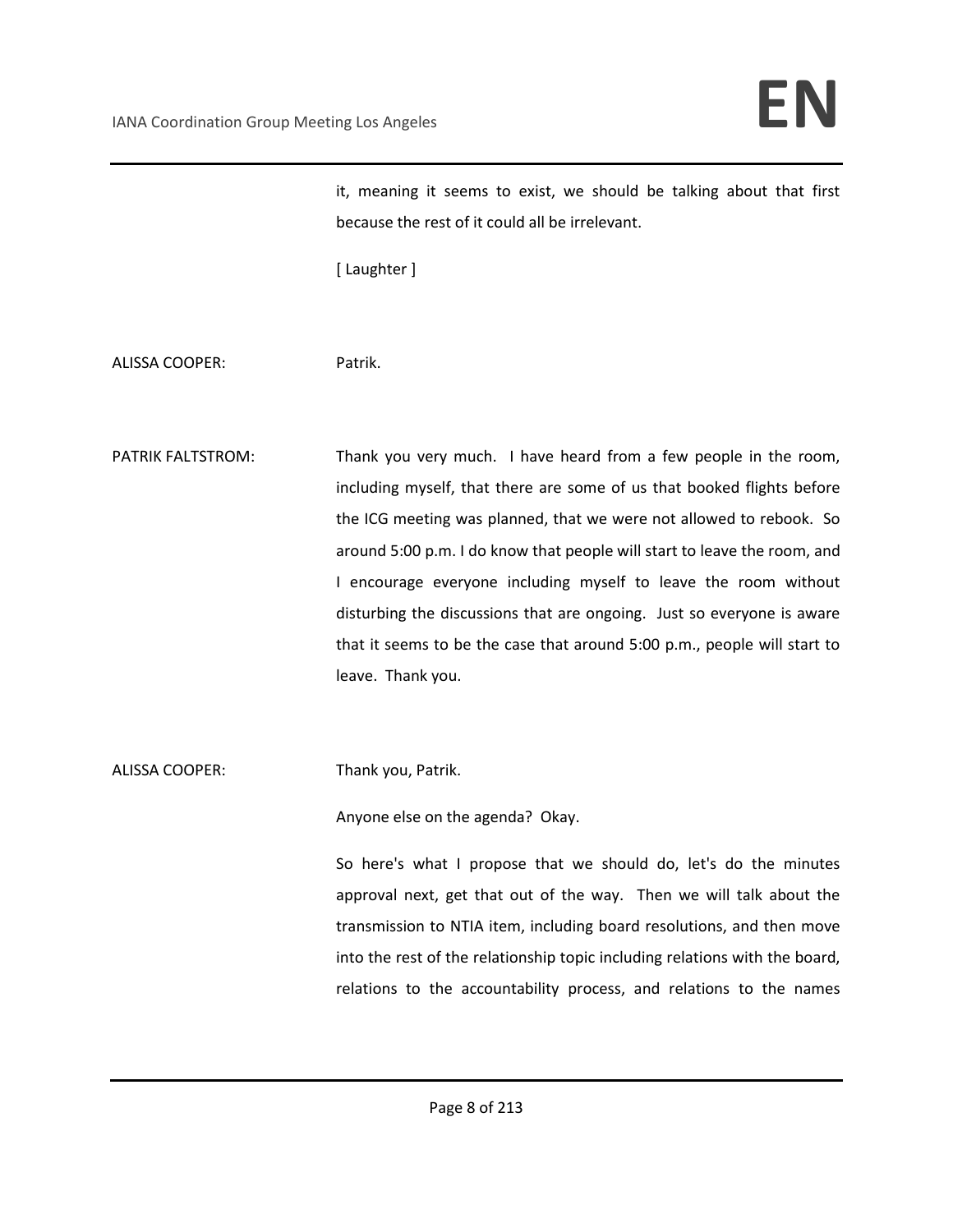cross-community working group. And then I'll move the FAQ someplace else. Sound good? Okay.

So minutes approval. So the first set of minutes we have up for approval are the minutes from our last face-to-face meeting on September 6th. Somehow we managed to not approve these yet even though we should have. So -- and I know that people weren't aware until the middle of this week that we were going to approve these. So I want to know if anyone has objections to approving these now or if anyone feels that they need more time to review them.

No, no objections. Okay. So with that, the September 6 minutes are approved, and we'll get them up on the Web site.

And then we had one more set of minutes which are from October 1st, the October 1st conference call. So same questions. Any objections to approving these? We've had some discussion of these on the list already. Any objections or anyone need more time? No. Okay. Great. Then these are approved as well. Thank you very much, Samantha and Alice, for getting these up for us.

Okay. So I will start the discussion about the transition to NTIA. So, indeed, my understanding of what the board passed yesterday was a resolution that is specific to the output of the accountability crosscommunity working group. Theresa and myself and Bruce Tonkin, the vice chair of the board, spoke briefly yesterday about the possibility of obtaining similar language from the board specific to the transition proposal.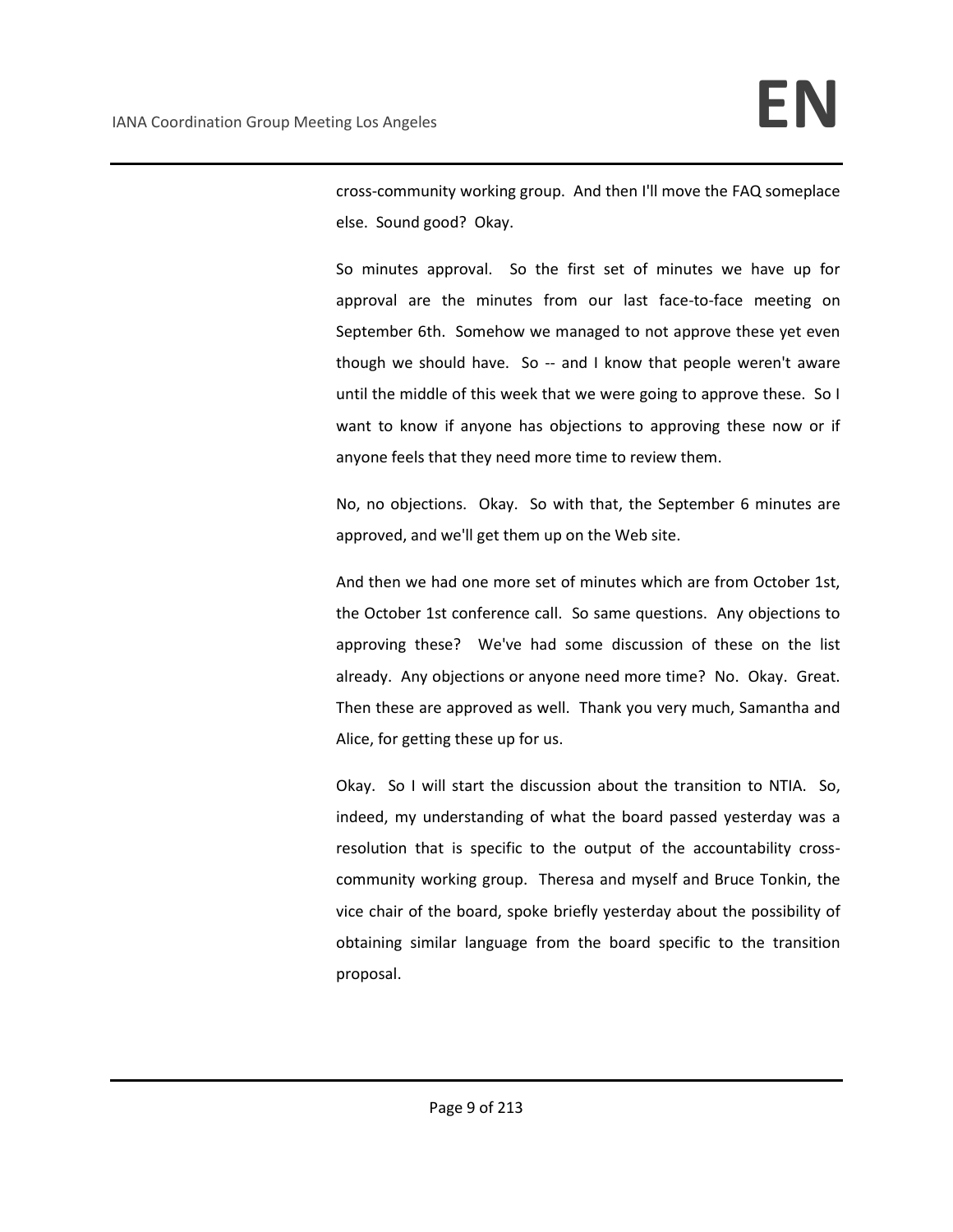I haven't -- he said he would send that to me. He will send it, and I will share it with everyone immediately. But my proposal is that we take what we get from them, which will be highly similar to what they wrote about the accountability process, and we work on that as a group to determine if it's -- if we think it's satisfactory. And then we can go back and forth with them to make sure that it says what we want it to say.

And for those who weren't -- who haven't seen it or weren't there at the session yesterday, if I can give my summary of it -- and Kuo-Wei should feel free to speak to this as well -- it essentially says that the board, when it receives the document from us, the transition plan, will -- if it determines that anything in the document is not in the global public interest, it will send the document back to us with an explanation for why that is and initiate a dialogue with us. So the proposal would never go to the NTIA with modifications or anything like that.

If the board finds a problem with it, then they would send it to us, but they wouldn't send it on to NTIA changed or feeling that there's a problem with it. So that's kind of the general thrust of what they wrote for the accountability output and the same general thrust for this document.

So I see Milton, Russ, Kavouss, and Jean-Jacques. Milton.

MILTON MUELLER: Yeah, the proposal -- or the proposed resolution that you say is coming is completely unacceptable. The board is not supposed to be on this committee making the transition plan for itself. This was initially rejected by the community. It was part of the original process that they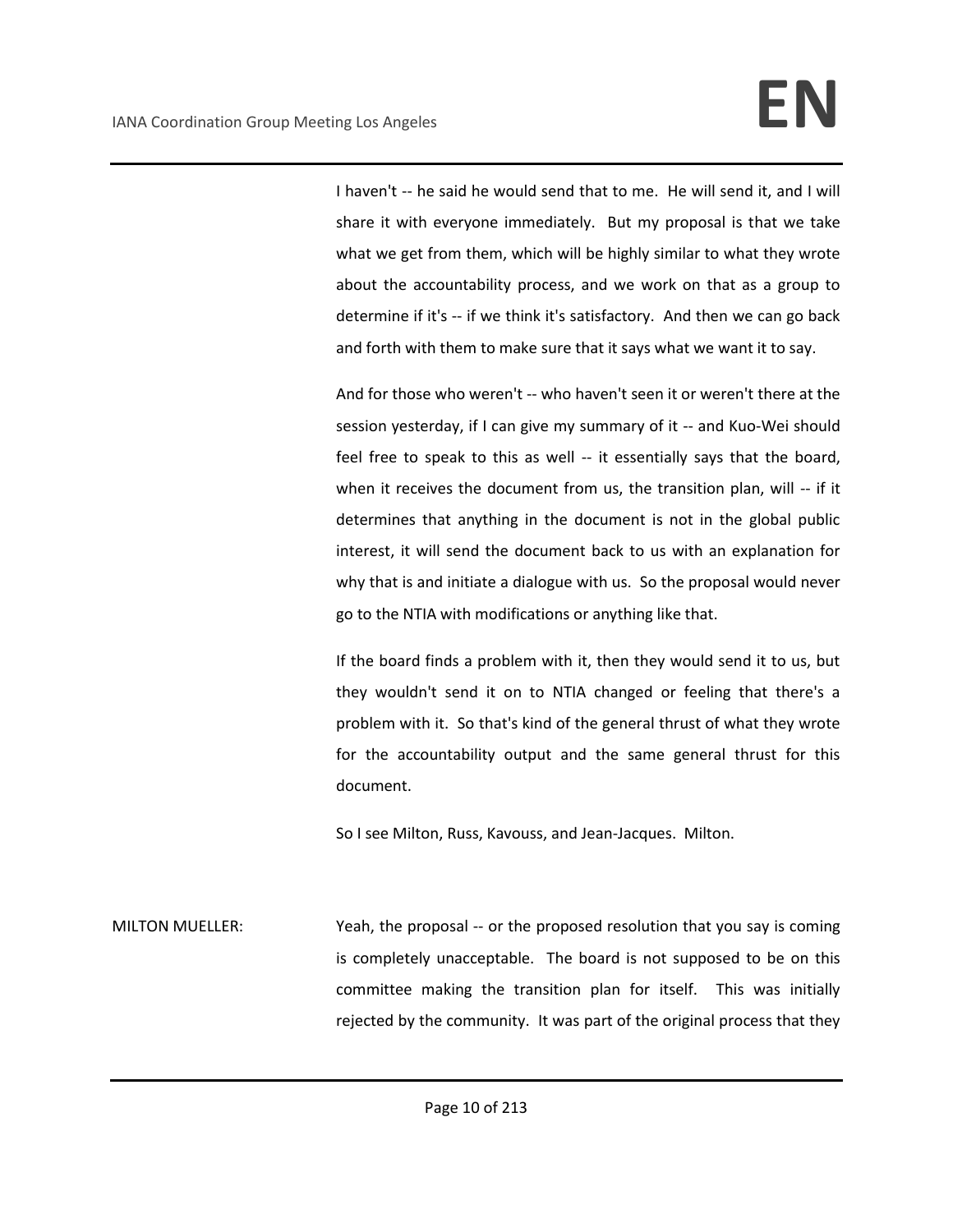proposed. It was rejected. It was taken out. And now the idea that a board resolution can authorize them to control a process that they're not supposed to be part of -- or at least, you know, not supposed to be in control of is just unacceptable.

I mean, we just have to tell them that that's not acceptable because it puts them in a position to essentially veto the work that we're doing.

I just don't understand how things even got to this point. We have been told that the proposal that we make would be transmitted to the NTIA. We had been told that the communities would make their own proposal and that that proposal would then be assembled and that we had the responsibility for finding, you know, interoperability problems or accountability problems. But the NTIA-ICANN relationship is something that ICANN is a very interested party in, and we thought this task had been delegated to the community, so I'm really -- I would think that this group should send a very clear signal that that's not an acceptable resolution.

ALISSA COOPER: Thank you, Milton. There's one more piece of information that I should share as well and then I'll get back to the queue, which is that there is a -- the requirement from NTIA is that the proposal has to be transmitted by ICANN, and that is, as far as I'm concerned, not negotiable.

> So -- because ICANN is their contracted party, and they asked ICANN for this specifically.

> So just so people have that bit of information as well, that's kind of an invariant.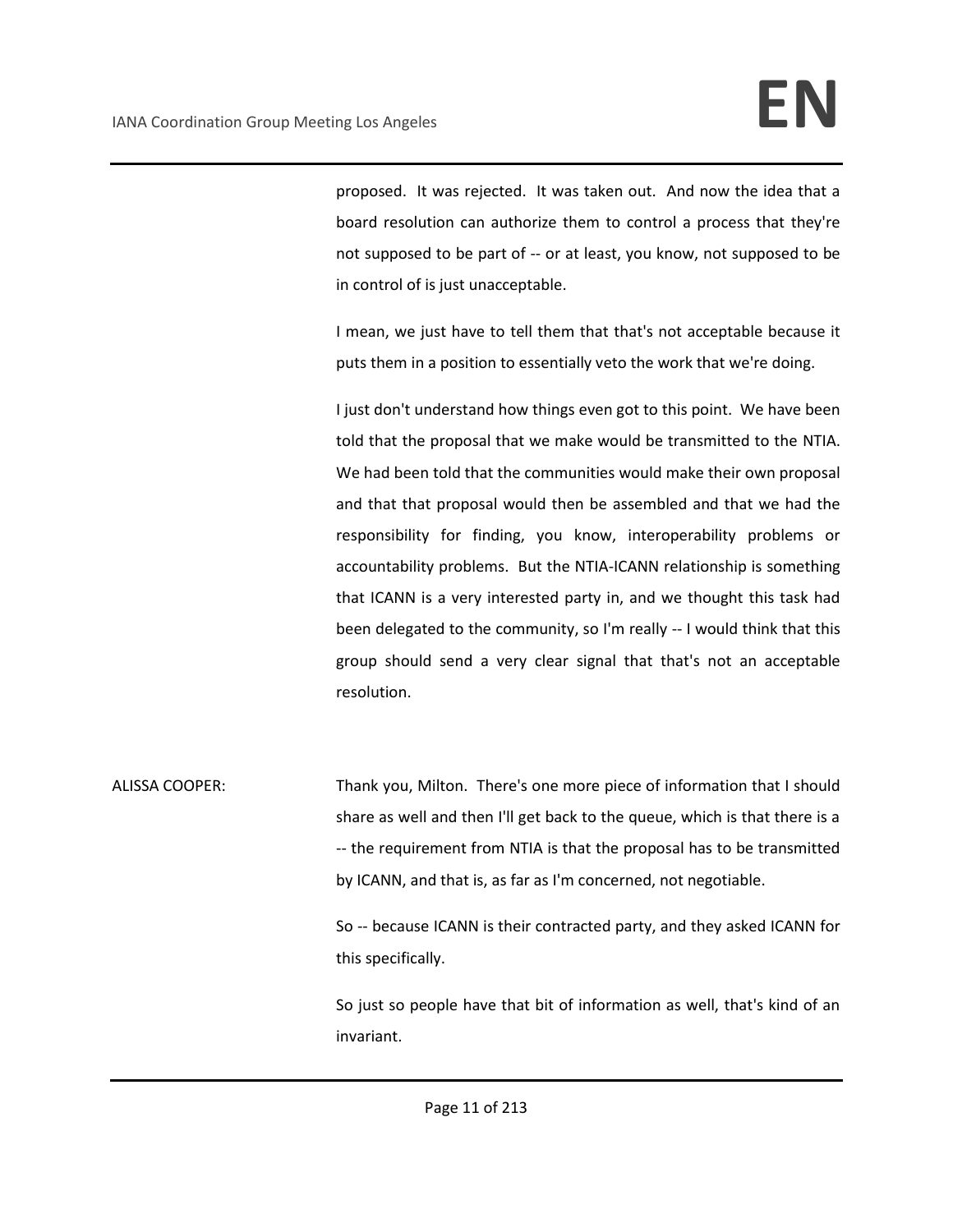|                       | So in the queue, I have Russ, Kavouss, Jean-Jacques, Joe, and Martin.                                                                                |
|-----------------------|------------------------------------------------------------------------------------------------------------------------------------------------------|
|                       | Sure.                                                                                                                                                |
|                       |                                                                                                                                                      |
| <b>JON NEVETT:</b>    | Jon Nevett. Real quickly, do we have the resolution? A copy of it? You                                                                               |
|                       | know, we're discussing it and people are commenting on it but I haven't<br>seen it yet, so I don't know if you can put it up there, maybe.           |
|                       |                                                                                                                                                      |
| <b>ALISSA COOPER:</b> | Thanks. Just to be clear, it's not a resolution about the transition plan                                                                            |
|                       | but we can definitely put it up there.                                                                                                               |
|                       |                                                                                                                                                      |
| <b>JON NEVETT:</b>    | Thanks.                                                                                                                                              |
|                       |                                                                                                                                                      |
| <b>ALISSA COOPER:</b> | Yeah. Thanks. I think we can, if Alice can find it.                                                                                                  |
|                       | [Laughter]                                                                                                                                           |
|                       | Russ Mundy.                                                                                                                                          |
|                       |                                                                                                                                                      |
| <b>RUSS MUNDY:</b>    | Thanks, Alissa.                                                                                                                                      |
|                       | I am in general agreement with what Milton said, though I might not put                                                                              |
|                       | the language quite as strongly as "completely and totally unacceptable,"                                                                             |
|                       | but I do believe that that is wrong. I believe that concept was rejected<br>earlier by the community, and I believe we have a considerably different |
|                       |                                                                                                                                                      |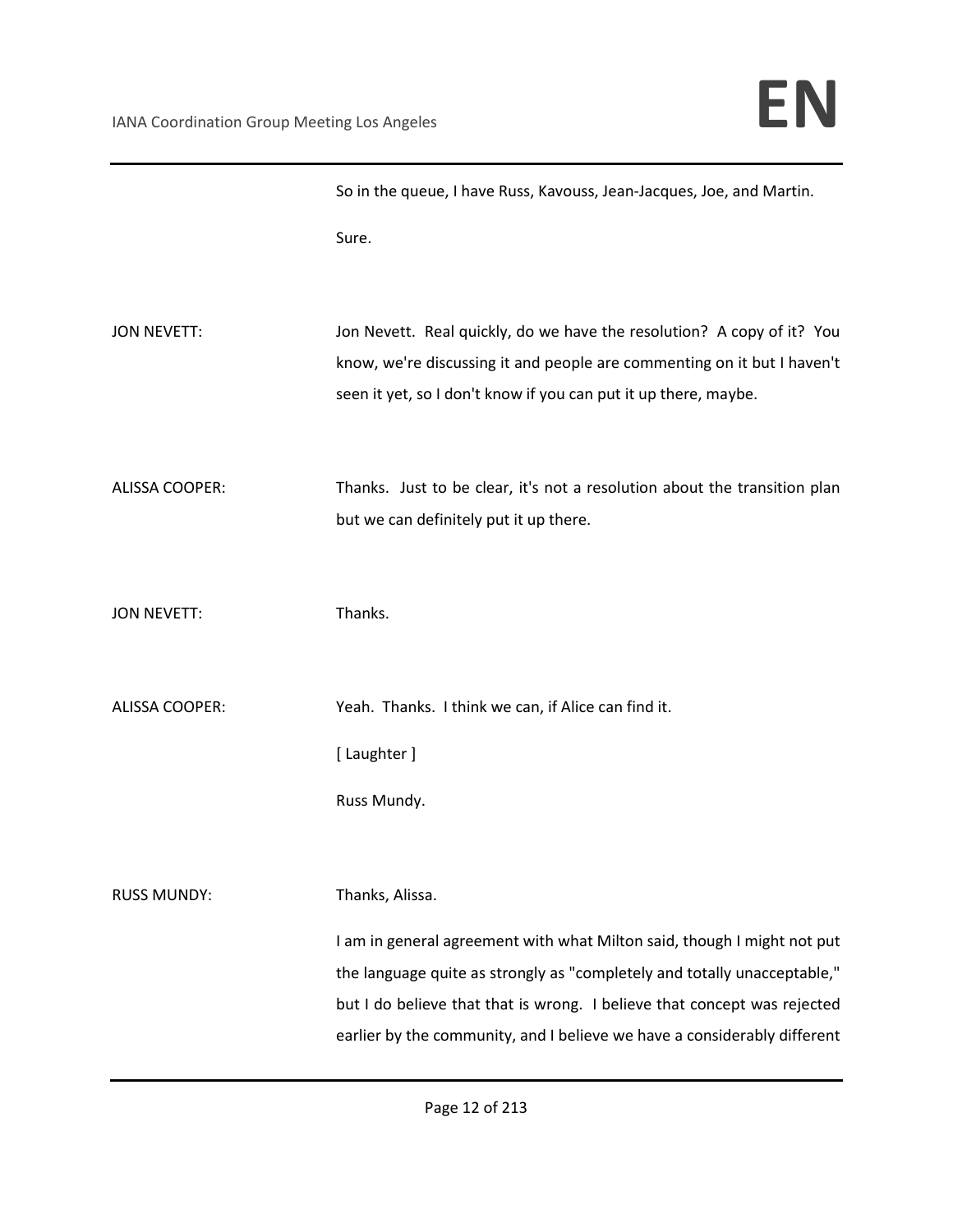set of responsibility relationships, if you will, between what we're doing in the ICG and what the names community is doing in their coordinating group, because the names community does indeed -- generally it's viewed as -- fall within the remit of ICANN, in general, to establish and lay out the policies.

What we're doing stretches across the entire IANA functions, and as Milton said earlier, it was -- that was what was rejected, that the board would be sort of in the approval path.

And so I -- I would hope that we would be able to make this clear to the board members as we discuss it so we don't have to get in a fight with the board early on, and so I would hope that we could do this.

But I'd also like to point out that there is nothing that prevents us, especially with our transparency, to continue to follow the plan that I think we at least informally agreed to as to what would happen with our proposal when we finished it.

I.e., it would be given to ICANN and NTIA.

Now, if NTIA says that the official contractual piece has to be handed to them by ICANN, well, that's fine, but it will be obvious that something has occurred between when the ICG finished its work and when they get the official contract piece, if we give it to them, at the same time.

ALISSA COOPER: Thank you. Kavouss?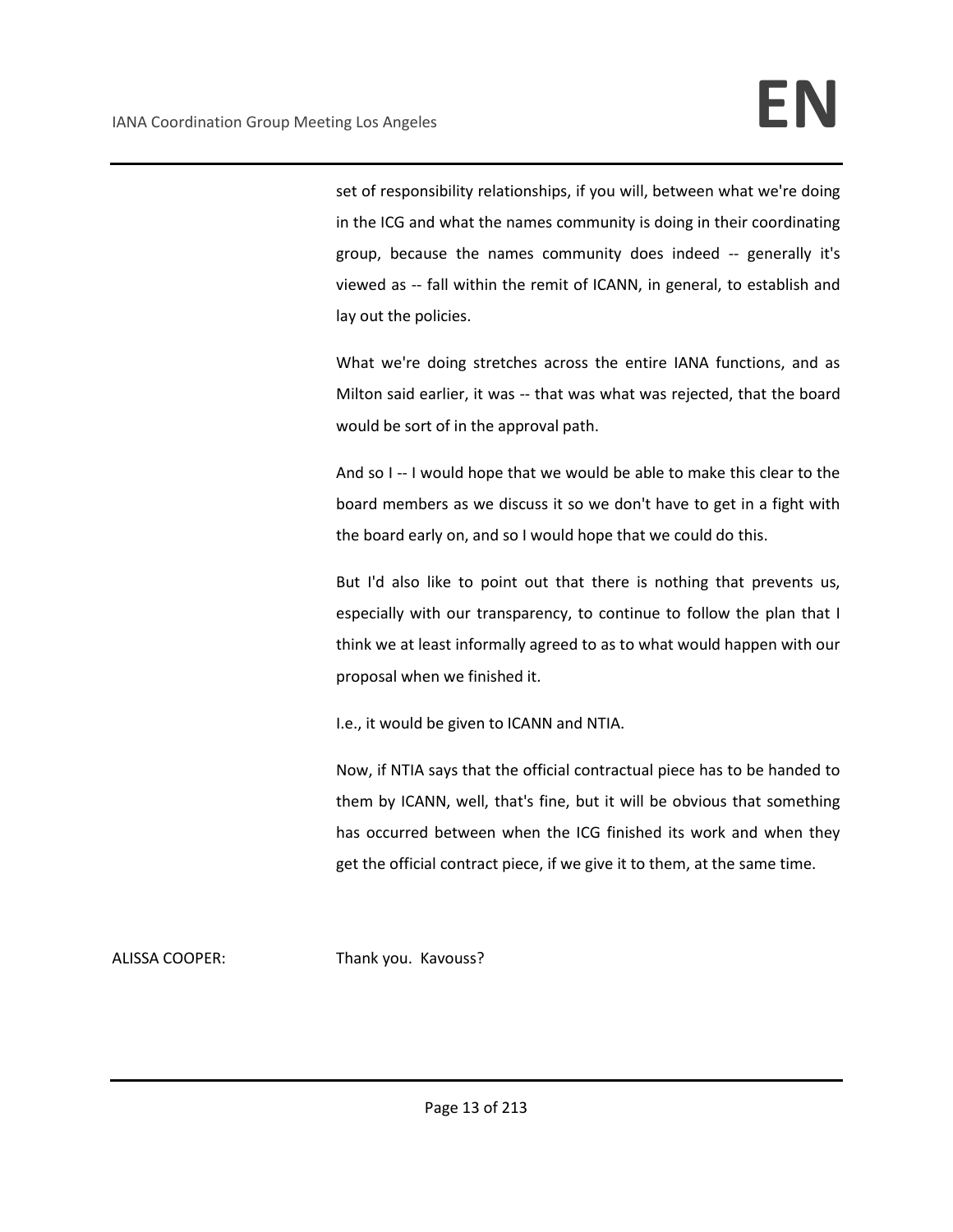| <b>KAVOUSS ARASTEH:</b> | Thank you. Kavouss Arasteh speaking.                                        |
|-------------------------|-----------------------------------------------------------------------------|
|                         | First of all, I fully support Milton and Russ.                              |
|                         | Second -- for the following reasons.                                        |
|                         | We have to follow the charter. In the charter is not mentioned that we      |
|                         | send something to ICANN and ICANN make any amendment or any                 |
|                         | editing or any comment on that and send it to NTIA. We have to follow       |
|                         | the charter. Charter has been approved by the community and it is our       |
|                         | final document and we have to exactly follow that.                          |
|                         | However, the board or ICANN has a liaison with us. If at any time during    |
|                         | these discussions or preparation there are some comments, they are          |
|                         | welcome. We will take them into account. If it's appropriate, we            |
|                         | implement that. If not appropriate, we mention why we cannot take it        |
|                         | into account.                                                               |
|                         | Now, coming about the words, playing with the words, "transmission,"        |
|                         | "submission," no problem. The final document could be submitted at          |
|                         | the post office by ICANN, but it is nothing wrong that the chairman of      |
|                         | the ICG also send that to the NTIA, but we have no difficulty for the       |
|                         | matter of courtesy that the chairman of ICG send the document to            |
|                         | ICANN, "Please forward this document as finalized to NTIA." And we          |
|                         | should send a message that without any modification whatsoever.             |
|                         | So let's just be quite clear, we are not going at the -- the veto or at the |
|                         | comments or the editing or auditing by ICANN. This is not inconsistent      |
|                         | with the charter and we reject that. Thank you.                             |
|                         |                                                                             |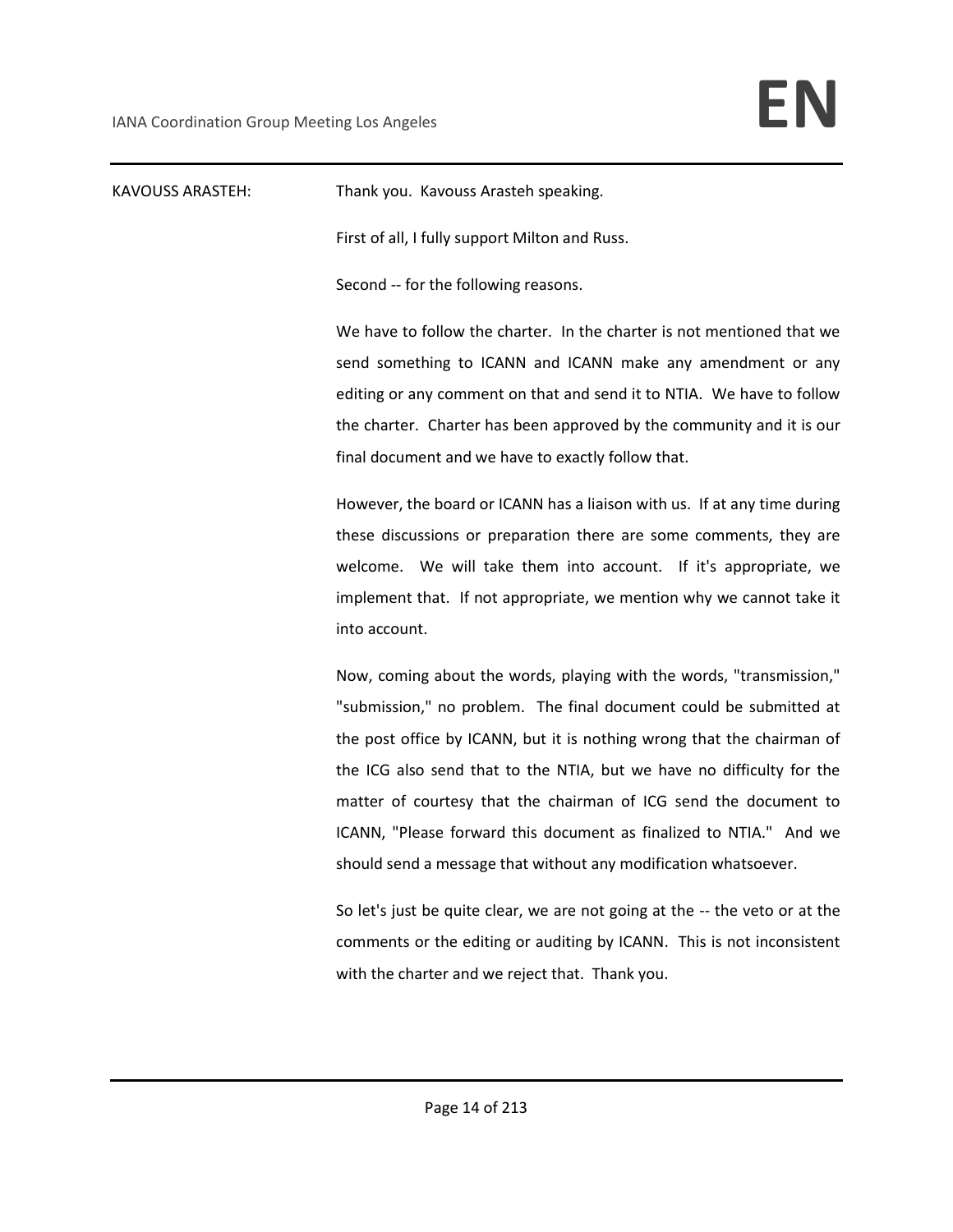| <b>ALISSA COOPER:</b>  | Thank you. So I have Jean-Jacques, Joe, Martin, Wolf-Ulrich, Kuo-Wei,<br>myself, Paul, Adiel, Jari. That might be -- that might need to be the end<br>of the discussion.                                                                                                                                                                                                                                                                                                                                                                                                                                                                                            |
|------------------------|---------------------------------------------------------------------------------------------------------------------------------------------------------------------------------------------------------------------------------------------------------------------------------------------------------------------------------------------------------------------------------------------------------------------------------------------------------------------------------------------------------------------------------------------------------------------------------------------------------------------------------------------------------------------|
| KUO-WEI WU:            | Alissa, you can put me at the last.                                                                                                                                                                                                                                                                                                                                                                                                                                                                                                                                                                                                                                 |
| <b>ALISSA COOPER:</b>  | Put you at the last. Okay.                                                                                                                                                                                                                                                                                                                                                                                                                                                                                                                                                                                                                                          |
| JEAN-JACQUES SUBRENAT: | Thank you.<br>First of all, I would like to say that I support Milton's and Kavouss'<br>position, and I would like to add some elements.<br>Milton is right when he says that there shouldn't be a negotiation in<br>order to get to a veto, but at the same time this should not be perceived<br>as a negotiation.<br>Concretely, I see three possibilities.<br>One, that these -- the board of ICANN transmit this to the NTIA without<br>any comments, as a messenger, or the board may reject our transition<br>plan, or the board may choose to transmit this document with a letter<br>to the NTIA indicating its observations, its objections to improve the |
|                        | document.                                                                                                                                                                                                                                                                                                                                                                                                                                                                                                                                                                                                                                                           |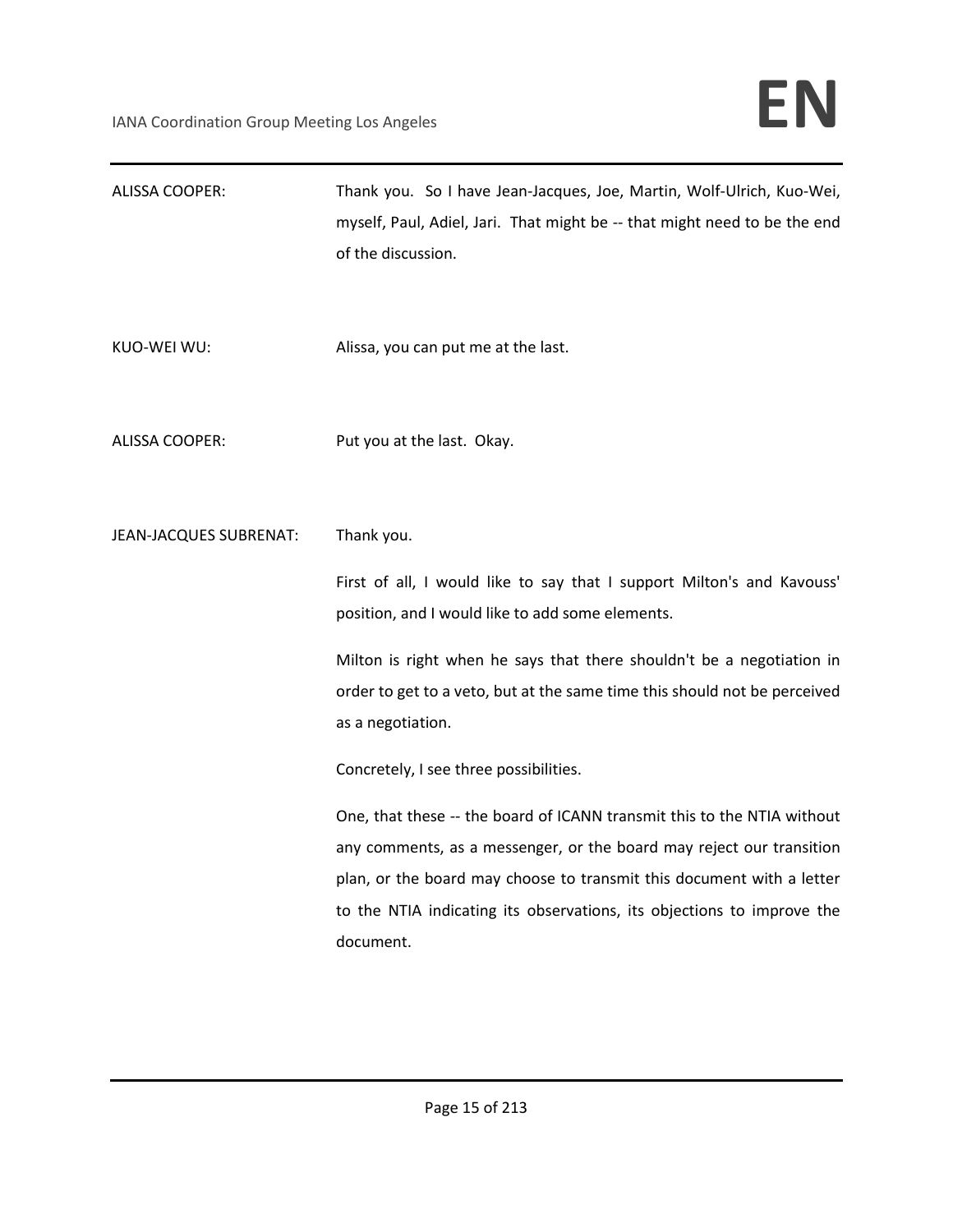Of course the third possibility of transmitting this with comments by the board does not preclude any consultations during the working period with one member or several members of the board.

I believe that it would be extremely useful because we need to take into account also the legal responsibilities of the board members. They have a legal responsibility to fulfill, according to the California laws and the U.S. laws, and we need to take this into account.

But if they transmit a document with a letter containing comments, it would give us the advantage of introducing more clarity regarding the responsibilities of each party: The ICG that is doing this work independently; and on the other hand, the board, the ICANN board, that may also remind everyone about its responsibilities in that letter.

I think that we need to take into account this opportunity and the represented communities here would appreciate that, and in that way, we would avoid at a later stage any risks of being accused of taking coopting positions. Thank you.

### JOSEPH ALHADEFF: Joseph Alhadeff.

I mean, I would support the previous interventions as well. I find it tremendously interesting that the most self-interested party in this entire proceeding will determine, rather than the communities, what is in the public interest.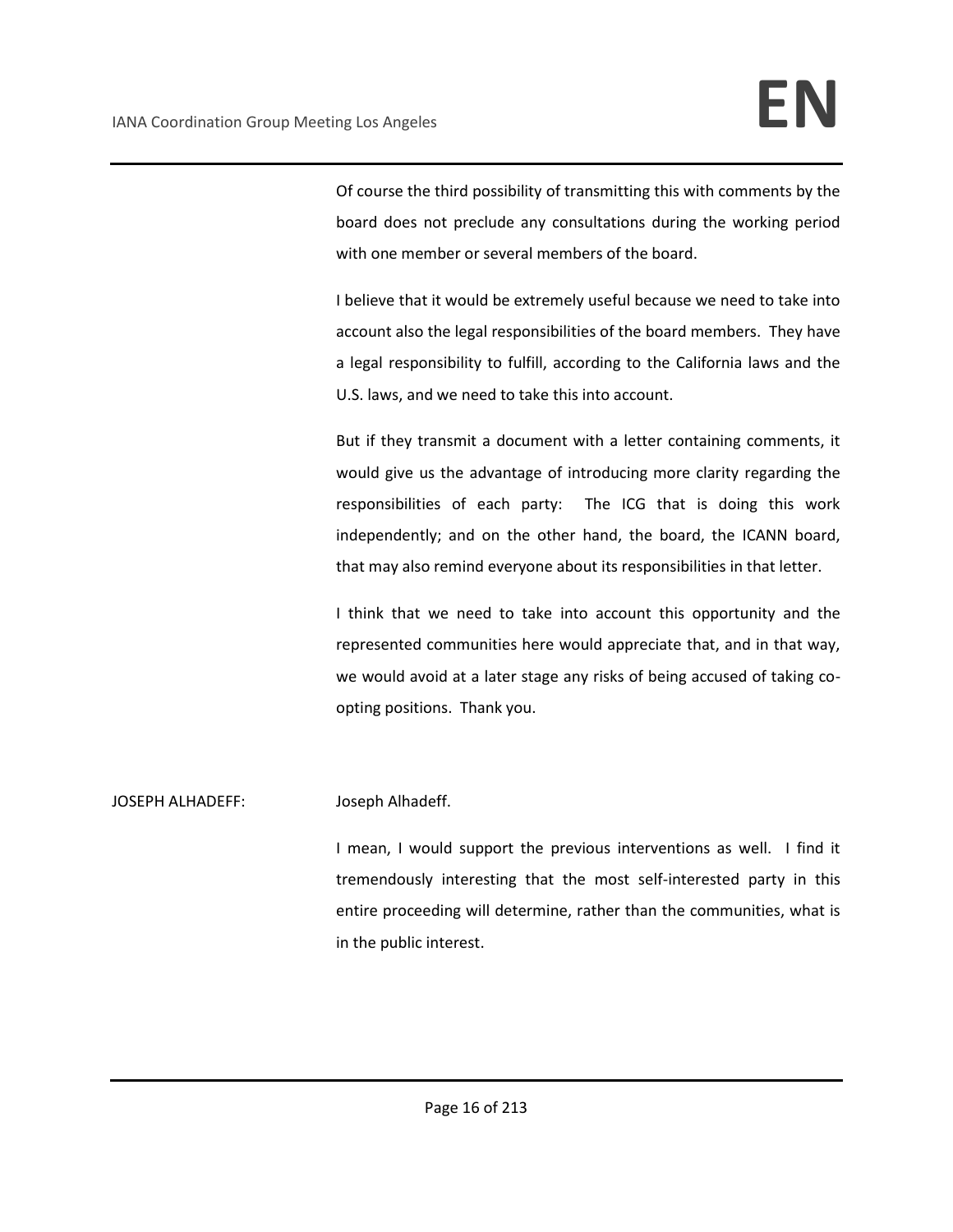It seems that the conflicts process should actually take care of that, because from a conflicts perspective they should be recused from that opinion.

So I don't think it's an acceptable process. I do think that if the board is interested, we can do a consultation for them as part of the process, the same way we've reached out to other communities.

So if at some point the board says, "We'd like to have a conversation with you, there are things we'd like to get better explanations of," there's no reason why we can't set up a conference call if it's on the margins of a meeting, have an in-person meeting with the board. That level of accommodation, I think, is completely reasonable because the board has a fiduciary responsibility to make sure that they're carrying out their functions as well.

So I think there are ways to accommodate that, but the concept of, you know, "We're going to send this back to you because we have a special position that no other stakeholder community has" I think is unacceptable.

And so I think -- more than happy to try to figure out how to work with the board to accommodate their concerns and make sure their fiduciary responsibilities are met, but not a -- I mean this is not a one-way street where we tell you the problem and then you have to go and deal with our problem.

ALISSA COOPER: Thank you. Martin.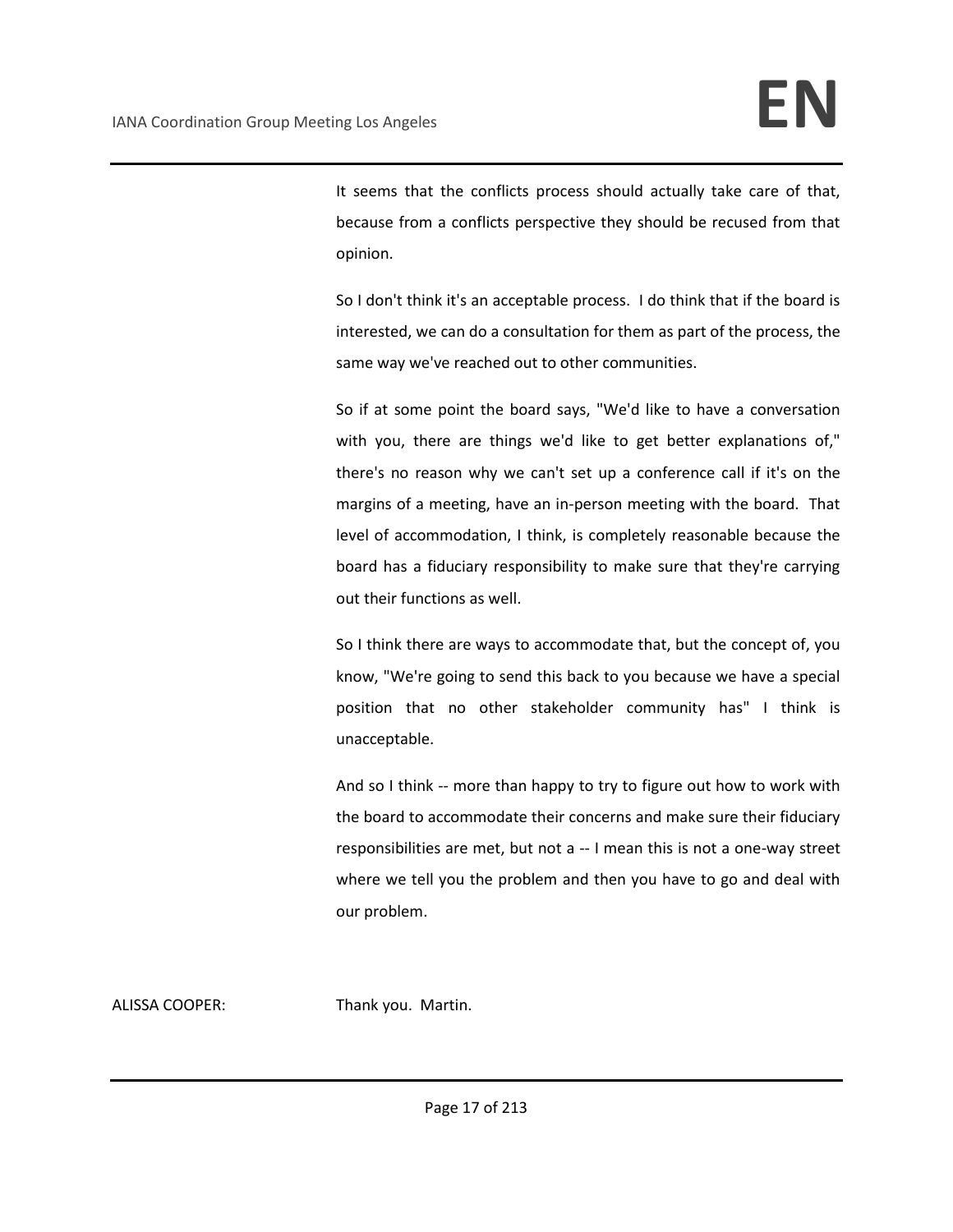| <b>MARTIN BOYLE:</b> | Thanks very much.                                                                                                                                                                                                                                                                                                                                                                                     |
|----------------------|-------------------------------------------------------------------------------------------------------------------------------------------------------------------------------------------------------------------------------------------------------------------------------------------------------------------------------------------------------------------------------------------------------|
|                      | Yes, I agree with what people have said before, and specifically, I would<br>support Joe's comments.                                                                                                                                                                                                                                                                                                  |
|                      | Sorry. Did I say Martin Boyle when I took the microphone? I don't think<br>I did. Right.                                                                                                                                                                                                                                                                                                              |
|                      | It's Martin Boyle at the microphone, and I'll carry on from there.                                                                                                                                                                                                                                                                                                                                    |
|                      | I think one of the things that certainly occurred to me when I heard the<br>resolution yesterday was that if the board is coming in at the<br>presentation of the results phase and saying, "This fails our fiduciary<br>duty test" or "It's not in the public interest," then why has it waited so<br>long?                                                                                          |
|                      | And so my general feeling is that if there is any concern that's coming<br>up, the documents are open. I would have expected the board to have<br>come, either via the liaison or through the ICANN staff observing this<br>process, to explain to us what the difficulty was, and then if we shared<br>those views of concern, it allows us to go through that process of trying<br>to address them. |
|                      | The public interest thing, you know, I think it could come from any<br>quarter, but I don't like this idea that at the hard-stop date, the board<br>places a veto on what we have put forward. Thank you.                                                                                                                                                                                             |

ALISSA COOPER: Thank you. Wolf-Ulrich.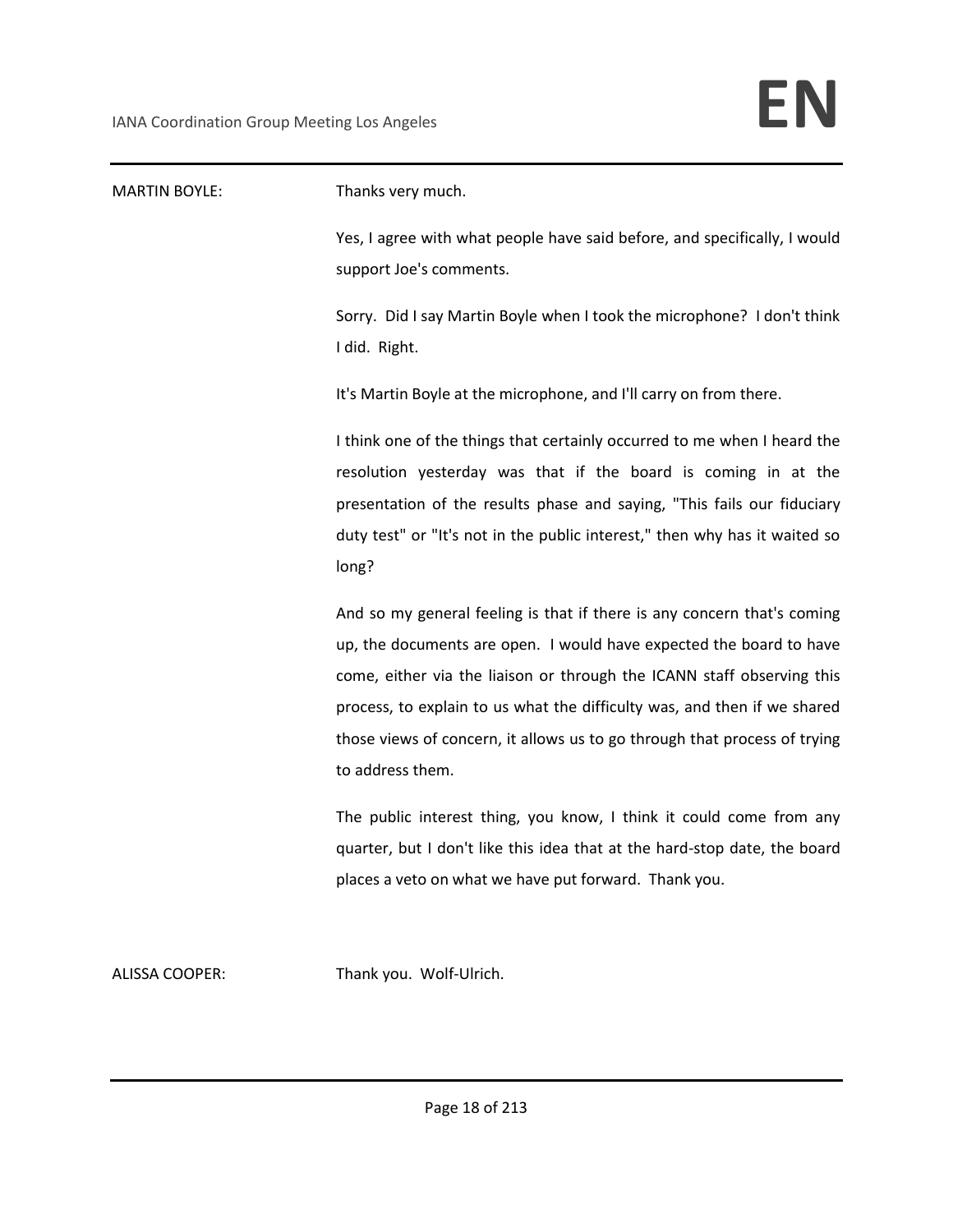WOLF-ULRICH KNOBEN: Thank you. Wolf-Ulrich speaking from the GNSO. Exactly, Martin. Fully -- fully in agreement. So we had over the week, the ICANN week, several times raised this question towards the board, how the board intends to deal with the results of the ICG or the proposals in them, and it was -- there was - two things were said. So one was said every time the board is not going to modify and alterate the proposal at the end. They will take it and then it shall be sent to the NTIA. On the other hand, it was told the board is, as a part of the community, to be seen -- or ICANN as part of the community, which was also pointed out by Larry Strickling, should be involved in these -- in this activity as well. So this has to be -- this has to be taken into consideration. So the question is right now how -- in which way the board is going to be involved in this one. And I am fully in agreement we have a timing problem, a serious timing problem in this regard. So I would urge, really, the board as soon as possible to end this process and to join us. We have a liaison here. I -- I'm not sure whether that is enough. Well, it is up to the board to decide how to deal with that. For us, I see the liaison as the point who should take the opinions here towards the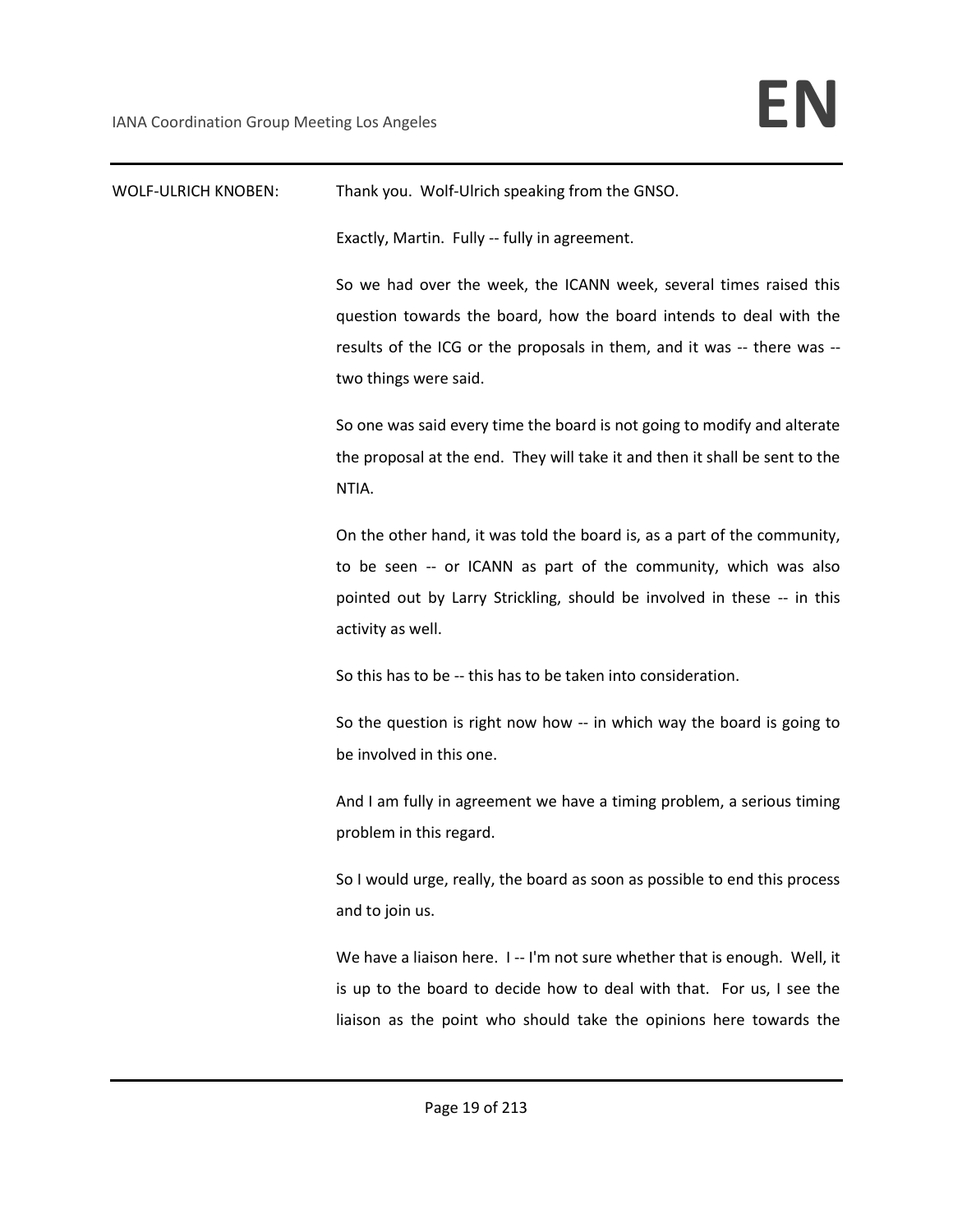board as soon as possible and then discuss it so that it fits to our plan. Thank you.

ALISSA COOPER: Thank you. I am next in the queue. This is Alissa.

So from my perspective, this conversation is almost entirely about theater, because as Russ Mundy noted, everything that we do is very transparent and it is going to be utterly obvious if -- in the final stages what the community comes to consensus around and is finalized by us and by the community and which we can, you know, easily send to NTIA just as any -- anyone with an email address can send them whatever they want.

If the ICANN board attempts to differ from that or make a different argument about the proposal, you know, there's nothing that we can do to prevent them from doing that in private, no matter what they say or what they resolve to, but whatever they do in public, it will be completely obvious if they attempt to undermine the community consensus.

So from my perspective, you know, we should set out the process that we want to set out and we should attempt to have a resolution with them in terms of what they are capable of agreeing to, but in the end it's -- it's mostly words on a page about process and the results will speak for itself.

With that said, I think in terms of this question about outreach and timing and the resolution itself that the board might take, I think the case of them disagreeing with it or sending it back to us has to be an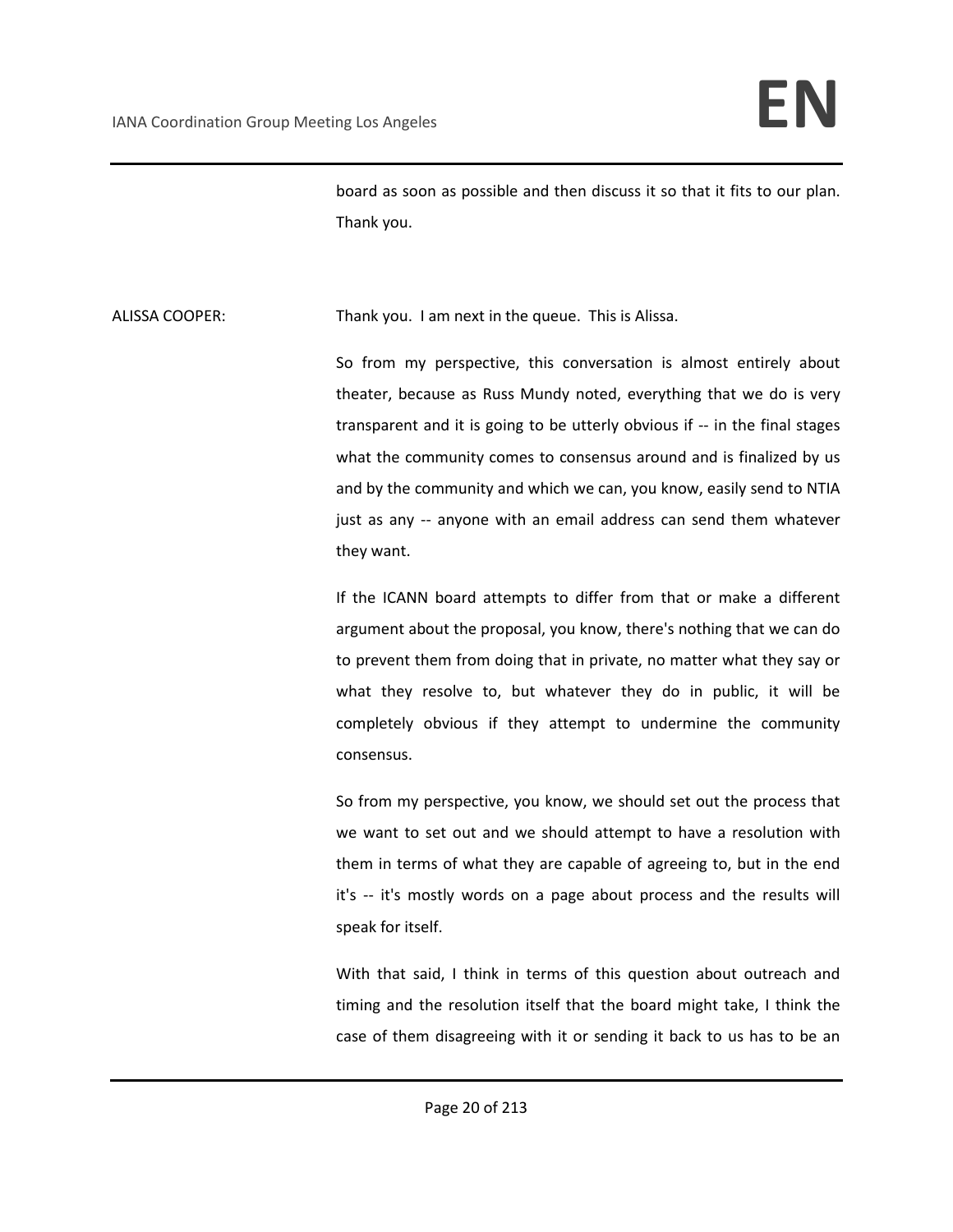utterly exceptional case. It's hard for me to imagine that actually happening.

And it's also, I think -- in terms of the groups that we need to be doing outreach to, if the ICANN board is not aware of this process and how they are supposed to be participating in these processes, we have like way bigger problems than what we're going to write down about who sends it to NTIA.

So -- I'm sorry.

Well, not that harsh, but...

So as we said, do we do have a liaison, but even beyond that, I mean, the board is very well aware, I hope, of what's going on and the fact that, you know, they should be participating and raising concerns and discussing outcomes.

If we need to have more separate meetings, that's fine, but honestly, it will puzzle me a little bit if that's really necessary.

So anyway, I just -- I just hope that we're -- we can be realistic about this. I don't have a strong view about what we write down on the page about the process, but to me this is -- if this isn't already worked out, in some sense, then -- then we have major problems going on that we shouldn't have. So...

Kuo, Adiel -- you still want to be very end, no matter what?

KUO-WEI WU: Yes.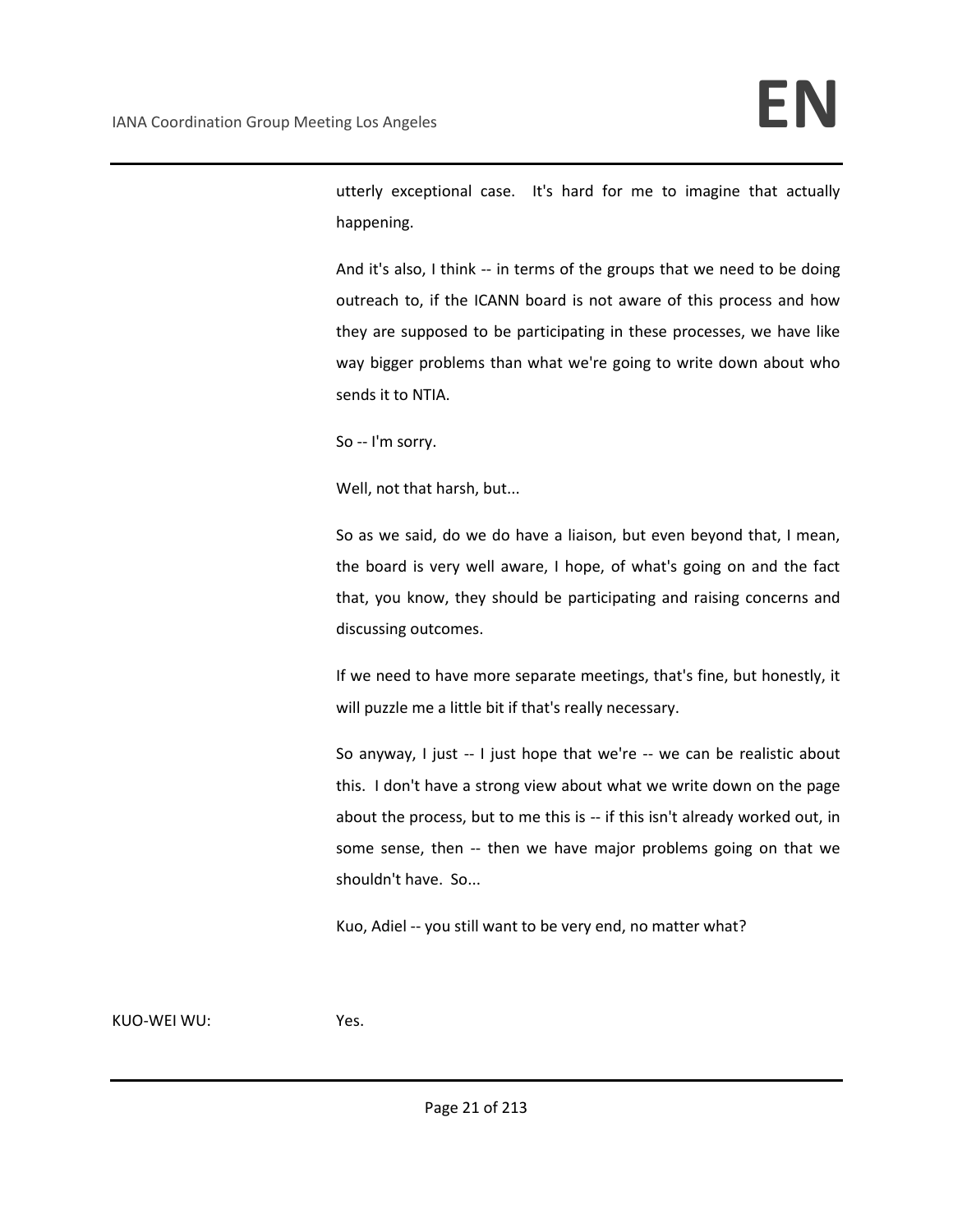| ALISSA COOPER:        | Paul, Adiel, Jari, Jandyr, Milton, Xiaodong, Lynn, and then<br>Okay.<br>Kavouss and Russ Mundy, and then I think we should go to Kuo-Wei and<br>that will probably be the end of this portion of the discussion.<br>So Paul.                                                                                                                                                                                                                                                          |
|-----------------------|---------------------------------------------------------------------------------------------------------------------------------------------------------------------------------------------------------------------------------------------------------------------------------------------------------------------------------------------------------------------------------------------------------------------------------------------------------------------------------------|
| PAUL WILSON:          | Thanks, Alissa. Good morning, everyone. Paul Wilson from the NRO.<br>I think everything that I wanted to say has been said but I will ask a<br>question for clarification.<br>Whether there's some doubt as to whether the ICANN board can<br>participate in all of the processes which are set up in terms of<br>contribution to the ICG response to documents and so on or whether in<br>some way they're prevented from doing that.                                                |
|                       | I didn't think they were at all, but it may be worth clarifying this<br>question generally in the FAQ of what is the relationship or the standing<br>of the ICANN board in this process, because there may be different<br>perceptions.<br>I don't think they've got any -- there's any hold on the -- on what the<br>ICANN board can do in the process, but that may somehow be behind<br>some perceptions about this. But I agree with everything else that's<br>been said. Thanks. |
| <b>ALISSA COOPER:</b> | Do you want to speak to that, Kuo-Wei? Do you feel that there's any<br>restrictions in participation?                                                                                                                                                                                                                                                                                                                                                                                 |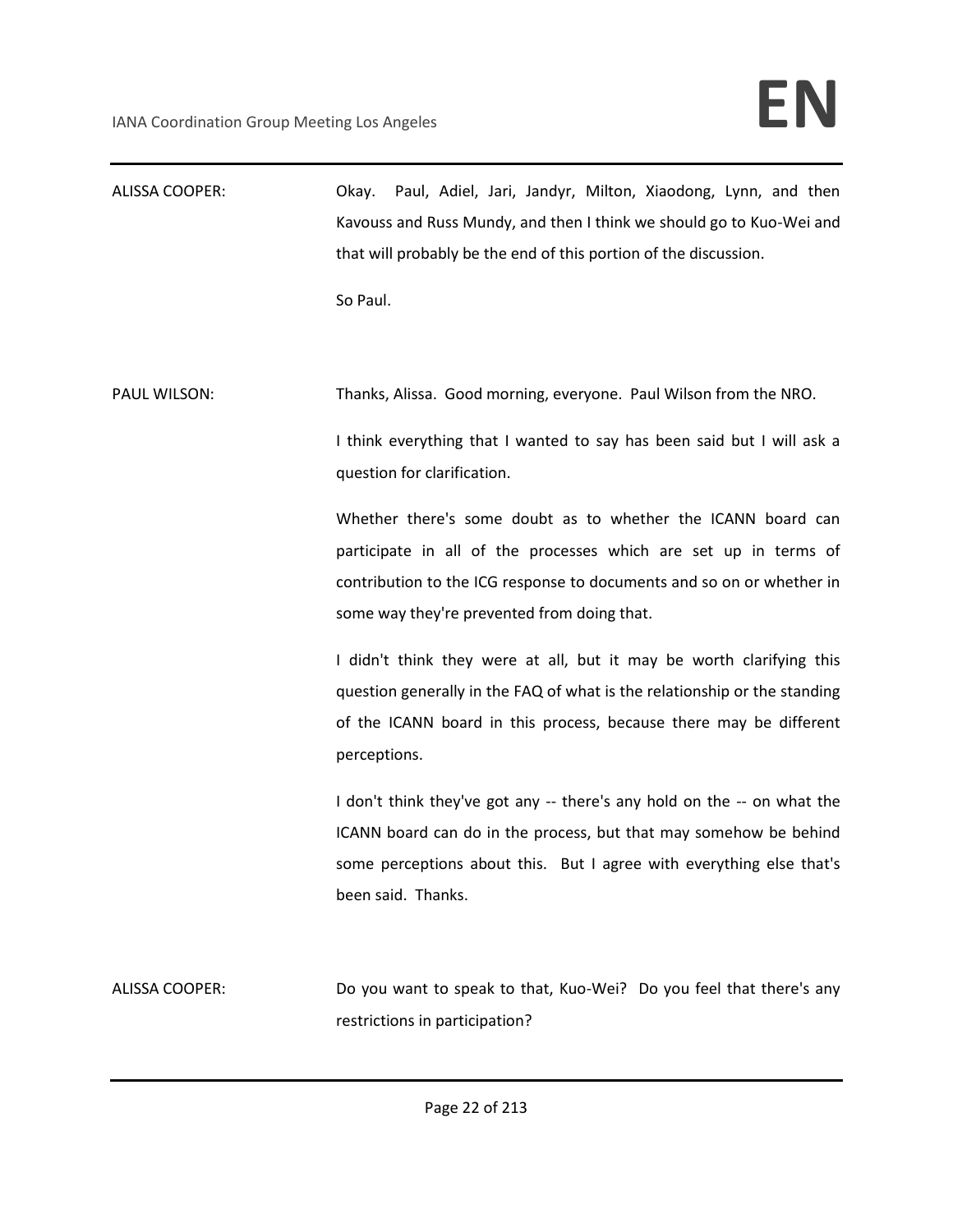| KUO-WEI WU:     | Yeah, I can -- I can try to explain a little bit.                                                                                                                                                                                                                                                    |
|-----------------|------------------------------------------------------------------------------------------------------------------------------------------------------------------------------------------------------------------------------------------------------------------------------------------------------|
|                 | I think, first of all, I would like to be very clear to all of you. The ICANN<br>board, we don't discuss this issue yet. They only receive the summary<br>what meeting is going on.                                                                                                                  |
|                 | But one thing I can guarantee you, just with what I'm seeing, we are<br>sending the proposal to the NTIA without ICG agreement, okay?                                                                                                                                                                |
|                 | So please don't make a prejudgment and say ICANN will veto or do what<br>kind of action.                                                                                                                                                                                                             |
|                 | I think as you know, if we do something stupid, that would be really<br>challenging and also damage the ICANN accountability, too.                                                                                                                                                                   |
|                 | So please don't get emotional expecting that ICANN would do stupid<br>things. And we are not discussing yet, but we have a very under- -- fully<br>understand, no matter what kind of proposal we send to NTIA have to<br>get the agreement from ICG group.                                          |
| ALISSA COOPER:  | Thank you. Adiel.                                                                                                                                                                                                                                                                                    |
| ADIEL AKPLOGAN: | Okay. Thank you, Alissa. Adiel from the NRO, representing the NRO.<br>I much agree with everything that has been said. I just want to add that<br>we need to separate the discussion, not to -- not to make it confusing<br>for people out there.<br>I think one thing is clear in what Alissa said. |
|                 |                                                                                                                                                                                                                                                                                                      |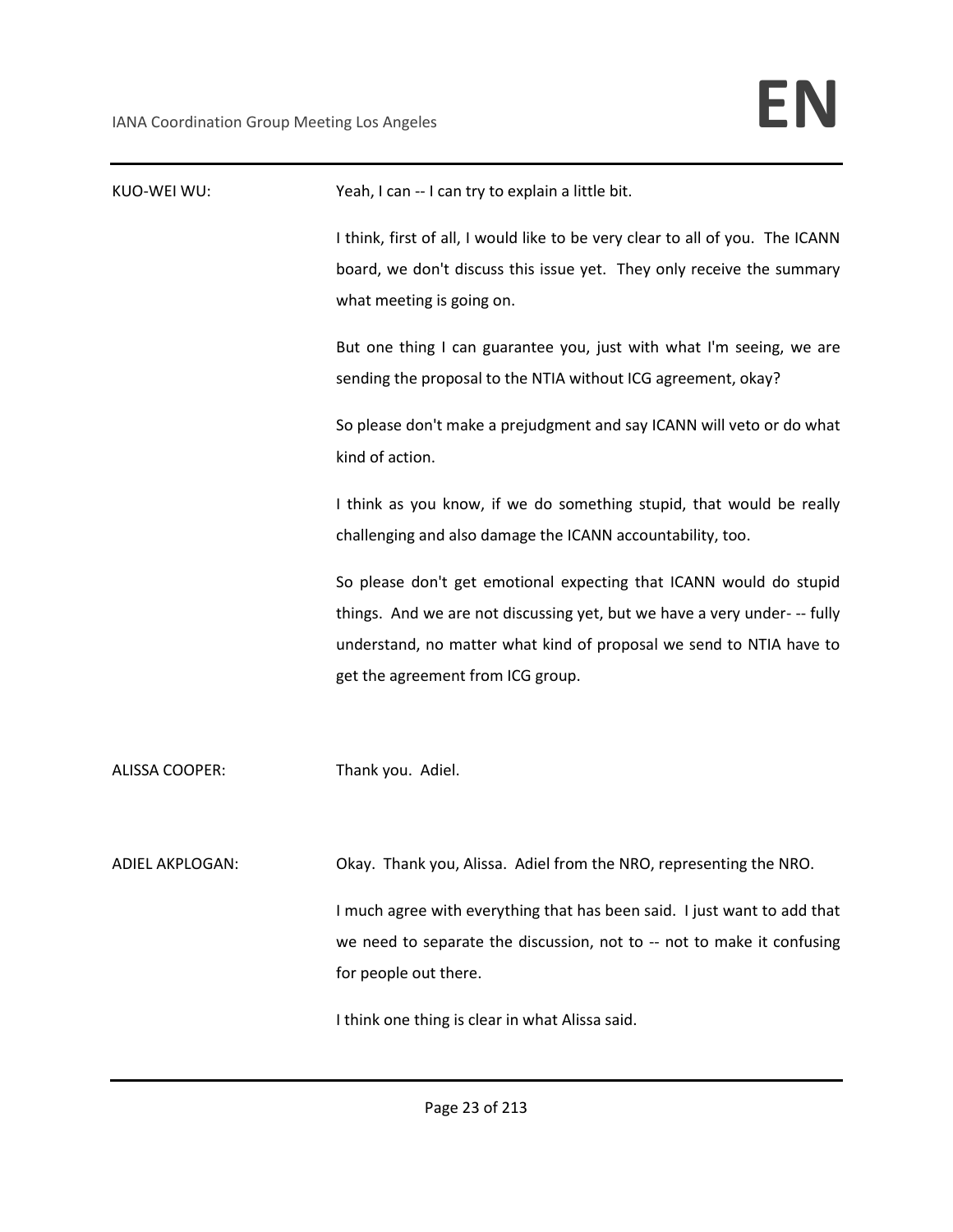This has been initiated by the NTIA. They task ICANN to put in place a mechanism to come up with a solution that is multistakeholder. The ICG has been put in place. Our role is to gather this proposal and pass it to ICANN for NTIA.

I think that's -- that is clear.

So I don't think we need to have -- to create a (indiscernible) error on that.

Now, according to this resolution and what ICANN will do around that, I think we proactively -- and this is a proposal -- probably have to communicate formally to ICANN and say, "This is what we -- the perception we have. This is how we think the process is going to be, and this is the mechanism that we are putting in place in our own processes to allow you to interact with us."

Let's say toward the end of the proposal we organize regular conference call or whatever with ICANN board to make sure that what we are doing is in line.

So if we proactively do that, I think that will remove all misunderstanding and (indiscernible) on this. That's just a suggestion. Thanks.

ALISSA COOPER: Thank you. Jari.

JARI ARKKO: Jari Arkko. Good morning, everyone.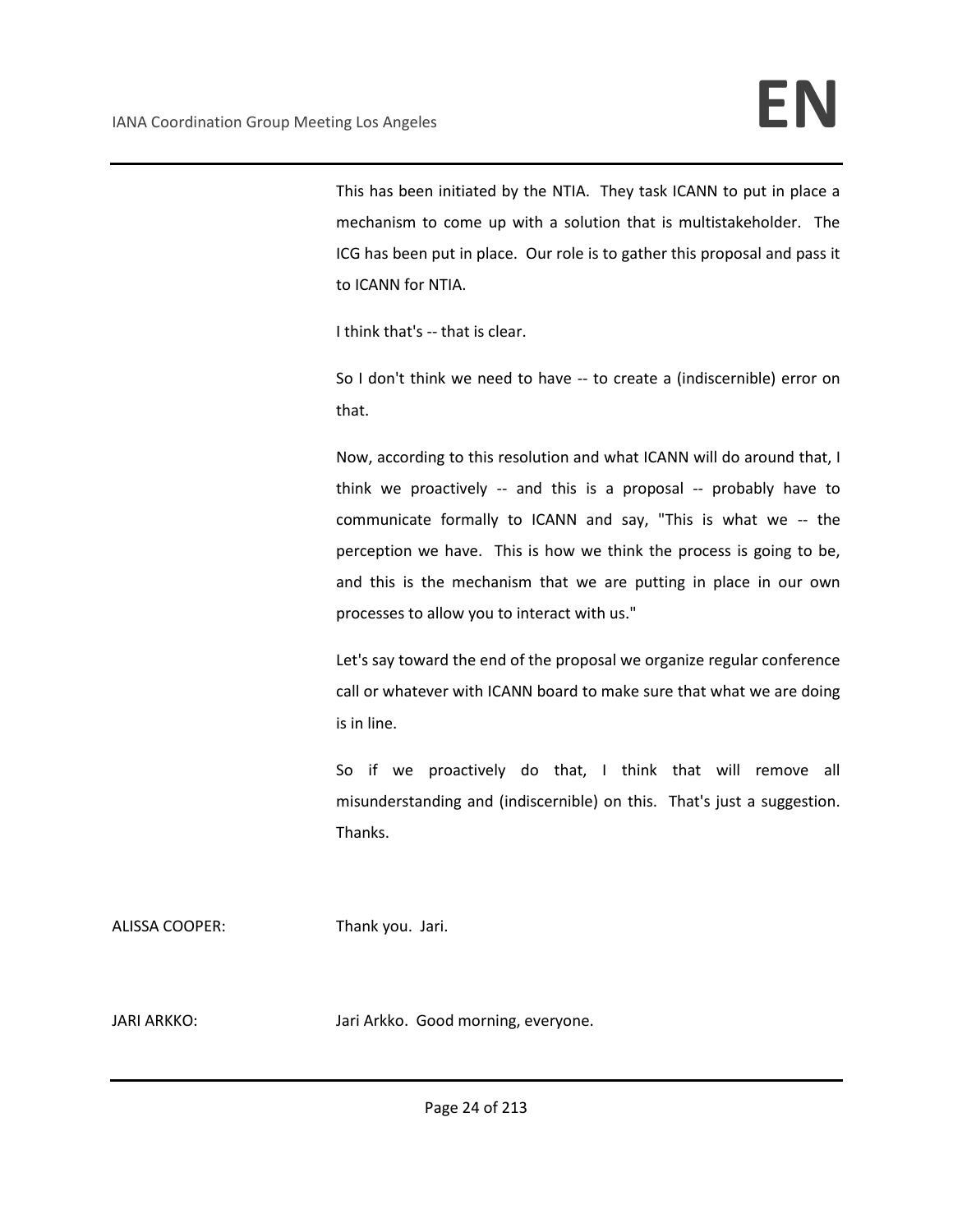So I guess I'm again agreeing with what previous speakers have said. Martin, at least, for instance.

But I think the discussion has been mostly in the mode of, you know, that there's this event when something gets submitted. I think in reality it's more nuanced than that. There's lots of discussion beforehand and even, you know -- not just in the board but also with NTIA, they need to have their, you know, eyes and ears open and we need to communicate with them throughout the process, and that happens in multiple ways.

I think a productive way of thinking about this might perhaps be that the expectation from the ICG is that any involvement of the board in handling the proposal and whether they have substantive disagreements with that should happen before it's handed from us to them so they are part of the process just like everyone else. And I think it might be a useful thing -- for them to in some form or sense approve the -- from their part what has been suggested. And we have the situation where a broad section of the community needs to be okay with whatever is the transition proposal. And I don't want to give anyone a veto power. But board is part of the community as others, and I just recommend that we separate the final post office action of sending things forward from the actual substantive discussion.

ALISSA COOPER: Jandyr.

JANDYR SANTOS: Thank you, Alissa. This is Jandyr Santos from the GAC. And I would also like to thank Kuo-Wei for his comments. My view is that you said the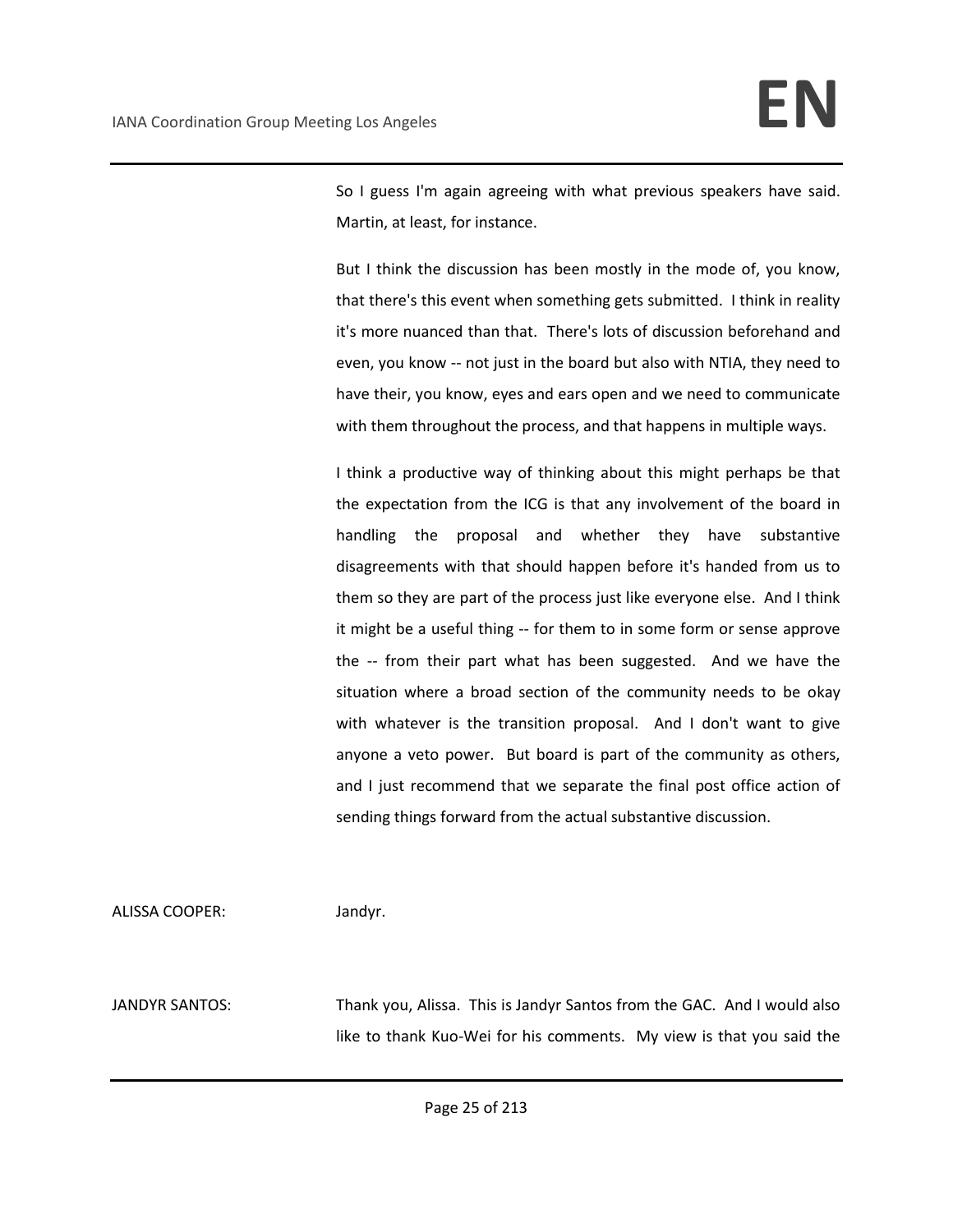concept of a stupid thing is a very subjective one. Sometimes a stupid thing, it is stupid for some but it is not stupid for others. So I think there is merit in sometimes stating the obvious. And I believe there's a clear distinction to be made between the board acting and ICANN acting as a sole messenger to the proposal to the NTIA and, on the other hand, being able to assess and review or maybe even if this is the case, we turn it back to the ICG.

I think this is -- somehow was stated as a possible veto power or something in those lines.

But what I will just -- I will concur with my colleagues, I think there is a clear -- there is evolving consensus in this group that the ICANN should act as a sole messenger and our work has to be done independently. This is in a very transparent way, the way it's been handled with the necessary consultations done during this process via the liaison. Thank you.

ALISSA COOPER: Yes, please.

KUO-WEI WU: Thank you very much. I think, first of all, as you mention about in your concern, I promise you I will bring this concern to the ICANN board. And we have something going to -- or you would like to -- some kind of suggestion to have direct communication between the ICANN board and the ICG. I think I can inform the ICANN board, and I think that would be a very good way and to build the trust between the ICANN board and the ICG group.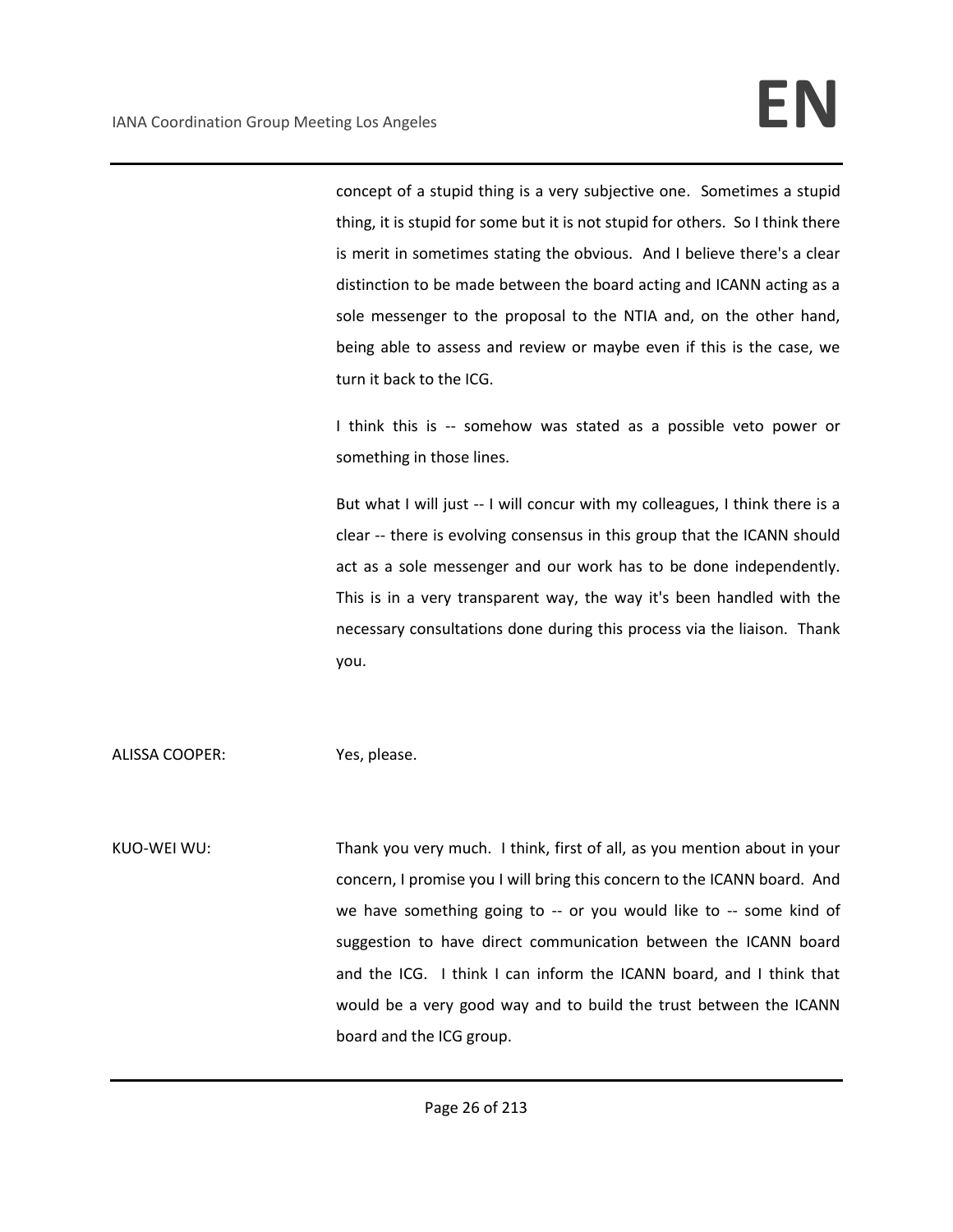#### ALISSA COOPER: Milton.

MILTON MUELLER: Yes. This is Milton Mueller, Syracuse University. This is not about theater. This is a big test of the integrity of this process. We cannot give the board special status over the final proposal. They are another stakeholder in the group. They have the same opportunities to comment as everybody else. There should be no conference calls with them specifically. There should be no separate meetings or, otherwise, perhaps we should have special conference call with the registries or maybe the Electronic Frontier Foundation or perhaps the Brazilian CGI.

> I don't think we can be put in a position where we're giving a particular organization a special opportunity to make the proposal acceptable to them. ICANN can file public comments on the final proposal. And if they raise serious issues -- and I'm sure to talk about being stupid or not being stupid, I'm sure that they would not raise a major issue unless it had some backing. But we would also see how much support it had from the rest of the community when they raised this issue.

> But this idea of bilateral negotiations, I think, is completely unacceptable. It implies that they don't need -- that we're negotiating with them, that we're responding especially to them. Whereas, this is a proposal about the entire community and about their relationship to the IANA functions which, of course, is a contracted function, that they have no special permanent claim to before now other than what the NTIA chose to give them.

> So I think this is very important, and we have to be very clear about this.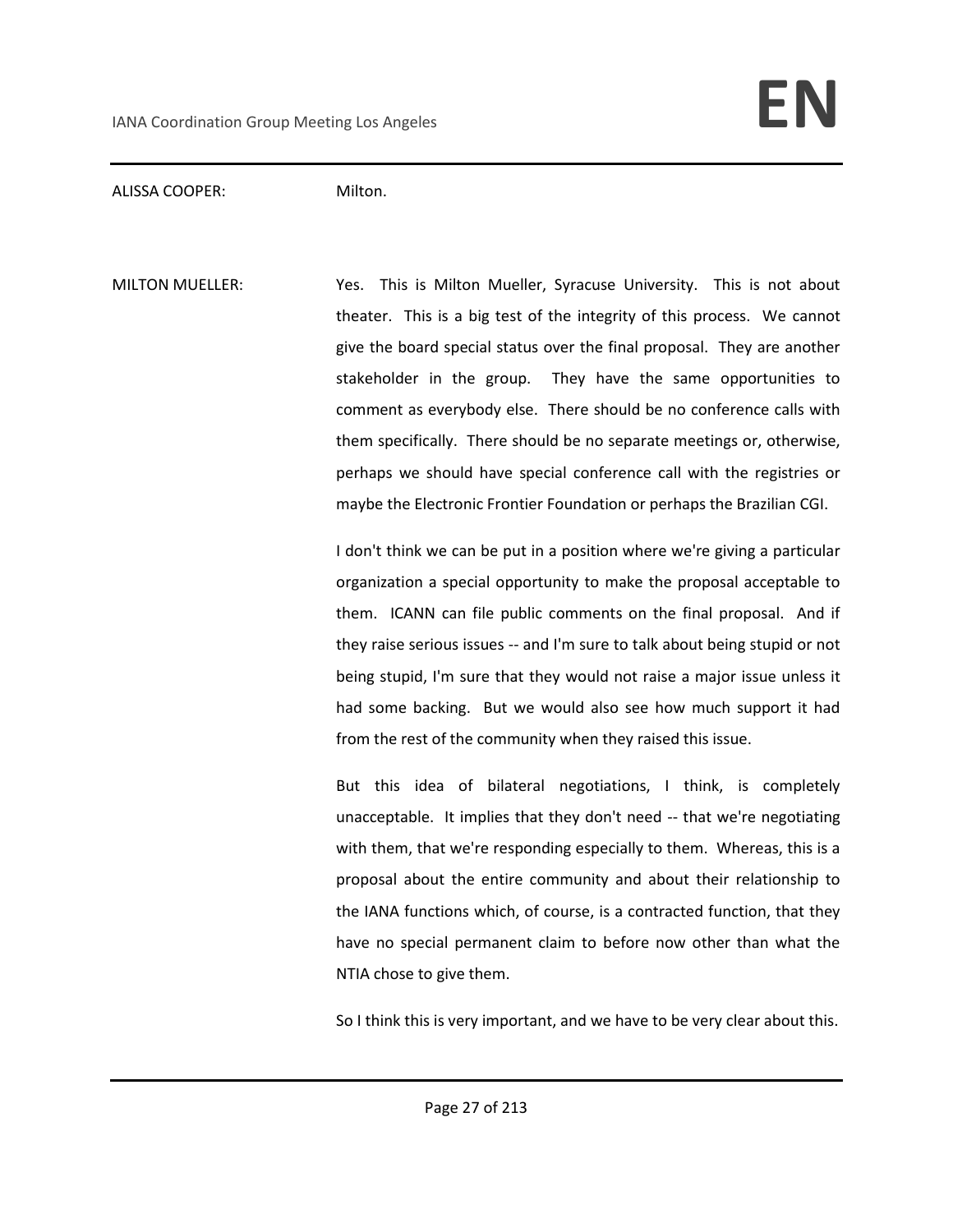| <b>ALISSA COOPER:</b> | Thank you. Xiaodong.                                                       |
|-----------------------|----------------------------------------------------------------------------|
|                       | Wolf-Ulrich, I think we need to close on this, so sorry.                   |
|                       |                                                                            |
| XIAODONG LEE:         | Okay. I think Chinese is a U.N.-based language, so I will try to speak     |
|                       | Chinese. It is better for you to use the                                   |
|                       | I also want to motivate the interpreter not only from English and          |
|                       | Chinese, they need Chinese to English.                                     |
|                       | [Laughter]                                                                 |
|                       | I think with regard to this issue, this is the mechanism of ICG in our     |
|                       | relationship with the board. I have five suggestions. First, over the past |
|                       | few years, ICANN and ICANN counsel and ICANN board have been               |
|                       | working in a very well way so there is no stupidity in this regard. But    |
|                       | this don't mean in the future, in the important work of ICG we can find a  |
|                       | better -- an appropriate, more appropriate mechanism.                      |
|                       | ICANN board is part of the multistakeholder. But it is also part of the    |
|                       | ICANN multistakeholder model. They are not the representative of the       |
|                       | ICG.                                                                       |
|                       | Second, ICG is a coordination group and the representative of the entire   |
|                       | NTIA transition, and we're the only representative of that transition.     |
|                       | Third, ICANN is a coordination group -- is a coordination body. In terms   |
|                       | of IANA transition, if you look at the announcement of the NTIA in         |
|                       | March, it says that NTIA asks ICANN to convene the global stakeholder      |
|                       |                                                                            |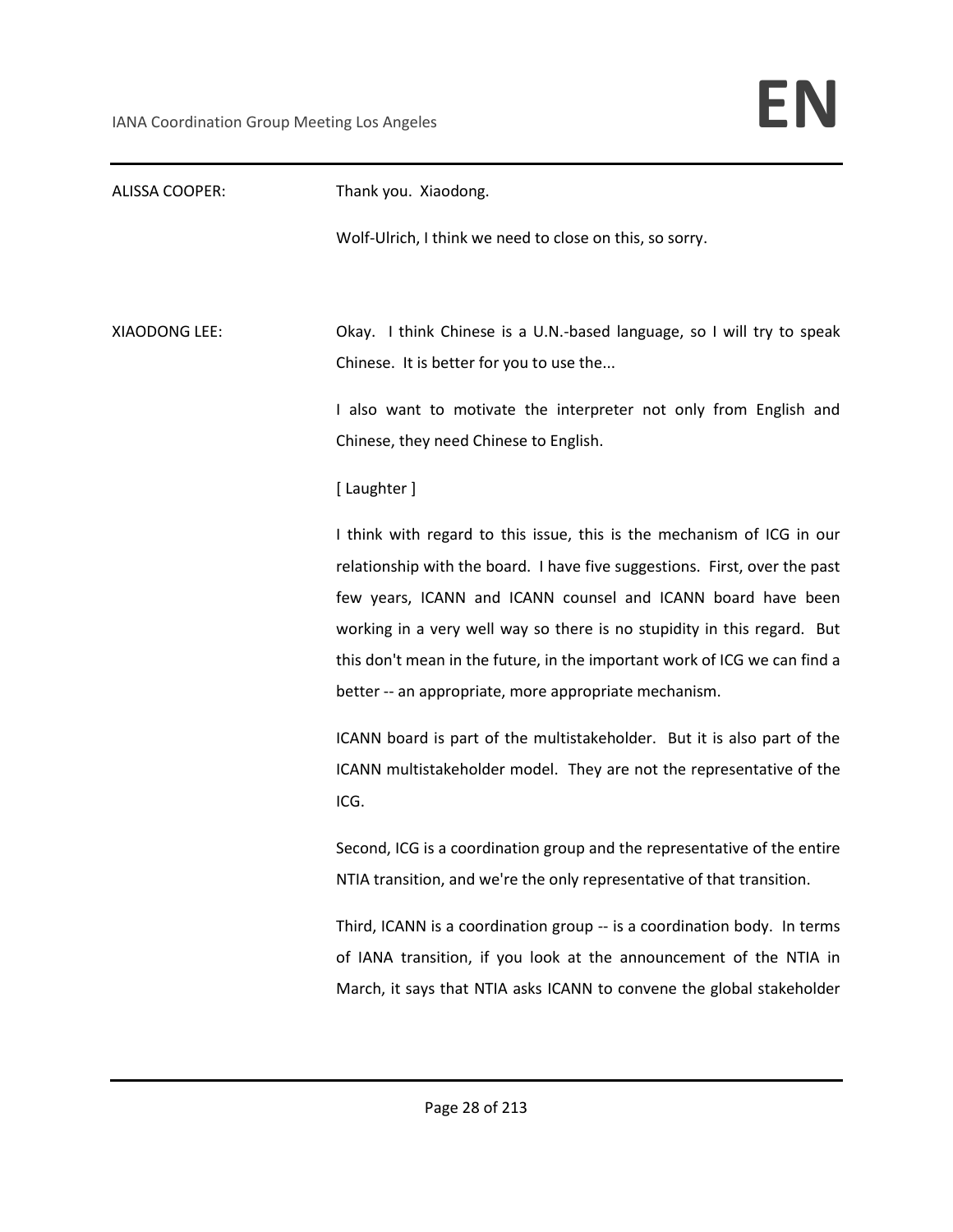to conduct a process. So ICANN has a role as a convener. It does not have the role as an approver.

Fourth, if ICANN board has some suggestions in the end or tell us whether this is appropriate or not, my question would be: Does that mean ICANN board is the final gateway, or is it a gateway for the U.S. government?

Fifth, this echoes Milton Mueller's position. ICANN is also a stakeholder of the entire NTIA transition, so ICANN can raise suggestions and advice. We have the liaison from the board. So if ICANN board says that they have a clear position, they can also give us a proposal and they can also get involved into our process.

So we have an open door. We have the open door for them to offer suggestions. Personally, I think ICANN board should not be a body above the ICG. It should be one of the multistakeholders. These are my suggestions. This is Xiaodong Lee. Thank you.

ALISSA COOPER: Thank you. Lynn.

LYNN ST. AMOUR: Yes. Lynn St. Amour.

I can keep my remarks quite short because I think a lot of what I wanted to say has been said. But particularly echoing what Joe, Martin, Milton, and Xiaodong just said, this really is about principle. It is not about a transmission process of a document, which I think a lot of the conversation reverts back to.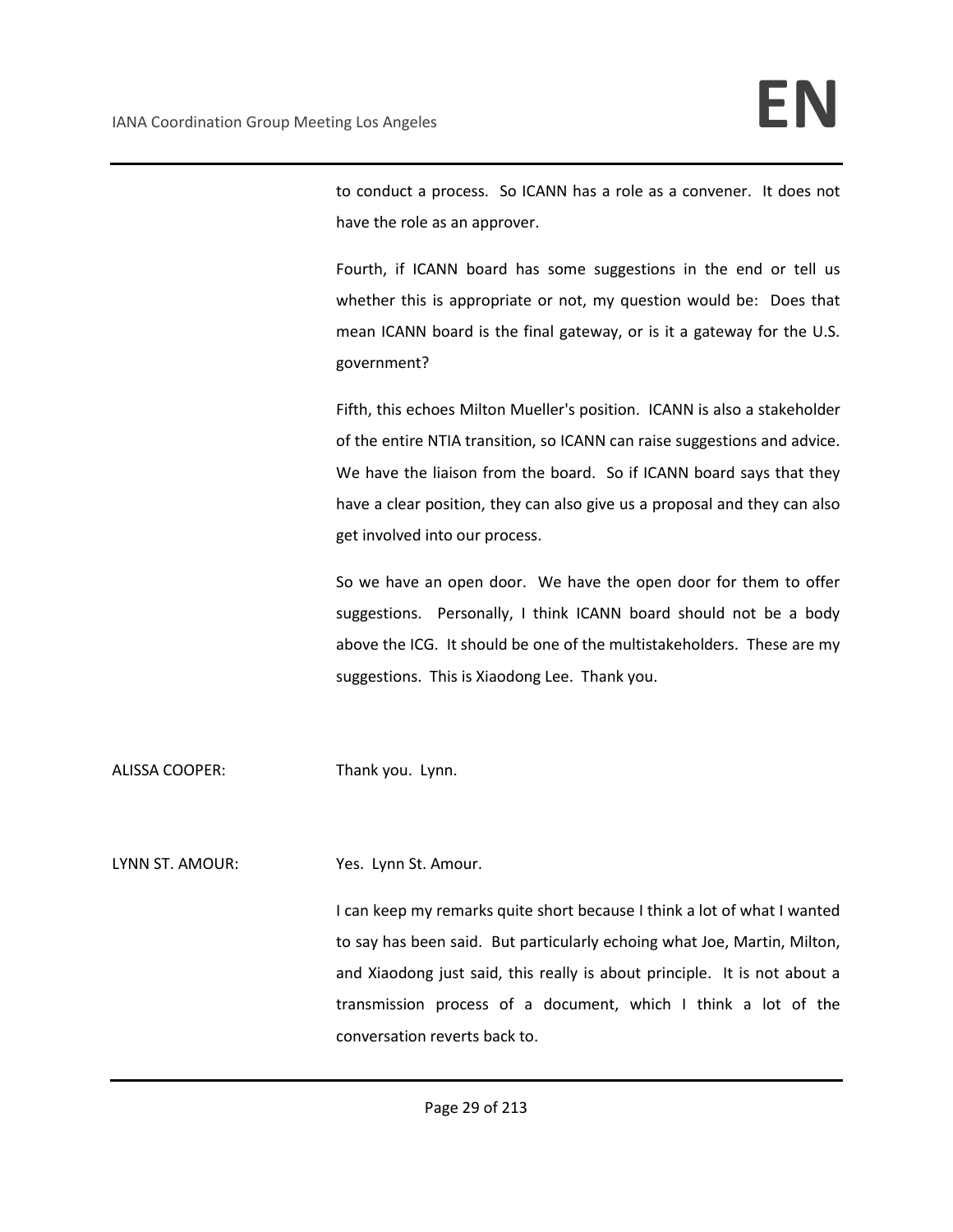I'd also like to just point out that we're here because the community wanted to manage this process in a certain way. And I frankly can't see the full ICANN community being comfortable with the ICANN board actually having the ability to stop the process. Whether we ever think that would happen or not, when you set up processes, you are not ascribing motivations to the other party; you are just trying to run to best practices.

So I think we need to work toward what the community was expecting and involve the ICANN board in the discussions, not have them as a separate approver at the end.

ALISSA COOPER: Thank you. Kavouss.

KAVOUSS ARASTEH: Kavouss Aresteh speaking from GAC.

First of all, after listening to all the comments, I think we need to be very careful not to create an environment of dispute and contentious - of contention between ICG and ICANN board taking into account it might be a misunderstanding or a misinterpretation of the subject. Our charter is quite clear and we have to implement that, point one.

Point two, final definitive proposals from ICG going to NTIA is not negotiable by any entity. It's final and that is it that.

Thirdly, ICANN explained -- I have not seen the resolution. I have heard colleagues, that they might consider the proposal of ICG not to be taking care of the public interest. That means ICANN believed that they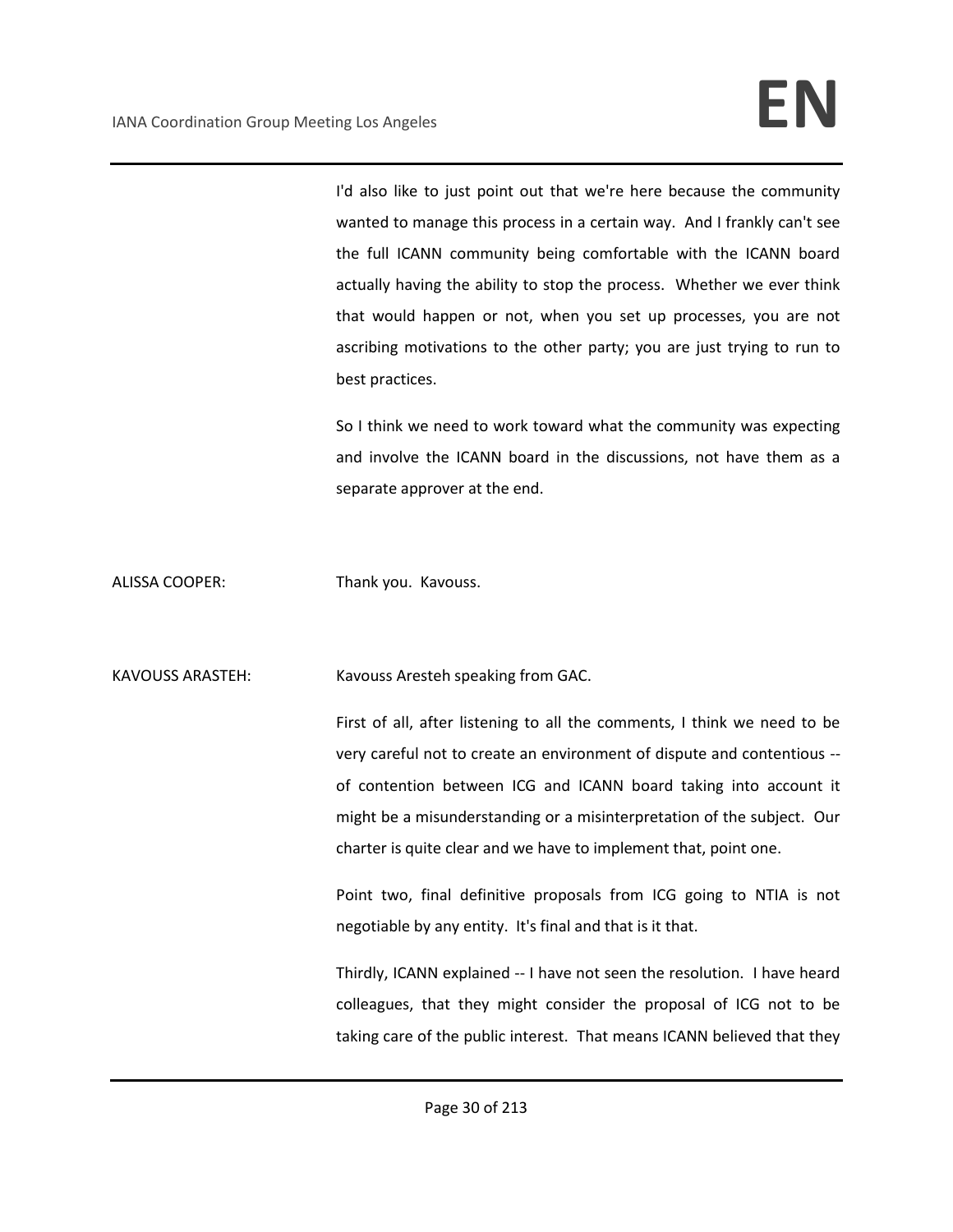are guardian of public interest, and we, ICG, 30 members representing 13 communities including three operational communities and ten others, we are indifferent for the public interest. That is not a good way of interpretation. I cannot agree with that sort of understanding if that is that.

We have been selected or elected by our communities, by our 13 to represent all those which represent the entire community. So I think if this is such a misunderstanding, that should be corrected by ICANN board. They should not implicitly say that we are indifferent with respect to the public interest. We are maybe more interested in the public interest than the board of the ICANN or ICANN itself because we are representing all that.

Having said that, ICANN explained as I heard in the resolutions that they would not send anything to NTIA without agreement of ICG. But at what time they come in? At the last minute? If they have any comments, they have a liaison. They have all the opportunities through the liaison or through the virtual meeting or through any other occasions, maybe at our next meeting or anything to come in and explain.

We will consider. We have been elected by the people. We seem to be wise people. We will look into the suggestions. If really there is something that we have missed, no doubt we take it into account.

If we believe we have not missed anything, then we don't take that into account. But we consider something. But they should come timely. They should not come at the last moment.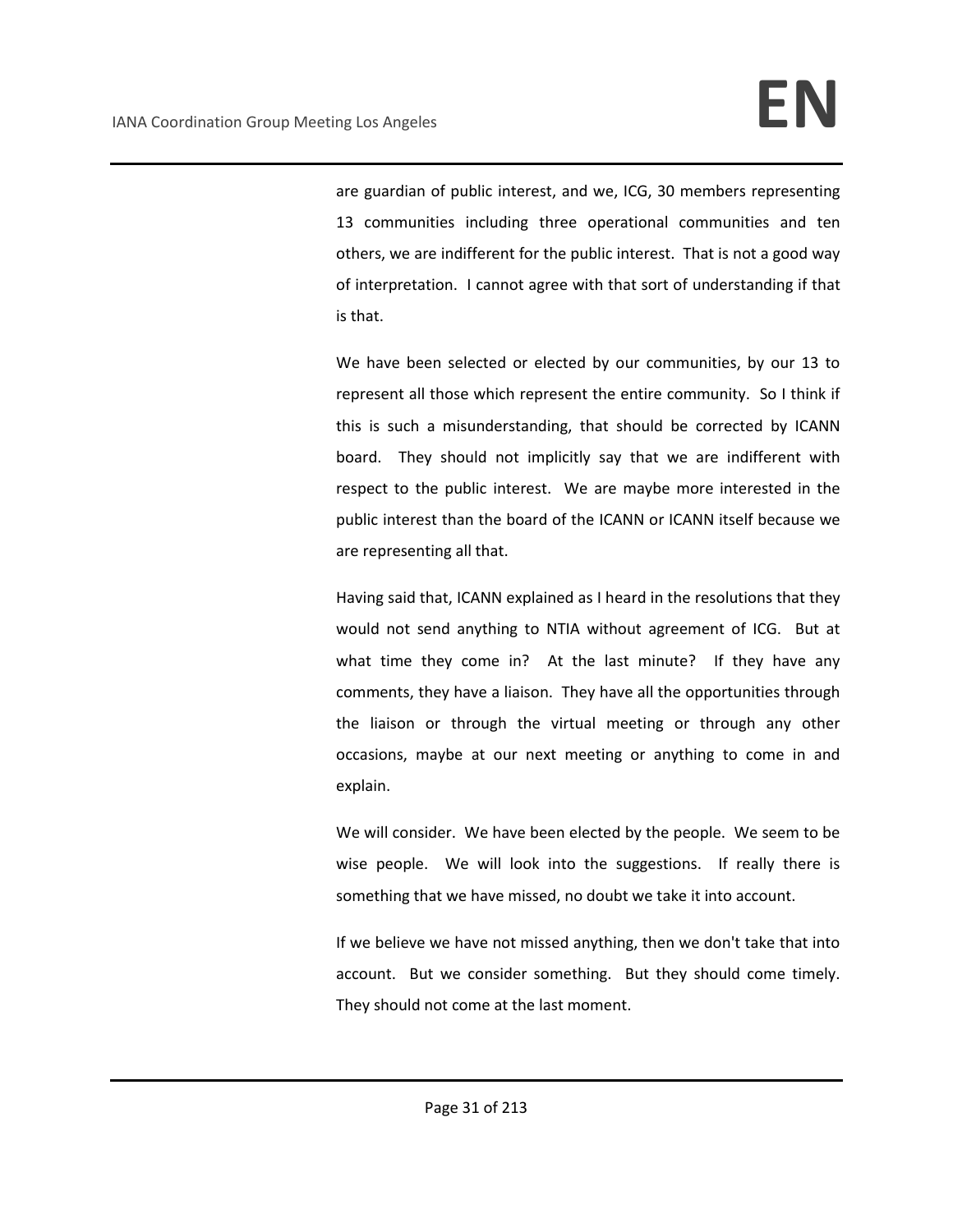They have a liaison. The liaison should bring. If it is not necessary -- if it is not sufficient, they could board member or whatever, whoever wants to our meeting, virtual meeting, conference call, physical meeting but timely and duly. This is a matter of importance.

If they come at the last moment, if they come at March or April and say "What you have done is nothing, so I don't agree with that," this is my - what we can do? That is a matter to be considered.

So, once again, Alissa, kindly consider final proposal of ICG not negotiable, should be transmitted as it is to the NTIA with the letter from the ICANN, "Please find attached the final proposal of ICG with respect to" and so forth, so forth. That's all.

ALISSA COOPER: Thank you. Can we wrap this up, please?

KAVOUSS ARASTEH: Let me finish. Nothing prevents ICANN to send any comment to NTIA separately. That they can do. Thank you.

ALISSA COOPER: Thank you. So I have Russ Mundy, and then Kuo-Wei, and then I will wrap this up and we'll move on to ICANN accountability.

RUSS MUNDY: Thank you. This is Russ Mundy. I wanted to point out that, in fact, the resolution that was passed yesterday really is related specifically to an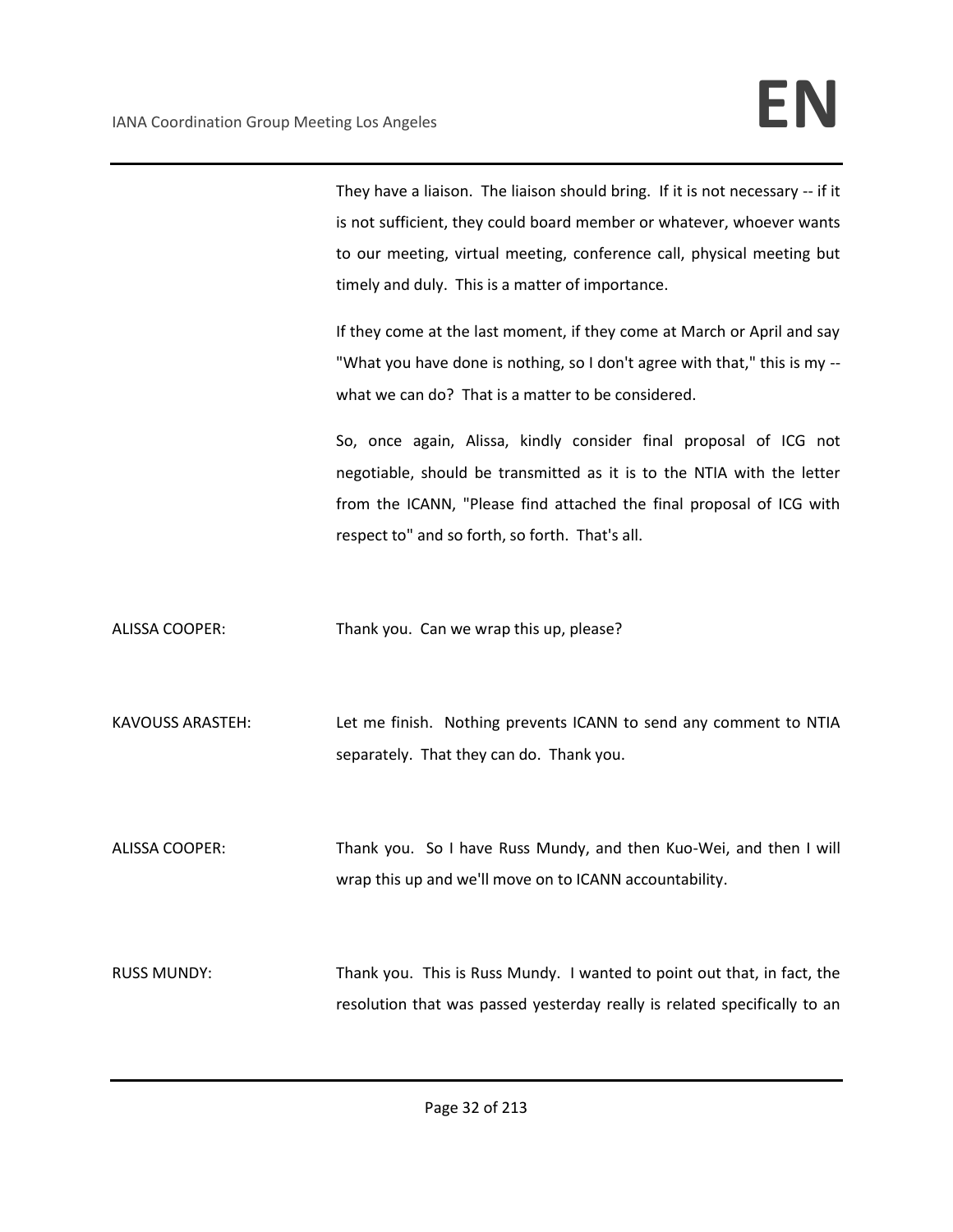important role that ICANN plays in the operational community of names. So it's very reasonable, very appropriate for that community.

My belief is that they really hadn't given much thought to whether or not the same approach and type of thing made sense for the ICG. As our board liaison said earlier, they really hadn't talked about it at all at this point, so I think we may be getting a little overly exercised --

Oh, that's the problem. Thank you.

-- a little overly exercised about a problem that's really not an intent or problem, more like it is just a misunderstanding of how the process works.

ALISSA COOPER: Thank you, Russ.

Kuo-Wei.

KUO-WEI WU: Thank you very much. I hear you loud and clear.

### [ Laughter ]

I promise you I will pass the message to the ICANN board. And I think ICANN board is the same as you. We are really concerned about this transition successfully. So, you know -- so I would do whatever I can and let the board and we work it out. And we are not asking any privilege. Don't confuse. We never asking any privilege. We just try to fully support the ICG, the process successfully. Thank you.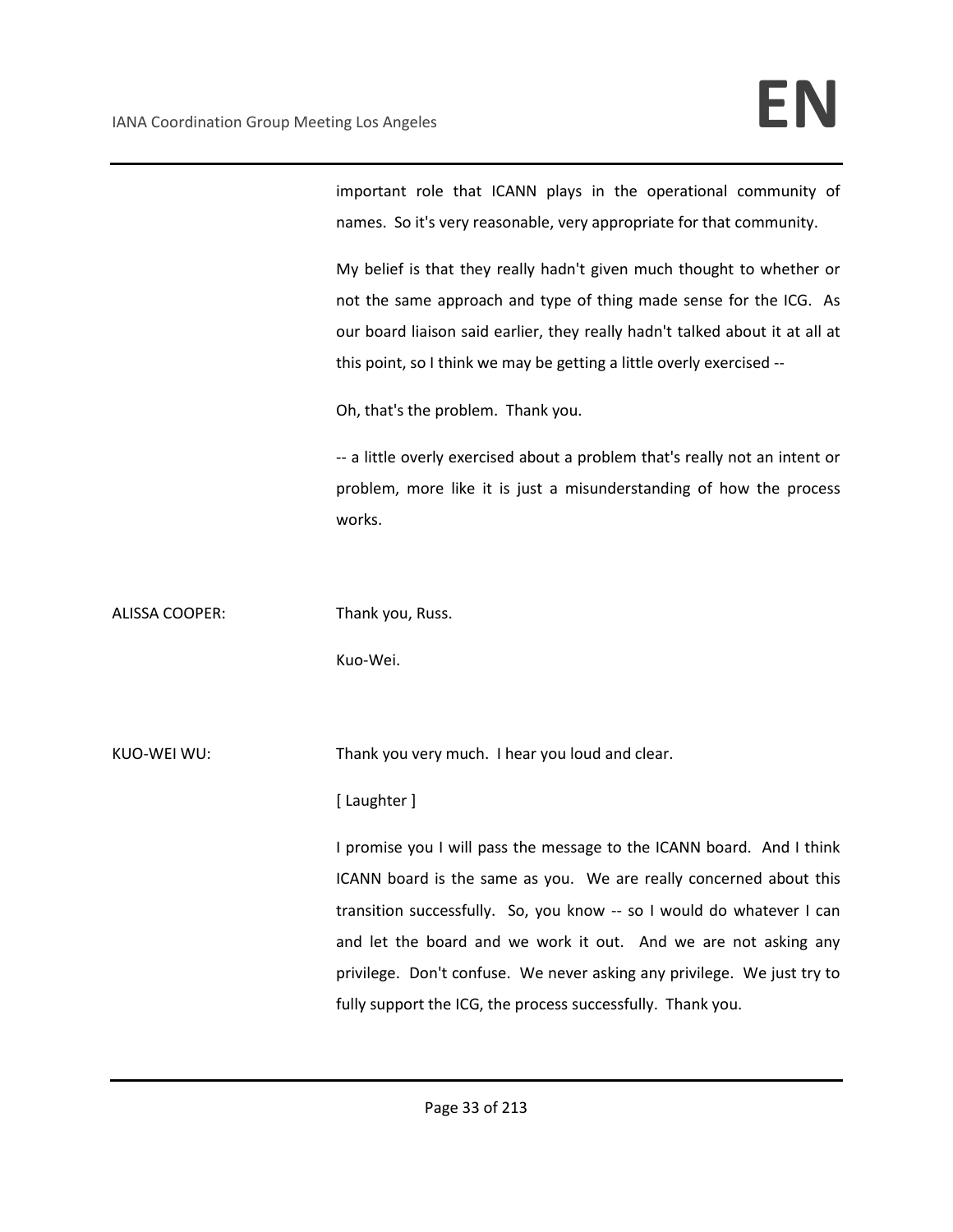| ALISSA COOPER:          | Thank you.                                                                  |
|-------------------------|-----------------------------------------------------------------------------|
|                         | So I think one thing that would be helpful in addition to that liaising,    |
|                         | what I would propose is that I will respond to Bruce and Theresa and ask    |
|                         | them to hold off with sending their -- whatever they were going to send,    |
|                         | which I haven't received yet anyway.                                        |
|                         | In the meantime, I'd like to ask Jandyr, Xiaodong, and Lynn if you would    |
|                         | be willing to as a small group come up with what our requirements are       |
|                         | for this particular aspect. If you can do it over lunch, we can talk about  |
|                         | it later.                                                                   |
|                         | However, I don't actually feel like there is a lot of time pressure on this |
|                         | because we are talking about something that is going to take place next     |
|                         | year other than the kind of outreach engagement bit, which I think we       |
|                         | have covered fairly well.                                                   |
|                         | So are you guys willing to do that? Okay. Thank you. We'll talk about       |
|                         | the timing if you think you can have something for us today or not.         |
|                         | And then we'll have that back to the group, and we can review and           |
|                         | refine as appropriate. Good?                                                |
|                         | Kavouss.                                                                    |
|                         |                                                                             |
| <b>KAVOUSS ARASTEH:</b> | Kavouss Aresteh speaking. No problem that the little group<br>Yes.          |
|                         | prepare something, but we should approve that today and should              |
|                         | appear in the output of the meeting.                                        |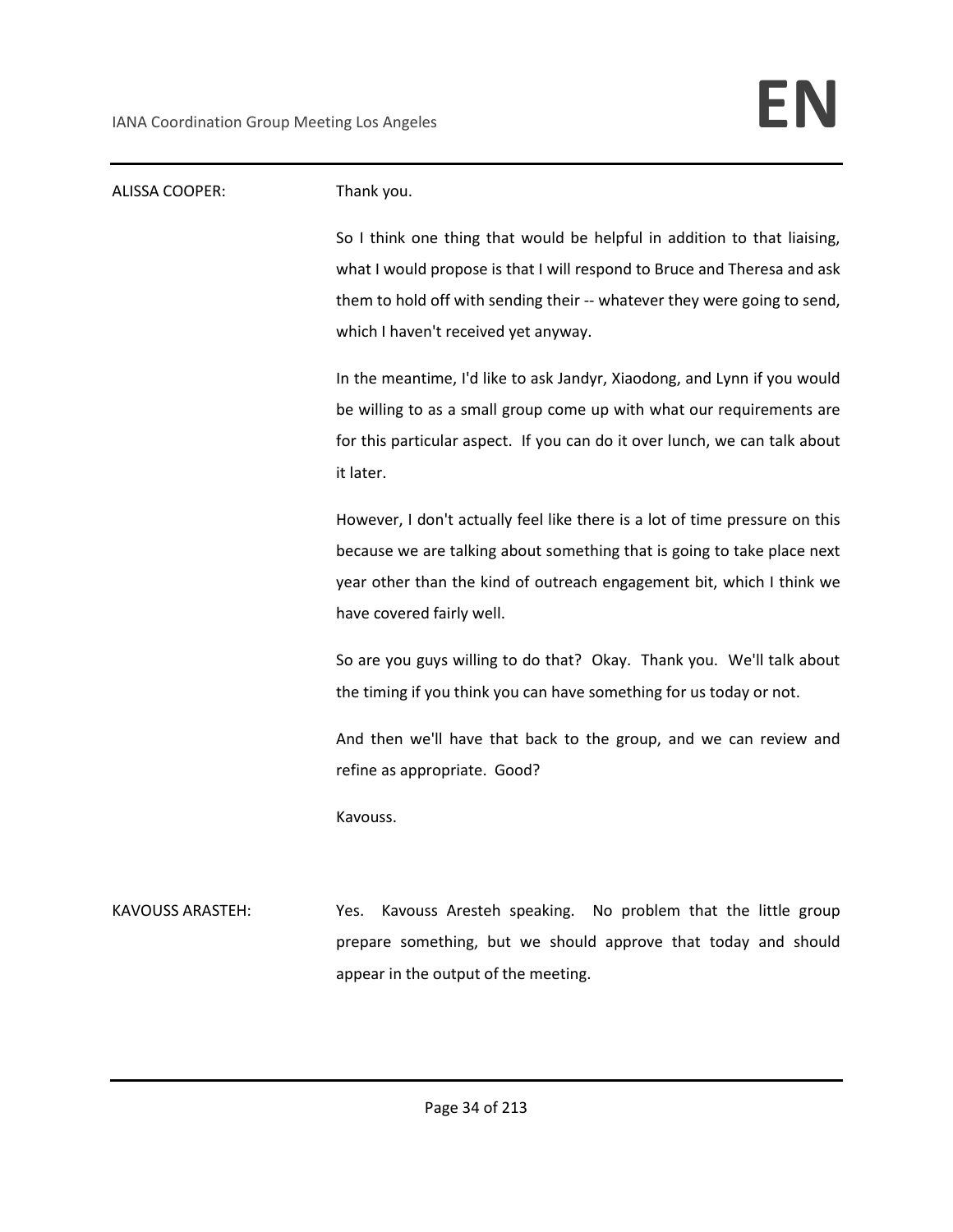- ALISSA COOPER: Okay. Thank you. We will try for that. Again, I don't really see a lot of time pressure on this and there are other things that are time sensitive so -- including our relationship to the ICANN accountability process. So I will turn it over to Mohamed and he's going to lead that discussion. Thank you.
- MOHAMED EL BASHIR: Thank you very much, Alissa. So I think before we can just start our discussion about the relationship between ICANN accountability, I would like to give Theresa three to five minutes maximum to update us on the recent accountability process that has been announced recently. Then we can start our discussion.
- THERESA SWINEHART: I'll keep this short because I think most people have seen the revised process that was posted. The next steps on this in the revised process on the accountability process are the creation of a cross-community working group, which will establish its charter and to address a range of areas that had come up in the community comments throughout the entire dialogue.

The cross-community working group in its charter would incorporate a few basic principles including participation and open to all. So anybody can participate whether they're part of an SO or AC. How that's incorporated into the charter and handled will, of course, be up to the community and their formation of that.

The scope of the accountability process and the establishment of two work streams, one that is focused on the accountability in the context of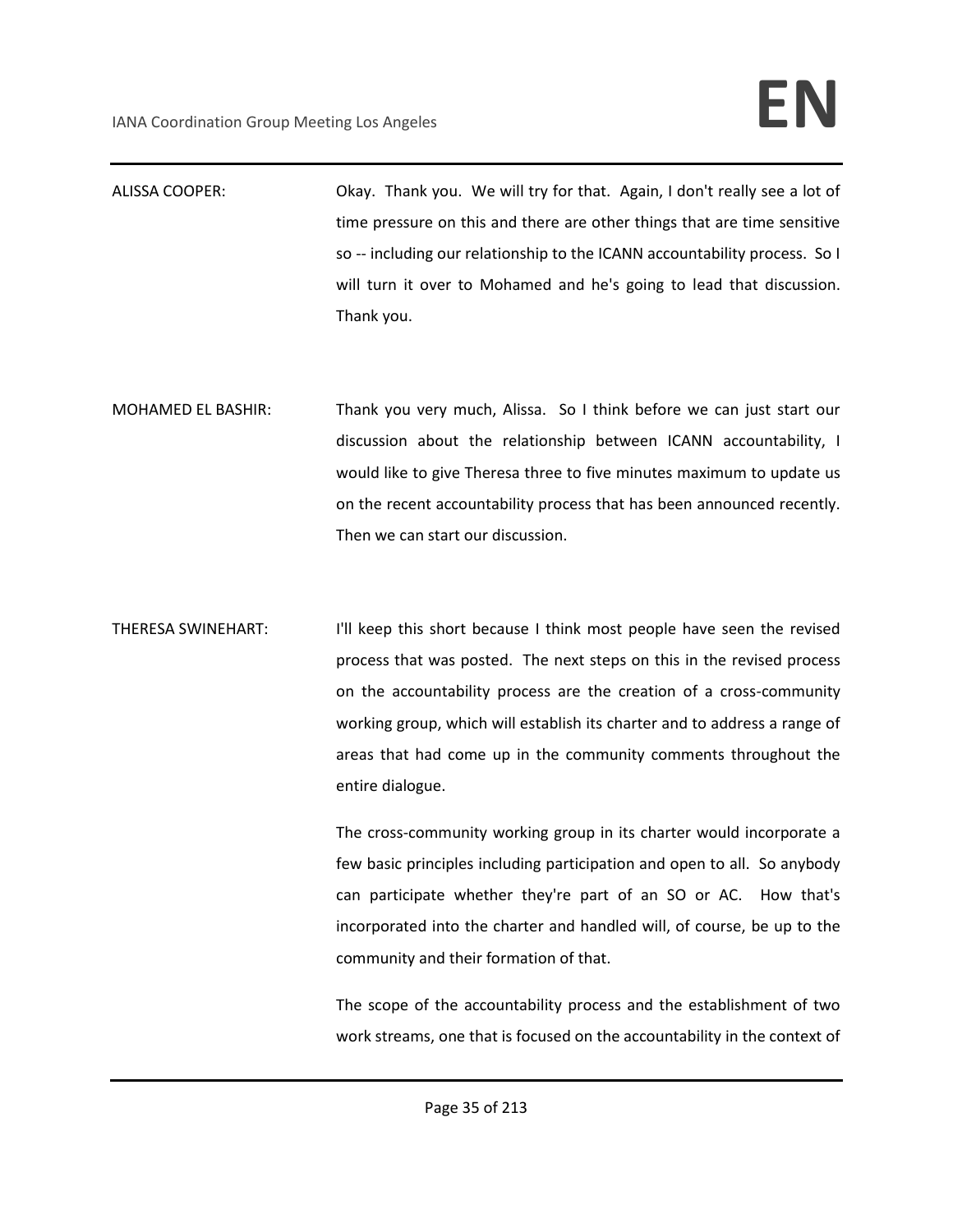the changing historical relationship with the U.S. administration in light of the IANA transition and their stewardship role, and the second on accountability issues that the community has raised throughout the dialogue that are not directly related to the changing historical relationship.

And just to be clear in the names cross-community working group which is providing input into this process specifically their charter outlines the scope of accountability of the operating parties in their relationship with the IANA function specifically. So there's a narrow scope that the crosscommunity group on the naming area is looking at in relation to their proposal coming into here.

The track one of the accountability process is looking specifically at ICANN accountability in relation to the changing historical relationship.

So I just want to be clear on those distinctions between the different areas of work.

And we will be preparing a diagram, a visual, to help provide greater clarity to the community on those.

There are some other areas that are incorporated into the revised process.

Specifically relating to this group is also establishing a mechanism to liaise with the work of the IANA stewardship transition coordination group -- namely, the ICG -- and that be established with the Work Stream 1 that is looking specifically at ICANN's accountability in the context of the changing relationship.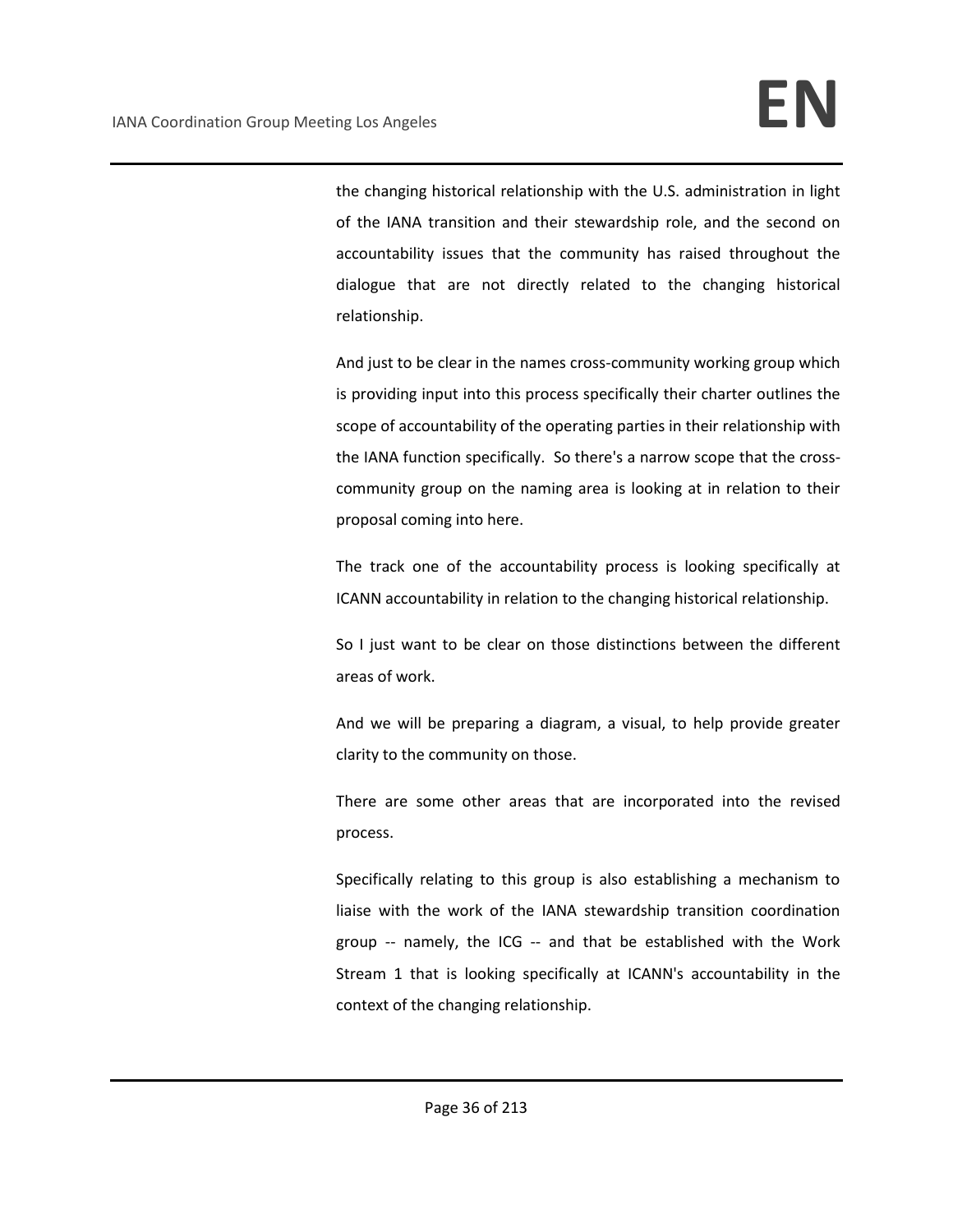How this is established is really up to the community how they want to do that, but again, to ensure that as the work of this group is moving forward, as you've heard from NTIA and others, they expect that alongside the proposal coming from here will be a proposal on how we're going to be addressing ICANN's accountability in the context of the changing relationship.

So it was felt that it's important that there's some sort of liaising mechanism between the two groups so there's no surprises so they can help inform each other, see where they are in the workflow process, et cetera.

And also on the scopes of accountability that they're looking at.

So in that context, I'm happy to answer any questions. I think most people throughout the week have heard the informational updates around this, but I'll give that overview of where we are and I'm happy to answer any questions in relation to this.

MOHAMED EL BASHIR: So we can open it for the floor?

I have Kavouss, Adiel, and Wolf.

KAVOUSS ARASTEH: Thank you, Theresa. Kavouss Arasteh speaking.

We understand that we are now discussing the cross-community working group dealing with the ICANN accountability which has two tracks, the first track relating to the historical relation of U.S.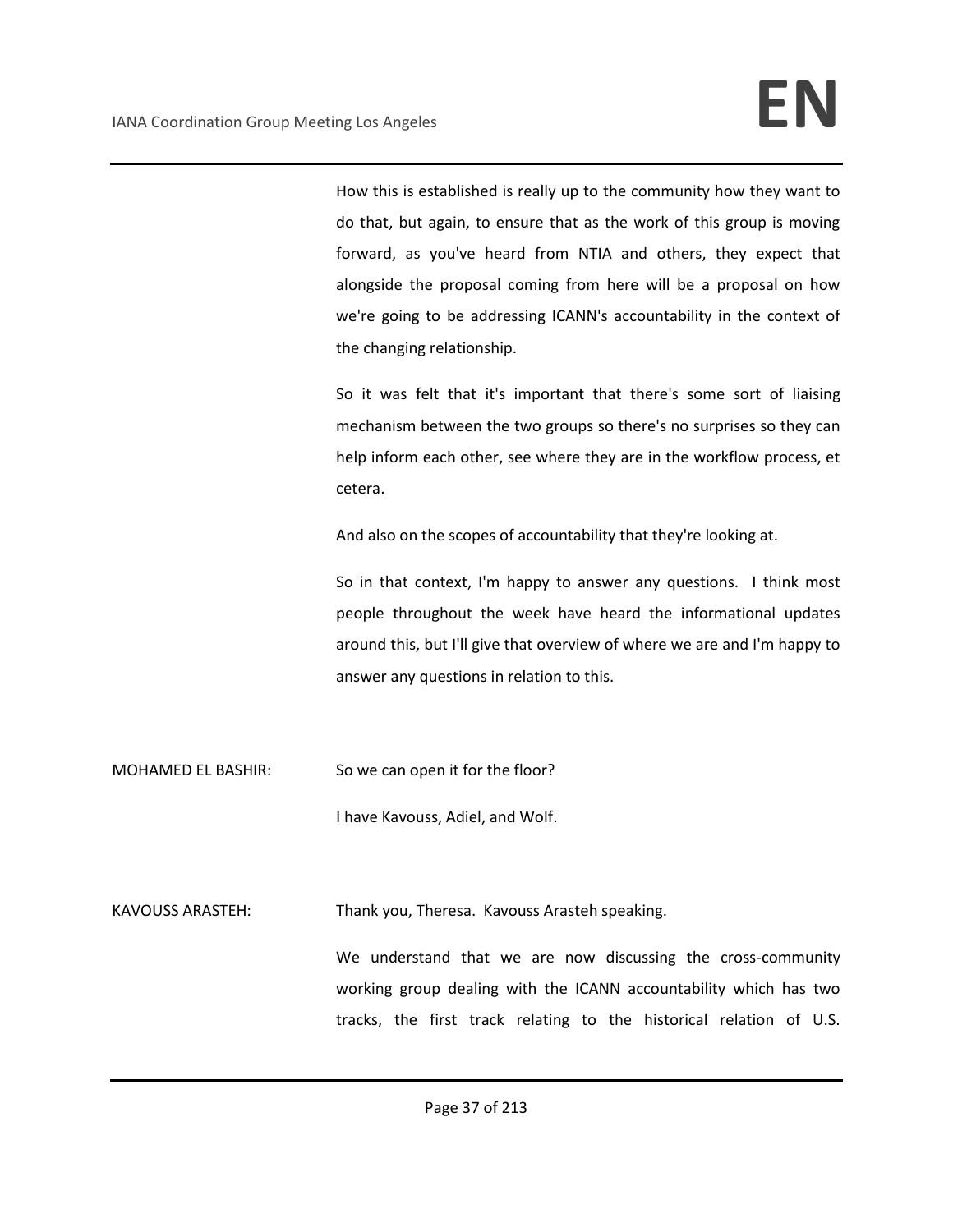Government or NTIA with respect to the issue of transition, and the second, overall or long-term accountability of ICANN.

Having confirmed that by nodding, ICG is currently looking to the activities of the first track, that meaning the track dealing with the transition, but not the overall accountability of ICANN at this stage.

What we want to know, that when that group will be established and at what time the result of that accountability relating to the transition activities will be communicated to ICG or how we will be involved in that activity.

And after that, after hearing that, then we request the chair to identify how we inject that result into the overall process of the ICG activities.

It seems that the one on the question raised was not very clear for you. Please kindly clear that the first track is the track that directly related to the activity of ICG. Thank you.

THERESA SWINEHART: So to be clear, the ICG is putting together the proposal to meet the criteria set out by NTIA on the stewardship transition.

> The RFP that has gone out to the respective communities asked the respective communities to be looking at how they are also looking at accountability in the context of their operational relationship with the IANA functions, okay?

> Those proposals come in to the ICG. It puts things together. That is the remit here.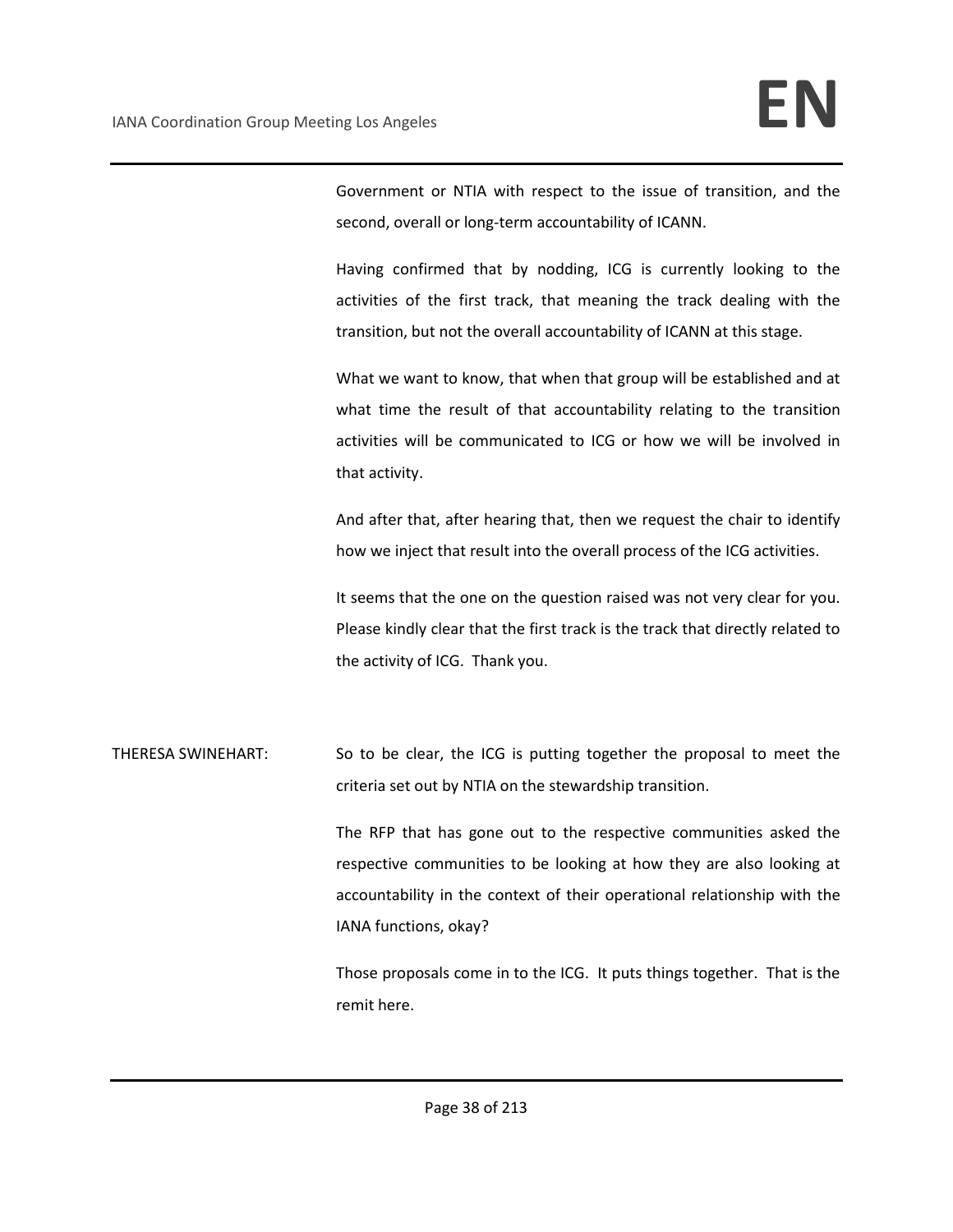The Track 1, moving to the accountability process -- okay? -- so moving away from the ICG process and moving over to the accountability process is looking at the topic of discussion that came up when the announcement arose on how is ICANN as an organization accountable in light of the changing historical relationship with the U.S. administration. Not the protocol parameter space and IETF relationship with the IANA functions or the regional Internet registries and IP addressing or the naming space, but how is ICANN as an organization accountable in light of the changing relationship.

So that is the Track 1 discussion.

The Track 2 discussion are a range of other issues that have come up around accountability that some of them are already being addressed and had been raised in the ATRT2 report and various other issues that are broader.

In that context, as you've heard NTIA also state this week and in Istanbul, there's an expectation that as the ICG prepares its proposal, alongside, the Track 1 discussion concludes what its report and recommendation is to ICANN in the context of the changing relationship with the USG.

Hence, the suggestion of a liaising mechanism.

So as the work here is being prepared, the work that should accompany it alongside, achieved by consensus by the community, is also addressed in the context of ICANN's changing relationship.

So I hope that provides clarity around the scope.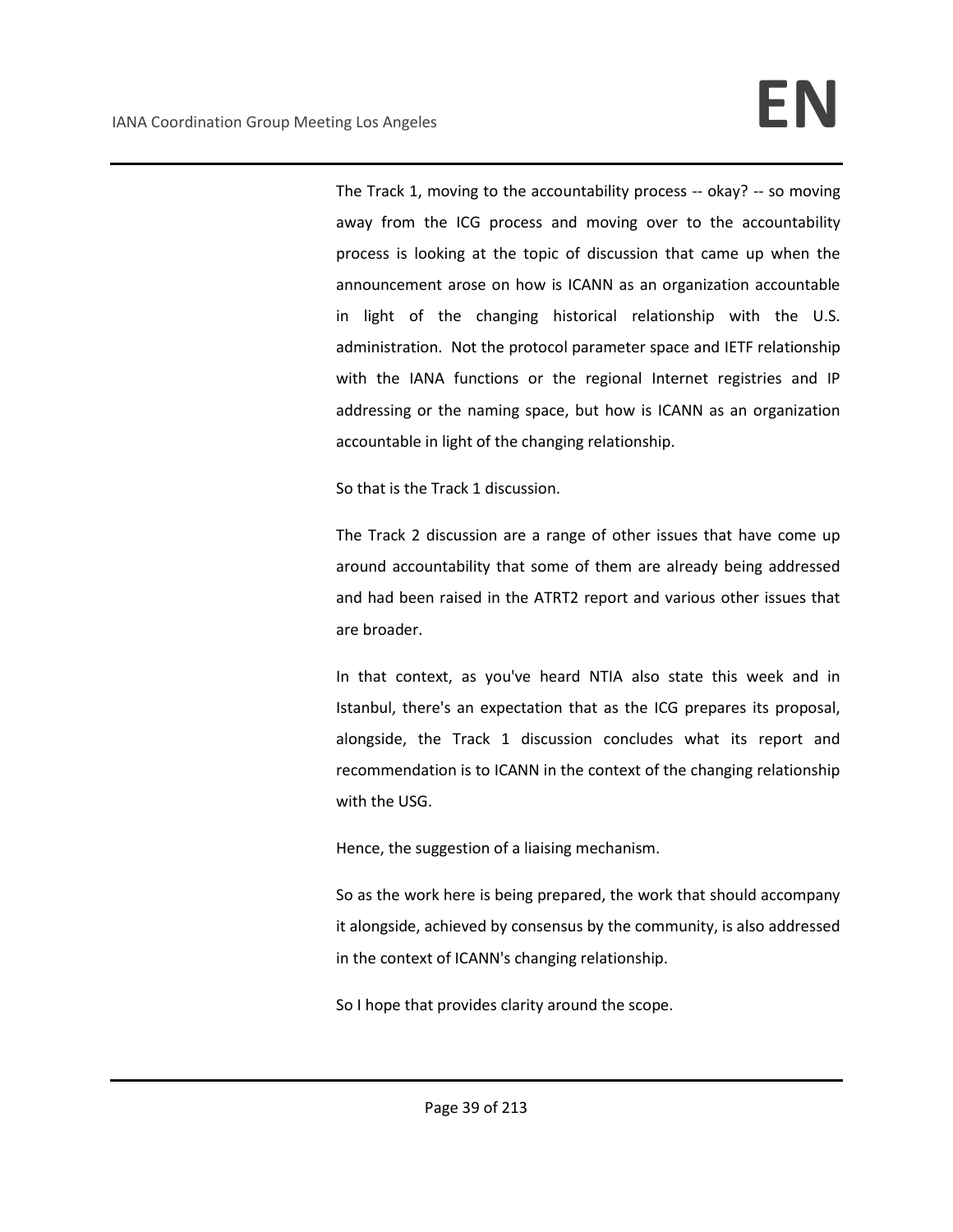| MOHAMED EL BASHIR:     | -- take the other questions and when Alissa explains, maybe it has to<br>make more clear.                                              |
|------------------------|----------------------------------------------------------------------------------------------------------------------------------------|
|                        | Adiel?                                                                                                                                 |
|                        |                                                                                                                                        |
| <b>ADIEL AKPLOGAN:</b> | Yes. Thank you. Adiel, representing the NRO.                                                                                           |
|                        | Yeah, my question is again to very well understand that first track of<br>accountability --                                            |
|                        | Okay. So yeah, I just wanted clarification on that first track, because                                                                |
|                        | that is the impact of the ending of the historical relationship of ICANN<br>with NTIA.                                                 |
|                        | Now, does that scope go beyond the IANA function? Because that<br>relationship between ICANN and NTIA is mainly for the IANA function. |
|                        | Now, the ICG role is to build a solution or something that represents the<br>NTIA oversight, right?                                    |
|                        | What will be the scope of that working group? We -- it seems like there                                                                |
|                        | will be a -- you know, an overlap between the two, because maybe what                                                                  |
|                        | the ICG is doing is part of that group because that group will look at a                                                               |
|                        | more broader aspect of the relationship between IANA and ICANN and                                                                     |
|                        | the U.S. Government while we are looking very specifically at the IANA                                                                 |
|                        | function accountability side.                                                                                                          |
|                        | So can you -- can you explain that because                                                                                             |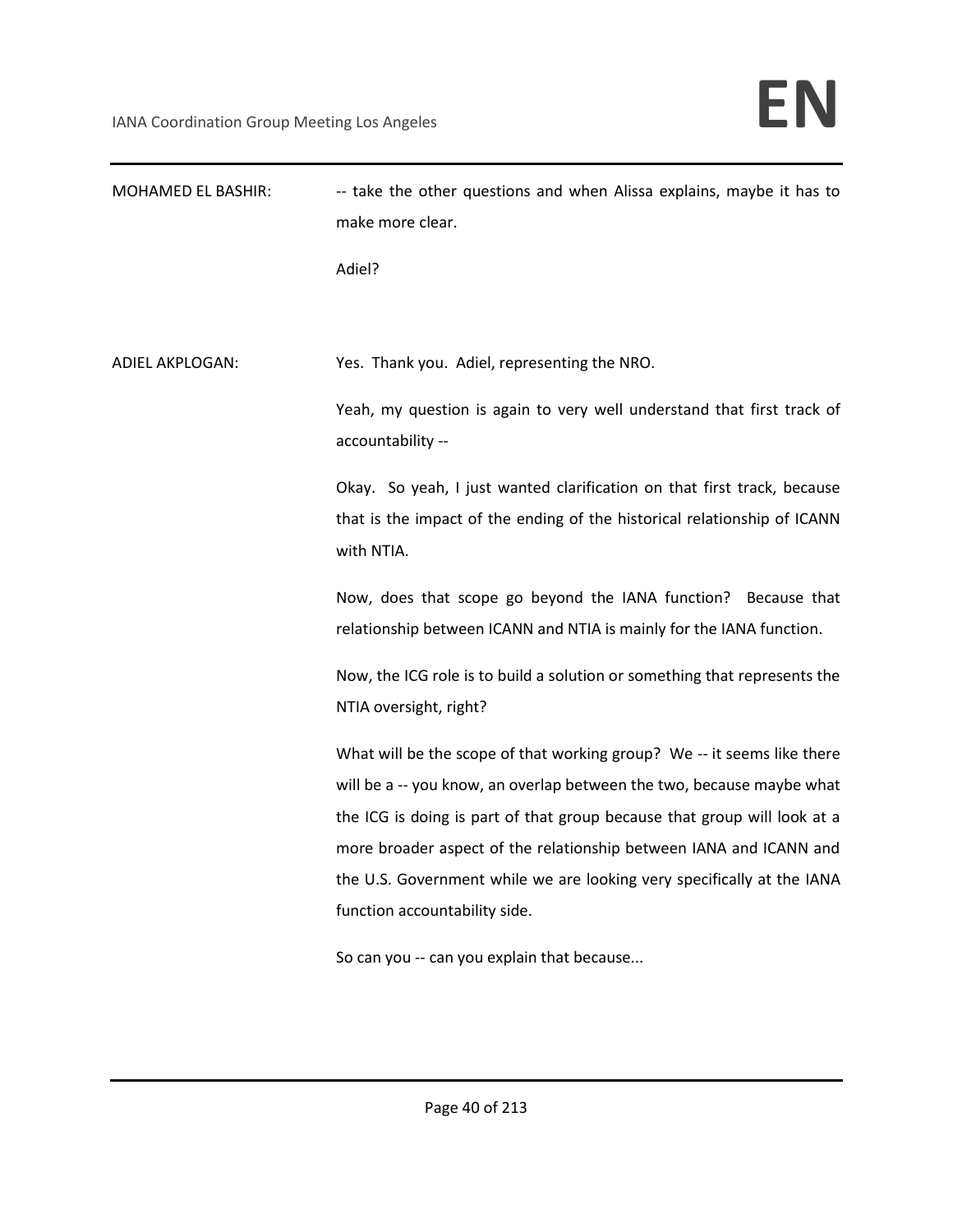THERESA SWINEHART: I think that's another reason why the liaising mechanism is going to be very important, is in order to ensure that the Track 1 is very much looking at the changing relationship.

> In many cases -- and this was also provided in the documentation - there is a perception that the U.S. would -- perception or reality, however one chooses to do it, of the U.S. being a backstop in the context of, you know, whether there's a renewal of the IANA contract or whatever it might be, or just a go-to place if there's concerns that then would be addressed.

> And so dealing with that aspect of things, as opposed to the direct relationship that the operational groups have with the IANA function.

> So the liaising relationship is going to be very important in order to not have duplication of work, have complementary work, and ensure that what is being prepared in Track 1 is really addressing this broader issue of no longer having a contract, no longer having the perceived role or existing role that the U.S. has in relation to ICANN, in light of the contract relationship.

MOHAMED EL BASHIR: So, yeah, thank you. That helped. Wolf, you have maybe the last questions to phrase in our update so we can open up the discussion for ICG members. Yeah.

WOLF-ULRICH KNOBEN: Yes. Thank you, Theresa. Wolf-Ulrich Knoben speaking.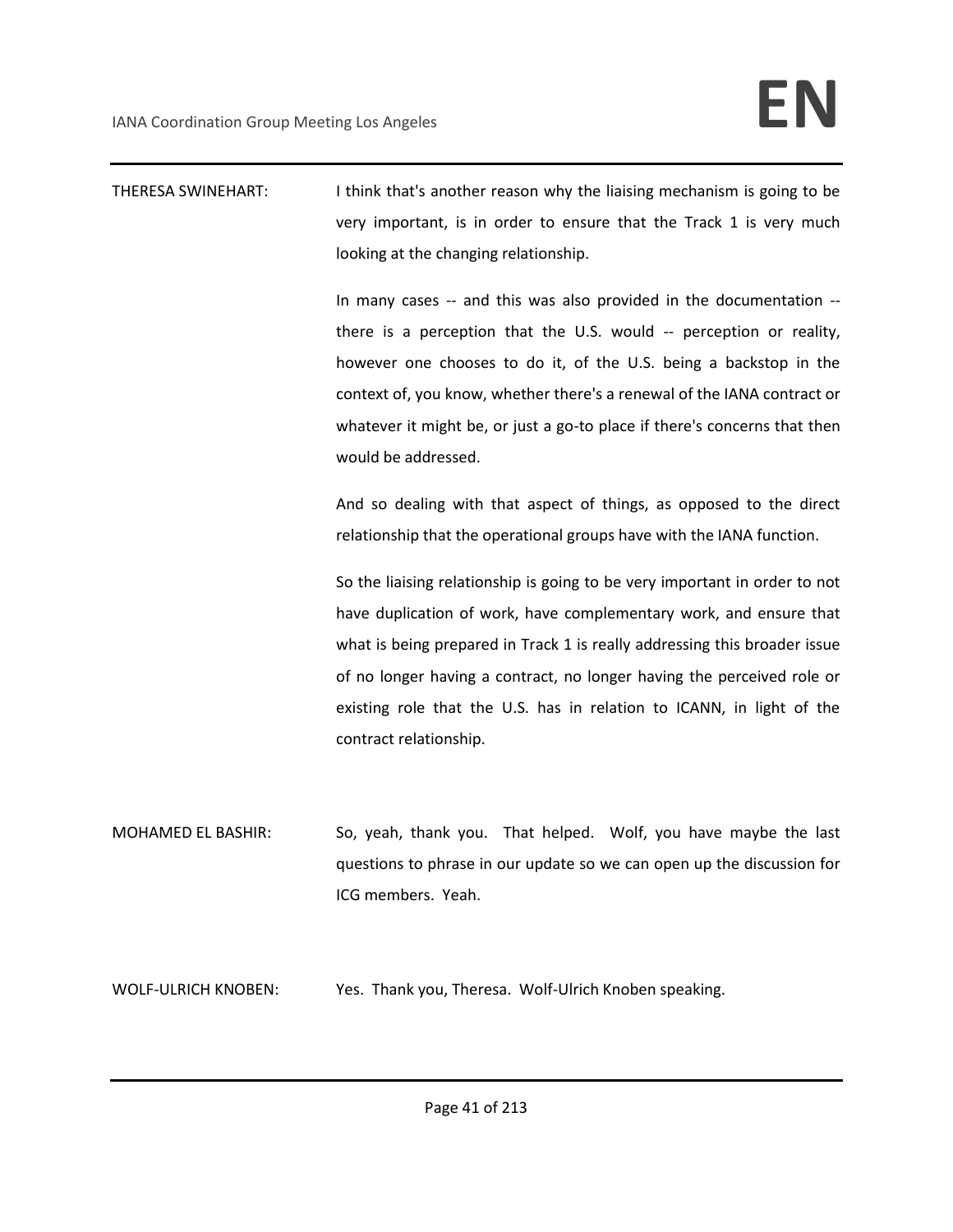I tried over the work -- the week during ICANN meeting, well, also to lift the fog a little bit, yeah? Which is -- which is around, yeah?

And it is -- several times it was confusing. I have two comments, one to the wording and one to the content.

So the wording on the one hand is -- so we are talking about this crosscommunity work.

If you look at the -- at the schedule from ICANN and the related issues, the related items regarding that, you will see that this group has been called ICANN accountability and governance cross-community group, not working group. That's one thing.

So to understand, that's what confuses people, talking about working groups on the other -- on the one hand. On the other hand, you know, it's called in this way. So please, in future, be consistent.

The other thing is with regards to the streams, the working streams.

I think it's -- and I tried, well, to find out. It may be easier then to understand if we could fill up those streams with some more specific items, examples, you know, for example, to understand what is behind them. We are very general on the -- at the time being.

So what I have understood is that the first stream, we could maybe split up in two sub-streams, yeah? The one is more related -- this is the IANA theme -- more related to the technical part, the so-called SLAs, you know, that the IANA function is going to run in the future in an operational way as it is at the time being and that has to be covered as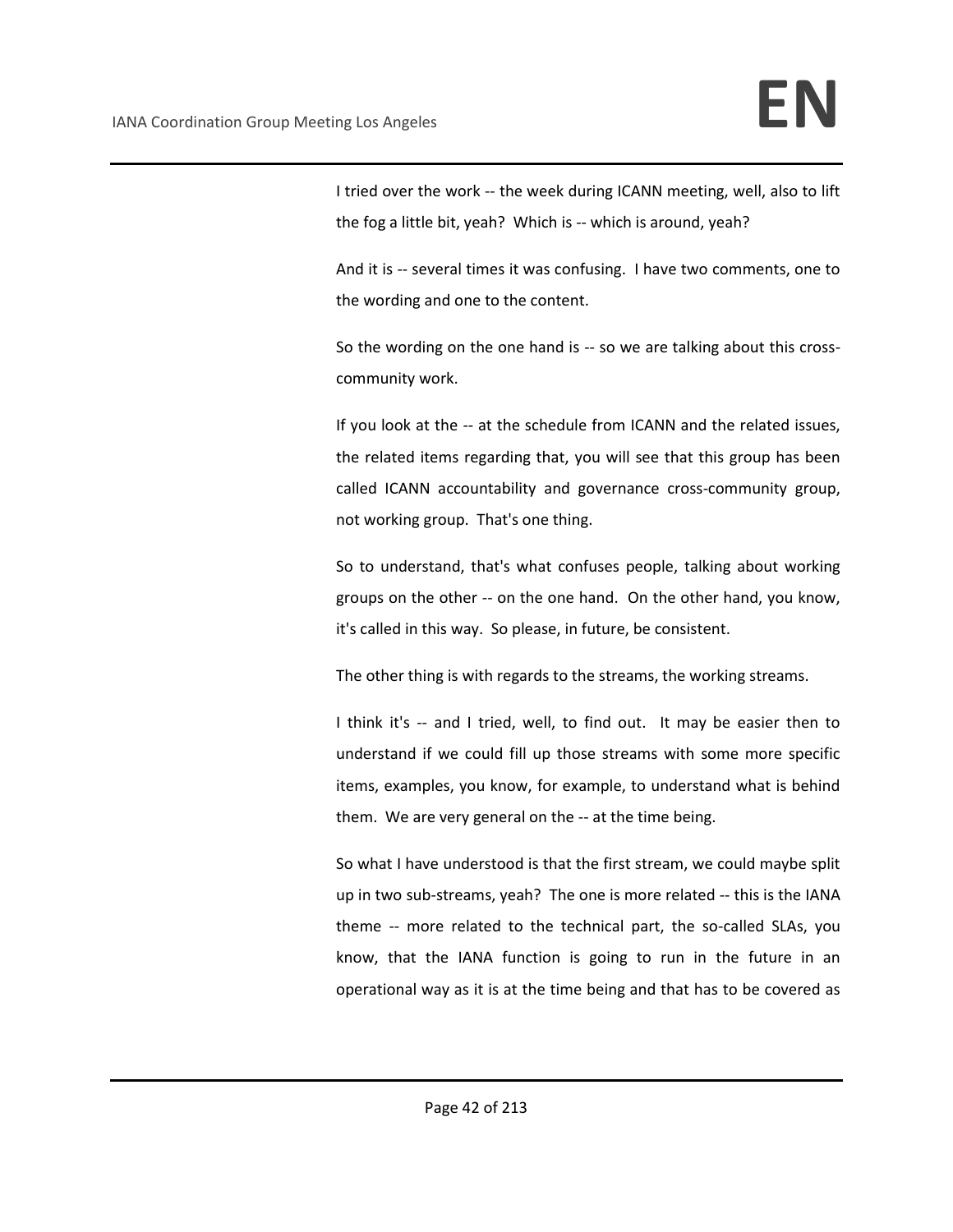well and is covered in SLAs and it has to be made sure that it is going to be run as well.

It's on the also kind of accountability question. That's one thing.

And the other one is that the essential ICANN accountability functions which are covered at the time being with the NTIA, the U.S. Government stewardship, that they have to continue to be satisfied in the future, after the transition as well.

That's Part 1.

And the other one is in the more general one with regards to the other accountability issues which are to be covered.

So the first part directly is to be fit in this cross-community working group with its three streams, the operational streams: Naming, numbering, and protocols, as well.

So that's my understanding. Thank you.

THERESA SWINEHART: So I'll just be very brief on this.

The first part that you identified in relation to the SLAs and the specific agreements of the operational groups with the IANA function, that is actually in this group. That's here. And that's, my understanding, an expectation of what the proposal should include in the context of what is submitted here.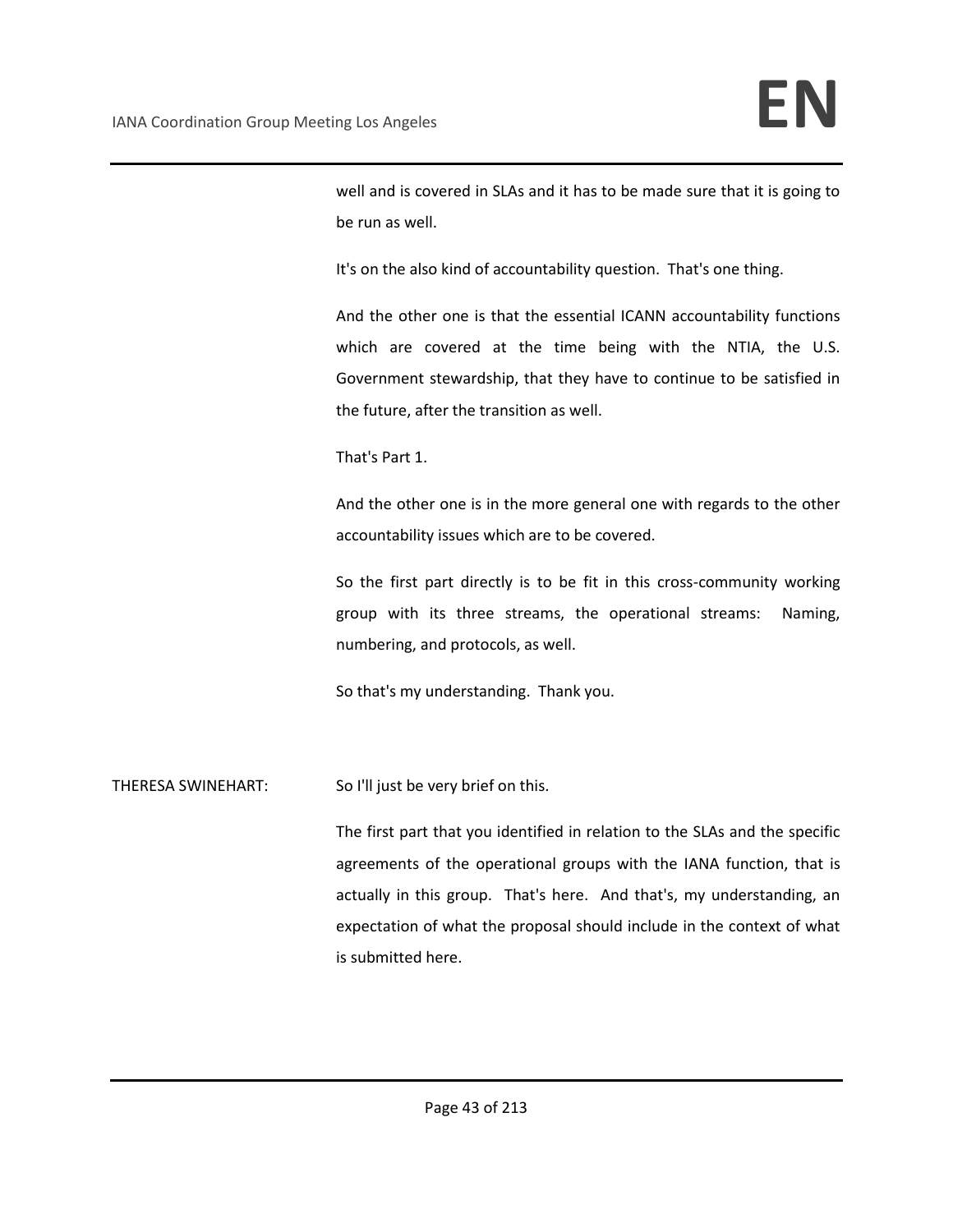So the two work streams in the accountability process go to your second point, the first point -- the first work stream goes to your second identified area here, and then the work stream goes to broader issues.

But areas around SLAs and all of that, on the direct relationship with the operational parties, is what is within this group and the context of the proposals that come in.

So I hope that clarifies things well enough.

And I take your point on nomenclature and the use of names.

MOHAMED EL BASHIR: Okay. Thank you very much. I think we can just -- just alternate now for the discussion for the whole group after finishing the question. I have Kavouss, Manal, and Milton, and Alissa.

KAVOUSS ARASTEH: Thank you. Kavouss Arasteh speaking.

Mohamed, believe me, I am not clear.

In the activities of ICG relating to the transition of IANA function, there is a degree of accountability. Who and how and from where we discuss that?

Do we discuss that in ICG, initiated from our own, or we expect to receive something from the first track and then take that into account and proceed further, or we can take both, something we initiated, as Theresa mentioned, moreover we expect to receive something from the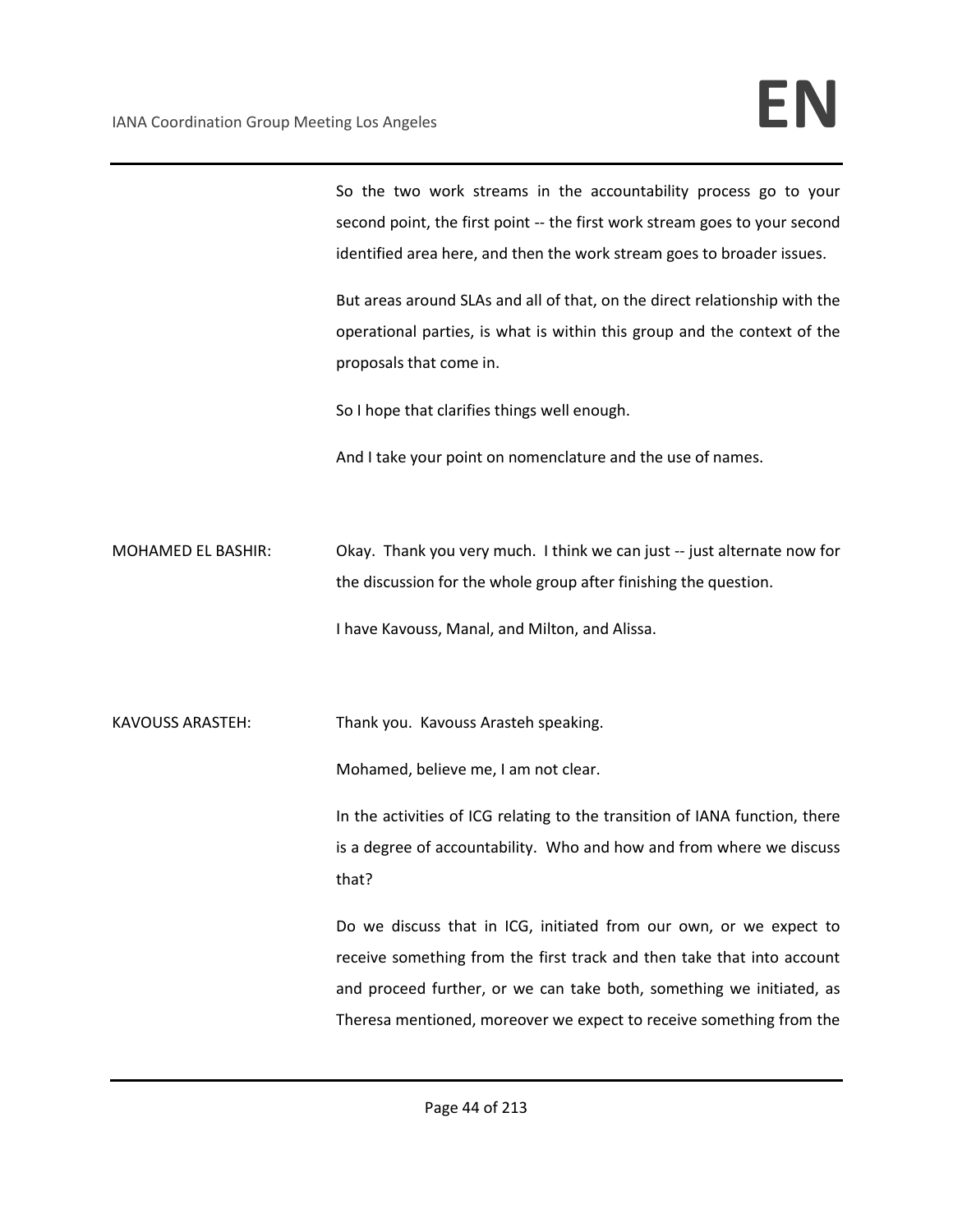first track relating to the accountability in respect to the transition, and with both of them we will further pursue our matter and we send the final results to the NTIA.

There would be no -- there would be no point that we send something without taking into account accountability. That should be quite clear. Where this accountability will be initiated, will be discussed, whether we do it here, whether we take it from the track -- first track, or whether we do it -- we take it both of them.

Could you kindly clarify the matter? Because that is not clear.

In Istanbul, we just very briefly discussed that, and in fact, it is not in our time frame properly but we have to know that. We need to send something which involves the accountability from the transition activities of ICG. Where this accountability comes from. Thank you.

MOHAMED EL BASHIR: Yeah. Milton, please.

MILTON MUELLER: Yeah. I think I can actually help to answer Arasteh's question.

And it was my -- so there's -- there's a cross-community working group on the IANA transition within the names community, and that is actually supposed to come up with a proposal that we see.

However, it has to coordinate with the Track 1 of the accountability process because the basic concept is that Track 1 is what has to happen before the IANA transition takes place. It's the final point of leverage.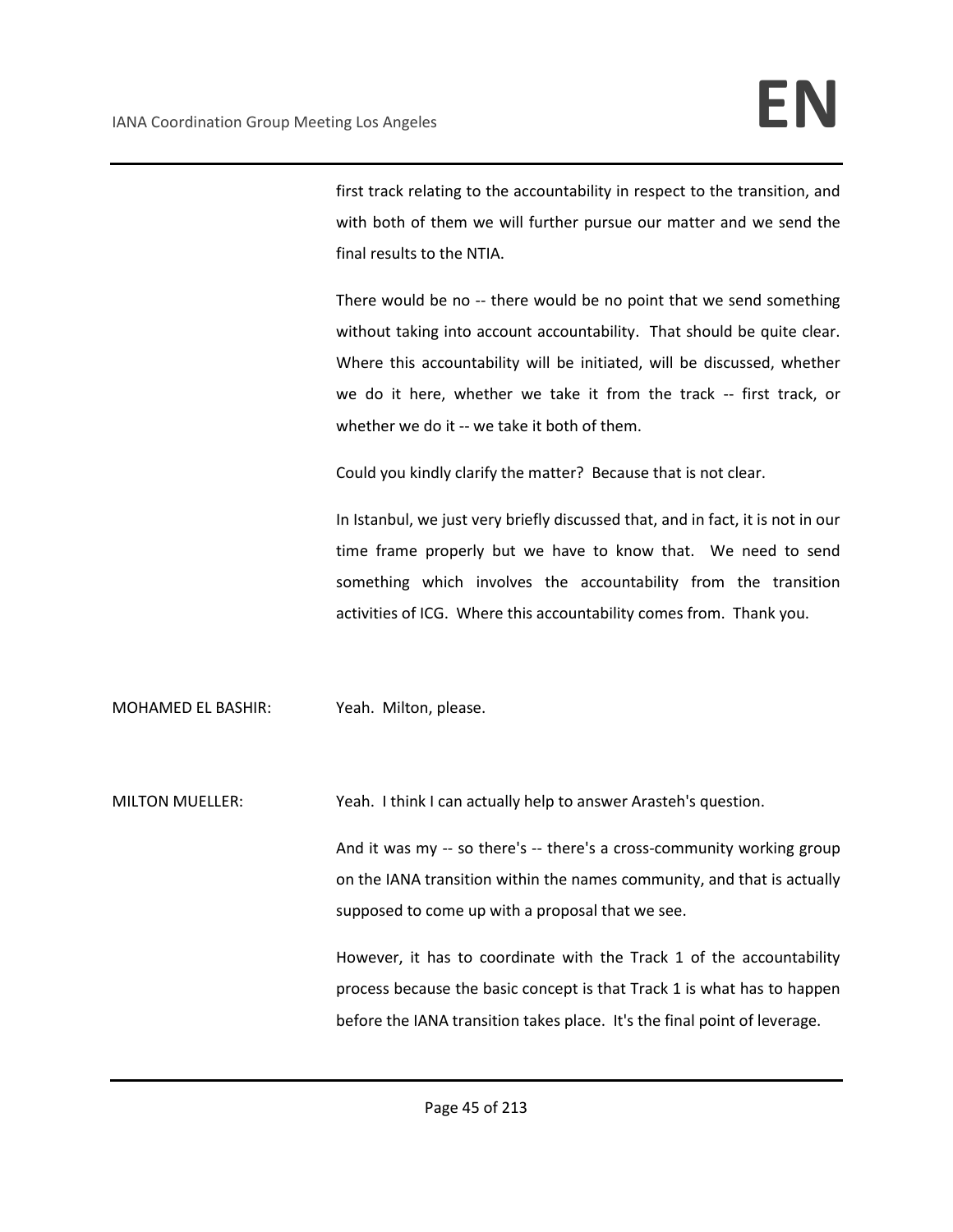And so my understanding is that the Track 1 of the accountability process will wait for the IANA transition community -- cross-community working group to come up with a proposal and they'll say, maybe, "You have to add this and this has to happen before we'll accept that," and ICANN will then kick off a process to make that happen before the transition and then we will get the proposal from the names community and then put it together with the other processes.

Now, if I'm starting to wave my hands a bit, it's because there is some uncertainty about how that coordination takes place, and maybe Keith can fill us in further, but that's my understanding.

- MOHAMED EL BASHIR: Manal, please. Okay. Keith -- okay. Next, I have -- sorry. I've just gone through the queue, Keith, but we have Russ, Alissa, and Keith. Unless, Milton, you want an answer from Keith.
- KEITH DRAZEK: So this is Keith Drazek. I'd be happy to, I think, maybe expand a little bit on my understanding, based on Milton's comments and in response to Kavouss' question.

So to be clear, there are two separate cross-community working groups that have been formed in the naming community, okay?

There's one cross-community working group focused on the IANA stewardship transition. That's the group that will be feeding its bottomup consensus community recommendation to us. And then there's a separate cross-community working group that is currently being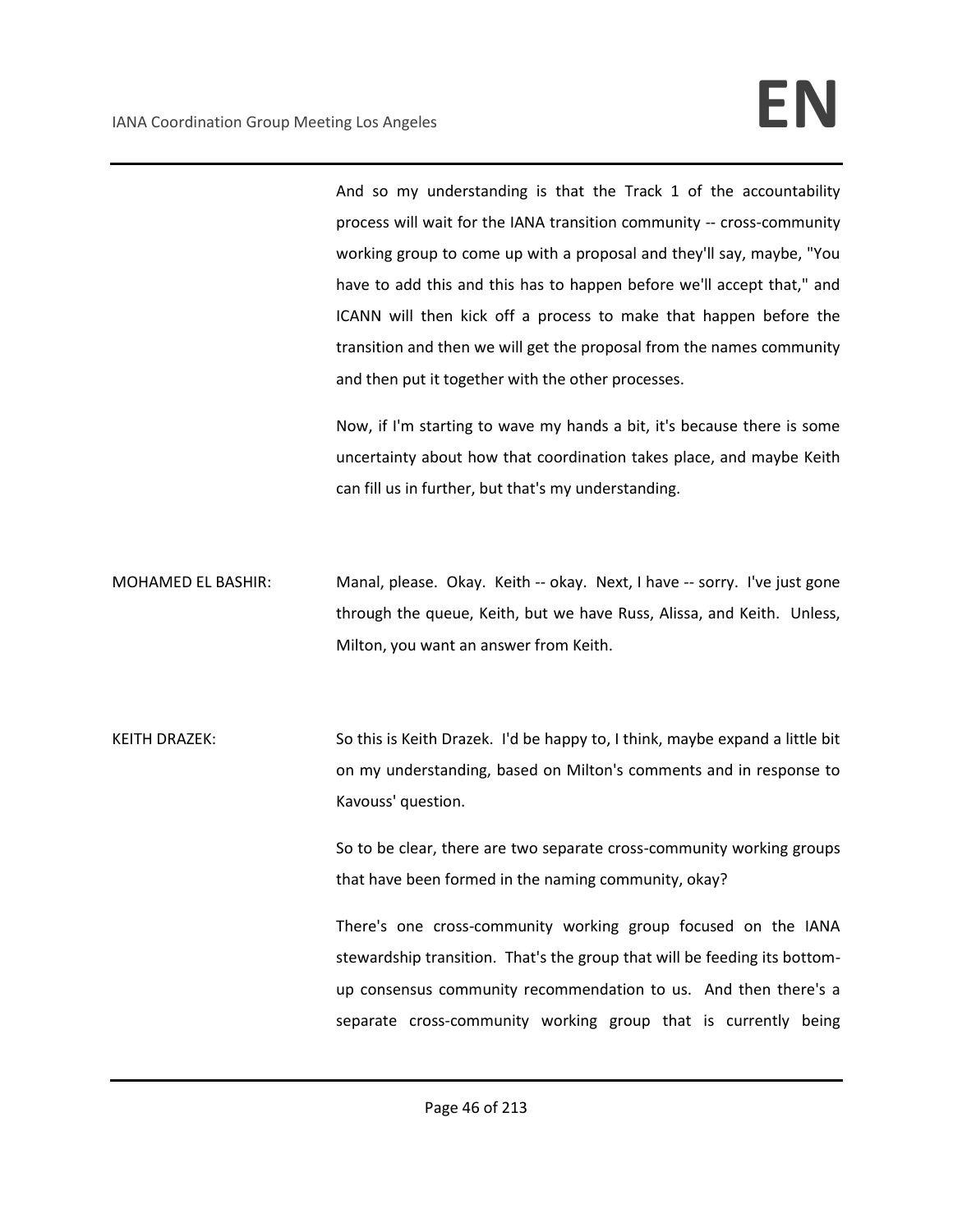formed. The charter drafting team just met for the first time yesterday, so it is new. It is still in the formation stages.

And that group will be looking at both Track 1 and Track 2 of the accountability discussion.

So there is going to be some interrelationship between, I think, those two CCWGs, those two separate cross-community working groups, on Track 1, but it remains to be seen how that interaction takes place and what structure and sort of process we put in place.

But I think importantly, those are both community-led processes and groups and organizations and we have to find a way to work together and to make sure that we're in sync on the questions of what is related and what is necessary prior to the transition.

And I will be -- speaking personally, I will be involved in making sure that those -- both groups are in sync, to the extent that I can. I know others will be as well.

So I hope that answers some of the question, but at the end of the day I think this group, the ICG, is going to be engaging with the naming community's cross-community working group on IANA stewardship transition, not necessarily directly with that other accountability group.

And if anybody else would like to jump in, that's fine.

[ Laughter ]

MOHAMED EL BASHIR: Okay. Manal?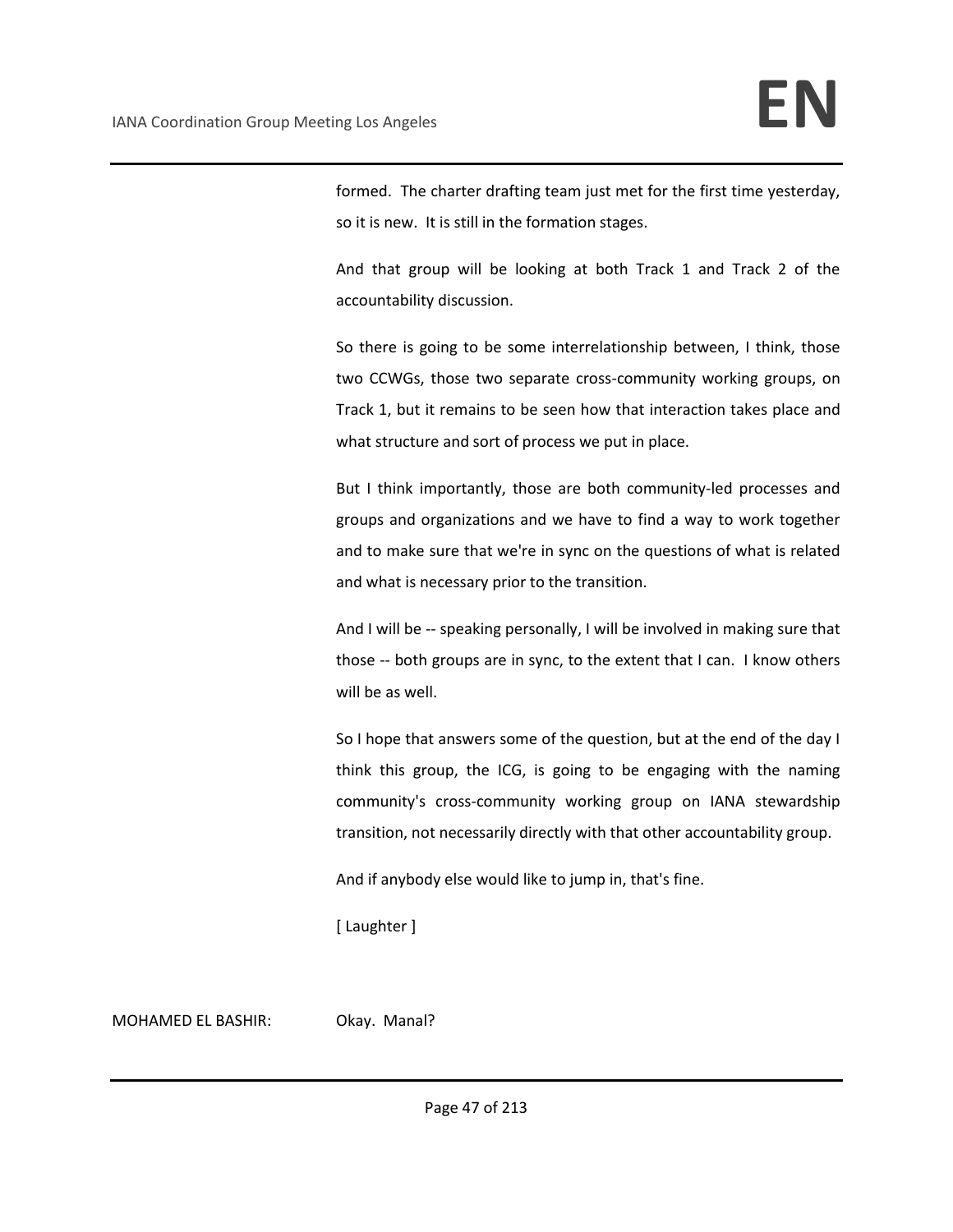MANAL ISMAIL: So actually I think my question has been answered because I was a bit confused as to when the ICG would coordinate -- I mean, whether the ICG is going to coordinate on the accountability thing with Track 1 of the accountability cross-community working group or through -- because I thought this was what's going to happen because we're saying how we are going to coordinate with the accountability process.

> But now I understand that this is going to happen through the crosscommunity working group on names? Is this the right understanding? So I wait to hear more answers and maybe...

MOHAMED EL BASHIR: If we can go to Russ and Kavouss and Alissa.

RUSS MUNDY: Russ Mundy here. I think in terms of fulfilling our charter and staying properly limited by our charter, it seems to me that where we need to have the flow of, if you will, of the accountability things be is by way of the proposals we receive. And the primary ones, of course, are the operational community ones. And the one in particular we're talking about is the names one, but it is potentially possible that the other two operational communities in some manner might have some interaction with them. But I think that we -- it really seems that our charter limits us to taking any explicit actions with respect to accountability and limiting them again to looking for conflicts and looking for gaps and not introducing anything additional or over -- kind of overarching or anything of that nature.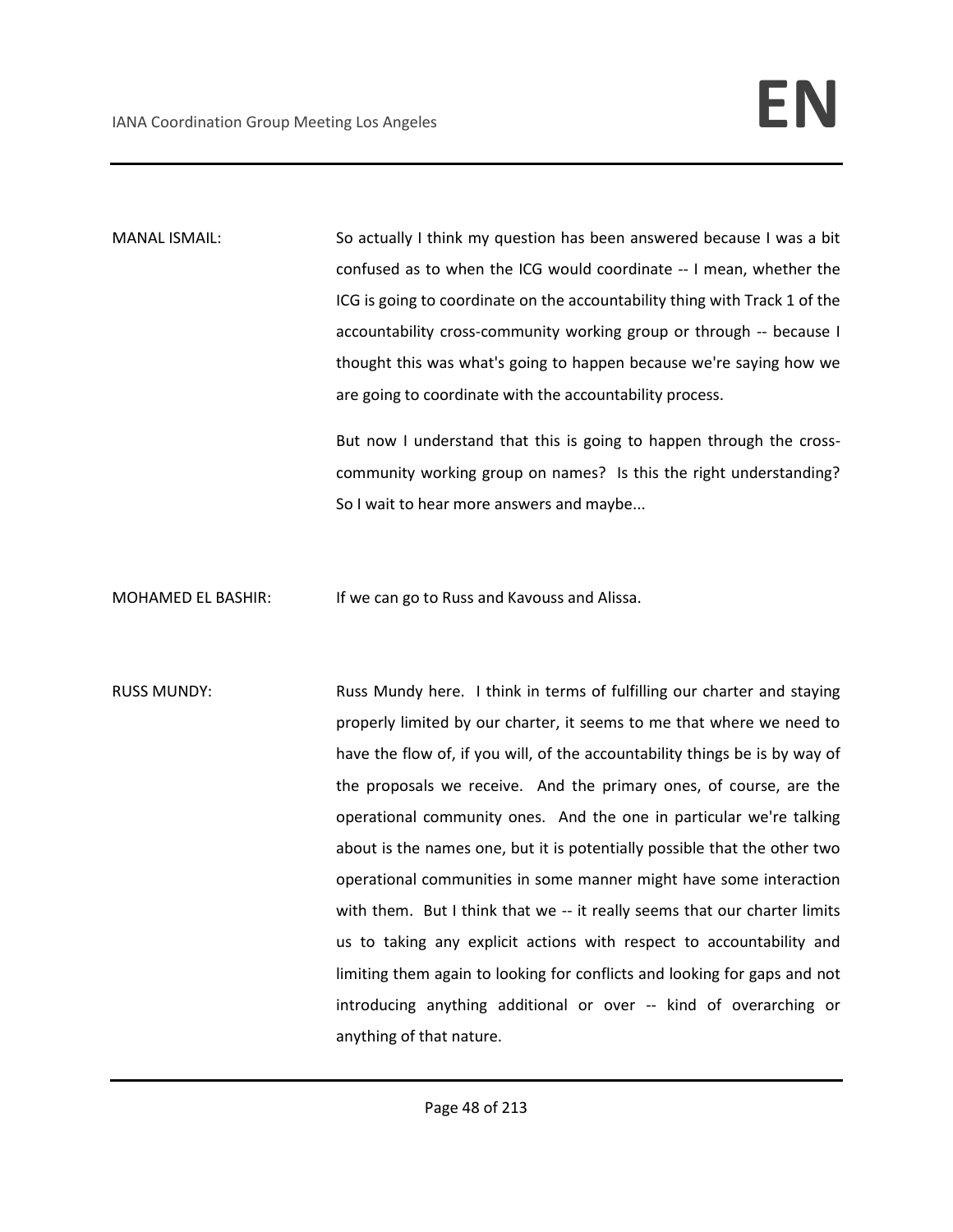# ALISSA COOPER: This is Alissa. Thank you, Russ.

And we do have agenda time a little later to talk about how we actually assess accountability and so forth. But I completely agree. And I don't really think this is actually a point of debate. I think we have already said this in multiple ways and with the RFP, which is that in terms of us asking for transition proposals, the entity that exists to answer us for names is the names cross-community working group, and that is the entity that we should hear from.

If we -- you know, that group can decide how it wants to relate to any other process within ICANN, including the ICANN accountability process just the same way that that can happen in the other operational communities. However, I think it's important that we remain informed about everything that's going on.

So what I would like to see is a show of hands of who is already or planning to be an active participant or member in the names crosscommunity working group.

## Which one?

On the transition, the names, the names. I tried to call them something else, and I got shot down, that I shouldn't call them anything else besides they are being called except they are not being called anything consistent.

[ Laughter ]

What do you want me to call it?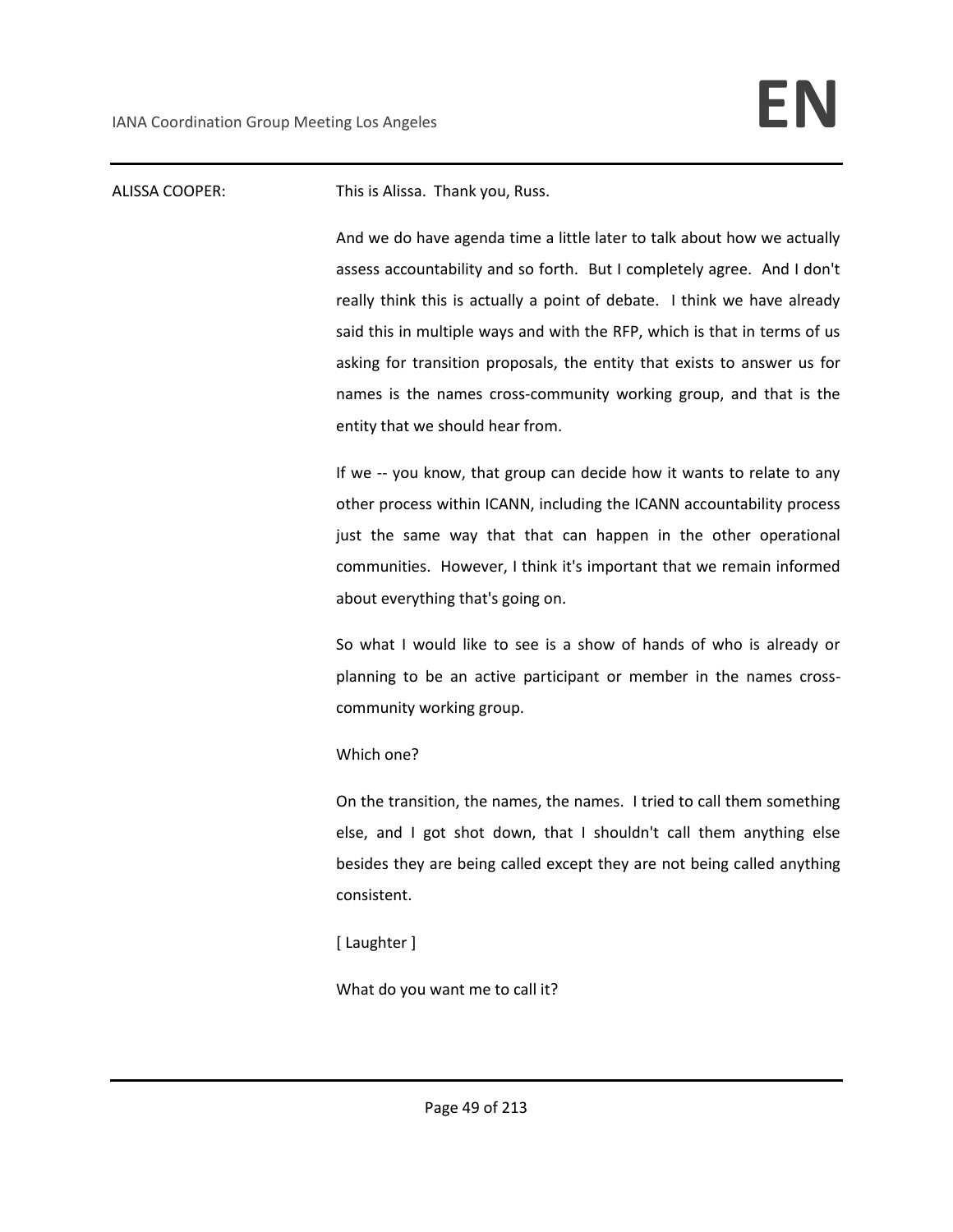# KEITH DAVIDSON: There are two groups for names. One is CWG IANA and the other one is CCWG accountability.

ALISSA COOPER: Okay. Is that what we are calling them? CWG IANA and CCWG accountability. Yes? Okay. Got i.

> Who is participating in -- who plans to participate in a meaningful way in the CWG IANA, please raise your hand. So I have Wolf-Ulrich, Milton, Keith Davidson, Xiaodong, Demi, I'm participating -- I'm Alissa -- Jari, yes. Whew, that's news to me. Kavouss. Manal. Jandyr. Michael. Martin. And Keith Drazek. Did I miss anyone? Oh, Mary. And Thomas.

> That's a lot of people. So what I was going to ask is: Do we need to designate someone who has the responsibility of talking to us when we think we need to know something about what's going on, the rest of us who aren't, the other half of us who are not going to be participating in the group, I won't call it a personal liaison necessarily but should we designate someone who is the stuckee to run back and forth between these groups. We could do a show of hands, a yes or no. Are you volunteering?

No.

I was just going to circle your name on the page.

[ Laughter ]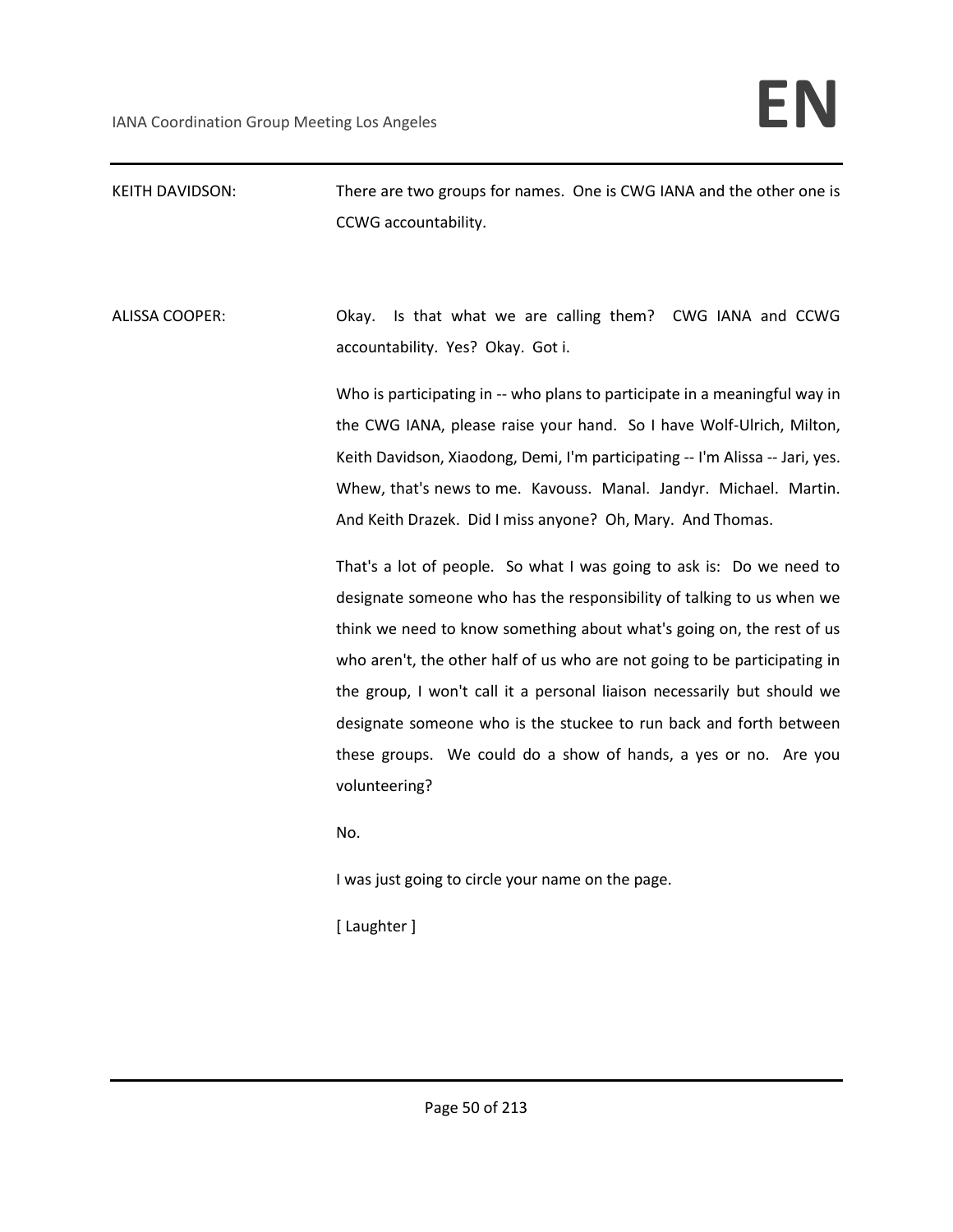MARTIN BOYLE: Can I make just a little comment on this? This particular group is going to be meeting -- was it weekly -- with two-hour conference calls rotated. And, therefore, I actually think we are going to need to have more than one liaison to ensure that we are properly covered and can report back to this group, so just picking on one poor sap to do it I don't think is a solution. And if it is the solution, it ain't me.

[ Laughter ]

ALISSA COOPER: Maybe we should ask these questions sort of in stages, which is, first of all, do we think we should identify personnel who -- and, again, I would not say that this needs to be, like, every time you have a call you have to tell us what happened, not at all. But when you feel there's something of import, you should bring it back to us. And when we feel there's something of import, we can send it through you. That's the kind of thing I'm thinking about, and I'm seeing general agreement for that in the room. Yes? Are you agreeing? Yes.

KAVOUSS ARASTEH: Madam Chair, Kavouss Aresteh speaking. We need at least three because of the time difference, the time --

ALISSA COOPER: We will talk about the number of them, yes, yes. I think I see general agreement that you want this, or are you going to disagree that we should have personnel or are you going to volunteer? You are not on the list. Oh, you want to get in the queue. That's Mohamed's problem.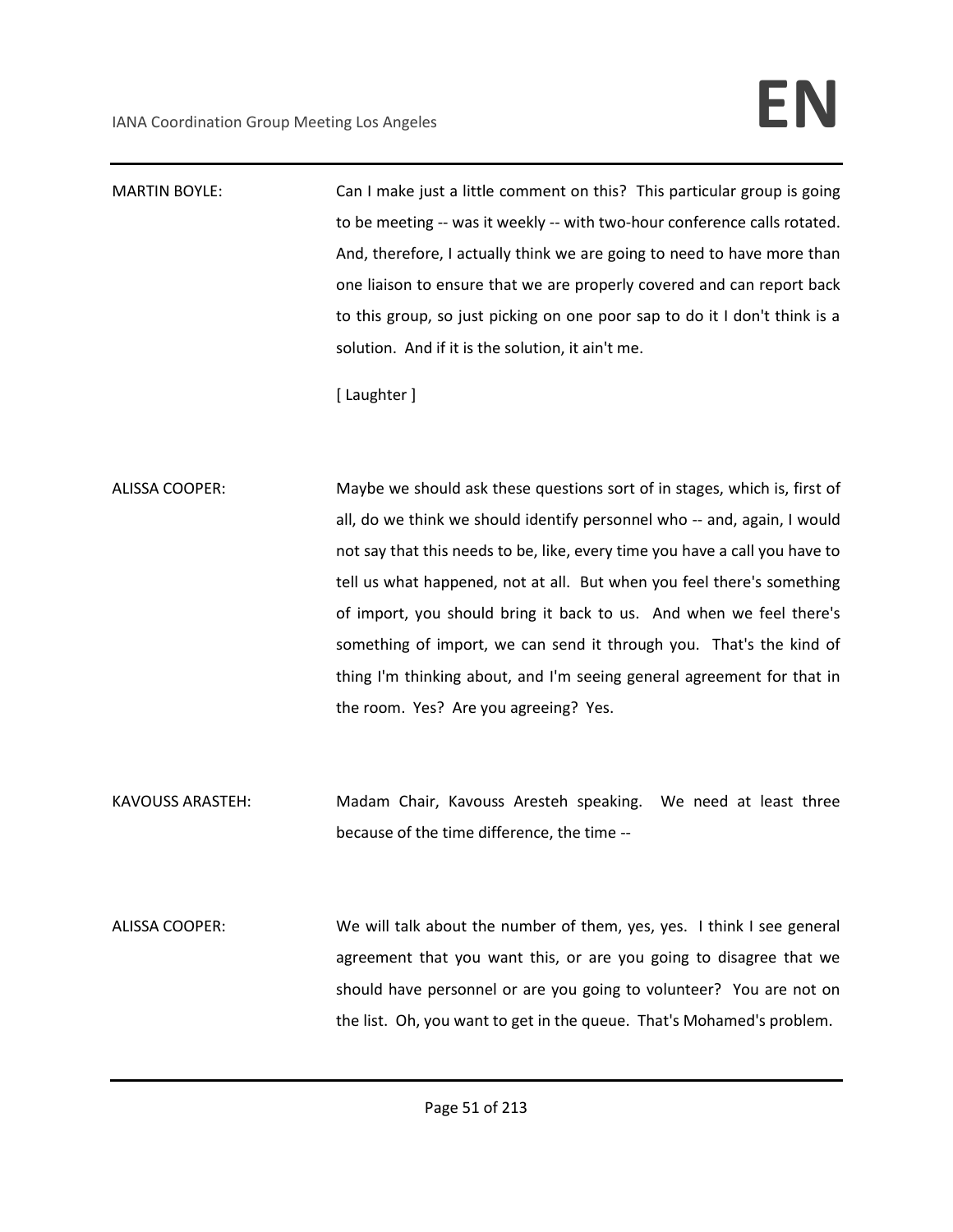# [ Laughter ]

So I'm hearing support for three people in different time zones. Yes? Three people in different time zones. And should we try to do this as a group or we can try to figure it out on the side? Maybe we should try to figure it out on the side. Yeah.

And I just want to ask one other question which is if we think we need something similar for the CCWG accountability? Yes, I'm seeing head nods.

MILTON MUELLER: My understanding is that the accountability cross-community working group does not need to coordinate with us per se. Here's how they intersect. Let's suppose the IANA group from the names community comes up with a proposal for dealing with IANA and the rest of the DNS community says, "That's okay but we don't think we've extracted enough accountability out of ICANN before we go ahead with this plan and we want something else which is not pertaining to IANA. It might be a new appeals process or something like that," that's where the two intersect.

> So yes, we are committed by our charter to coordinate with that group, so obviously we should have a liaison. But in some ways, that group's input on what happens during the transition depends on what the names community proposes.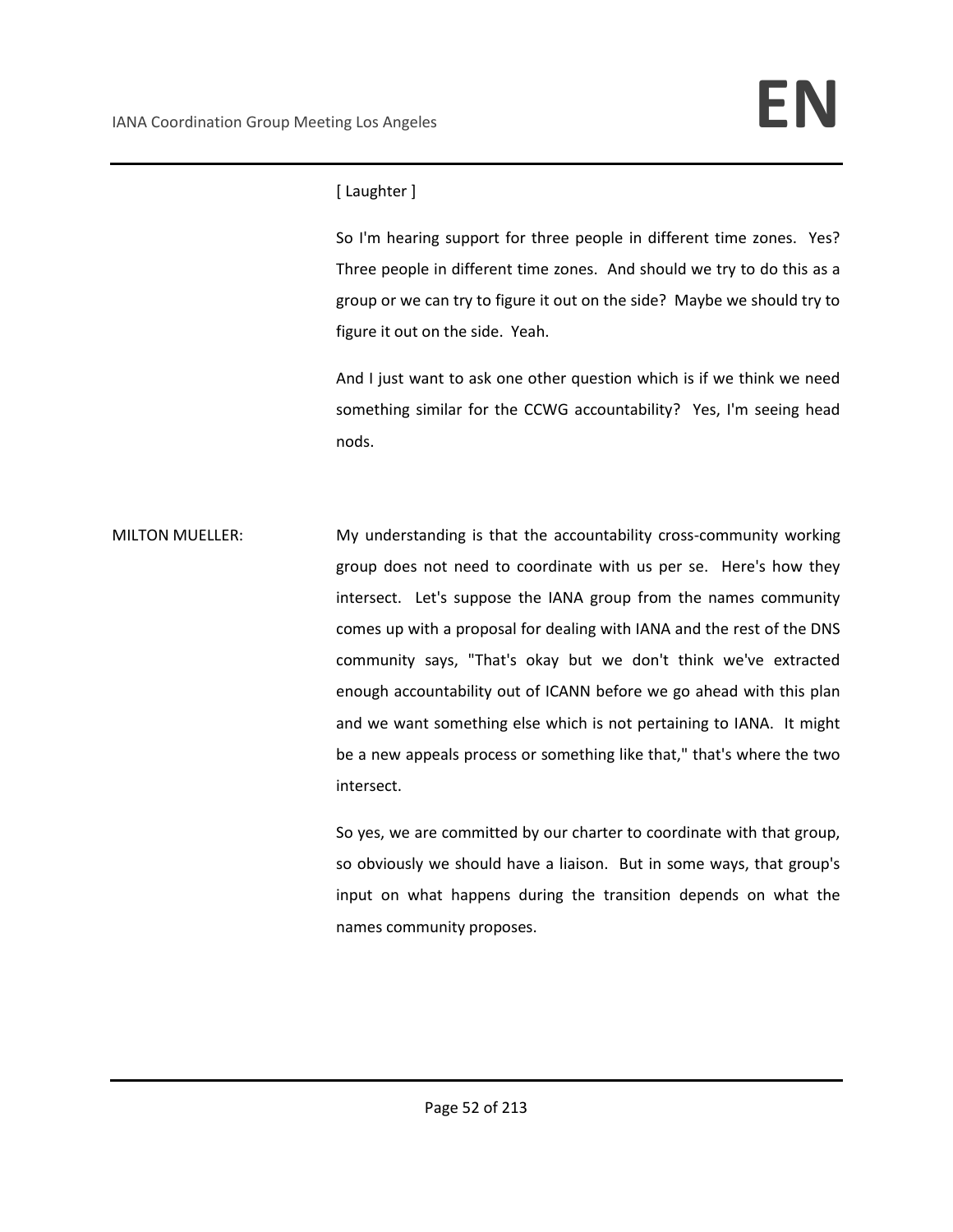| <b>ALISSA COOPER:</b> | Thank you. Further points of clarification or can we ask the question<br>about do we need -- Okay. Okay.                                                                                                                                                                         |
|-----------------------|----------------------------------------------------------------------------------------------------------------------------------------------------------------------------------------------------------------------------------------------------------------------------------|
| <b>KEITH DRAZEK:</b>  | Sorry to jump in. Keith Drazek. Just two points. One is that in the<br>conceptualization of this cross-community working group on ICANN<br>accountability, there is a liaison role that's been built into that process<br>for this group.                                        |
| <b>ALISSA COOPER:</b> | It is a mechanism, right?                                                                                                                                                                                                                                                        |
| <b>KEITH DRAZEK:</b>  | A mechanism, thank you. I did not an individual, a role -- but, yes,<br>"mechanism" is the right word. Thank you, Alissa.<br>So, yes, there is an opportunity for -- an opportunity and an expectation<br>that the ICG will have some sort of a liaising mechanism with the CCWG |
|                       | accountability. There was something else.                                                                                                                                                                                                                                        |
|                       | Oh, the other thing I wanted to say, there are a lot of moving parts to<br>this obviously. Lots -- two different tracks, two subtracks, sort of dotted<br>lines between the various groups of interaction.                                                                       |
|                       | So I asked Theresa and Fadi just a couple of days ago or suggested that<br>an updated infographic would be exceedingly helpful, and they have<br>agreed to do that. So I think that should help clarify things as we look<br>ahead. Thanks.                                      |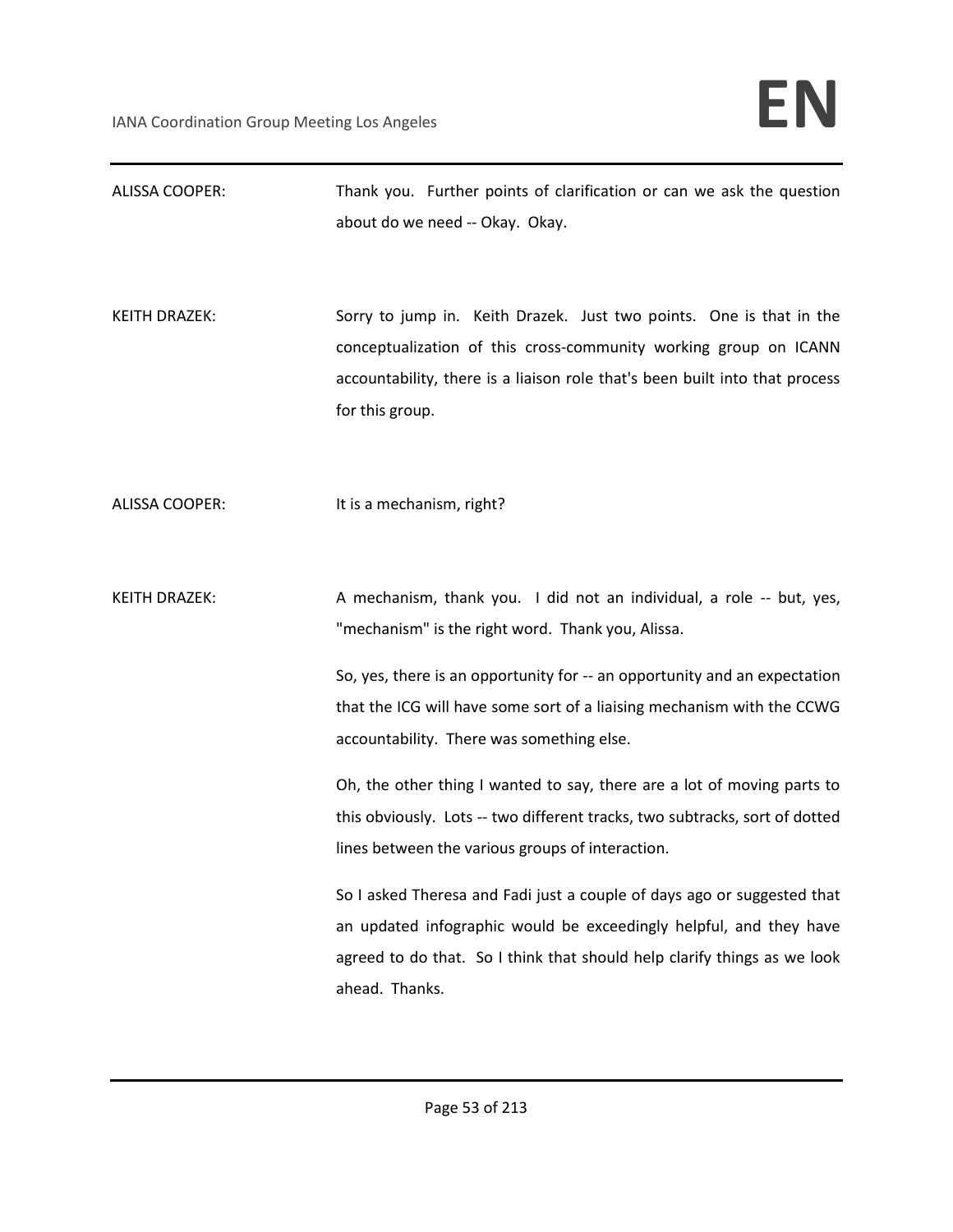| <b>ALISSA COOPER:</b>   | Okay. So focusing on this question of do we need dedicated personnel<br>who are responsible for sending information back and forth to the<br>CCWG accountability, is that what -- James, is that what you intend to<br>speak to? Let's have James and then Kavouss and then Manal, and I will<br>try to wrap and give the floor back to Mohamed which I hijacked. |
|-------------------------|-------------------------------------------------------------------------------------------------------------------------------------------------------------------------------------------------------------------------------------------------------------------------------------------------------------------------------------------------------------------|
| <b>JAMES BLADEL:</b>    | As part of that question, trying to understand the hands that went up<br>there, that's for participation in the naming community proposal. Are<br>we expecting delegations of that size to the other communities as well?<br>Because we may have to budget our liaisons a little bit.                                                                             |
| <b>ALISSA COOPER:</b>   | I was going to ask, maybe -- should we do the show of hands again? I<br>wasn't sure if we were ready.                                                                                                                                                                                                                                                             |
| <b>JAMES BLADEL:</b>    | I don't want us to spread everybody into one basket when we may need<br>people in other communities as well.                                                                                                                                                                                                                                                      |
| <b>ALISSA COOPER:</b>   | If it's something we think we'll need, we'll do the show of hands. But<br>let's hear from Kavouss and Manal.                                                                                                                                                                                                                                                      |
| <b>KAVOUSS ARASTEH:</b> | Yes, Alissa. Kavouss is speaking. I suggest that CWG IANA you add<br>comma "name" with capital. If you say CWG IANA, still we don't know<br>what is it. You have to go a little bit further that we are dealing with                                                                                                                                              |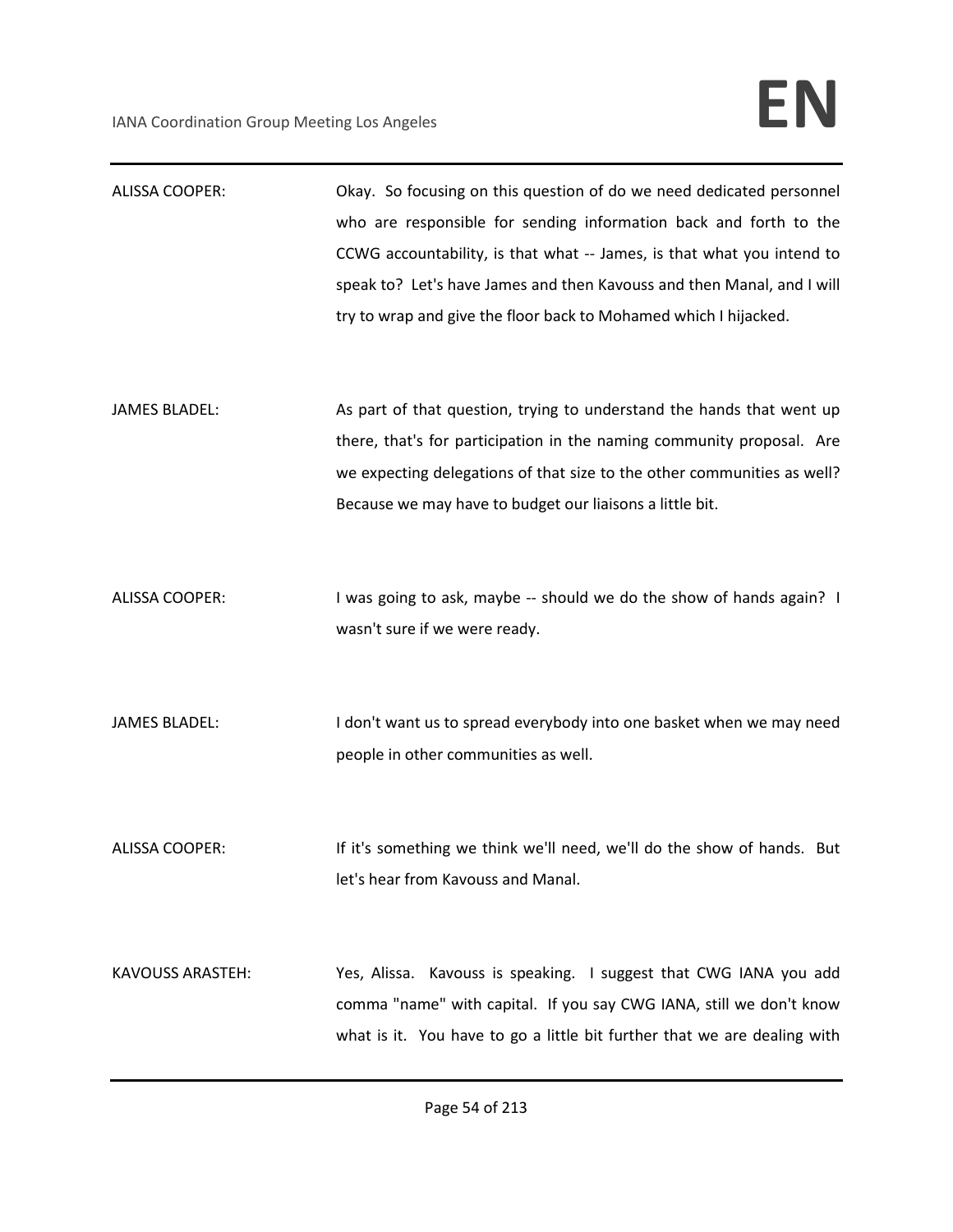that specific group concerning the names. So we have to add, "comma names." That is quite clear.

Having an infogram, it helps a lot. We should know really what is the name of this group, what is the link of this group with others and if you can add some timing.

I cannot agree with Keith that mentioning the CCWG accountability has no relation with ICG. It would have relations if, yes, at what time this relation should be established and how the ICG will take into account as a result of effort. That is the reason we need to have somebody from this group in CCWG accountability, first track at least. Thank you.

ALISSA COOPER: Thank you.

Manal.

MANAL ISMAIL: I was just going to ask when we receive the three proposals from the three operational communities, each one with its own aspect of accountability, and then we try to package this in one proposal, we said we might find gaps or overlaps. But I'm concerned now about the gaps in something like accountability. Would this go back to the Track 1 accountability?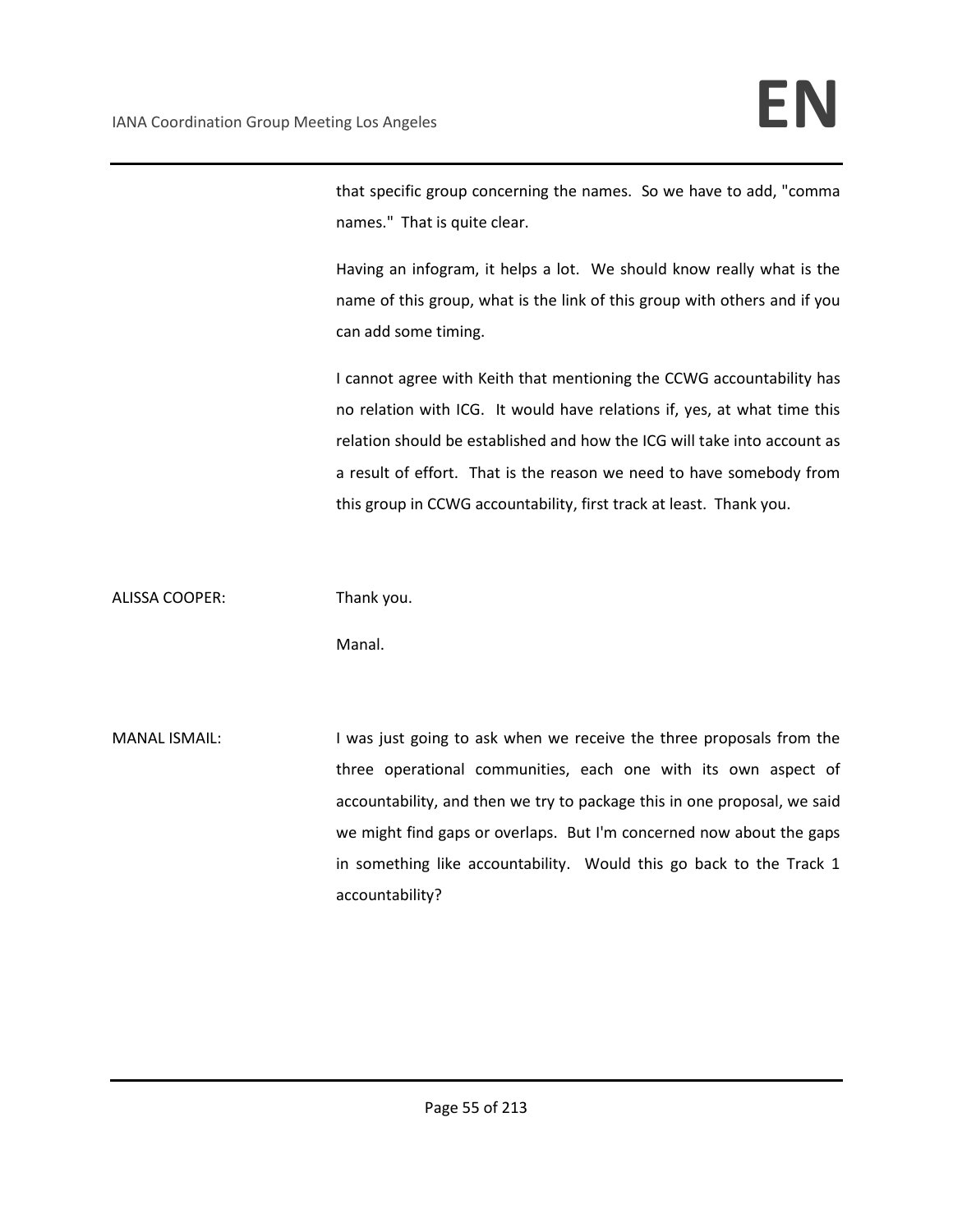ALISSA COOPER: Yes, this is a conversation that we will be having after we take a break. Right now we're doing -- we are trying to do the process piece, so we will definitely come back to that.

Keith and then we'll try to wrap.

- KEITH DRAZEK: Thank you. Keith Drazek again. Just to respond to Kavouss, and I think maybe to clarify my remarks earlier, there is definitely a relationship between the ICG and the IANA -- sorry, the cross-community working group accountability names. It's built into the process that there will be a liaison mechanism and so there will certainly be a relationship and interaction. But we, the ICG, are not expecting that group to deliver us any recommendation. That's a separate process.
- ALISSA COOPER: Thank you. Okay. So back to the question. Do we think we need dedicated personnel to send information back and forth to the CCWG accountability?

Yes.

People nodding yes. Do we think we need three different people in time zones or less? Yes, we need people in different time zones. Okay. Show of hands of who will be participating in that group, CCWG accountability.

Jon, Jean-Jacques, Keith Drazek, Kavouss, much smaller group. Keith Davidson, go ahead. I know you are not volunteering. Go ahead. James. Why are you sitting at a table?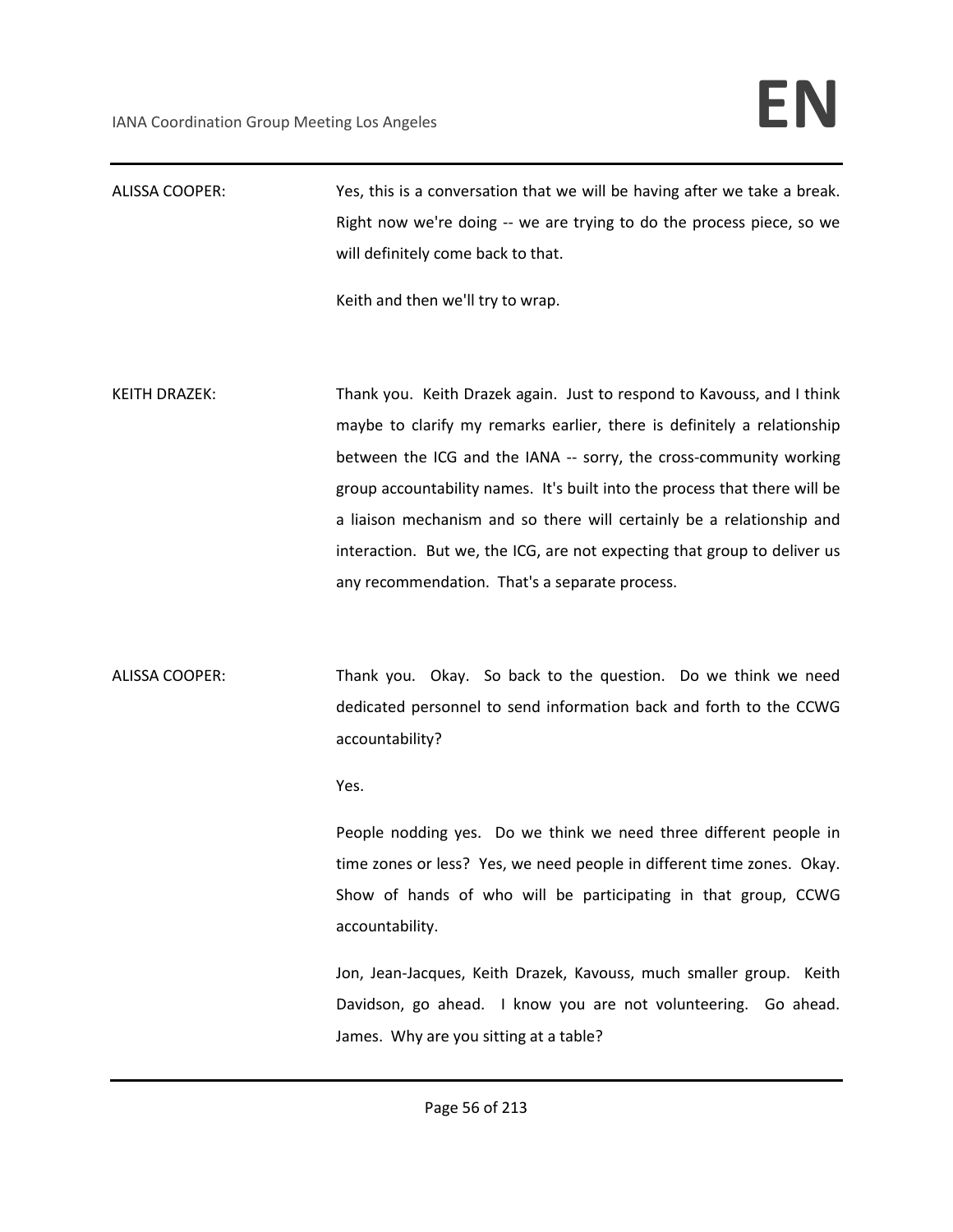| <b>KEITH DAVIDSON:</b> | Can I just make a point of clarification, that the charter for the names<br>CCWG on accountability has only just started the process. There has<br>been no call for membership of that committee yet and we don't know<br>what the joint community might decide in terms of how that would be<br>populated.<br>But to give you an idea, with the names CWG IANA, there was a call for<br>volunteers to fill positions from -- and there was five from each of the |
|------------------------|-------------------------------------------------------------------------------------------------------------------------------------------------------------------------------------------------------------------------------------------------------------------------------------------------------------------------------------------------------------------------------------------------------------------------------------------------------------------|
|                        | two communities and then the four of us, the four ccNSO reps -- or<br>ccTLD reps on this group were automatically appointed as observers, so<br>that same process might happen from our community. But I feel a bit<br>powerless for us to commit to saying this is the way it's going to be for<br>accountability in its formation stage.                                                                                                                        |
| <b>ALISSA COOPER:</b>  | Okay. Does that mean that we -- the people who raise their hand can<br>feel more confident that they will be participating for whatever reason,<br>that we could ask some of them to be our people initially. And if we<br>want to change it up later, we can do that as more people participate.<br>Yeah. Okay.<br>Kavouss and then Jean-Jacques and then we'll end.                                                                                             |
| KAVOUSS ARASTEH.       | Ves Kavouss Aresteh sneaking Ves Keith Davidson it is right they have                                                                                                                                                                                                                                                                                                                                                                                             |

KAVOUSS ARASTEH: Yes, Kavouss Aresteh speaking. Yes, Keith Davidson, it is right they have not started. But we wish to be from the very beginning involved in that. We don't want to have something ready made and then go there and say, Sorry, the train is gone. You were not here. That is all. We have to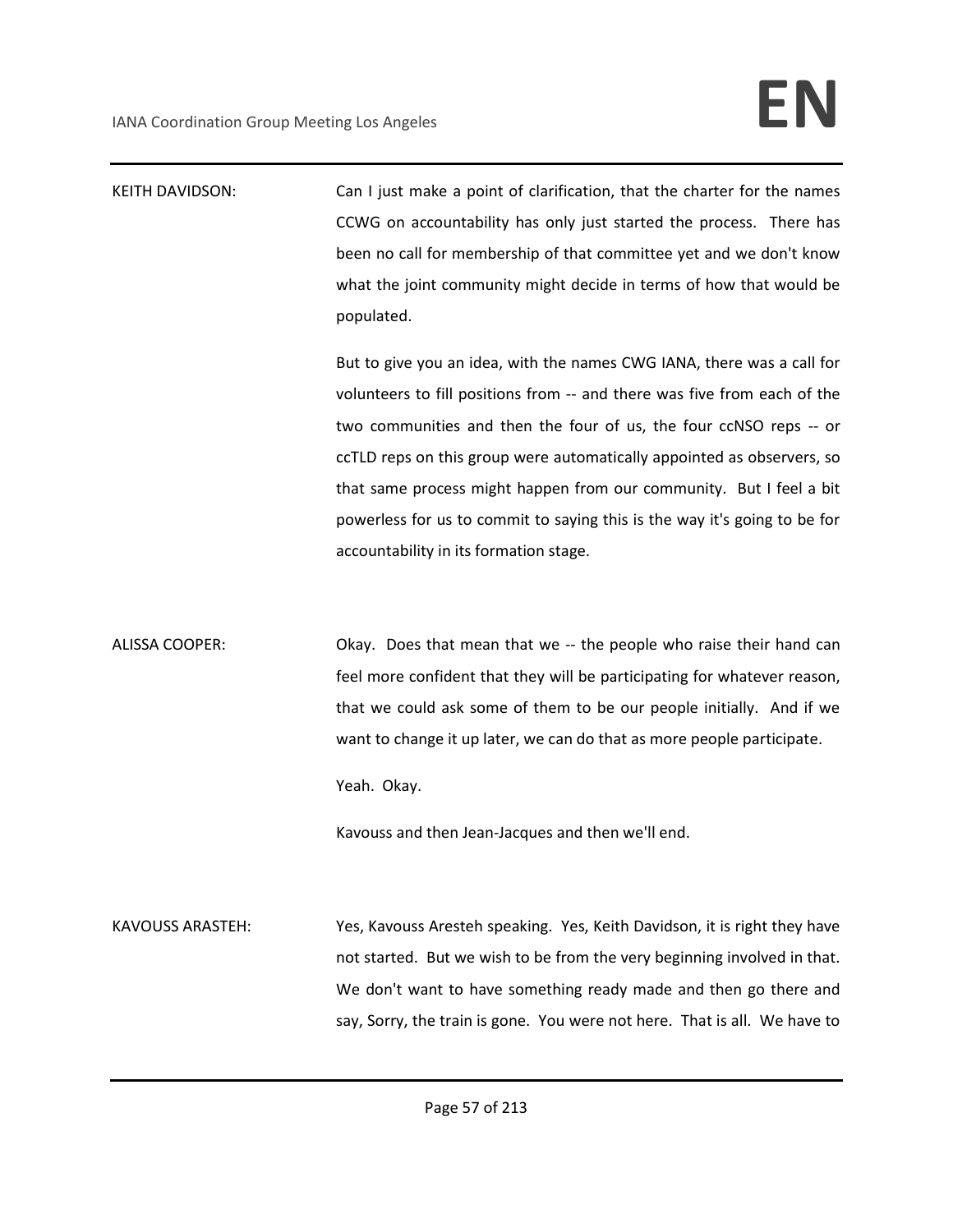be involved from the very beginning. That's why we indicated our volunteer to participate in that group with different time zones. Thank you.

- ALISSA COOPER: Jean-Jacques, did you --
- JEAN-JACQUES SUBRENAT: Thank you, Alissa. If you already have more than three volunteers, I would withdraw my name there.
- ALISSA COOPER: I wasn't asking for volunteers. I was asking who was going to be there.
- JEAN-JACQUES SUBRENAT: I mean it is also a matter of time zones. So I'm with a question mark if you wish. Thanks.
- ALISSA COOPER: Okay. Joe.
- JOSEPH ALHADEFF: Just very quickly, while I won't be participating, there will be members from ICC/BASIS participating. So if at some point they can be of help and support, we can coordinate with them to be useful in the process as well.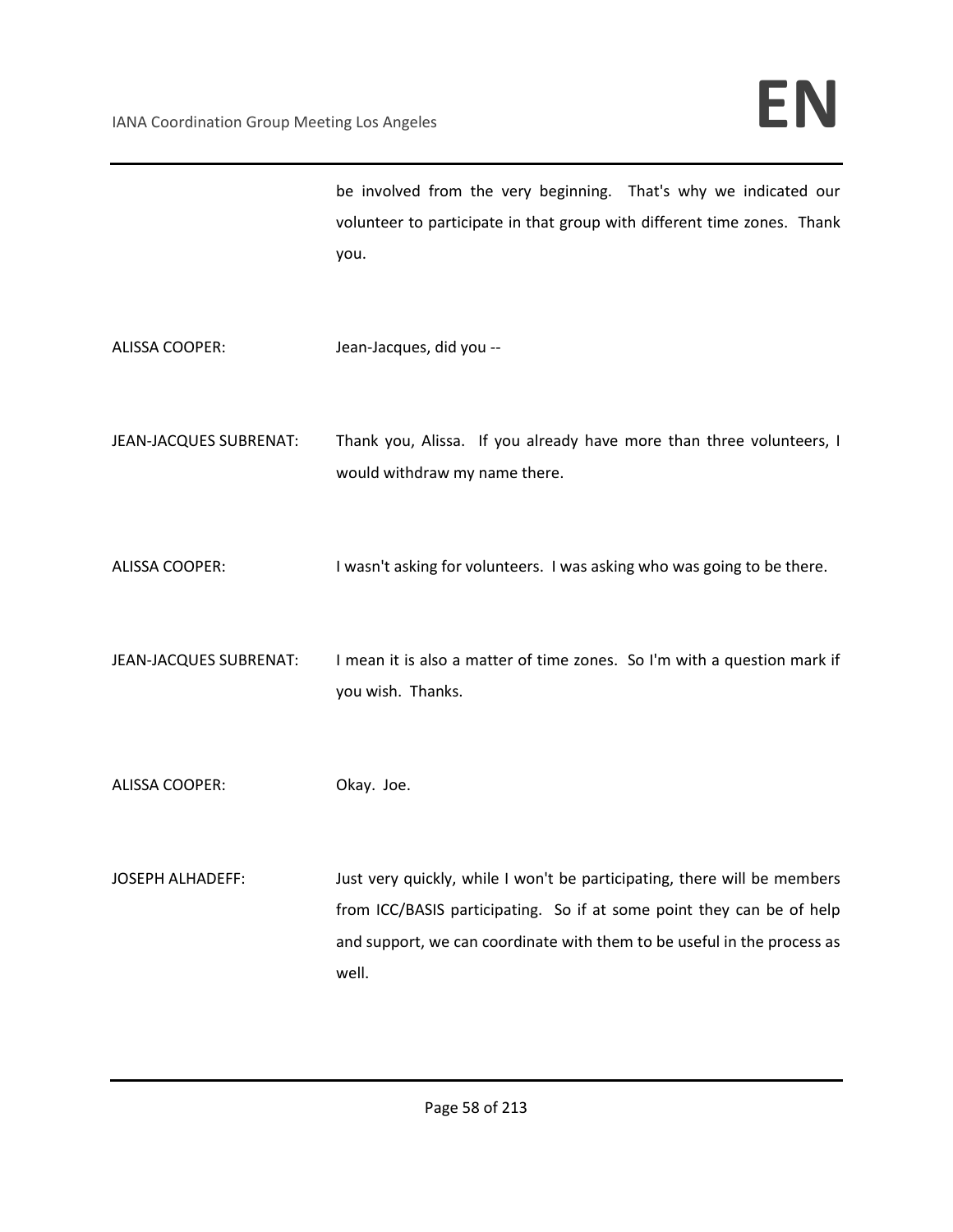| <b>ALISSA COOPER:</b>     | Okay. So I think I have enough information. I will turn it back over to<br>Mohamed. I didn't really mean to hijack it but I did.                                                                                                                                                 |
|---------------------------|----------------------------------------------------------------------------------------------------------------------------------------------------------------------------------------------------------------------------------------------------------------------------------|
|                           | And then I would ask that -- well, we'll try to come up with something<br>on the break and maybe we can talk about that right when we start<br>again.                                                                                                                            |
| <b>MOHAMED EL BASHIR:</b> | So I think we are done. Anyone have any other issues? Kavouss.                                                                                                                                                                                                                   |
| <b>KAVOUSS ARASTEH:</b>   | Will ICANN or someone prepare that infogram, that diagram or<br>whatever showing the correct name as we have at least proposed here<br>and the relation of that quite clearly. It helps a lot because there is still<br>some confusion. Thank you.                               |
| <b>ALISSA COOPER:</b>     | Ergys says they are working on the infographic. Okay. Let us break. We<br>will be back at 11:45. 15-minute break.<br>[Break]                                                                                                                                                     |
| ALISSA COOPER:            | We're going to start again -- wow. We're going to start again in one<br>minute.<br>Okay. Let's get started. Thanks, everyone, for coming back.<br>So just to wrap up from the last session, I think we have volunteers to<br>liaise back and forth with our two friendly groups. |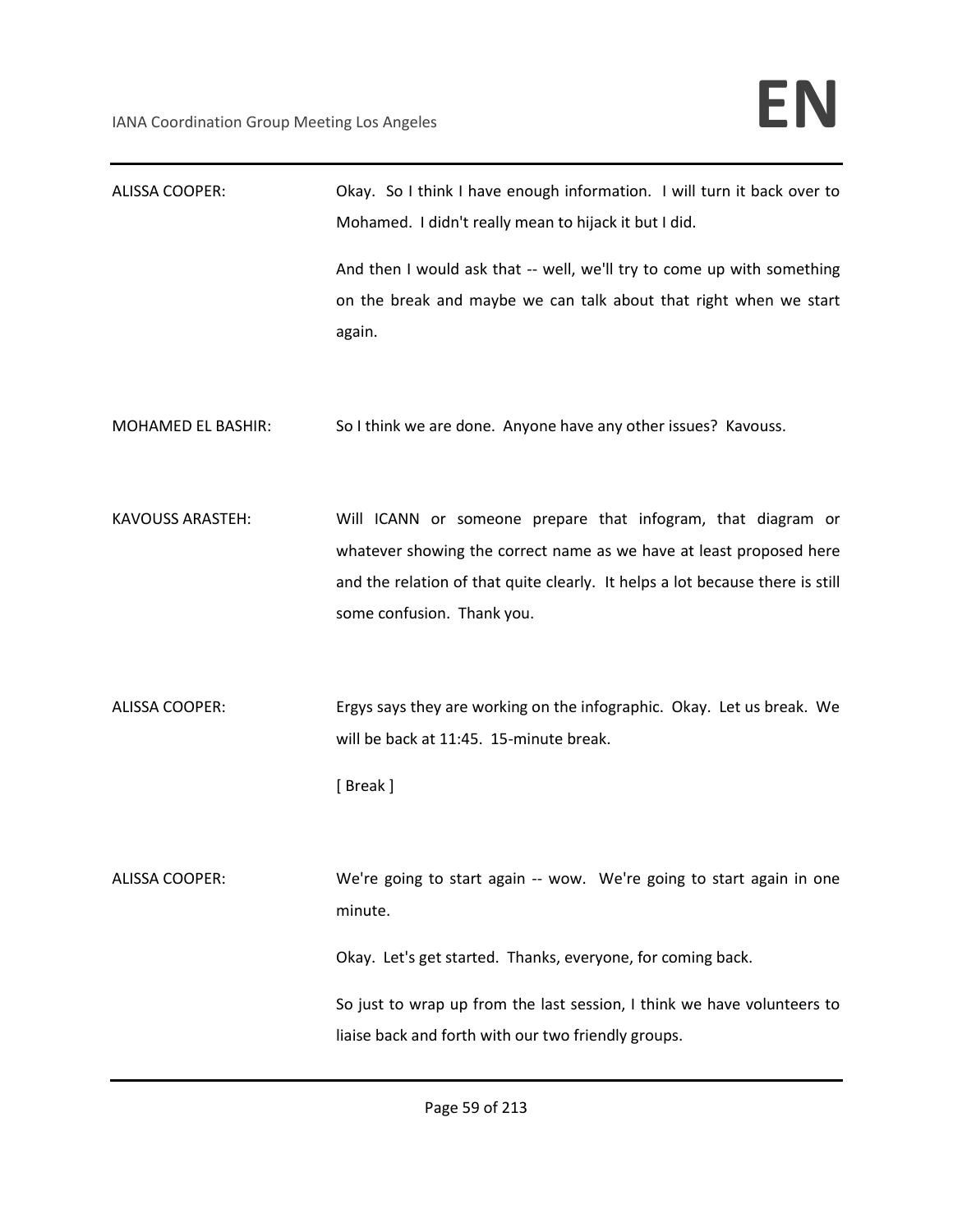For the CWG IANA names -- names and names, we have Milton is happy to volunteer, Xiaodong, and Martin. So thank you. You all live in different time zones and you have other qualifications as well.

And in the CCWG accountability, we have Keith Drazek and Kavouss who have happily volunteered to liaise with those groups.

And obviously these roles can change over time. If people come and go, just let us know that you need someone else to take over and we can fix it, but for now, keep us in the loop. Anything you think is important, let us know. Anything that we think is important, we'll let you know.

So the next topic is the -- upon the suggestion of Michael Niebel, I think we're going to shuffle the agenda again and have our discussion -- our kind of week-in-review, what did we hear from the communities. You know, any kind of process updates that people think are -- raise issues or concerns. We don't need to give an overview of everything happening in the communities, but if there are things that people heard this week that they feel they want to discuss, now is the time to have the discussion about the community transition plan development processes.

So go ahead, Michael.

MICHAEL NIEBEL: Yeah. I just wanted to share my impressions and also the realization that there is a wide range of views of what the transition is.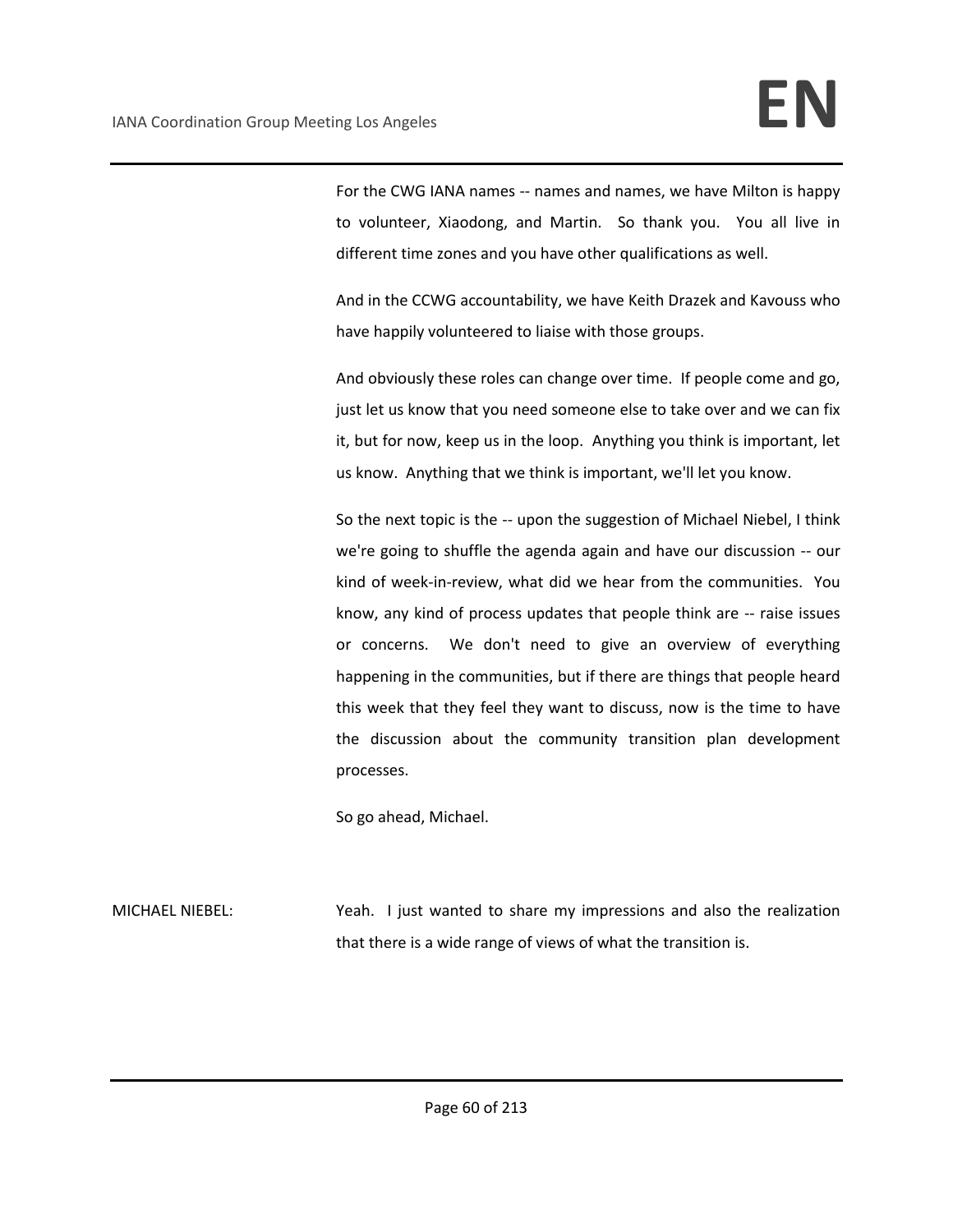I mean, people are asking what is really transitioned? And I think the answer is too short, as Bertrand said, "They shouldn't be in the room, then."

So what does the transition mean?

The issue that -- ranging from Michele Neylon saying the IANA stuff is really very boring and Finn Petersen saying that's the most important decision in his working life.

I took from some of the questions a concern that the design of separate pillars leaves out what Bertrand called the glue that the NTIA provides or what ALAC, in its questions in the session we had with ALAC, the umbrella. And I think the intervention of Roberto Gaetano was in the same sense, culminating in this -- in the question from Roelof from .NL to Alissa when she said there's no oversight by NTIA, "Then what are you doing on the panel?"

So what I'm talking about is this really -- apart from the fact that we have three functionalities that pretty much work well and which - where certain communities are pretty well-prepared to take it on board, the -- the dimension that the IANA fulfills -- that NTIA fulfilled, what's described as stewardship, is this stewardship dimension which is also a trustee dimension, completely falling away or is it something that, as Theresa said in the Accountability Track Number 1, this is where we're going to deal with it? Are we -- the question -- the clear question in ALAC was, "Are you, ICG, dealing with the umbrella dimension?"

And Alissa's answer, as I recall, was "If somebody from the community comes up with an umbrella proposal, yes."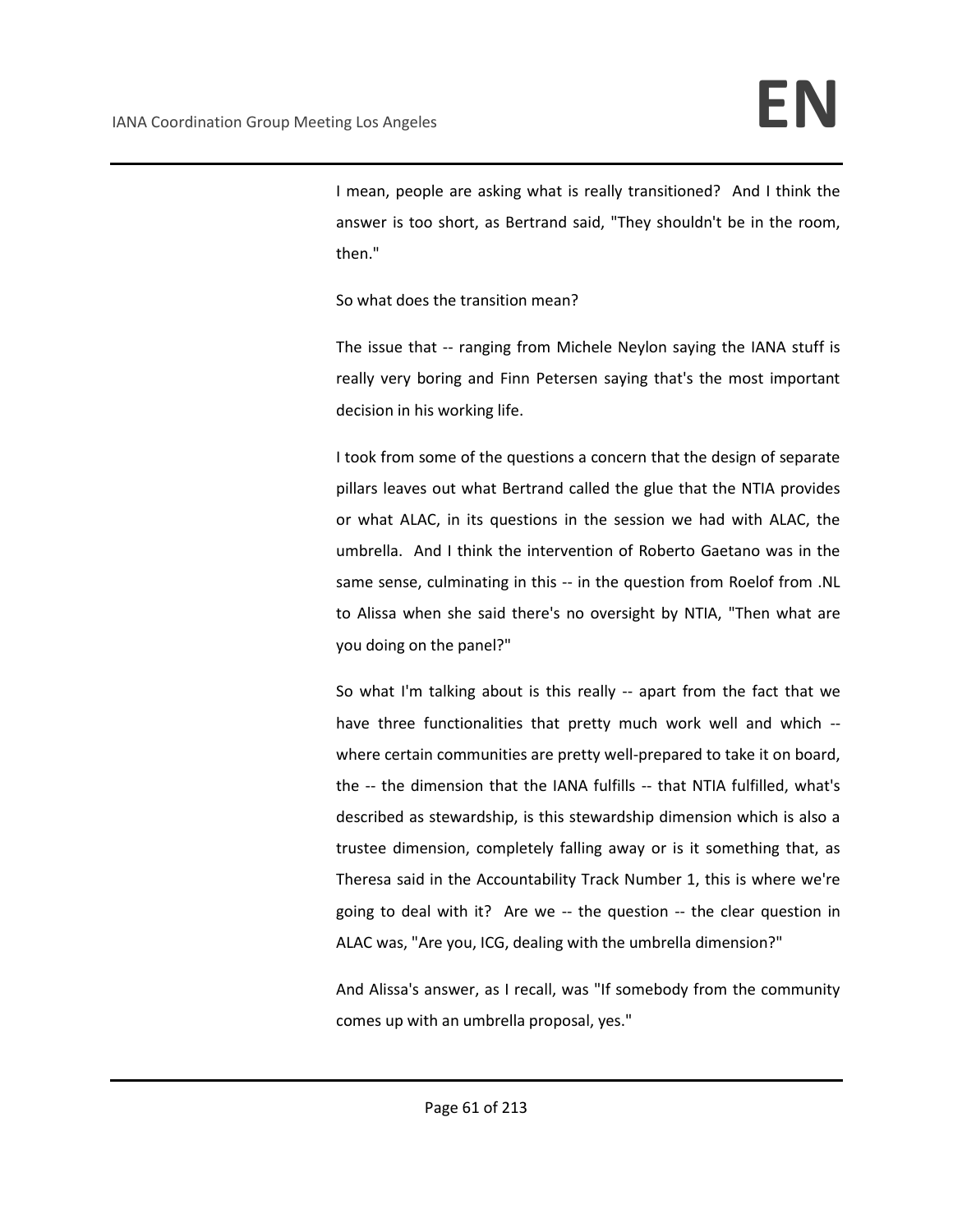So I just wanted to throw this out, because there are different perceptions, and there are -- there is also a perception -- and we had this in further -- in earlier discussions, and I think Jean-Jacques and Jandyr brought this up -- it is also a political challenge, it's been triggered by a political dimension that NTIA gives out, but it's not only something that's historical and saying that the communities are now ripe to grow on their own.

I just wanted to throw this out, where this is going to be dealt with, whether it's Theresa -- what Theresa said, the accountability first track, or whether we have any space to discuss this.

ALISSA COOPER: So I can respond to just the one point about the question that was -that was raised about the umbrella.

> Actually, what I meant to say, if I wasn't clear, was that it's -- it's within our purview insofar as we can coordinate that amongst the communities. So if a proposal from one community comes out that has elements in it which would affect the other communities, then we as the coordinating body should alert those other communities about this and try to initiate dialogue between those people. Not that we as the ICG should figure out whether an umbrella proposal is appropriate or not. So just to be clear on that point.

Joe?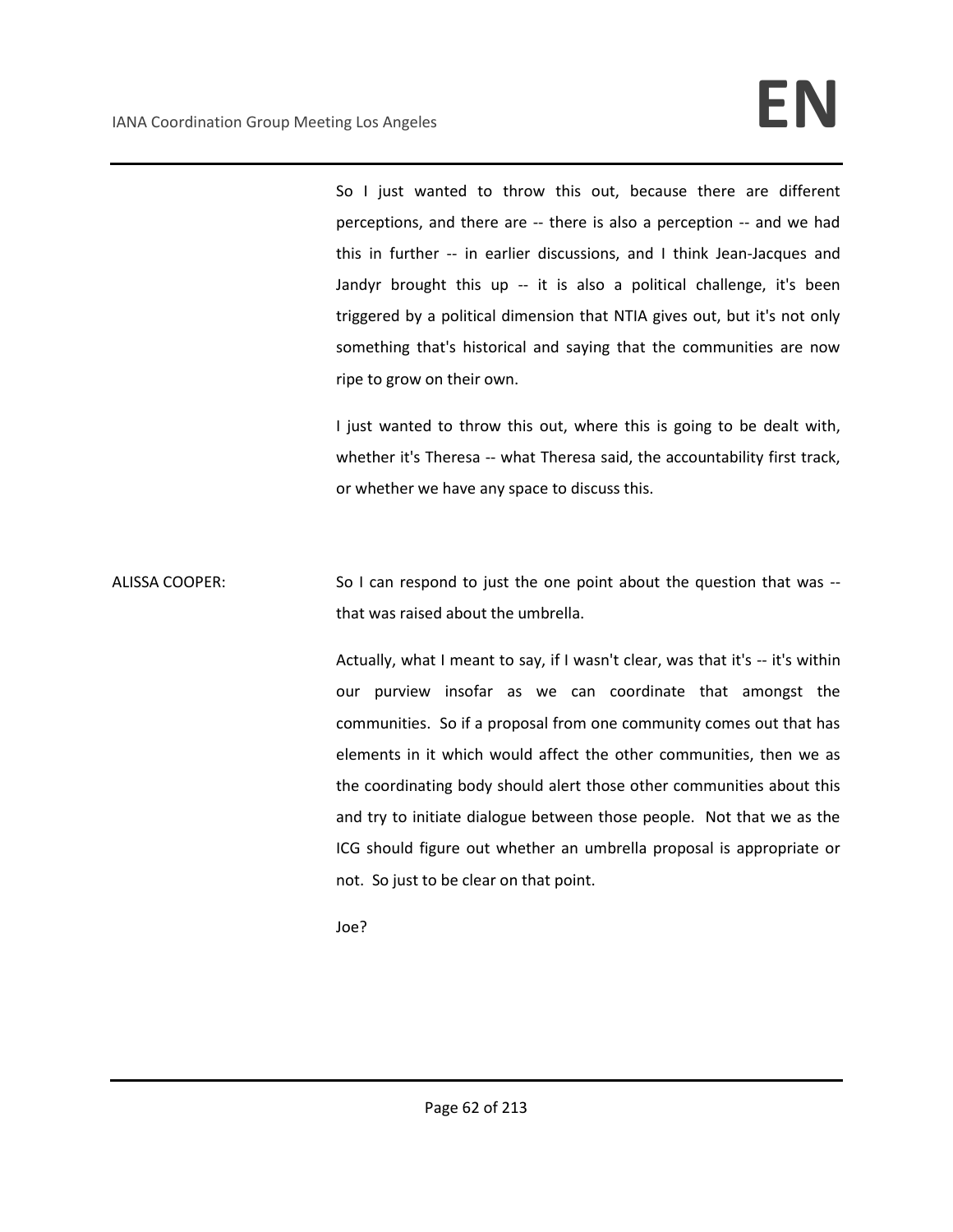JOSEPH ALHADEFF: Thanks. I think we heard many of the same kinds of comments and I think there was also -- sorry. There was also a concern related to how the three proposals would be meshed, and I think a lot of that concern was generated from the fact that the people raising those issues had never read the RFP, had never kind of understood what was being asked, and that there were common elements that were going to be asked and, you know, that we've asked for detailed accountability from the actual communities on how they do their own accountability. So I don't know if it's worth us trying to do some kind of a short

document to help clarify some of the misunderstanding related to that. It's -- it would be additive to what's there already. Yeah. But, you know, so -- so that was the only question.

When it comes to the accountability, rather than perhaps the concept of stewardship or even trusteeship, I kind of think of it as there were three children who have figured out how to share toys and play well, but while they were doing that there was an adult in the room, and now the adult may be leaving the room and what's the impact of the adult no longer being in the room.

In one case, one of the children already doesn't recognize the adult, so, you know --

But the question is, I think -- I think the place for me that was an issue was whether any of the accountability processes within a community may be linked in some fashion to this larger umbrella accountability, and if it is and the umbrella accountability will either positively or negatively impact the community accountability process, then we do have to take that into account if the umbrella changes.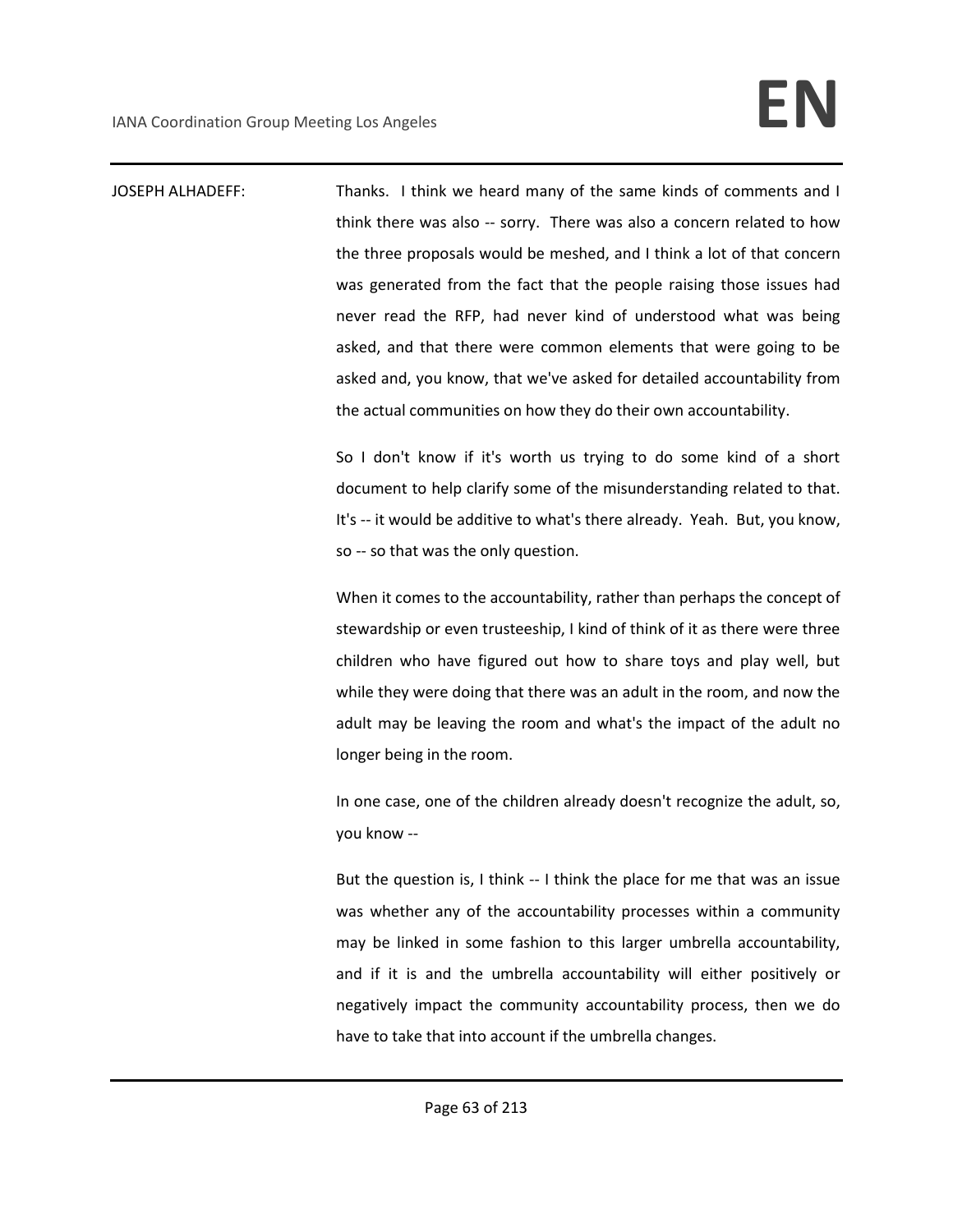So for me, that's the place where that intersection occurs, because they could have an effect.

To the extent that a community is not linked into that process to begin with, then chances are there will be very little change if the umbrella changes.

But for me, that was an issue that we've kind of bounced back and forth on the discussion list and I think it still has some relevance to make sure that we keep an eye out for that as we're looking at the proposals and understanding

And we -- in the RFP, we've asked specifically for their linkages to those broader processes so it would help us see if that would be something that was impacted.

ALISSA COOPER: Thanks. Jari?

JARI ARKKO: Jari Arkko. So, yes, we have been hearing these kinds of things, and not just this week but also before, and I guess it relates to how -- what kind of thoughts people have in their minds about stewardship. And, you know, I -- I tend to think of the U.S. Government stewardship as one where they let the community grow and now, you know, we have grown up quite a bit and we can deal with some of those things that, you know, some -- they might perhaps have had to deal with in the past.

And I think that's the key point to take away.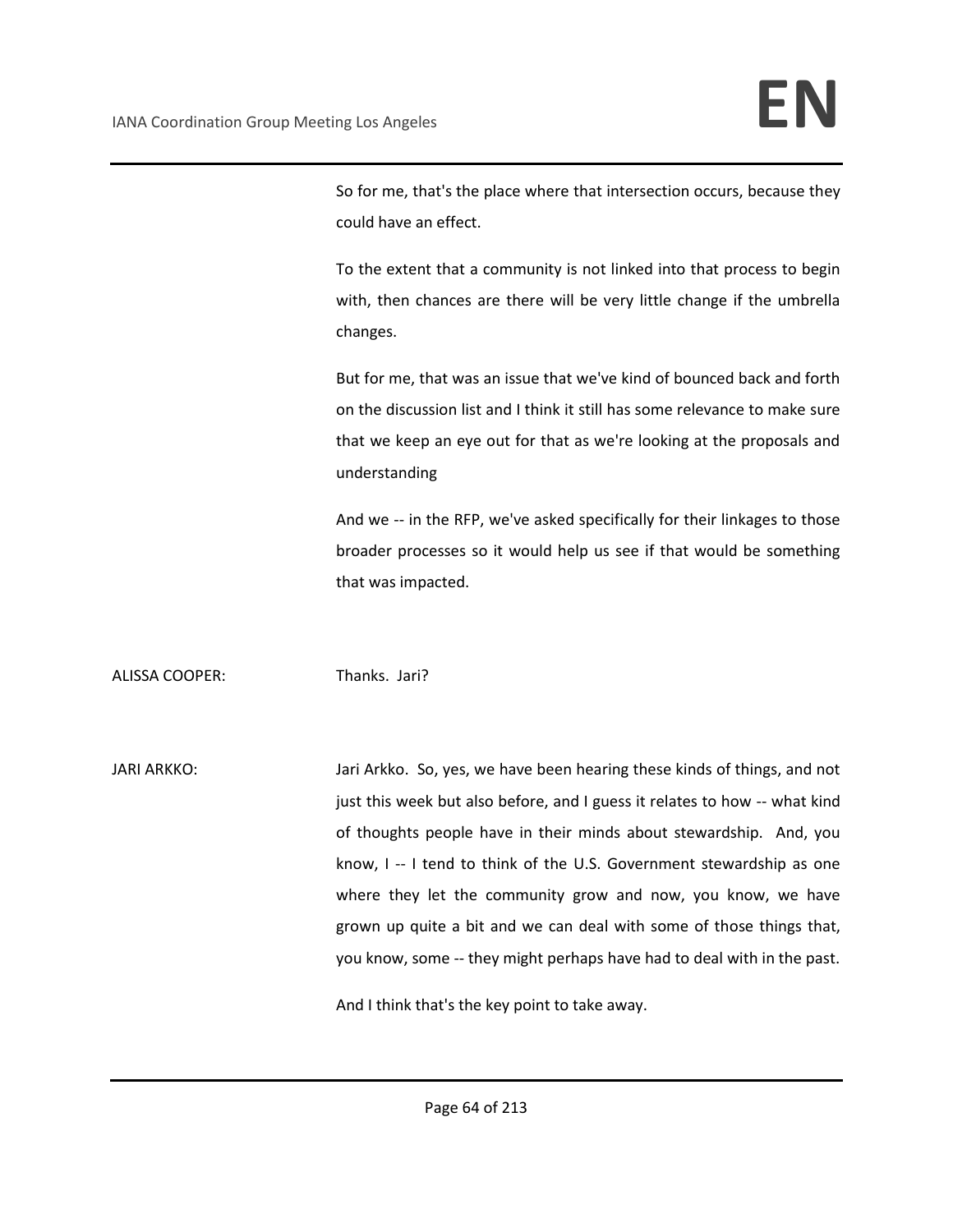I think we need to deal with the reality and not try to come up with, you know, solutions that match people's imaginary ideas about what kind of stewardship they might want to have.

I think the practical outcome of some of these discussions is that it would be useful for the ICG to clarify its coordination role. What does it mean for us to evaluate that the different proposals actually work together.

Now, I don't believe we need a fully -- full alignment of every little detail. I think it would be silly, I mean, in general, because like the IANA functions are different. Getting a TLD is slightly different from getting a port number, as an example, although, I mean, maybe the IETF financial problems would be solved if we did the same thing as the TLD community does for allocations.

So I think the solutions can be different but it's that, you know, when they interact, those interactions need to be described and those parts need to be compatible.

So I think that -- that is something that we should keep emphasizing in the future.

ALISSA COOPER: Mohamed?

MOHAMED EL BASHIR: I want to just emphasize as well, on the point that Joe raised, it seems there's confusion about the RFP and what exactly the RFP covers, and sitting in the CWG meeting, I think you can -- we can see that there is no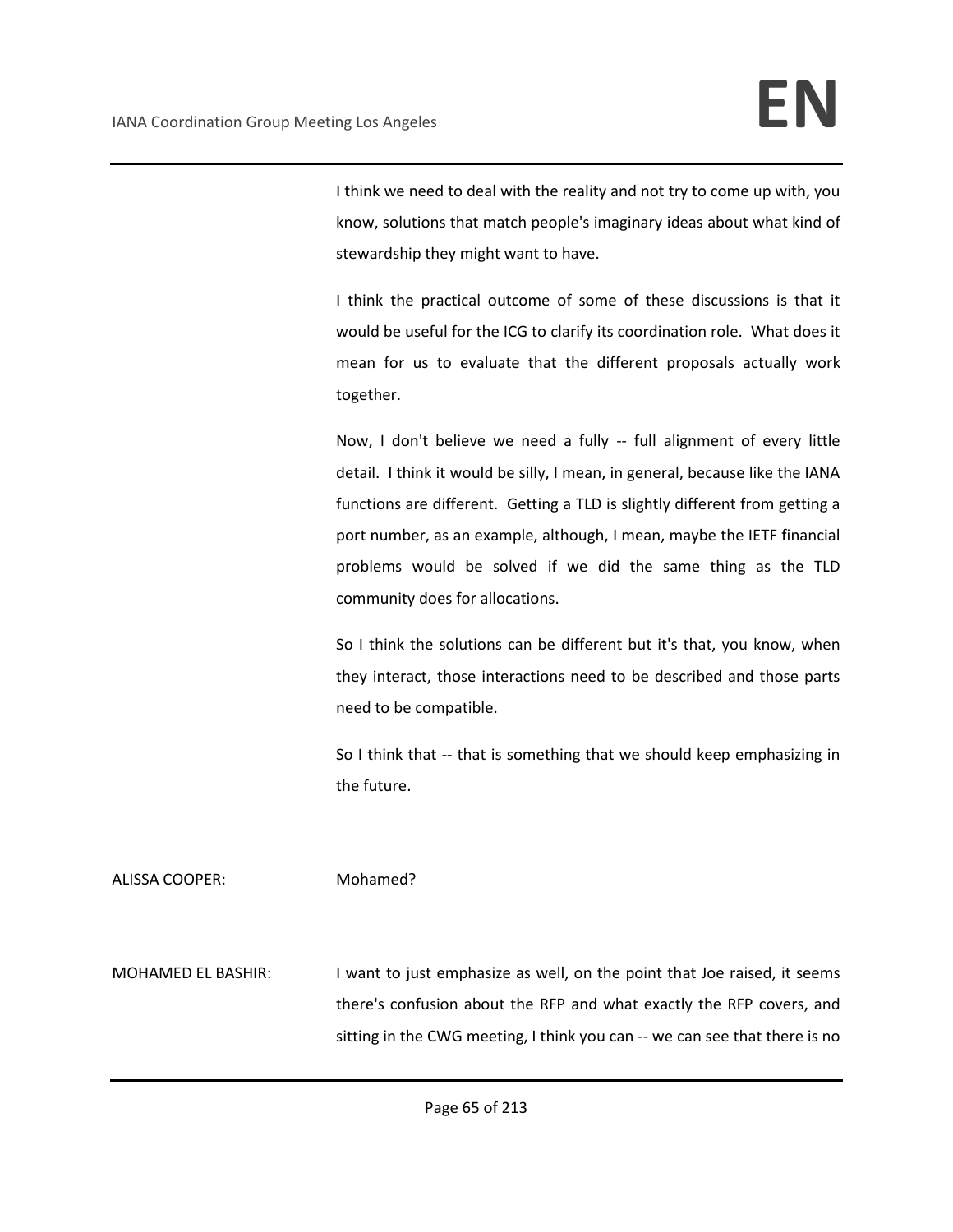clarity about how they can submit a proposal which is complying with the RFP components, which is a requirement from our side, and which is -- also will make it easier for us in the future to evaluate those components, including accountability, and how we -- we see accountability in terms of the RFP requirement.

So maybe if we can have a smaller document or just explain exactly what is required, because I'm afraid that at the end of the road, we get a submission that will be very difficult to digest and might not even be able to be aligned with the requirement.

ALISSA COOPER: Russ?

## RUSS MUNDY: Russ Mundy here.

I would suggest that if we do happen to receive something that asserts to be an overall accountability proposal for the entire community, the only role that we have, again from our charter, is that we would send it at least to the three operational communities and they would have to be the ones that would decide and determine if this was an appropriate approach and a way to approach it or not, rather than the ICG itself.

ALISSA COOPER: Kavouss?

KAVOUSS ARASTEH: Yes. Kavouss Arasteh speaking.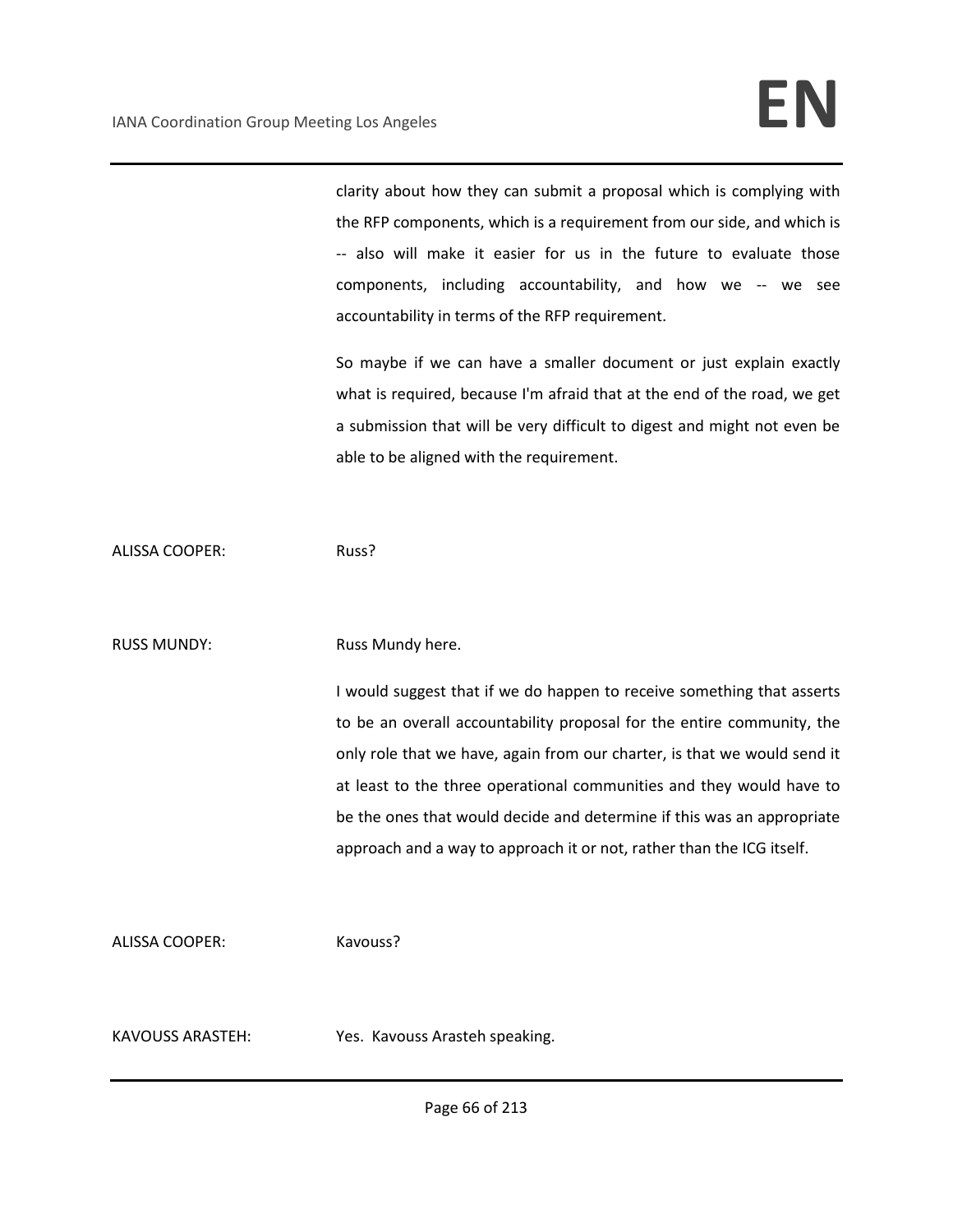Yeah, Joe may be right that some of us may have forgotten what is in the RFP. That might be the case. 18th of August till now. Some time. But if we want to provide additional information -- additional explanation, should not paraphrase nor interpret that. It should be for information only.

Additional explanations for any paragraph for information only. We don't want to depart from what we have agreed after a lengthy discussion. Thank you.

ALISSA COOPER: Milton?

MILTON MUELLER: Yeah. Again, I think it needs to be emphasized that the names community is slightly different than the numbers and protocols communities. It's -- both the numbers and protocol communities are in a position, in effect, to move the IANA functions that they receive or the services that they receive from IANA to another source, so a certain level of accountability is there.

And that's not the case with the names community.

So what I have proposed before, and I will repeat, is that when we get the three proposals in, that we do an analysis of the accountability aspects of the proposals that we have.

Some of you are nervous about that, but I think basically what it involves is sort of us describing the proposal's accountability features and saying, "Here's what they are, here's how they interrelate to other."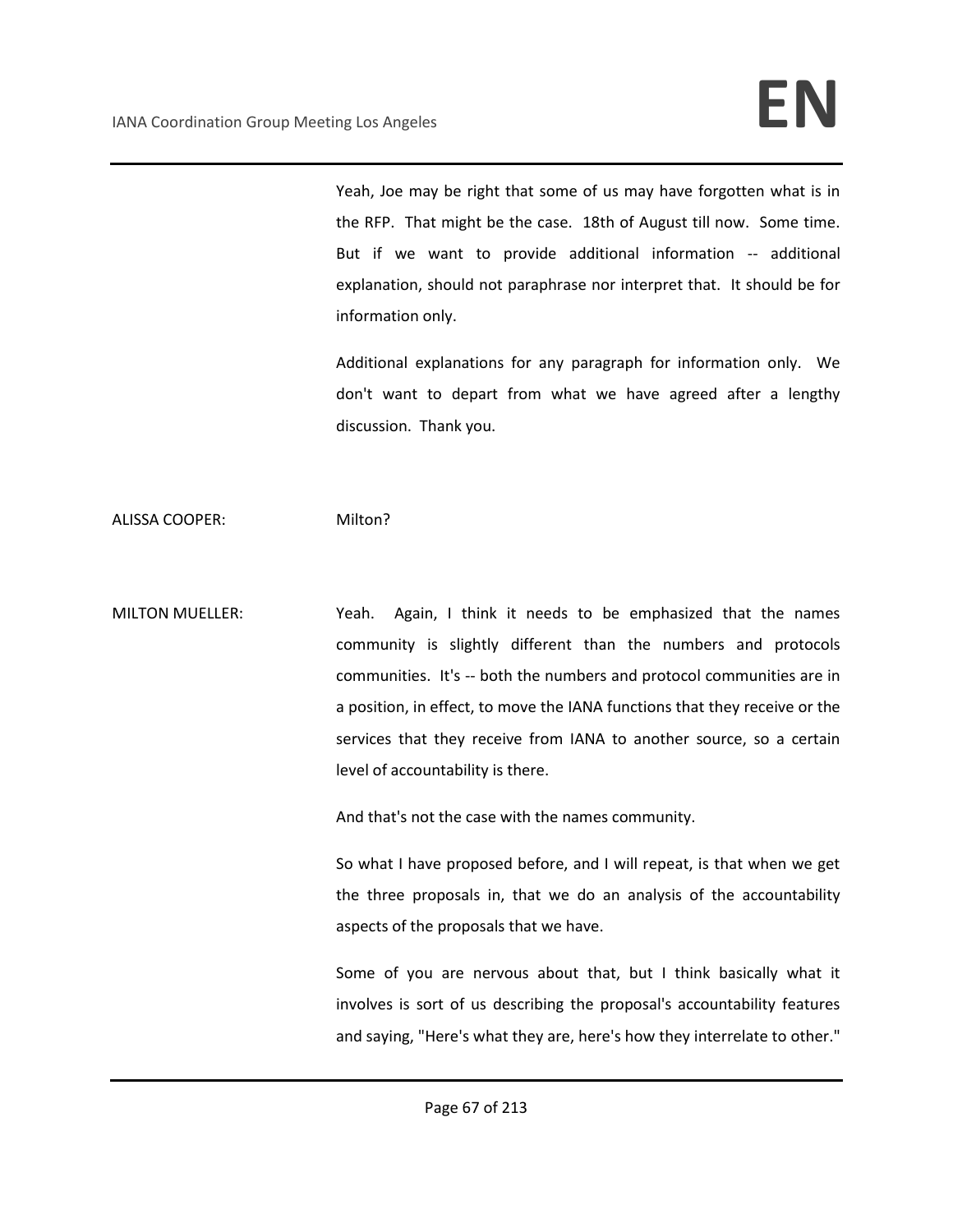Then we hand it off to the names community Accountability Track 1 people and we say, you know, "What are you going to tell the names community about what to do regarding this? Would these current arrangements be sufficient for you to go ahead with the transition or not?" Because that's the question they're going to be asking themselves and answering.

So rather -- rather than having a bunch of names community people rise up in -- against the entire proposal, I'm saying we do this in preliminary interaction in which we get this cleared up whether people consider it sufficient or not and whether there are certain things that need to be done at ICANN. Which we have nothing to do about, of course, but - but at least we would know what we're waiting for. We would be saying, "Okay, the names community thinks there needs to be something else done, there needs to be a revision of the membership structure or there needs to be an appeals process or there needs to be X, Y, or Z before this transition can go forward." Or it may be that the news is, "This is sufficient. Nothing needs to happen before this can go forward," and then we would continue with our processing of the proposals.

So I'm curious as to whether people think that's a good plan or not.

ALISSA COOPER: Kuo-Wei?

KUO-WEI WU: Regarding for the proposal, I'd like to mention a very fundamental thing, if that is possible.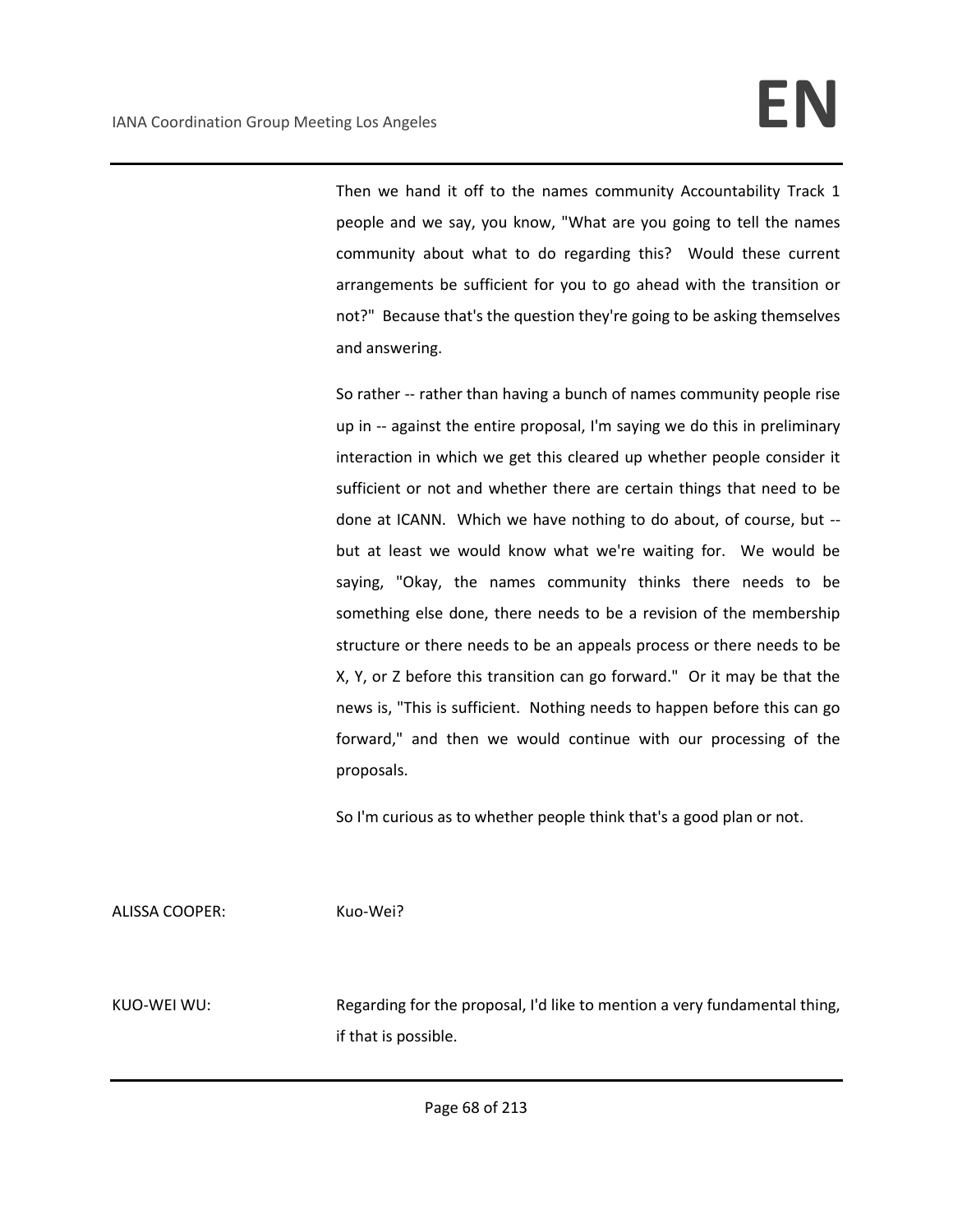At least have to have one section in the proposal have to explain how they can promise to maintain the Internet stability, security, and resilience.

I think that is, for general, the global public interest. I think this section have to include. If the proposal is without this section, I think the proposal will be quite dangerous.

ALISSA COOPER: Thanks. We do have in the RFP the section that asks the communities to describe how they meet the NTIA criteria and that's one of the NTIA criteria, so hopefully they will all tell us about that.

Lynn?

LYNN ST. AMOUR: Lynn St. Amour.

I mean, as a committee here, we may be coming to sort of a common understanding of what we're trying to solve for, but I think Michael's question is still a really relevant question for the broader community and beyond the ICANN community or the names community, and that's a lot of people read the NTIA announcement and say, "Where's that oversight role going?"

And we're not answering it clearly enough, I think. Some of our work presupposes we know what that answer is. It's not going to a new organization, it's not going anywhere, the three children are growing up at different stages and they're all moving away to independence and we'll all be happy at the end of the day and things will act in a normal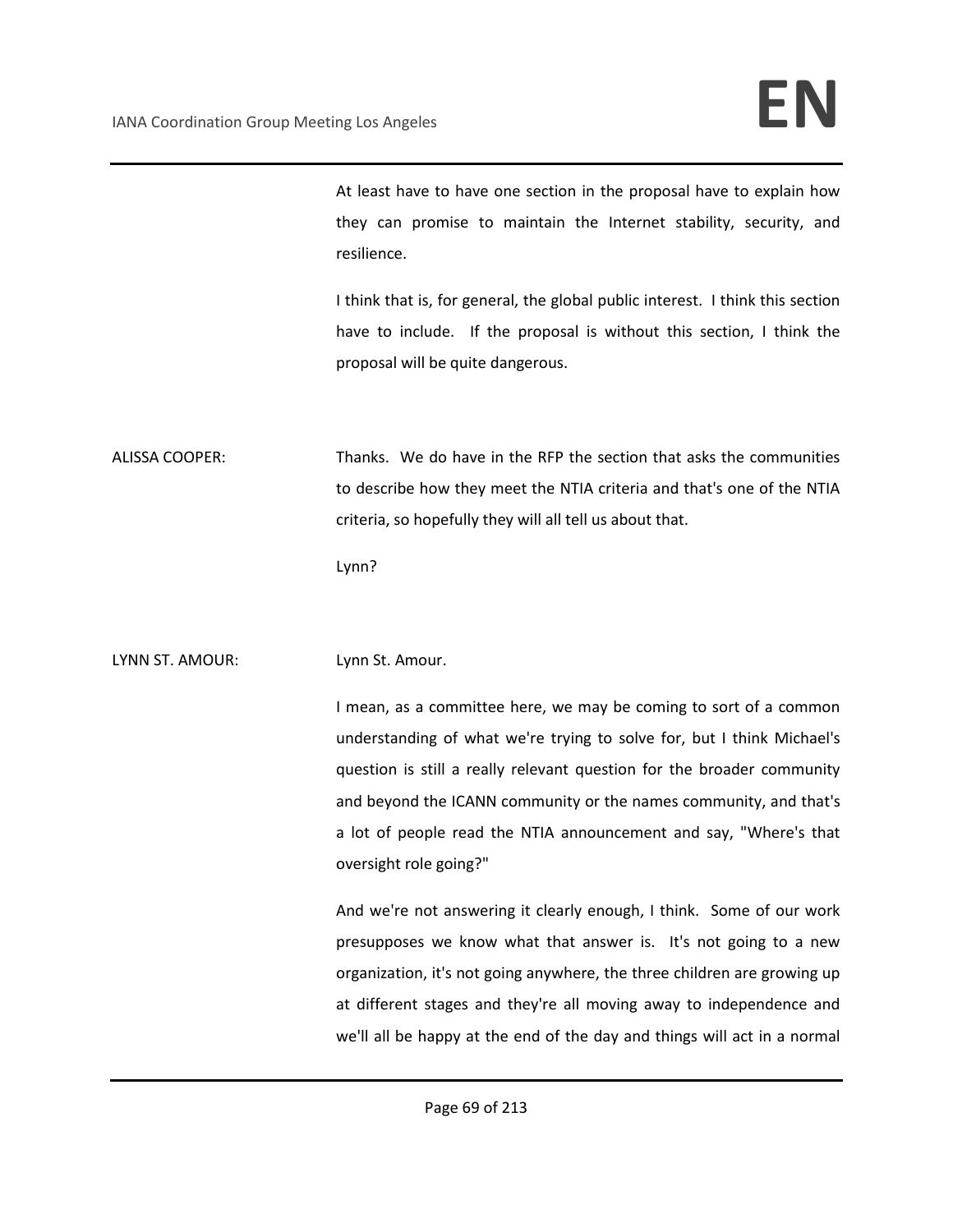sense for a large part of the community. But it's not responding to a lot of the questions that I think Michael was referring to and that I hear all the time, which is, "Well, who do we -- who do we appeal to or how do we get our concerns taken seriously?"

And I think we have answers for that in this room.

I don't think that question is well understood outside of the room and I don't think the answers are there and I'm actually quite afraid that that will give us some roadblocks in the future.

And while I think we might be as a community okay thinking that the names community will address this and that will be okay and I think there's more confidence that the IETF and the protocol parameters and numbers communities will. I don't know if we need to do another piece of work which is maybe just some additional facts, but I'm not sure that's enough either.

It almost feels like we need some sort of campaign or outreach or something that continues to address, from a very high level, what we're doing with the work. Not how we're doing it and not the process and not the outcomes, but that tries to address the questions from the people we're getting them from.

I don't know if that was particularly helpful because I still haven't quite formed in my mind what would be -- what is the appropriate set of questions that some people are asking that I feel like we're not answering yet and. Then, obviously, then I don't have a proposed solution.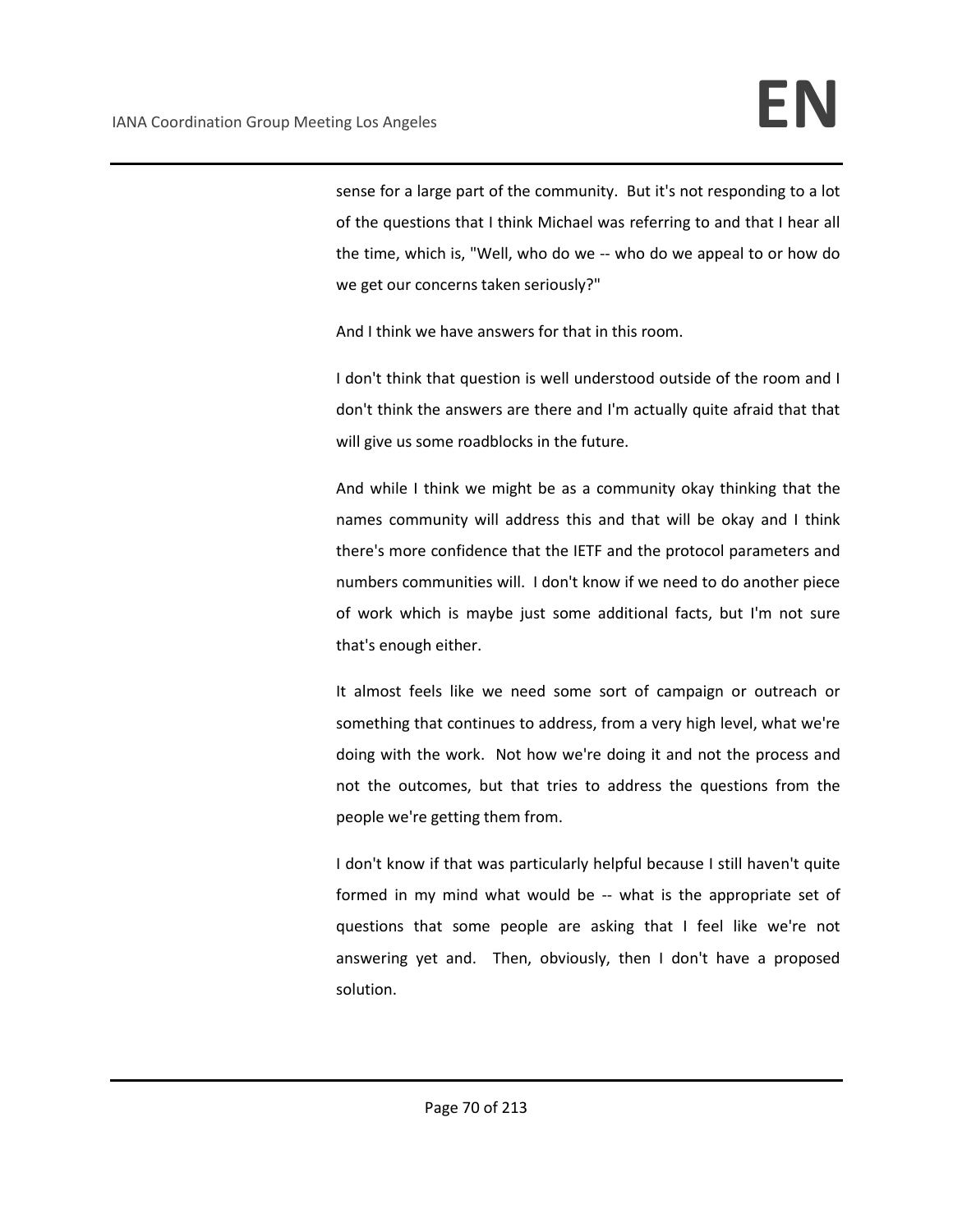ALISSA COOPER: I have Manal, Elise and Martin and Keith.

MANAL ISMAIL: Thank you, Alissa. I have great sympathy toward what Mike had mentioned and Lynn also. So I see the need for this and might even be further than just a list of further FAQs.

> I also like the suggestion by Milton. And I think we need to have further discussion on this and maybe write it down in a page or two that describes the process or feed into -- we already have -- I forgot the name of the document, but the document that describes how we are going to evaluate the three different proposals. But maybe we can further elaborate on how are we going to consolidate and how we are going to coordinate with the accountability thing. So it might be worth putting this in writing. It is good to have this conveyed outside this room because we cannot depend only that we're open and everything is posted. But I think we also should proactively post this beyond our discussions and also for us to have it documented for later. Thank you.

ALISSA COOPER: Elise.

ELISE GERICH: So since you've asked what kind of input or feedback we heard this week from the IANA department's perspective, the questions we received most of the week had more to do with what exactly does the IANA department do. And you all as representatives from the various communities, perhaps you could point them to the presentation the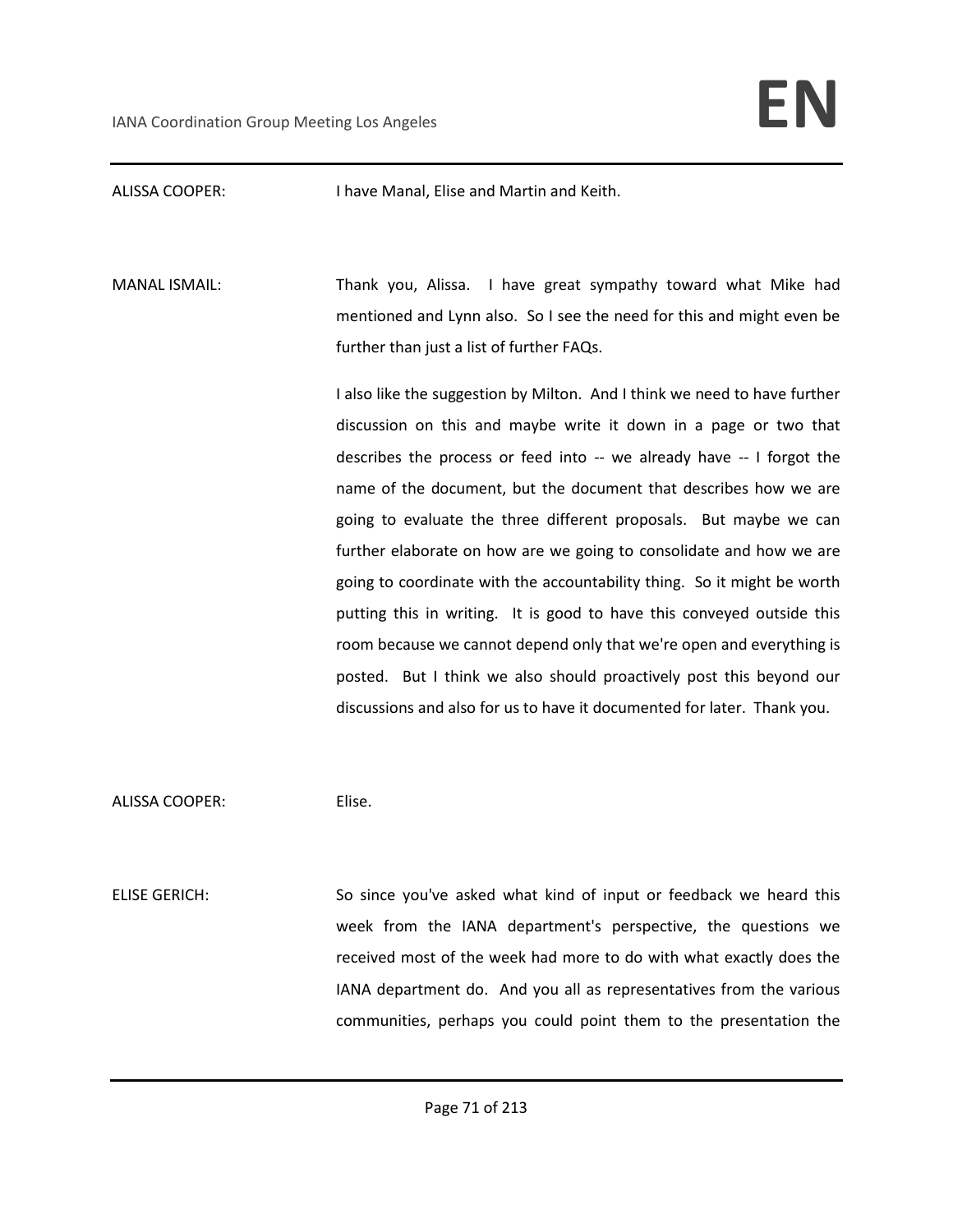IANA department gave on Monday which talked not about what is the contractual relationship but what the actual department does and what we do for each of the functions.

And that seemed to be a misunderstanding broadly within some of the community. It sort of surprised me, and we did have a good reception at the session on Monday morning. I know -- I saw Mary there and Jari and Russ and some others. But I know that's not what the ICG's role is; you're to coordinate. But since you represent the communities, you might take that opportunity to point them to the presentation and the audio that's online.

ALISSA COOPER: Thank you, Elise.

Could you send the links to the mailing list, please. That would be very helpful.

Martin.

MARTIN BOYLE: Martin Boyle. Thanks, Chair. I actually rather like Milton's solution -- or Milton's approach that we do take these things when they arrive and look at them very quickly and then go out and do a rather proactive interaction early on.

> And I think that actually would be a constructive way forward. But for Lynn, I wasn't quite sure how easy it would be to produce the sort of document she was talking about without it then starting to look like we were setting new conditions and it turning into being a conditions thing.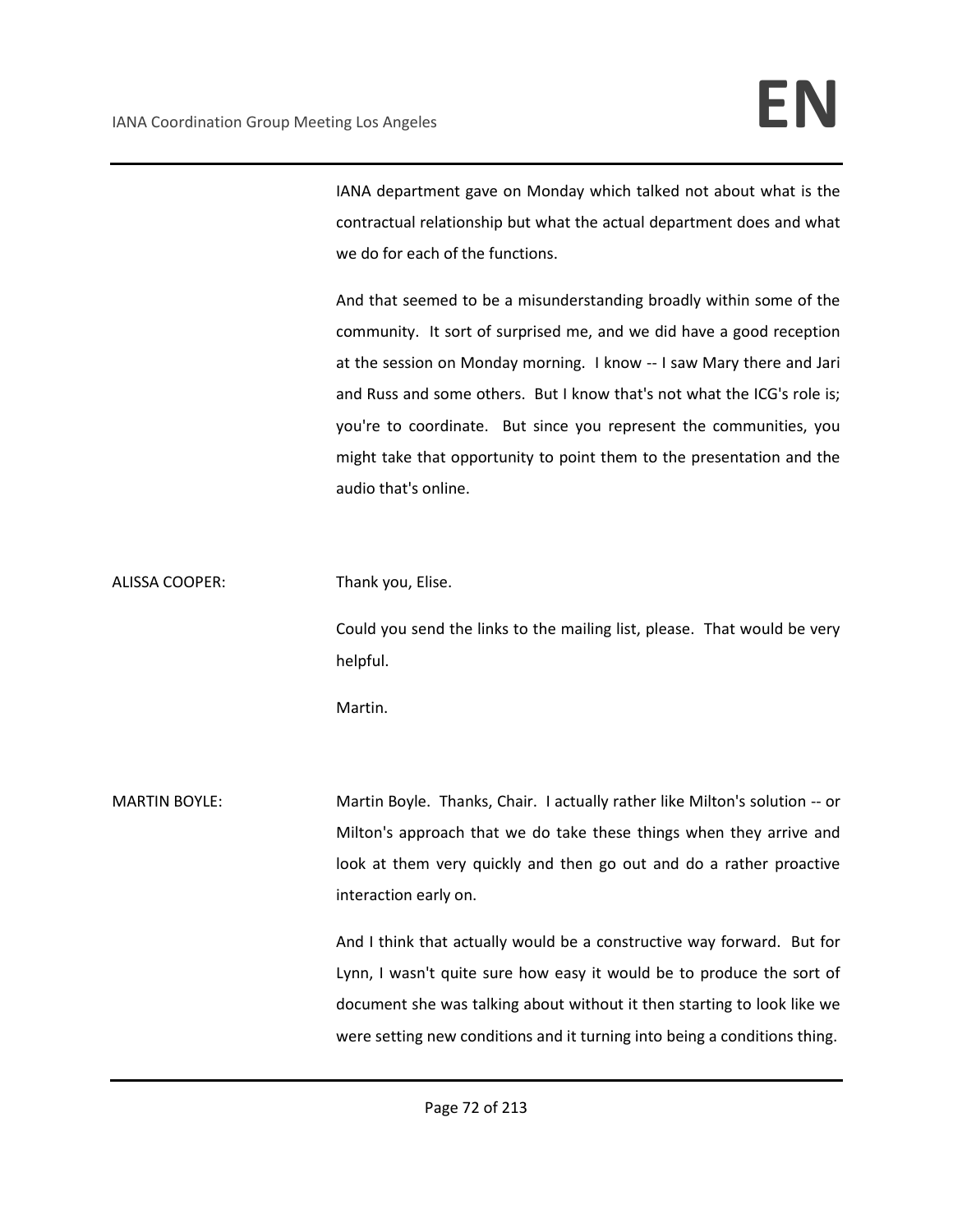And I was, therefore, actually quite pleased with Manal's line which was, yes, perhaps we could take Lynn's thinking and build this into the assembly and finalization process as these are things we are looking for and things we will want to discuss early. And then it makes it look very much more like you've got to think about it rather than us getting into the danger zone of suggesting solutions for which nobody will thank us at all. Thank you.

ALISSA COOPER: Keith Davidson and then I put myself in the queue, Wolf-Ulrich, and then Jari.

KEITH DAVIDSON: Hi, this is Keith Davidson. Just an aside that arose during the ccTLD discussion on the transition and the idea of maintaining sufficient safeguards in the transition, one of the identified concepts was that the oversight which may not have been used very often by the U.S. government is a safeguard and do we want to relinquish any of those safeguards that are in place.

> And for the ccTLD community, we have probably a different view to Michele Neylon's boring analysis of what the IANA is. For him as a registrar, he has no skin in the game. We do. We have an entry in a database and a process by which that entry can be challenged by anybody at any time. So to us, safeguards might be much more appropriate than to him. Thank you.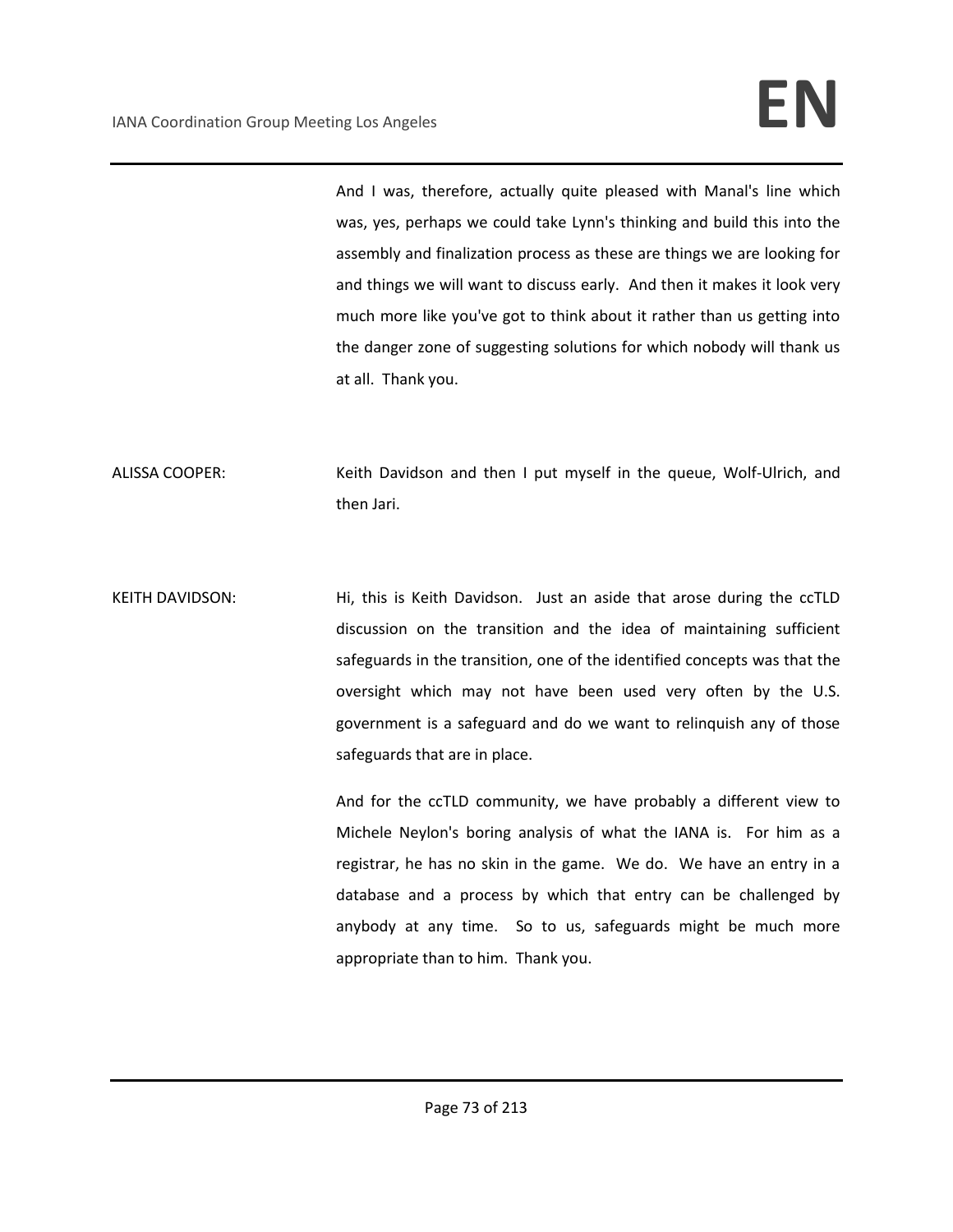ALISSA COOPER: Thanks. And that's actually -- I mean, that is I think the venire maybe that was missing about my comments about the IETF, which is that same type of safeguard, it just doesn't seem useful at all in the protocol parameters case which is why I think, you know, we can sort of easily say that there's no oversight provided currently. You know what I mean. Or that, also, that within the IETF community, the notion that that is the body that you would go to if you were concerned about something is a little bit of an anathema.

Go ahead.

KEITH DAVIDSON: Could I just follow up? It is Keith Davidson again. That is really, really critical, that, yes, we understand there are parts of the IANA users who do not share the same views. But in order to make the transition, we all need to be satisfied that we all have the appropriate safeguards for us.

> So I think while it may not affect your community, if does affect your work in this committee, collectively speaking.

ALISSA COOPER: Yeah, yeah, completely agree.

What I put myself in the queue to say is that I think the notion of the early review is very good but that it should start as early as now. So, you know -- and there's already -- there is a thread on the CWG IANA list about the overlaps within the communities. And I know that within the IETF community, I have been actively twisting people's arms to participate because of the amount of discussion that I imagine there will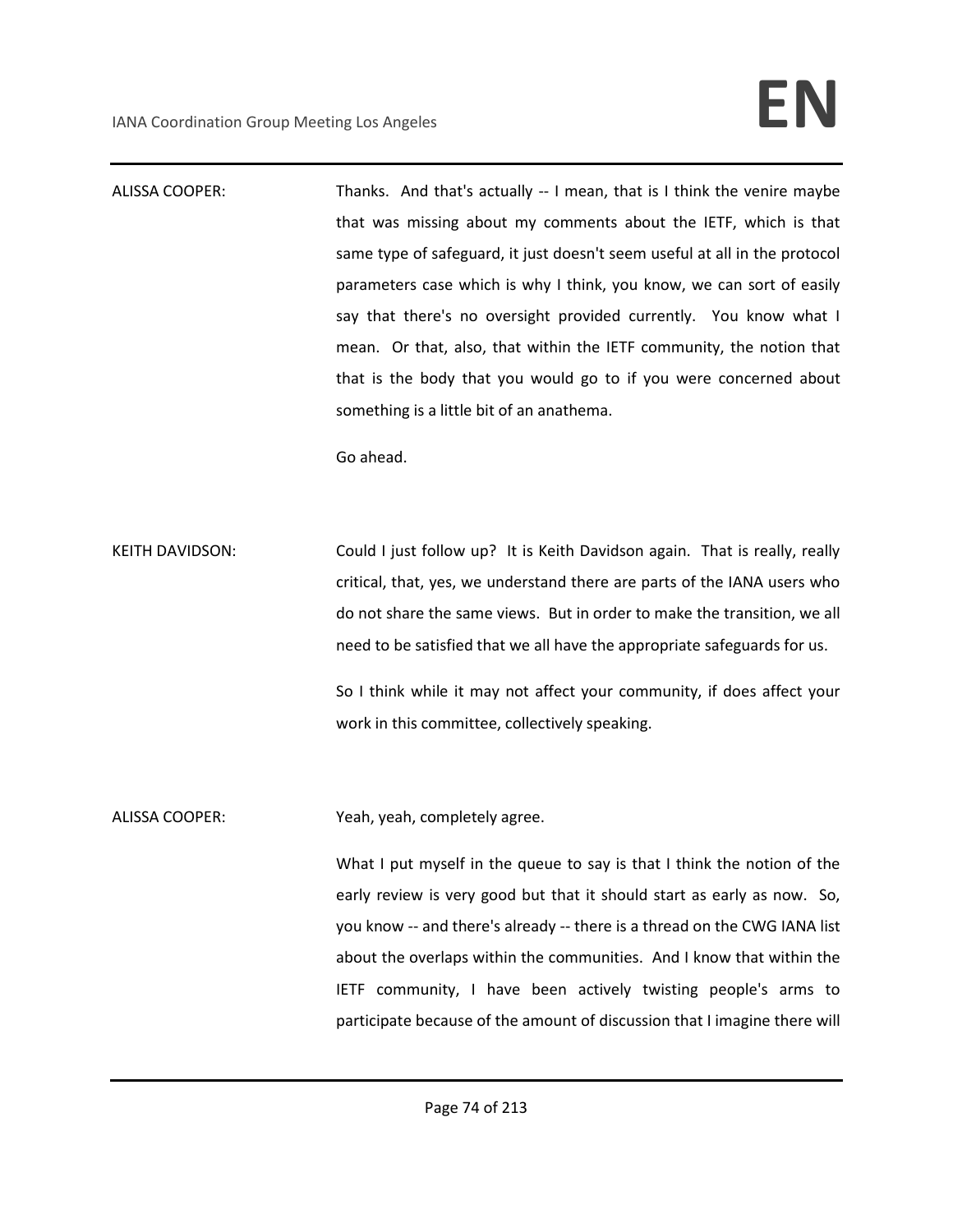be about the overlaps. And we had already been doing that with the numbering proposals and sending them around to everyone who is interested within the IETF previously.

And so I think that's -- to me that's the most important bit of coordination, is that we have people participating in all of the groups who are aware of what's going on in the other groups. And that's a coordinating function that we should all be thinking about how we can facilitate. To me, that's the best safeguard.

I'm still not sure I understand your proposal, Milton. But we'll have more time to talk about it after lunch.

Wolf-Ulrich and then Jari.

WOLF-ULRICH KNOBEN: Thank you. Just with your last words, you covered that. I agree to Milton's proposal, but there is a modification that before the proposals are coming in, there is a lot of communication and coordination necessary as well between the three lines regarding -- let me say here, how they might be impacted, for example, with regards to the accountability issues.

> And existing there, the communications necessary. I see that is moving forward since we have this correlation and interrelation between those groups and several members covering several groups. So that should be followed up. Thank you.

#### ALISSA COOPER: Jari.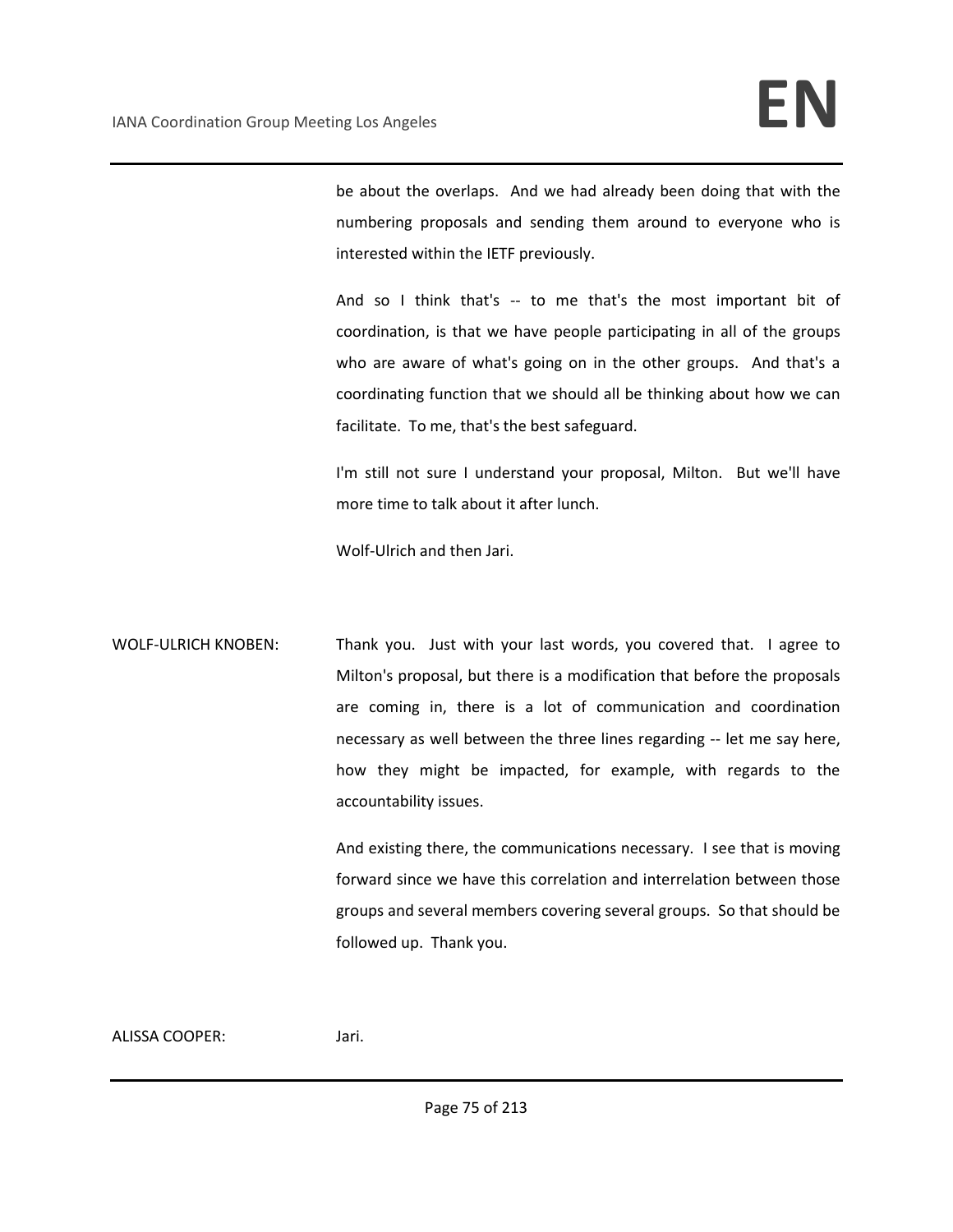JARI ARKKO: Jari Arkko. So the first thing I wanted to say, I want to thank Elise and the team for the Monday thing. It was really good, appreciated by everyone in the room, myself included but particularly the others over there to learn. I think we need to continue doing things like that.

> And sort of in the same way, I want to continue the thread that Lynn started. I think there is room for us to, you know, provide information, not to force a solution on anyone. But we need to be clear and we need to communicate at a high level, not about the details or the process or something like that but, you know, make it very clear to the communities and, you know, even beyond like the ICANN world that we are expecting to find the situation where, you know, the stewardship that historically has been at the U.S. government can now be transformed to the community because this is what -- this is what the initial -- or what the opening situation of this whole change was.

> And we can -- we can point communities to how that can be done. Either you find a way for your own community to be in charge of that oversight, make sure that you can provide that oversight or find some way for you to do that. But it is, indeed, the expectation that this is moving to the community rather than inventing another U.S. government-like entity that would do it.

ALISSA COOPER: Go ahead, Milton.

MILTON MUELLER: I'm a little bit -- I mean, I sympathize with the intention of Jari's point, but I think we have no business telling people what solutions we don't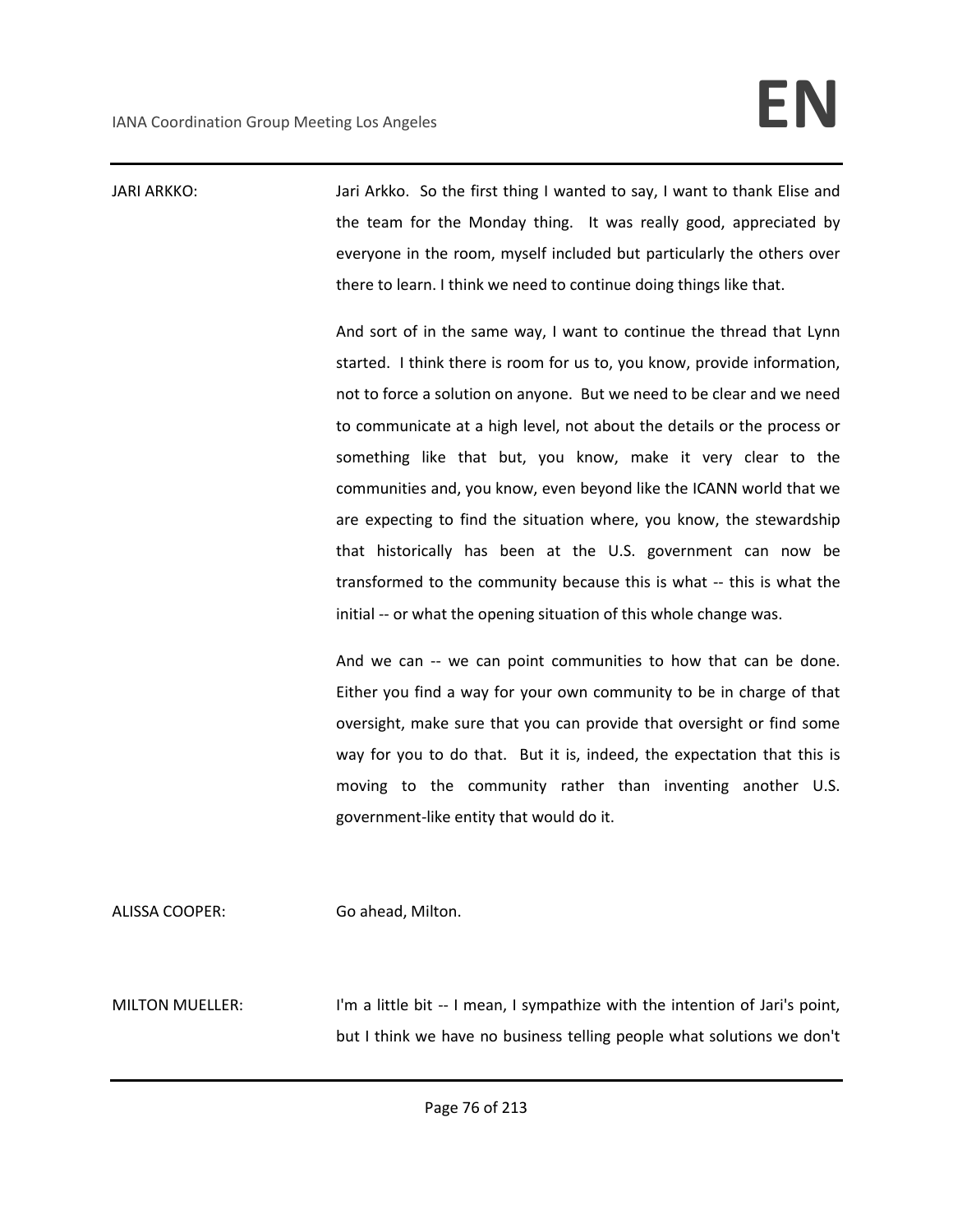# IANA Coordination Group Meeting Los Angeles **EN**

or do want to get. We have the parameters set for us by the NTIA, which is that we can't propose an intergovernmental solution and we can't turn it over to a particular government. But outside of that, we should just not say anything. Let the communities decide what they want.

ALISSA COOPER: Go ahead, Lynn.

LYNN ST. AMOUR: Just to be clear, I fully support Martin's comments earlier, that this is a slippery slope. And I think that's what Jari is trying to reflect as well.

> I don't know if we just start to show -- or ask the communities at an appropriate stage to start to show the trajectories they're thinking about. Keith was just suggesting maybe a matrix where you look at the work that's done and you start to identify which pieces you have indestiny (phonetic) for or something and which ones are still underworking so people kind of understand the questions we are wrestling with and start to see where this is leading before the proposals come out and now they are frankly, probably, lost in terms of what they thought we were solving for versus what we're actually working towards.

ALISSA COOPER: So can I just ask, is that -- the problem that that's solving, is that just reading the intermediate drafts of the proposals is too difficult? I feel like if you kind of look at the existing ones in numbering and protocol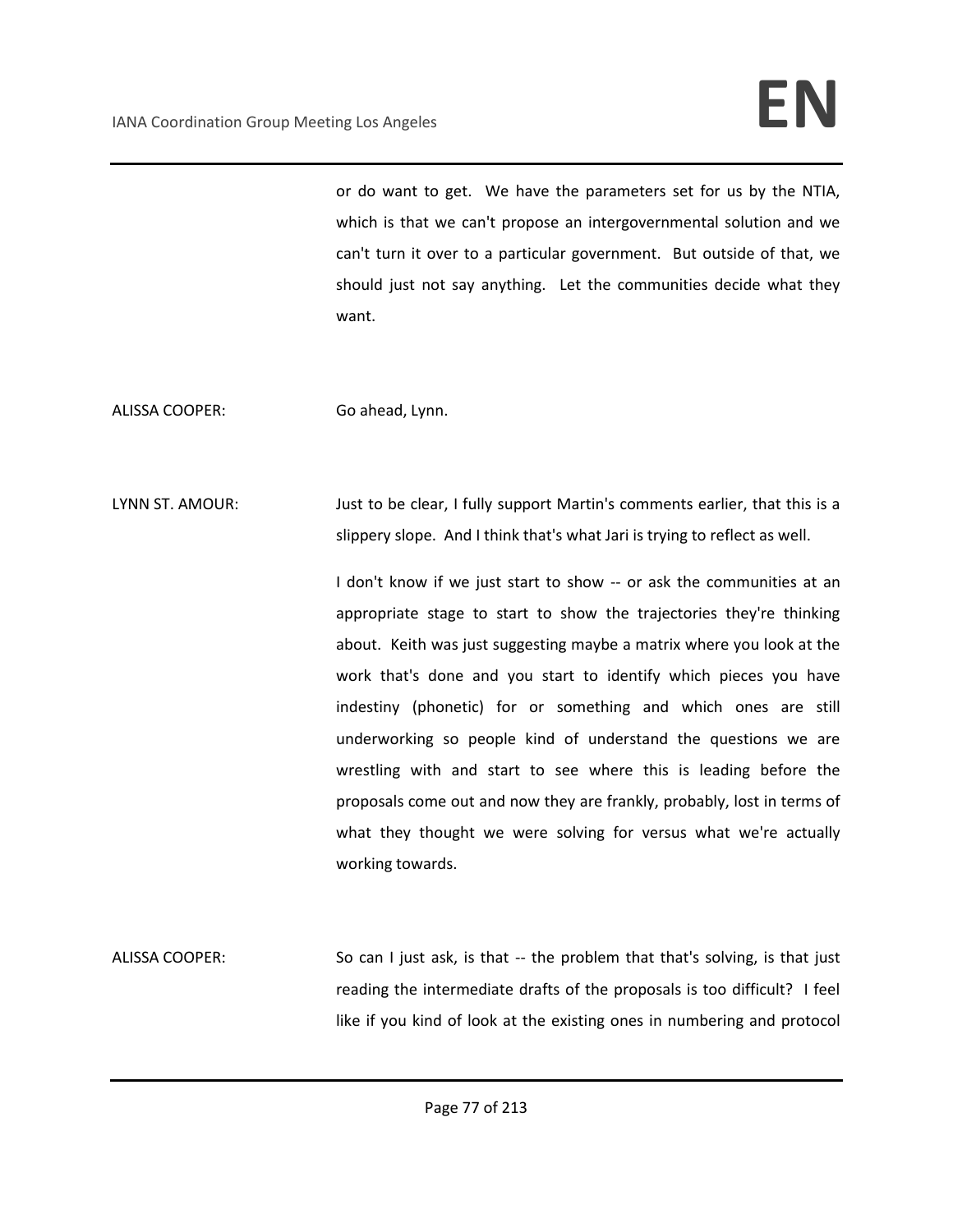# IANA Coordination Group Meeting Los Angeles **EN**

parameters, the work that has been done already, we want kind of an overlay over that. Is that the suggestion? I'm just trying to figure out what are we talking about producing here.

KEITH DAVIDSON: This is Keith Davidson. And I think -- you know, to me there's content inside the contract that is just there in the IANA contract. And then there are the greater issues. I think if you matrix them in terms of clumping together this is all technical specifications, this is all public policy relating to delegations and redelegations, this is all accountability bits so that you're breaking the contract and the issues into their respective homes, and then you had across the matrix, the homes of protocols and parameters, RIRs, TLDs broken into Gs and Cs, you could then you have a check-box approach to say these are the things we care about or these are the things we don't care about. And then furthermore, you can green tick them or red tick them as to whether you have attended to them fully as your community or not. It might give us an overview in a matrix form of saying "This is the progress of the community," sort of as well a traffic-light approach to the thing.

> Now, that's a non-frivolous task. Don't get me wrong. I'm not volunteering to do it. But it may be something that our community might look to resource through some contract or something and start building that because I think to me, it will be very difficult for the names community to come up with a joint proposal unless we take that kind of approach. So whether that's more applicable across the entire community or not, I don't know. But it's an idea that's just been in my mind of trying to break this into slightly more binary pieces. Thank you.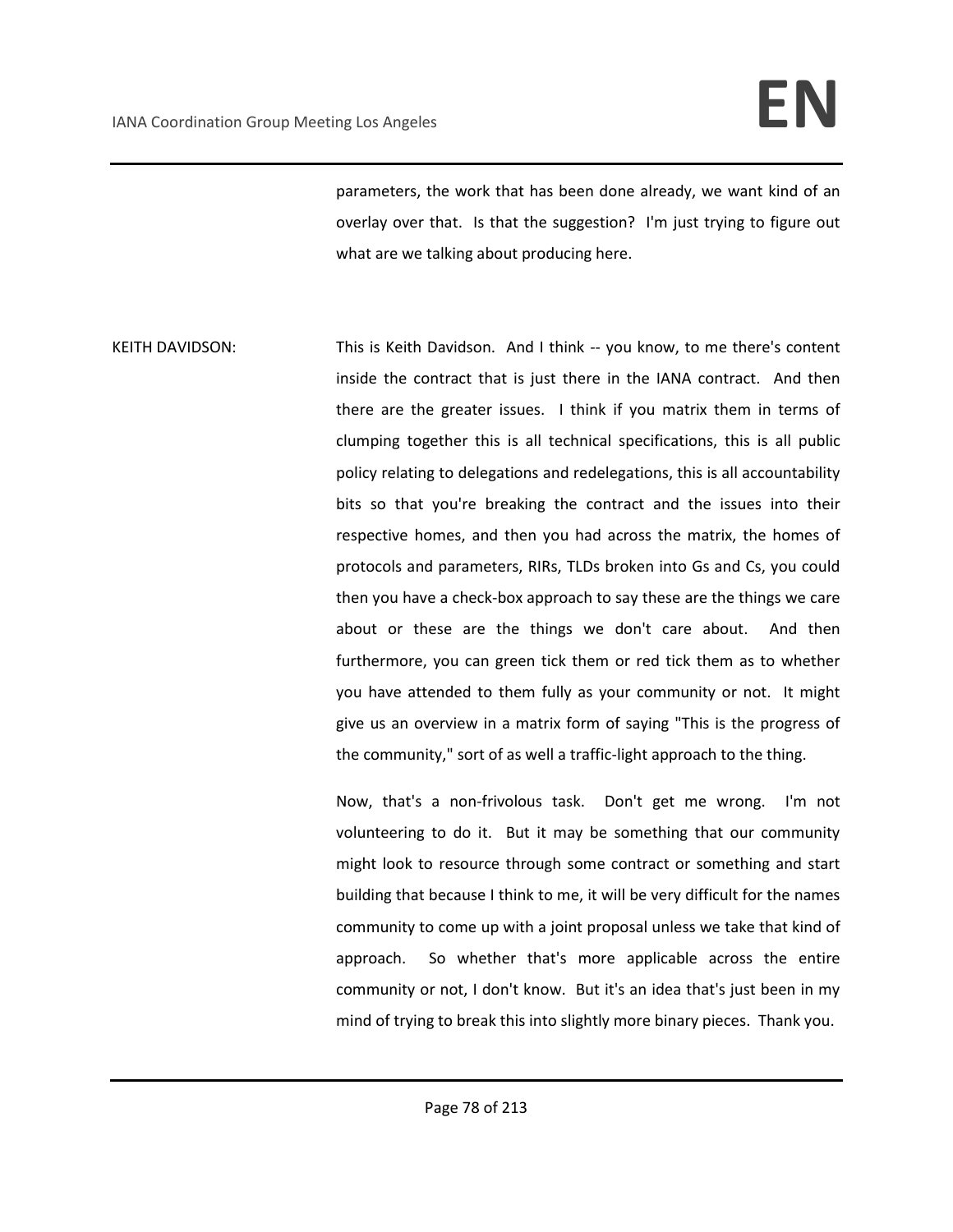### ALISSA COOPER: Thanks. Joe and then Narelle. Were you first?

JOSEPH ALHADEFF: Joseph Alhadeff. I wanted to pick up on the point that Lynn started with, which is we may not be answering some of the questions that are out there. And I think if people are informed about this process because they've read some newspaper articles on stuff that's gone on, then the impression they would get is somehow there was a problem with the U.S. role in this and the U.S. has decided to give up that role. But they might have every reason to believe that that was a day-to-day, very hands-on management role that they took in their oversight as opposed to much more of an exceedingly light touch role. Where in some cases, the fact that they had a role at all was a vestigial error in a contract. And so I think those pieces of context are important to inform the expectations of what it means to have oversight and what was the oversight that NTIA was providing.

> You cannot ever gauge correctly what is the emanation of an entity being there even if it didn't act because its presence may be a deterrence in and of itself.

> I agree with Milton. It is not up to us to define all of these things. But perhaps in the community processes, they could focus on explaining exactly their interaction in the past of oversight so that it better informs people who are looking at the proposals so you understand, well, I'm replacing this with something that is equivalent to this, not, "Well, gee, that seems pretty light and the answer is it is still stronger than what was there before."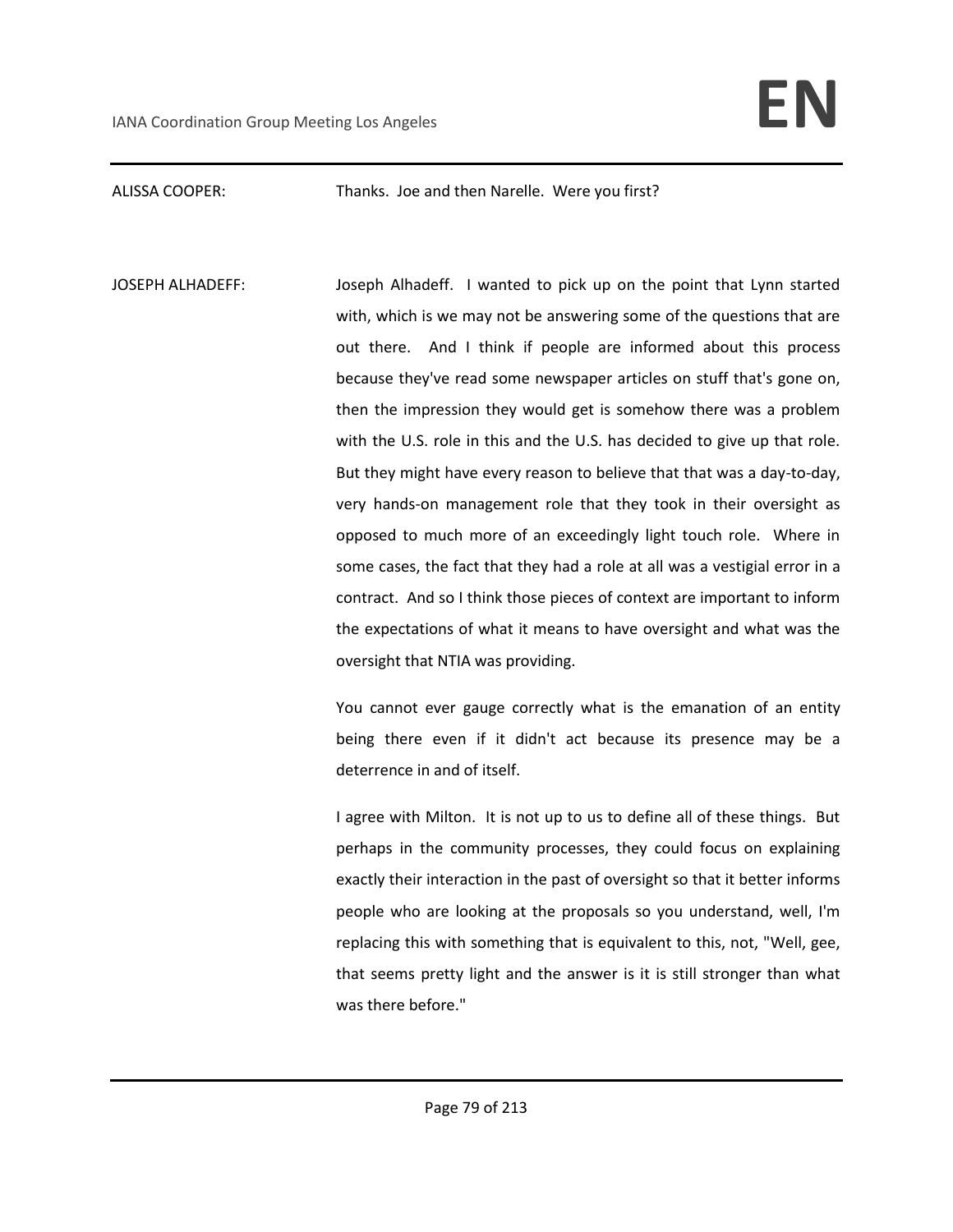ALISSA COOPER: Narelle.

NARELLE CLARK: Just to pick up a little bit on that -- sorry, Narelle Clark for the transcript. Just to pick up a little bit on that, Joe, if -- so you're suggesting we put back to the community a request that they add an analysis of the previous interactions, direct interactions with the NTIA in the oversight role? Yep, I think that's a great idea. That would be really helpful. I don't know how we would do that. Do we now do -- issue an appendix to the RFP? I'm concerned that actually if we do start spinning a process where we modify the RFP, we add more confusion into it.

ALISSA COOPER: Well, that's what I was going to say. It is in the RFP already. Like, that's the weird thing about this. I feel like if people read the RFP, that would solve many of these problems.

NARELLE CLARK: If I might finish. Narelle Clark again.

I think Keith Davidson's point of us doing some sort of analysis or at least requesting from somewhere -- and I'm working on doing that within ISOC at the moment -- an analysis of the contract itself, just the contract because there's about four documents we could do an analysis of, but the contract is sort of categorized out and say, This part of the contract refers to the NTIA's role with IANA and all of these other bits are some other stuff.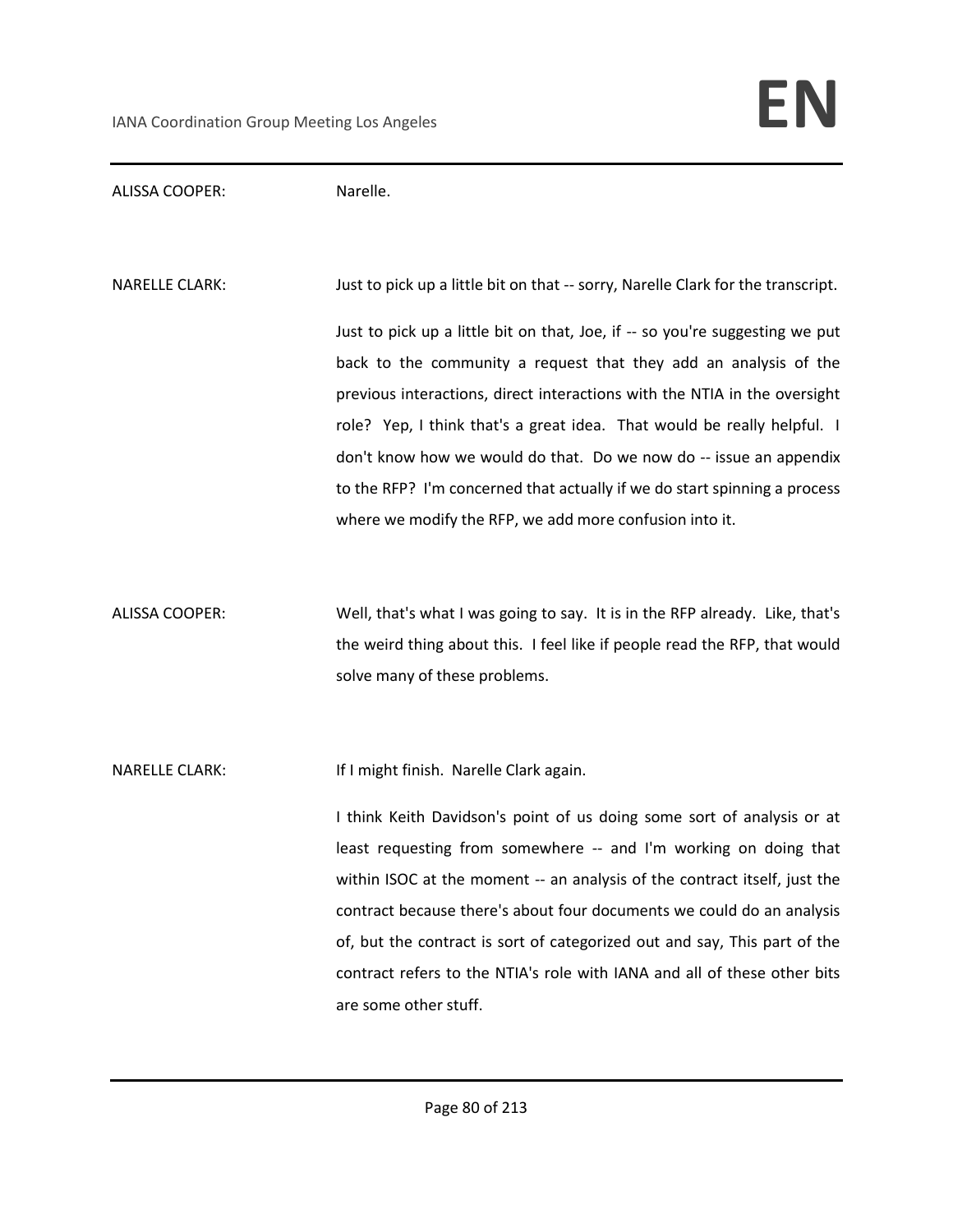Certainly when I read that contract -- and I have said this before -- I see a whole lot of establishment stuff with ICANN. And if it was my job inside ICANN to go and renegotiate that contract, then I would get rid of a whole bunch of that stuff because it is all establishment stuff and it is to do with corporate establishment, establishing a corporation to do a bunch of stuff and not necessarily running an IANA.

So I suspect it would be even more complex to do that job that Keith's asking. So I apologize for that.

What I think we need to get back to is an analysis of how are we going to assess these proposals and do that detail. I think that's far, far more important. And that would give more clarity back to the communities.

Thank you.

ALISSA COOPER: Thank you. That's our next topic for after lunch and I will -- I'm sorry, Manal. I'm going to put Russ in front of you in the queue because I think he has a response.

RUSS MUNDY: Yeah. Just in terms of what is the contract, what's in the contract, what does the IANA do, what does the NTIA do, I would urge our folks on this committee and the community to read the SSAC 068 report. That was precisely what we were trying to accomplish there.

> Now, maybe we didn't do as well as we could have, but that is, in fact, what we were trying to do. If it's insufficient, then maybe something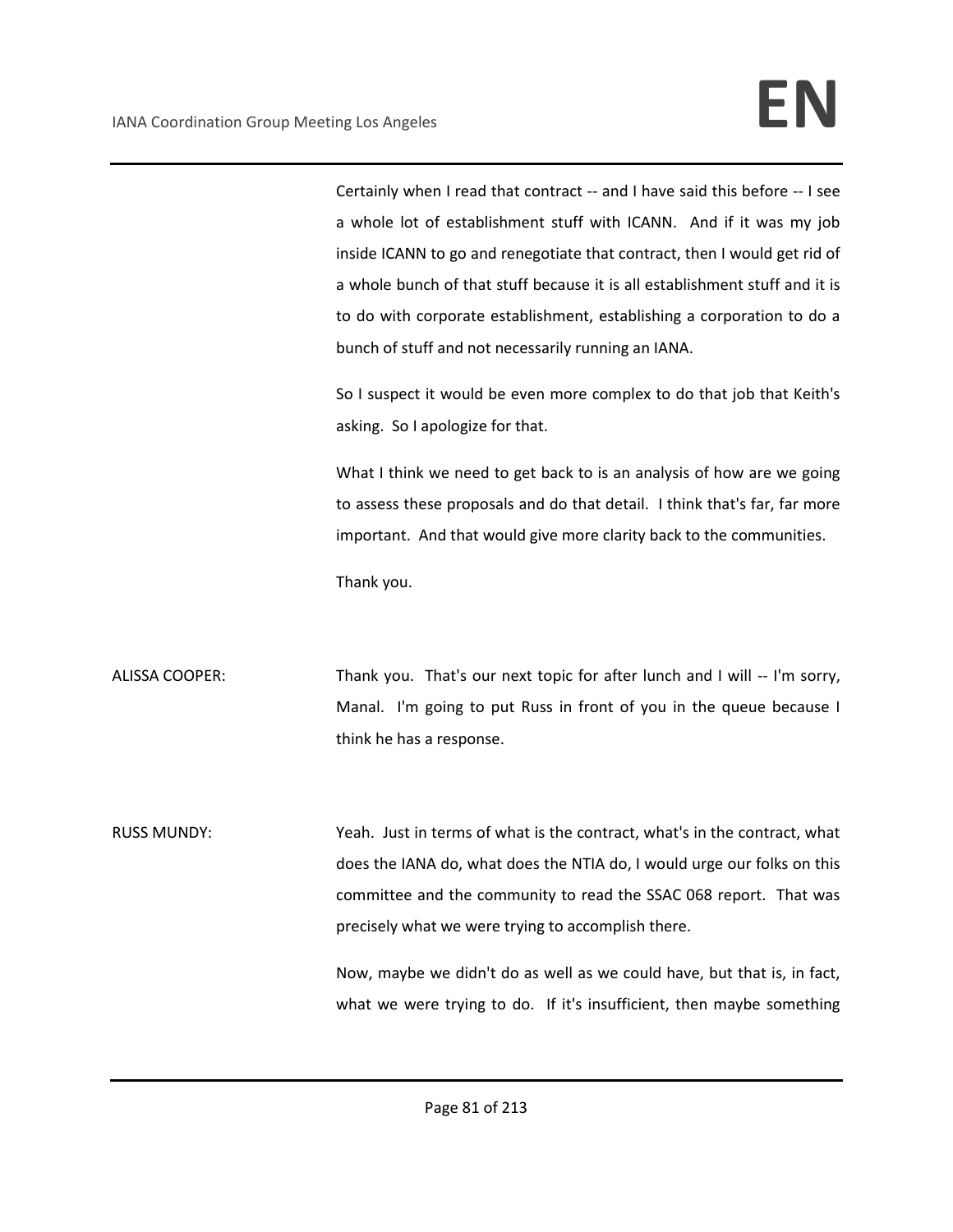else can be done, but what you were just describing, I believe, is what the SSAC was trying to do.

ALISSA COOPER: Yes. Thank you for doing all of that work, SSAC. Manal, and then I think we should close this discussion and have lunch.

MANAL ISMAIL: Thank you, Alissa, and I think I was going to echo what Jari said earlier, but also I see the concern Milton said that we should not be imposing solutions.

> So I believe the essence is that we can try to play a more proactive coordination role among the different operational communities and this might help us see the problems or the gaps early enough and would facilitate our later role of assembling all this together.

So again, it's a balance.

So -- and while I have the microphone, I will promote my session later during the day, I think.

The documents we're referring to, we can -- we can link them to the FAQ as well, the SSAC document and what Elise mentioned, the presentation on IANA.

So if we can have this, we can link them to the FAQ --

ALISSA COOPER: Sure.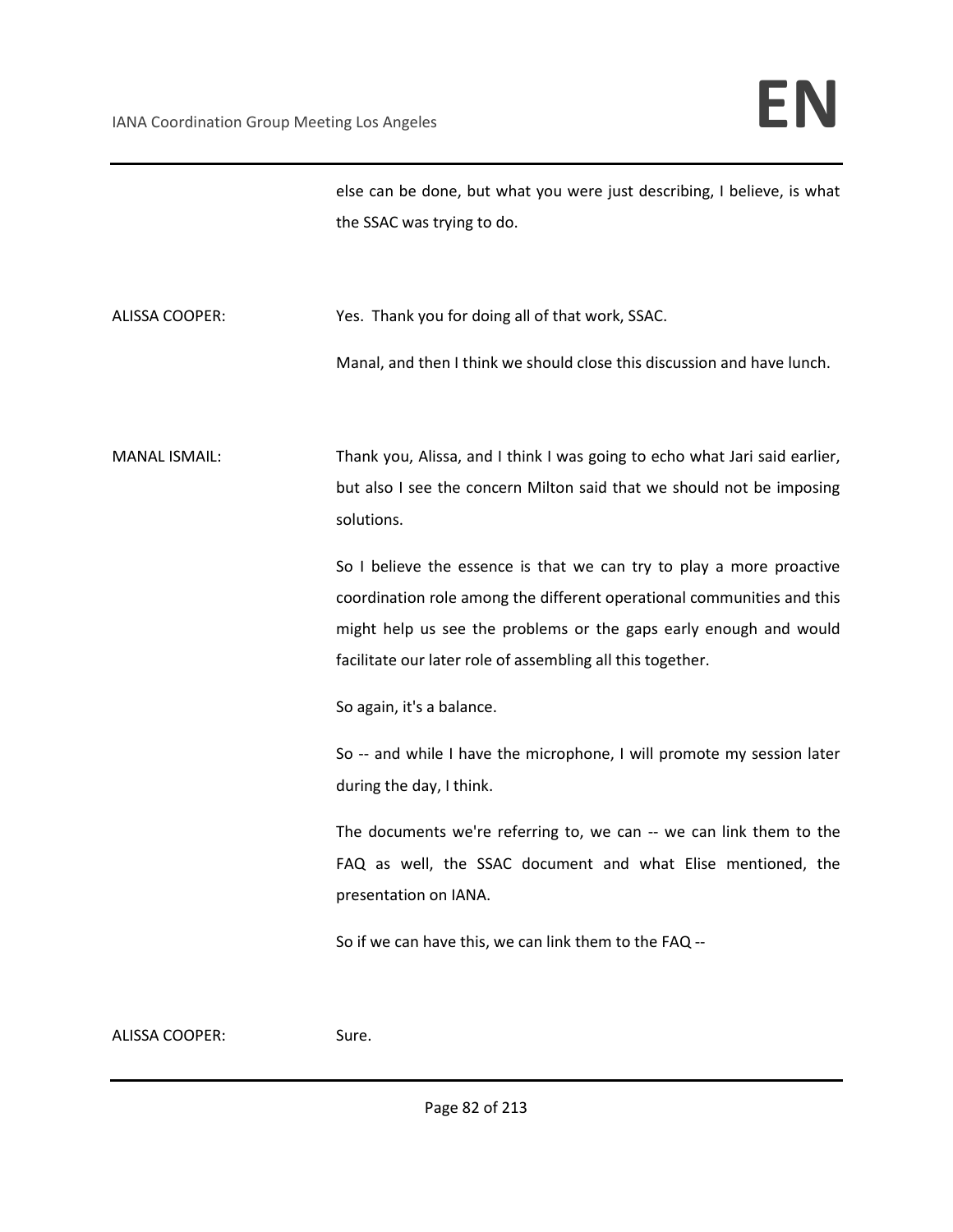| <b>MANAL ISMAIL:</b>    | -- and later on we can see how we will update the FAQ. Thank you.                                                                                                                                                                     |
|-------------------------|---------------------------------------------------------------------------------------------------------------------------------------------------------------------------------------------------------------------------------------|
| <b>ALISSA COOPER:</b>   | Yeah. Yeah. Okay. Kavouss and then Mary and then he we're going to<br>wrap this up and go to lunch.                                                                                                                                   |
| <b>KAVOUSS ARASTEH:</b> | Yes. Kavouss Arasteh speaking.                                                                                                                                                                                                        |
|                         | I support Manal. She is, in turn, supporting Milton. We don't need to<br>write anything, we don't need to put any direction or any guidance to<br>anybody, but reference to the documents for people to have a look at,<br>very good. |
|                         | But trying to start to write up something, we don't have time and it is<br>difficult. We get some sort of interpretation and difficulty to agree on<br>something to be start to be rewritten. Thank you.                              |
| <b>ALISSA COOPER:</b>   | Thank you. Mary?                                                                                                                                                                                                                      |
| <b>MARY UDUMA:</b>      | Thank you, Alissa.                                                                                                                                                                                                                    |
|                         | I think one of the concerns that I got from the communities -- okay,<br>okay. All right.                                                                                                                                              |
|                         | Mary Uduma, for the record, please.                                                                                                                                                                                                   |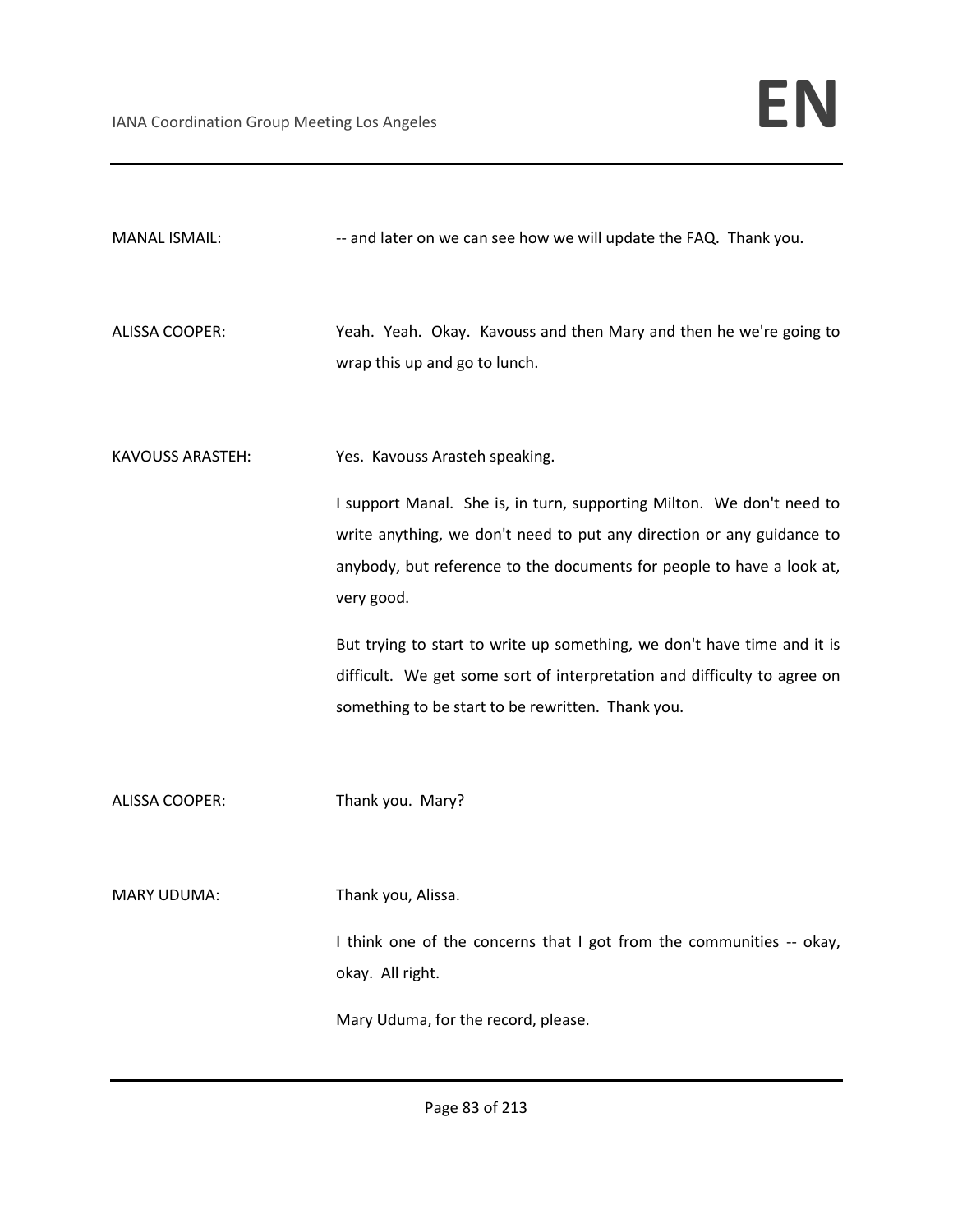One of the concerns that was evident was the question of how the -- all the proposals will fit in, in that the protocol and the number communities will bring a different proposal from the naming communities.

Most of the things I've seen there, or people saw, was that the protocol and the number communities no change, or IETF no change, IAB no change, but when it comes to names, a lot of people are looking for change.

So what I think we should be considering now is the marking scheme. What should be the evaluation scheme. Develop the marking scheme for the RFP that we have published and encourage the communities to also redo RFP, because some of the things they are raising, they are already there, maybe because they have not read it and they've not done a thorough analysis.

And some of -- especially the naming community, I think they are just starting. They didn't do a lot of work. So for us in the ICG, I think it's for us to develop the marking scheme.

ALISSA COOPER: Yes. Thank you. And I think that could be the same thing as the assessment which we're going to talk about after lunch.

> So I think what I heard in this session is that we definitely need proactive coordination, starting from now, between the communities to make sure that these cross-cutting issues are -- everyone is aware of the cross-cutting issues that may be emerging in the proposals.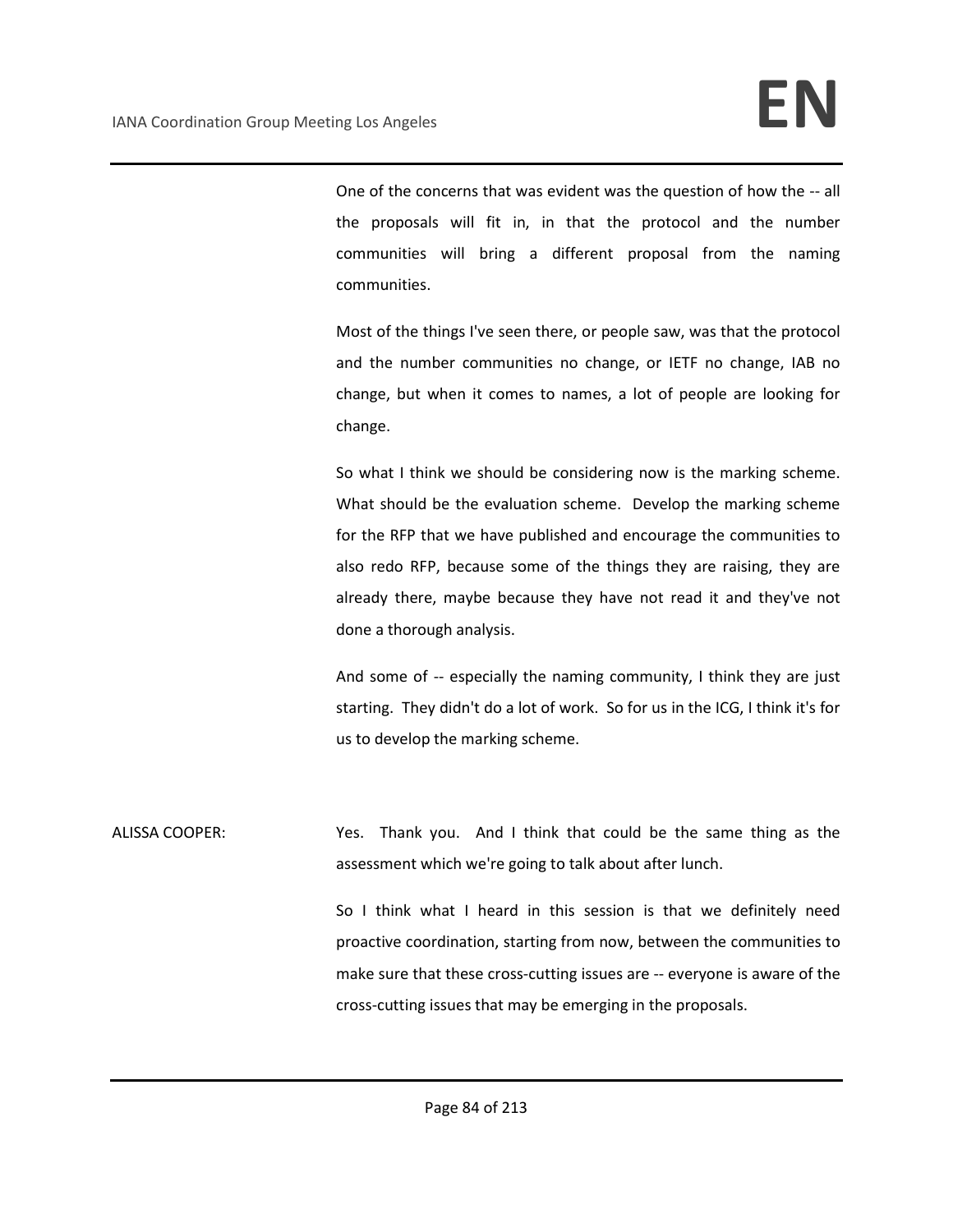It's -- I don't think we really have consensus about producing further high-level documentation. Didn't -- didn't sound like everyone was on board with that. But that maybe having some sort of intermediate point where, in November/December, we try to do a matrix that shows what the -- you know, what the draft proposals look like and compare, on -- maybe on each part of the RFP is what I was thinking when Keith was talking. Actually, you know, we have a bullet point for everything that we want to see, and so if we looked at them across the three and said, "Here's what's being proposed in names and here's what's being proposed in numbers and protocol parameters," then that might give people a sense of -- before January of where the possible conflicts are.

Does that sound sort of like what you were suggesting?

So we can -- we can continue to discuss who's going to do that or if we want to do that. I think we have a little more time. I think -- I mean, it doesn't make sense to do this until there's something that looks like a names proposal or a couple of names proposals or --

You know, give names a little bit of time, is what I would suggest on that front, but people can disagree with that.

Go ahead.

LYNN ST. AMOUR: And I think those are all good ideas, and maybe one of the things we can do, one of the other suggestions was to look at putting a few more questions into the FAQs that we're working on.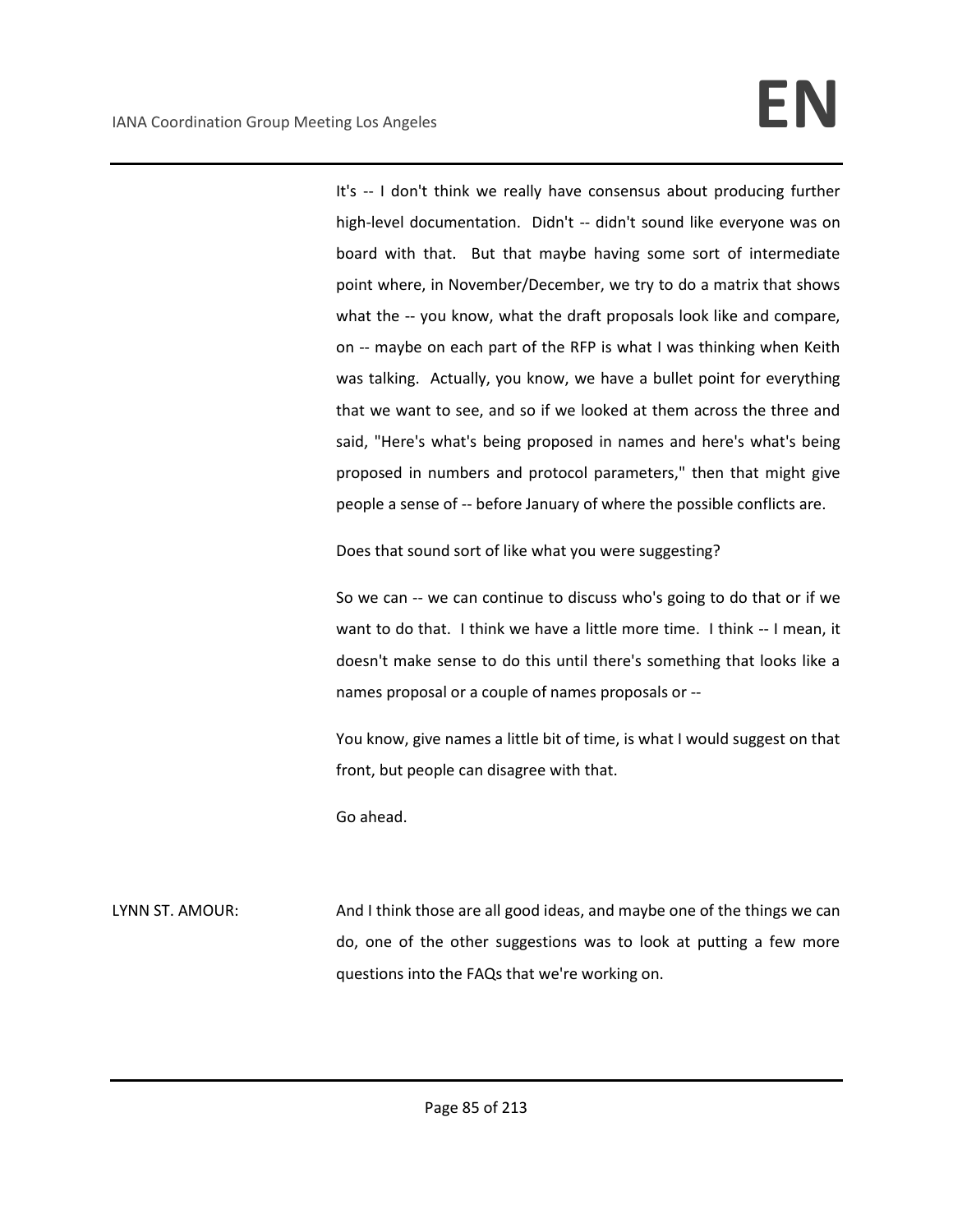Even if nothing else, some of the questions you had at the end of the presentation yesterday in the public session aren't in the current facts. We should add that in. But maybe also addressing, you know, does this imply that the U.S. Government's role is replaced by an entity. And we can put in a politically correct "Not necessarily. Some committees might," blah, blah, blah, blah, but I think that's a critical question to get out on the table because it's one I heard far too many times this week to have me believe that, you know, with 2,000 people here and, I don't know, maybe the 300 people that were in our session yesterday, that somehow this is really going to be a global enough effort in terms of setting appropriate kind of expectations, and I'd just like to do that in the earlier stages rather than later.

ALISSA COOPER: Milton.

MILTON MUELLER: Yeah. Just, again, I think we're kind of -- we're really jumping the gun here.

> The communities have set in motion survey processes that are asking some of these questions directly to their own members, and I'm just -- I sense this sort of -- what is it? I don't want to call it panic. That's too strong. But this -- this real lack of confidence in the method that we have agreed on in our charter that we're not trusting the bottom-up process to work, we don't think it's --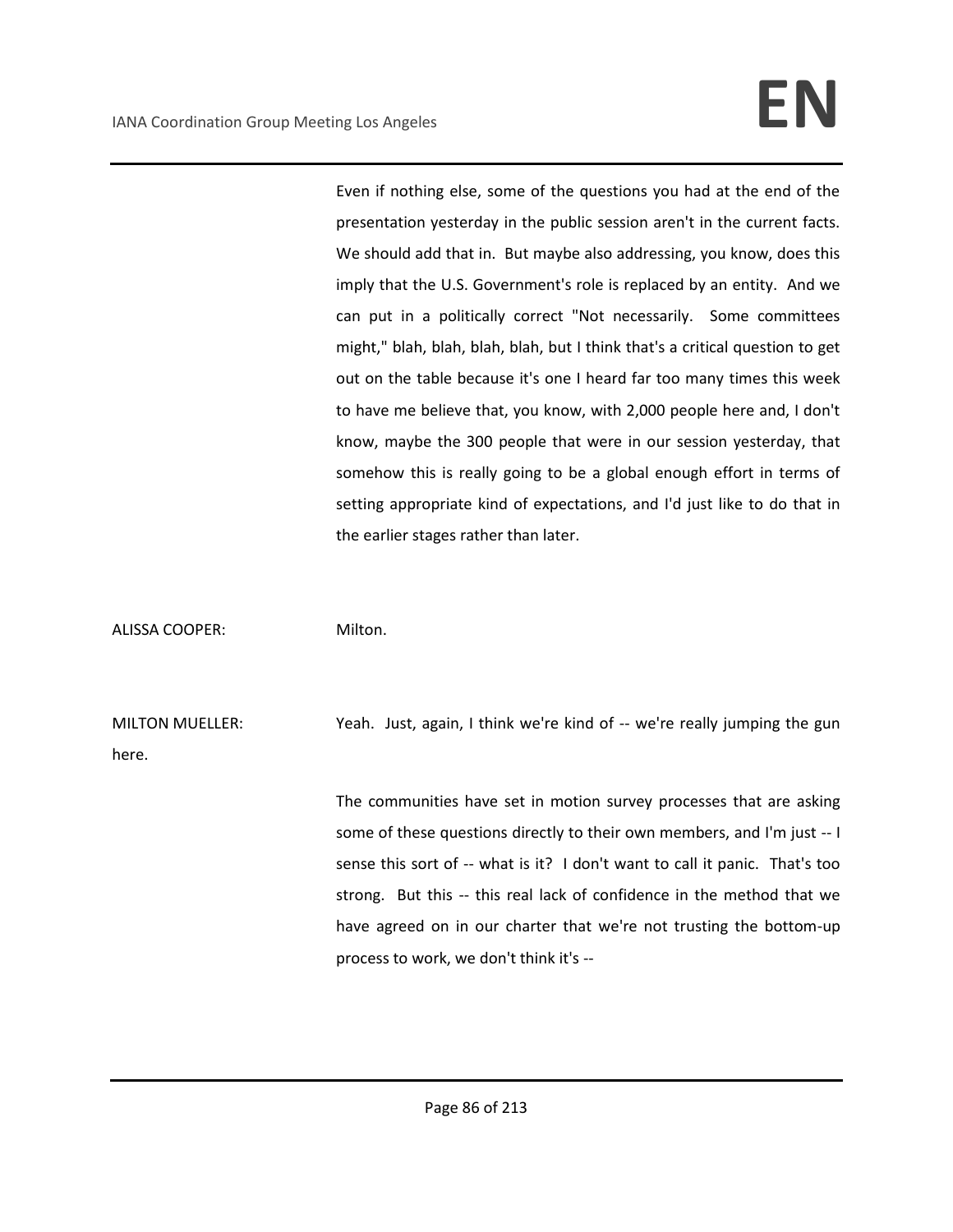We can wait for them to get proposals to us and then we can figure out if there are conflicts and send it back to them. I thought that's what we had agreed to do.

So I mean I don't understand the calls for greater intervention. We've already found out that like a dozen people here are involved directly in the different processes so there's linkages between them.

I just -- we just need to wait until we have proposals.

ALISSA COOPER: Is that -- sorry. Is that an objection to this notion of like a summary matrix that -- of the proposals that come out? Which to me was more of like a coordinating like --

MILTON MUELLER: Well, I--

ALISSA COOPER: --- this is an easy way for everyone to know what's going on in the other communities and wasn't meant to be an intervention of any sort.

MILTON MUELLER: But if it comes after we actually have the proposals, I have no objection to it. If we're jumping the gun and saying "This is a proposal" when there actually isn't an agreed proposal and people are still debating issues, what do we put into this matrix?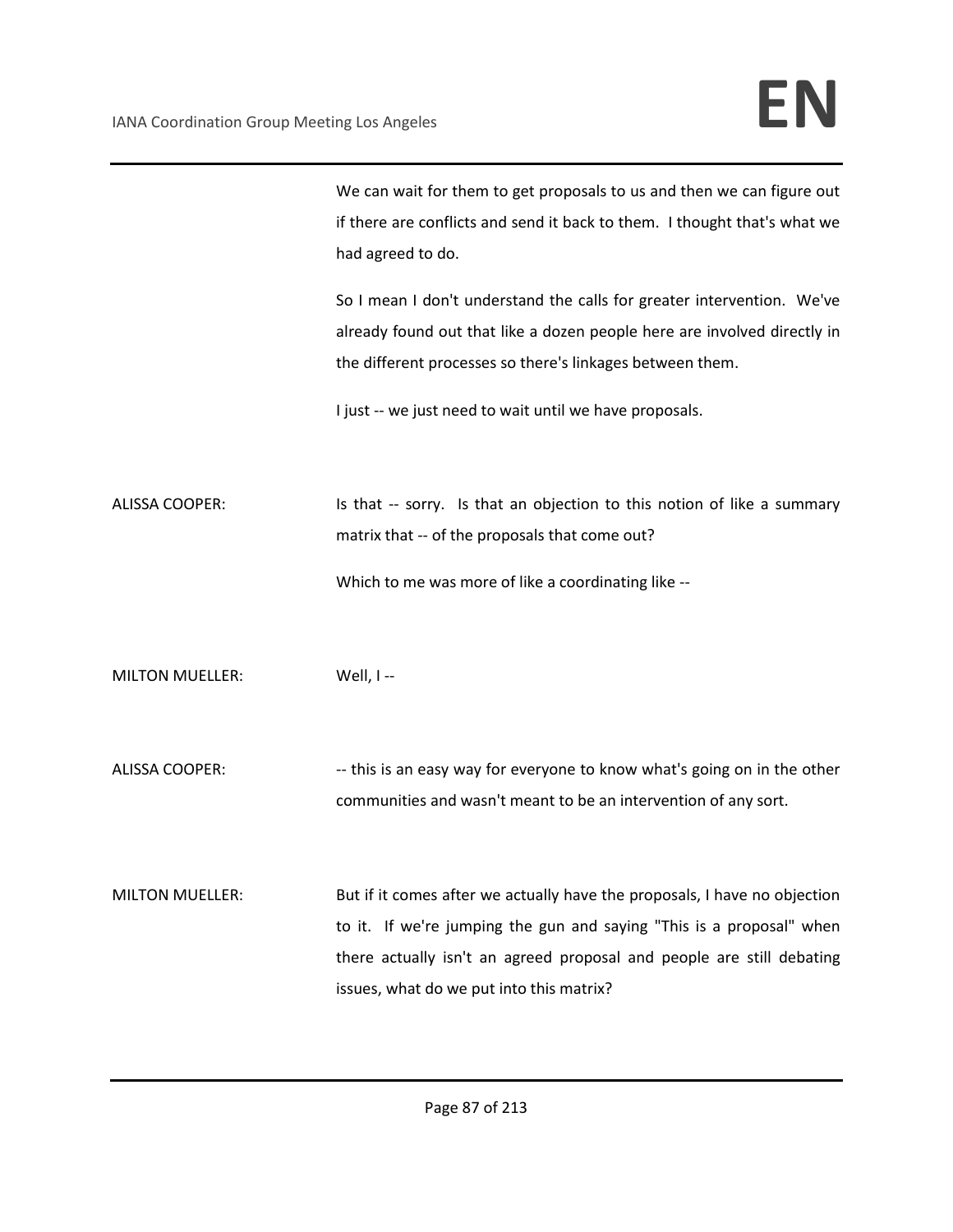| <b>ALISSA COOPER:</b>  | Well, I guess -- I guess I thought what I was hearing -- because --                                                                                                                                                                                                                                                                                                                                                                                   |
|------------------------|-------------------------------------------------------------------------------------------------------------------------------------------------------------------------------------------------------------------------------------------------------------------------------------------------------------------------------------------------------------------------------------------------------------------------------------------------------|
|                        | From my perspective, it's like it's not that hard to go figure out what the<br>current draft is in the IETF, what the current proposals are in the RIRs<br>and the names, but it sounds like it might -- maybe is difficult for a lot of<br>people to do that.                                                                                                                                                                                        |
|                        | So it would be sort of a way to have a single point where interested<br>parties could go and find out the current status at some point -- you<br>know, some intermediate point in November or something.                                                                                                                                                                                                                                              |
|                        | But I'm not committed to it. It was just -- if it seems like it's adding too<br>much, then we don't have to it, so                                                                                                                                                                                                                                                                                                                                    |
|                        | Joe -- Keith, do you want to respond to that, and then Joe?                                                                                                                                                                                                                                                                                                                                                                                           |
| <b>KEITH DAVIDSON:</b> | I think so. Keith Davidson, for the record.                                                                                                                                                                                                                                                                                                                                                                                                           |
|                        | And I don't think I was proposing necessarily that the -- the fully<br>developed matrix be the property of a group or an undertaking for this<br>group, but more that that might be the bottom-up approach that the<br>various groups will apply along the way.                                                                                                                                                                                       |
|                        | But if we can find a methodology by which we can all stick to and we<br>see the top level of that matrix which gives us the traffic light, "These<br>are the bits that are well advanced, these are the bits that need more<br>work," and so that we can make sure things are not falling between the<br>gaps and that efforts are not being duplicated or triplicated across the<br>various groups, that to me would be a very useful device for us. |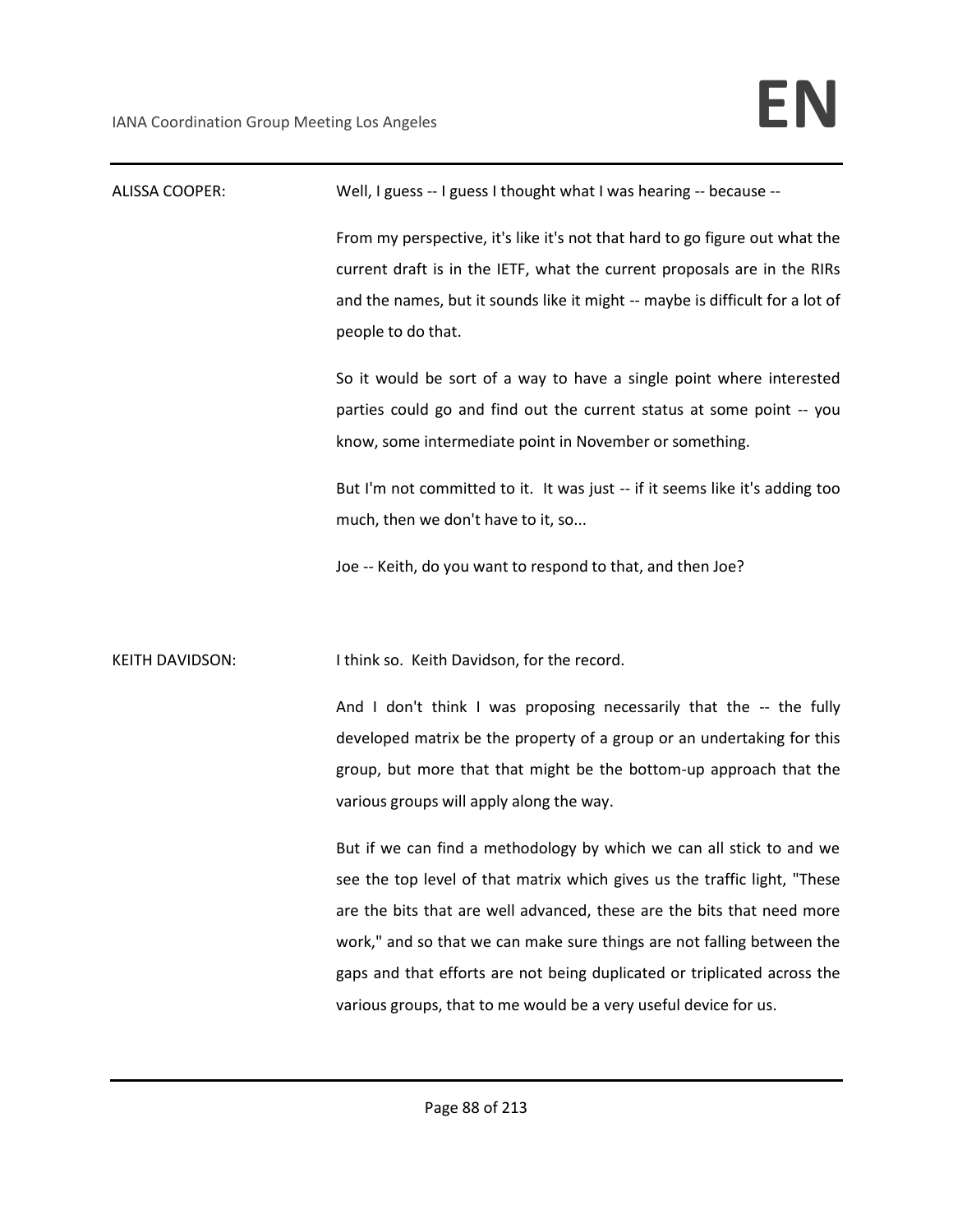|                    | So if -- if it was something that the entire transition community was<br>entertaining, I think it would be quite useful.                                                                                             |
|--------------------|----------------------------------------------------------------------------------------------------------------------------------------------------------------------------------------------------------------------|
|                    | And I think, you know, this IANA transition is a big task. It is like eating<br>the elephant. And we can only do that one bite at a time. So this is<br>maybe drawing lines on the elephant of the bite-size chunks. |
| ALISSA COOPER:     | Wow. Okay. Nobody wants to eat lunch over here.                                                                                                                                                                      |
|                    | [Laughter]                                                                                                                                                                                                           |
|                    | So I have Russ, Jean-Jacques, Joe, Mary, and then Jari and then we're<br>going to --                                                                                                                                 |
|                    | Did you put your -- did you just want to respond directly or what is the --                                                                                                                                          |
|                    | I will allow you to jump the queue, due to exasperated body language.                                                                                                                                                |
|                    | [ Laughter ]                                                                                                                                                                                                         |
|                    | Go ahead, Mary.                                                                                                                                                                                                      |
|                    | Well, we have Mary, Russ, Jean-Jacques, Joe, Jari, and then we're going<br>to eat lunch.                                                                                                                             |
| <b>MARY UDUMA:</b> | Okay. Mary Uduma here.                                                                                                                                                                                               |
|                    | I think if you set examples for people who have sent an RFP, I think it is                                                                                                                                           |
|                    | important that we develop what Keith has said and develop the marking<br>scheme.                                                                                                                                     |
|                    |                                                                                                                                                                                                                      |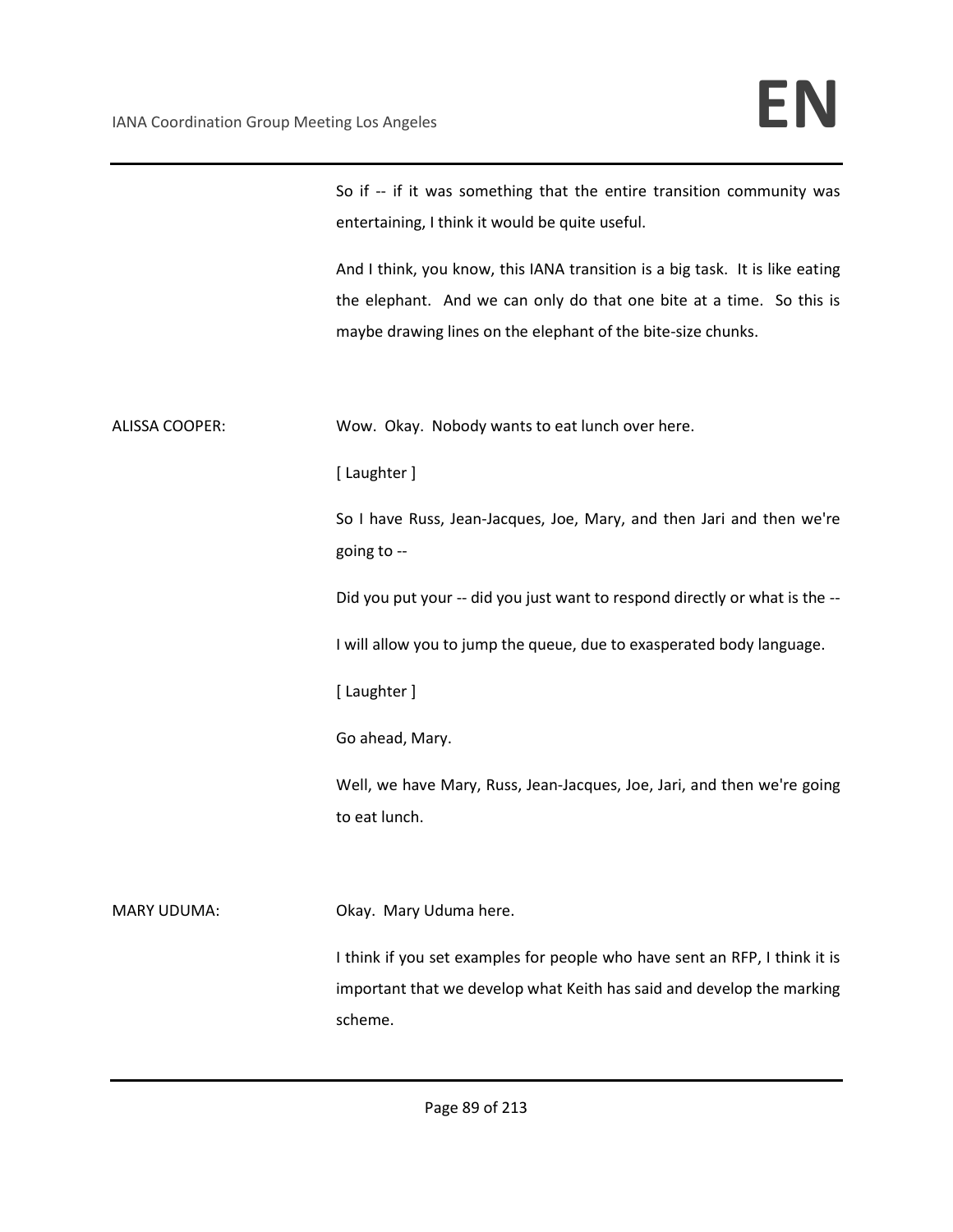The ones we receive, we can just, you know, start keying in the responses and having a sense of what is coming until we get the rest.

So it is not a question of panic; it's a question of planning. Thank you.

ALISSA COOPER: Russ.

RUSS MUNDY: Russ Mundy.

I would suggest that trying to develop anything that would supplement the RFP in any way would really be a mistake, because not only are the communities out trying to do things but it would take us a lot of energy because we took a lot of energy just to get the original RFP agreed to.

And I think we all have jobs of the two-way liaison back and forth with our communities, and the best thing I believe that the ICG should consider with respect to this issue would be expanding our FAQ, because that's something we've said is live, it's something that if we can agree to whatever the questions are that we think need to be dealt with, we -- we deal with it and that's a mechanism that won't disrupt the community and should provide a way to get additional info out if needed.

ALISSA COOPER: Thank you. Jean-Jacques.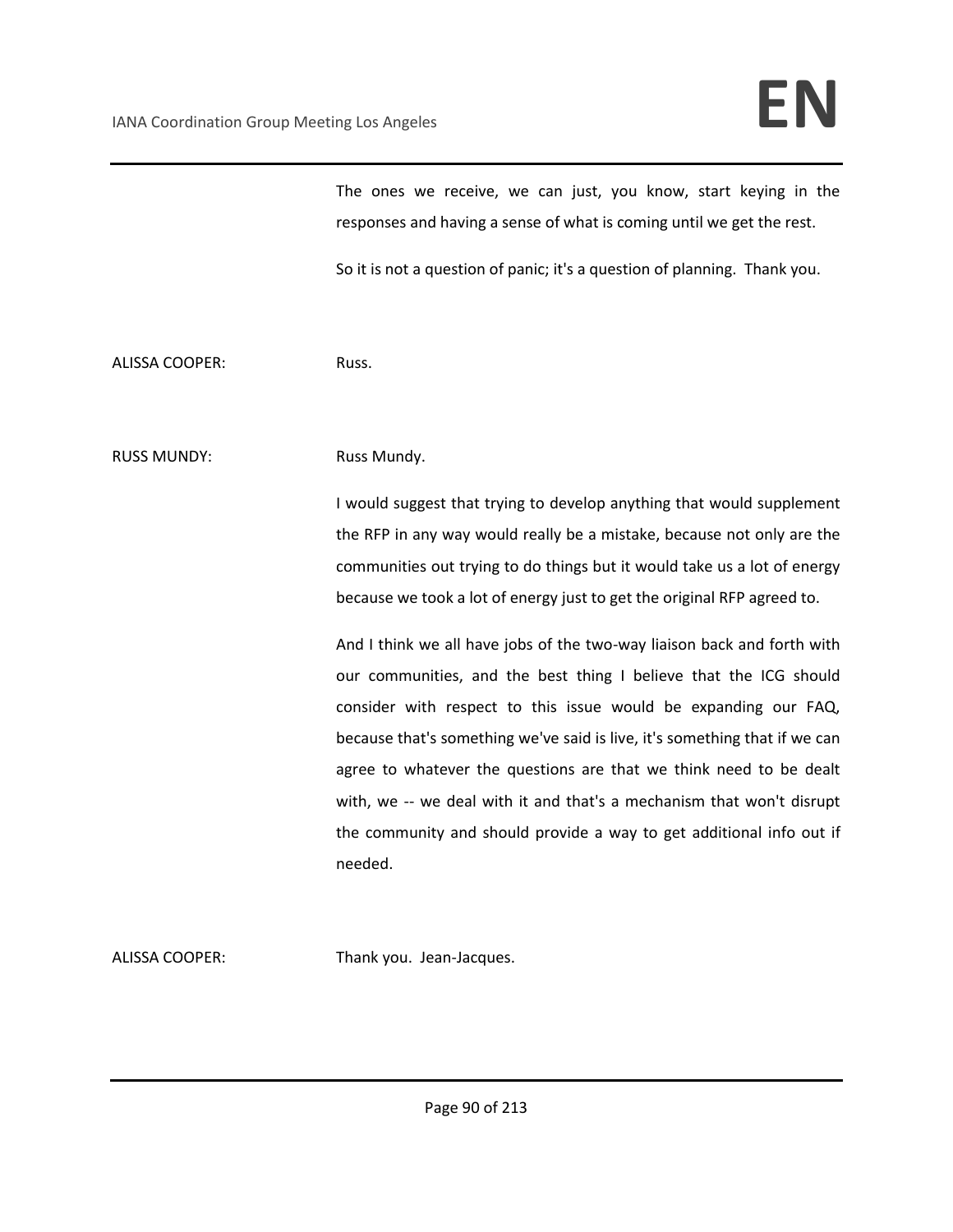### JEAN-JACQUES SUBRENAT: Thank you, Chair.

A simple observation. I think that so long as we provide facilitation, meaning helping elements of the community to understand what is going on and what the choices are, that's fine, but we should not be seen as intervening in the process by which they will be sending their contributions. Thanks.

ALISSA COOPER: Thank you. Joe.

JOSEPH ALHADEFF: Thank you. Joseph Alhadeff.

The point I wanted to make and I think the point that I was making in relation to Lynn's point was not that any of these elements are missing in the RFP. The RFP is complete.

Not that the proposal -- not that the communities aren't considering these things in the proposals.

But these are people who are steeped in these matters and who describe things in ways that are not necessarily accessible to those who aren't steeped in these matters.

And the extent to which the ICG can help translate some of that concept so people can feel that they are understanding what is going on, that is a benefit.

I do not think -- I completely agree. I don't think we should edit the RFP. I don't think we should dictate anything to the proposals. But -- and we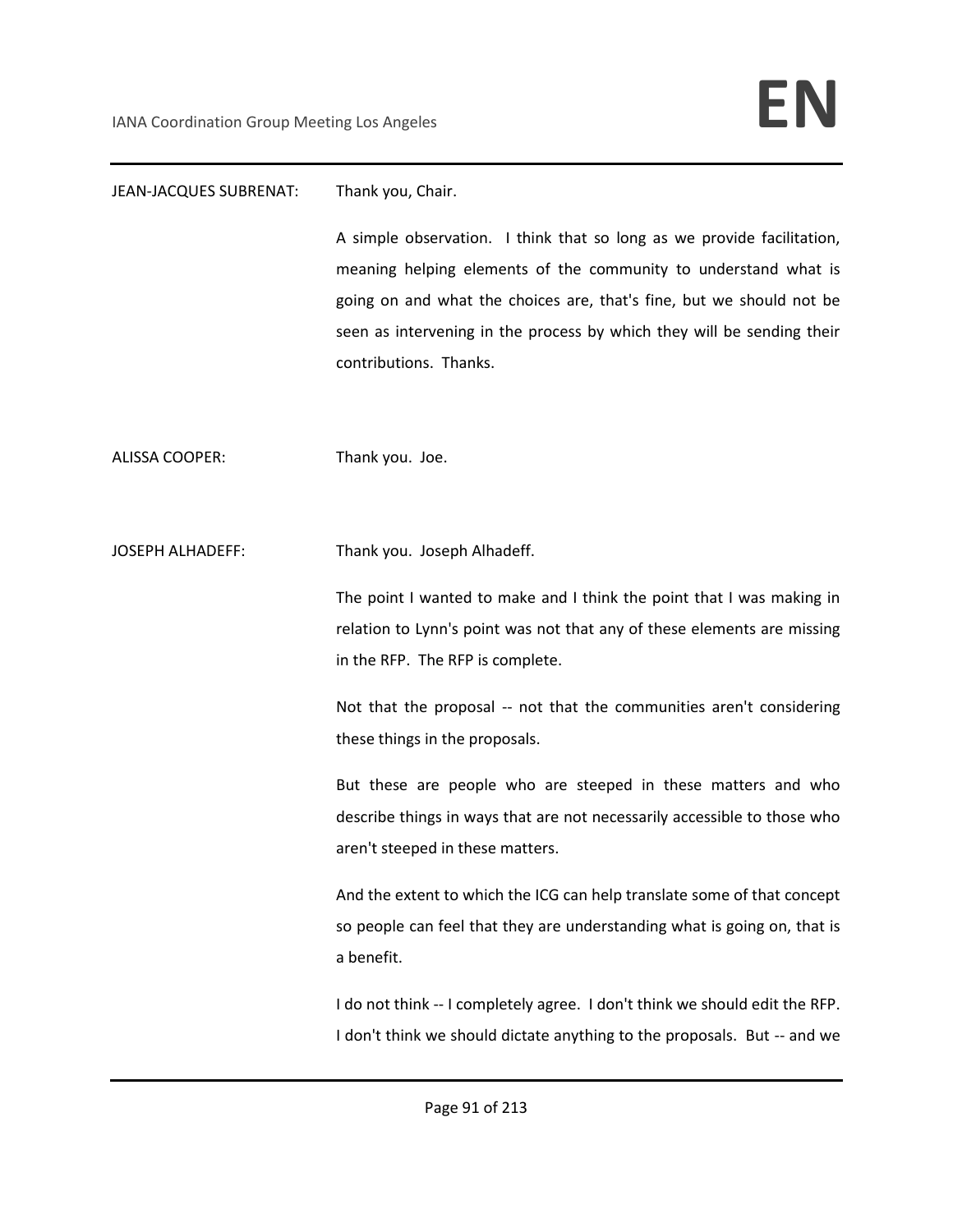have put in the proposal the concept that they should consider plain English ways of describing things.

But communities have a habit of not recognizing when the jargon is being used, and --

Yeah. So I'm saying, I think, you know, we need to figure out how to address some of those concerns and I think the feedback we get from people when we see them not understanding is part of when we know we have to address a concern.

ALISSA COOPER: Jari.

JARI ARKKO: I agree with, Joe and Russ. I think we are in a situation where we're communicating with the world and not just with the people who are developing these proposals in the communities but the broader world, and it is important that we try to be as clear as possible to them and, as Lynn pointed out, they have some questions and that's natural. I think adding things to the FAQ will be a useful thing, and that can be a very fact-based operation.

> We could say for instance that -- you know, if they have a question of, "Does it mean that the stewardship role transitions to a new entity," we could say, "Not necessarily. You know, the particular solutions depend on what the communities choose to do but the stewardship can transition, for instance, to the community in charge."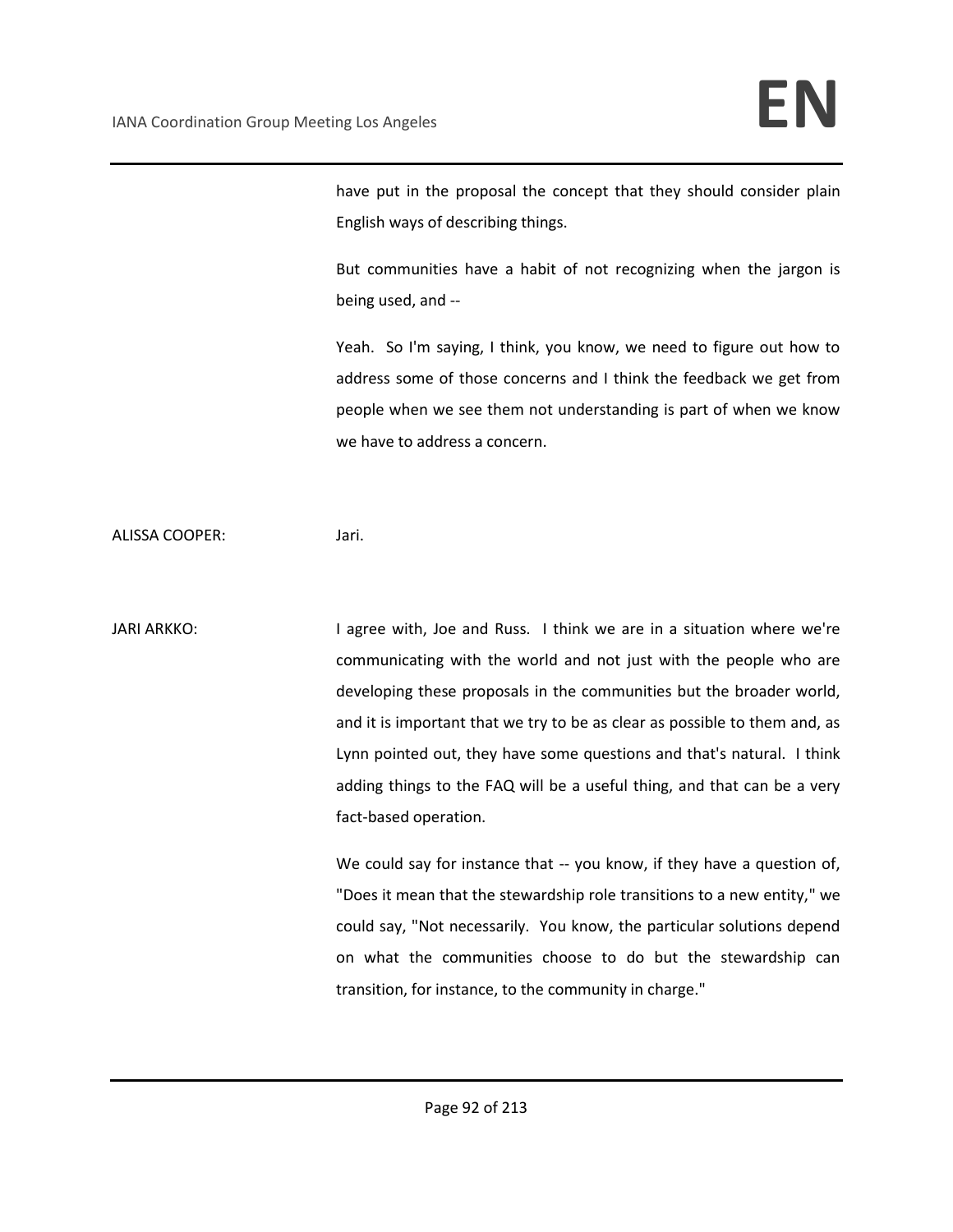| Thanks, Alissa.                                                                                                                                                                                                                                                                                            |
|------------------------------------------------------------------------------------------------------------------------------------------------------------------------------------------------------------------------------------------------------------------------------------------------------------|
| Paul is last.                                                                                                                                                                                                                                                                                              |
| Paul Wilson here.                                                                                                                                                                                                                                                                                          |
| I thought it was a good idea -- it seemed like a good idea at the time,<br>but I'm not sure I like the idea of doing the kind of analytical and<br>transcription work involved with creating our own matrix.                                                                                               |
| I think -- I think for the ICG to get involved with trying to represent<br>what's being said in a -- in a sort of authoritative way could be seen as it<br>could be inaccurate, it could be seen as interfering, could be seen as<br>providing favor to one side or the other in ongoing discussions.      |
| So I would suggest not to do that or to -- you know, to allow it to be a<br>community exercise.                                                                                                                                                                                                            |
| And then also, I strongly support continually updating the FAQ as we --<br>as we go to answer the questions that we've become aware of, and I<br>think that's one objective way that we can put data out in a -- and<br>information out in one predictable known location without overdoing it.<br>Thanks. |
|                                                                                                                                                                                                                                                                                                            |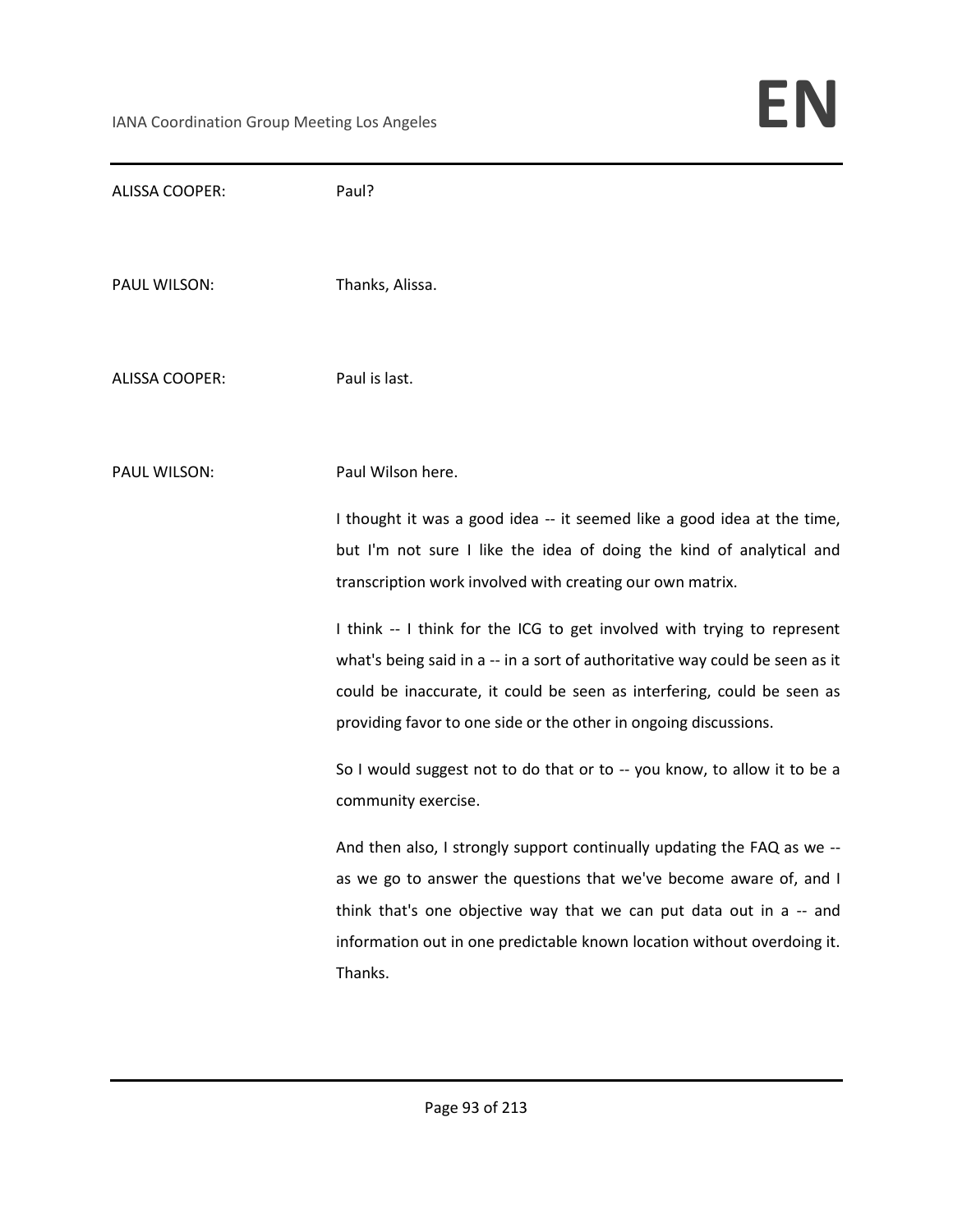| <b>ALISSA COOPER:</b> | Thank you, Paul.                                                                 |
|-----------------------|----------------------------------------------------------------------------------|
|                       | So I think we have broad support for using the FAQs as our vehicle for           |
|                       | informing people about some of these things and we have a session                |
|                       | later in this afternoon to talk about the FAQs.                                  |
|                       | I will certainly have the questions from the -- from the community               |
|                       | discussion yesterday ready and maybe we can collectively type up some            |
|                       | answers to those as well, but people should be thinking about what               |
|                       | additional questions we should -- specific questions, like how you would         |
|                       | write them down, that we should be adding to the FAQ and we'll talk              |
|                       | about that in the afternoon session.                                             |
|                       | So that seems like the main takeaway, and getting links into the FAQ as<br>well. |
|                       | So let's break for lunch, which is in the Olympic room. We're having a           |
|                       | private lunch just amongst ourselves in the Olympic room and we'll be            |
|                       | back here and starting again at 1:45.                                            |
|                       | Dear ICANN, can we leave our stuff?                                              |
|                       | Okay. Yeah. The tech people will be here so if you feel comfortable              |
|                       | leaving your stuff, there will be people around.                                 |
|                       |                                                                                  |

**[ BREAK ]**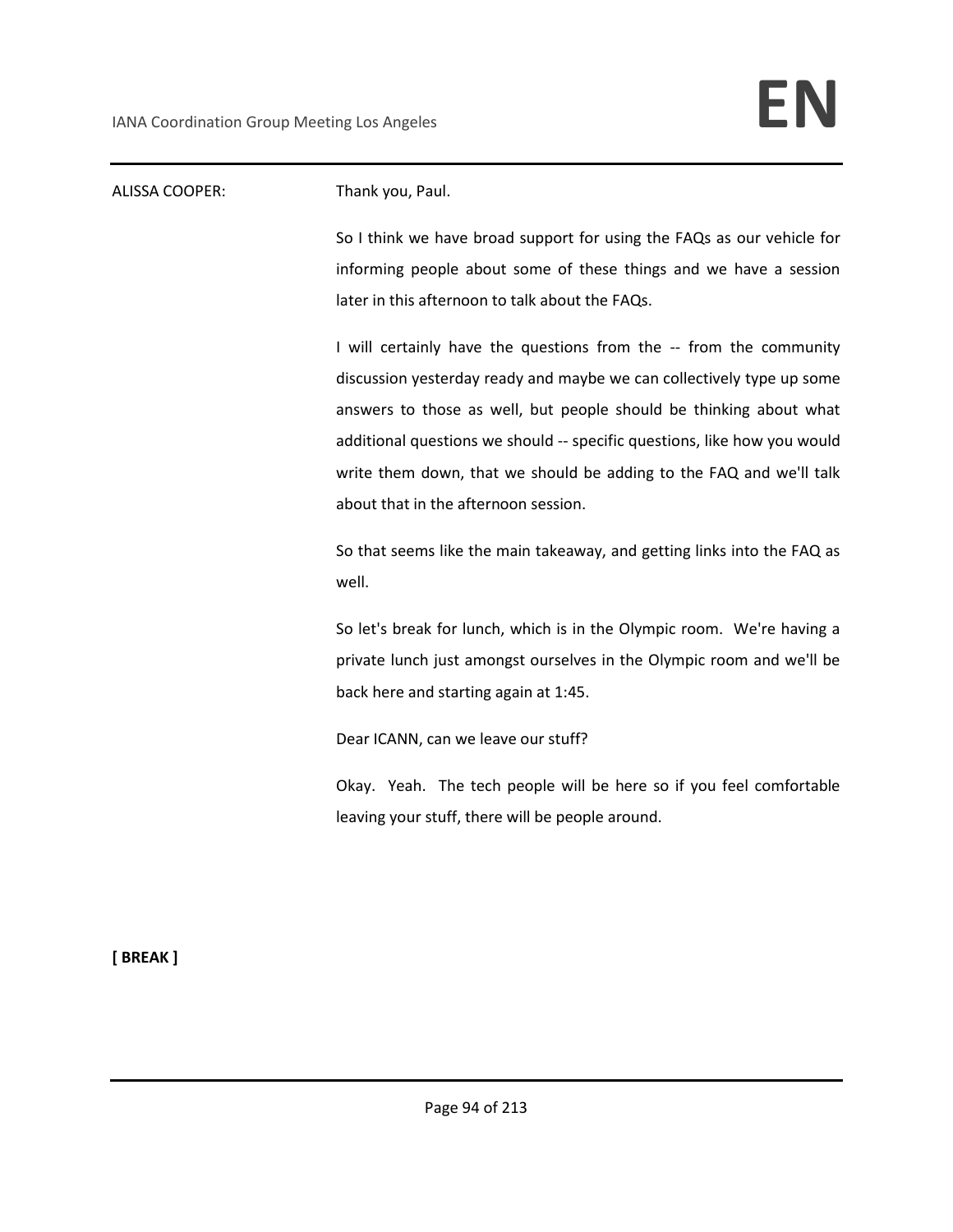ALISSA COOPER: We're going to start in one minute. All right. We are going to get started talking about the proposal finalization process. Woo-woo! People are feeling punchy after lunch. That's what I like. PATRIK FALTSTROM: To some degree, this might actually be my job here to be a little bit of a cleaner (indiscernible) you guys. ALISSA COOPER: Cheerleader Faltstrom. I can't wait to start. Our next topic is the proposal finalization process. So this is a document that I put together a few weeks ago to try to kick start this discussion that we've already been having a little bit today, which is what is it that we're going to do when we actually start receiving proposals, including how are we going to assess them and what are the steps we are going to go through back and forth with the communities and in the assembly of the unified proposal. So just to briefly review, if people haven't looked at this in a little while, there's three phases listed in this document. The first one is the individual proposal assessment. And so this is for when we start to receive proposals from the operational communities and we want to make some assessment of them before we move onto the next step. If we scroll down a little bit, we can see there's a bunch of checks that we've put in here. And this version incorporates kind of the first round of edits that we had and suggestions from the mailing list.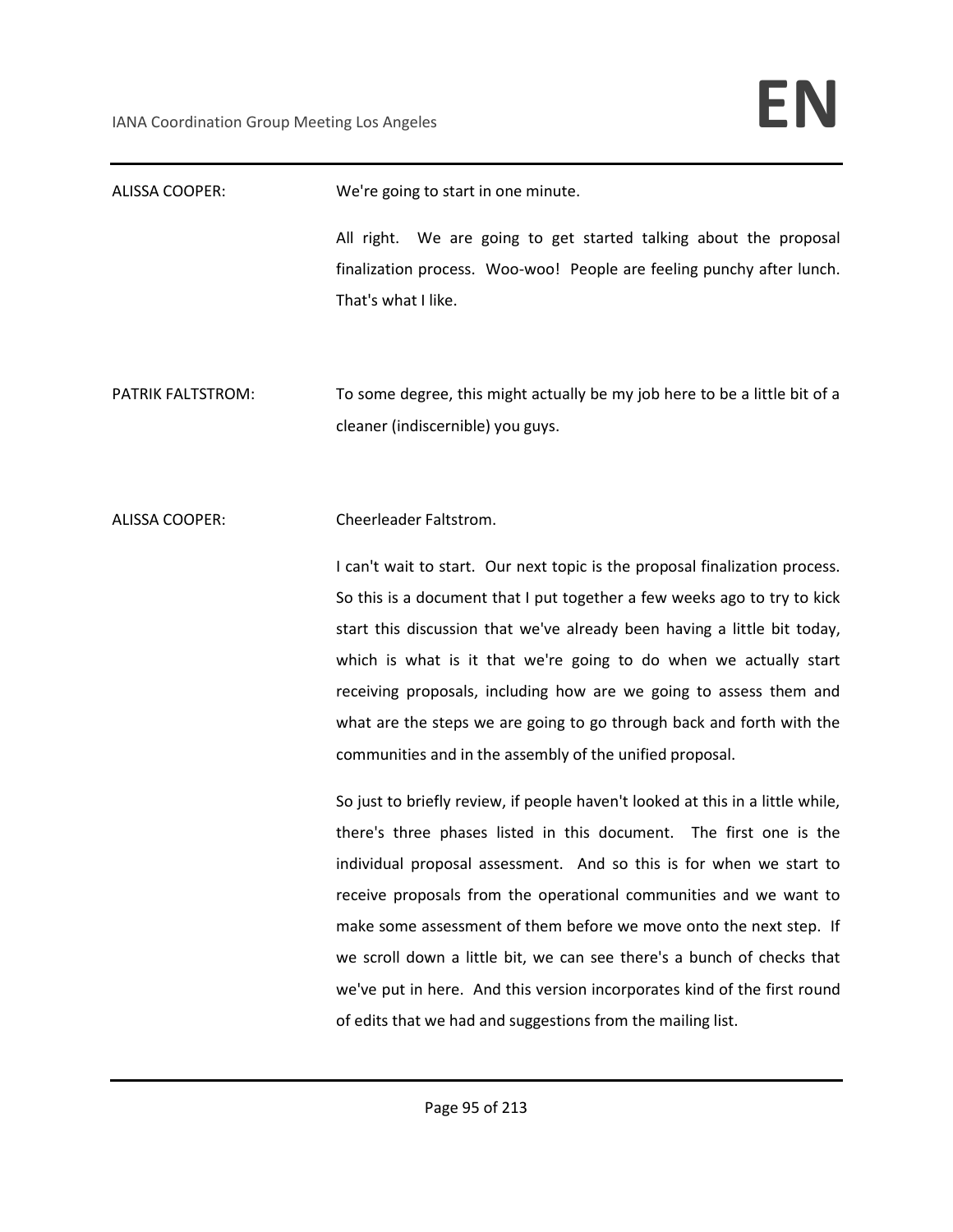So the list right now, as you can see: Completeness, clarity, does the proposal fulfill the NTIA criteria, were community comments, you know, addressed somehow, what was the level of consensus to the proposal to achieve consensus, and was the process inclusive and open.

And then the idea is if we amongst ourselves have consensus, that the proposal meets all of -- passes all of these tests, then we would move on to the second step. The second step is the unified proposal assessment, if we can keep scrolling.

So in this step, we have three proposals. We've already gone through the first step with all of them. We put them together. And we ask ourselves, okay, are these compatible with each other? Do they interoperate? Are all of the overlaps properly addressed? Does it make sense when we put them all together? And then this question about accountability and whether the unified proposal includes sufficient, independent accountability mechanisms which is the language from our charter. So that's the second step, is the unified proposal assessment. If we agree in this group that we have passed all those tests, then we would move onto the third step, which if we keep scrolling, the third step is public comment and proposal finalization. That's where we put the unified proposal out to the community, out to the world, and seek any additional public comment that hadn't already been received, review the comments, figure out if we need to reengage with the communities to make modifications. And if not or once those are done, go on to the NTIA submission process. So that's just an overview of the three steps.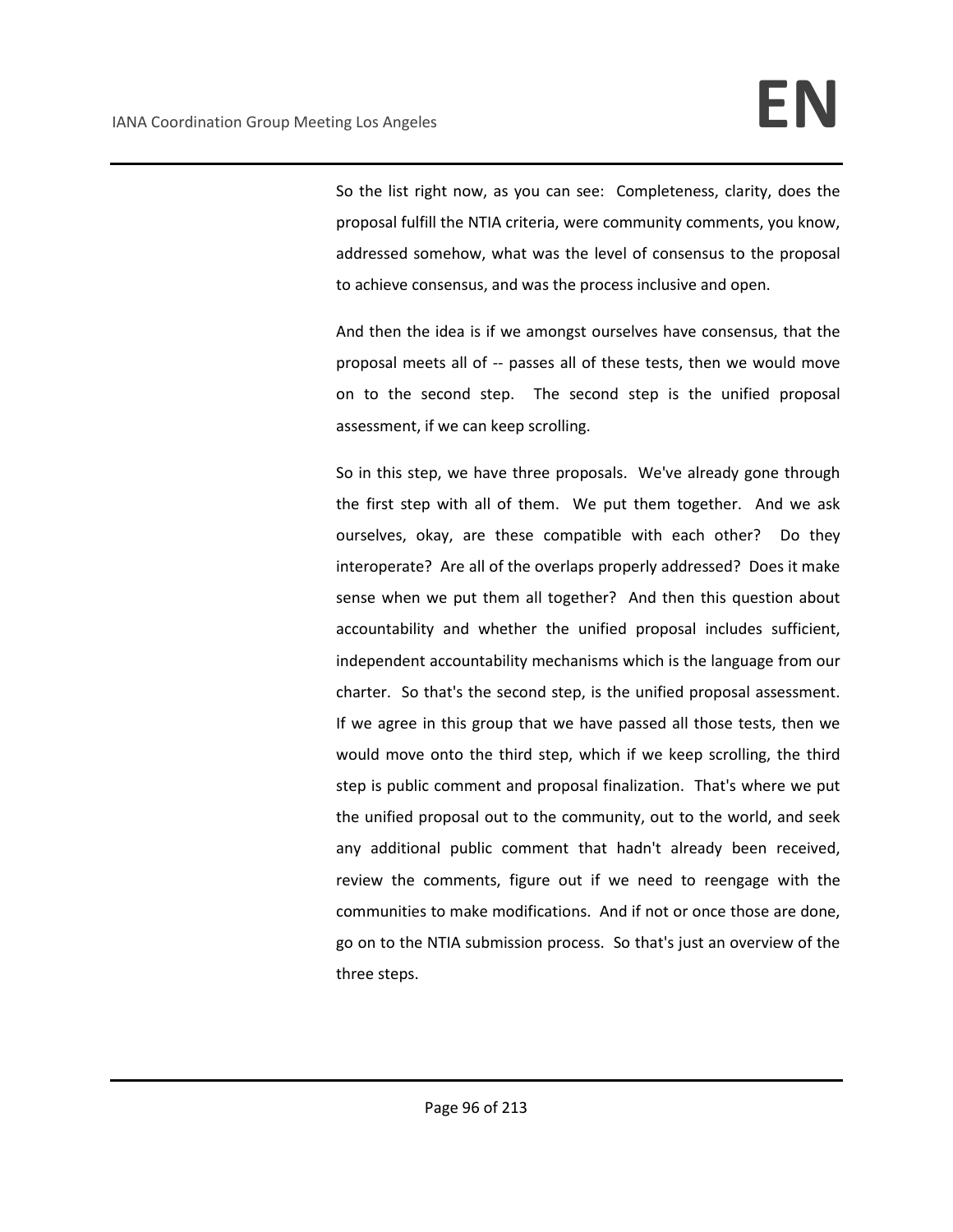# IANA Coordination Group Meeting Los Angeles **EN**

If we go back up to the first step, I know there had been a couple of comments already on the mailing list since I sent this version, one from Joe about, I think, the order of the elements and one from James about NTIA criteria. We could start with those, if you guys want to revisit your comments or the floor is open for anyone who has comments on Step 1.

JOSEPH ALHADEFF: I was just suggesting that perhaps if we think some of these things, a couple of these things go to the process and some of those concepts are things we can already start looking at in some ways before the proposal comes in. So I was just thinking if we maybe put them in the order of the process and the deliverable, that might be a better way to consider them and then the other comment I had made was that we also should make sure it's incompleteness, but it might be worth just saying they are sufficiently documented because there could be an assertion that's the correct assertion but we might want to see some more documentation related to the assertion. So those would be the only comments.

ALISSA COOPER: So what is your suggested ordering? I mean, yeah.

JOSEPH ALHADEFF: I guess it would be looking at some of the inclusiveness and openness and level of consensus upfront because those are more of the process issues and then getting to the substantive issues because I actually think we now know what a number of the processes are in the communities already. If we see an issue with the process, we should probably alert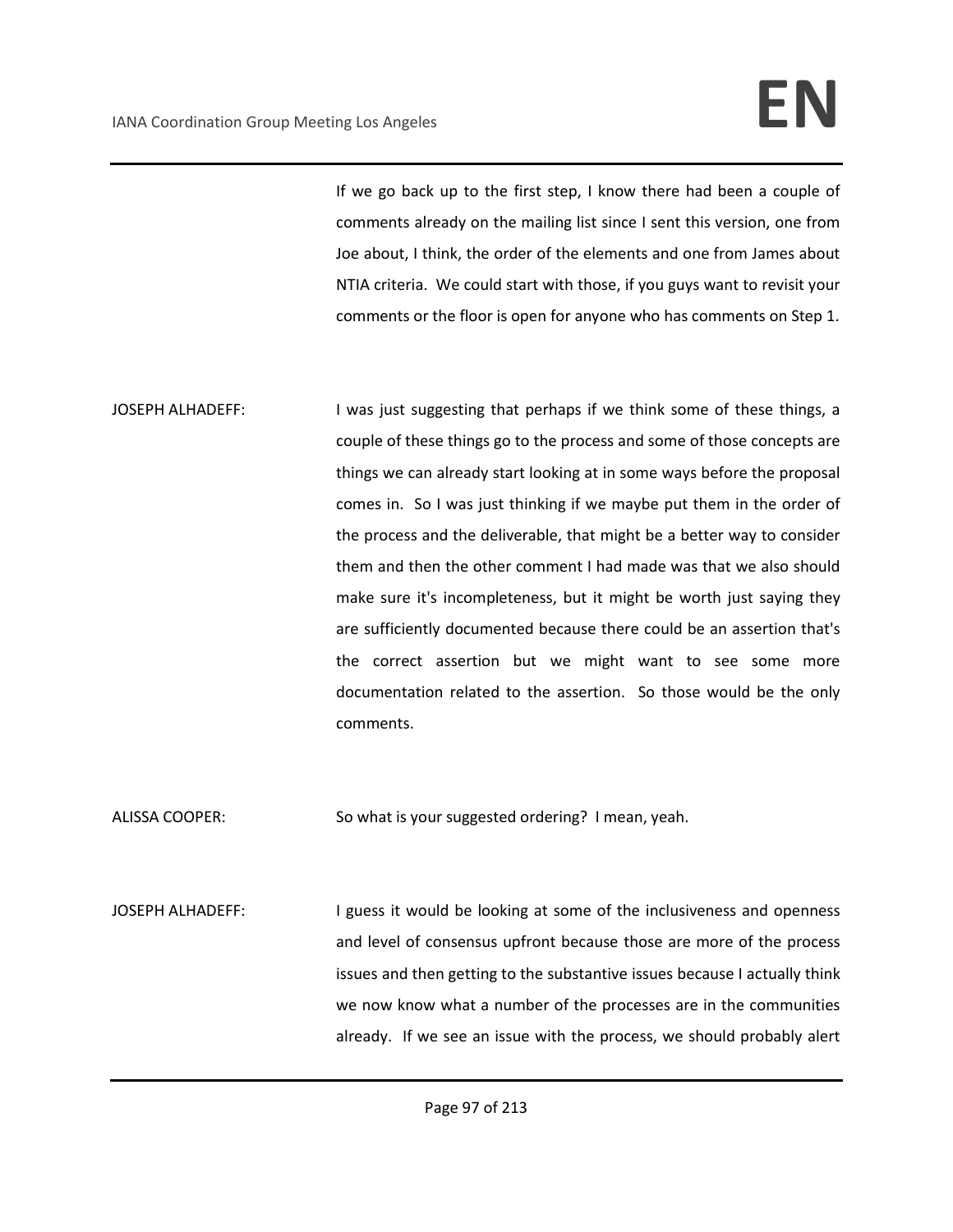the community that there may be a process concern but without waiting for them to fill it and then it's more of a check-the-box exercise to say, yes, we completed our process effectively and this is how.

The other question I would have here is there may be some stakeholders -- and this goes to the community comments. Is there an opportunity for members that aren't part of the community who participated in the process but somehow didn't feel their comments were taken into account to let us know that? Because that seems like this would be the appropriate time for them to make us aware as opposed to waiting until we get to the final proposal.

ALISSA COOPER: Yeah. I think on that last point, we do have the input mechanism. And anyone can provide input at any time. So that's probably what I would say is the thing to use for that.

> Okay. Adiel, are you not in the queue anymore or are you in the queue? You're out of the queue. You're in the queue. Okay.

[ Laughter ]

ADIEL AKPLOGAN: I was just suggesting to flip C and B, move C up, check the NTIA criteria first before looking at clarity within the proposal itself.

ALISSA COOPER: Okay. I guess maybe while we're just talking about the ordering thing, I was sort of assuming -- and Manal and I had a little bit of a discussion of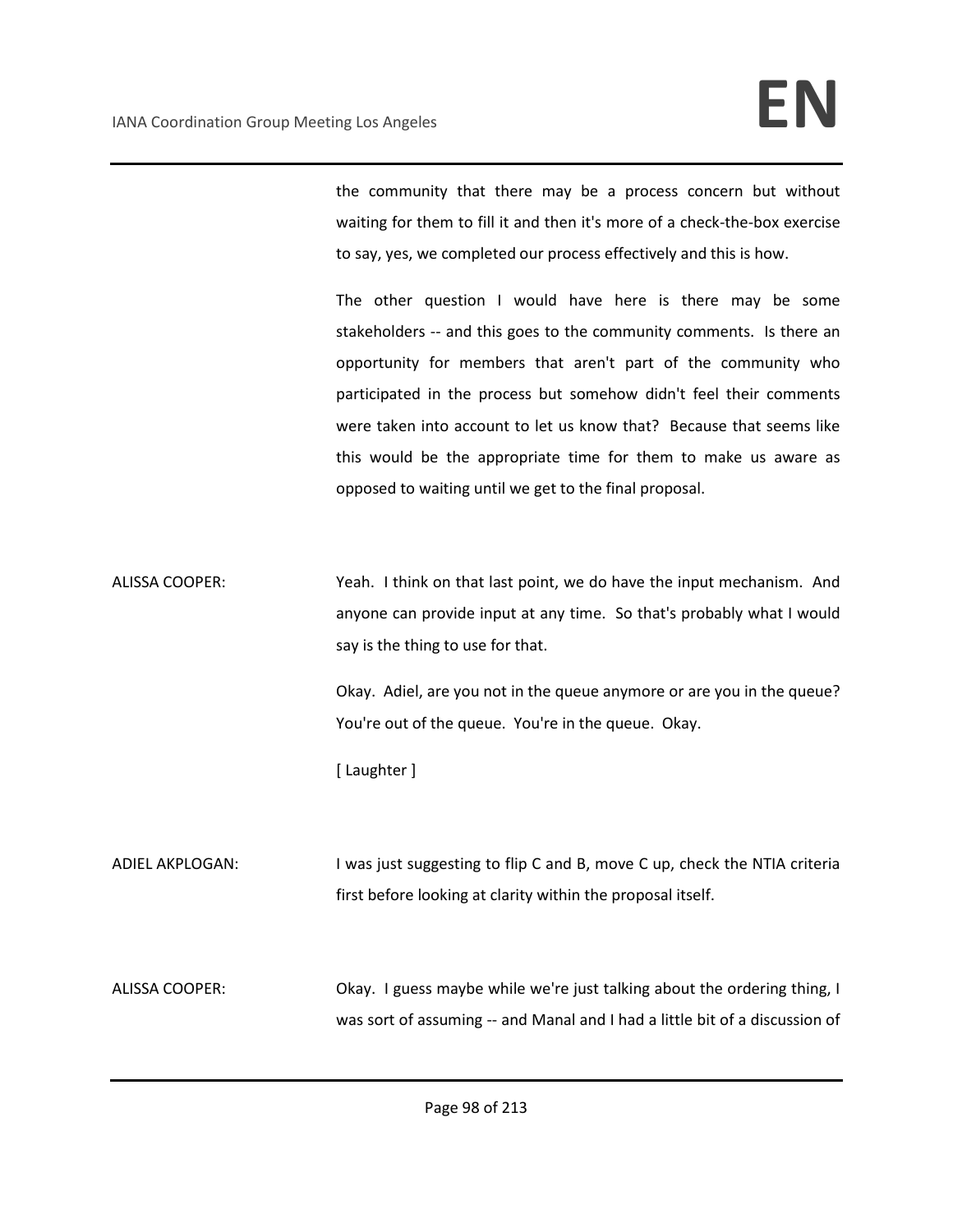this on the list, that we get the proposals and anyone in the ICG who wants to go through and do this assessment can do it, the full assessment, all six items.

So people who are talking about the ordering must be envisioning some different process because if you're going to sit down and read a proposal and decide for yourself if you think they pass these tests, the ordering of them doesn't really matter. So do you see what I'm saying? I'm happy to rearrange the order, but I just wanted to give my mental model of how I think this is going to happen.

So... do you want to speak to that issue? Okay.

JARI ARKKO: Jari Arkko. The way I partially understood this, and it would perhaps make more sense understood in that fashion, is that there are some aspects of this that can actually happen even before we actually get the document in front of us, that we are tracking level of consensus and inclusiveness and openness as we go along. But I do agree that once we get it, it's like an individual task for us to do these evaluations and look at any or all of these criteria and make our assessments based on that.

ALISSA COOPER: James.

JAMES BLADEL: Hi, thank you. James speaking.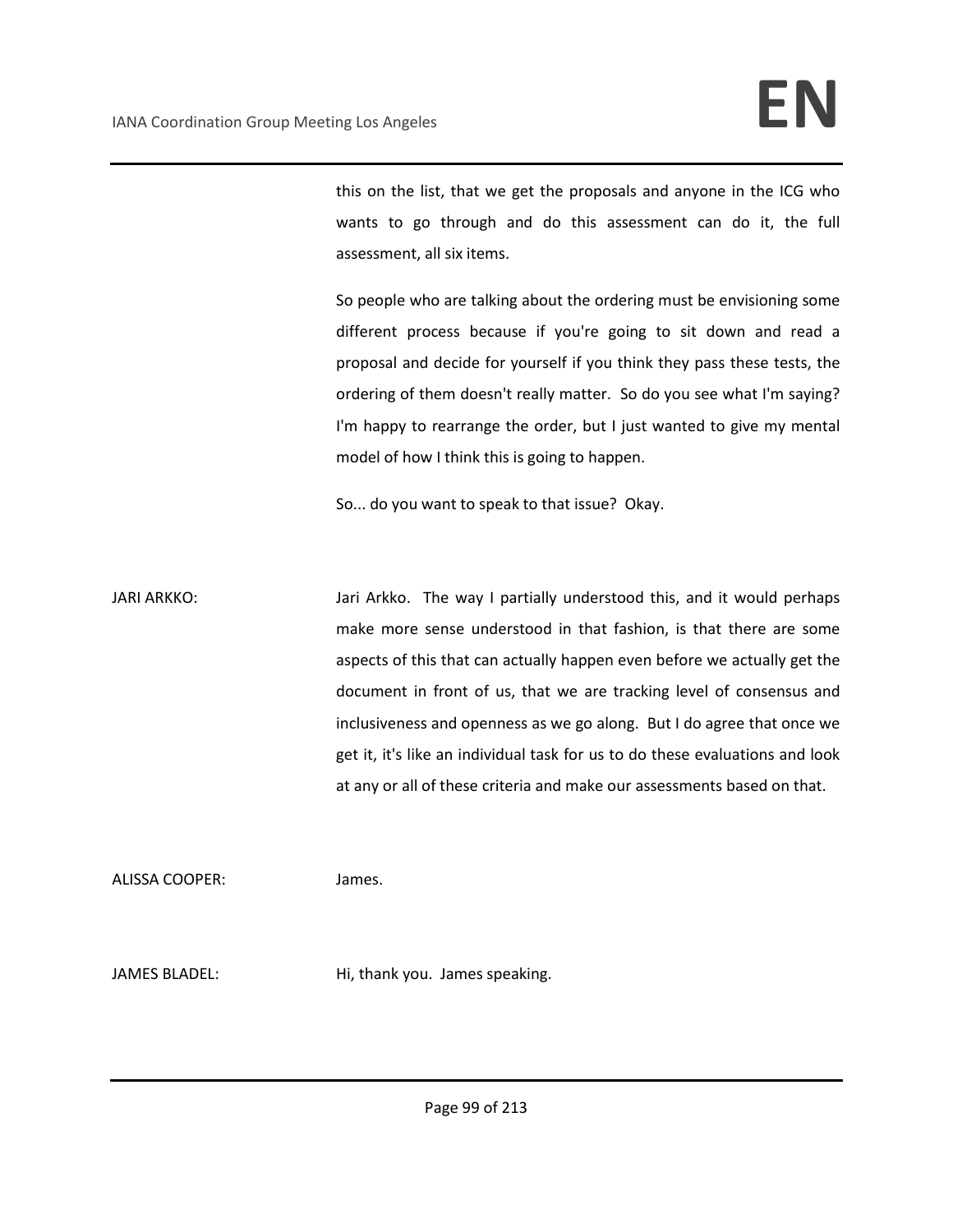So I had a question or wanted to maybe provoke a conversation a little bit about Step 1E, a level of consensus. And I'm hoping that perhaps at this level, this group would simply be taking whatever declaration or assessment of level of consensus that the submitting community had for its process and we would not necessarily dive down deeper into examining how they arrived at that consensus or perhaps even entertain challenges from other communities or other members of that group who want to challenge whether or not the consensus threshold was met and are appealing to the ICG to revisit this issue.

So I guess my question is: Is this simply just a check the box "yes," that group declared they have achieved consensus for their proposal and we have confidence in their assessment, or do we want to do something a little deeper than that?

ALISSA COOPER: Kavouss.

I will let people think about that.

Go ahead.

KAVOUSS ARASTEH: Kavouss Aresteh. I think there must be some order, clear order, how to proceed. Even if a condition of some of the items is not met, we would not need to go to the second.

> For instance, completeness. If it is not complete, what is the point to go to the other area to see whether criteria are met or not met? The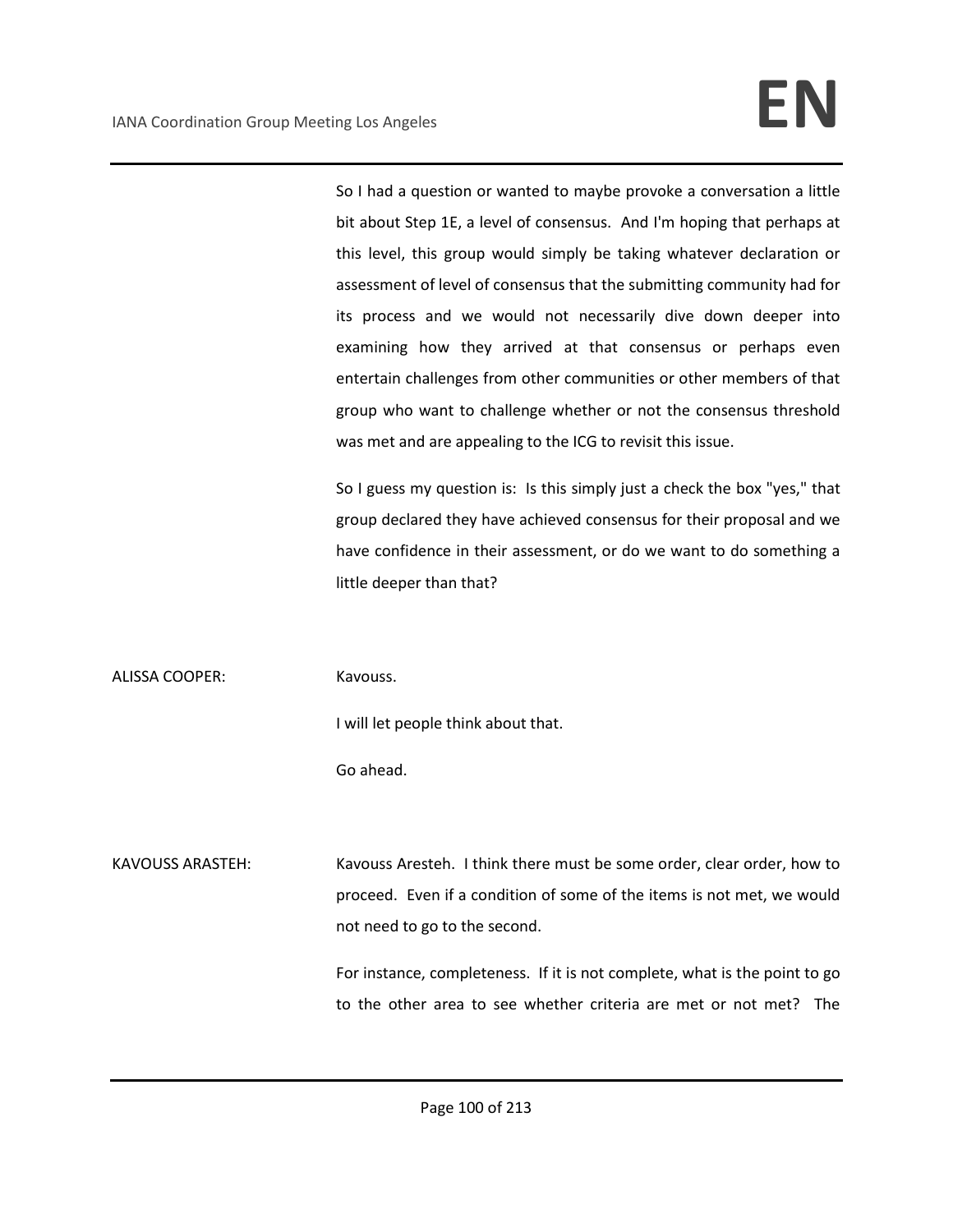proposal is not complete. Then you have to see what is the action to be taken, where you go.

Then there is a problem between D and F. To some extent, they're overlapping. When you talk about inclusiveness and openness, you're talking about community comments as well in an indirect manner. So do we need to explain them or point them in a different way or we could combine them?

Then the level of consensus, how it could be the only thing that the proposal has mentioned consensus to the extent they have (indiscernible). And if there are different views tabled that they are put in the RFP, that different views should be also mentioned. So some of this is difficult to see, for instance, when you say that whether all stakeholders interested in the parties have been included. How can you have all the stakeholders? Who could claim that my proposal has the support of all stakeholders? Are you talking of community? You are talking of 7 billion people? You are talking of 200 billion Internet users? How could you check that all people have participated? So we be a little bit more clear for this criteria.

And then my last comment on that, how you want to proceed with that. Do we proceed that the entire group or you try to -- at least some of those we could treat together should be first, have a first round among us in one or two or three groups, in parallel in order to facilitate the discussions? Otherwise, all of us would be included in comment on one and then I don't know how long discussion will take.

Alissa, we are having a little bit short time before us. So it would be difficult if we started that and continue to having the experience of the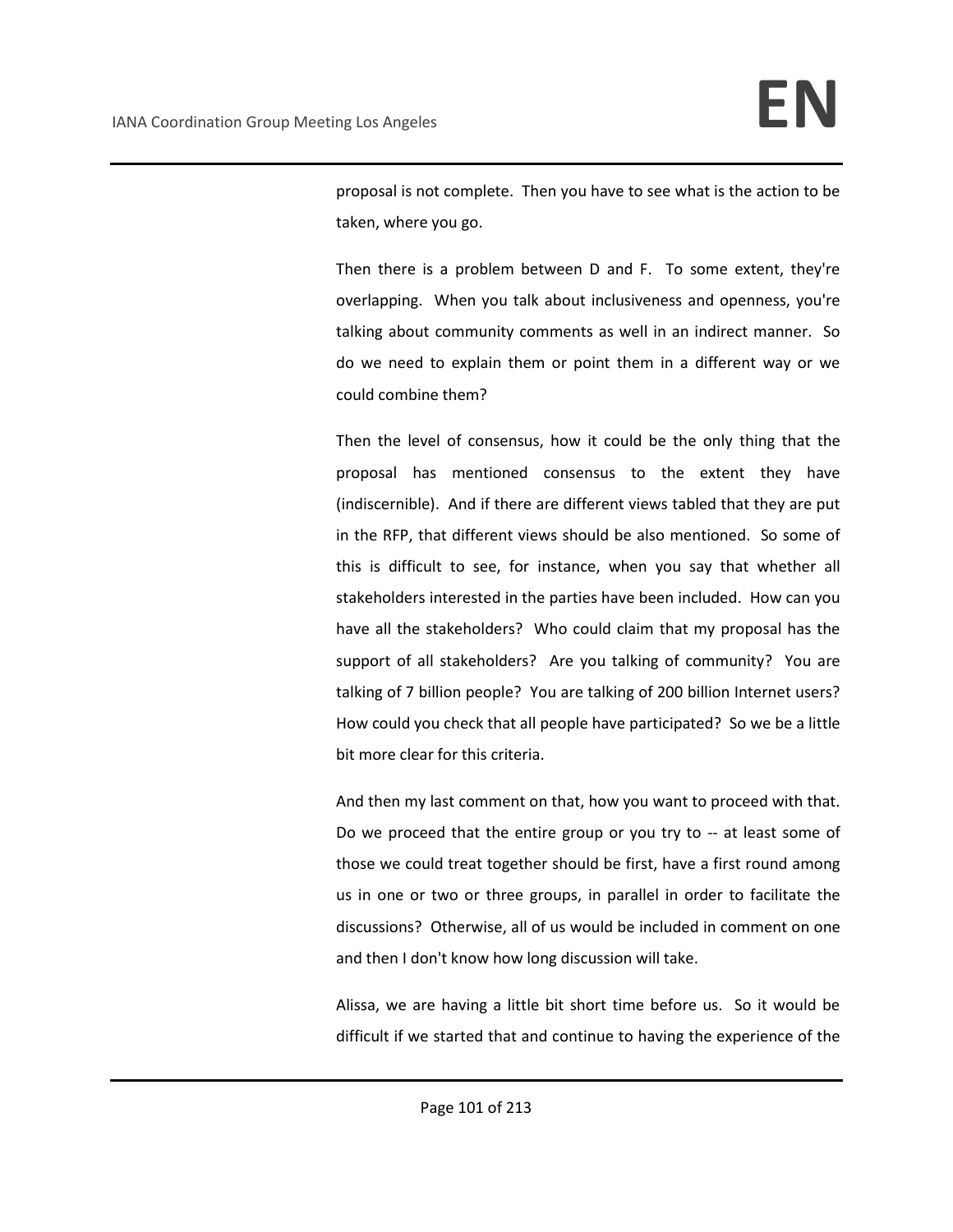first round of this extensive exchange of emails and so on, so forth. So we might have a way how to proceed.

But the first thing was again we need to have a proper order, and then we need to have -- if the proposal is not complete, what is the point you go to the remaining parts? Thank you.

ALISSA COOPER: Thank you. I think you raise a lot of good points. So just one clarification. And then I want us to focus on this, like how are we going to get this done, because I think it will solve maybe some of the other questions.

> On the issues between D and F, so I think F inclusiveness and openness is about whether the process was open to anyone who wanted to participate, not whether everyone did, but whether the process allowed for it. So I think point taken that we kind of already know whether that's the case or not. We should continue to monitor that throughout, but that is what F is about.

> Whereas, D is about whether comments -- in particular comments that maybe came through us and that we directed to the community because they weren't initially directed to the appropriate community, whether those were taken account of, whether the people who are tracking the proposal paid attention, not whether they were incorporated or not but just whether something was done with them. So that's kind of to me that's the difference between D and F.

> So I think we should talk a little bit about this procedurally because I had suggested, I think, in the original mail that we could delegate the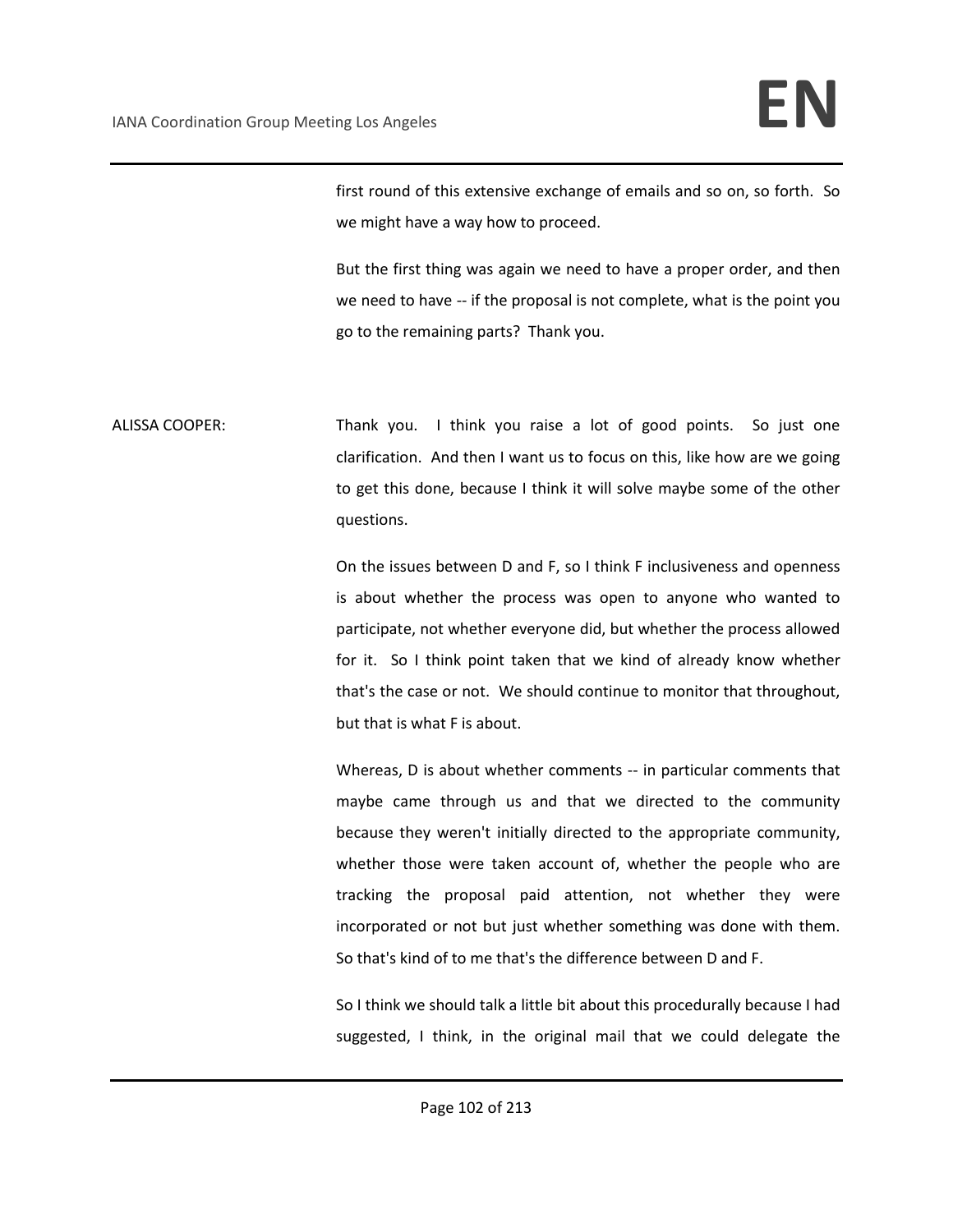assessment of each individual proposal to some subgroup of people who are interested in that one and should probably include, you know, people who weren't involved in the proposal development itself.

So I love delegation. I think we could do that usefully if we had three or four people who would be willing to do this assessment together and bring it to the rest of us and then we could have a discussion about each proposal in turn. I think that would work well. I know there were some concerns about that.

So that's my suggestion on the process and would be interested in hearing people's thoughts about that.

So I have in the queue Russ, Joe, Milton, Jari, Jean-Jacques and Manal. Did I miss anyone? Adiel and Martin. Okay.

Russ.

RUSS MUNDY: Thanks, Alissa. Russ Mundy here. I have two points that I would like to get in the record. The first one being not closely related to the process but I think important to the process in terms of defining what is the process. And that is each of these criteria, when we are interacting in various ways with the communities, I think that we're obligated to point out if we are speaking from the perspective of what we expect the ICG to do, that we point to the criteria that we have. And when we're speaking in the groups about what we think the groups should be doing as the groups that we put together, that we try hard to differentiate the role.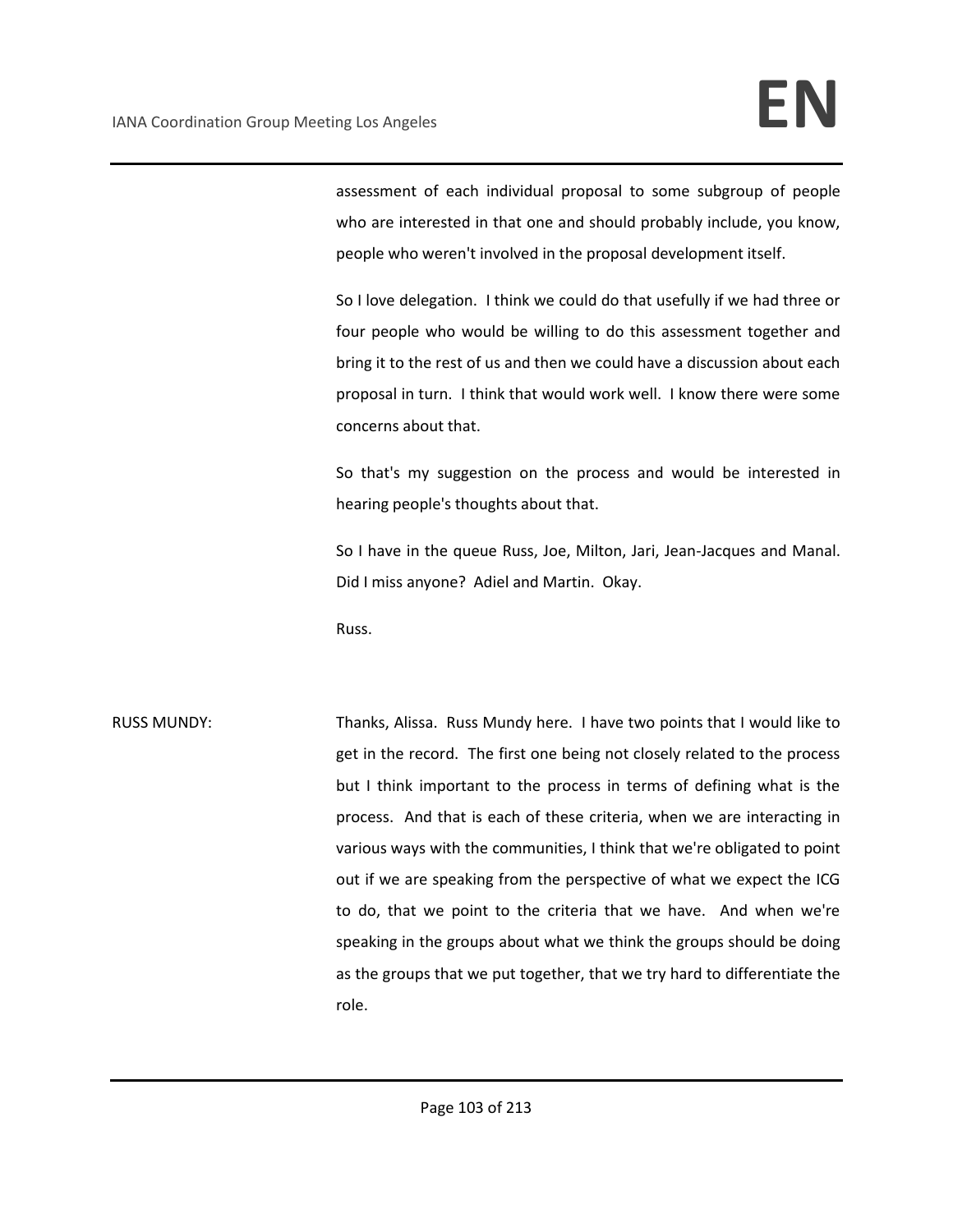And somewhat what brought this to mind is a discussion at lunchtime when we were around the table talking about the challenge of an IETF working group chair. When you said something within the context of that working group, you really do need to declare which way in which you're saying it.

And more to the criterion itself and James' question, are we just going to kind of look and say, okay, are these things there and go on or are we going to try to assess them because honestly, in just about every one of these criteria with the possible exception of completeness, there's a lot of subjectivity. And I think we do need to try to reach an agreement of some sort on how deeply we intend to delve into whether or not the criteria there actually are met since they are -- they have as much objectivity as they do.

ALISSA COOPER: Thank you. Joe.

JOSEPH ALHADEFF: Thank you. Joseph Alhadeff.

I just wanted to, I guess, highlight two things. One, I think the delegation concept makes sense because still are all discussing then what people have come up with as their initial impressions. So I think the group is doing a little bit of the initial work, and then the consultation makes perfect sense because everyone still has the obligation to go through it. But we've had a little bit of a precis coming in.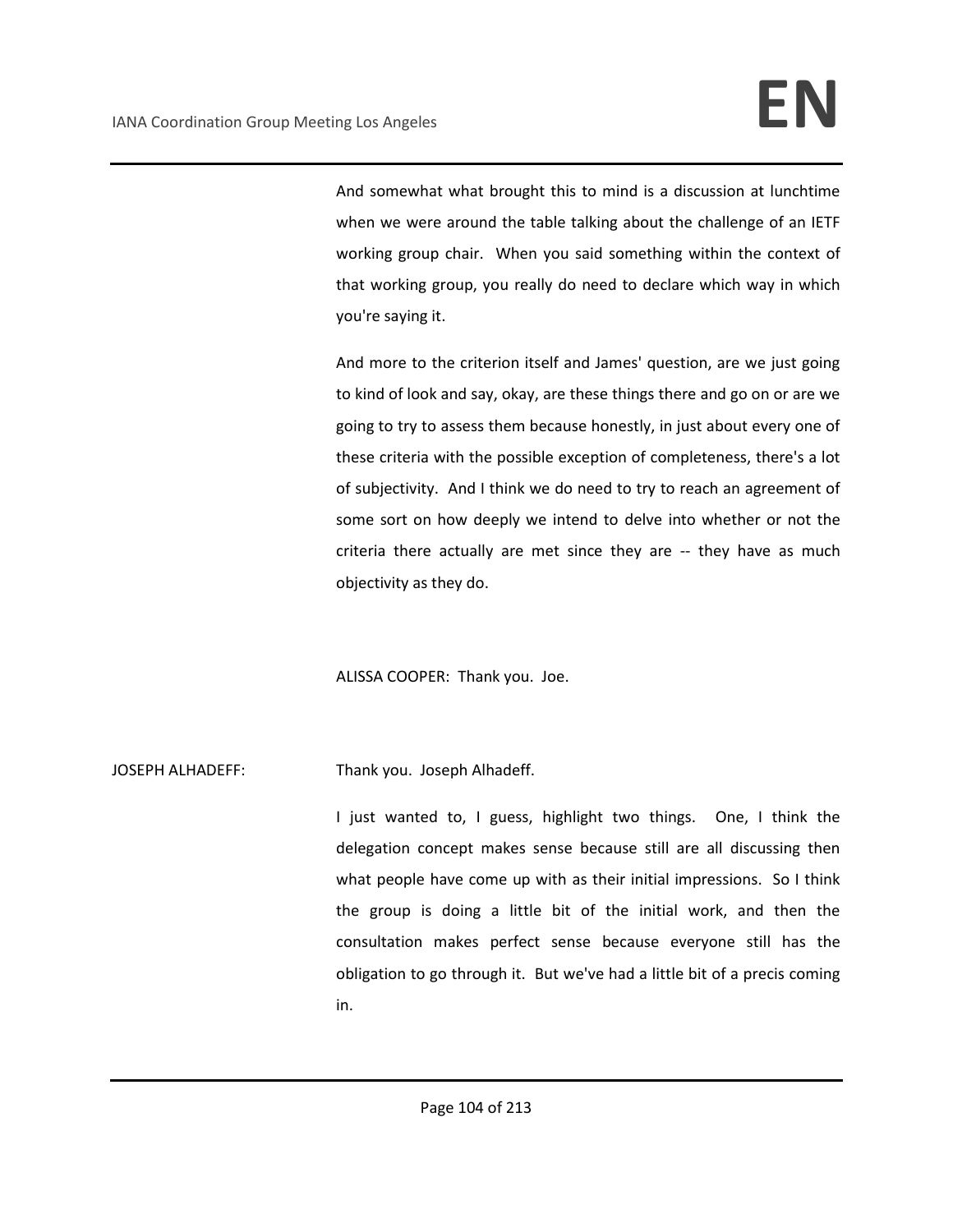I think to an earlier comment -- and this is a process issue. I agree that there are -- a failure to complete properly the RFP means that it can't be considered. But I think we actually have to answer all of the conditions when we send it back because we don't have time for six cycles.

So the answer is: We need to tell them all the information they need to know on the failures of the proposal as soon as we can so that they can actually work on remedying the failures in a timely fashion. Otherwise, we're going to have three iterations of the same proposal and we don't have the cycles for that. So it's a little bit more work on us, but I think it's necessary to be time efficient in the process overall.

ALISSA COOPER: Milton.

MILTON MUELLER: Yes, going back to James' comments about assessing consensus, I think we pretty much -- when we get a proposal, we are presuming that the community that submitted it pretty much has agreement. But if we receive complaints or signals that this is contested, then I think we do have to go into the -- do some investigation into what the merit of those complaints are.

> On delegation, I'm not sure I know what you mean here. We have a lot of people and only three proposals. So are you proposing, you know, a small group read it and tell us what's in it or that, you know, we divide the work amongst three different parts of us? I'm not sure what you mean there.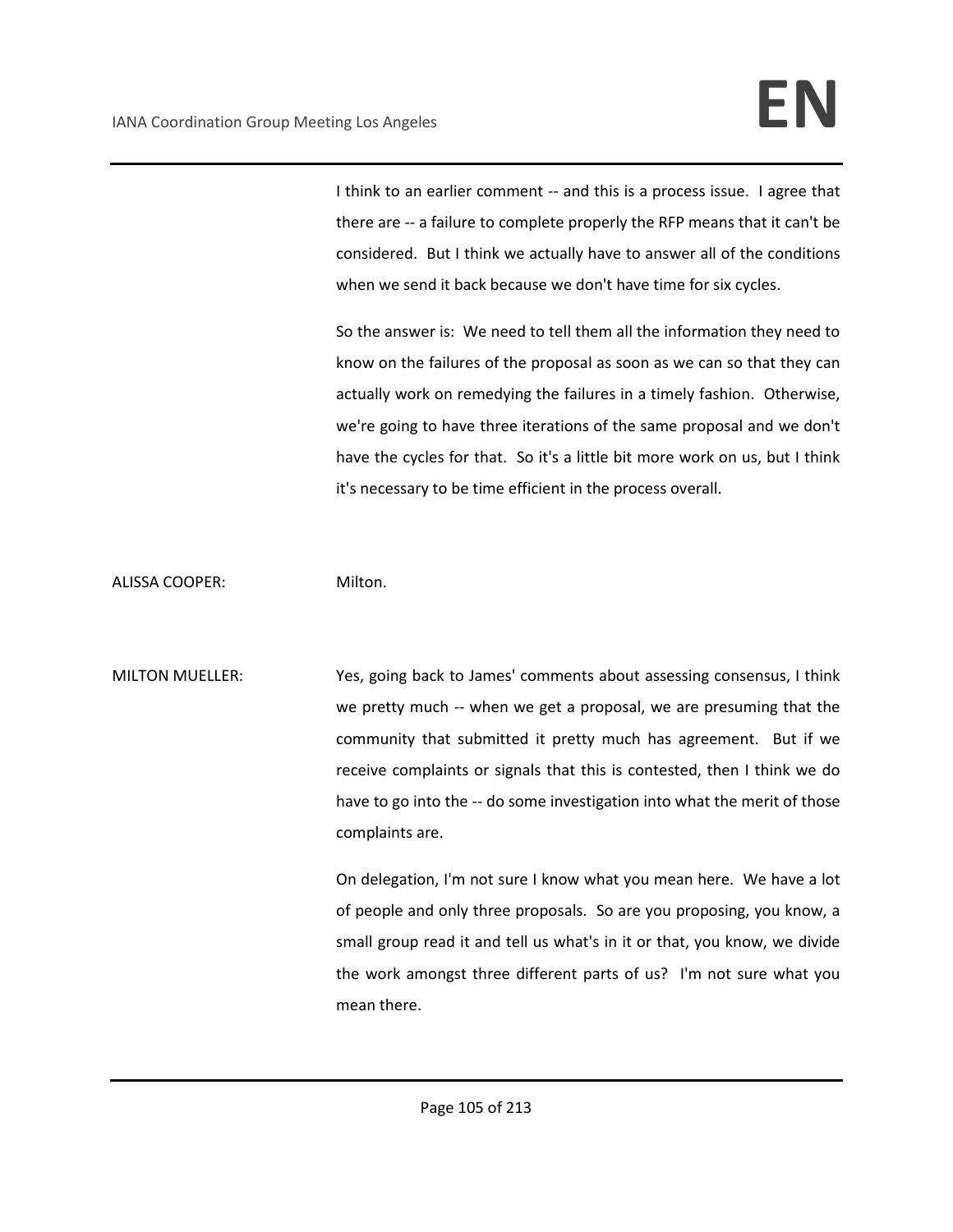| ALISSA COOPER:         | I just meant that we get a subgroup of people to do -- to run through<br>this checklist for one group for each proposal and present their findings |
|------------------------|----------------------------------------------------------------------------------------------------------------------------------------------------|
|                        | to the full group. And, of course, anyone who wants to do a whole                                                                                  |
|                        | assessment themselves is welcome to be part of that subgroup.                                                                                      |
|                        |                                                                                                                                                    |
| <b>MILTON MUELLER:</b> | Okay.                                                                                                                                              |
|                        |                                                                                                                                                    |
| <b>ALISSA COOPER:</b>  | It could end up being a large group. It could be small, yeah.                                                                                      |
| <b>MILTON MUELLER:</b> | I would support that concept as long as it is open for anybody to look at                                                                          |
|                        | the whole thing and to fully maintain -- participate in a discussion about                                                                         |
|                        | it.                                                                                                                                                |
|                        | And, finally, on the completeness point, I was going to make the same<br>point that Joe made, which is we can -- you know, even if it is           |
|                        | incomplete, we can say, oh, this part that you did fill out is unclear or                                                                          |
|                        | we can say, you know, this doesn't meet the NTIA criteria or it does<br>seem to meet the NTIA criteria. Obviously, we'd have to maybe reapply      |
|                        | that thing if the thing was seriously incomplete and we got a completely                                                                           |
|                        | new proposal.                                                                                                                                      |
|                        | But I agree, we don't need -- we don't have time to just stop and send it<br>back and keep going back and forth.                                   |
|                        |                                                                                                                                                    |

ALISSA COOPER: Thanks. Jean-Jacques.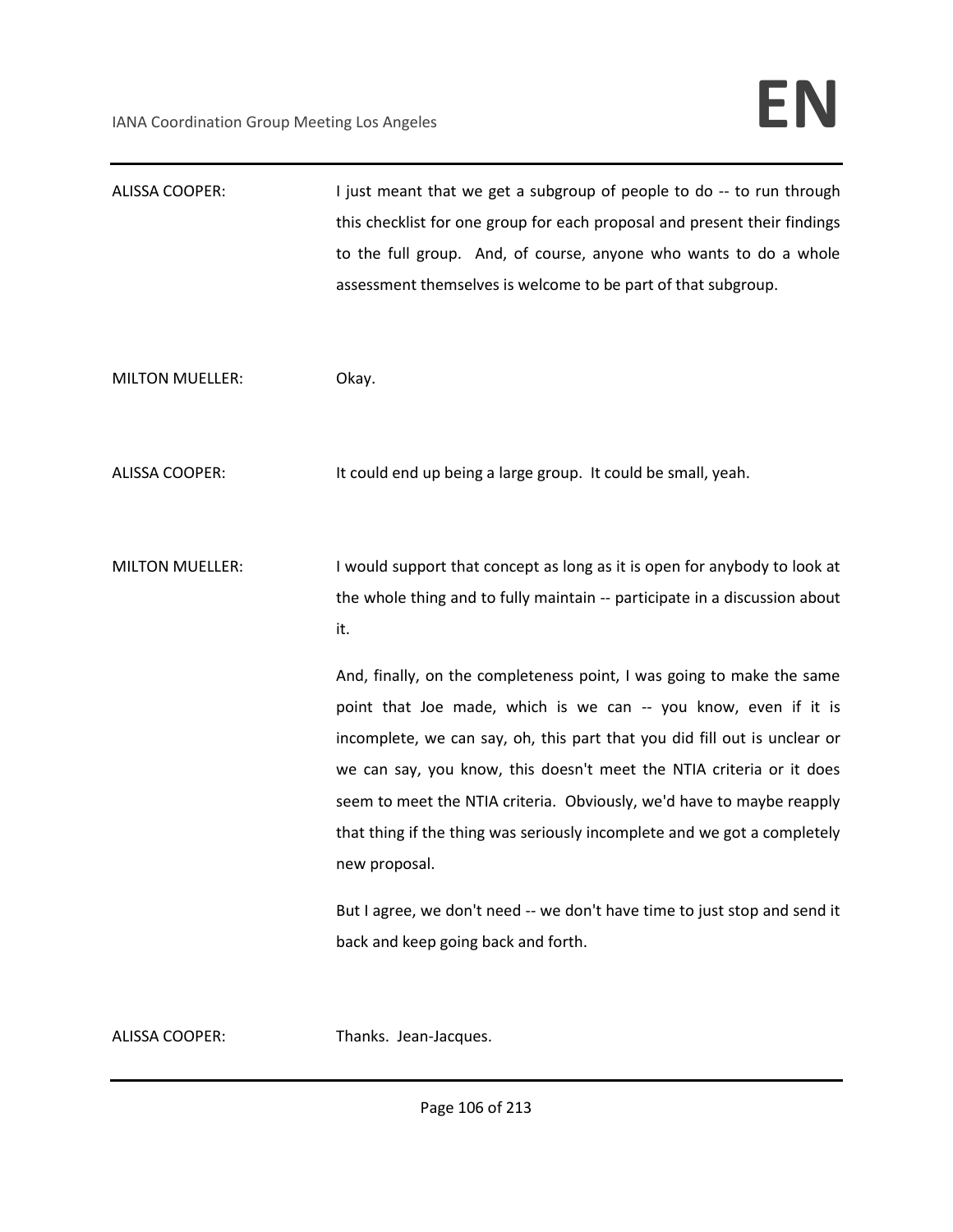### JEAN-JACQUES SUBRENAT: Merci, Alissa.

Thank you, Alissa. I have a few points to make. First of all, I agree with the proposal regarding the methodology. My second point refers to item F, inclusiveness and openness.

What are we talking about? We are talking about checking whether the process has been conducted in a valid manner. Is this just a matter of wording? I think that here we are trying to say that we are talking about the validity of processes. And then we can explain inclusiveness and openness. But this is a minor issue. Actually, I'm interested in Item E, level of consensus. This is not applicable to all the communities that we represent. But in the case of At-Large and ALAC, I think that it is quite clear that we have two cases. On the one hand, a proposal is received at ALAC and it is integrated so when ALAC put forward that proposal, it already contains all these observations and all these other proposals. Or on, on the other hand, you may have individuals that will address directly the ICG. And in that case, we forward these suggestions or these proposals to ALAC.

So that I think our role is to verify whether there is consensus or not, but actually that is not our role. That is the role of each community, when it is an organized community. That is the case of ALAC.

ALISSA COOPER: Manal.

MANAL ISMAIL: Thank you, Alissa.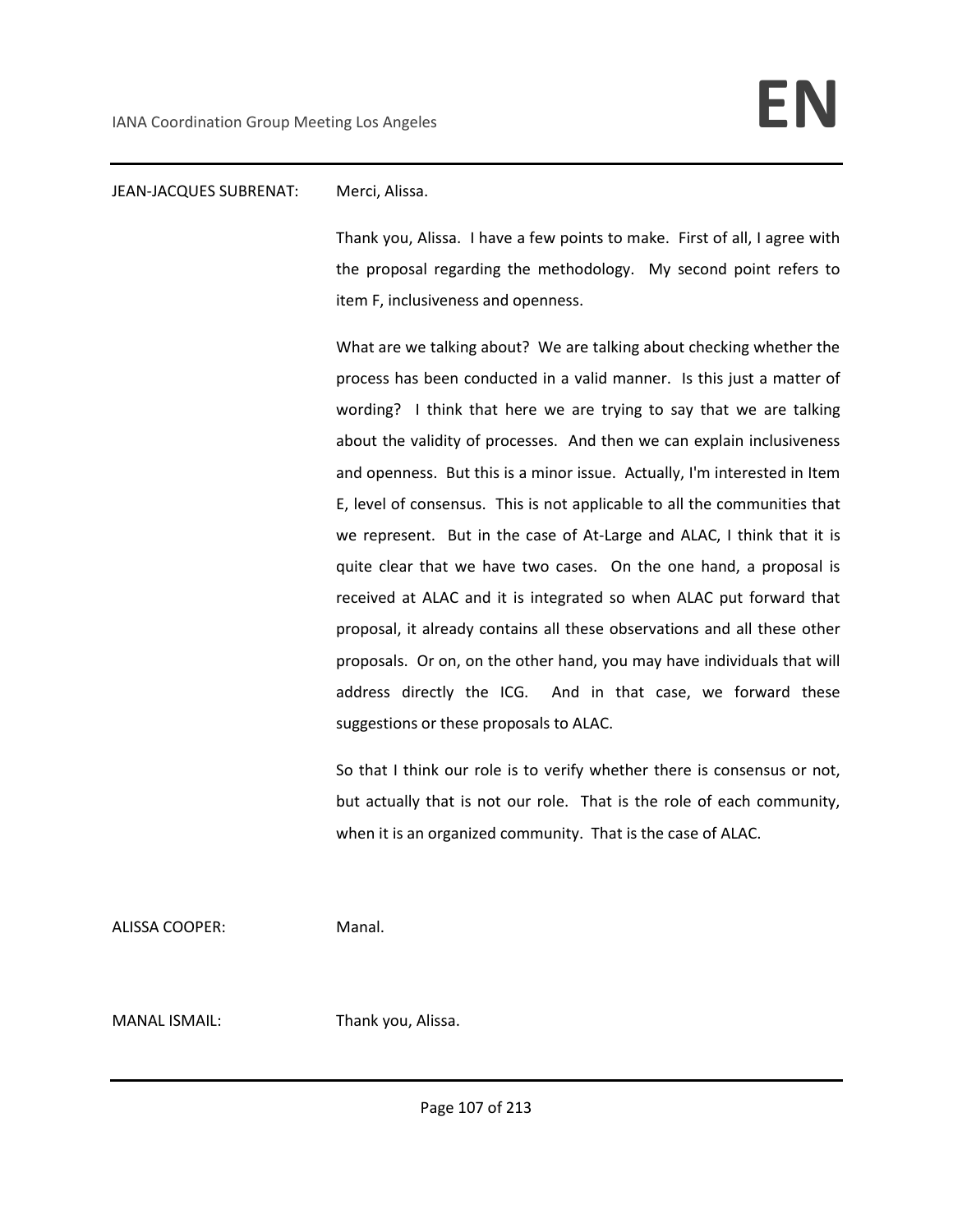And being the one who added it in, I feel obliged to talk to why I thought it would be good to include those.

It's very hard to assess both the level of consensus and the inclusiveness and openness, as mentioned by a few, but I think this is not only for ICG members to know the criteria we are to follow in evaluating, but also to give a signal to the operational communities how their proposals are going to be evaluated so that they can provide some documentation or support to this, if possible.

They may have some documentation about the process itself to show that it was inclusive. I mean, it's going to be hard from our end, of course, to have some accurate evaluation for this, but it's good to know how the process was open, inclusive, whether there were any objections to the proposals that are being submitted, and just to know the level of consensus.

So I just feel that it has both sides. It's criteria for ICG members to look at as well as criteria to be fulfilled, to the extent possible, in the proposals submitted by the operational communities.

So I'll stop here. Thank you.

ALISSA COOPER: Thank you. So I have Adiel, Martin, Joe, Wolf-Ulrich, and Kavouss, and then I will try to summarize and then we should move on to Step 2, which is where we talk about accountability, which will be fun.

Adiel.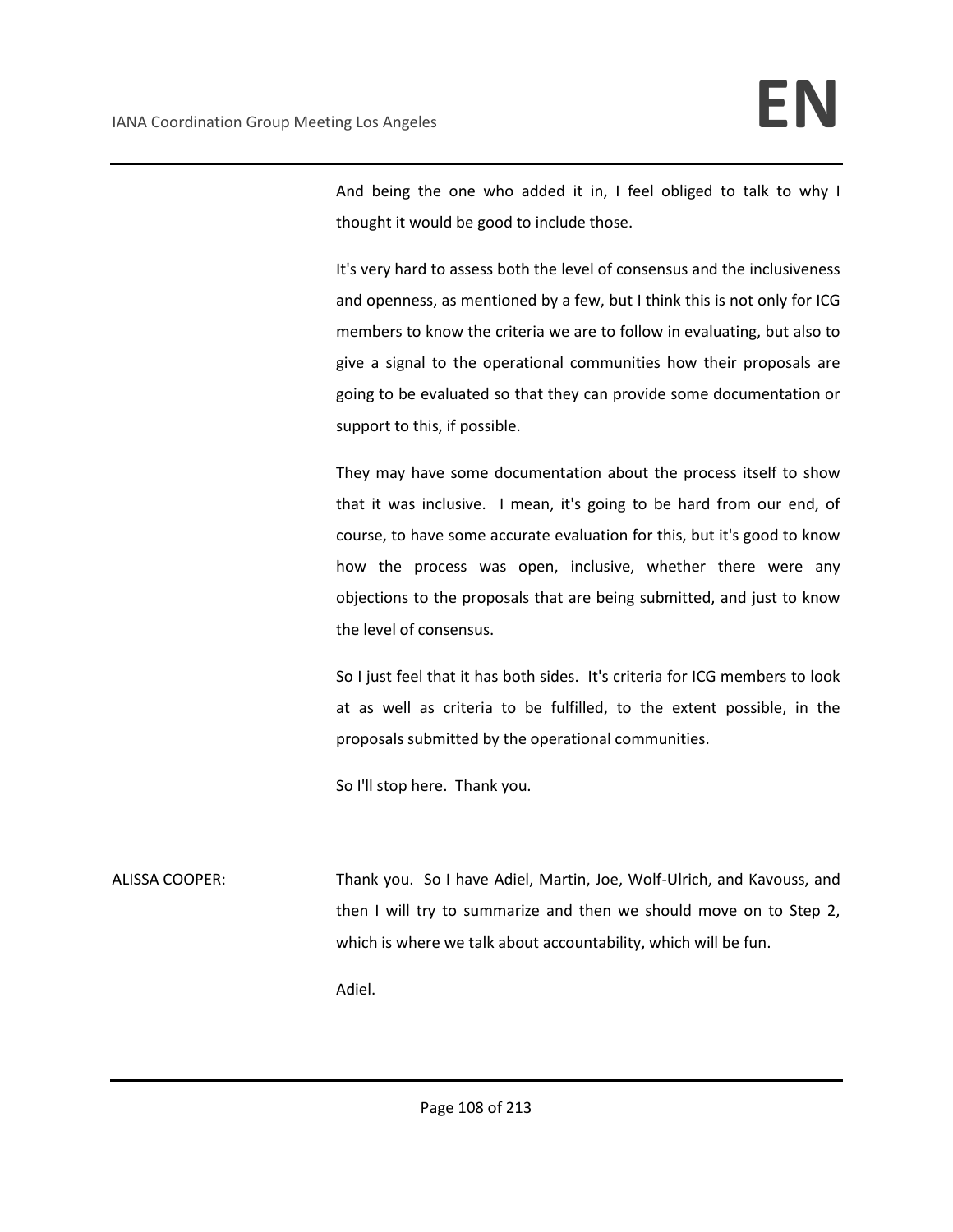| ADIEL AKPLOGAN: | Yes. I think this first part of the document is important and I will say    |
|-----------------|-----------------------------------------------------------------------------|
|                 | that it would be good for us to have a kind of matrix based on this for all |
|                 | the proposals. It should be something that we will say, "Okay, all the      |
|                 | proposals we have received at least passed those fundamental and first      |
|                 | elements," and that will add transparency to the process that we are        |
|                 | doing.                                                                      |
|                 | I support the idea of having a group of people that will look at them       |
|                 | and, you know, tick and check that they meet the criteria, but everyone     |
|                 | else can do the same and comment and do that so that we can --              |
|                 | I also have some kind of reservation on (e), in fact, on the level of       |
|                 | consensus, and somebody asked that question yesterday during the            |
|                 | public session on what are the criteria. And if you are going to put it     |
|                 | there, we need to have a clear criteria what are the elements that we're    |
|                 | looking to in the proposal to say that it's reached consensus.              |
|                 | For instance, inclusiveness and openness, we can easily say that. Was       |
|                 | the mailing list open, was everyone able to send their inclusion, how       |
|                 | diverse was the participation, et cetera. But the level of consensus will   |
|                 | vary from one group to another, and we may find ourself in a very           |
|                 | subjective situation there.                                                 |
|                 | So unless we come up with very clear elements to support the                |
|                 | consensus and let the community know about that now, that this is           |
|                 | what we're going to look at may be good. Thanks.                            |
|                 |                                                                             |
|                 |                                                                             |

ALISSA COOPER: Martin.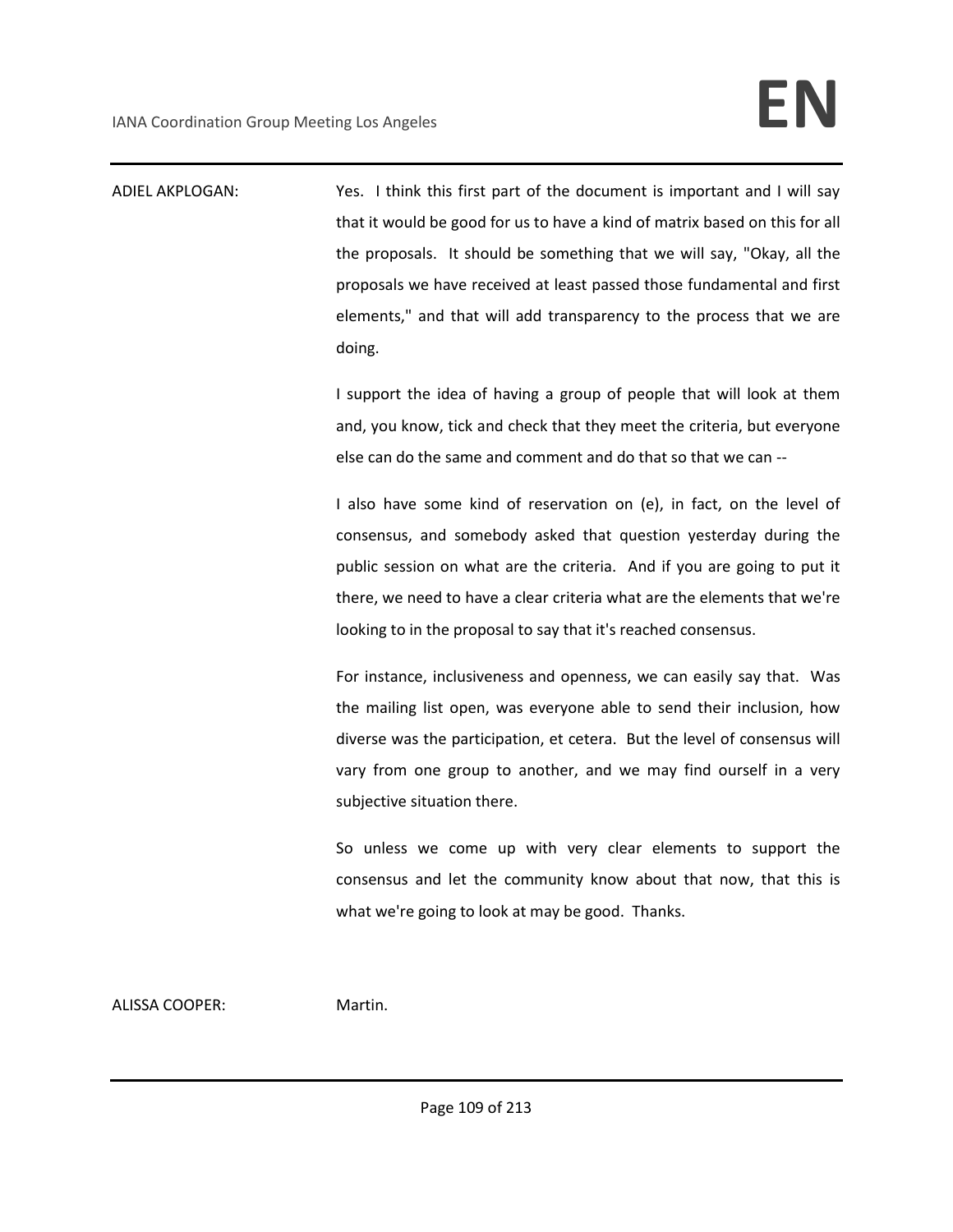MARTIN BOYLE: Martin Boyle. Thanks very much.

I've got three areas I'd like to just tick off.

Firstly, on the evaluation if the proposal isn't complete, I would certainly well agree with Joe's comment there. We haven't got time just to send it back and ask them to fill in the bits they've missed. We've just got to get on and do it and try and give as much feedback as we can on what was missing.

The second is the point about sharing the work of reading the proposals, which I'm fine with. Where I have a little bit of concern is when you suggested that perhaps people who have been involved in those processes shouldn't be involved in doing that assessment.

I think it becomes very difficult because the people who have been following the processes, whether they're liaisons or participants, for example, in the cross-community working group on names, that will probably take out the whole of the naming members on this committee, and secondly, those are the very people who will notice whether the process has properly been open, inclusive, and whether there was a good level of consensus that came out of the process.

My third point was on the criteria for the level of consensus that Adiel raised, and again, I think that that is actually a very important point, something that we do need to reflect.

I'd sort of liken this to that rather long discussion that we had on our own decision-making processes where you need to make sure that a significant community is not excluded because the process ended with a vote and they were the minority.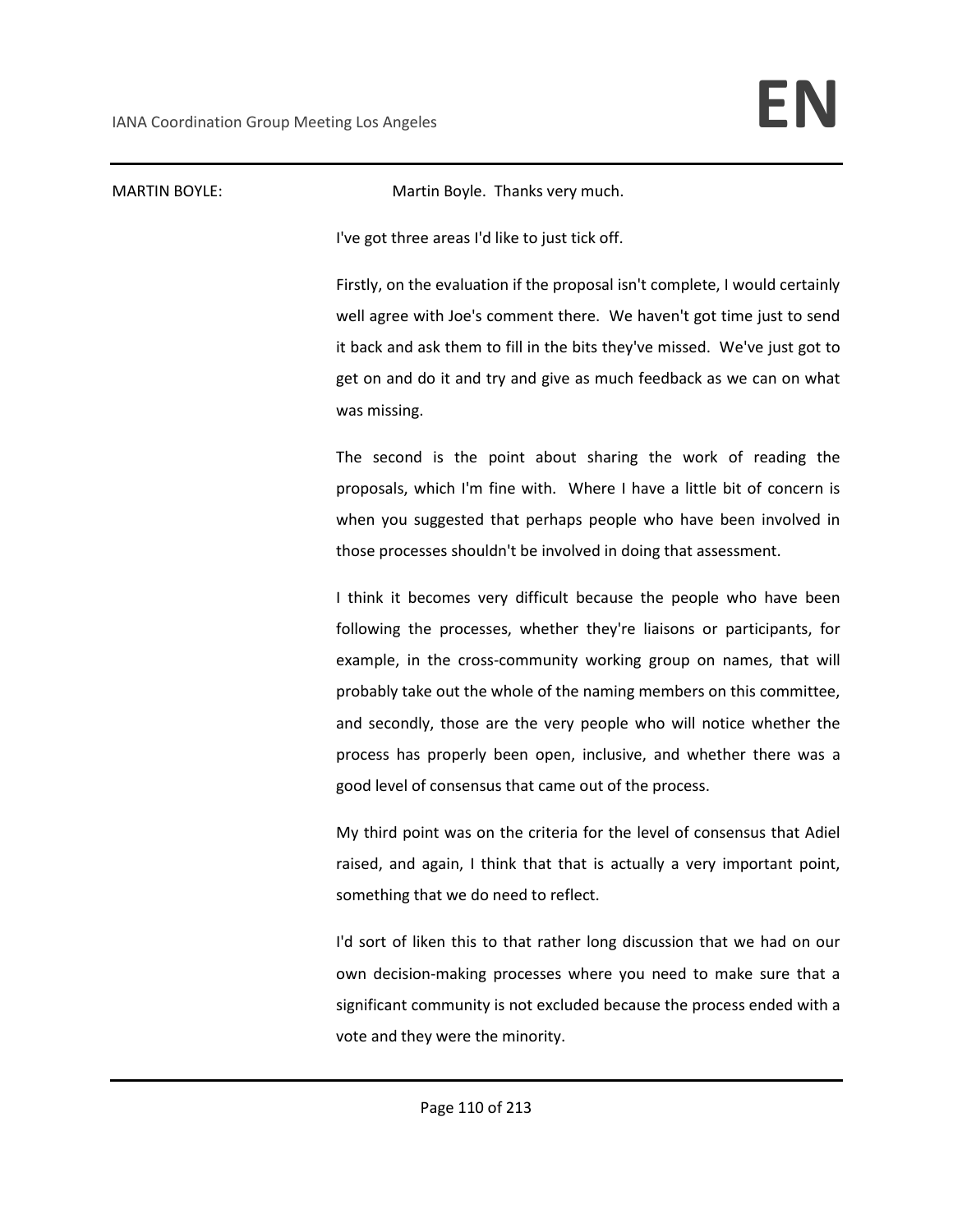So, you know, it's just making sure that it isn't just a straight, you know, there is nobody completely dissatisfied with what came out. You know, there might be dissatisfaction on both sides. But one community that is completely disadvantaged probably means that you haven't really got a consensus and will run into troubles later.

Thanks.

ALISSA COOPER: So if I can just take the opportunity to respond on a couple of those.

I was thinking about what I said after I said it as well, and I think what we want to probably hit on, in terms of who is doing evaluations, is that at least someone who wasn't involved in the development of the proposal should be an assessor, or whatever, but certainly people who were involved as well should be welcome to do it. I think that's kind of - - we want to have a mix.

Just for people's reference, the sort of standards that we're looking for in terms of consensus in the NTIA request is for a proposal that has broad community support -- so we can think about what that means - and then in the RFP what we asked for was -- from the communities is an assessment of the level of consensus behind your community's proposal, including a description of the areas of contention or disagreement.

So that's what we asked for is really just a description, and I think if we receive proposals that say, "We got consensus and there wasn't any disagreement," this is going to be moot.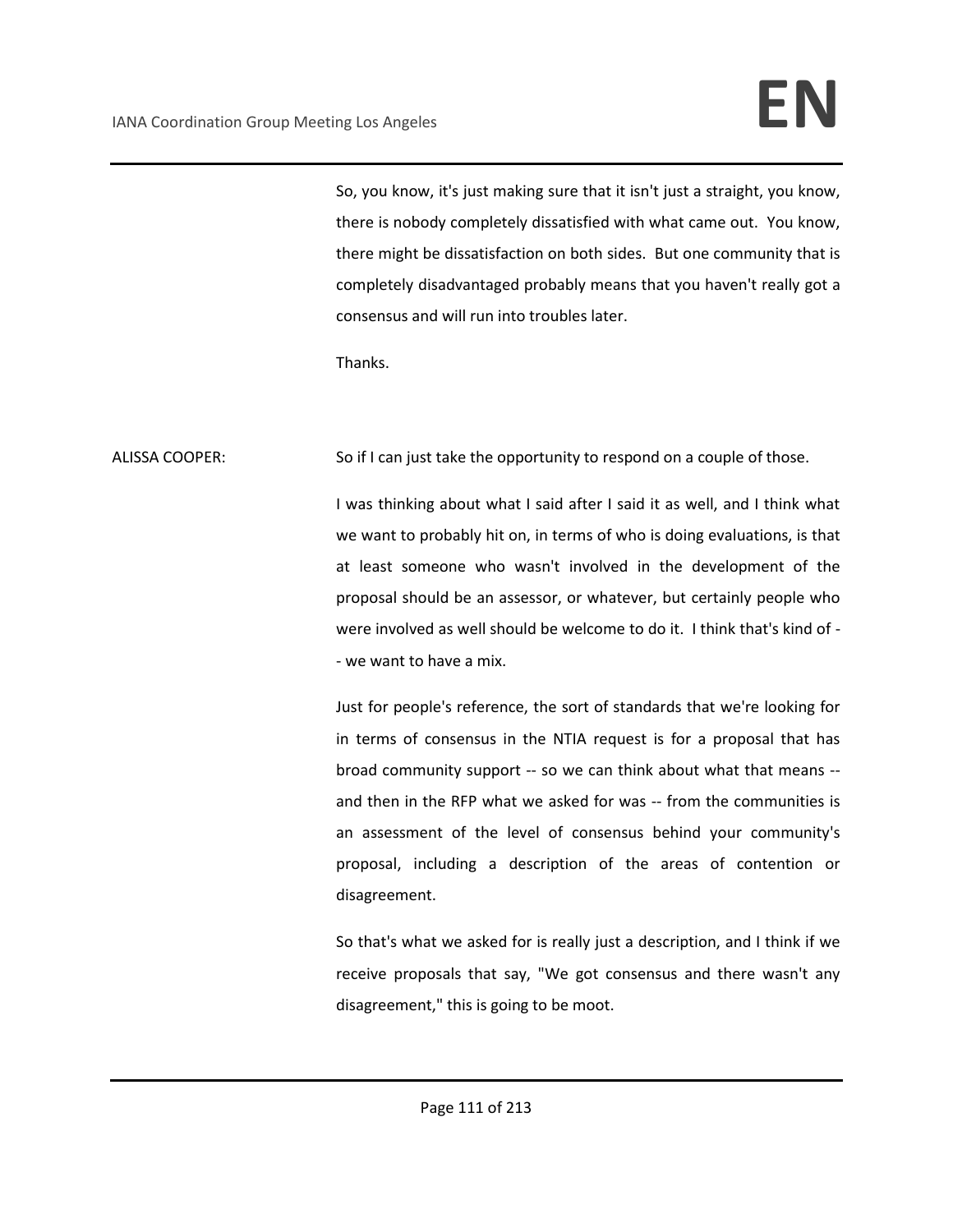The problem is going to arise if we get proposals that say, "We didn't get consensus," and then I don't know what we're going to do.

[ Laughter ]

But again, we have to think about that in right of the overall standard, I think, that we're trying to meet from NTIA, which is broad community support and how do we demonstrate that and so forth.

If you want to do a quick follow-up, then I'll go back down the queue.

MARTIN BOYLE: Yeah. Thanks. Martin Boyle.

Yeah, I'm fully with you on that except, for example, with the names cross-community working group, there is a voting structure. So in other words, the members are allowed to vote. And of course as soon as you end up with voting, you can then end up with winners and losers from that particular area.

And my point was there that you shouldn't end up with a whole community being outvoted by everybody else on the committee, because if you do that, almost certainly you've got something that that community will go and knock on NTIA's door and say, "Well, actually, we were excluded," and NTIA will be fully justified sending it back to us.

ALISSA COOPER: Good point.

Joe?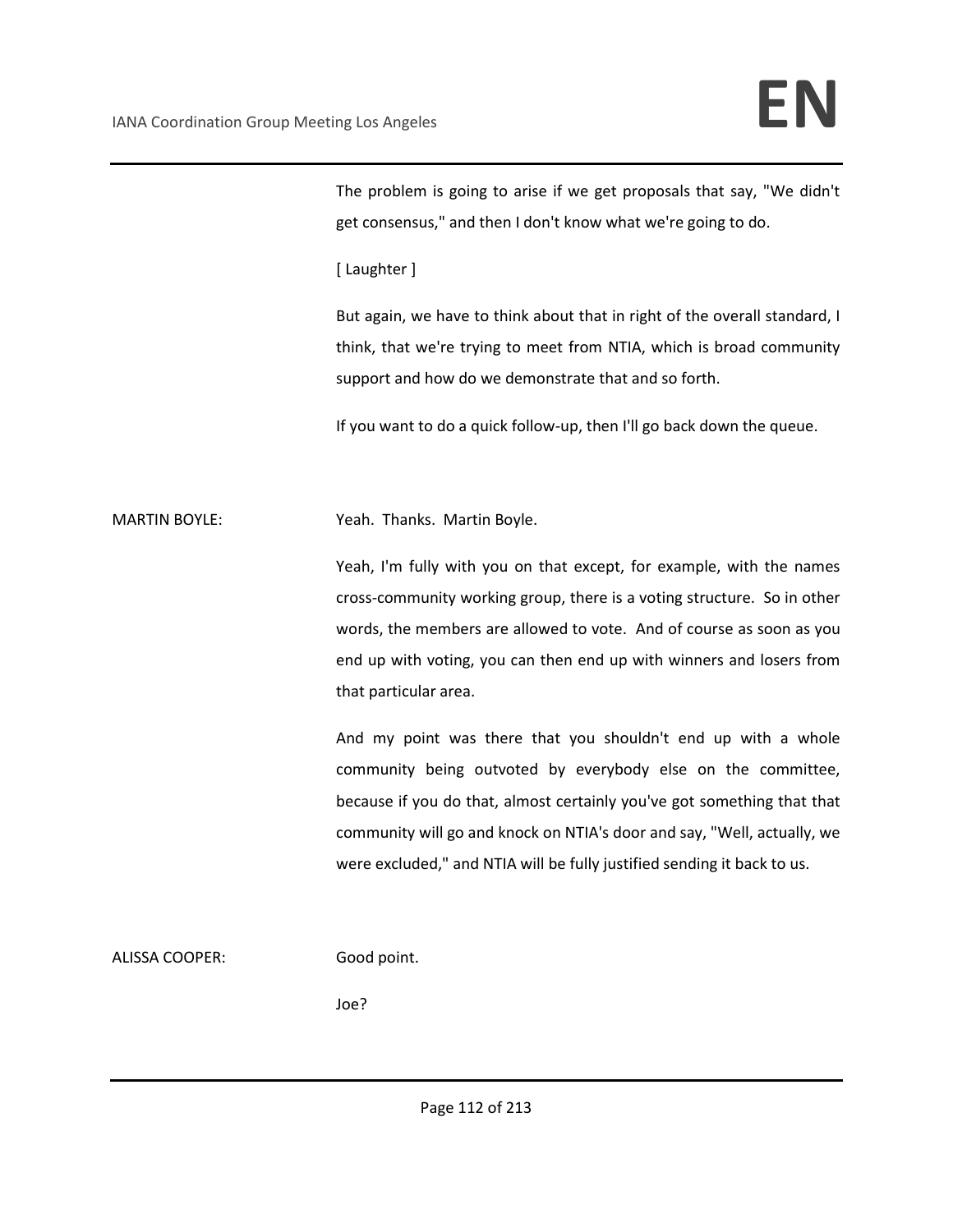JOSEPH ALHADEFF: Thank you. Joseph Alhadeff.

I think we need to understand where (e) is coming, because it's consensus among those who participated in the operational community process.

That is a broader group than the community. That is the people who participated in the process. And while it is essential that the community itself finds consensus on it, it actually has to include those people who may be outside the community who have joined the process. Otherwise, we are not going to create those broad linkages we were hoping to create.

So when I look at (e), I look at as kind of the validation of (d) and (f); that essentially what happened is it resulted from an inclusive and open process in which community comments were taken on board, as appropriate, and yes, we did get a consensus, and it's up to the community to make the statement that there's a consensus and to provide a description, and I don't think we're looking to second-guess that, but those elements are things that have to be demonstrated to show that the consensus occurred.

ALISSA COOPER: Thank you. I had closed the queue but I will be nice and let Keith and Adiel back in and then, Adiel, you will be last.

[ Laughter ]

Because we have a substantial discussion to have about accountability as well. Wolf-Ulrich.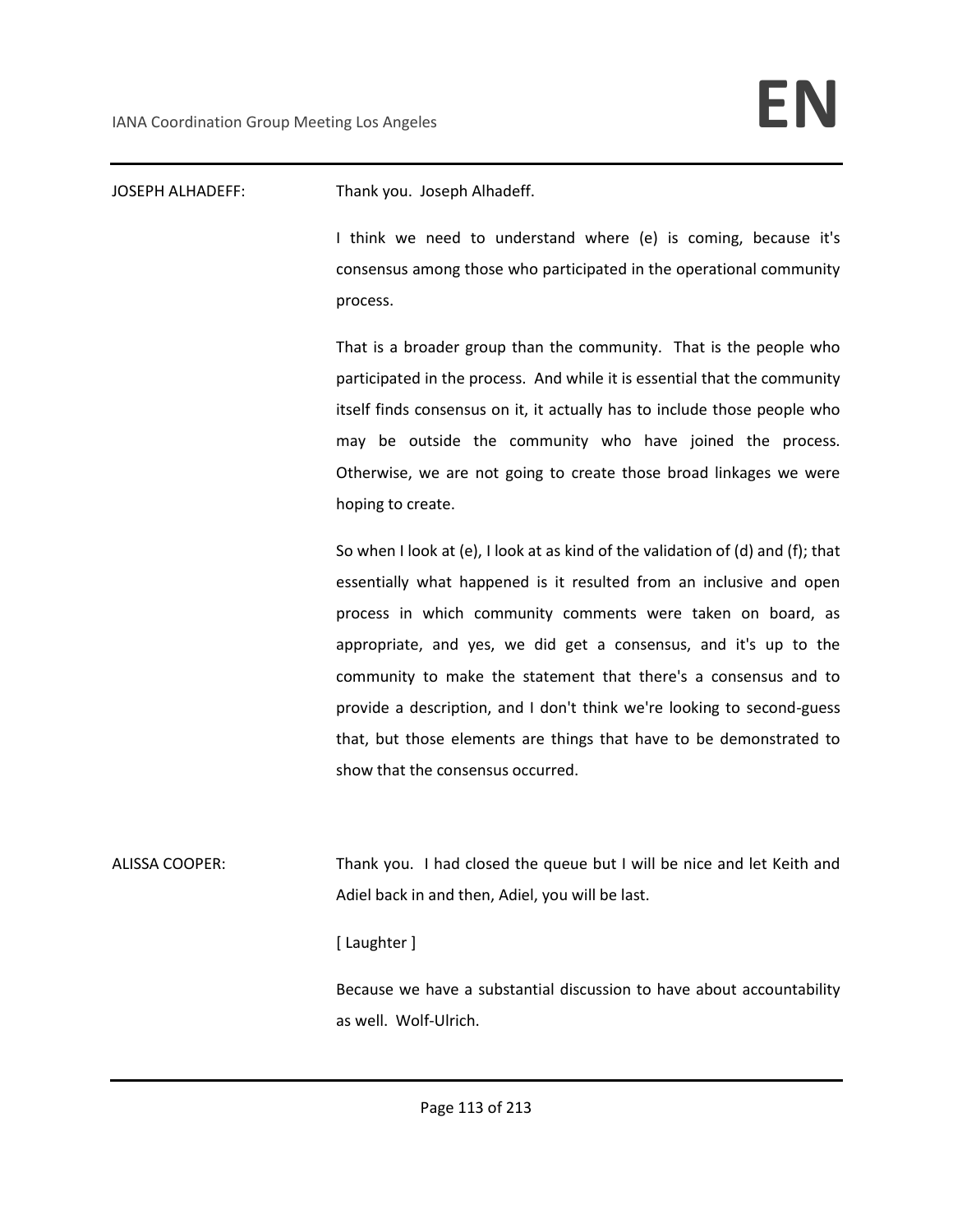| <b>WOLF-ULRICH KNOBEN:</b> | Thank you, Alissa. Wolf-Ulrich speaking.                                                                                                                                                                                                                                                                                                               |
|----------------------------|--------------------------------------------------------------------------------------------------------------------------------------------------------------------------------------------------------------------------------------------------------------------------------------------------------------------------------------------------------|
|                            | I agree to these bullet points. Well, obviously they have to be filled up<br>with more detailed items.                                                                                                                                                                                                                                                 |
|                            | With regard to the level of the consensus finding, I suggest that we all<br>look to the charters of the related operating groups here.                                                                                                                                                                                                                 |
|                            | At least I can tell this for the cross-community working group. In the<br>charter there's outlined how they are going to base their proposal on --<br>to find consensus.                                                                                                                                                                               |
|                            | And I remember that we had an extensive discussion here in our group,<br>in the ICG, on how we are going to find consensus.                                                                                                                                                                                                                            |
|                            | There is like a difference in that -- in the perception, you know, because<br>there are procedures imposed which those groups are using for years at<br>the time being.                                                                                                                                                                                |
|                            | So I don't think we should -- we should -- we should just check whether<br>they -- these groups, in their proposals, have been following their own<br>consensus finding procedure which they have imposed in their<br>proposals and not going the other way, that we are just discussing again<br>with them how they should find consensus. Thank you. |
| <b>ALISSA COOPER:</b>      | Kavouss.                                                                                                                                                                                                                                                                                                                                               |
| KAVOUSS ARASTEH:           | Thank you, Alissa. Kavouss Arasteh speaking.                                                                                                                                                                                                                                                                                                           |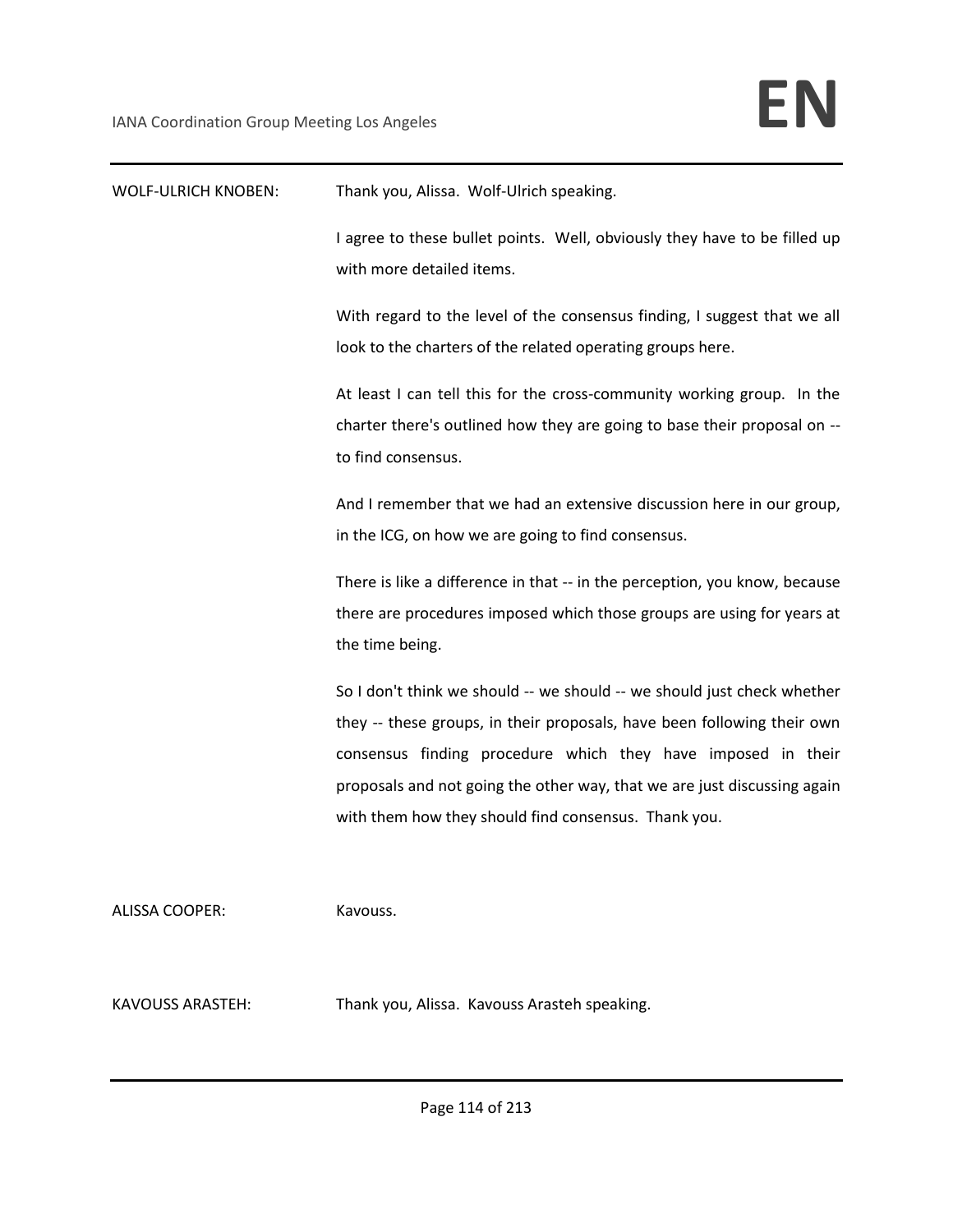I think the situation is mentioned is here. First of all, some of the elements is not needed, number one.

Number two, I think we are forgetting what we have decided. We have decided that at least for the time being the proposal will come from the three operational communities.

So we should tell them that, "Look, when you send in your proposal, take care that it should be clear, it should meet the criteria of NTIA, it should provide the level of the consensus," and so on and so forth.

So we address them from now in the output of this meeting that this is something that you have to take into account.

However, with respect to the consensus, I don't think that apart from the way that they currently come up with their decisions, we could change that.

For instance, we take IETF, they have a propose- -- a -- the criteria for consensus. They call them rough consensus. That is that.

So whenever they give a proposal, they indicate that this meets the criteria of this community proposal. So we cannot impose them another degree of consensus.

Similar for the naming or similar for the numbering.

So I don't think that we could change that for the time being. That is that. Otherwise, we try to change the whole thing.

So what I suggest is that we delete (b), clarity, because it is totally subjective. It is clear or not clear. In view of some of the checkers,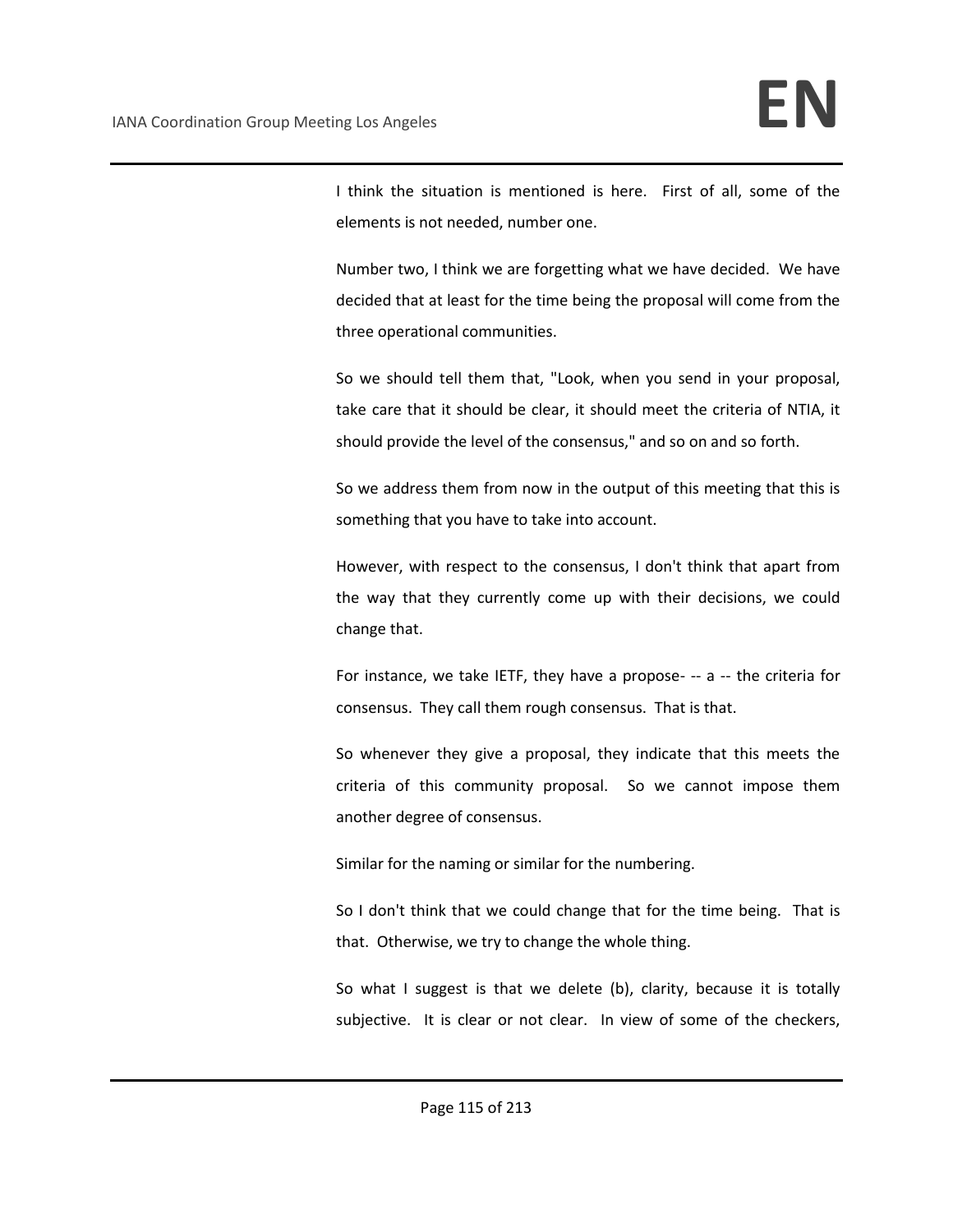people who check, it may be clear or may not be clear, so I don't think that.

If we send a message that "Be careful that your proposal must be clear, your proposal must meet the NTIA criteria, your proposal must contain the inclusiveness" and so on and so forth, that is sufficient.

The only element that we have to check after receiving a proposal is, one, completeness, and two, meeting the criteria of NTIA. The remaining should be in a step before that.

And now I come to the proposal or comments made by Martin. It is quite a valid point. When we check the input received or proposal received, the community which is involved in the preparation of that should not be involved in the evaluation. Could be included in the evaluation group, whoever it should be, to provide clarity, but should not be involved to evaluate its own proposals. Its proposal or the proposal of that community should be evaluated by others but not by the same community. That community has already evaluated since.

So we have to exclude that from the evaluation group first level. However, at the second level, as Milton mentioned, everybody is free to comment at any point, but at the first degree, we should not ask the same group to evaluate but we should ask them to provide clarification on that.

So in summary, I would like to propose that make this criteria for the first instance something addressed to the three communities and then you establish a second group of criteria for ICG and that includes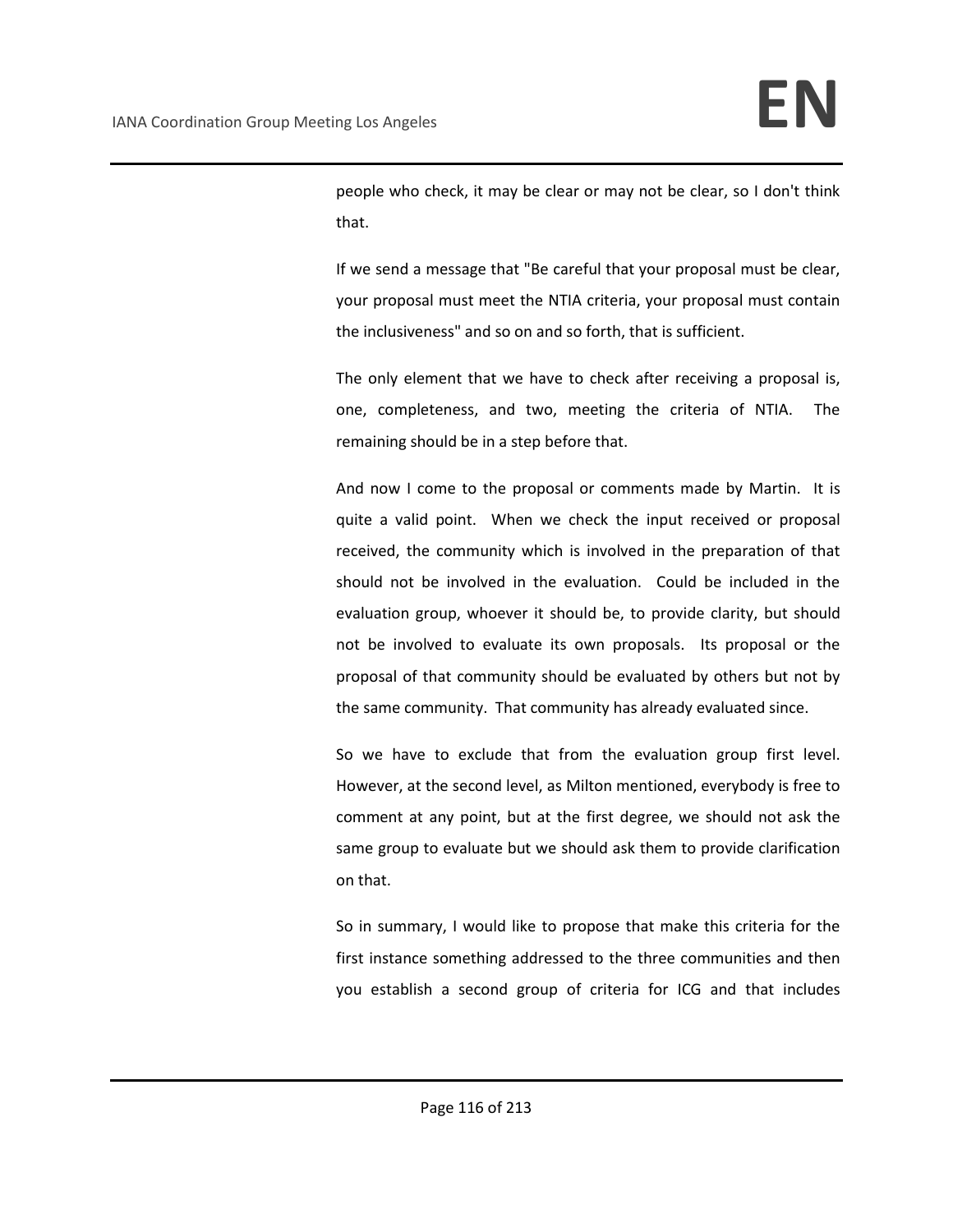completeness and compliance with the NTIA and nothing else. Thank you.

ALISSA COOPER: Thank you. Adiel?

ADIEL AKPLOGAN: I just want to support something that Joe just said and suggest that we either remove (e) because (d) and (f) meet -- allow us to say that, or we put (e) and we explain clearly at the end that we will evaluate (e) based on (d) and (f).

ALISSA COOPER: Okay. Thank you.

So I think we've -- we have some agreement on a few things.

First of all, in terms of the process, that people are happy with when we get a proposal in, we'll do a call for volunteers, have a subgroup evaluate the role of people who are involved in that proposal development itself. Maybe they just get to provide comments or they can do an evaluation. We can keep talking about that.

It's not obvious to me what we should do with (e), in particular. We seem to have a few different ideas of what we could do. Although I do think we have pretty good agreement that we need to -- what we're evaluating is whether the community met its own consensus requirement, whatever that is, and we're not here to tell the community that they didn't get enough consensus or whatever.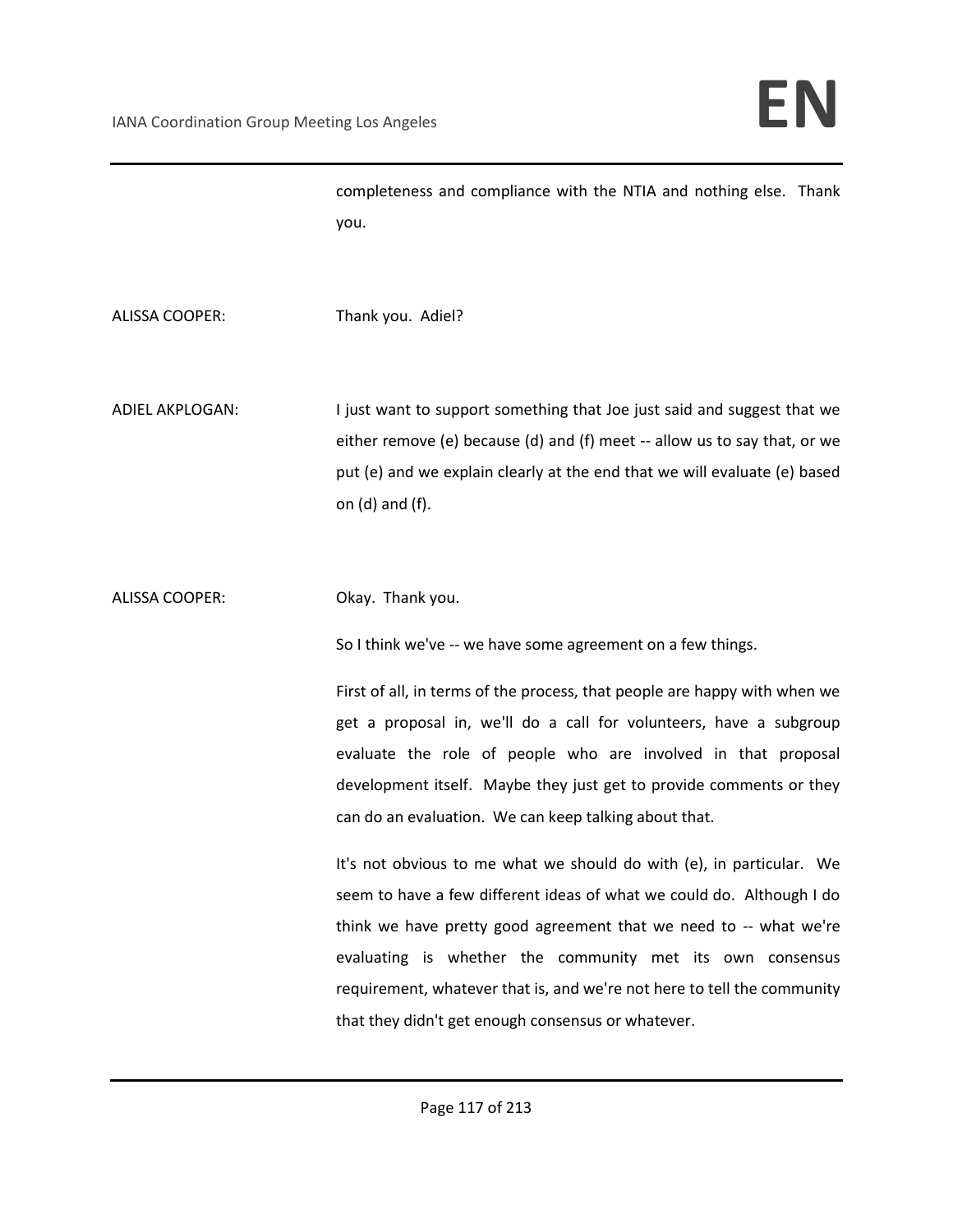I had a suggestion on the side that we call this "nature of consensus" instead of "level" so that it's not quantitative, which might be a helpful modification.

And that (f) -- (d) and (f) are either subcomponents of (e) or they could get deleted, something along those lines. So we can do -- we'll take a few more comments on that and then we'll move on.

Manal and then Paul.

MANAL ISMAIL: Thank you, Alissa, and I was just going to suggest that maybe people could help with the language. Maybe "level of consensus" is too quantitative and difficult to evaluate, but again, I see the word -- the word "consensus," that we are going to look into the consensus, is worth keeping in the document.

> I also believe that we're going to go through this path anyway when we are cross-checking with NTIA criteria, because again, it mentions the broader community consensus.

> So -- and I think what Wolf suggested earlier, that it has to go -- I mean, we're not proposing one size fits all and we're cross-checking through the three communities. I mean, if each community went through its own consensus process, then this would be good enough for us. I mean, we're just seeking the information and not really evaluating. Thank you.

ALISSA COOPER: Paul?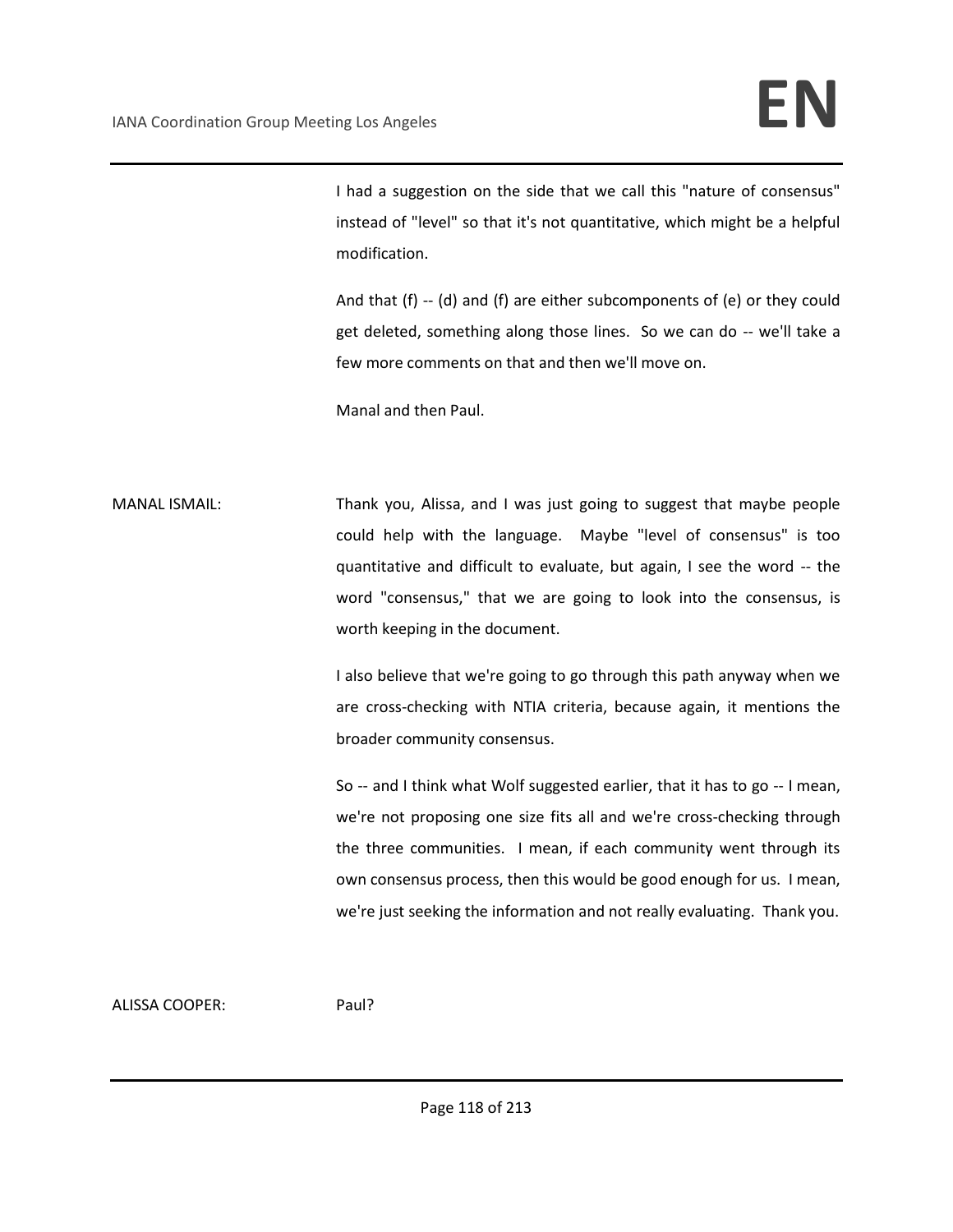PAUL WILSON: Paul Wilson. Yeah, I'm a little -- a little uncomfortable as well with some aspects of this and I think we should take the time necessary to thrash it out. Not here and now, but over the -- over the coming -- the coming weeks.

> I just noticed in the charter of the -- the ICG charter, we actually do have a section on assessment, so we gave ourselves some guidance there and I'm not sure that it corresponds very well with this document. Actually it might be worth, for the sake of consistency, going back to that assessment paragraph, which is (ii), to double-check this. And we used the term "assessment" rather than "evaluation." I'm also not terribly comfortable with "evaluation" because it implies value -- judging the value of, making value judgments, whereas, in fact, we're not involved with giving marks to these proposals. We're -- we should be providing a sort of binary check that they satisfy the criteria, I think.

> So I think it would be useful to go -- to just double-check again, to crosscheck against the assessment section.

> I mean, I say that about a sort of binary yes or no. I think during this process somehow, we've got to avoid the prospect of putting together a final proposal which we know -- which we strongly suspect might actually be not as good as it should be or could be. So I'm not saying there shouldn't be some loopback. But I think what we're doing is some kind of review and comment rather than sort of an authoritative evaluation, if you'd like. But I do prefer the word "assessment" than "evaluation." Thanks.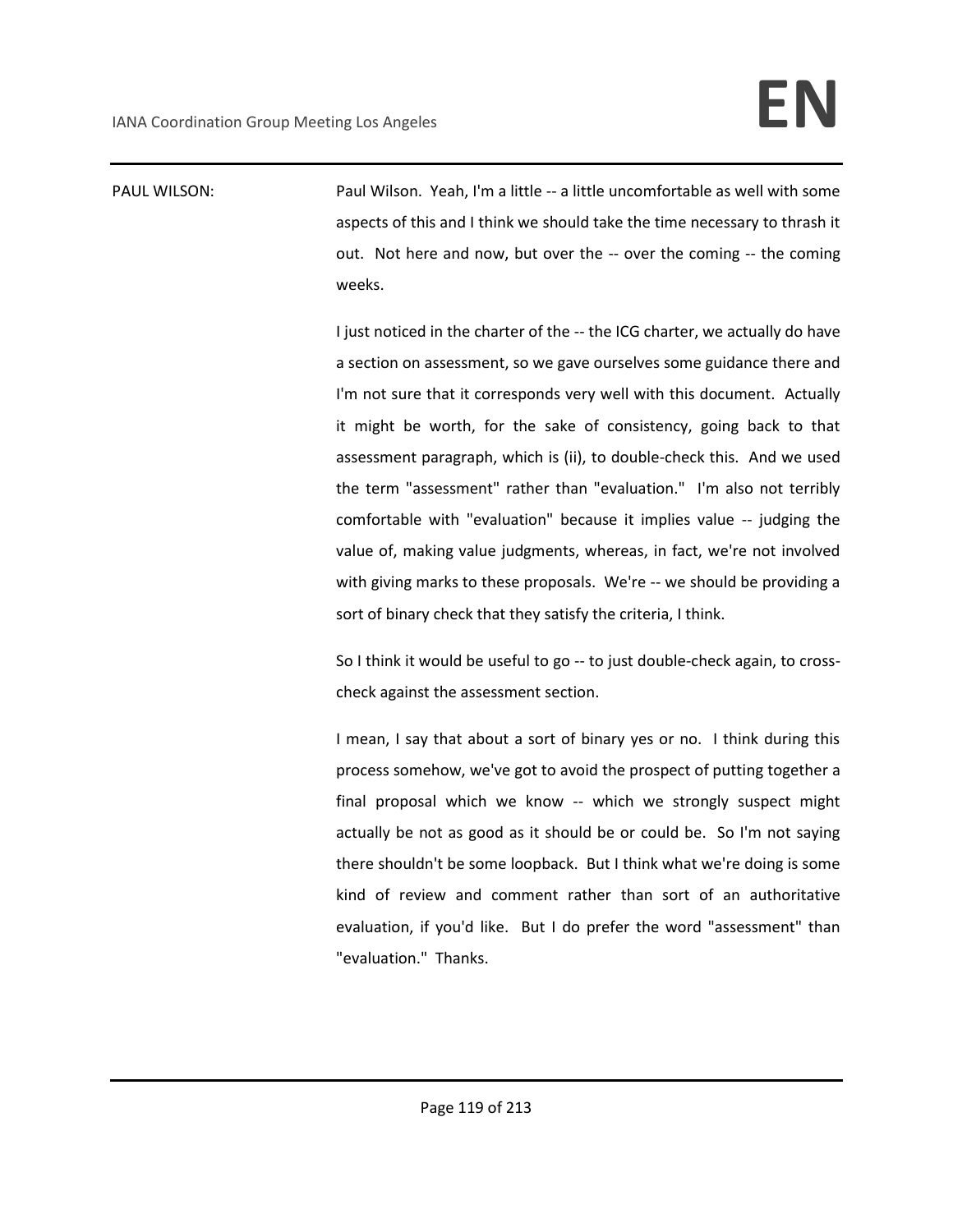ALISSA COOPER: Thanks. Patrik, last word.

PATRIK FALTSTROM: Thank you. One thing that we have to remember when we are going through these sort of evaluation criteria is that, I think, it's important that we have the text of the RFP in front of us. Having listened to this discussion -- and I have the point Number 6 in front of me from the RFP that talk about the community process because in the RFP, when we have the specific three items that is part of the community process, that is what they actually would respond, okay, if they are really following the RFP. And so that is the text we have. And given the text and the question is, okay, do we know exactly which one of those criteria we are going to apply to which one of these things. You can think about this from a more practical standpoint to be able to develop this matrix that Adiel was talking about.

> Okay. So, the last of these three points has that the group itself should make -- should include an assessment of the level of consensus behind your community's proposal including a description of areas of contention or disagreement. Okay? So that is what they actually will describe themselves. Given that text, then we have to apply, I presume, both D and F to that point, right?

ALISSA COOPER: Thanks. So I'll try to spin a revision of this and incorporate some of the discussion maybe with some open questions, and then we should continue to kick it around on the mailing list.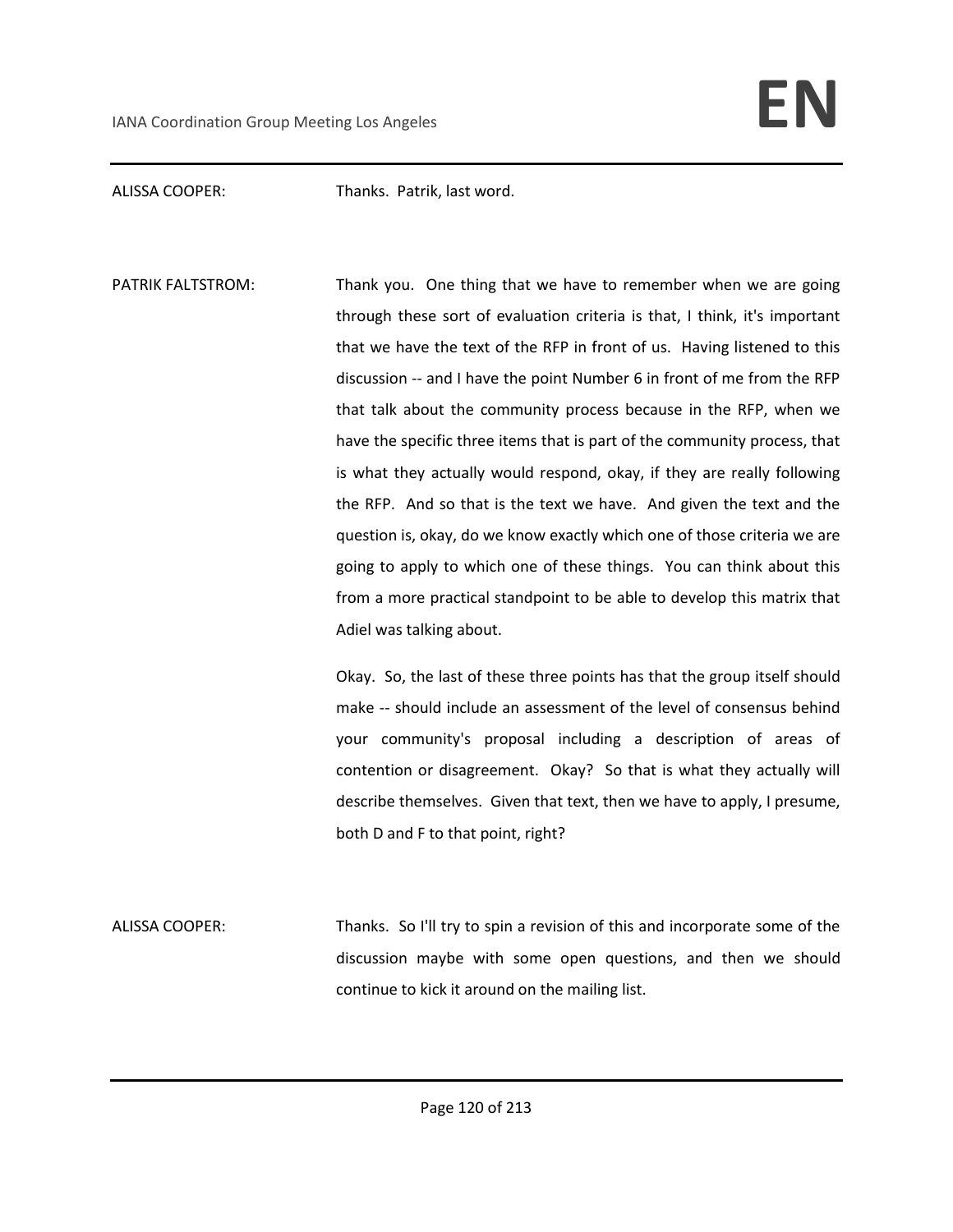Let's scroll down to Step 2. So this is the unified proposal assessment. We can scroll a little bit more probably. Thank you.

This is the place where we have all three components or we have more than one component at least and we're trying to assess how they fit together. And you see the two -- the two assessment tests up there. And obviously we've had some discussion already today and on the mailing list about -- in particular about the accountability piece, which I think is the one that needs a little more fleshing out.

But the floor is open for discussion of how are we going to do the assessment of the unified proposal.

Jari.

JARI ARKKO: Jari Arkko. I just want to make a comment on the first part. So I do suggest in the arrangements that are not compatible with each other, I think it would be useful to clarify that a little bit based on discussions this week. And I think the clarification should be that, you know, if there are areas of incompatibility on things that actually have to be compatible -- now not everything within the IANA process in the different communities has to be exactly the same. Again, they are fundamentally different starting from, you know, even the sort of business models and so forth. So clarification that that doesn't apply to everything in the process would be useful.

ALISSA COOPER: Kavouss.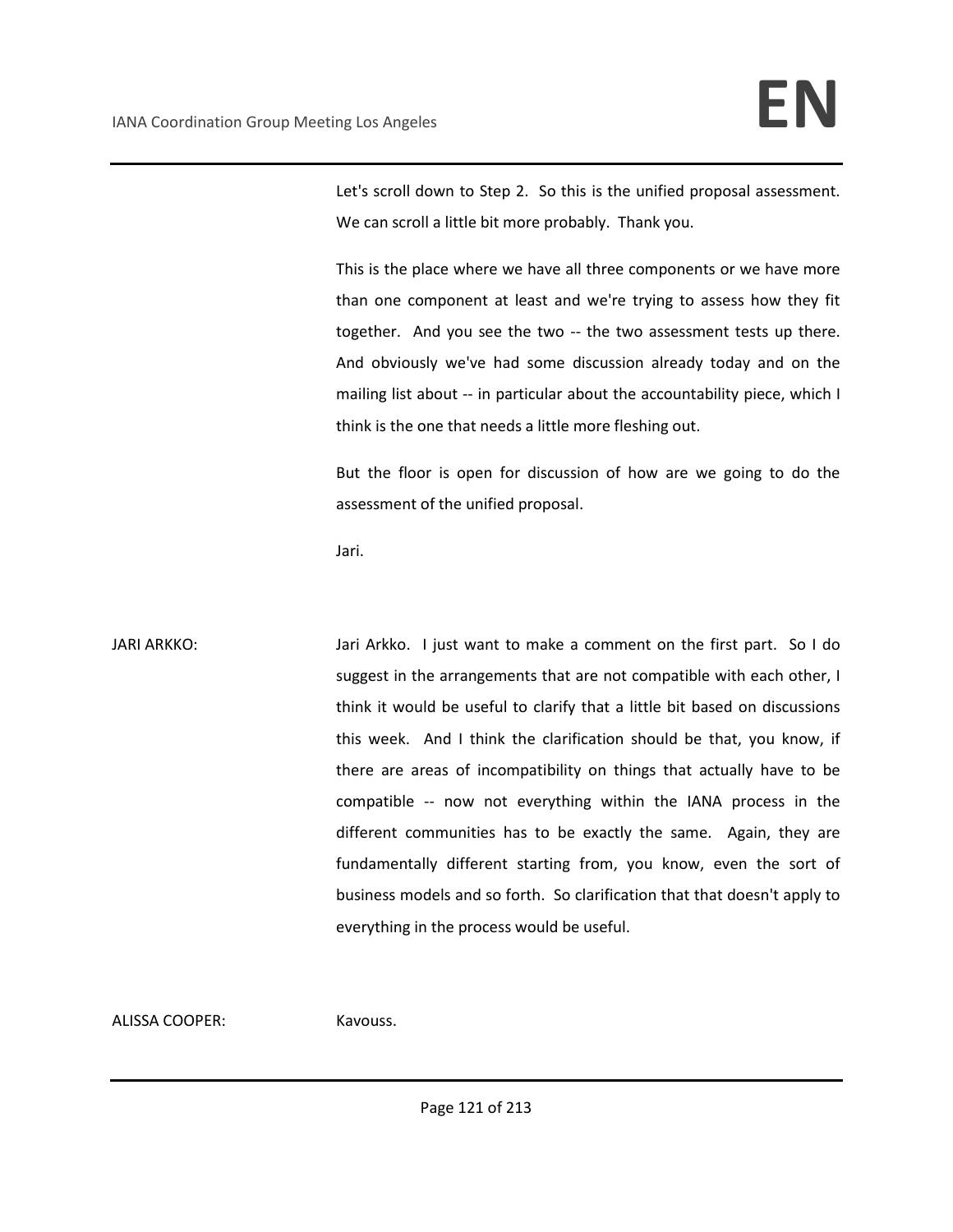## KAVOUSS ARASTEH: Thank you, Alissa. Kavouss Aresteh speaking.

I don't clearly understand the relevance of compatibility here. Are we talking of overlapping or are we talking about -- what does it mean, "compatible" with that? What does it mean that the proposal from names should be compatible proposal of the numbers? What are the criteria of compatibility? There is no criteria. These are three different things, and I don't think -- they should not overlap. They should have no contradictions with the scope and the terms and activity. But compatibility and interoperability I don't think is relevant issues here. That's point one.

Point two, if you -- or if we found or we find that two are contradicting or overlapping, what we do after? To whom we send? A has overlapping with B? A is responsible? Or B is responsible? What we do? Thank you.

ALISSA COOPER: So just -- I'll take the second part, and I think Jari is going to answer the first part. I think if we do discover problems in this phase, we send -- we send back to both, and we ask them to work together. Imagine that. That would be -- that would be my ideal. Not sure if anybody really does that, but I think that they should.

Jari.

JARI ARKKO: Jari Arkko. So I think, Kavouss, you are basically agreeing with me. I think there was a difference, though, in terms of -- I actually saw a need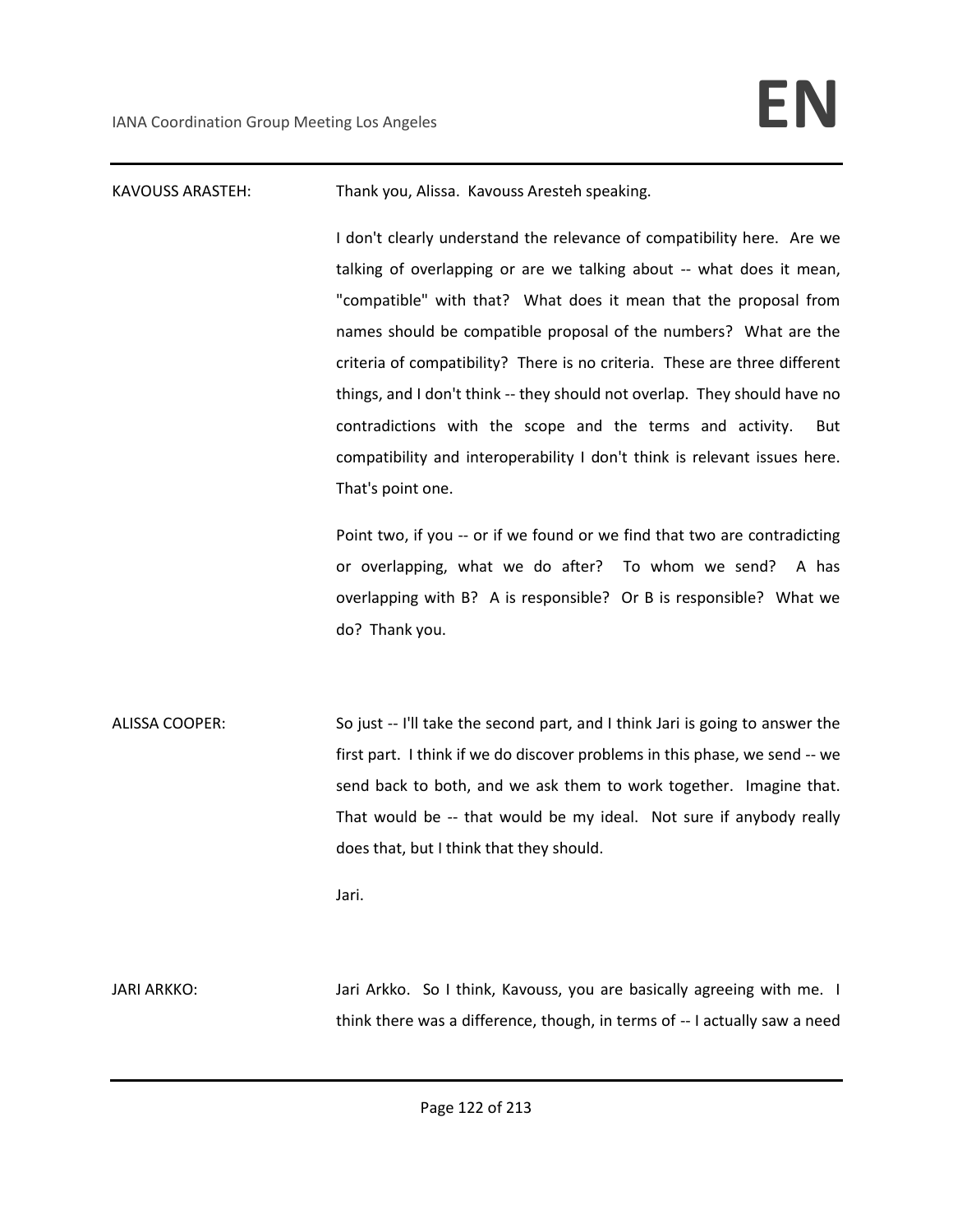to have something like this there. We both were questioning what does it exactly mean.

I think if we said something along the lines of arrangements that are not compatible with each other in areas where they have to interact, there are some things where we do actually have to -- when we have a connection between the two communities, for instance, we have to work together.

And now if my community and your community are doing completely different things on that interaction point, that's a problem. Now, if we do completely different things in some other area, that's fine.

ALISSA COOPER: And just to follow up on that, this -- the language -- the compatibility and interoperability language comes from the charter, which is why it's there. That's where I found it. I don't know if it helps to give a concrete example. If one community suggests that there needs to be a single oversight body for all three of the functions and the other two communities suggest each having their own different oversight bodies for the functions, those are not compatible. And so we need to figure out how to resolve that conflict. Just an example of how an incompatibility might arise.

Russ.

RUSS MUNDY: Russ Mundy here. I guess I'm also a little bit concerned about why and how a community -- whether it was oversight or something else, other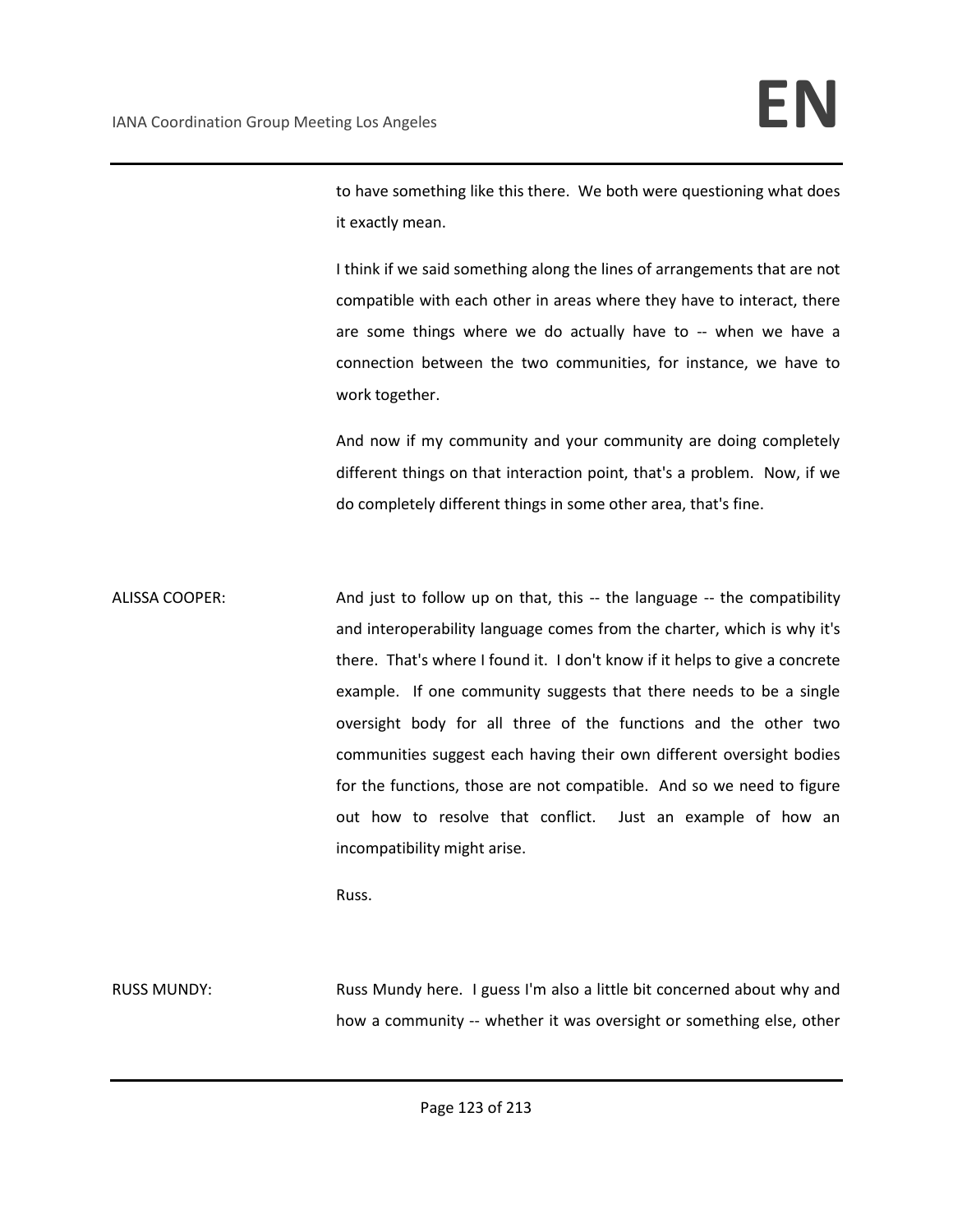## IANA Coordination Group Meeting Los Angeles **EN**

than the places where interfaces are going to be required, how one community could make as part of their formal proposal an assertion that would heavily impact another community. And not that there is an answer for it, but it is something I think thinking about it at this point and being aware of in the future, I find it hard to envision honestly.

ALISSA COOPER: I mean, there are proposals in the names community that talk about taking all three of the IANA functions out into a new separate entity. Clearly if that proposal came out of names, it has an impact on the others. And so -- that's the kind of thing that I hope gets worked out way before we see any proposals. But it might not, and that's all this is about.

Joe.

JOSEPH ALHADEFF: Thank you. Joseph Alhadeff. I think what you're hearing is concerns about the fact that it sounds like we're trying to demonstrate compatibility when really what we're looking for is finding places where there isn't compatibility, where there is an actual conflict between the proposals.

> So maybe if we wrote the language in the negative as opposed to the positive, that would help focus it on what we're looking for is where the pieces don't fit together. We don't care about where the pieces don't touch.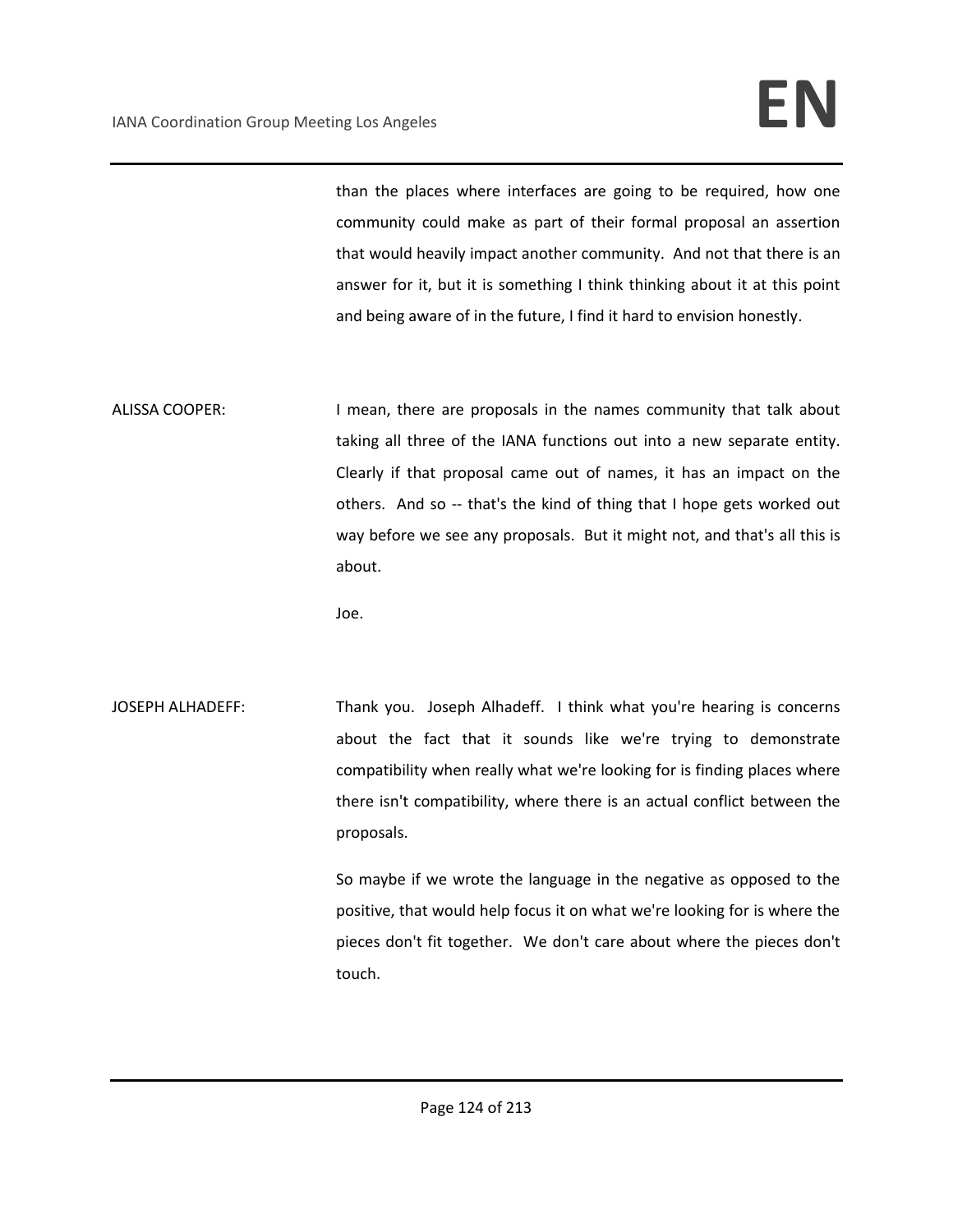ALISSA COOPER: Makes sense. Kavouss.

KAVOUSS ARASTEH: Yes. Kavouss Aresteh. Follow-up questions. Thanks, Joe. I also mentioned in my intervention that contradictions are overlapping and so on, so forth. Put a negative, it doesn't matter. We should not be always have starting with positive.

> But suppose with the overlapping or contradictions, you found that there are contradictions. You send them to both. Do we ask them to get together and resolve the contradictions? And you give them one round or what else? How -- the practicality of that, I'm talking the modality, how we do that? A, send something to you and B something? We found they are contradicting. We send to A and B. These proposals are contradicting. What do you expect from A and B? To get together to resolve the matter and come back to you? And how many rounds you give them time? One round? Two rounds? Do you have some time?

> Or like the first step, I suggest that this should be outcome from this meeting to the community that be careful or take necessary course of action that the proposal that they make are not contradicting, are not conflicting, and in the area that should interact with each other. At least we make the first attempt before coming to us that they get involved in each other's discussions in order to solve anything before sending that. Otherwise, I don't know how much time you have and how you organize that A and B getting together, resolving the matter, something sent to us. Comment on these things now. Thank you.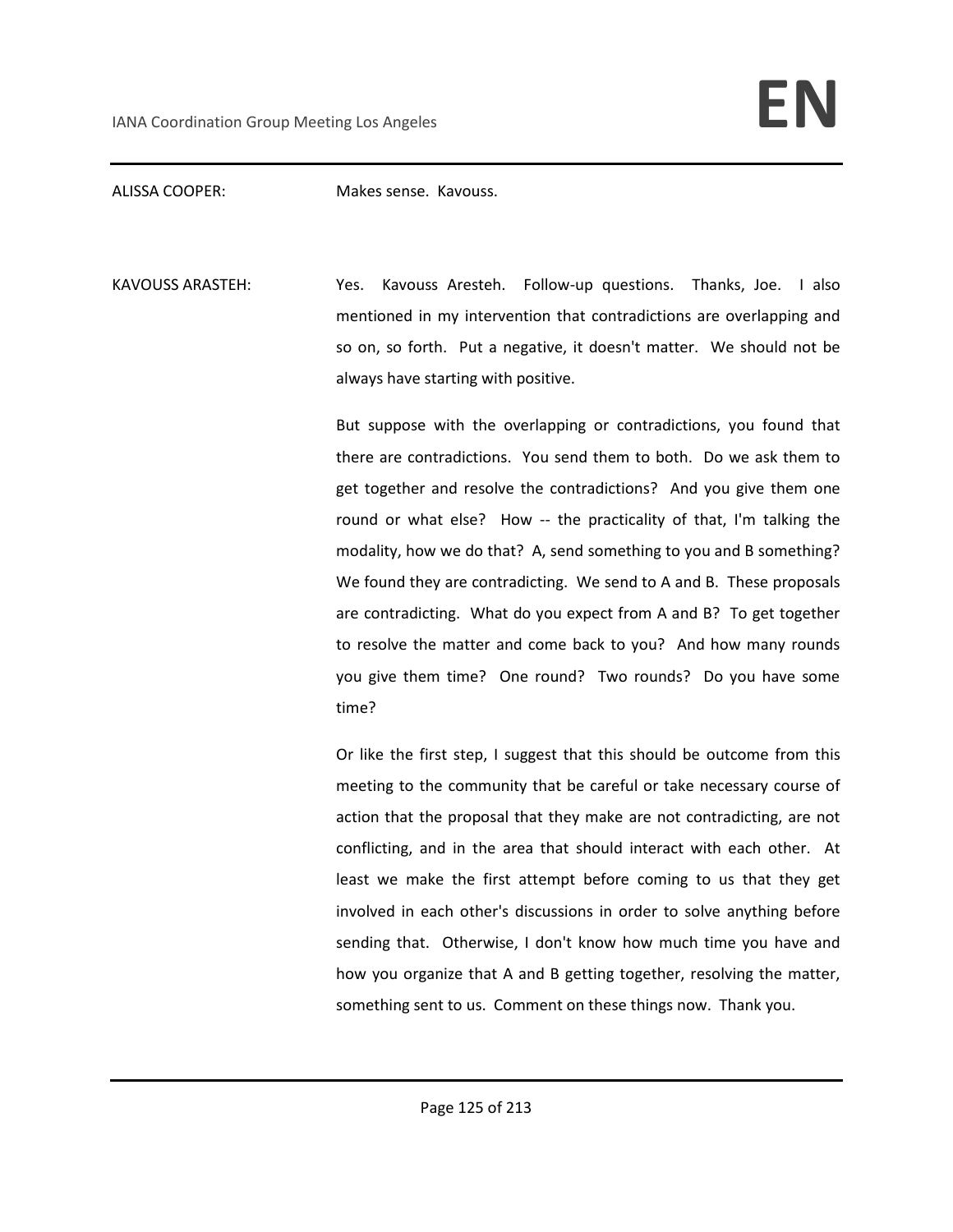We have now resolved the degree of contradiction and degree of overlapping, how it works in practice. Thank you.

ALISSA COOPER: Thanks. I mean, each of the steps is approximately the same length of time. So -- and I think, you know, on the basis of the discussion this morning, we are already asking everyone to coordinate with each other to try and avoid this, right? This is, I think, sort of an exceptional circumstance that we really hope that we don't end up in, but we do need to check and make sure.

> So having the check in there I don't think implies that it shouldn't be down now. It should be resolved now while the proposals are in development. If for some reason it doesn't get resolved, we can't just pass it on to NTIA with a proposal that doesn't make sense but amongst the three functions. So we can use the time that we have in the timeline at the phase, if we need to, but hopefully we won't need to. That would be my preference.

> Okay. I will take all this in the account and try to rephrase in the negative and send it back out for comment. But I do really want us to talk about this accountability bit because right now it says we will, you know, ask ourselves whether the proposals include sufficient accountability mechanisms and that's all it says. So what does that mean? What are we going to do? And how does it interface with the other processes?

Go ahead, Milton.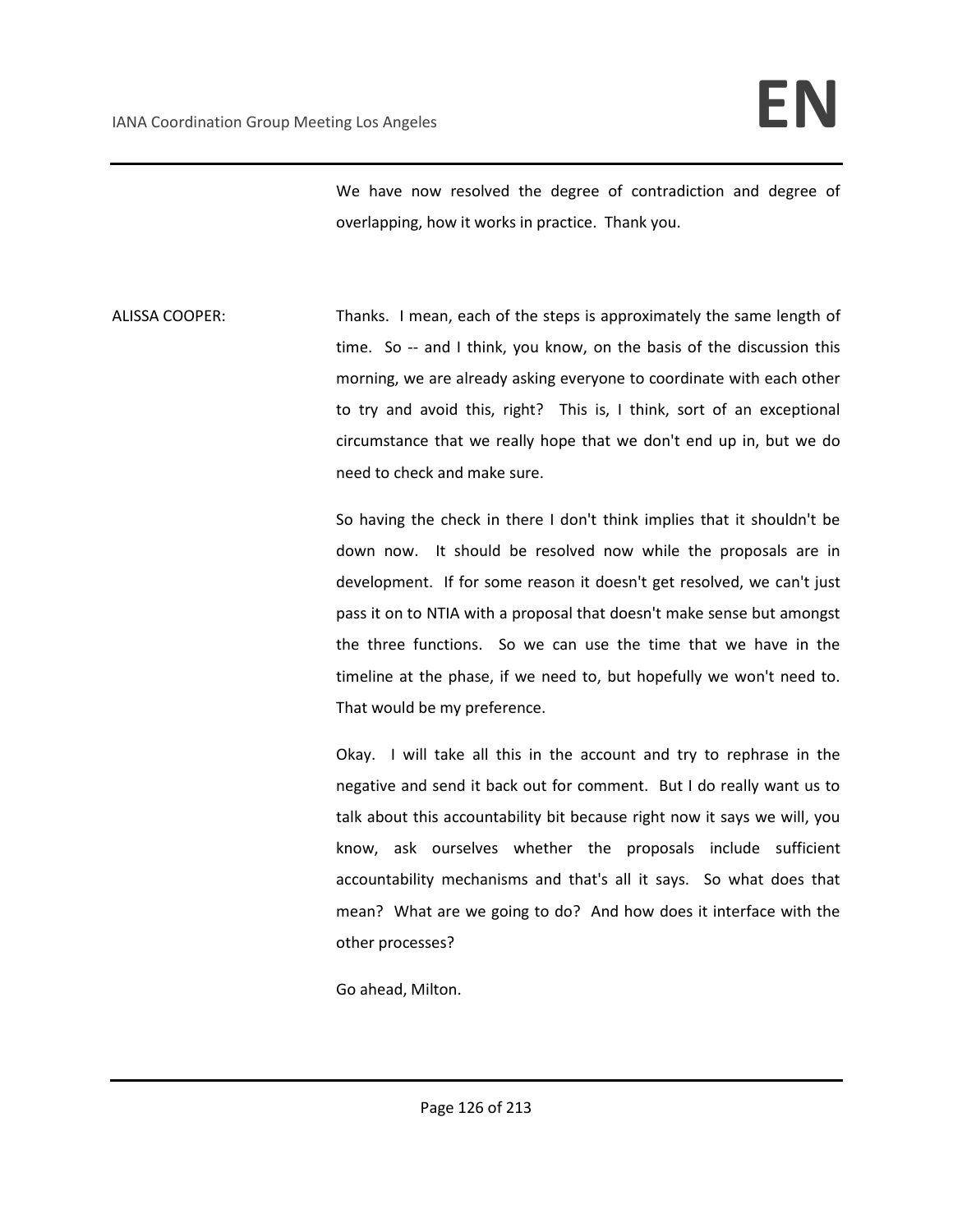MILTON MUELLER: Well, to some extent, I think we simply have to wait until we see what we have and recognize that there is a broad selection of people from different stakeholder groups on this committee who are in a position to assess the overall picture which the individual proposals may not be. And we're in a position to say, okay, here's how the overall accountability picture fits together. And since many of us have been dealing with the accountability issue for some years, make our own assessment.

> Obviously giving a lot of presumptive value to what the communities have proposed. But if there is -- we would look for a gap in accountability the same way we would look for a contradiction in the interfaces between the two proposals. So maybe we go back to this overused notion of a stress test.

> We think about what happens if. What if this community wants this and this community does that. And given this proposed institutional structure, what happens? Can it handle this problem? Could things go haywire in unexpected ways? I think we just have to do that kind of analysis because what we're trying to do here is not necessarily change proposals. What we're trying to do is anticipate objections that might come in at the public comment phase and stall the proposal. So if we can say at this stage, have you thought of this? What if this happens? And the community goes, "Oh, you know, we didn't think of that, maybe we can tweak our proposal," then we give them back the proposal and say, "There may be an issue here that you need to solve." I mean, that's my assessment. It sounds very vague but, again, I think we just have to trust the expertise and the diversity of this community to do that process in a way that is constructive. And it would be very hard to come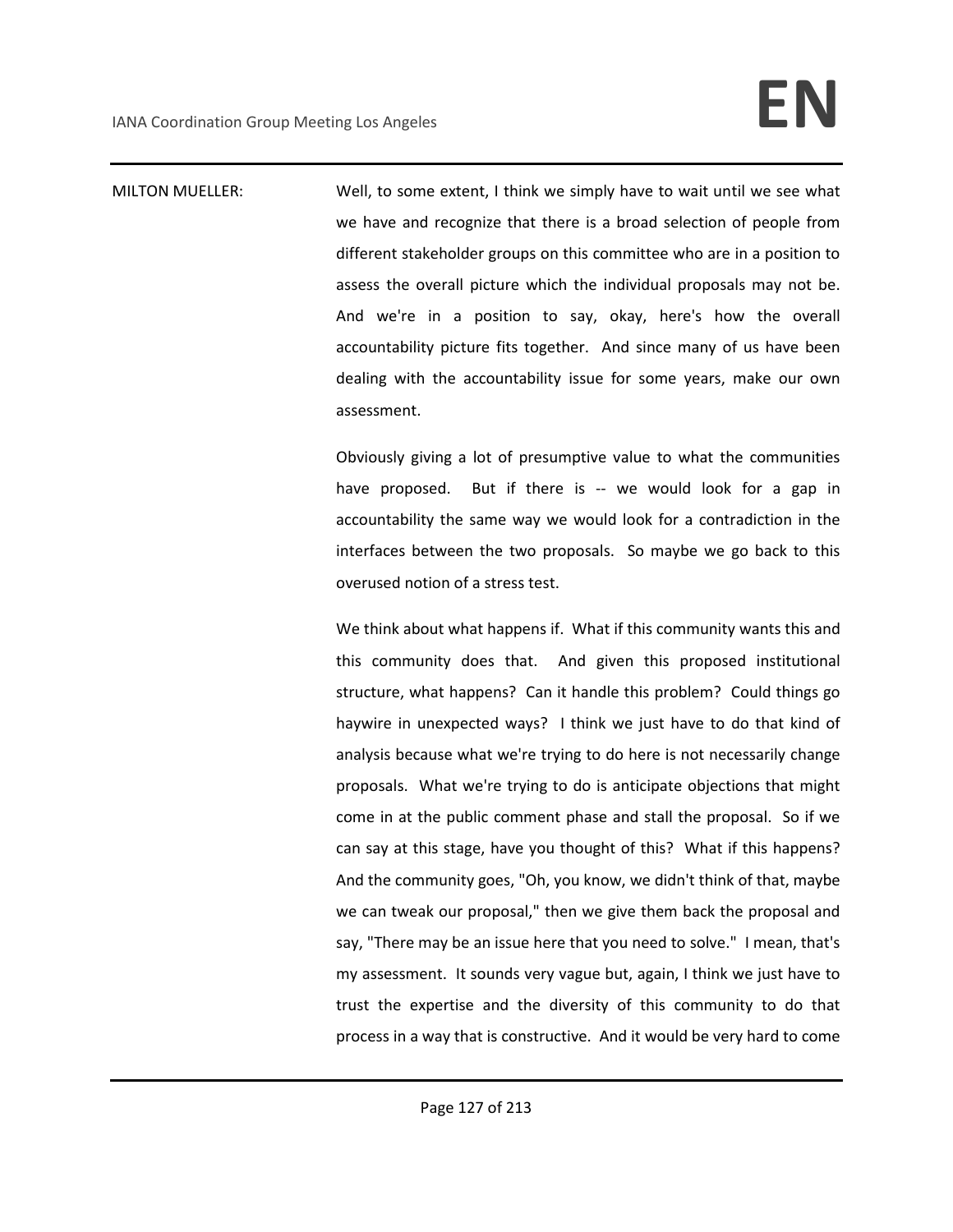up with -- Martin's shaking his head (laughter) -- to provide some insight into how the system -- the proposed change would work holistically.

ALISSA COOPER: Joe and then Russ and then me.

OSEPH ALHADEFF: Thank you. Joseph Alhadeff. Kind of builds a little on Milton's point, I think we have the concept of we are not second-guessing what the community has suggested is their method of accountability. But when you put the pieces together, the pieces may not fit correctly under the accountability rubric. And I think the question becomes, you know, as the proposal is unified, are there questions of accountability that have been created because of the way they may operate in conjunction which goes back to some of the compatibility questions because in many ways, that's a compatibility issue. And I think there's probably also a concept there where we will have to understand what the questions might come, going back to Lynn's concept earlier on today, of what people may be thinking or misunderstanding and how to address those issues that come up.

But I -- the word that makes me a little concerned is the word "sufficient independent" because that makes it sound to me like we're evaluating the community's definition of what their accountability process is. And so I'm just a little concerned by that use of the phrasing because I think if it is a consensus process, and they've done all the right things and they've come up with it and it is their decision of this is what we think accountability is, then it is a question of did it meet NTIA criteria and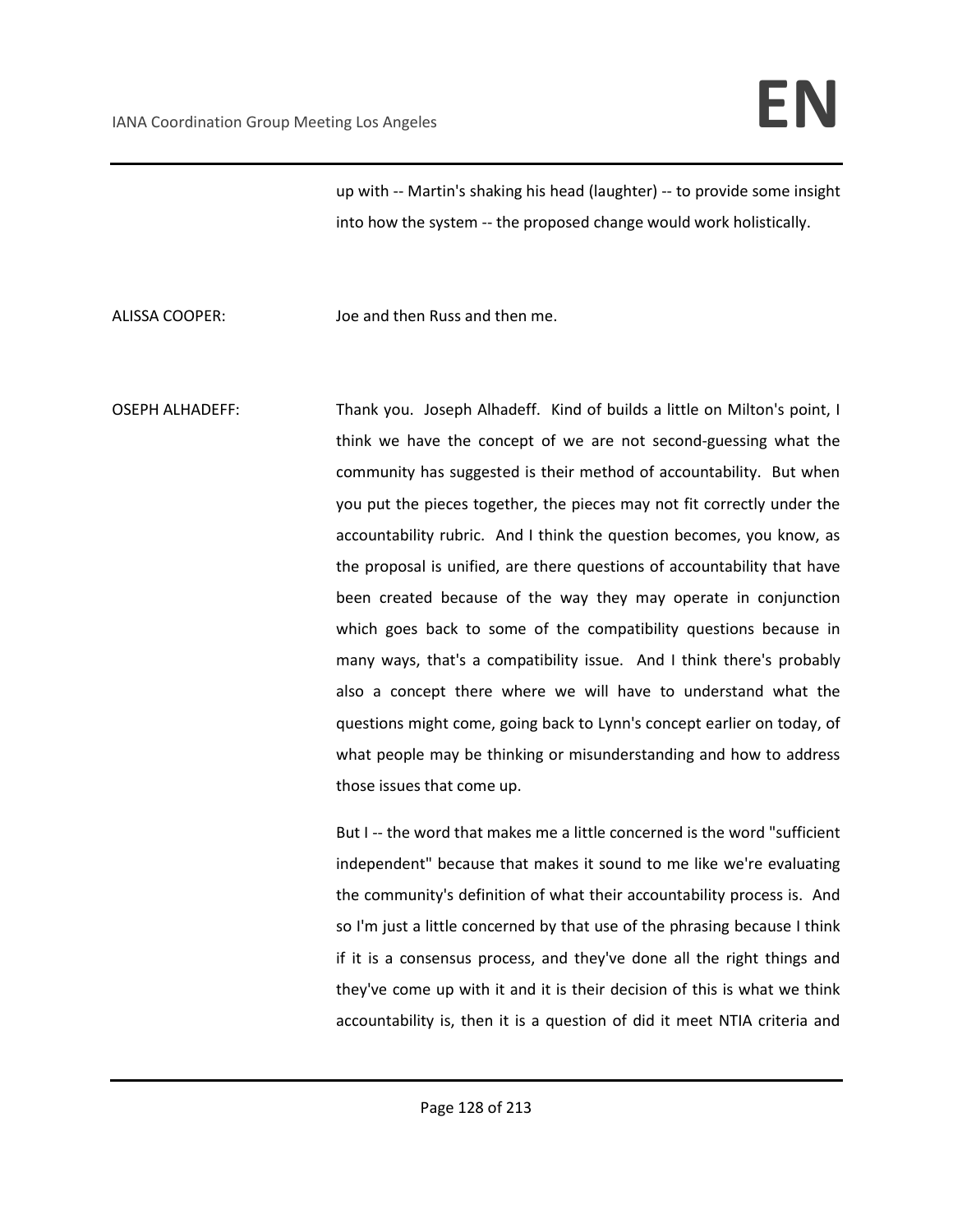## IANA Coordination Group Meeting Los Angeles **EN**

when you put the three proposals together, have we created a problem. And if the answer is we haven't created a problem by putting the three proposals together, then I don't think it is up to us to second-guess what accountability is at that point.

ALISSA COOPER: Russ.

RUSS MUNDY: Thanks, Alissa. Russ Mundy. I was going to say very much I think what Joe just made the point of, and that is the accountability and the accountability mechanisms I believe strongly have to come from the individual operational communities. And just looking for -- as we've said in the past gaps and conflicts between them, not sufficiency of them.

ALISSA COOPER: Thanks. Yeah, I agree. I don't really know -- so, first of all, sufficient independent accountability mechanisms are words from our charter. That's where they came from. Although we didn't say it's not specific we were going to do this assessment, it is just like an overall this is what we're chartered to do. I think that's where it is in the charter.

> But, yeah, I think if we go down the path of saying, you know, oh, well, this part of the proposal isn't sufficient in the event of nuclear war or something, it's -- I think it's perfectly reasonable that the community said to us, well, we're not concerned about nuclear war. So that's why we didn't defend against it in our proposal. And it is not really our place to make that judgment. So I agree that I think this is -- this can be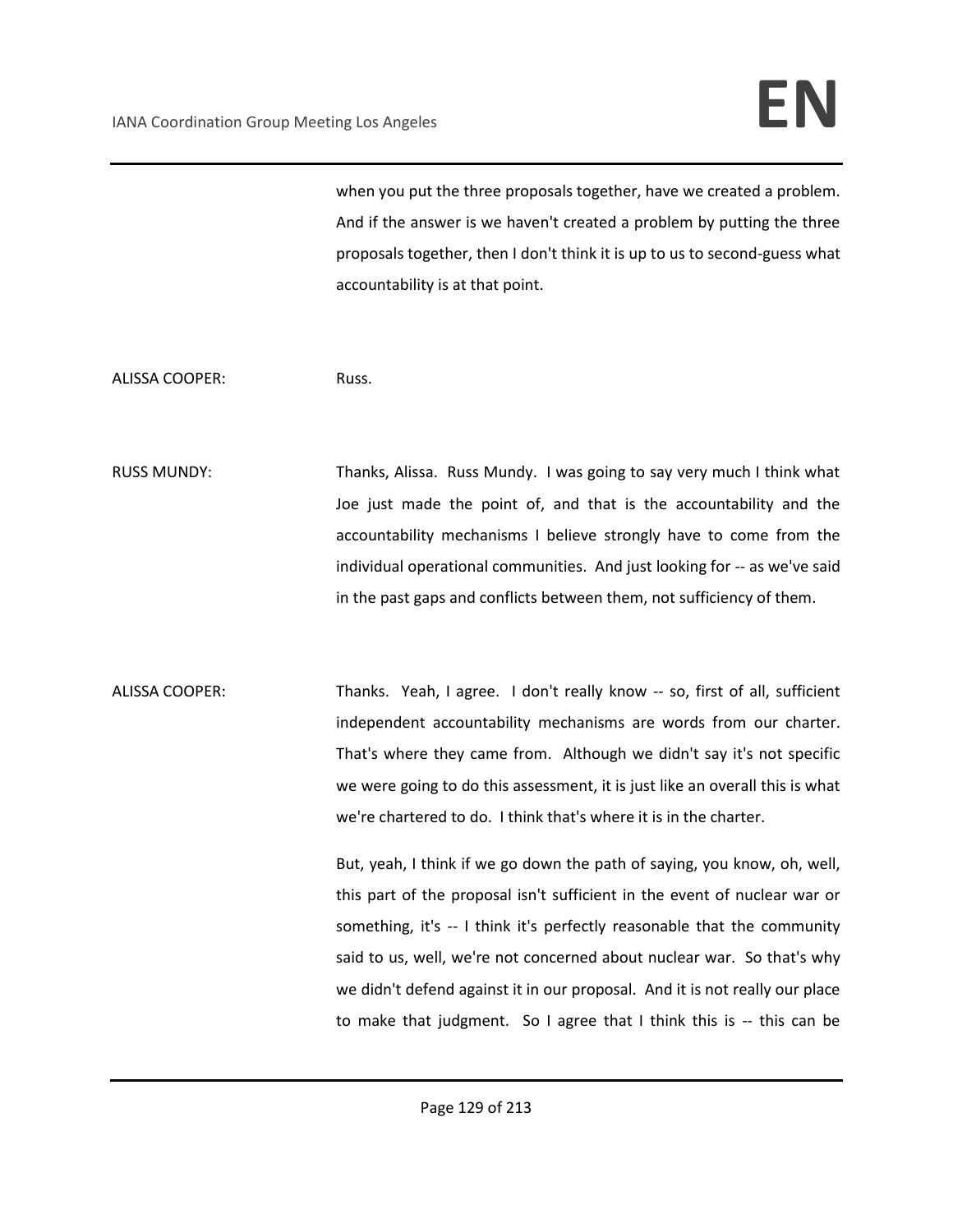rephrased to be more about gaps and conflicts as opposed to sufficiency.

MILTON MUELLER: Yeah, again, if the language is in the charter, I don't think it needs to be changed. I think what we have to work with is the understanding that we're achieving here as to what we're looking for and what the -- what the standard of sufficiency is. You know, if sufficient means to you that we are second-guessing the operational community's proposals and imposing our own standard, again, I don't think that's a big danger because there's so many representatives of different views on this panel. But if that's what it means, then I think we've agreed that's not what we're going to do.

ALISSA COOPER: That's fine.

- MILTON MUELLER: But as a guide to the operational communities, I think this is valuable. It tells them, "When you're doing your proposal, make sure it has sufficient independent accountability mechanisms." I think that's part of what we want to do.
- ALISSA COOPER: Okay. I think that's reasonable, which means we can leave this or we could leave this sentence and add a little more detail about what we think it means, maybe. So I'll take a crack at that.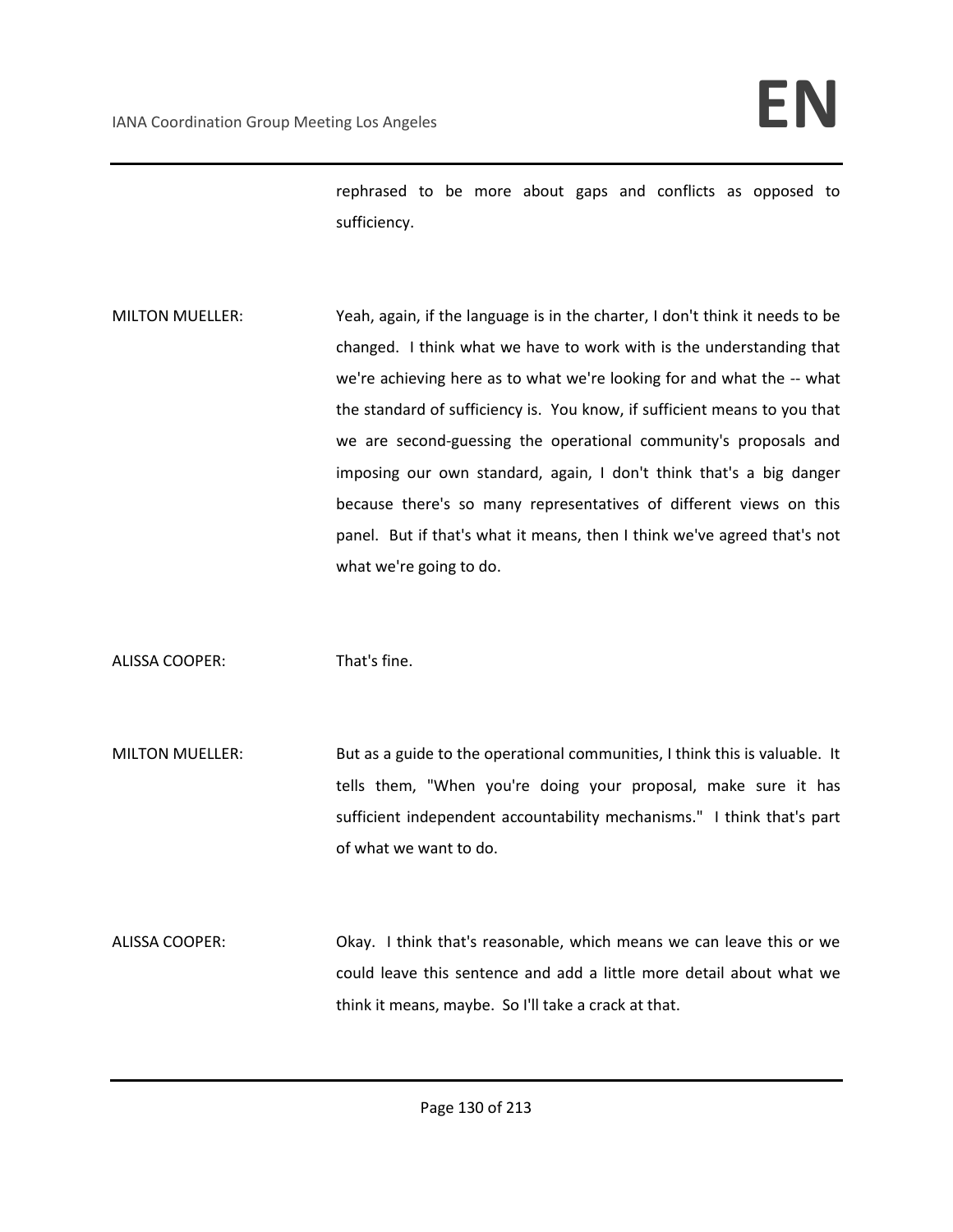Kavouss.

KAVOUSS ARASTEH: Yes. Kavouss Arasteh.

I think I agree, I tend to agree with the previous speaker. The issue, even though it is in our charter, it's not quite clear, because when we say "sufficient," you don't have any means to see what is sufficient, what is not sufficient. This is number one.

But the more difficulty here is keep the proposals together. You receive a proposal for community -- operating community 1, 2, and 3 and then you want that all together in a cumulative manner, they have sufficient degree of accountability how? We don't have that information.

Each of these communities may mention that there is or they have used a mechanism of accountability in their proposal but how we could say that they all together, they meet a criteria of accountability and we say that this is sufficient and not sufficient? It is not implementable, number one.

Number two, for the time being we have not received anything and we don't know to what extent we receive something from the CWG IANA name accountability that we could tap. I don't know what the accountability there. I have it is something -- we have to put something differently. Perhaps we could say that what accountability mechanism has been -- you know, whether the accountability mechanism has been used in each of these proposals and then to see whether we in ICG will be able to create a cumulative accountability for the whole proposal to work together. That is very difficult. Thank you.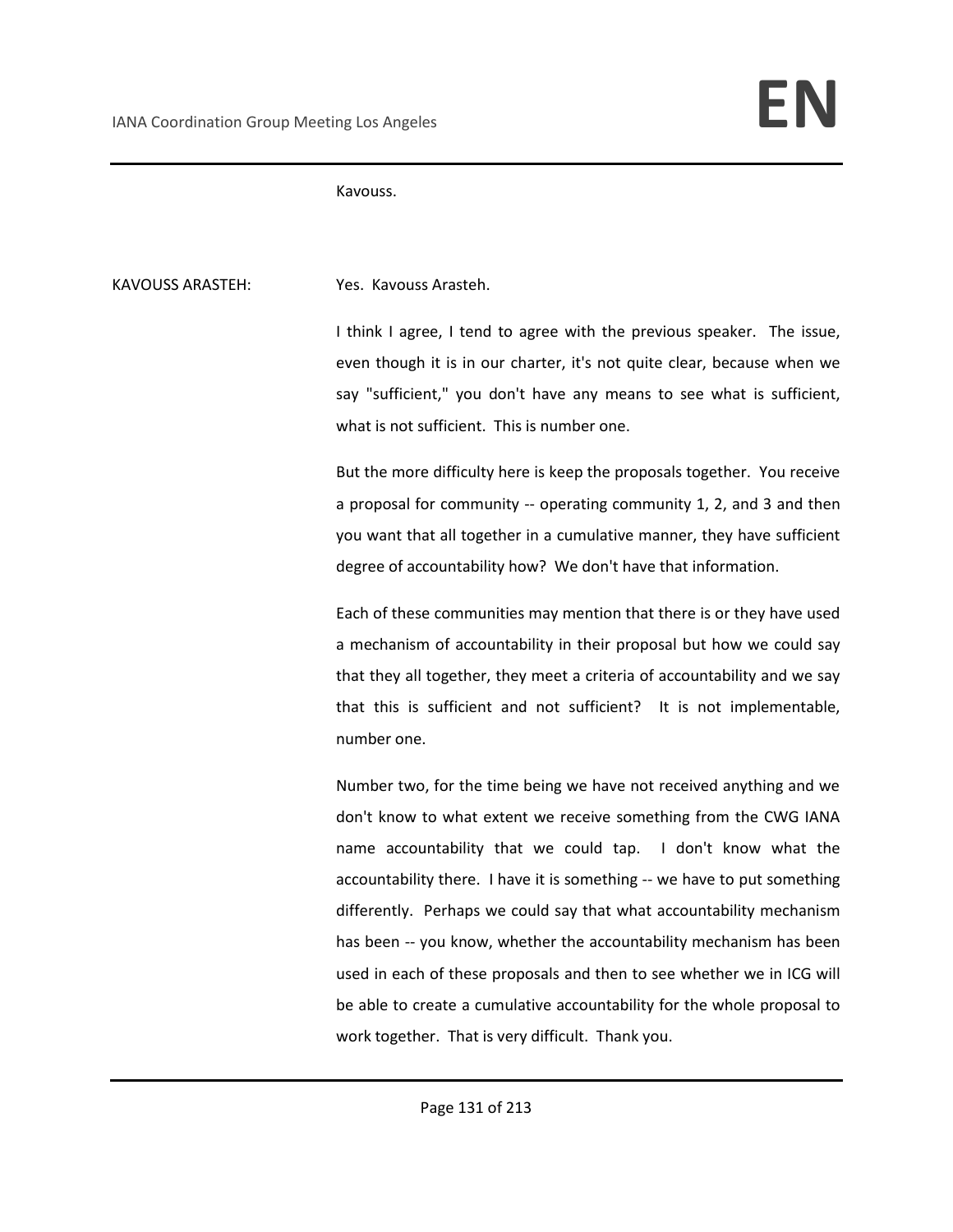ALISSA COOPER: Thanks. Okay. So the other open question on this bit was -- and we don't really have to work this out right now, but if we have two components that come in and are ready before the third, if we should start doing this analysis pairwise.

> I'm all in favor of that because we are short on time in general, but in case anyone was avidly against that, I wanted to raise it.

> And people are okay with starting with the first two and doing this analysis and then adding the third?

Go ahead. Go ahead, Kavouss.

KAVOUSS ARASTEH: Yes. I'm not against that we could do something, but at the end, you have to look together to see all three, whether they are -- I used the word "compatibility" that you used, but yes, we can use -- we can take advantage of the time but it doesn't mean that it is complete because they have interactive -- they have influence or actions one over the other, but doesn't -- nothing prevents us to start for -- if we receive something from the first two communities, waiting for the third one, which I think will be in delay. It is very improbable that they could do it on time but the two others we may receive it earlier, why not. We can start. So there is no opposition with the proviso that we come back once all three, to look at the issue again. Thank you.

ALISSA COOPER: Okay. Good. Do you have a thought on that? Yeah.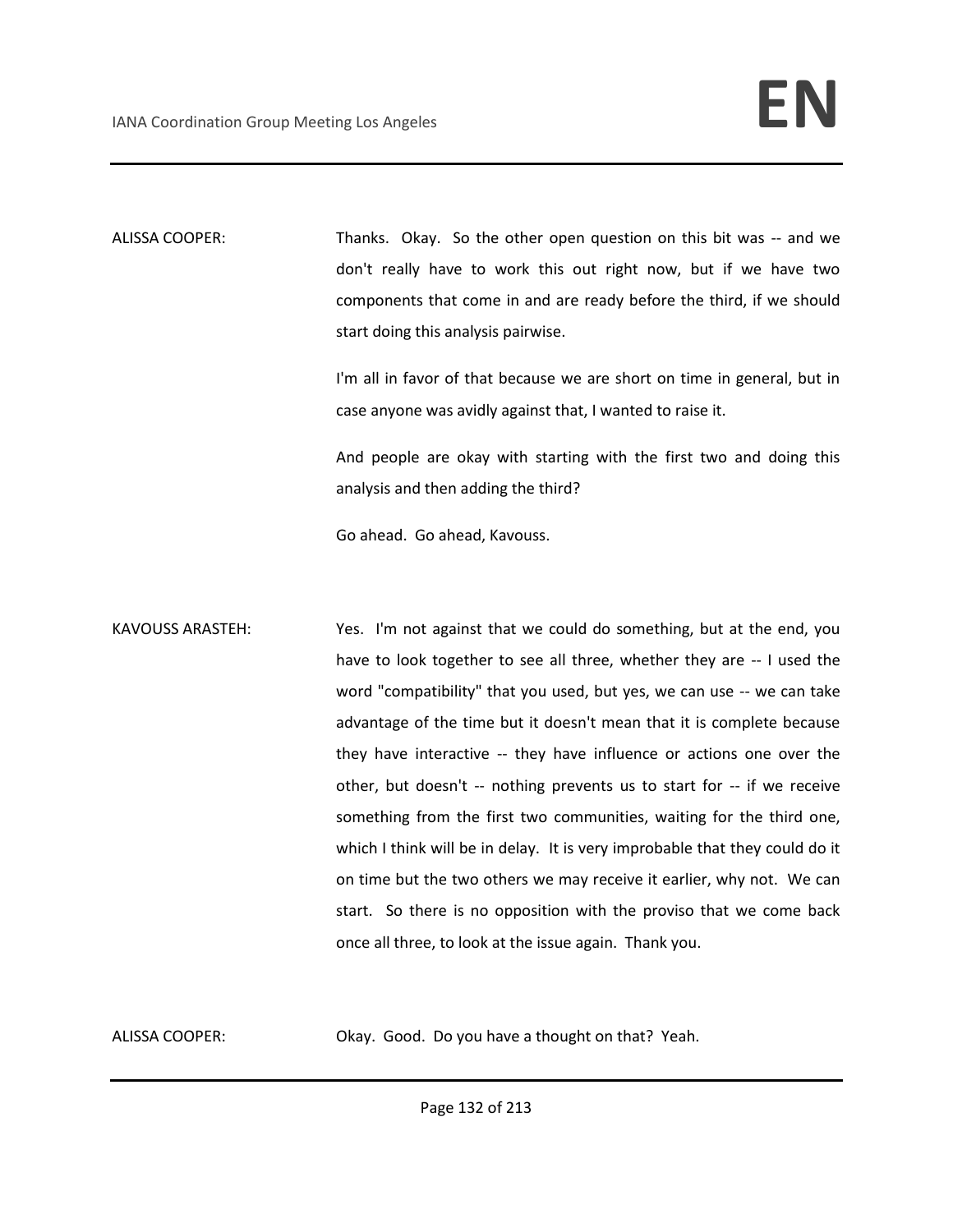| <b>MILTON MUELLER:</b>  | That up -- move that document down so that we can see what's above<br>(a) and (b). The other way.                                                                                                                                                                                                                                                                                                                                                           |
|-------------------------|-------------------------------------------------------------------------------------------------------------------------------------------------------------------------------------------------------------------------------------------------------------------------------------------------------------------------------------------------------------------------------------------------------------------------------------------------------------|
|                         | Yeah.                                                                                                                                                                                                                                                                                                                                                                                                                                                       |
|                         | That's unified proposal assessment, so to my mind, (a) and (b) happen<br>when we have all three, by definition.                                                                                                                                                                                                                                                                                                                                             |
|                         | If you're worried about, you know, one of them being really late, then I<br>suppose at some point we could -- you could make a motion that we<br>should go ahead and we could decide based on what we have, but --<br>and I wouldn't oppose it on principle, but in -- you know, if it's just<br>talking about waiting another two weeks to do a proper unified<br>assessment that we wouldn't have to repeat part of, I -- I'd say just wait<br>two weeks. |
| ALISSA COOPER:          | Got it. Kavouss and then Russ and then Russ. Oh, okay.<br>Kavouss, Russ Housley, Russ Mundy, and then Lynn.                                                                                                                                                                                                                                                                                                                                                 |
| <b>KAVOUSS ARASTEH:</b> | Thank you. I think to at least resolve that issue, delete "unified" at the<br>beginning of the text for the time being and mention unified at the end.<br>That at the end of the process, we need to look at the whole thing<br>together. But at least in order not to prevent us to do something when<br>we receive two proposals, delete "unified" from the title. Thank you.                                                                             |
| <b>ALISSA COOPER:</b>   | Russ Housley.                                                                                                                                                                                                                                                                                                                                                                                                                                               |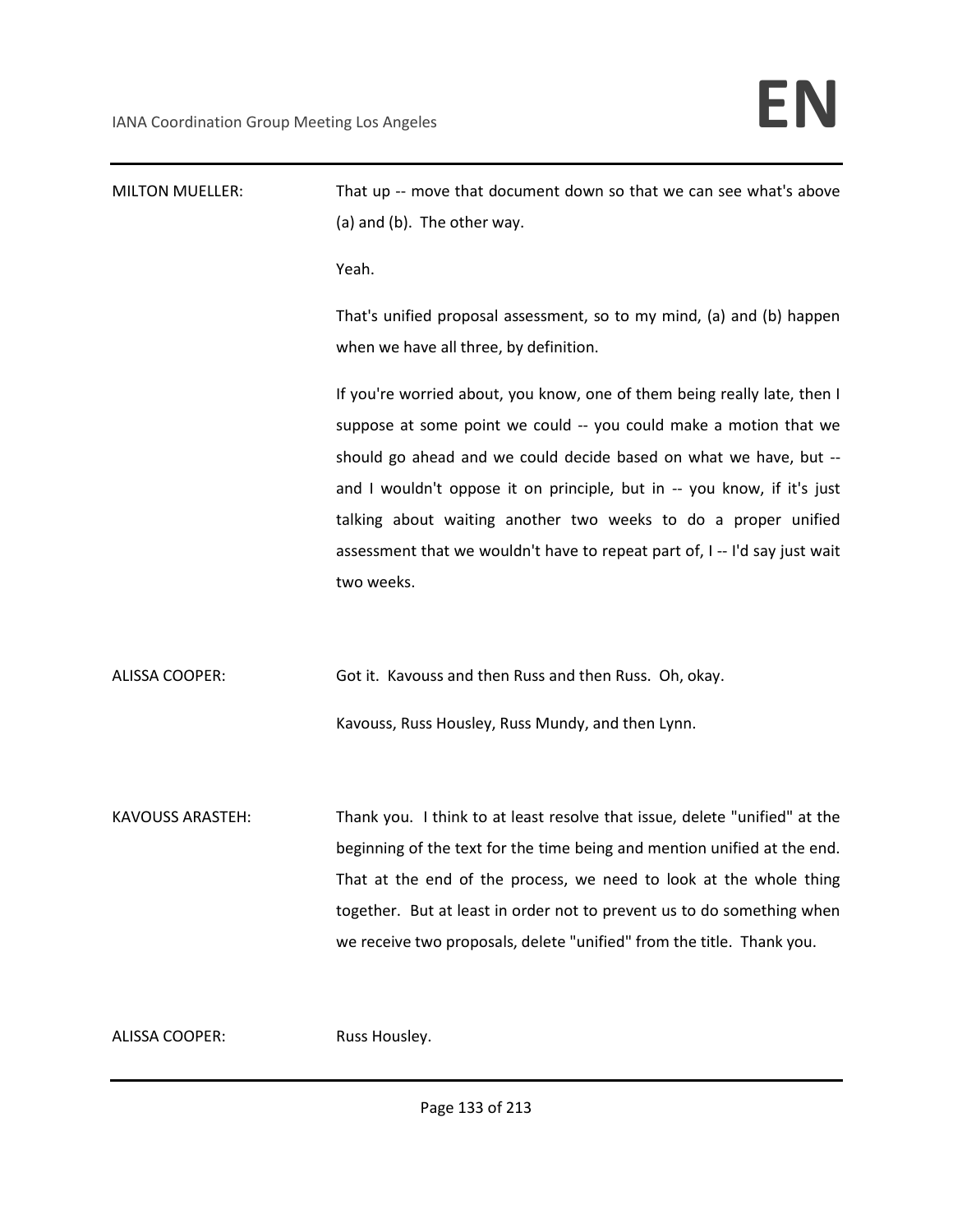| <b>RUSS HOUSLEY:</b>  | This is Russ Housley. Thank you.                                                                                                                                                                                                                                                                                                                                                                      |
|-----------------------|-------------------------------------------------------------------------------------------------------------------------------------------------------------------------------------------------------------------------------------------------------------------------------------------------------------------------------------------------------------------------------------------------------|
|                       | My gut tells me that we're not to get these all at the same time and that<br>we're going to have to deal with them when we have them, and<br>anything we can do to process them efficiently is going to be good, but<br>we have enough people participating in each of these communities.<br>We'll know if we're at the place where we're close to getting the next<br>one or we're far away from it. |
|                       | And so I think this is something we can decide late, but we should be                                                                                                                                                                                                                                                                                                                                 |
|                       | prepared to deal with the analysis of one, then two, then three.                                                                                                                                                                                                                                                                                                                                      |
| <b>ALISSA COOPER:</b> | Thanks. Russ Mundy.                                                                                                                                                                                                                                                                                                                                                                                   |
| <b>RUSS MUNDY:</b>    | Thanks. Russ Mundy here.                                                                                                                                                                                                                                                                                                                                                                              |
|                       | Yes, I'm in -- strongly in favor of Russ Housley's suggested approach<br>there.                                                                                                                                                                                                                                                                                                                       |
|                       | One -- once we do, I think, a comparison of any two, whatever two they                                                                                                                                                                                                                                                                                                                                |
|                       | might be, a subsequent comparison of a third one should be relatively                                                                                                                                                                                                                                                                                                                                 |
|                       | straightforward. Yeah, there might be some yet recollection overlap but                                                                                                                                                                                                                                                                                                                               |
|                       | this may also be getting to the problem that folks may have different<br>models in their heads as far as what we will actually be doing in                                                                                                                                                                                                                                                            |
|                       | producing the consolidated proposal.                                                                                                                                                                                                                                                                                                                                                                  |
|                       |                                                                                                                                                                                                                                                                                                                                                                                                       |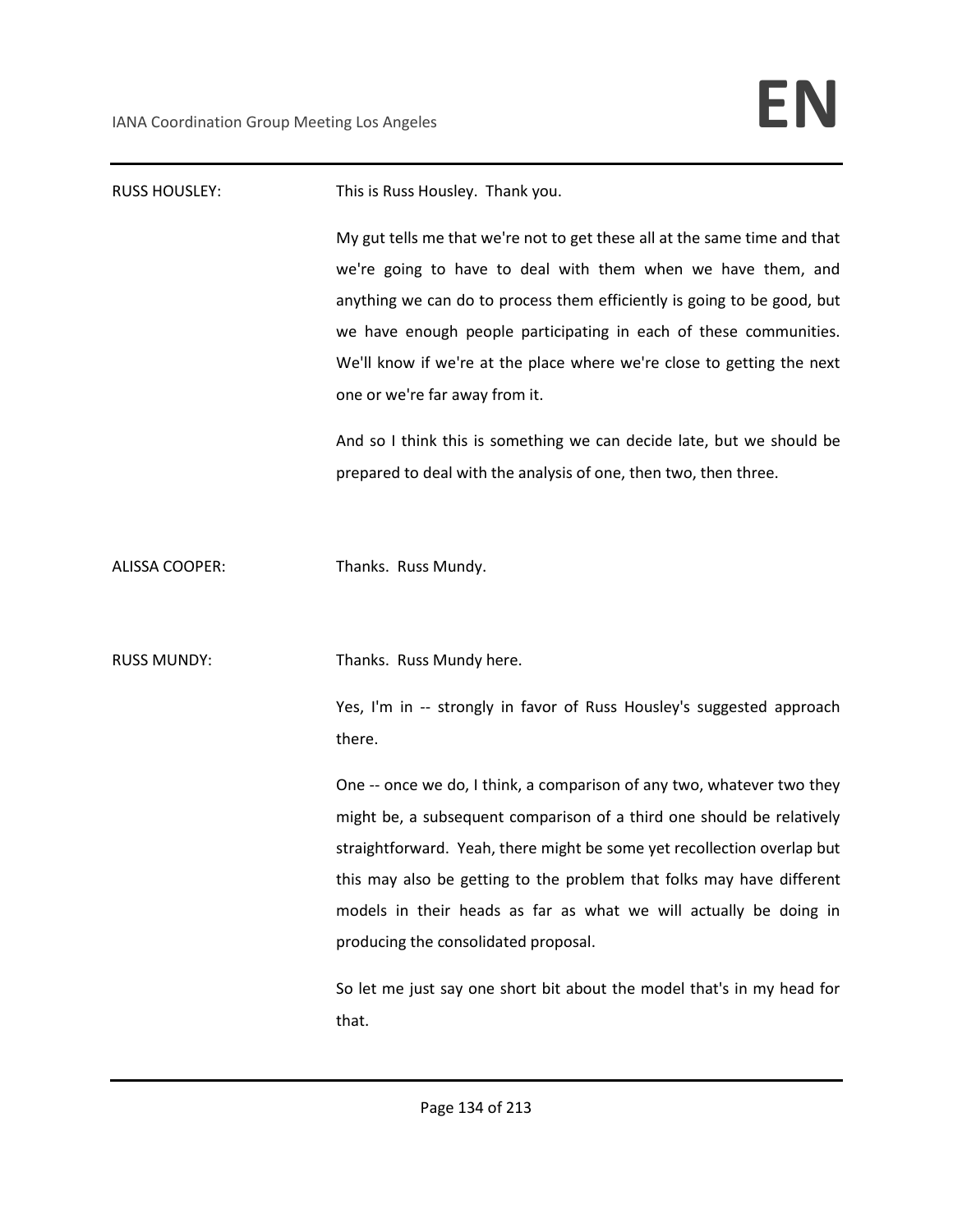Our consolidated proposal, I think, should consist of the three operational community proposals, unchanged, untouched by us, and some set of words that the ICG puts together on top of those three proposals.

So we're not going to be hopefully having to create huge volumes of words.

We'll have to do our assessment, and if we're fortunate, not have to write too many words. But the major work of the community - operational community proposals is going to be done in the operational communities.

ALISSA COOPER: Thank you. Lynn?

LYNN ST. AMOUR: Yeah. I mean, I would support -- Lynn St. Amour -- would support going forward with reviewing two, if we have two come in ahead of time. I mean, I think this is a process in any case. It's clear that at the end, we need to do a unified and consolidated review, but -- so I'm not quite sure, actually, what Milton was sort of objecting to, because I thought prior to that, it looked like there were a lot of heads nodding around the room with respect to if we had two come in, we would get started and we would, you know, engage the third when we had received that.

ALISSA COOPER: Thanks. Go ahead.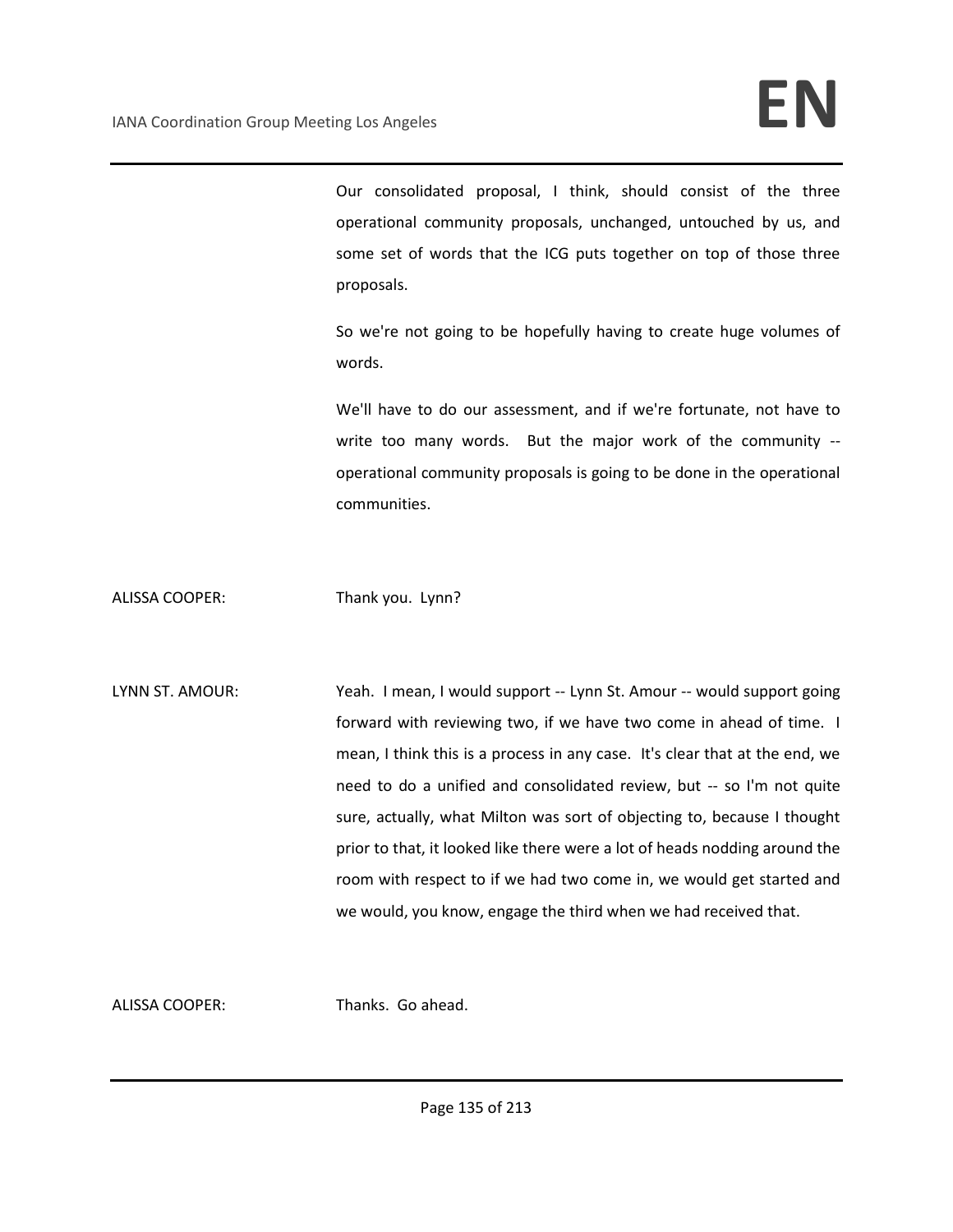| <b>MILTON MUELLER:</b>  | Yeah. I don't have any objection to doing two if, you know, we think<br>there's going to be a long gap between the third one. I really don't. |
|-------------------------|-----------------------------------------------------------------------------------------------------------------------------------------------|
|                         | It's just I don't see any reason to get ourselves in a situation where we                                                                     |
|                         | have to do the comparison again if we don't need to. That's all I was                                                                         |
|                         | saying.                                                                                                                                       |
|                         |                                                                                                                                               |
| <b>ALISSA COOPER:</b>   | I think we're -- I think everyone is in agreement about that.                                                                                 |
|                         | Jari, did you want to add something?                                                                                                          |
|                         |                                                                                                                                               |
| <b>JARI ARKKO:</b>      | Yeah. I just wanted to say that I think the general principle here is that                                                                    |
|                         | we should provide as much information as possible back to the                                                                                 |
|                         | communities as soon as we can provide that information. You know, if                                                                          |
|                         | we see an incompatibility between two pieces that we have gotten, we                                                                          |
|                         | should tell that immediately back and not wait, no matter what the                                                                            |
|                         | situation is, but of course we're not repeating work. We add more                                                                             |
|                         | analysis as we get more information.                                                                                                          |
|                         |                                                                                                                                               |
| <b>ALISSA COOPER:</b>   | Sounds right to me. Okay. I think that's probably good enough on this                                                                         |
|                         | proposal for --                                                                                                                               |
|                         | Oh, sorry. Last word. Kavouss.                                                                                                                |
| <b>KAVOUSS ARASTEH:</b> | Yeah. Last word.                                                                                                                              |
|                         |                                                                                                                                               |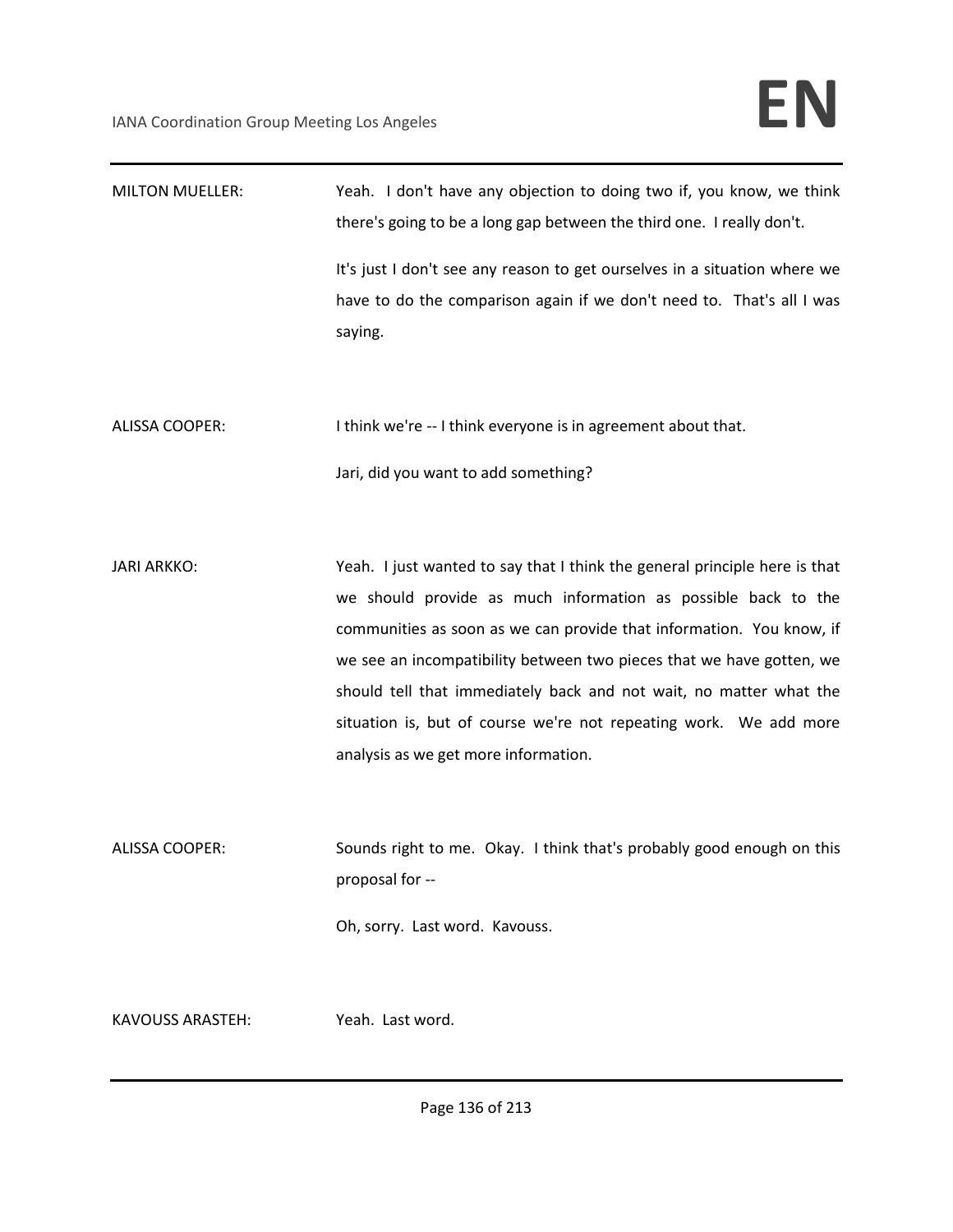I suggest that neither we use the word "unified" nor we use "consolidated," and the title "assessment of proposal" and summary text "overall assessment." It's not unified nor consolidated. Overall assessment. Thank you.

ALISSA COOPER: Thanks. I think we have enough to chew on with this. I will spin a revision and we can continue this discussion on the mailing list and then conference calls.

> The only thing I was going to ask is if there's anyone -- if there's one person who wants to help me out with this, so that I don't have to hold the pen and be the bottleneck because I'm busy. Joe. Great. Thank you, Joe.

> Okay. So we're going to move on to the FAQ discussion, and Manal is going to lead us in that.

> Do you want to project yourself -- your own computer or do you want Alice to project?

MANAL ISMAIL: I'm flexible. I can send the file to Alice because I've been doing some other --

ALISSA COOPER: Oh, you've been editing? Okay.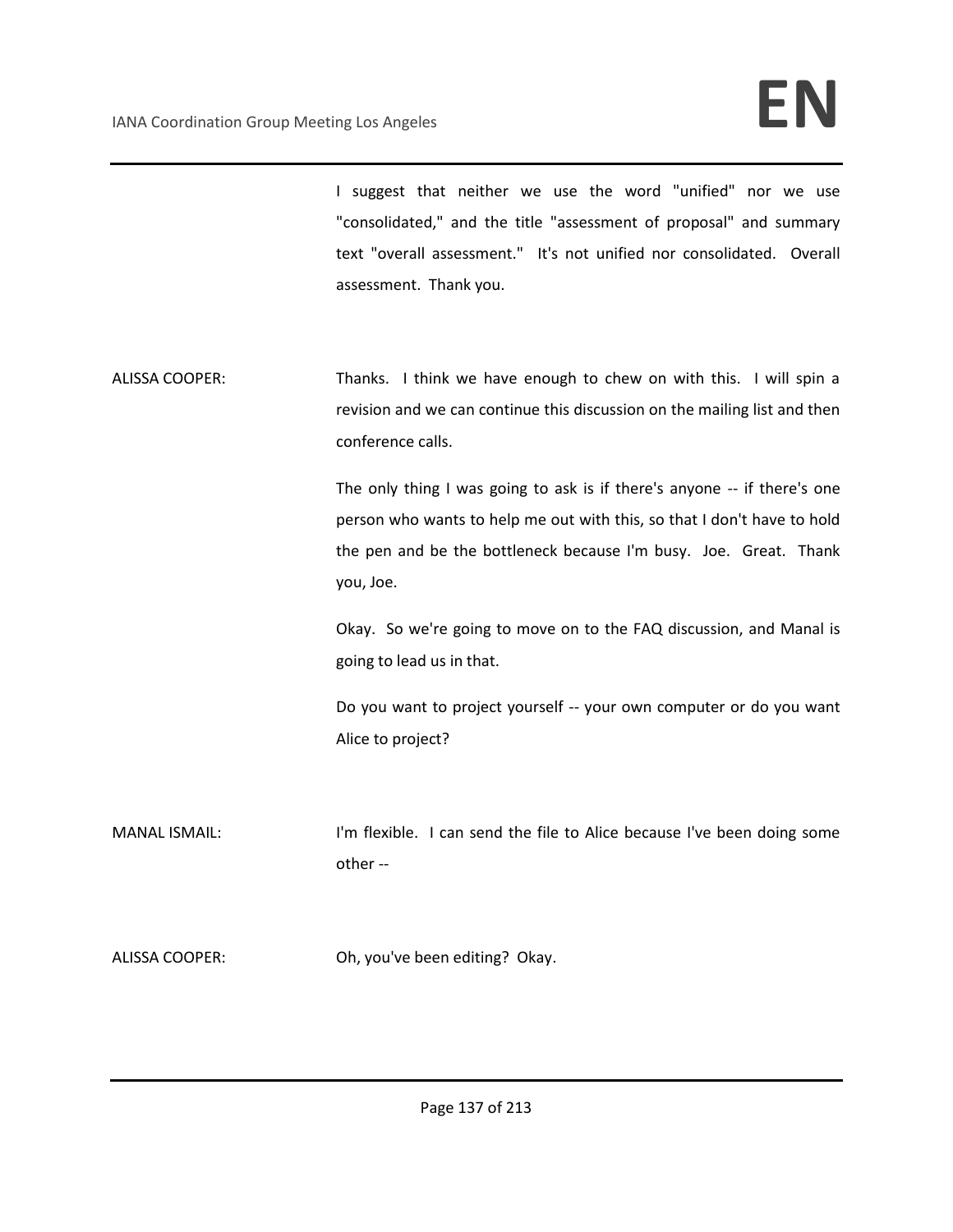| <b>MANAL ISMAIL:</b>  | Yes. Or projecting.                                                             |
|-----------------------|---------------------------------------------------------------------------------|
| <b>ALISSA COOPER:</b> | Your preference.                                                                |
| <b>MANAL ISMAIL:</b>  | Okay. If I can --                                                               |
|                       | Yes, please. Okay. So thank you. I'm sorry to keep you waiting.                 |
|                       | So thank you all, first, for your collaboration and flexibility in getting this |
|                       | out before the L.A. meeting, and I don't think we need to open the              |
|                       | discussion on every single question on the FAQ, but I'm aware that              |
|                       | there are a couple of questions that were not a hundred percent agreed          |
|                       | on the language and maybe we want to confirm the language again also            |
|                       | in light of the discussions that were held earlier this week in L.A.            |
|                       | Of course in addition to adding more questions.                                 |
|                       | So I'll try to go quickly through the different sections and maybe we can       |
|                       | pause on the questions that need to be revisited.                               |
|                       | So the first part is about ICG. I don't think we need to change anything        |
|                       | about "What is the ICG?"                                                        |
|                       | I'll be going through the questions and please stop me if we need to            |
|                       | pause.                                                                          |
|                       | "What is ICG?"                                                                  |
|                       | "Who are members of ICG?"                                                       |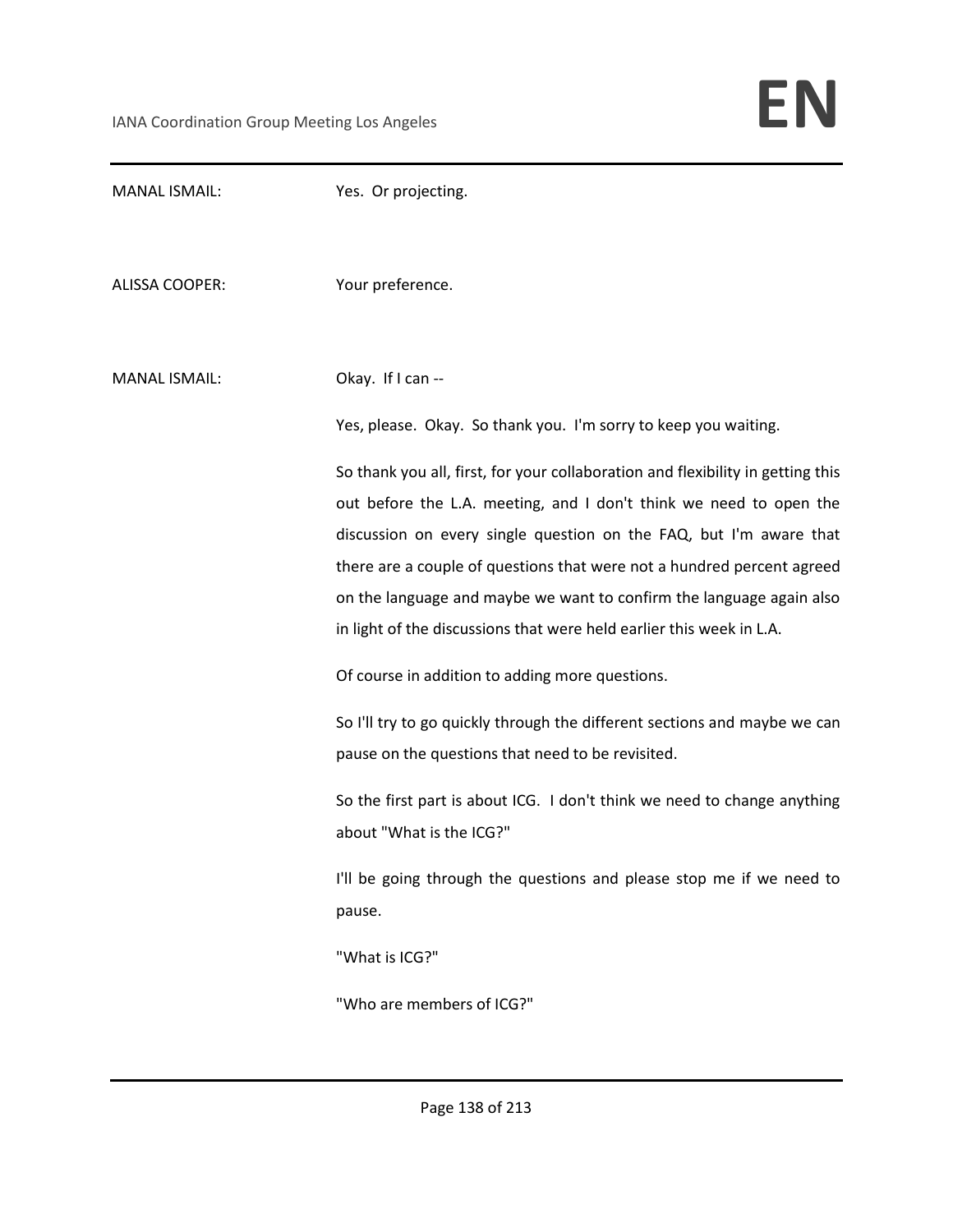And "Is the ICG part of ICANN?"

"What do the ICG do?"

I think all this have been agreed.

About the IANA functions, we have "What are the IANA functions?"

I have just added a link to the presentation that was held here this week, the link that Elise sent to the mailing list, and I hope we can also link to the SSAC document that was mentioned earlier, as soon as we get the link, too.

So if there is no comments on the sentence added, I can just move on to the next question.

"Which aspects of IANA are to be covered in the stewardship transition?" I think also this has been sufficiently discussed and hopefully agreed.

Then about the process and how to participate, we have "How will proposals be delivered?" Again, it's the RFP thing.

"Who are the operational communities?" I mean, by now, we should have known this.

"How can I participate in these processes?" I think also nothing to add here.

"Where can I find more information on the operational communities?" It's the portal we have.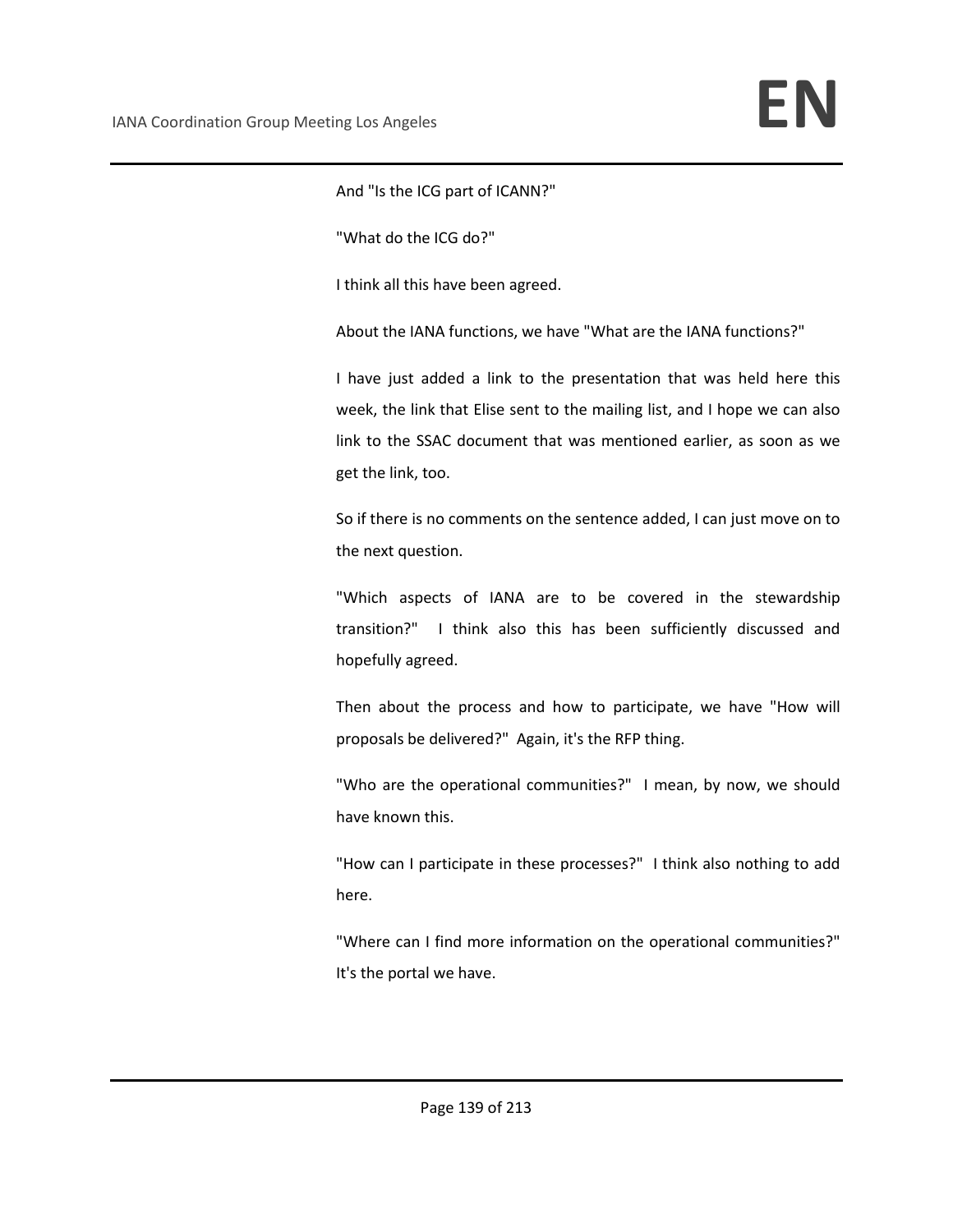Then about the decision-making process, "What are the criteria that need to be addressed in submitting" -- in the submitted proposals, I think. In submitted proposals. And this is the document we were discussing earlier now, so I think any modifications or changes in the document would ultimately be reflected here, so do we need to address this question now or we can wait till the document itself is finalized?

This is, "What are the criteria that need to be addressed in the submitted proposals?" This is what we have been discussing a while ago.

Move on?

Further up or --

ALISSA COOPER: I think we should wait to -- wait until the other document settles a little bit and then just have this reflect that.

MANAL ISMAIL: I'm sorry?

ALISSA COOPER: I think we should wait. I don't think it makes sense for you to edit this every time the other document gets edited. We're going to go through a couple rounds of discussion on the other document and then when it feels settled, then you can have the FAQ reflect the document.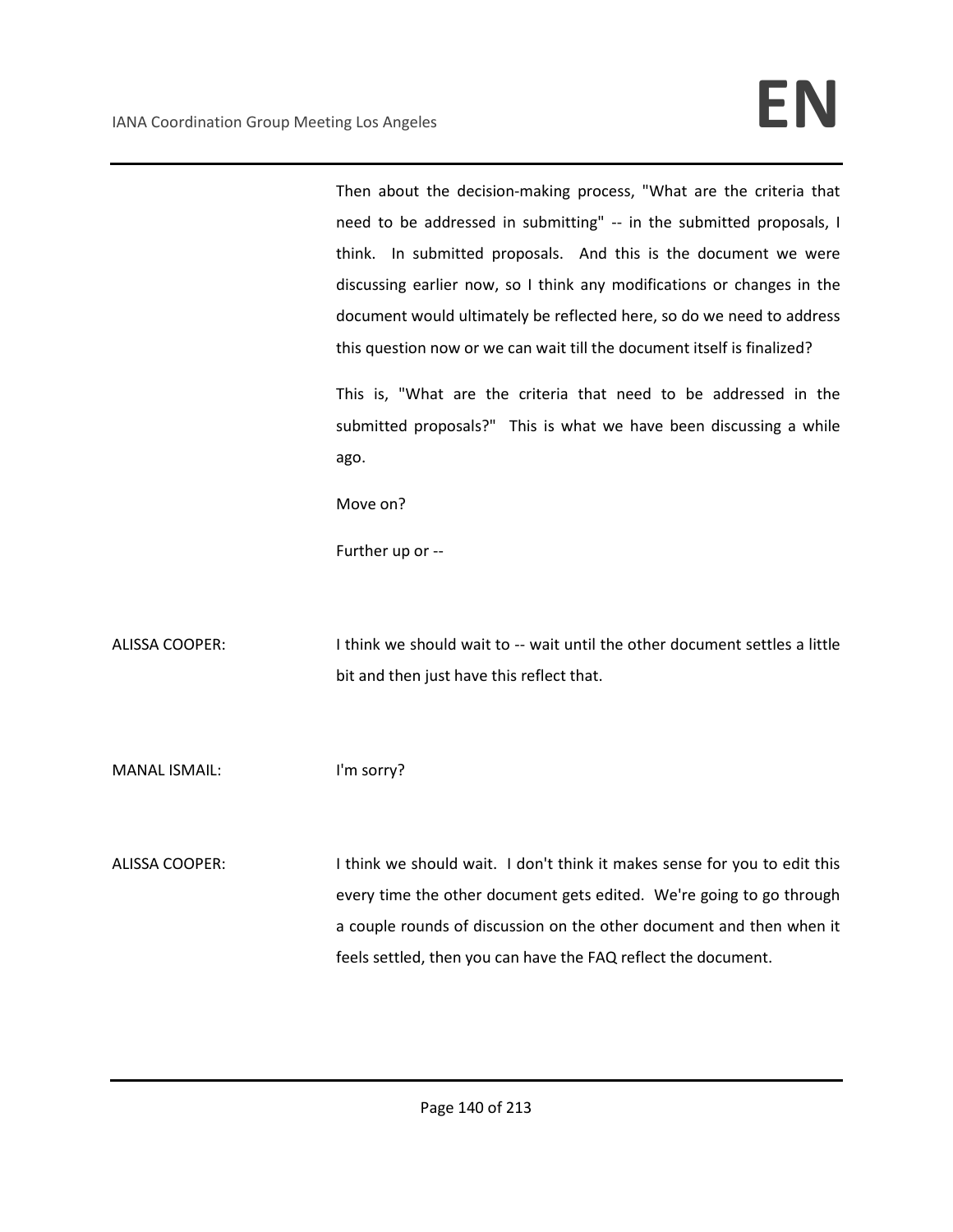| <b>MANAL ISMAIL:</b>    | I'm of the same view, so anyone --                                                                                                                                                                                                             |
|-------------------------|------------------------------------------------------------------------------------------------------------------------------------------------------------------------------------------------------------------------------------------------|
|                         | Kavouss?                                                                                                                                                                                                                                       |
| <b>KAVOUSS ARASTEH:</b> | Yes. I think you may need to add just a small little something, editor's<br>note, that this portion needs to be reviewed or revisited in the light of<br>discussions that has been held at this meeting.<br>So just put something, not forget. |
| <b>MANAL ISMAIL:</b>    | Okay. Thank you. I won't forget. I'll make sure to take note.<br>So Narelle, please, and then Mary.                                                                                                                                            |
| <b>NARELLE CLARK:</b>   | Narelle Clark. Perhaps just a short line there to say that this section is<br>still under further discussion and refinement by the ICG.<br>Personally, I really like what's here and I'd hate to see us go too many<br>steps backward.         |
| <b>MANAL ISMAIL:</b>    | Okay. Happy to do that.<br>Okay. We have Mary, then Demi.                                                                                                                                                                                      |
| <b>DEMI GETSCHKO:</b>   | Just a short suggestion, maybe.                                                                                                                                                                                                                |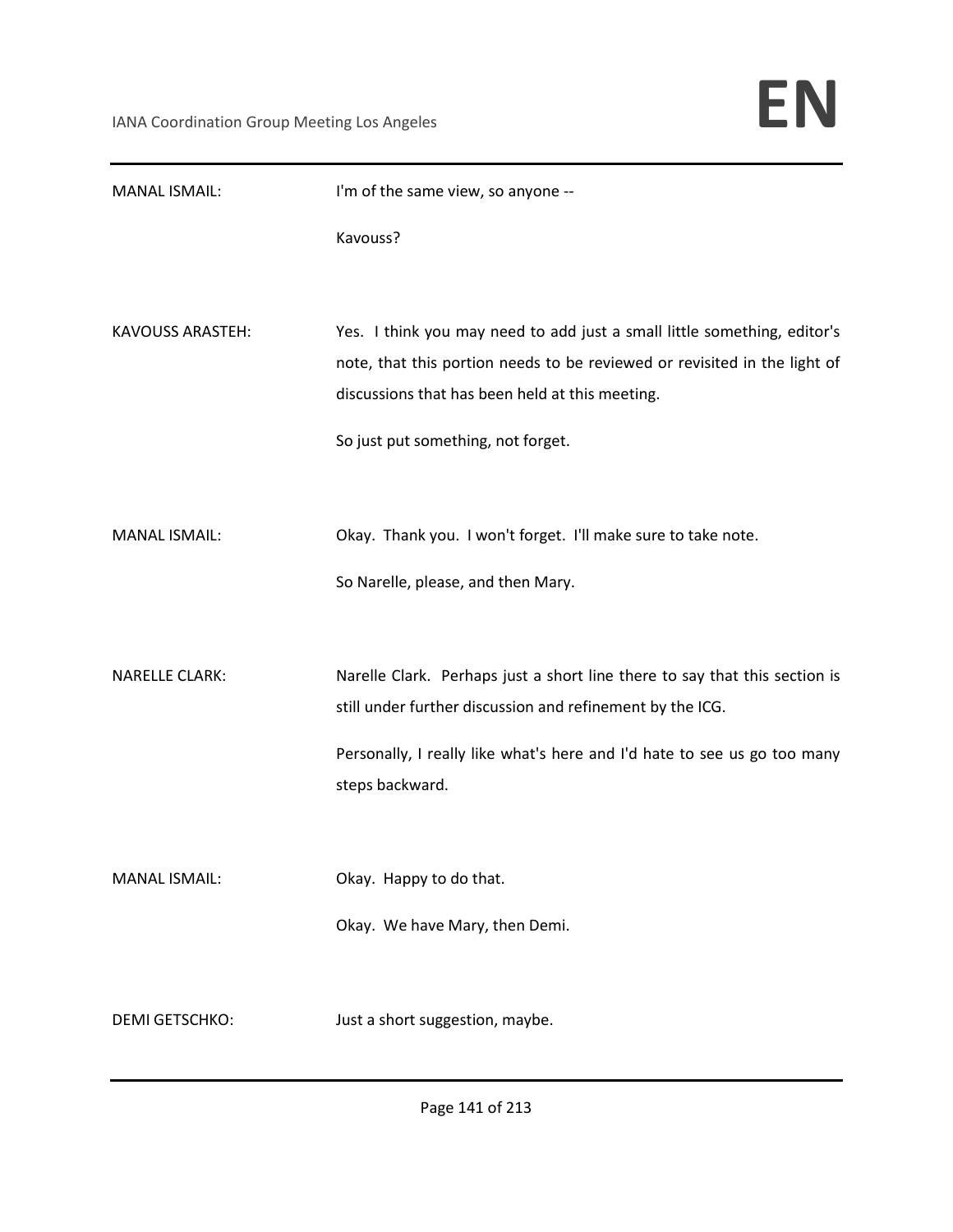Maybe we can publish this in separate steps. What is defined can be as soon as possible at the Web site and then we can announce that the rest of the document will be available soon, as soon as we conclude the things, just not to make a delay -- too much delay.

MANAL ISMAIL: So I have Mary. Then Kavouss.

MARY UDUMA: Okay.

- MANAL ISMAIL: Mary, please.
- MARY UDUMA: Yeah. Mary Uduma here.

Inasmuch as I agree with what others have said on this part --

You can't hear me? Okay.

I agree with the suggestions made, and the truth is that we have a buffer where we say this is a living document, so it wouldn't send confusion to the -- or uncertainty to the community.

But I want to raise this issue of NTIA criteria. Can we spread that to name the criteria, you know, some of the things that NTIA will be looking out for, not just say "the NTIA criteria."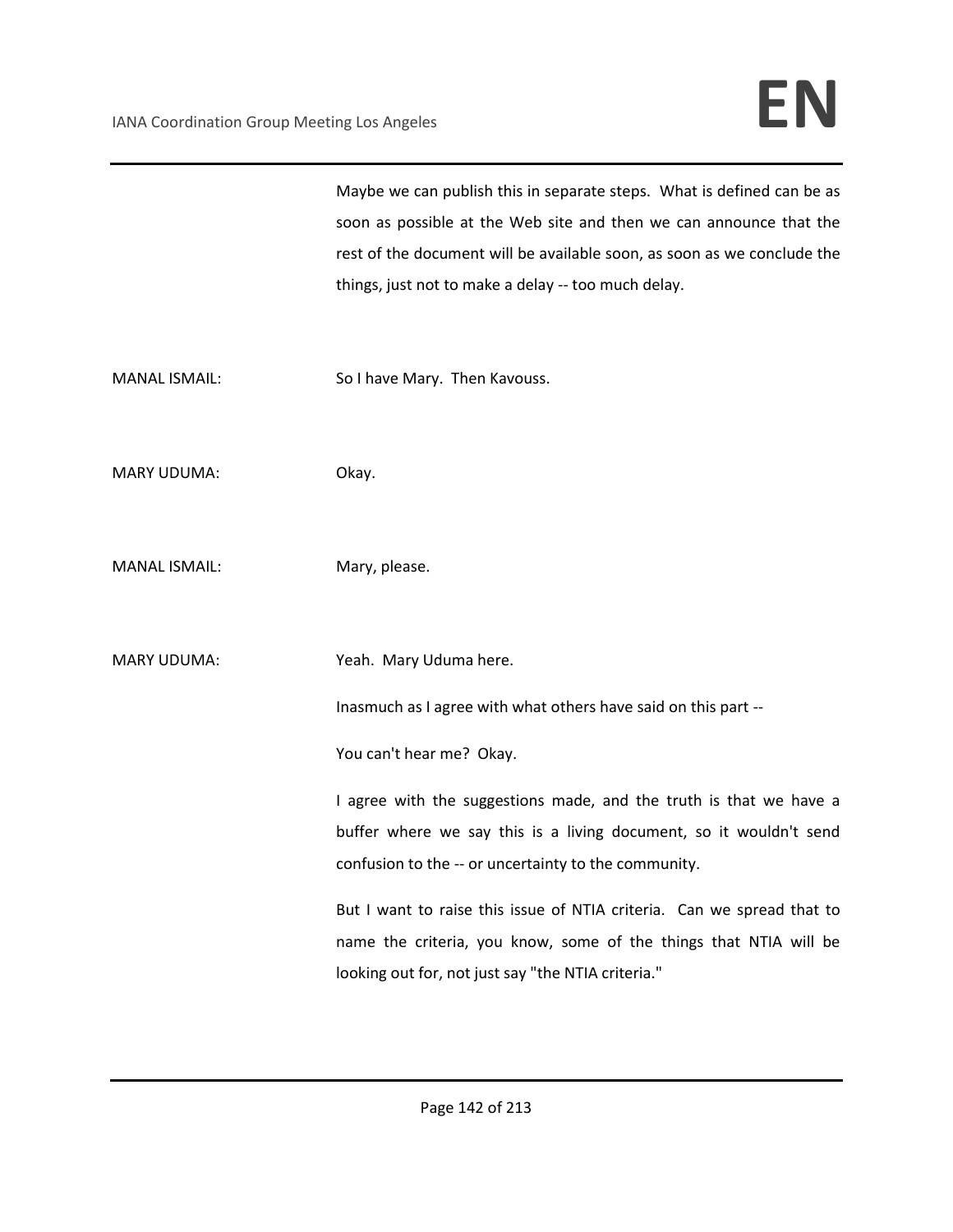| <b>MANAL ISMAIL:</b>   | So everybody be happy with listing the criteria? Okay. Keith, please.                                                                                                                                                                 |
|------------------------|---------------------------------------------------------------------------------------------------------------------------------------------------------------------------------------------------------------------------------------|
| <b>KEITH DAVIDSON:</b> | Keith Davidson. Maybe just a hyperlink to the NTIA criteria page would<br>be sufficient.                                                                                                                                              |
| <b>MANAL ISMAIL:</b>   | Okay. Go ahead, please. Keith.                                                                                                                                                                                                        |
| <b>KEITH DAVIDSON:</b> | Keith Davidson. I think Mary's point was under the bullet point "NTIA<br>criteria" to list the criteria. I think just merely having NTIA criteria linked<br>to the page where it all is would probably be sufficient. Would it, Mary? |
| <b>MANAL ISMAIL:</b>   | Mary, go ahead.                                                                                                                                                                                                                       |
| <b>MARY UDUMA:</b>     | I'm happy with that, sending them out. If you list it there, it catches the<br>eye immediately. Thank you. Either way is okay.                                                                                                        |
| <b>MANAL ISMAIL:</b>   | My only concern is that we are referring to the NTIA criteria several<br>times. So if we are going to list them every time, it's going to be too<br>much for a FAQ. Okay. Thank you.                                                  |
|                        | Kavouss.                                                                                                                                                                                                                              |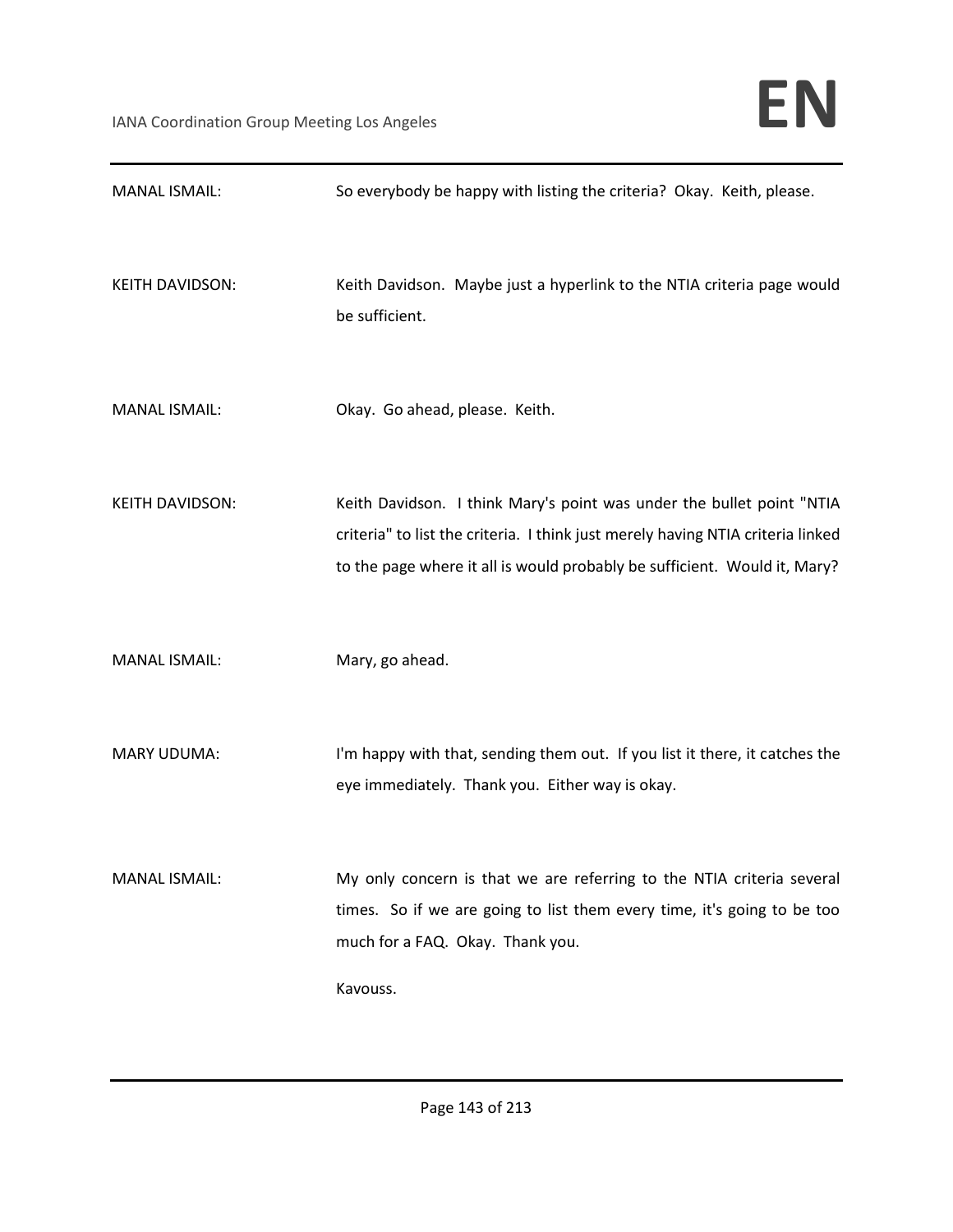- KAVOUSS ARASTEH: Yes. Kavouss Aresteh. If you have referred to that once, you could say here whenever you have NTIA "see above." However, for this section, I suggest for the time being perhaps in the larger discussions, you just retain the title and put underneath "under development" because we cannot put something which would give the impression of something that people might be confused because of what is there. So keep the title and put "under development." Thank you.
- MANAL ISMAIL: Okay. I think this also goes with what Narelle mentioned earlier, that we just alert the community that this is under discussion so they should expect some changes.

So I think we shouldn't be wasting more time on this question, especially that we're discussing the document already. So if there are no more comments, I'll proceed. Narelle, please. I'm sorry.

NARELLE CLARK: Narelle Clark. Just a short comment on style that I wanted to make, and that's just simply for information. For the purposes of -- you may have noticed that a couple of times when I was doing an edit, that I had changed a link -- hyperlink where people had selected something -- had a piece of text like the word "here" and there was a hyperlink to somewhere. And if you could read the text, that made sense. So I've changed that in each case so that it is a more explicit hyperlink from text that makes sense, and I've done that purely and simply for Web accessibility, for people who read this and have a vision impairment and are using a text-to-speech reader. So I hope that makes sense to those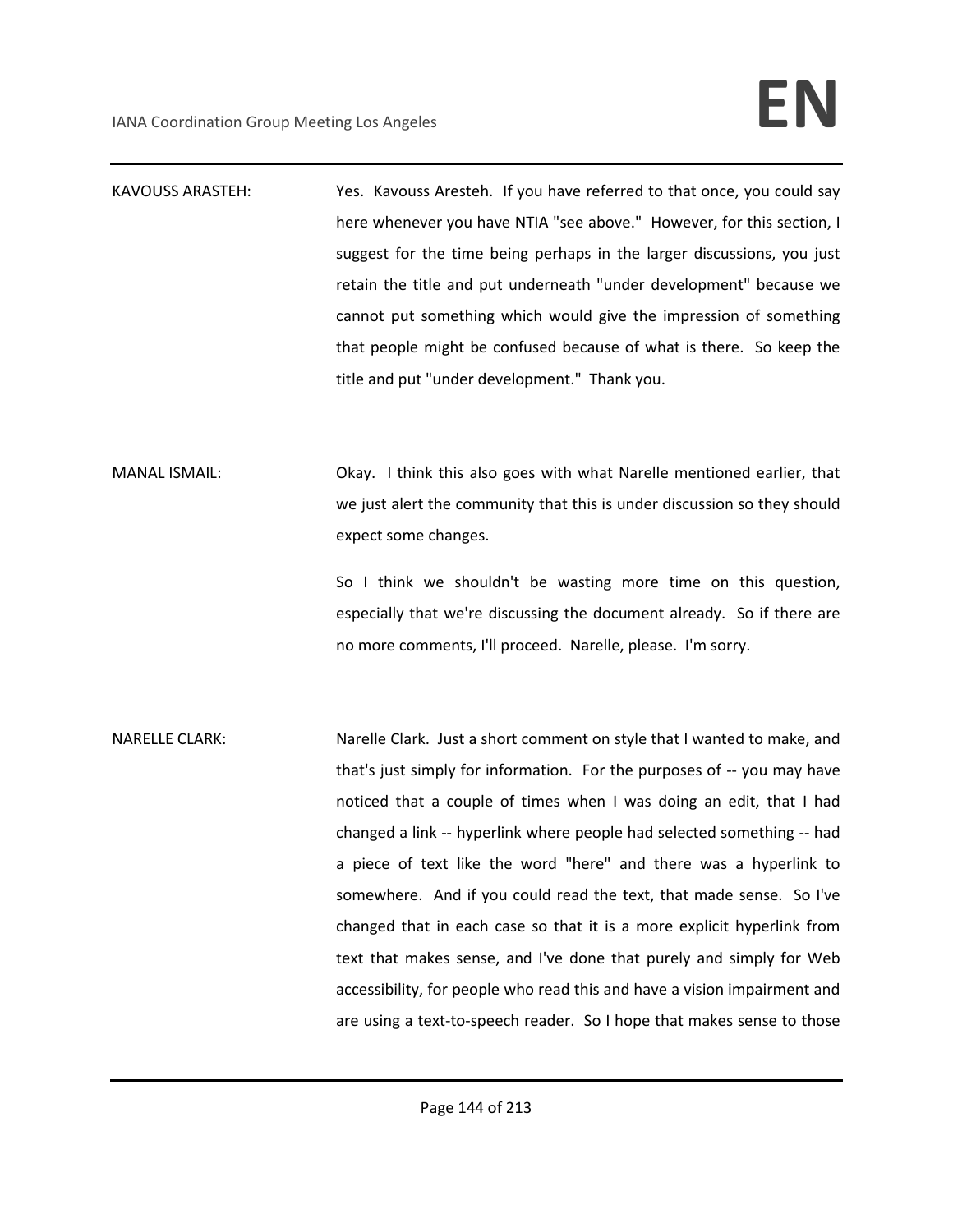around us here, that I did an edit there where I replaced hyperlinks from -- actually, if you look at the screen here, you can see it says, "Further details on IANA stewardship transition proposal assembly are available here." Originally what was hyperlinked was just the word "here." And that means if you have a vision impairment, all you see is the word "here" and it makes no sense to you whatsoever. So I changed that to be a hyperlink of that whole piece of text.

Sorry if it is cumbersome. Sorry about the editorial piece here, but I think it needs to be said.

MANAL ISMAIL: Thank you, Narelle. And, yes, it was very helpful, and hopefully we will continue on the same steps.

> So the following question is: Can I submit my own proposal for how the IANA transition should take place? I don't think we need to modify anything here. I see no requests for the floor. So the following question is: How does the ICG make its decisions? I think we've already been through this discussion. I see no requests.

> I tried to put some text here just to get us started so please no panics. It's just a very initial...

> But let's start by the first question: How does the ICG see the role of ICANN board in preparing the proposal? Again, I'm not sure this is the right question or the right way to -- so, Kavouss, please.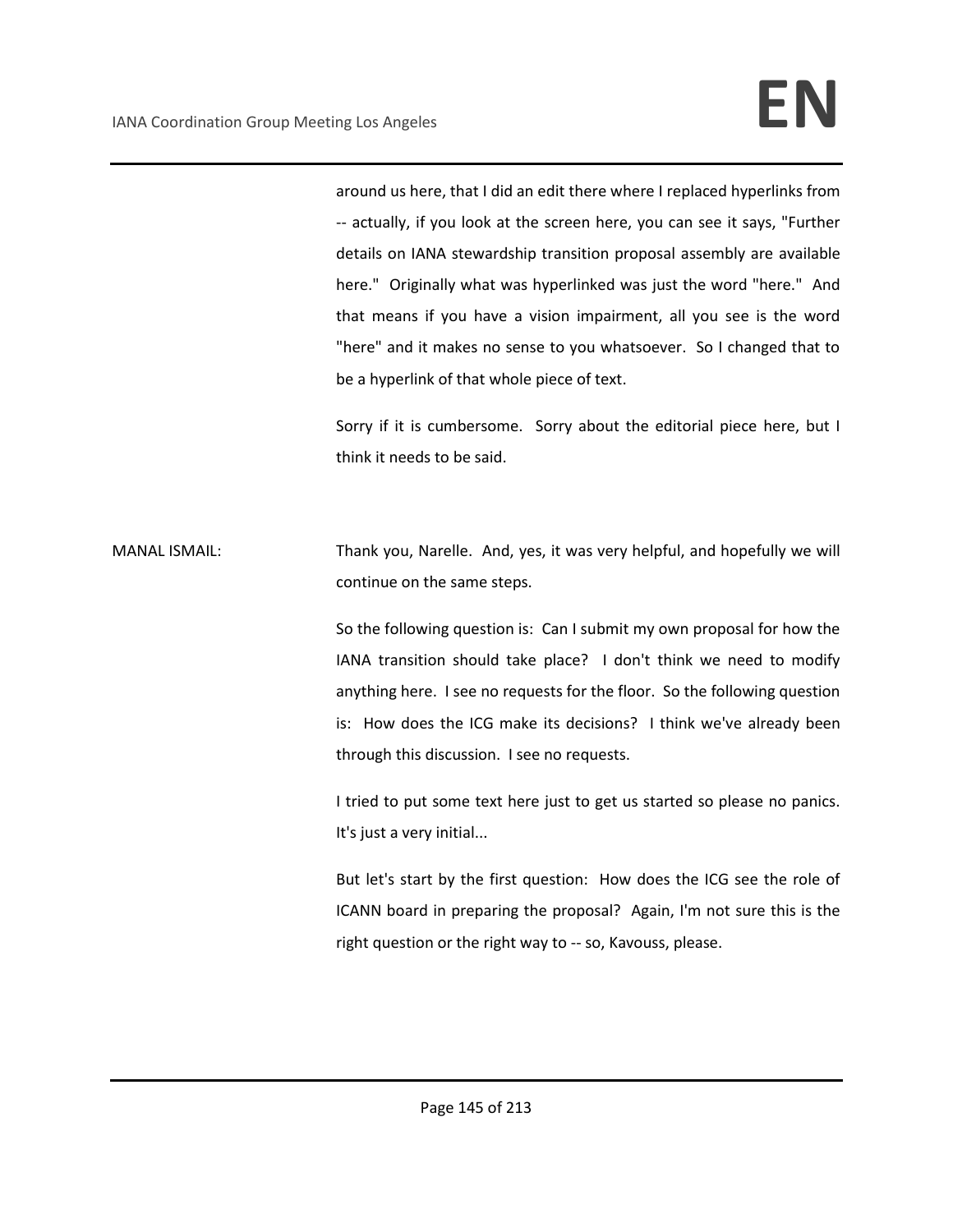| <b>KAVOUSS ARASTEH:</b> | Thank you, Manal. I think maybe it is a little bit imprudent to talk about   |
|-------------------------|------------------------------------------------------------------------------|
|                         | this. This is some discussion between ICG and ICANN, it continues, and       |
|                         | raise it in the formal document which is for the public. It may show that    |
|                         | we have some sort of implicit difficulties with ICANN and so on and so       |
|                         | forth. Let us not include that item. It is in the output of our ICG in the   |
|                         | way that will be developed. We are waiting for that.                         |
|                         | I don't think this is to say we should do something here in the questions    |
|                         | and answers. It may appear in a different way, but it is not part of the     |
|                         | questions and answers because there is no question and there is no           |
|                         | answer to that at this stage.                                                |
|                         |                                                                              |
| <b>MANAL ISMAIL:</b>    | So my recollection was that we didn't want to draft a new document,          |
|                         | and we thought everything we would like to convey we can put through         |
|                         | the FAQ. But I'll take another round and we can see. I'm flexible if         |
|                         | everyone sees that we can delete this.                                       |
|                         |                                                                              |
|                         | So I think we have Milton, Alissa, Lynn, and then Narelle. Milton?           |
|                         |                                                                              |
| <b>MILTON MUELLER:</b>  | Yeah. I think you probably do want to address these questions. I would       |
|                         | make them one question. I would say: What is the role of the ICANN           |
|                         | board in the ICG -- or the ICG's proposal preparation?                       |
|                         | And the answer you have now to Question 15 would send alarm bells            |
|                         | off in most people's minds because it is so elusive or evasive, basically. I |
|                         | don't know if it was intended to be evasive, but it really reads like you    |
|                         | don't want to answer that question.                                          |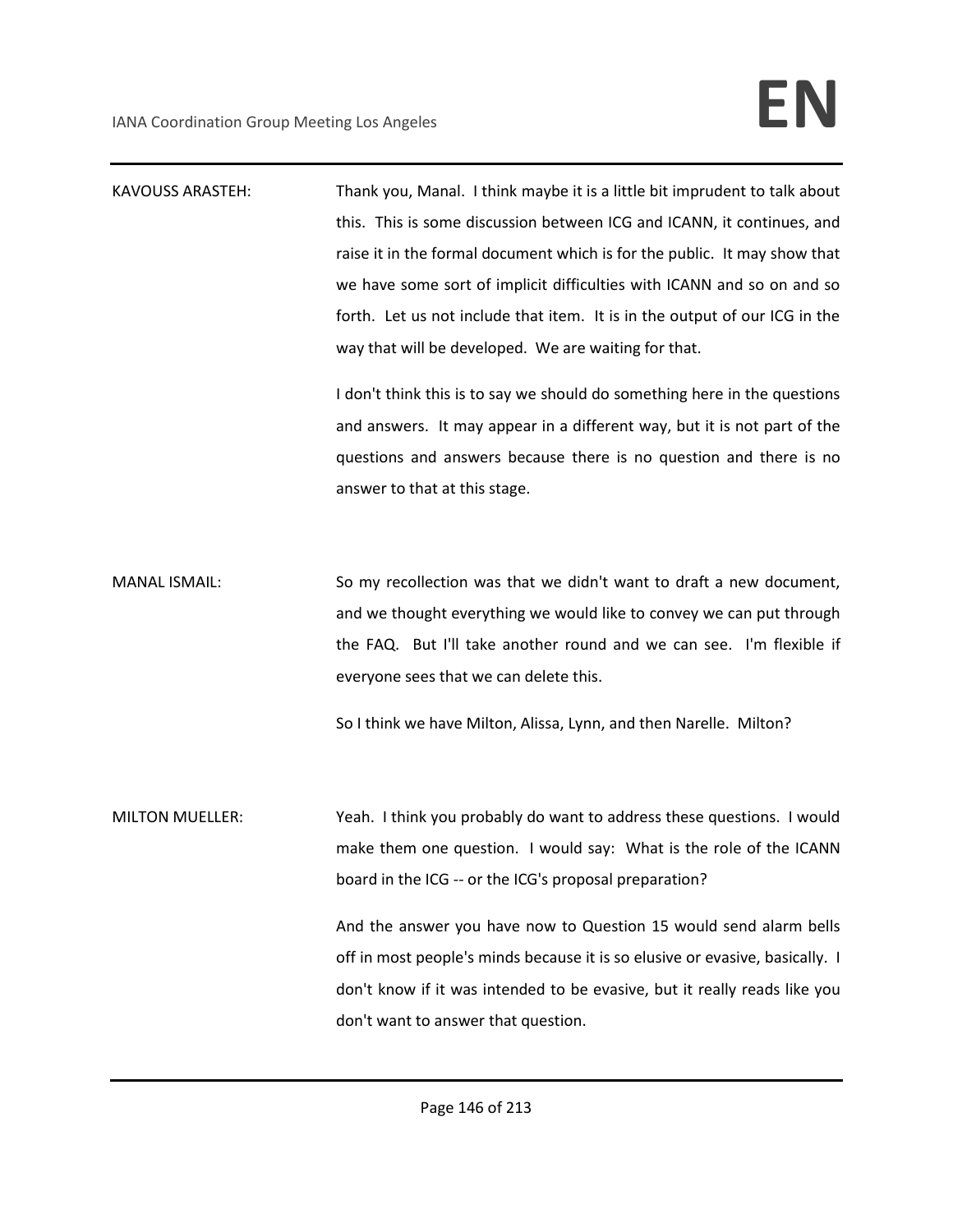It is sort of like -- it is a kind of thing that people -- politicians say when they're asked a question that they don't want to answer directly. So you don't want to say that.

What you want to say is basically, the ICG is independent of the ICANN board. We will develop our proposal. We have to transmit it through the board but the board does not have a role in modifying or developing a proposal.

Or approving.

Or approving a proposal. So you could kill all three of those birds with one stone with something like that. And I could submit some text to you if you want or do you want to do that yourself?

MANAL ISMAIL: Yes, it will be very helpful. Yes, please. Actually I was trying to draft -- I didn't know I'm going to go live.

## [ Laughter ]

And I was in the middle of Question 15, so it's not even finished yet. And I think I got this from the presentation from the frequently asked questions that were included in the last slide of Alissa's presentation. But, again, I'm fine with this.

So I have Alissa next.

ALISSA COOPER: Thanks. This is Alissa.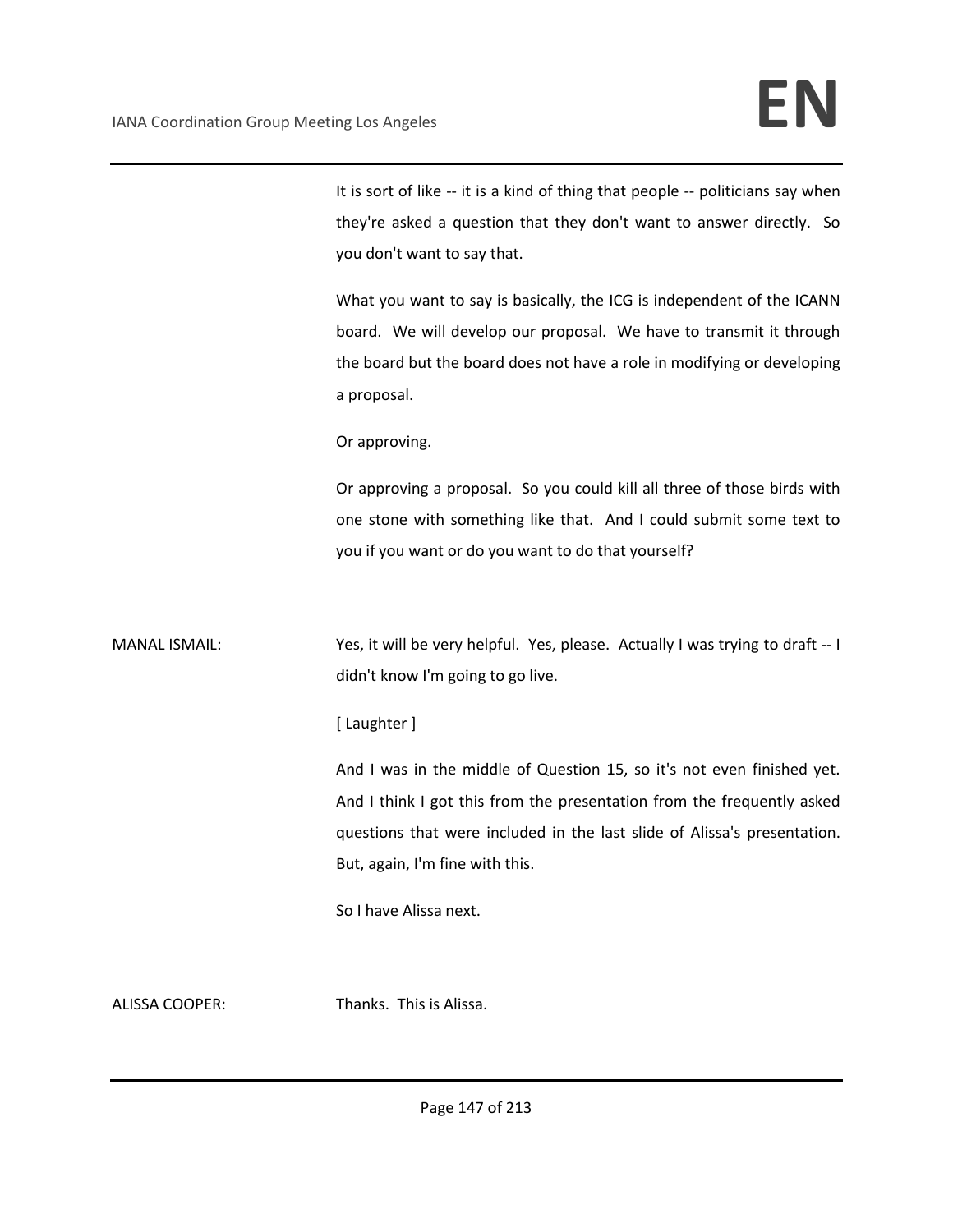I was going to suggest that since we have the small group who has agreed to put together what our requirements are for this very question, that what we could do in the FAQ for now is just make a note, like, "insert Q and A here about ICANN board role" and defer the actual Q and A until after we get some -- get that back from the subgroup and have a chance to discuss it. Otherwise, we're just going to be rehashing the whole conversation here.

MANAL ISMAIL: Thank you, Alissa.

Lynn, please.

LYNN ST. AMOUR: Lynn St. Amour. I support Alissa's suggestion and also thank Milton for giving us a good start on your excellent start to the questions. So I think it is a good direction.

MANAL ISMAIL: Thank you. Narelle, yes, please.

NARELLE CLARK: Narelle Clark at the risk of being repetitive I agree with Lynn who also supported both Alissa's suggestion and commended Milton for his suggestion on the process. And I thank also Manal for having taken the risk and the courage to write something down to begin with.

> I would be very sad to see this piece go all together. We have already had the discussion on this topic this morning. It is in the transcript. It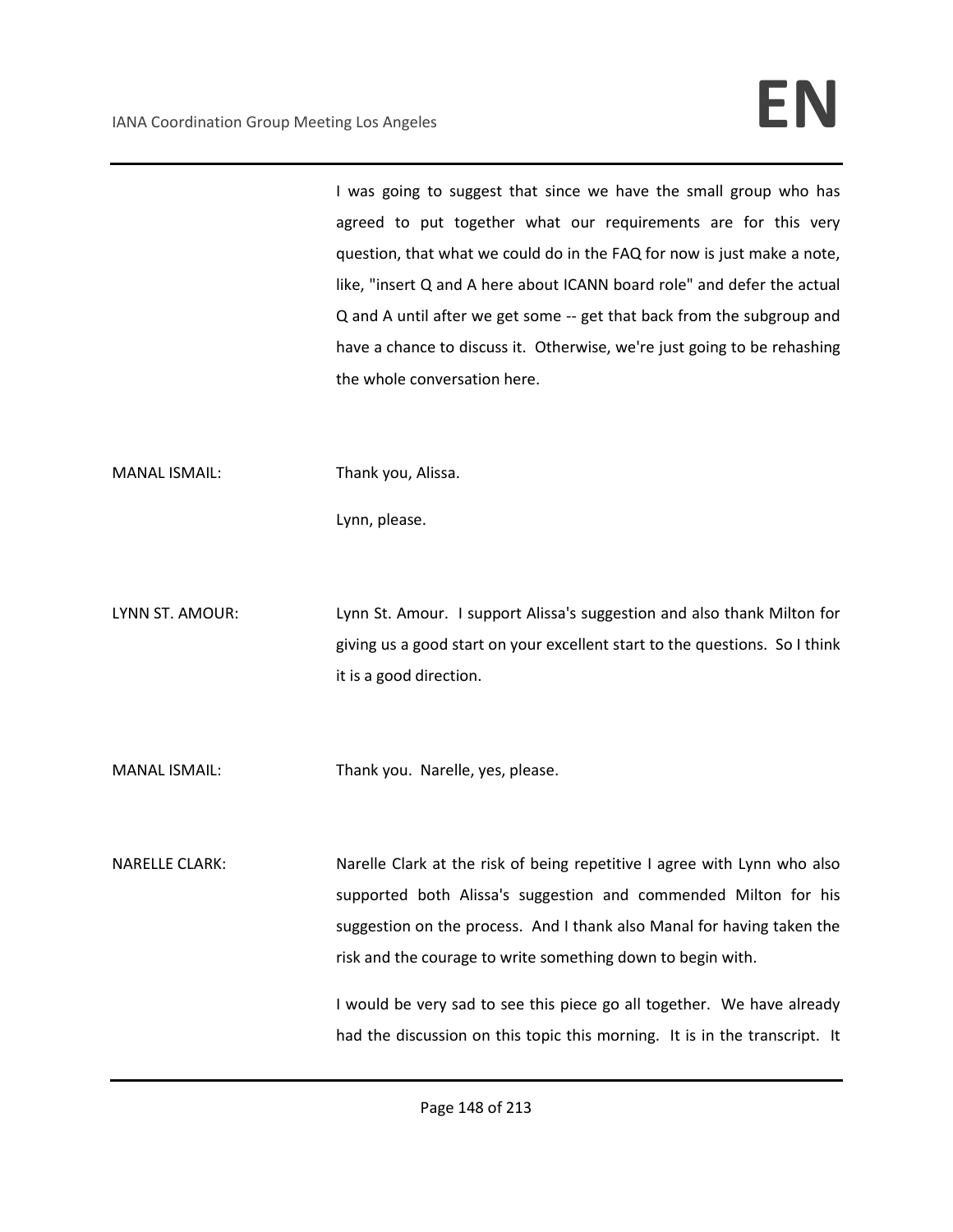will be in the minutes. It was in public. We cannot deny the fact that we've had this discussion, contentious discussion, about the role of the ICANN board.

We have to put something in the FAQ. And the sooner we do that, the better.

MANAL ISMAIL: Thank you, Narelle.

Wolf, please?

WOLF-ULRICH KNOBEN: Yes, Wolf-Ulrich speaking. Not to confuse everybody more, but I wonder whether in this context why shouldn't we in the headline use only "what is the role of ICANN" instead of the "ICANN board" because I have in mind also that Larry Strickling was referring that ICANN is part of this community in that.

> So I know that it culminates in the decisions taken by the ICANN board, but it's just a question here in this context.

MANAL ISMAIL: Thank you.

Next I have Kavouss, please.

KAVOUSS ARASTEH: Yes. No problem to put an agreed text here. The first part is what Milton said. Fully agree with that. But we need also to add what we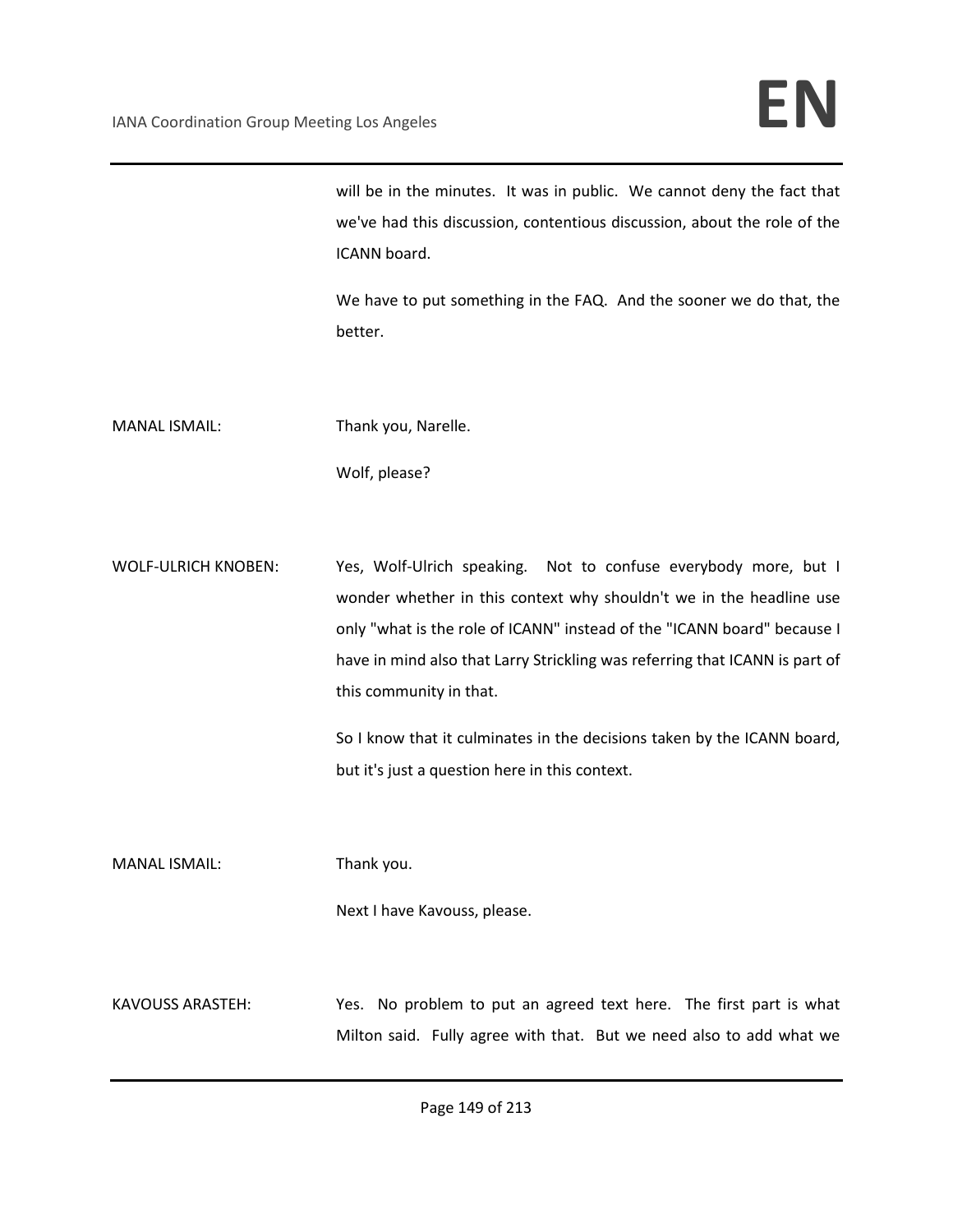discussed, that ICANN board has a liaison in the ICG and at the proper time, duly could comment or could be engaged in the discussion and so on, so forth. So we mentioned we would not totally exclude that. So that should be added. But we wait to have a text.

But the first part is the exact text that Milton wrote. Thank you.

MANAL ISMAIL: Thank you. I have Russ next. Sorry, it's Joe. Okay. Joe. I'm sorry.

JOSEPH ALHADEFF: Thank you. Joseph Alhadeff. No disagreement on what people are suggesting for the text. My only question is a logistics question of when is it likely to have -- that we may have the discussion with the ICANN board based on whether they're going to come out with a lovely piece of text that looks like the one for the accountability process in our behalf?

> Because if that's going to happen in the fairly near term, then the question is maybe we post that as a result of the discussion. It doesn't change, I think, our content in the least. But the question of the timing may be appropriate if that discussion is happening in the near term. If that discussion is not going to happen in the near term, then I think we should post a comment in the near term. It is just a question of timing and order of those processes and what makes sense to do when.

MANAL ISMAIL: So, Alissa, is this direct response to the timing thing or we can proceed with the Q?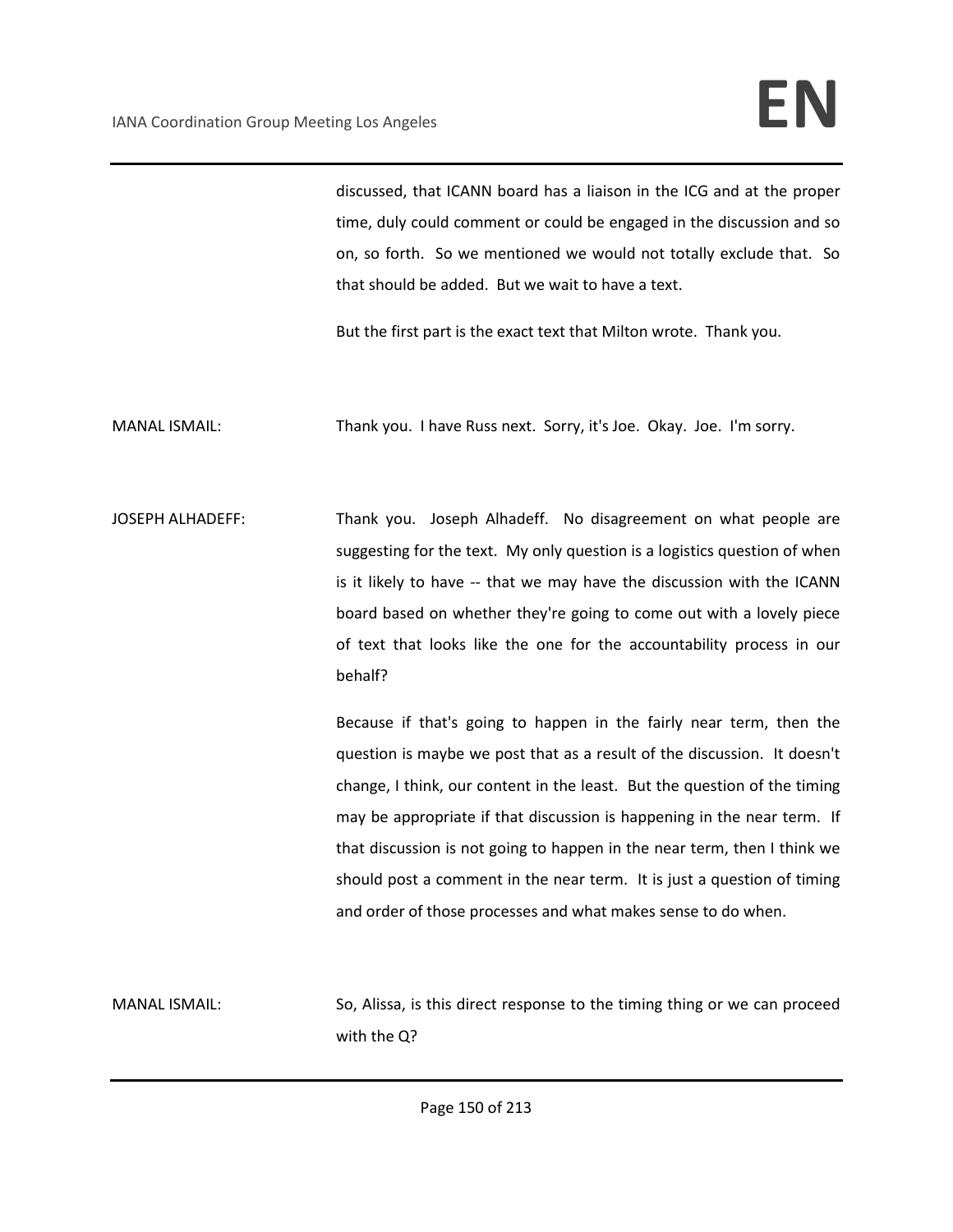| <b>ALISSA COOPER:</b> | Yeah. I was going to respond to --                                                                                                                                                                                                                                                                                                                                                                                                                                                                                                                                                                                                                                                                                                                                                                                           |
|-----------------------|------------------------------------------------------------------------------------------------------------------------------------------------------------------------------------------------------------------------------------------------------------------------------------------------------------------------------------------------------------------------------------------------------------------------------------------------------------------------------------------------------------------------------------------------------------------------------------------------------------------------------------------------------------------------------------------------------------------------------------------------------------------------------------------------------------------------------|
| <b>MANAL ISMAIL:</b>  | Can I just give Alissa the floor and then -- Thank you.                                                                                                                                                                                                                                                                                                                                                                                                                                                                                                                                                                                                                                                                                                                                                                      |
| <b>ALISSA COOPER:</b> | The answer to your question is I don't know. But I will say that I jumped<br>the gun in terms of the conversation that we had this morning, which I<br>learned about afterward obviously. So, you know, the text from the<br>resolution yesterday and all of that was not really ready for discussion<br>amongst us. Obviously we don't even have the text.<br>So -- but I do think that the next step is really on our side anyway to<br>establish what our requirements are.<br>So I'm happy for there to be a placeholder in the meantime. I mean,<br>even what I said yesterday was, like, we're trying to figure this out. That<br>was basically the answer to the question. So I think that's fine. But I<br>don't think we can really know -- I don't think we really know what the<br>timing is, is what I'm saying. |
| <b>MANAL ISMAIL:</b>  | Kuo, please.                                                                                                                                                                                                                                                                                                                                                                                                                                                                                                                                                                                                                                                                                                                                                                                                                 |
| KUO-WEI WU:           | Basically I'm not going to say anything about what ICG puts on the Q&A.<br>But I would like to explain a little bit about the ICANN function in this<br>IANA transition. As all of you have seen, actually ICANN is part of the<br>communities. And I think, Alissa, you can put a fair wording instead of                                                                                                                                                                                                                                                                                                                                                                                                                                                                                                                   |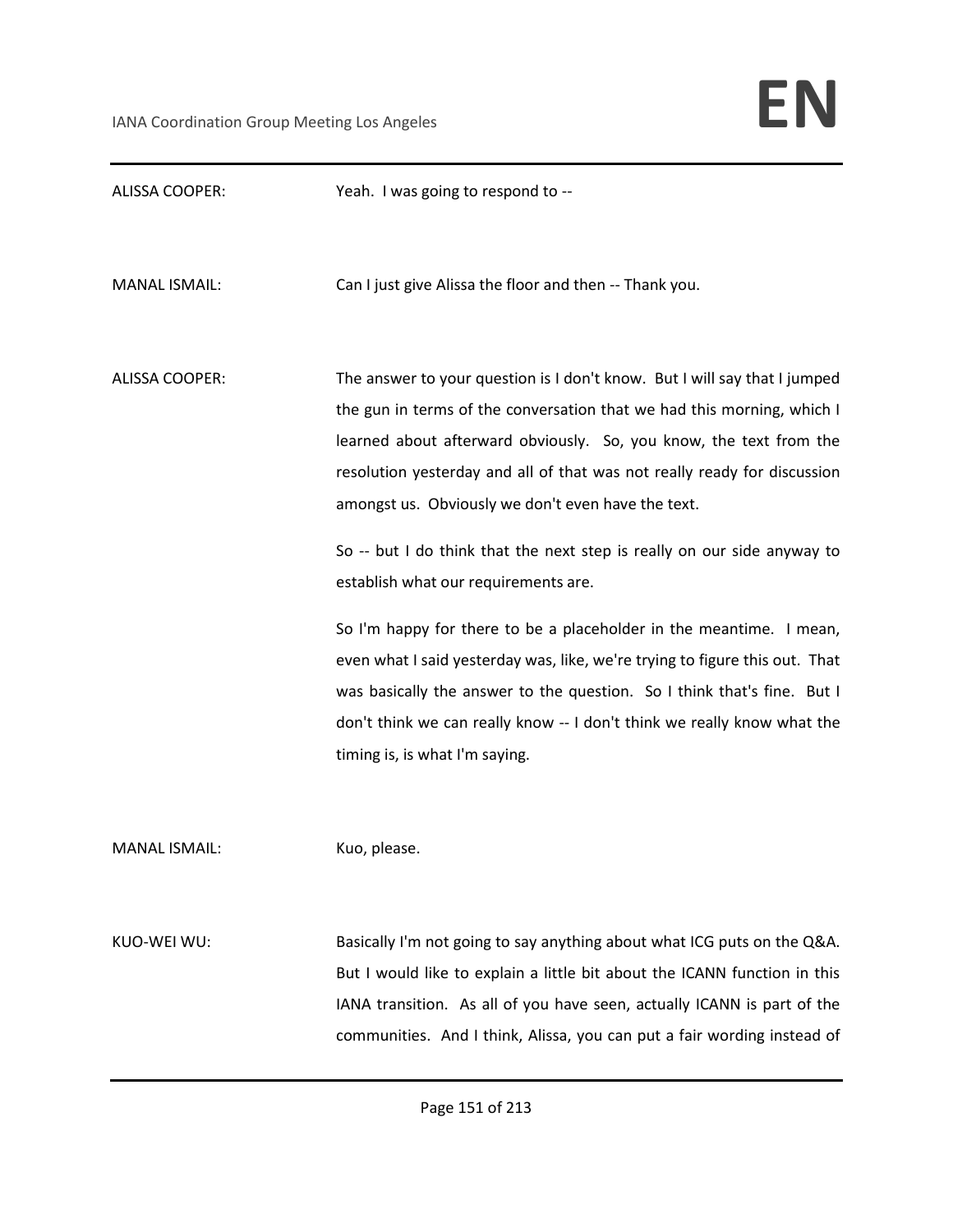|                        | negative wording. So I think -- I have nothing to say about whatever you<br>want to put in the Q&A. Just to be fair, that's (indiscernible) enough for<br>us. |
|------------------------|---------------------------------------------------------------------------------------------------------------------------------------------------------------|
| <b>MANAL ISMAIL:</b>   | Okay, fair enough. We have Milton, then Martin, then Patrik. Milton,<br>please.                                                                               |
| <b>MILTON MUELLER:</b> | I have proposed wording if you want to hear it. Or is that -- should I just<br>send an email to the list?                                                     |
| UNDESCERNIBLE:         | Email.<br>Email.                                                                                                                                              |
| <b>MILTON MUELLER:</b> | Email it?                                                                                                                                                     |
| <b>MANAL ISMAIL:</b>   | I think if you send it, yeah. Thank you. And, meanwhile, Martin, go<br>ahead.                                                                                 |
| <b>MARTIN BOYLE:</b>   | Martin Boyle. Thanks very much. Firstly, I'm quite happy with the<br>editing process that was outlined earlier. I think that would be useful                  |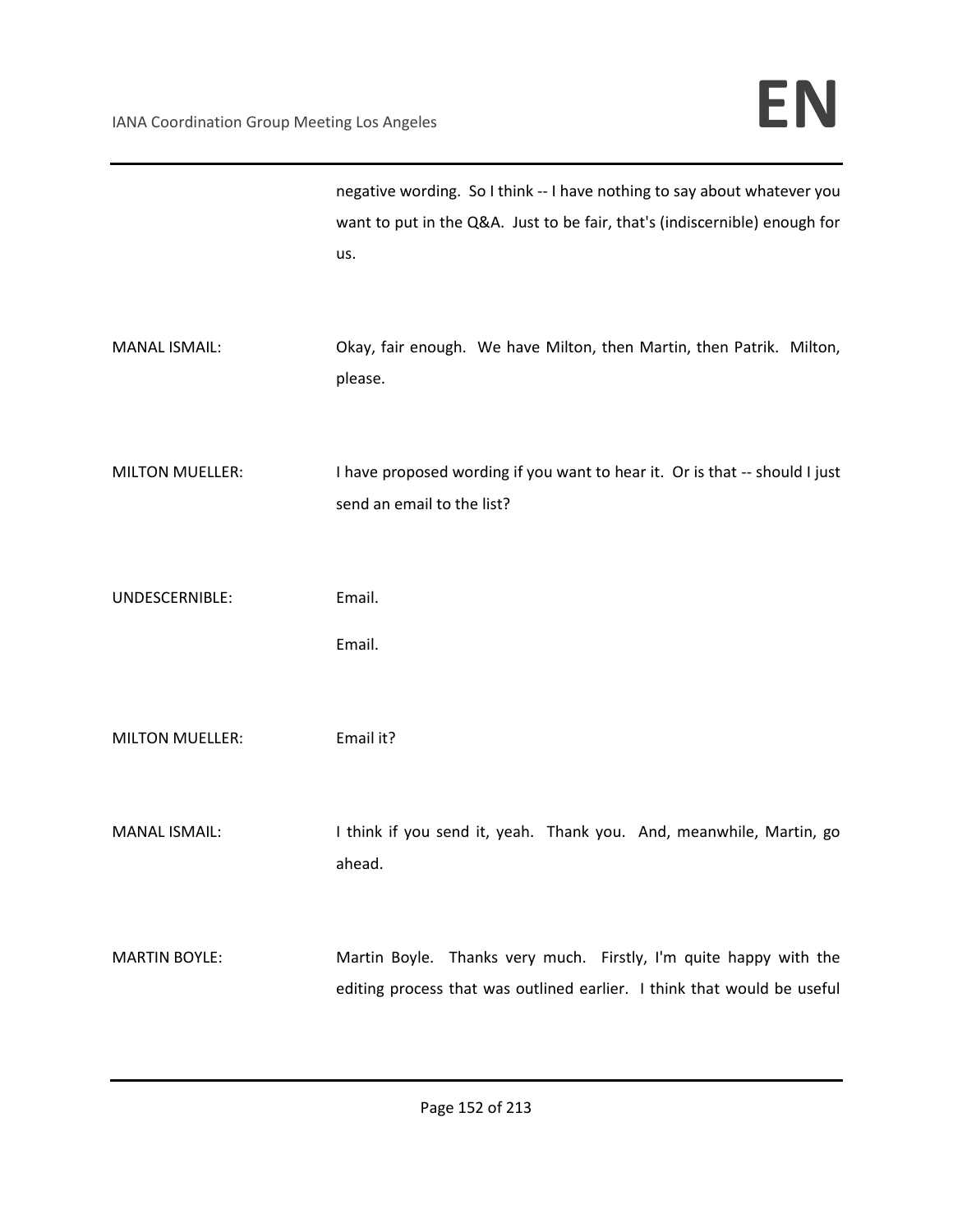that we do some serious thinking about what the wording is and then incorporate it here.

But, in fact, the reason I put my flag up was to respond to Wolf-Ulrich's point about the board and ICANN. And I think in this particular case, we're looking at whether the ICANN board has the right to change the proposal, bearing in mind that, for example, the names proposal will have come from a cross-community process that engages beyond but certainly engages with the relevant ICANN communities.

So in this particular case, I think the board is right. And I'd also refer back to the slide of questions heard this week and the last question was, in fact, that very one of does the ICANN board have to approve the final transition plan. Will they be able to modify the plan before it gets sent to NTIA. That was very seriously a question that we heard during the week. Thank you.

MANAL ISMAIL: So thank you, Martin.

Patrik?

PATRIK FALTSTROM: Regarding the timing issue, I think -- I think we should have a placeholder, and I think it's good that Milton is working on some wording that we can agree on today.

> The reason for that is that I think the discussion that -- the serious discussion we had this morning and including, of course, the feedback from Kuo-Wei, that he will bring back strongly the information on our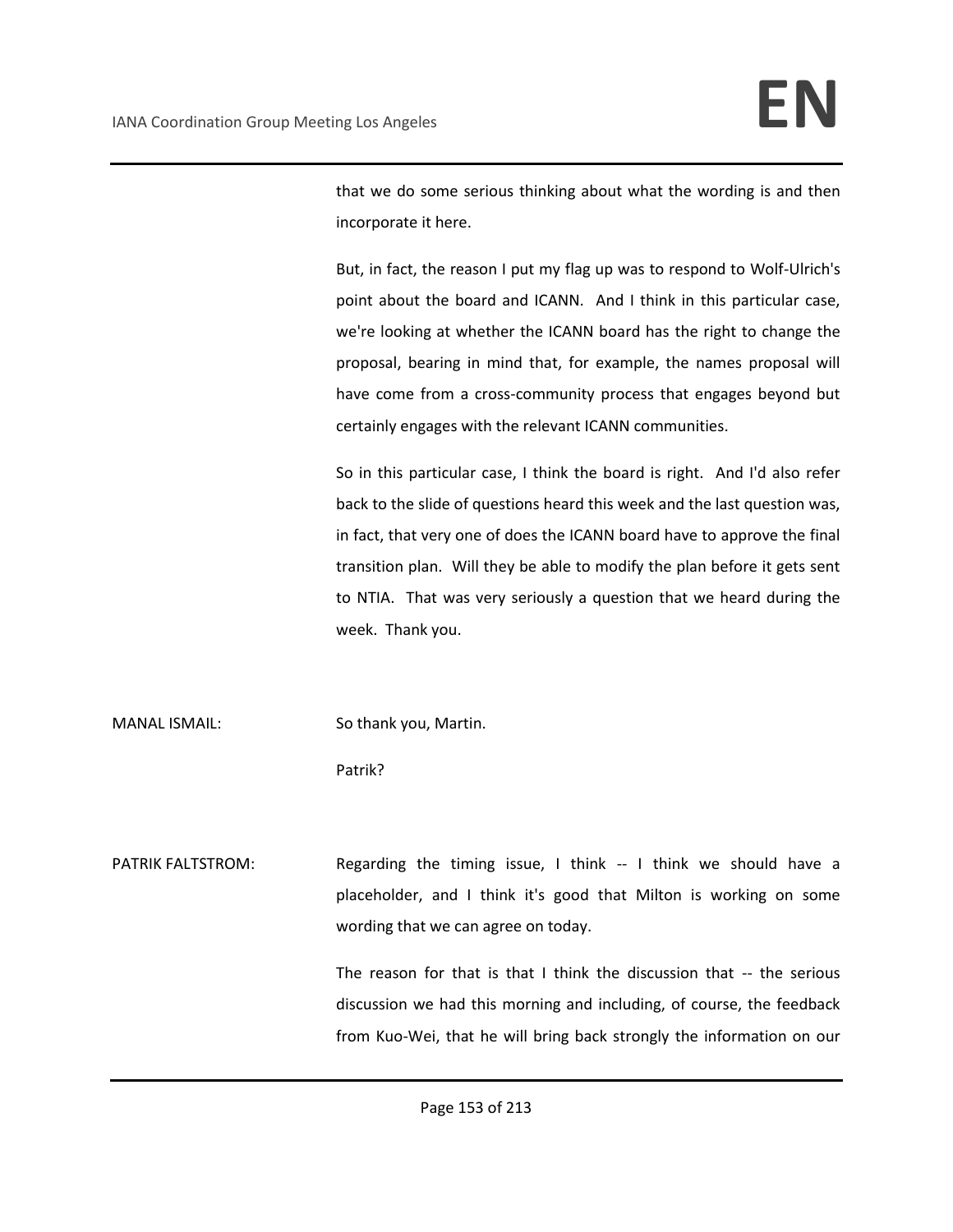reaction on the board resolution, I'm pretty sure that that communication will be clear enough so that the group that we just created that will do some kind of communication back, they will deliver before the board is acting because I will trust the people we asked to come back with suggestions will work faster than the board. I think we are safe so we can use a placeholder and then update the text. Thank you.

MANAL ISMAIL: Thank you, Patrik. I have Jandyr, then Kavouss.

JANDYR SANTOS: Thank you. This is Jandyr Santos. As a member of this small group appointed by Alissa, I'll be happy to give it a try and draft a first proposal, and that will be based on what Milton just circulated in our email as well as on the discussions we had this morning and I intend to do it as soon as possible, please. Thank you.

MANAL ISMAIL: Thank you, Jandyr.

Kavouss, please.

KAVOUSS ARASTEH: Thank you. Kavouss Arasteh.

Thank you, Manal.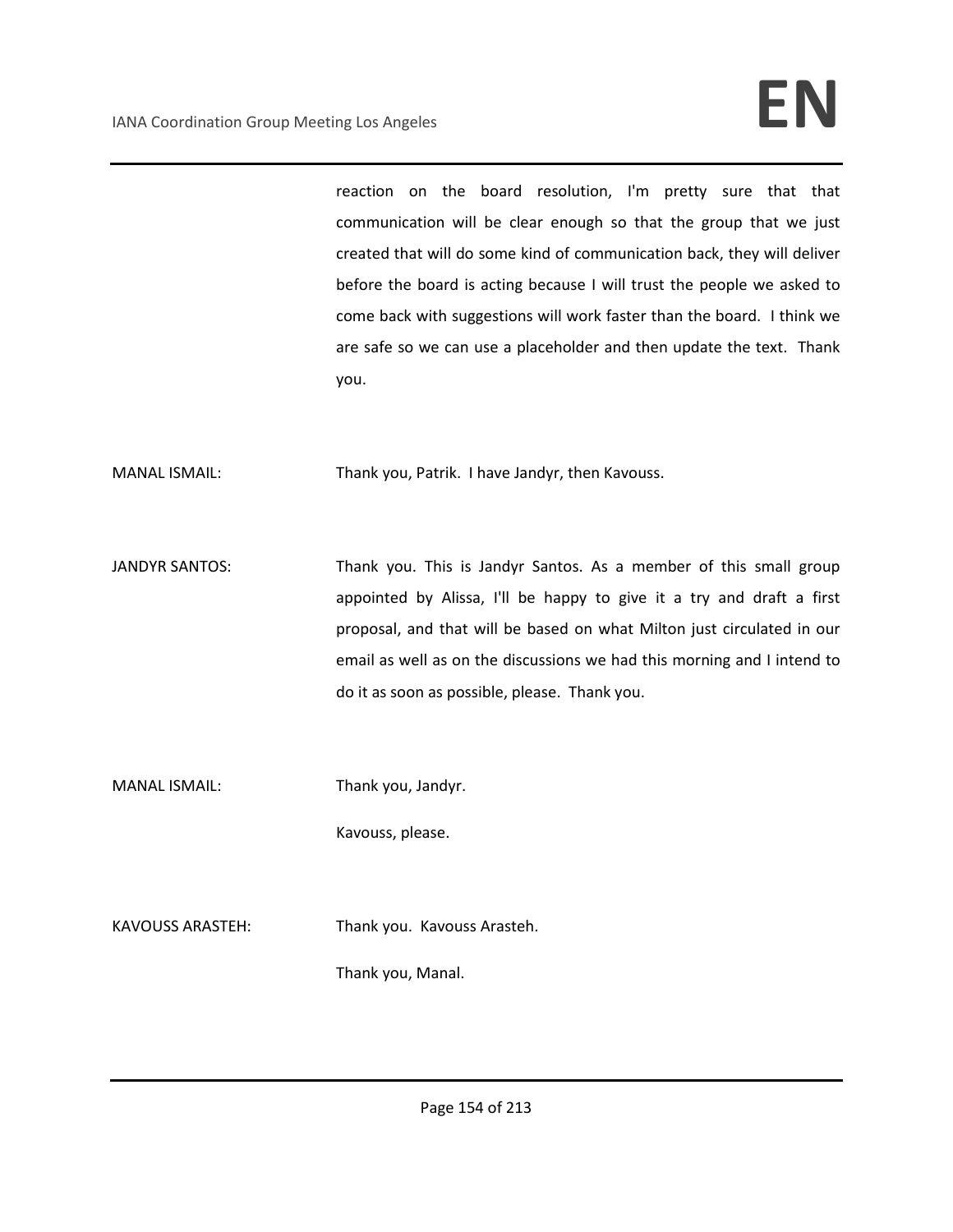After the resolution that we have noted, the resolution does not talk about ICG. The resolution talks about CCWG, so on and so forth, but this injected the idea that we express our views of our work, so we should not defer to that resolution because inappropriate. It has nothing to do with ICG. Talking about something else.

But based on what we have discussed, we could clearly mention that what we talking is the text of Milton. If it is going to be amended, I don't know to what extent. I hope that the essence of the text remains. I have no problem. But we should be very, very clear that our proposal is final and should be submitted as a tool to the post office by ICANN to NTIA without any editing and so on and so forth, and in the meantime they have liaison and they could contribute and -- duly contribute, we should put the word "duly contribute," not at the moment, and that's all. Thank you.

MANAL ISMAIL: Thank you. I think, yes, Milton has already circulated the first draft. I'm going to incorporate this as soon as I'm off line and you are most welcome to submit any further proposals.

So Martin, yes, please.

MARTIN BOYLE: Martin Boyle. Thanks very much.

I must admit I really do quite like Milton's text. You know, I think it's a good -- good basis for us to start with.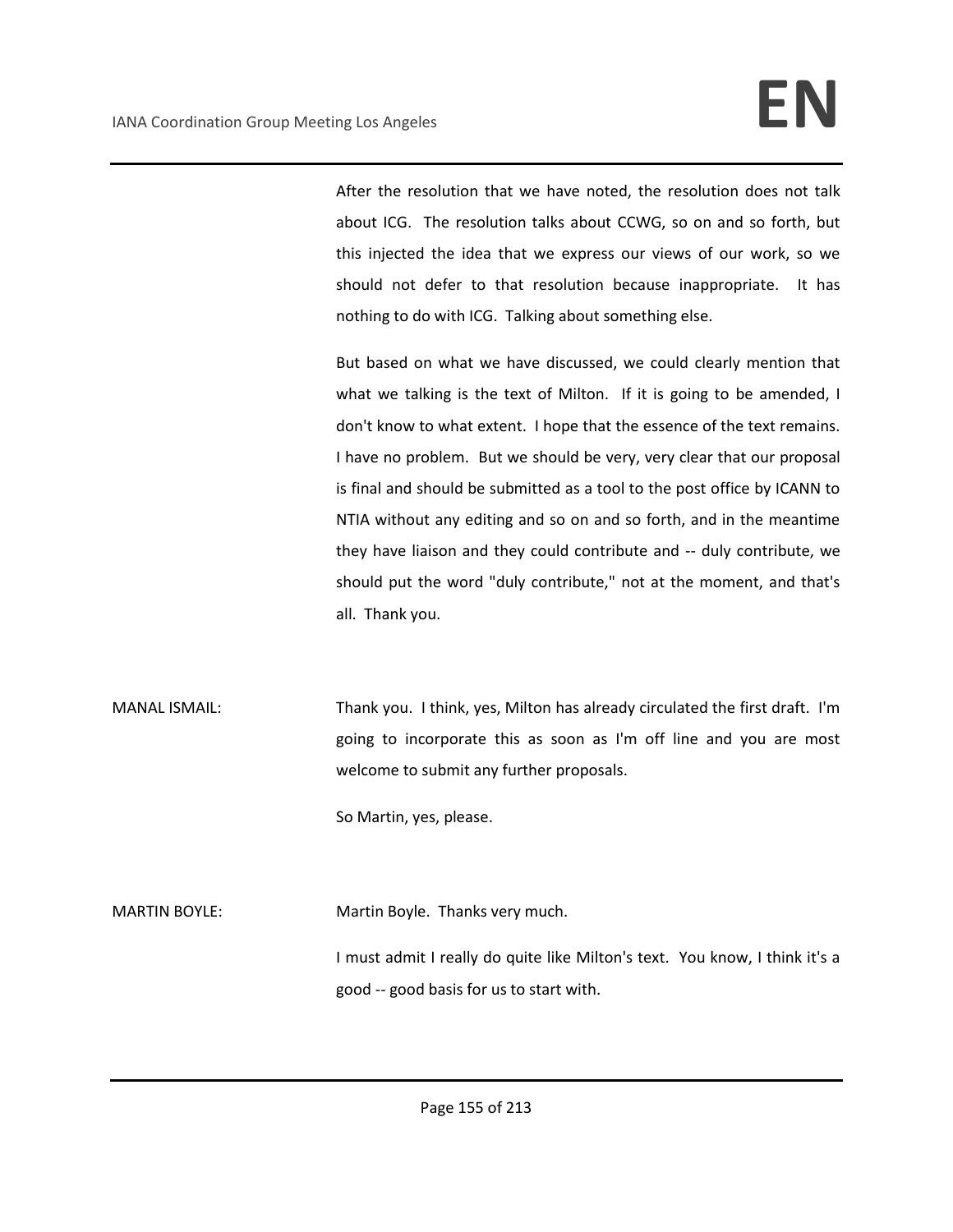The only one thing that I thought we'd sort of skirted around this morning and have been trying out this morning is understanding the concerns of the board as we go along, which is partly the role of the liaison, to make sure that we get that information that there is a legal or fiduciary difficulty, and secondly, the role that the board can have in submitting comments to us in the same way as any other -- any other community process. And I think with those two additions, I would feel very happy with that as being our first-line stab at the text. Thanks.

MANAL ISMAIL: Thanks, Milton.

Kavouss.

KAVOUSS ARASTEH: Thank you. Having read Milton's text, I think we need to modify it slightly, that I don't think it is appropriate to say that the board is not authorized. ICG should not be so strong and so deterministic, the word "authorized." We put it in a passive way, "the proposal of ICG should be sent to the NTIA" without any edit and without any modification rather than "is not authorized." It is too strong and too harsh. Thank you.

MANAL ISMAIL: Thank you, Kavouss.

Alissa?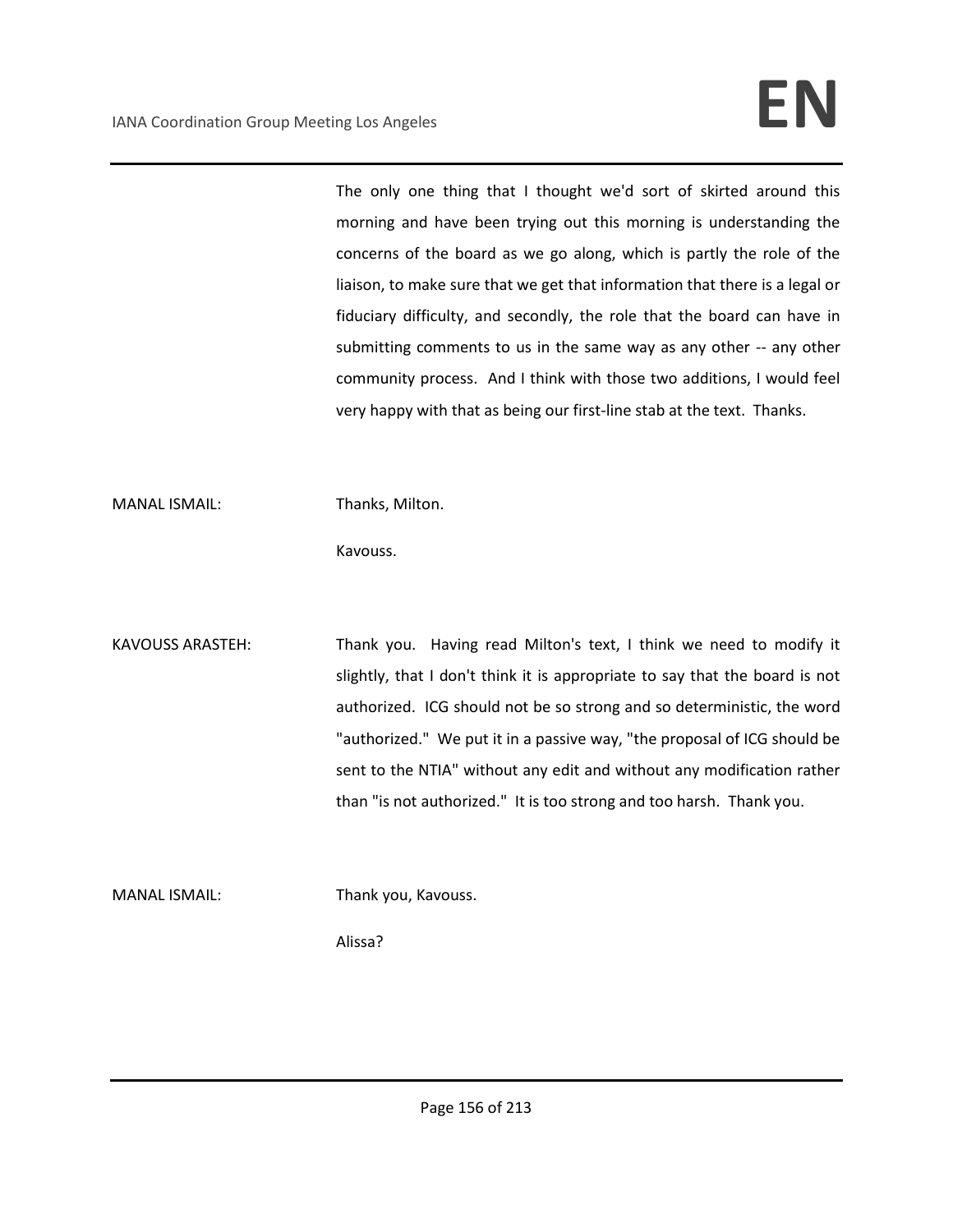ALISSA COOPER: I would just suggest for the sake of time that we not attempt to wordsmith this in this room. We have very helpful text from Milton. We have the subgroup that's going to take this up in the large, not just specific to the FAQ but overall what is it that we want to have happen here, so I think we know that we want to have something. We can beat it around on the mailing list. We are really good at that. And I know there's some more that we have to get through, so I would suggest that we not wordsmith in the room.

MANAL ISMAIL: Thank you, Alissa.

Yes. And I think we can further edit over email, so with this, I think we can proceed to the next section, which is about the time line.

"What's the time line of the transition process?" I think, again, this - nothing changed that would require further editing to this question.

"Are there alternative scenarios if the target date of September 2015 is not met?"

I think this also has been agreed.

"What's required for the community processes to succeed by the target deadline?" I see no requests for the floor.

Then the next section is on the coordination with the IANA accountability process, so this is what we had initially as a response to this question.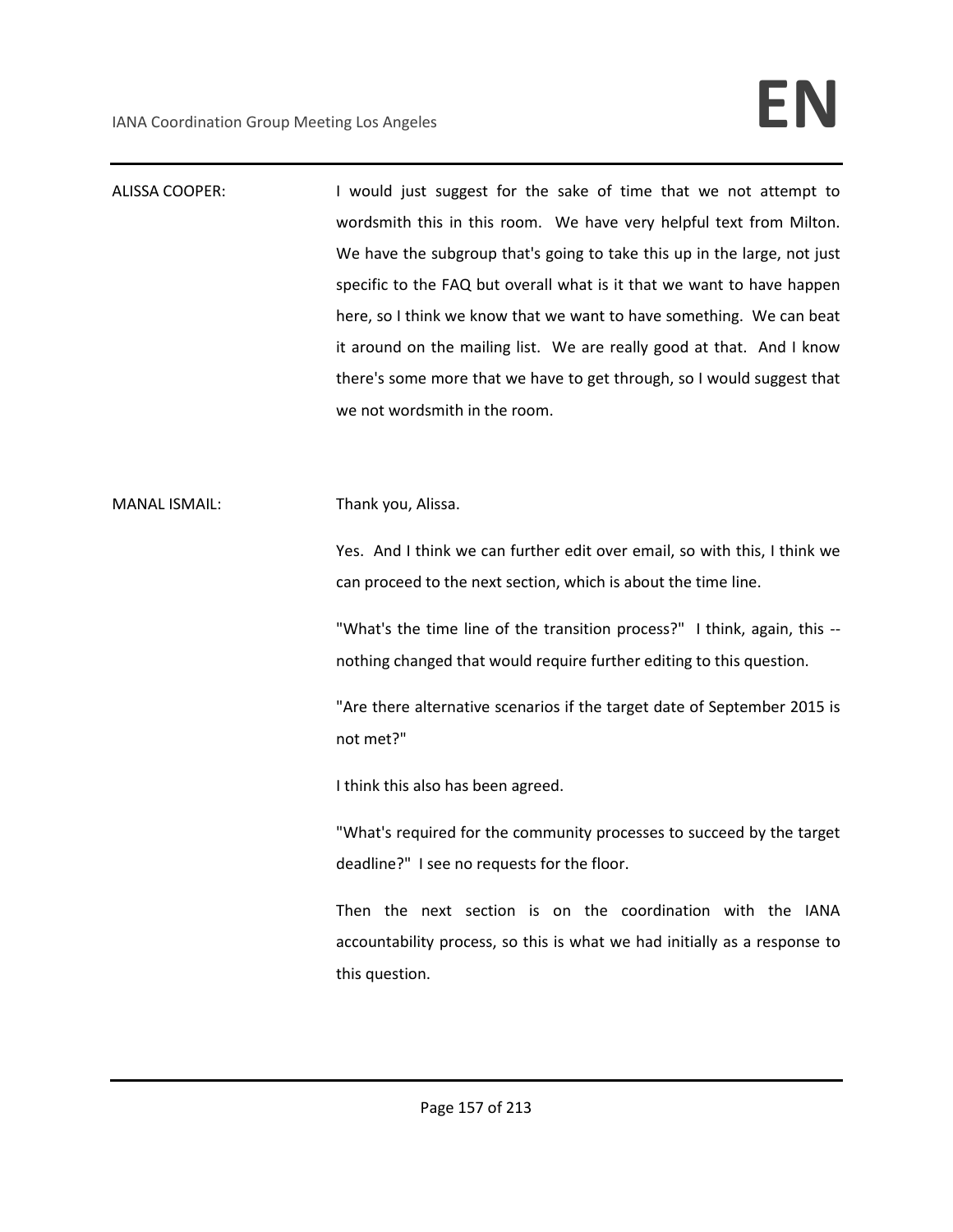|                       | I'm not sure if we want to revisit this text. It doesn't necessarily have to                                                                                                                       |
|-----------------------|----------------------------------------------------------------------------------------------------------------------------------------------------------------------------------------------------|
|                       | be, again, editing during the session, but just to hear views.                                                                                                                                     |
|                       | Alissa?                                                                                                                                                                                            |
| <b>ALISSA COOPER:</b> | Sorry. I actually had a comment on one of the -- the previous section<br>about the time line.                                                                                                      |
|                       | One of the questions that with we had on the slide yesterday, because<br>people had been asking about it, was whether the first target deadline<br>has been changed from January 15 to January 31. |
|                       | So I think at least for the next few months, it might be worthwhile to<br>have that question included in the time line section, with an answer,<br>which is "no."                                  |
|                       | [ Laughter ]                                                                                                                                                                                       |
| <b>MANAL ISMAIL:</b>  | Okay. Thank you. I have this question at the very end. I'm going to --                                                                                                                             |
| <b>ALISSA COOPER:</b> | Okay. Sorry.                                                                                                                                                                                       |
| <b>MANAL ISMAIL:</b>  | No, but -- yes. It's good that we tackle things in their appropriate<br>sequence. So I have Kavouss and then Michael.                                                                              |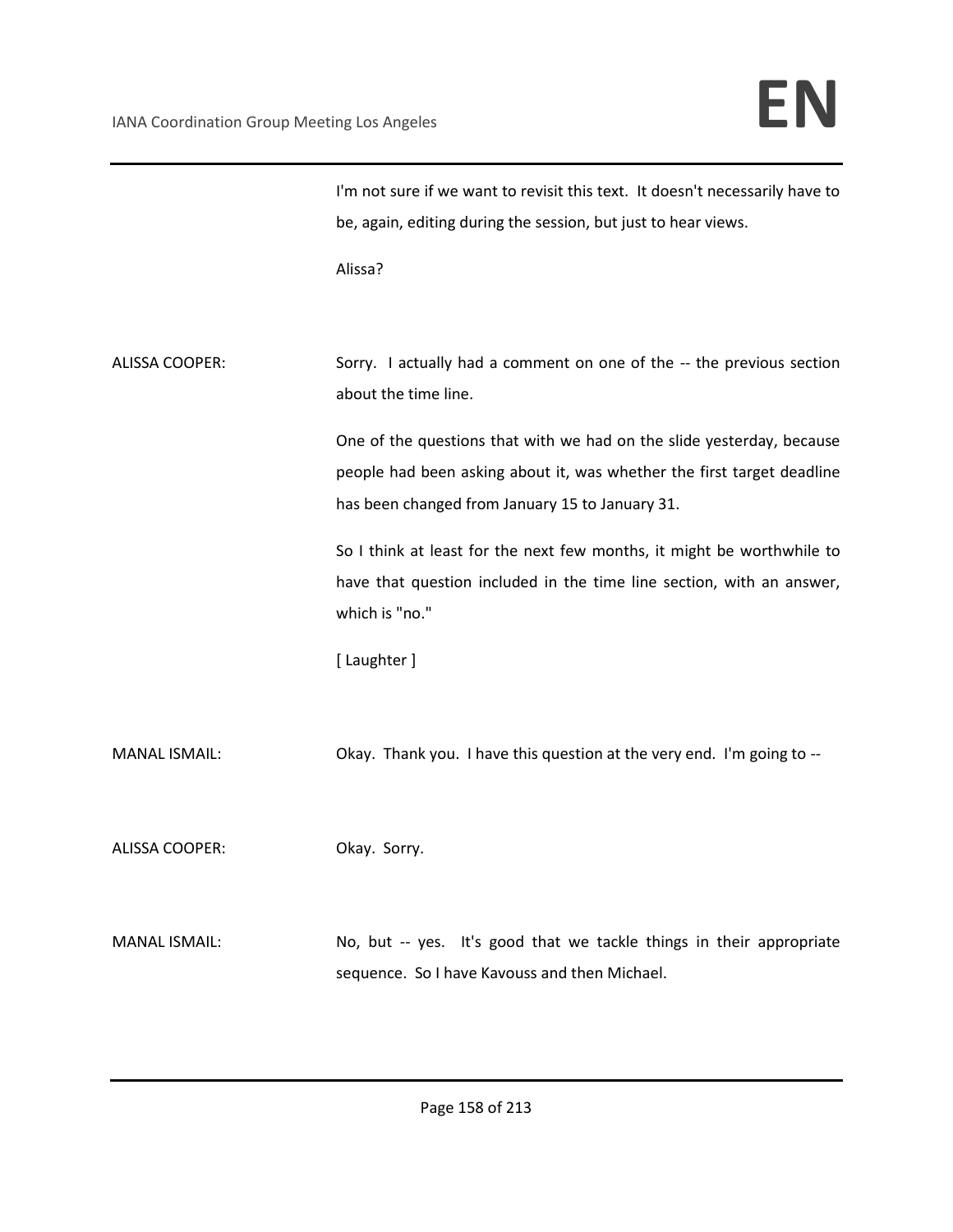| <b>MANAL ISMAIL:</b>   | And Jean-Jacques.                                                                                                                                                                           |
|------------------------|---------------------------------------------------------------------------------------------------------------------------------------------------------------------------------------------|
|                        | Okay. So Michael first. I'm sorry, Michael. Go ahead.                                                                                                                                       |
| MICHAEL NIEBEL:        | I probably have missed something. The line about "an act of the U.S.<br>Congress might be required," where does that come from? Could that<br>be clarified? "May be required."              |
| <b>ADIEL AKPLOGAN:</b> | That is after we submit to the NTIA. I think that part is after we have<br>submitted to the NTIA so that is not part of our time line, I guess.                                             |
| MICHAEL NIEBEL:        | Yes. Sorry. Yes, but this reads as if the prolongation of the current<br>contract, if there is a delay, would require an act of the U.S. Congress.                                          |
| <b>MANAL ISMAIL:</b>   | So if I may, if people -- I mean, if we have direct responses to this, I<br>would like to take this first and then go through the queue, so I have<br>Narelle, Patrik, Joe, and Russ. Okay. |
| <b>NARELLE CLARK:</b>  | Narelle Clark. I may, indeed, plead guilty here to this piece because --<br>but I think it's not quite what I intended in the first place when the<br>editing went through.                 |
|                        | A comment about this was in -- as a result of conversations that I had<br>had with people, and it is now also the reason behind why I think we                                              |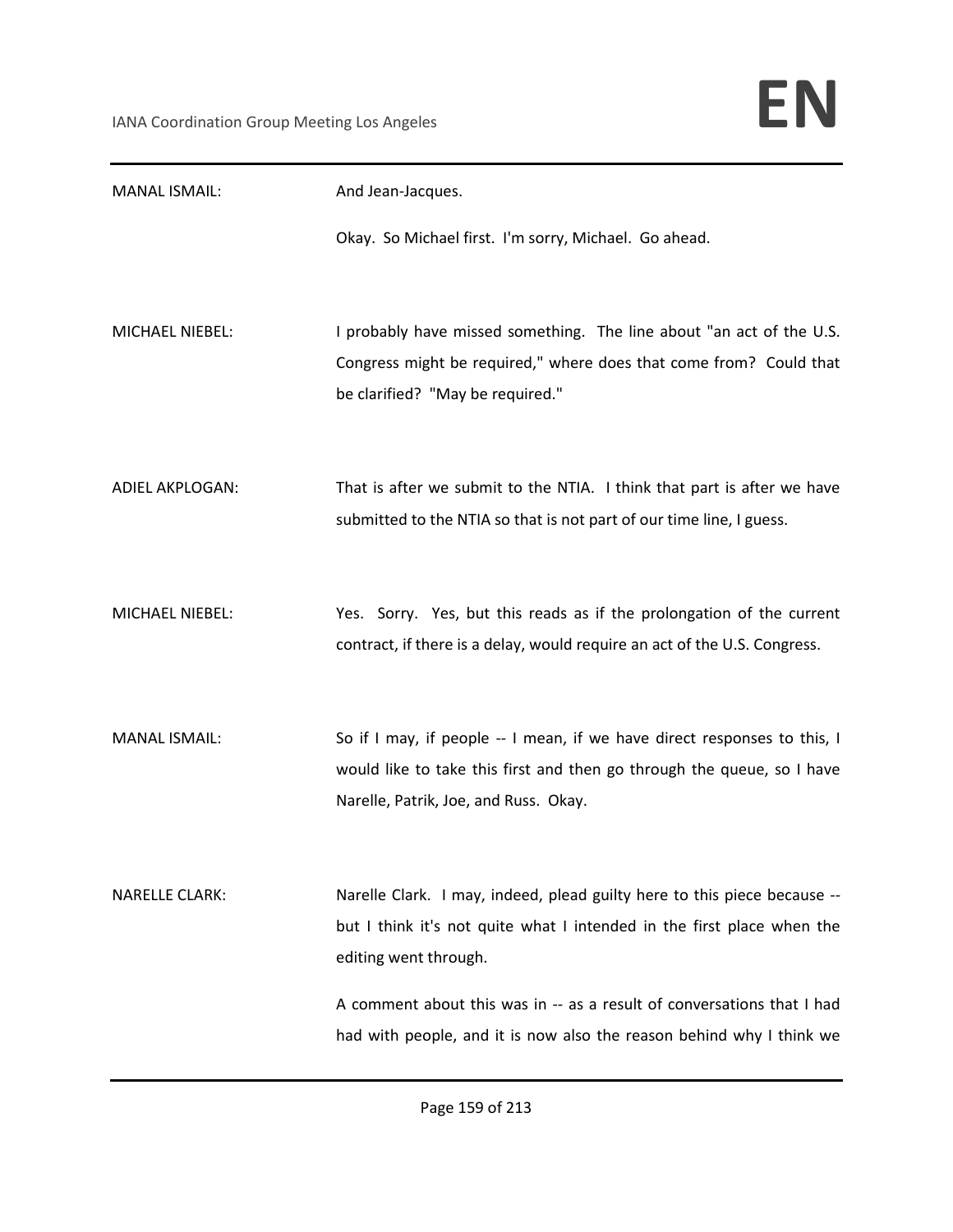should meet with Larry Strickling and get some more clarity on any other super process-type stuff that might have to happen if the contract deadline isn't met, et cetera, et cetera.

MANAL ISMAIL: Thank you, Narelle.

Patrik?

PATRIK FALTSTROM: Thank you very much.

According to the contract, it can already be extended. The question is about the change of contract, and I don't want to have any speculations in the text so I suggest at this point in time that this sentence is removed.

JOSEPH ALHADEFF: Yeah. I -- Joe Alhadeff. I would concur because number one, this is actually beyond our remit to answer that question, even if we knew the answer to the question. And I agree with Patrik, the extension doesn't require any Congressional action, but if you were to change what happens after the extension, that may involve Congressional action, but that's not a fact, that's a conjecture.

> So I think we should -- we should stay away from those things and we should also limit our -- we have enough in the FAQ to deal with what we're dealing with without having to deal with what we're not dealing with, so I would -- I would take those kind of topics out.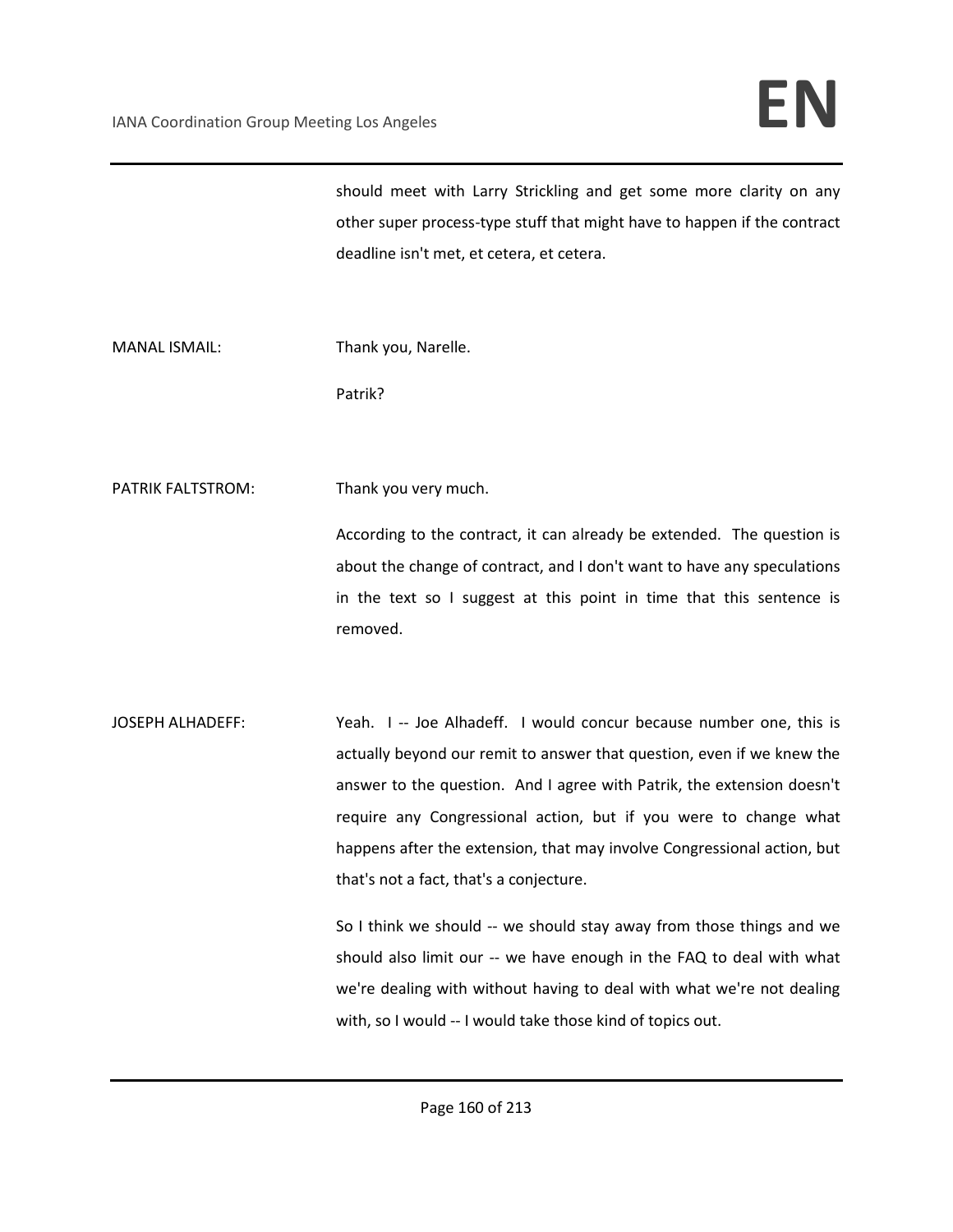And then the only other point since you also had raised 16 at the time, in terms of when we start to interact -- I think it was on accountability - the concept is we may be starting to liaise through mechanisms as of now. So the statement in there that we will only start to liaise in any way when proposals are submitted may not be correct.

That's when we may actually be effective in our liaising, but the liaising is probably starting earlier in the process than that.

RUSS HOUSLEY: So this is Russ Housley, and I think this came from when we were working on the time line document I asked Larry Strickling how long he would need to process the proposal, and he said he had no idea because he didn't know which parts of Congress would want to have hearings about it.

> And I think the best thing to do is to delete this. That, I think, was for our information.

MANAL ISMAIL: Thank you. So do we have any more direct reactions to this point in specific, or should I go back to the queue? Yes, I -- we should -- okay. Then Jean-Jacques has been patiently waiting. Please.

JEAN-JACQUES SUBRENAT: Thank you. This is Jean-Jacques. Actually, it's on two points.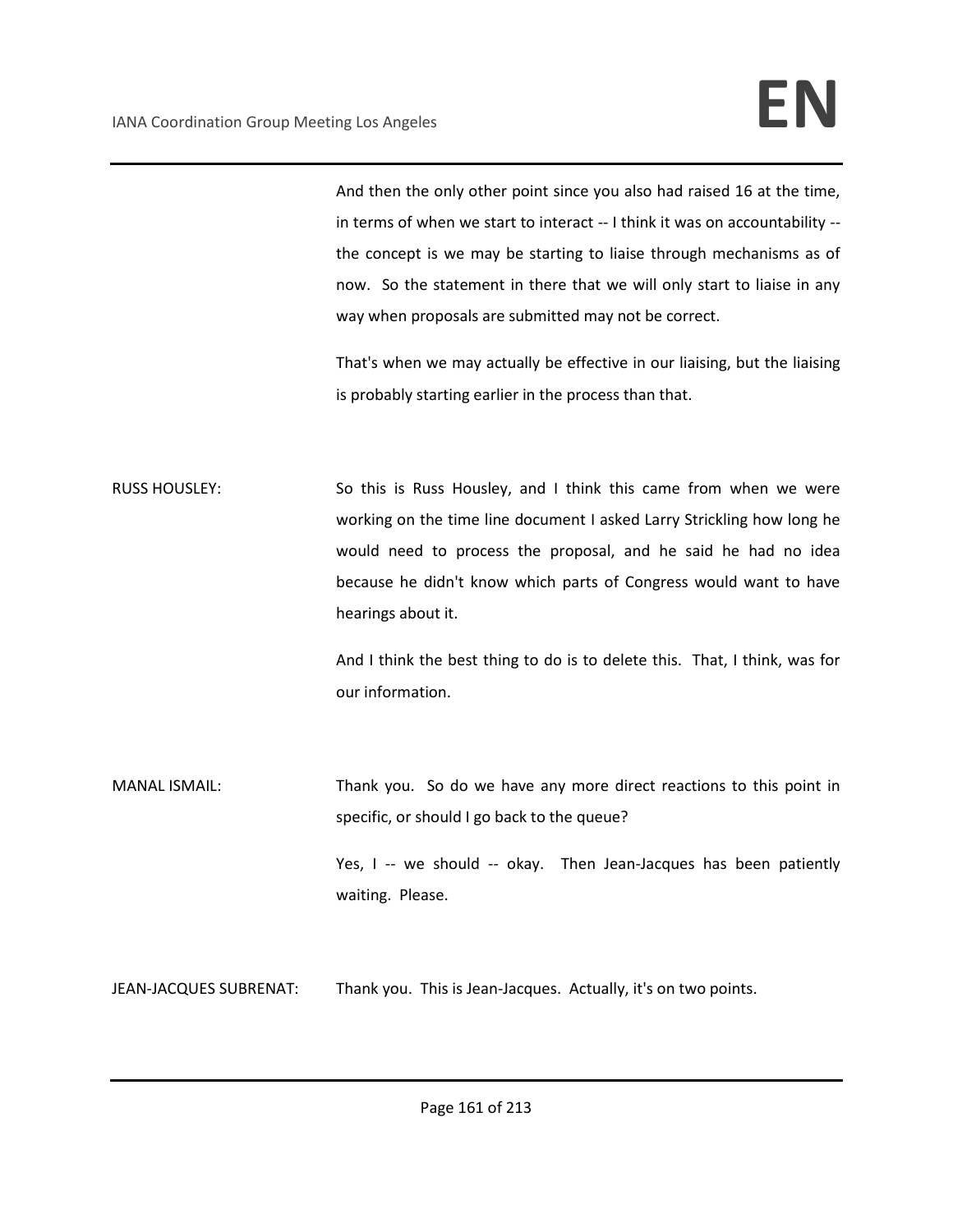The first one is, I agree with all those who have commented on this point.

I think that as Joe so eloquently said, we have enough on our plate without worrying about the U.S. Congress, and there's a principle in international law, you don't stipulate for someone else.

But I don't know if we've reached big VI, Roman VI, because we've been going up and down. I just want to put in a word.

It's a bit more than just wordsmithing. It's the notion of coordination. We are using the "coordination" in several sentences, and here I think it's not absolutely the most appropriate one.

It's about the articulation with ICANN accountability process, because we are not going to do a sort of super coordination, which would be even more complicated. Thanks.

MANAL ISMAIL: Thank you, Jean-Jacques.

Kavouss, please.

KAVOUSS ARASTEH: Yes. I concur with all colleagues. We should remain within our remit. Maximum level is NTIA, not beyond that. So that would be totally deleted.

> Coming to that, I agree with Jean-Jacques that we need to replace, but "articulations" I don't really understand. To articulate something has many different meanings and different connotations, so perhaps we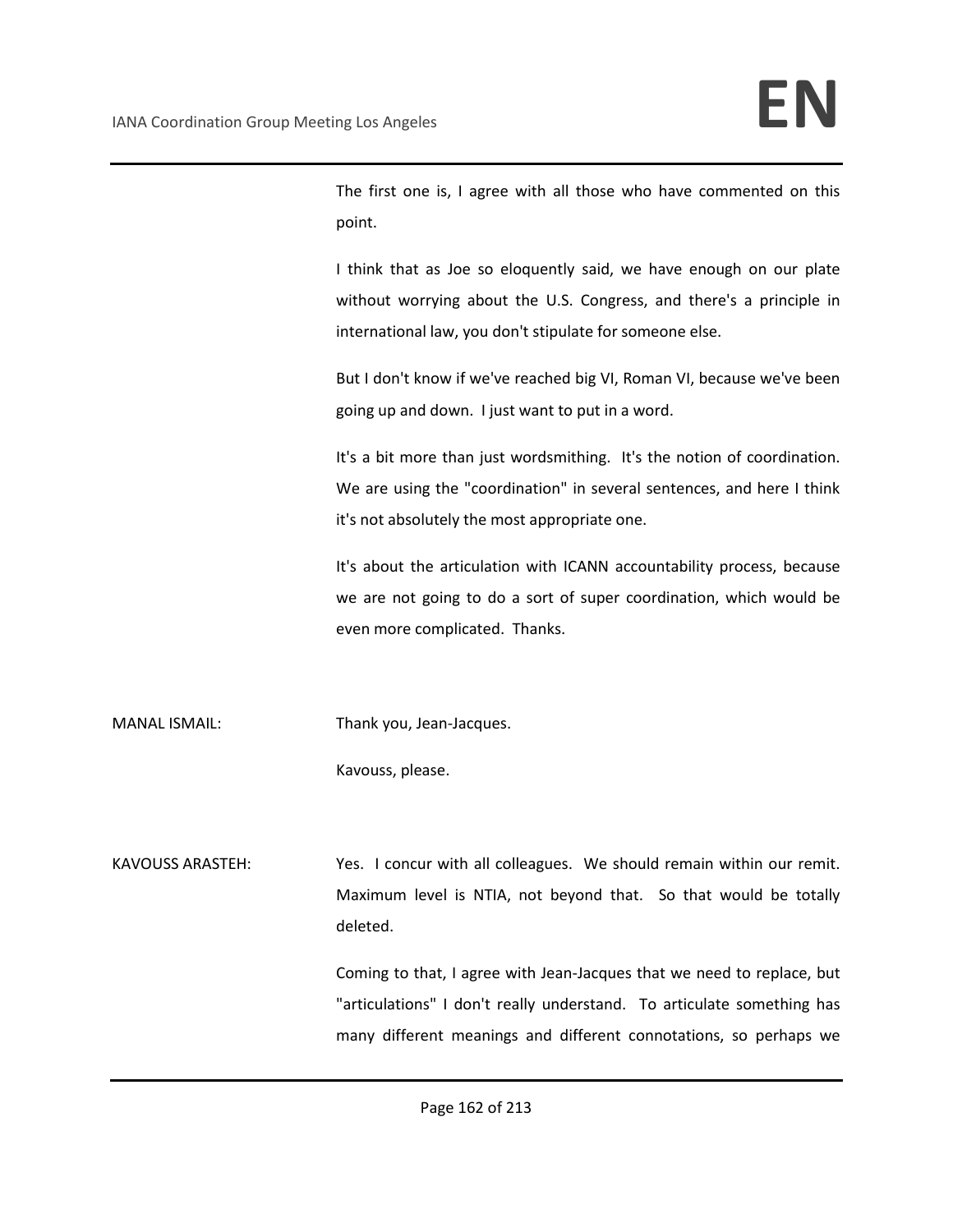|                        | might use another word but not "articulation." Thank you. Sorry, Jean-<br>Jacques. I'm very sorry.                                                                                                                                                                                                                                                                                                                                                                   |
|------------------------|----------------------------------------------------------------------------------------------------------------------------------------------------------------------------------------------------------------------------------------------------------------------------------------------------------------------------------------------------------------------------------------------------------------------------------------------------------------------|
| JEAN-JACQUES SUBRENAT: | No, no. No problem. I suggest that we put a footnote "articulation in<br>the French sense."                                                                                                                                                                                                                                                                                                                                                                          |
|                        | [Laughter]                                                                                                                                                                                                                                                                                                                                                                                                                                                           |
|                        | That means -- that means the link between the two. A link can be a<br>strong link or a weak link. No problem.                                                                                                                                                                                                                                                                                                                                                        |
| <b>MANAL ISMAIL:</b>   | I have Paul, Alissa, and then Adiel. Paul?                                                                                                                                                                                                                                                                                                                                                                                                                           |
| PAUL WILSON:           | Paul Wilson here.                                                                                                                                                                                                                                                                                                                                                                                                                                                    |
|                        | Thanks, Manal.                                                                                                                                                                                                                                                                                                                                                                                                                                                       |
|                        | I'm just -- I'm not sure if I'm missing something here but Question 15<br>doesn't say very clearly what -- simply what will happen if the target<br>date isn't met, which is that the current arrangements will continue, and<br>I think that needs to be very clear somewhere that -- that, you know,<br>existing arrangements will likely continue or are expected to continue<br>with the -- with the renewal of the contract if this process doesn't<br>succeed. |
|                        | On the -- on the question of success, though, which is maybe moving on<br>to Question 16, I'd just be a bit careful about describing the entire                                                                                                                                                                                                                                                                                                                      |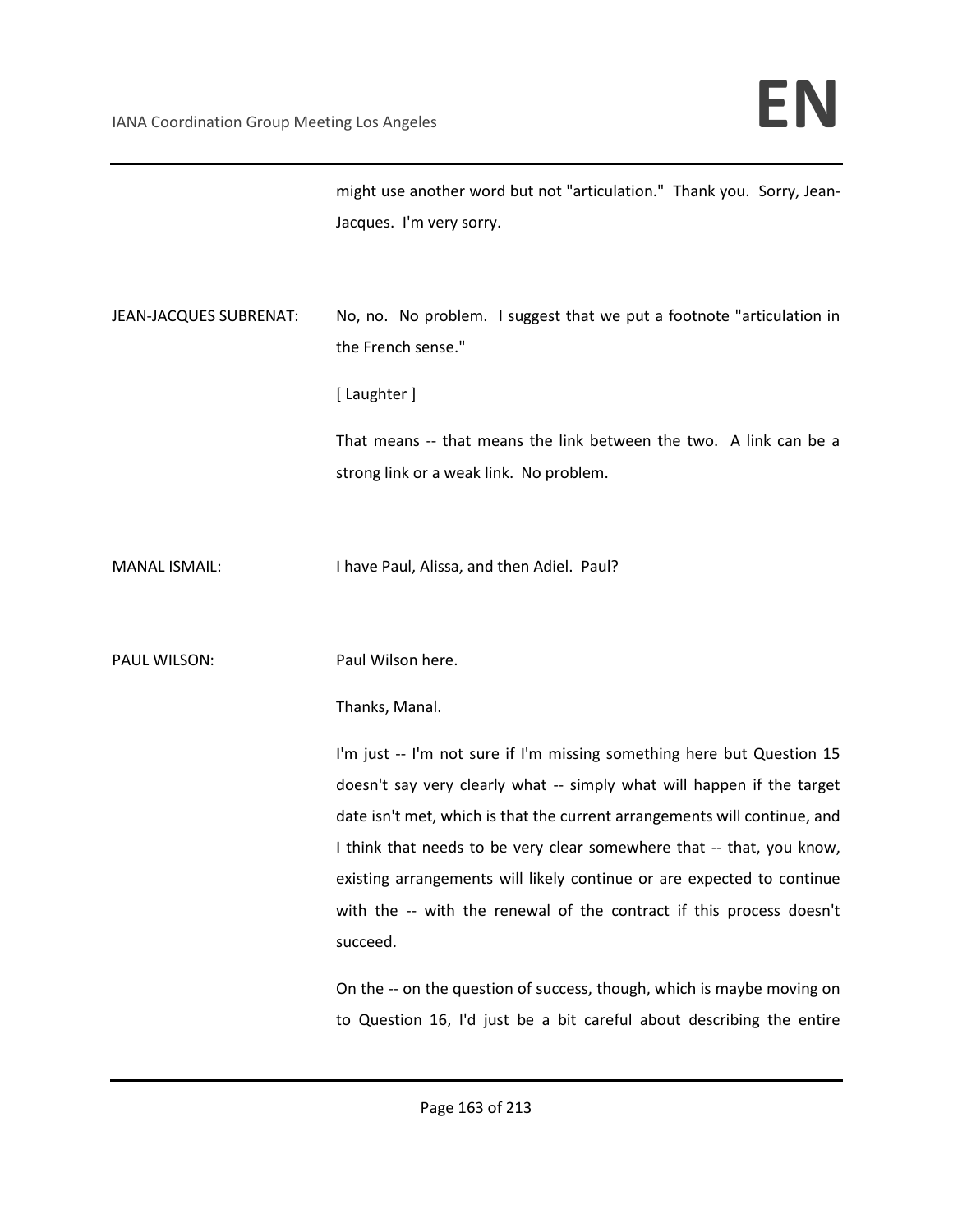exercise in terms of success or failure, and in fact, I don't particularly like the "failure" word at all, which I know doesn't appear here but -- so this is -- you could take this as a general comment that, you know, we're all being optimistic here and we're hoping to have a successful outcome.

But there are all sorts of reasons for which we might not have that outcome. It's a nontrivial exercise. The -- the community processes are going to be very unpredictable as multistakeholder open processes, and I think we'd be -- we'd be, you know, risking a negative assessment of the multistakeholder process itself by sort of associating the failure or success of this process with -- or by allowing the so-called failure of this process to sort of suggest that the multistakeholder process is not up to this task.

So I would like to be a bit more -- a bit less about success and failure here and more about the fact that we have an opportunity. The community, we hope, will come together and take the opportunity. If we're unable to do that, then the, you know, current arrangements will continue. Thanks.

MANAL ISMAIL: So thank you, Paul. I have Alissa, Adiel, and then Kavouss, but first I would like to know how -- how much time do we have left for this discussion?

ALISSA COOPER: 15 minutes.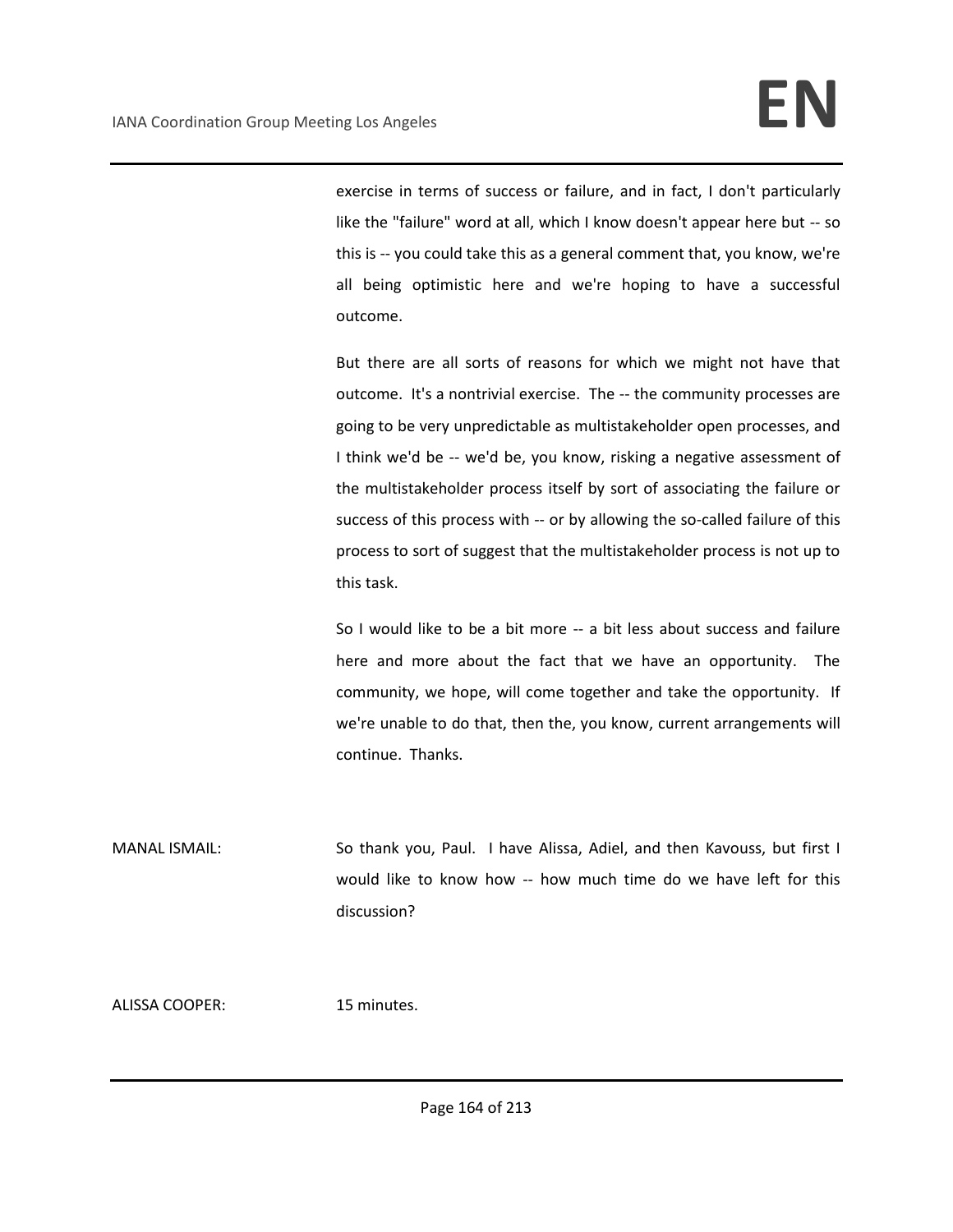| <b>MANAL ISMAIL:</b>   | Okay. Thank you. So Alissa, please.                                                                                                                                                                                                                                                                                                                                                              |
|------------------------|--------------------------------------------------------------------------------------------------------------------------------------------------------------------------------------------------------------------------------------------------------------------------------------------------------------------------------------------------------------------------------------------------|
| <b>ALISSA COOPER:</b>  | I just wanted to respond to the suggestion from Narelle, and I know you<br>had also sent an email.                                                                                                                                                                                                                                                                                               |
|                        | I'm happy to reach out to NTIA whenever we want and they said they're<br>happy to join a call or something.                                                                                                                                                                                                                                                                                      |
|                        | This month might not be the best, perhaps, but, you know, sometime --<br>sometime late fall or winter might be a good time, so --                                                                                                                                                                                                                                                                |
|                        | And I would just say from my personal interactions with them, we<br>should let -- we should, you know, kind of ask -- set what the specific<br>topics are that we want to talk about and have them send whoever the<br>experts are on those topics. It could be Larry, could be people who are<br>very intimately familiar with contracting for the U.S. Government or<br>whatever it may be, so |
| <b>MANAL ISMAIL:</b>   | Thank you, Alissa.<br>Adiel?                                                                                                                                                                                                                                                                                                                                                                     |
| <b>ADIEL AKPLOGAN:</b> | Yes. Just a wordsmith proposal for the 15. "Include the capacity."<br>Instead of "capacity," I would suggest maybe "clause" or "mechanism,"<br>instead of "capacity" there. And, yeah, on the -- on the "articulation,"<br>maybe "interaction" or "interrelation" could be the word here. Thanks.                                                                                                |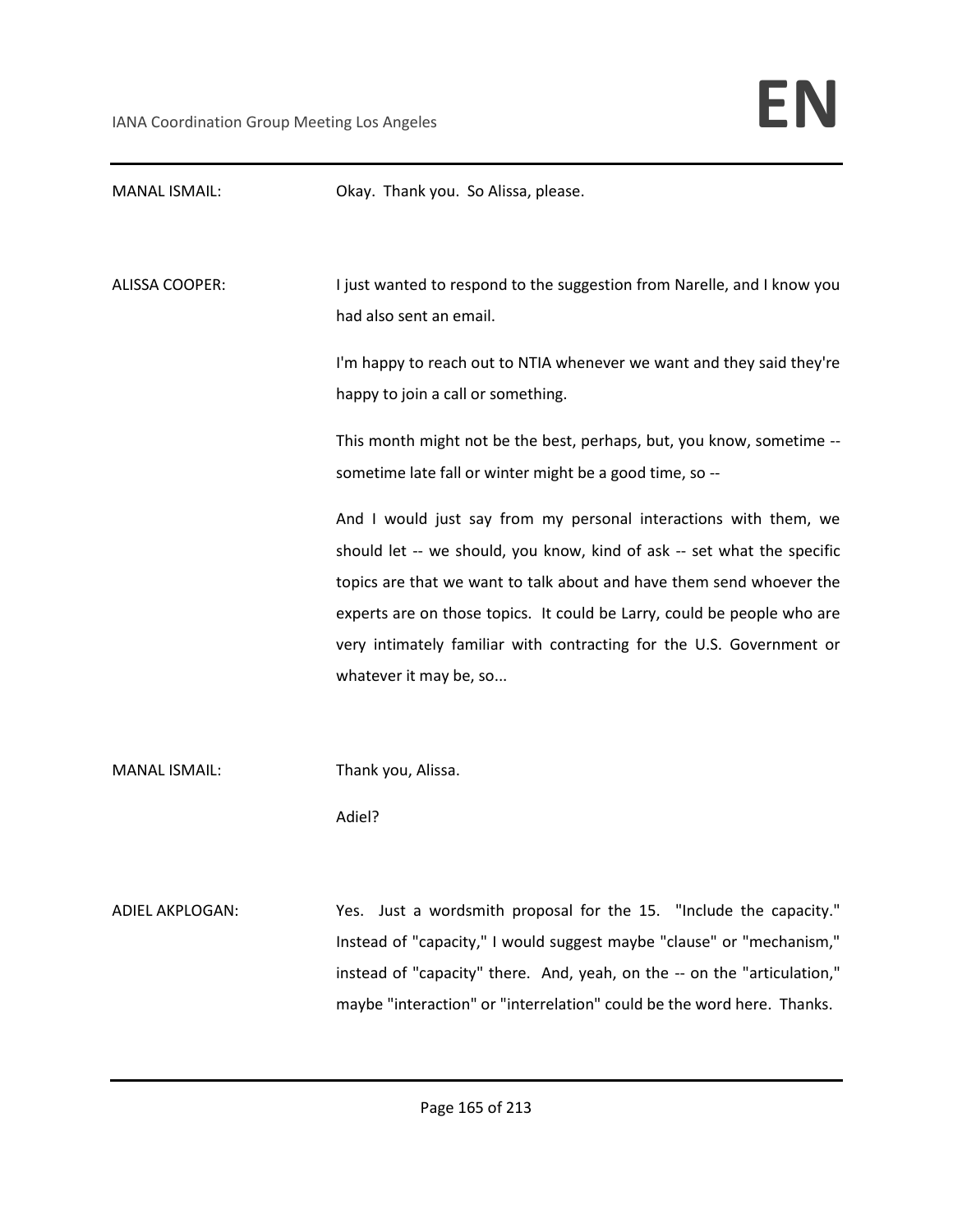| <b>MANAL ISMAIL:</b> | Okay. Thank you.                                                                                                                                                                                                                                                                                                                          |
|----------------------|-------------------------------------------------------------------------------------------------------------------------------------------------------------------------------------------------------------------------------------------------------------------------------------------------------------------------------------------|
|                      | Kavouss?                                                                                                                                                                                                                                                                                                                                  |
|                      |                                                                                                                                                                                                                                                                                                                                           |
| KAVOUSS ARASTEH:     | Kavouss Arasteh.                                                                                                                                                                                                                                                                                                                          |
|                      | While I agree with Paul that the situation would -- would be that, but I<br>don't think that ICG says that the current situation will continue. It is<br>outside our remit.                                                                                                                                                               |
|                      | If we want to quote something from NTIA, please quote that in italic. If<br>you don't have -- you say if we cannot meet the deadline, NTIA will<br>consider the matter and decide accordingly or as appropriate. I do not<br>want to be engaged to think that the current situation will continue. It's<br>beyond our mandate. Thank you. |
| <b>MANAL ISMAIL:</b> | Thank you, Kavouss.                                                                                                                                                                                                                                                                                                                       |
|                      | So I think we'll be moving to the following section. I'll try my best to<br>reflect all the discussion and circulate another draft and we can take it<br>from here. From there.                                                                                                                                                           |
|                      | So the next section is about the interrelation or interaction with the<br>ICANN accountability process.                                                                                                                                                                                                                                   |
|                      | This is what we had initially as a response: "The ICG charter says that<br>accountability is central to our process.<br>The ICG has asked the<br>operational communities to consider oversight and accountability in<br>their process. After receiving consensus proposals from the operational                                           |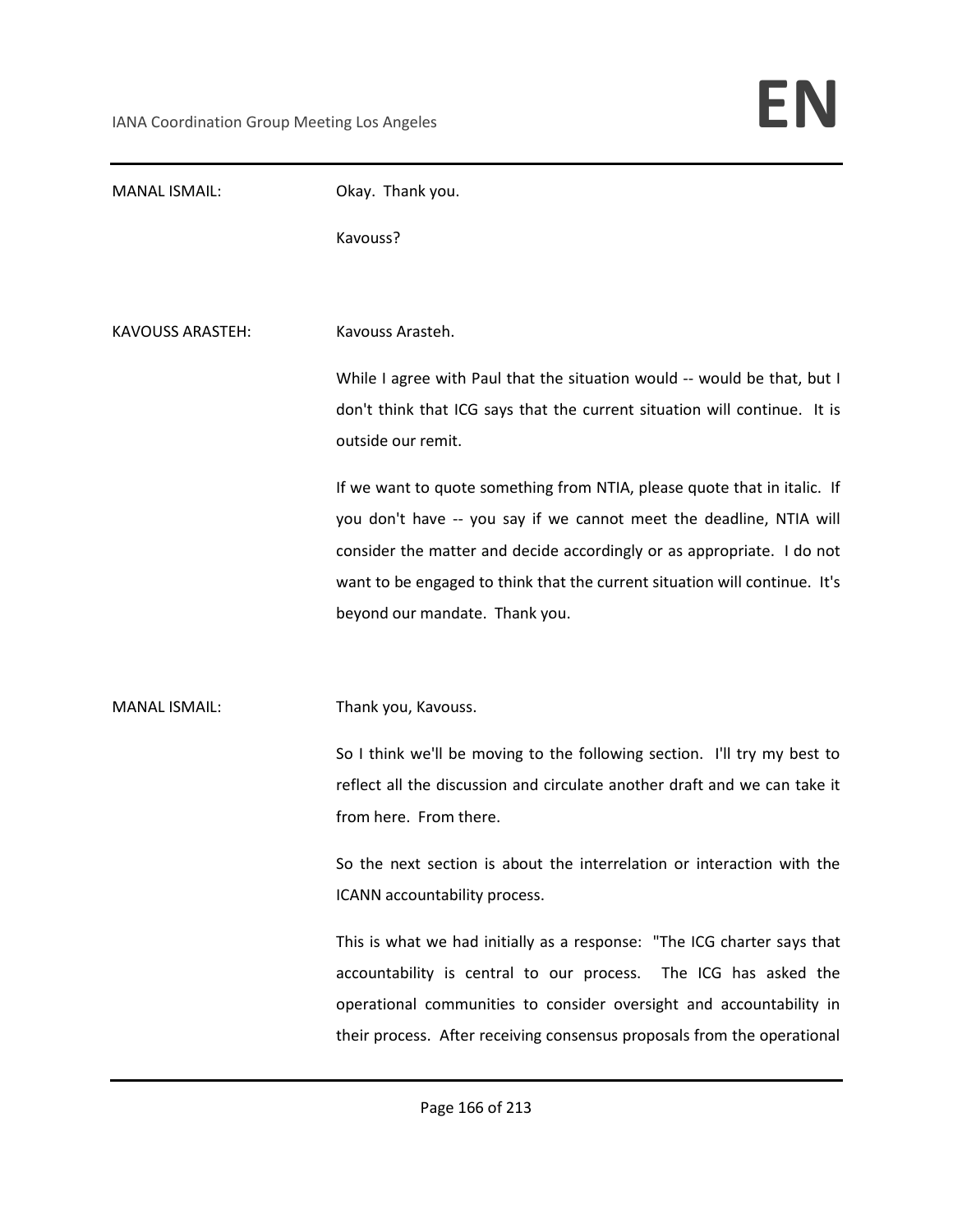## IANA Coordination Group Meeting Los Angeles **EN**

communities regarding IANA, the ICG will conduct an analysis and assessment of their implications for ICANN accountability. At that point it will liaise with the ICANN accountability process and advise it on how the results of the process affects the requirements."

So Kavouss?

KAVOUSS ARASTEH: Thank you, Manal. Kavouss Arasteh speaking.

I think you need to slightly modify that in the light of the discussion that we have this morning, that now we have two groups. One is CWG IANA names, and the other is CCWG Accountability Track 1 and 2. So we need to slightly modify that to reflect that situation. Thank you.

MANAL ISMAIL: I personally think it's not a description of the process itself but rather our relation with this process so I'm not sure but I can -- so yes, Joe, please.

JOSEPH ALHADEFF: Inink the specification is useful because our relationship with the process is not with the entire process. It's with a subset of the process.

> So we are not talking about certain elements of ICANN accountability that don't impact the transition. We are only dealing with those that impact the transition, and that gives the impression that we are dealing with the overall process which we're not.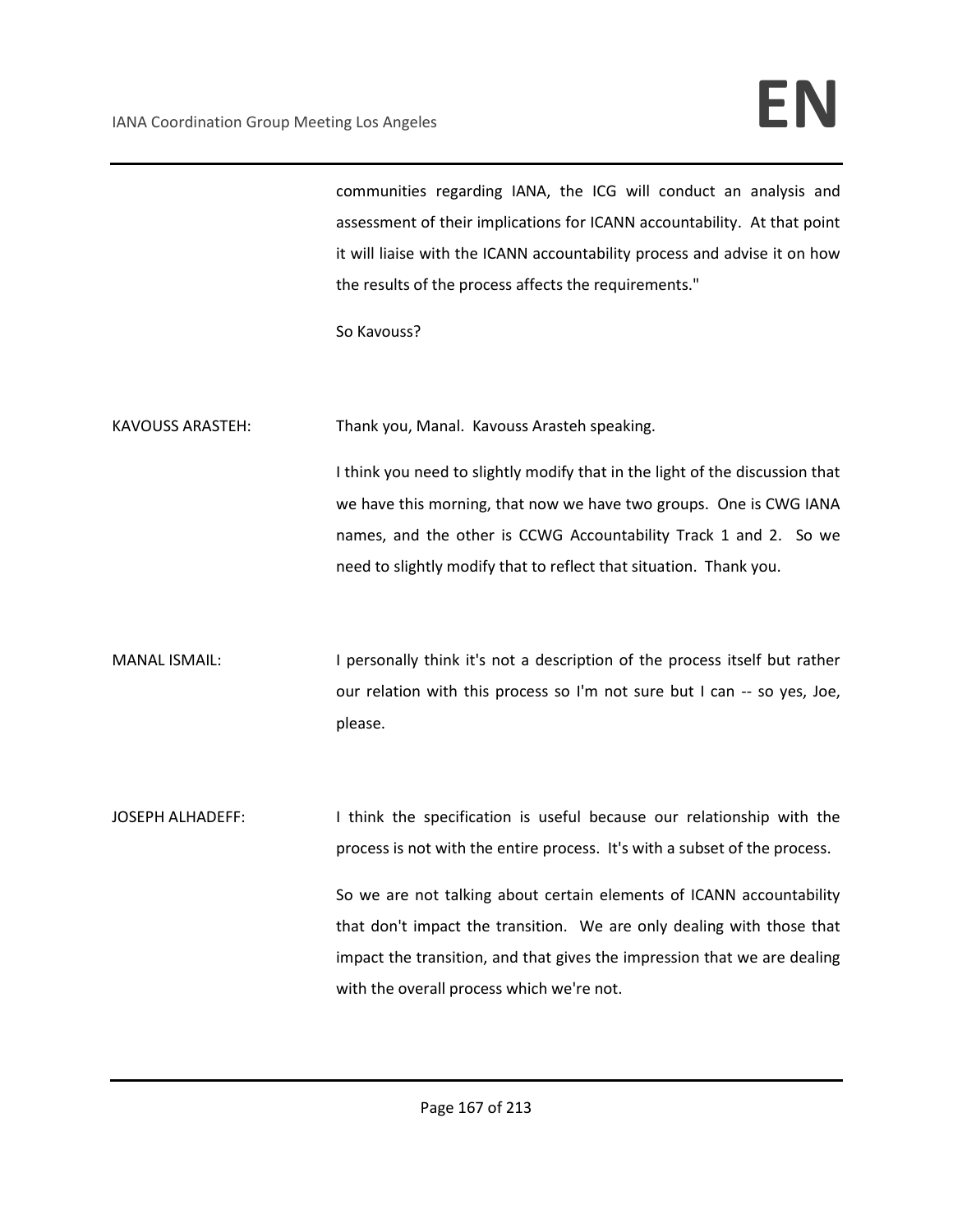So I do think we have to have the limit and I do think we have to recognize that our participatory mechanisms are starting as soon as they're starting, because we've already talked about who's participating.

So we're starting -- whatever we call it -- articulation, coordination, whatever it is that we're doing with these processes, we're starting actually fairly soon. They're being taken into account of at perhaps a certain point in our process but our coordination is not at the time that we've received the proposals because we're already starting to participate.

MANAL ISMAIL: Okay. Milton?

MILTON MUELLER: Yeah. It's easy to fix Joe's problem and just say, "We will liaise with Track 1 of the ICANN accountability process."

> The reason I don't particularly like that, but I'll go with it, is, again, this is an FAQ for people who don't know a lot about what's going on, so do they know what Track 1 of the accountability process means? Probably not.

> So -- then do we have to have a question that says, "What is Track 1 and Track 2?" And then go into the morass of endless explanations, so --

Yeah. Please don't. I mean, you can overload it.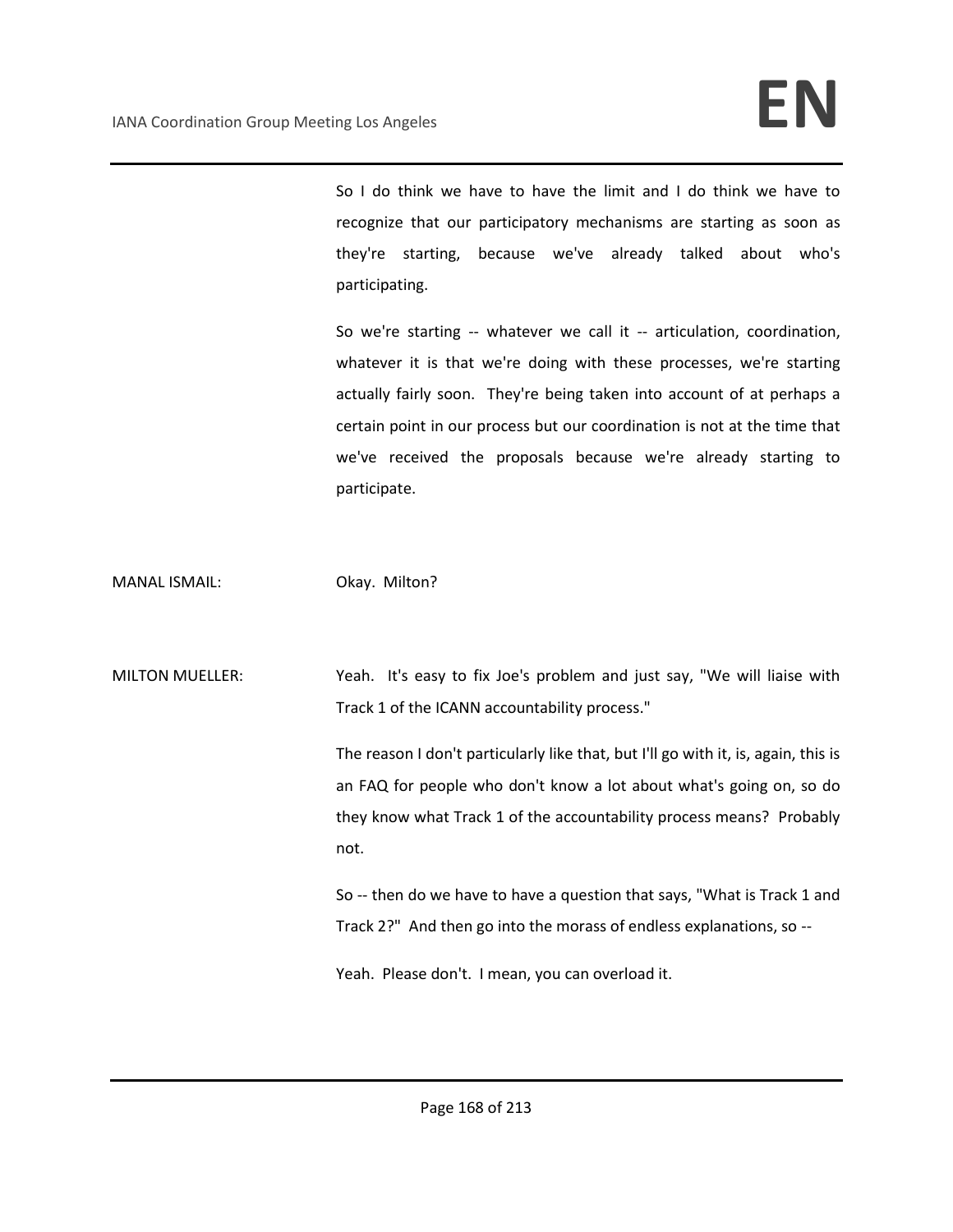An FAQ is for people who need help understanding what's going on, and if you overload them with so many details, you can actually be counterproductive there.

So let's put in Track 1 and just run -- run --

MANAL ISMAIL: So, Kavouss.

KAVOUSS ARASTEH: Thank you. Kavouss Aresteh speaking. I think it is an easy fix for that. Instead of going to Track 1 and Track 2, we say ICG deal with the element of accountability which relates to the IANA transitions functions without referring to Track 1, Track 2, and so on and so forth. Along the line of that but not -- because if you go to Track 1, Track 2, we have to put the whole document of the ICANN. But we have to mention we are dealing with only that portion which relate to our activities.

MANAL ISMAIL: Thank you, Kavouss.

So I think this means that the only missing part is that we identify the exact part of the accountability process that we are describing our relationship with. So we can take the drafting offline. Any further reactions to this? Hartmut.

HARTMUT GLASER: To Question 8.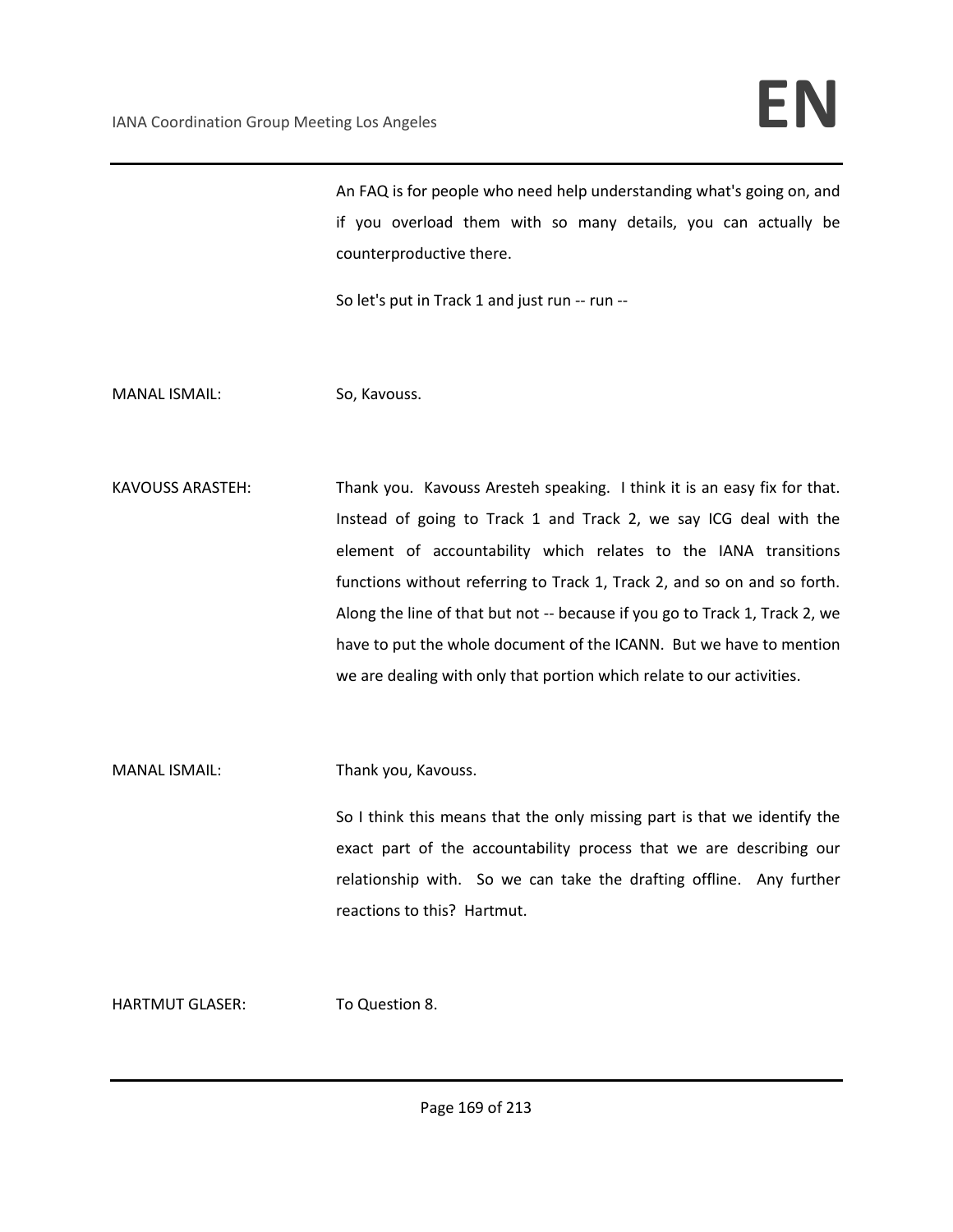| <b>MANAL ISMAIL:</b>    | Yes. 8.                                                                                                                                                                                          |
|-------------------------|--------------------------------------------------------------------------------------------------------------------------------------------------------------------------------------------------|
|                         | Who are the operational community?                                                                                                                                                               |
| HARTMUT GLASER:         | I only like to see -- you mention GNSO. You mention ccNSO, but you<br>don't mention NRO and ASO. You mentioned RIRs. Only to include the<br>supporting organizations as we are composed. Thanks. |
| <b>MANAL ISMAIL:</b>    | Okay. So Kavouss.                                                                                                                                                                                |
| <b>KAVOUSS ARASTEH:</b> | I think the charter, charter clearly explained what is operational<br>communities. Take the same wording from that. Thank you.                                                                   |
| <b>MANAL ISMAIL:</b>    | Actually, I think this is the same wording from the charter because I've<br>been trying to extract text from the already agreed documents. So are<br>we adding NRO and --                        |
| <b>KAVOUSS ARASTEH:</b> | You could add something in bracket -- in round brackets, explanation<br>somewhere. But we should retain -- maintain the charter's explanation<br>or charter terms. Thank you.                    |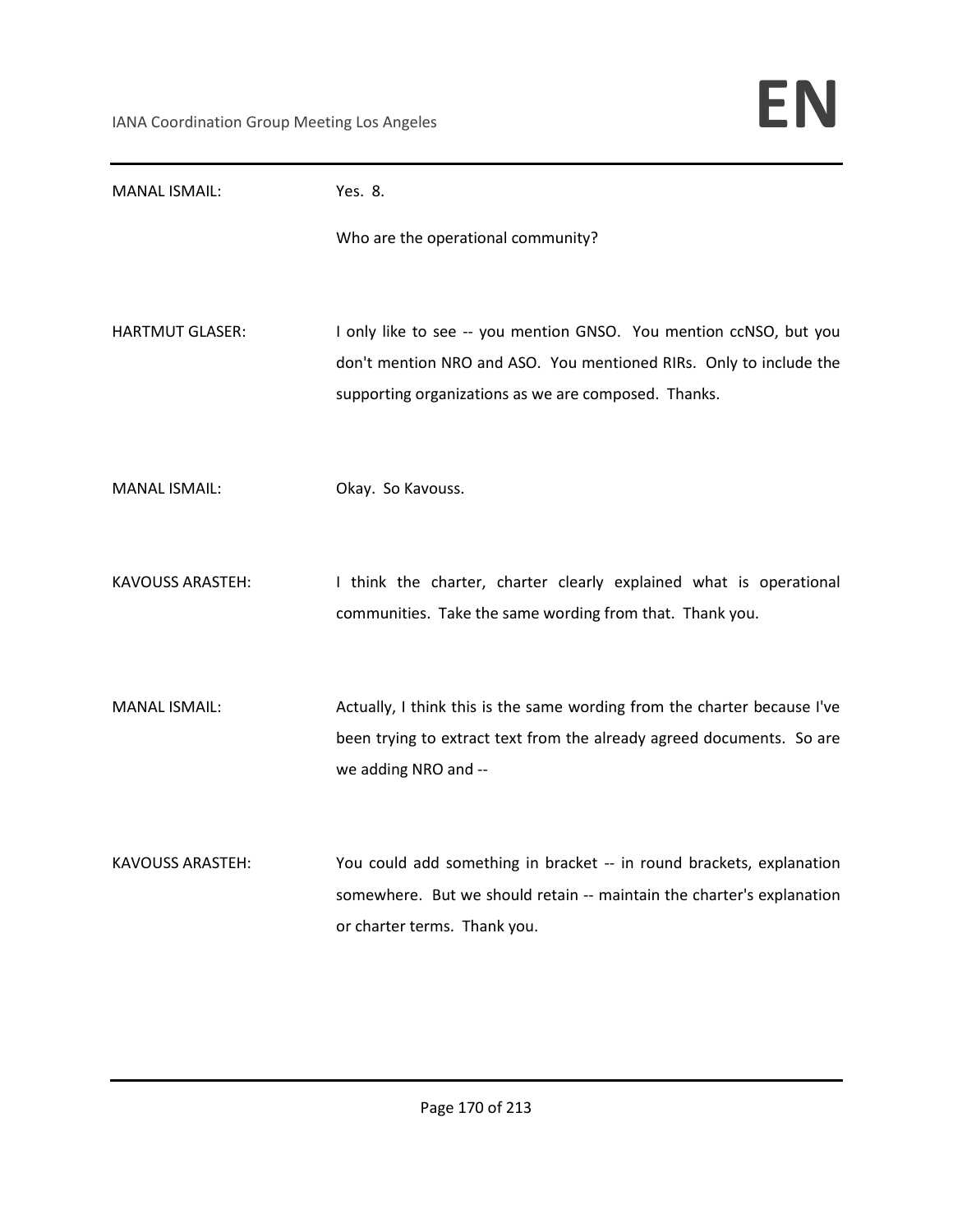| <b>MANAL ISMAIL:</b>    | Okay. Thank you. Then moving back to where we are -- so I think it's<br>about the ICG outreach activities, how the ICG is reaching out to the<br>community. Any comments on this?<br>Seeing none, how is ICG reaching out beyond ICANN community?<br>Great.<br>Then the resources and materials and archives. So do we have anything<br>to add here? |
|-------------------------|------------------------------------------------------------------------------------------------------------------------------------------------------------------------------------------------------------------------------------------------------------------------------------------------------------------------------------------------------|
|                         | Then it's about unanswered questions or any submitted<br>Okay.<br>questions. Yes, those are -- Jean-Jacques, please.                                                                                                                                                                                                                                 |
| JEAN-JACQUES SUBRENAT:  | Thank you. I was just wondering whether "My question is not<br>answered," so that's under the caption IX "unanswered questions." But<br>probably "can I submit a question" should come under the Roman<br>number just before that, no, "How can I follow process development?"<br>So I suggest that you put IX after 22 actually and before 23.      |
| <b>MANAL ISMAIL:</b>    | So the proposal is we move 22 in the previous section, right, "Can I<br>submit a question" to the previous section?<br>Kavouss.                                                                                                                                                                                                                      |
| <b>KAVOUSS ARASTEH:</b> | Thank you, Manal. Kavouss Aresteh speaking. I don't think that the title<br>"unanswered questions" is correct. That means some question has<br>been raised and we have not answered it.<br>Maybe "additional                                                                                                                                         |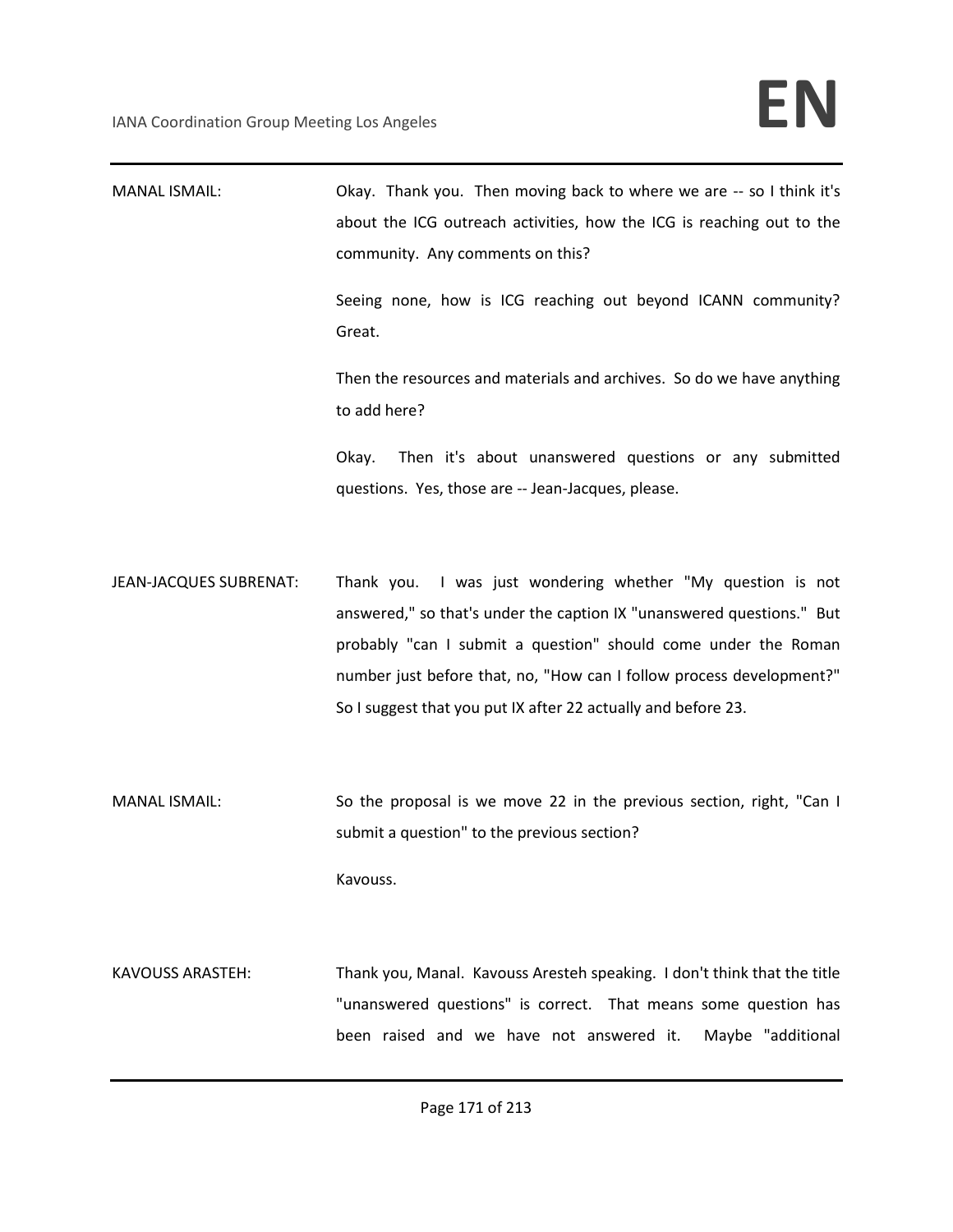|                         | questions," "further questions," but not "unanswered questions." It<br>means the question has been raised and was not answered.                              |
|-------------------------|--------------------------------------------------------------------------------------------------------------------------------------------------------------|
| UNDESCERNIBLE:          | Open questions?                                                                                                                                              |
| <b>KAVOUSS ARASTEH:</b> | "Open questions," maybe "other questions," "additional questions," but<br>not "unanswered." Thank you.                                                       |
| <b>MANAL ISMAIL:</b>    | Okay. We can do this. It was part of it I read all the questions and I<br>didn't find an answer to my question, but that's okay. We can change<br>the title. |
|                         | So do we have any further comments on the document? So great,<br>thank you. And I'll hand over to Alissa. Are we on time?                                    |
| <b>ALISSA COOPER:</b>   | We are. We have five minutes left. I thought there was going to be<br>another question but apparently --                                                     |
|                         | [Applause]                                                                                                                                                   |
|                         | Premature clapping.                                                                                                                                          |
|                         | [ Laughter ]                                                                                                                                                 |
|                         | Lynn, go ahead.                                                                                                                                              |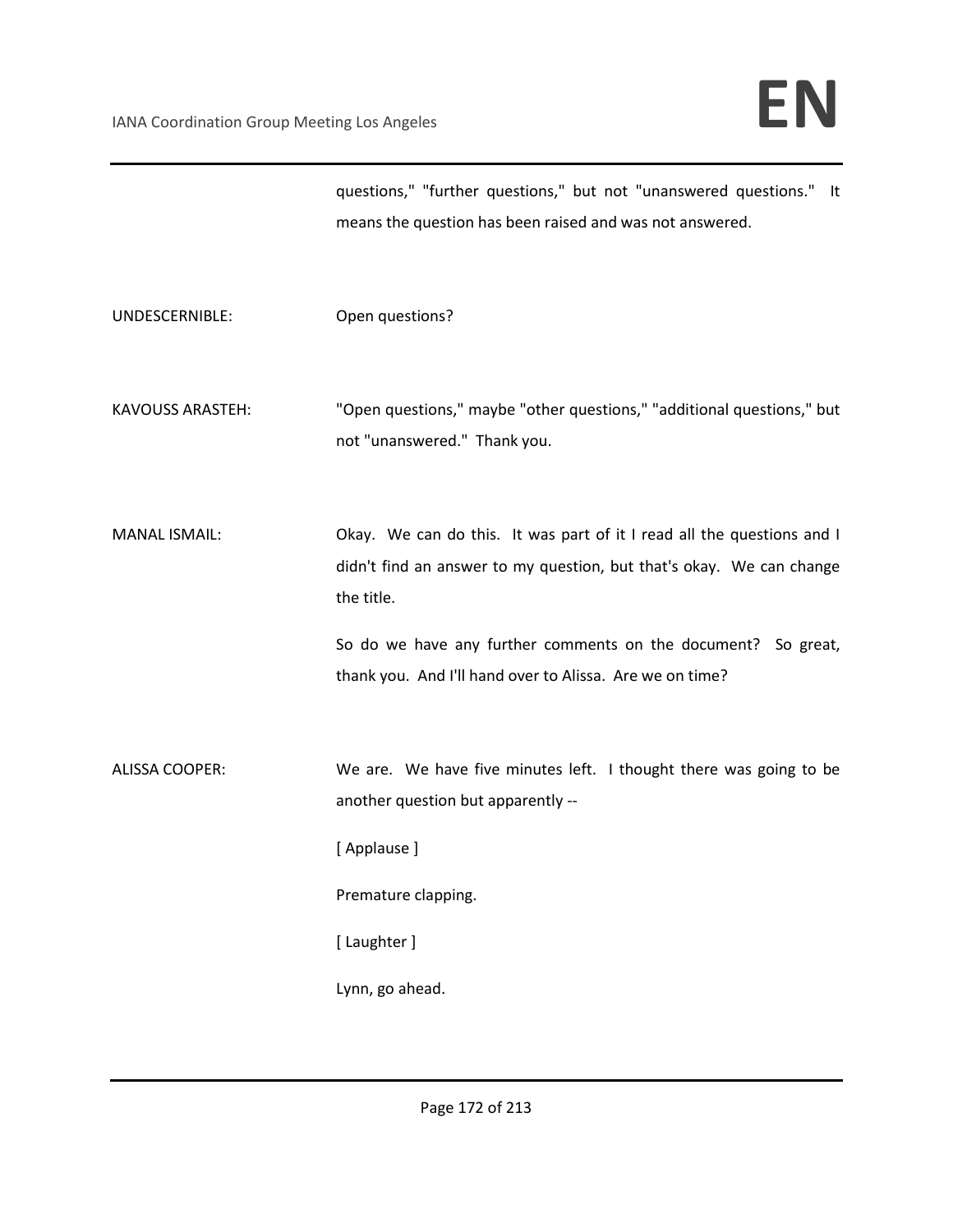LYNN ST. AMOUR: I had seen at the bottom of Manal's note the reference to the questions from the other day, so I thought we were still in the process of perhaps adding some additional questions.

> I do still think it would be helpful and I would like to come back to the suggestion that we add a question along the lines of -- I had better words a moment ago -- but will the U.S. government oversight role be replaced by one body? And I think some of words people were kicking around earlier were "maybe" and some details or "not necessarily." And then you could go on and say, for instance, the protocol parameter process has evolved over the years. It has a longstanding oversight process or something.

> But the first question before we wordsmith, do we believe we need a question that actually asks -- that addresses the question I heard of a lot of in the hallway which was an expectation that the U.S. government oversight role would be replaced and most of the assumptions were with a body.

MANAL ISMAIL: Yes, thank you. Yes, Lynn, thank you for noting this. I had it in my notes, but I didn't compile it to the document. And the exact wording that was discussed earlier this morning is: "Does this imply that the current U.S. government's role will be replaced by an entity"? So do we want to leave this language? Joe?

JOSEPH ALHADEFF: Yeah. I think the topic needs to be addressed, but I think the answer to the topic is not the answer of what replaces the U.S. role but, rather,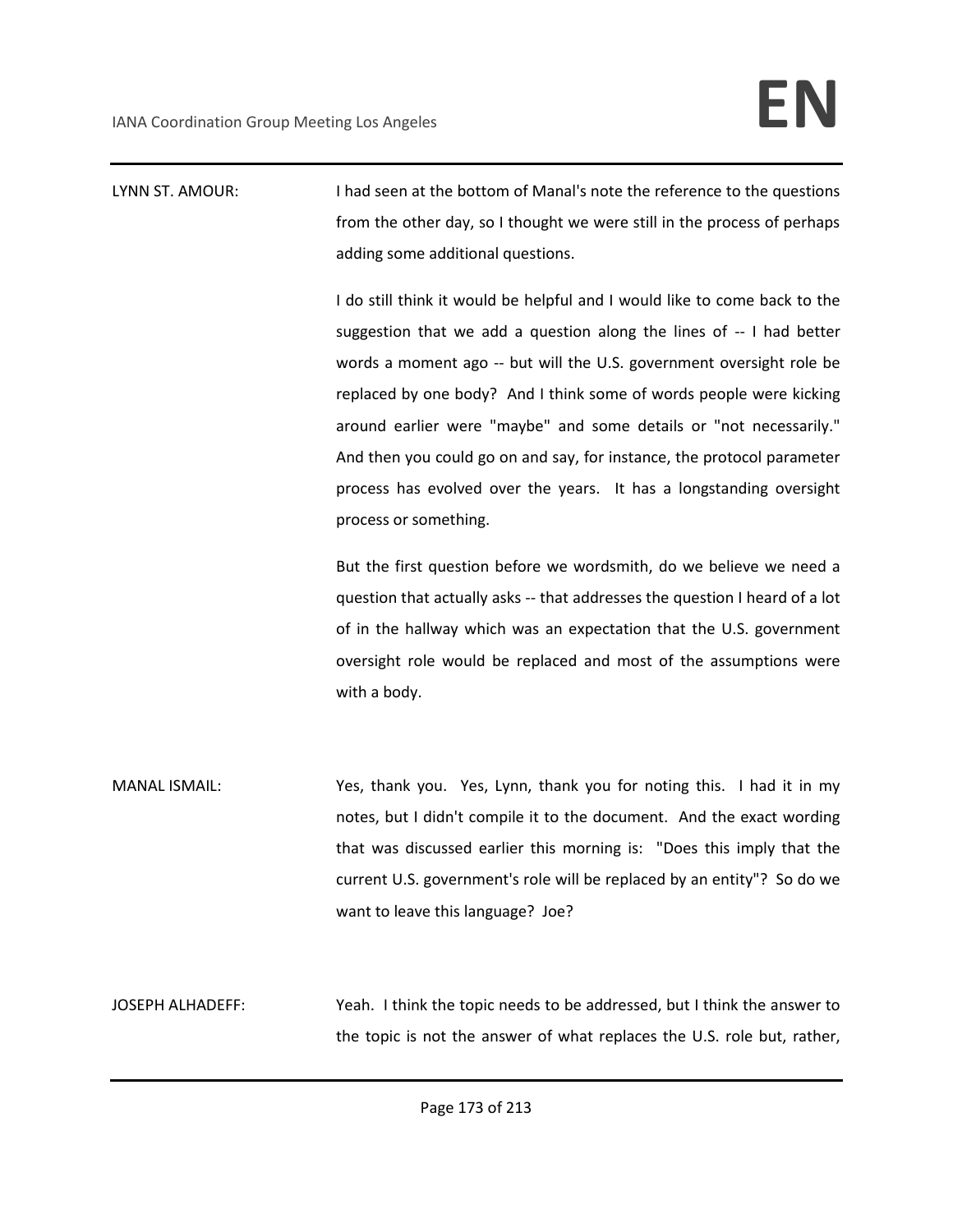how we've asked the community proposals to address that question, which is where the answer can be found, not us suggesting what the answer actually is.

We've asked in the RFP that the communities address this, that the communities discuss how their relationship with NTIA has been impacted. We should be directing people to those proposals where they can find the answer. We should not be answering that question.

- MANAL ISMAIL: Ithink if everyone agrees, I think this already serves as an answer to this question. Kavouss.
- KAVOUSS ARASTEH: Thank you. I concur. You raise the question, but there is no text. It would not mention anything.
- MANAL ISMAIL: You're seeking an answer for the question -- we're just discussing this now, and I was proposing that we take what Joe said as an answer to this question. So are you fine with this?

KAVOUSS ARASTEH: Can you repeat that?

MANAL ISMAIL: It's along the lines that we have already asked the communities to address this. Joe, if you want to...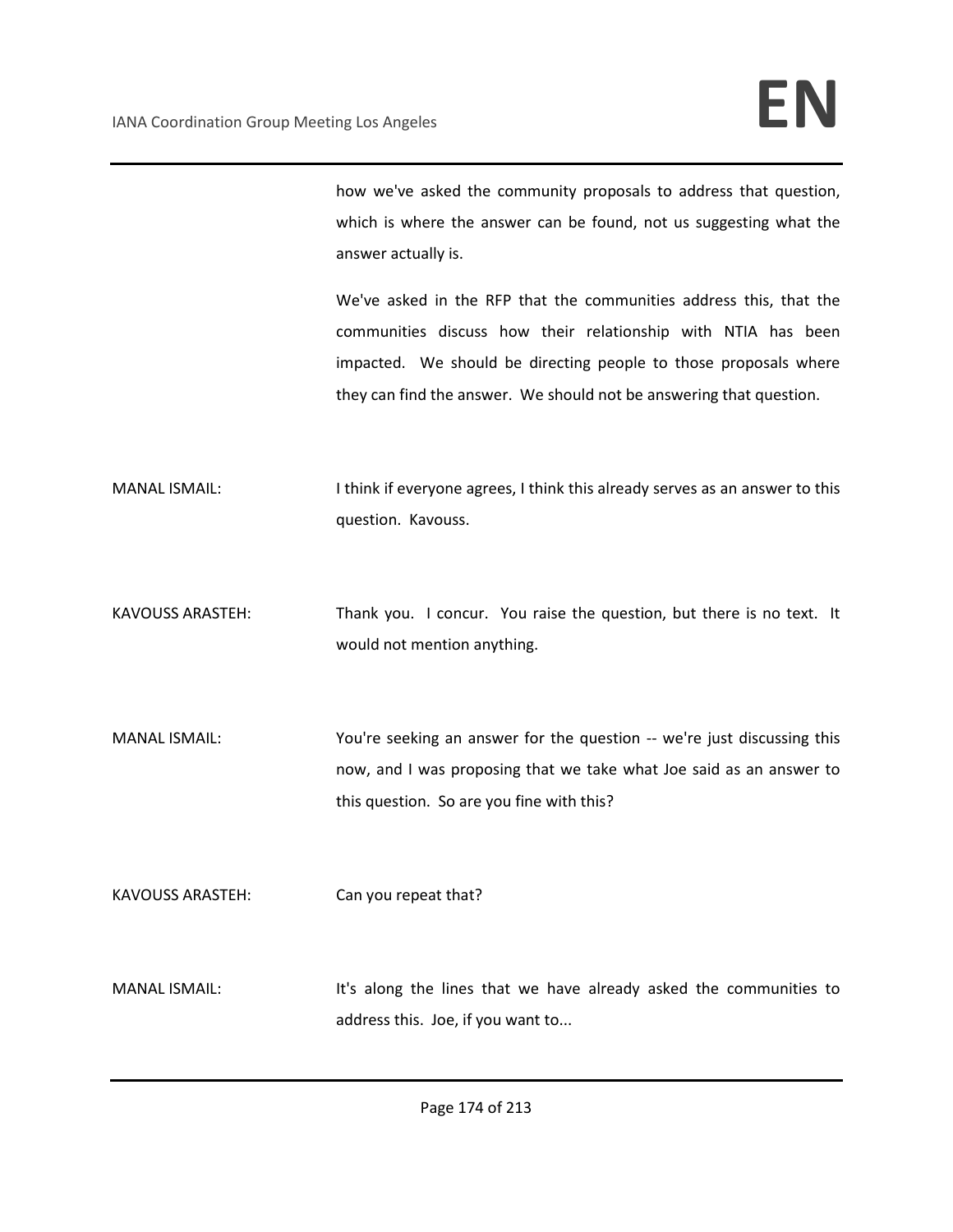| <b>JOSEPH ALHADEFF:</b> | Yeah, that the concept is that as part of the RFP, we've asked the<br>communities to address how they will be managing oversight and how<br>they have replaced the role. And we refer the question to the                         |
|-------------------------|-----------------------------------------------------------------------------------------------------------------------------------------------------------------------------------------------------------------------------------|
|                         | community proposals for the answer.                                                                                                                                                                                               |
| <b>MANAL ISMAIL:</b>    | Yes, please. Xiaodong.                                                                                                                                                                                                            |
| XIAODONG LEE:           | A question and I may have another question. If the U.S. refuse the<br>proposal of ICG, what's the next step of ICG? That is a question.                                                                                           |
| <b>ALISSA COOPER:</b>   | We should make a rule, you can only propose a question if you have an<br>answer.                                                                                                                                                  |
| XIAODONG LEE:           | My question is -- it is just getting to my mind. If we develop a proposal<br>and ask ICANN to follow to the U.S. government but the U.S.<br>government refuse that, what's the next step of ICG because, you know,<br>no ICG now. |
| UNDESCERNIBLE:          | We're done.<br>[ Laughter ]                                                                                                                                                                                                       |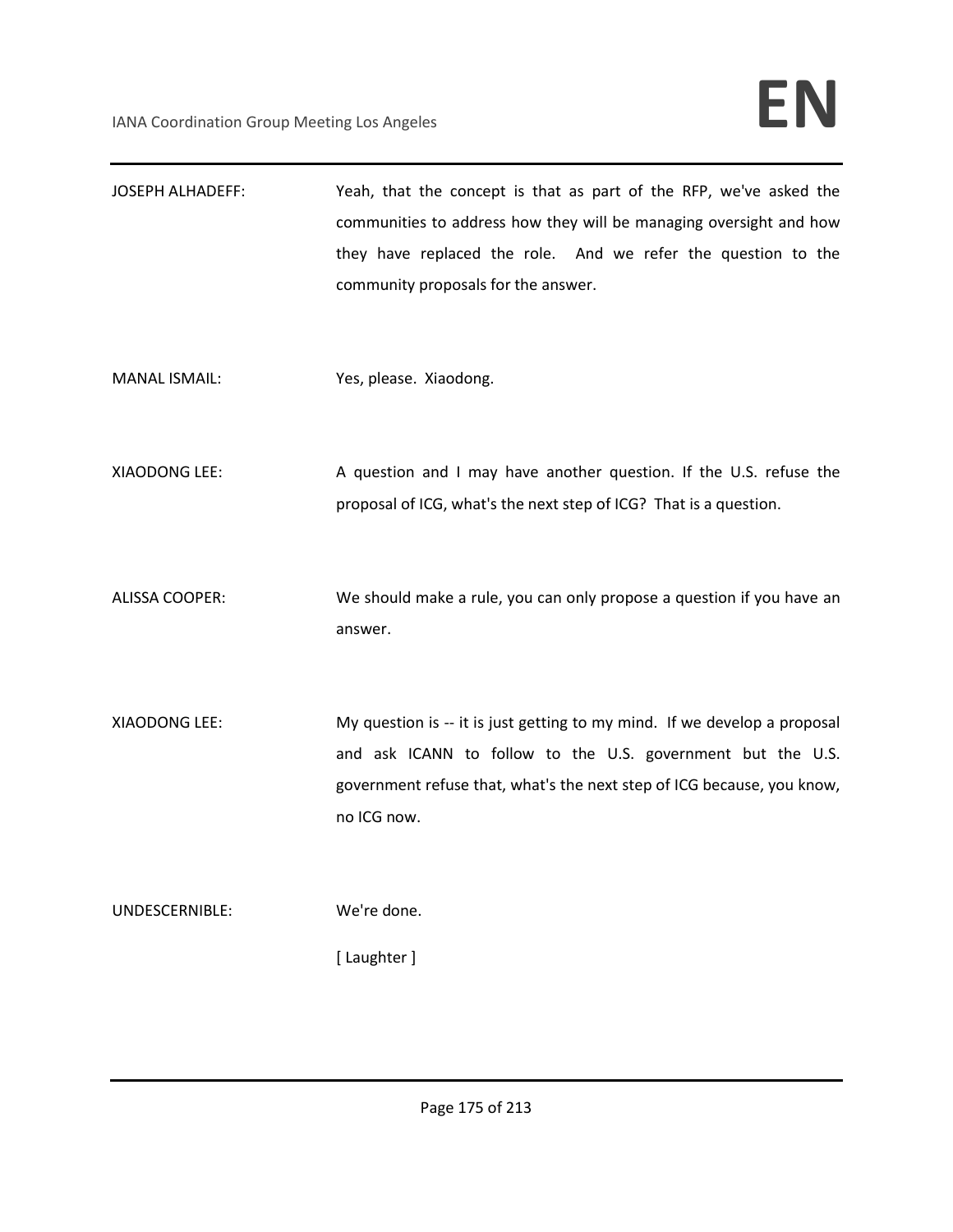| XIAODONG LEE:        | We're dismissed. Okay.                                                                                                                                                                                                                                                                                                                               |
|----------------------|------------------------------------------------------------------------------------------------------------------------------------------------------------------------------------------------------------------------------------------------------------------------------------------------------------------------------------------------------|
|                      | My question is: Is this a question? And is that the answer?                                                                                                                                                                                                                                                                                          |
| <b>MANAL ISMAIL:</b> | Okay. We have Jari, Russ, Adiel and Kavouss.                                                                                                                                                                                                                                                                                                         |
| <b>JARI ARKKO:</b>   | Yeah, I don't think it is appropriate to respond that we should all just go<br>home and quit this thing. I think we have a responsibility to continue to<br>evolve the ecosystem that our organizations are a part of and this<br>process is part of that evolution.                                                                                 |
|                      | And, you know, of course, if the U.S. government disagrees, that will put<br>some obstacles in our path. But I think we'll have to continue in some<br>fashion.                                                                                                                                                                                      |
|                      | This is a hard question to answer on the FAQ. But I don't view this as<br>something that we'd have to quit and not do anything after that.<br>Definitely not.                                                                                                                                                                                        |
| <b>MANAL ISMAIL:</b> | Thank you, Jari. I think we already have a question that what happens if<br>we miss the deadline which, again, implies failure to have the proposals<br>submitted on time which is another way of looking to things. So being<br>positive and not predicting anything like we said today with the board,<br>so let's not predict.<br>So, yes, Adiel? |
|                      |                                                                                                                                                                                                                                                                                                                                                      |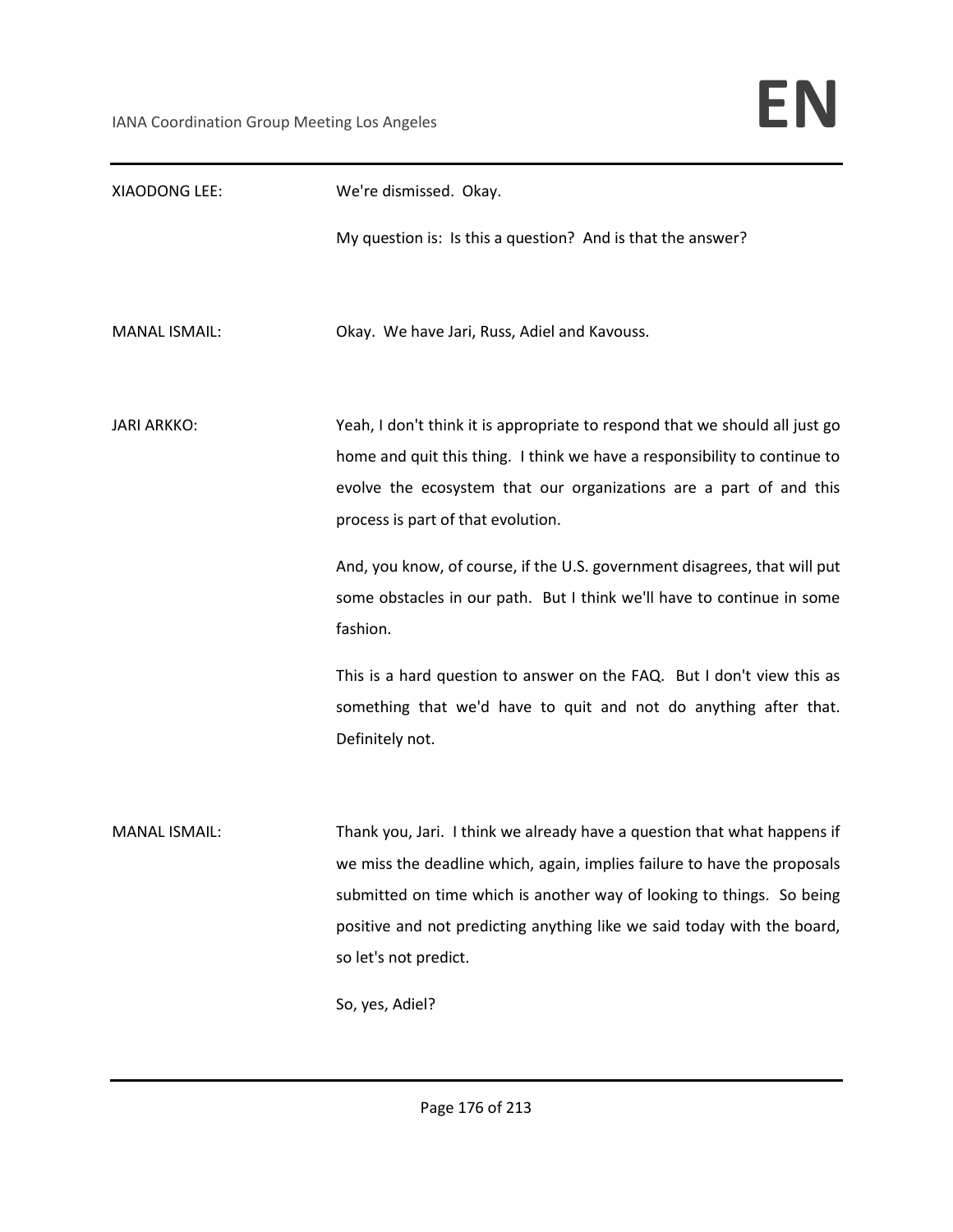| <b>ADIEL AKPLOGAN:</b> | Yes. And in any case, we have been created because the NTIA has asked    |
|------------------------|--------------------------------------------------------------------------|
|                        | ICANN to lead the process. So if we send it and they say this is no what |
|                        | we want, they will deal with ICANN. And ICANN wants to say something     |
|                        | -- I don't think we have direct engagement with NTIA, and they will do   |
|                        | that. And we don't have to put it in the FAQ either.                     |
|                        |                                                                          |
|                        |                                                                          |
| <b>MANAL ISMAIL:</b>   | So I have Kavouss, Russ, and Jean-Jacques. And if we all agree not to    |
|                        | put it in the FAQ and those responses are on the question, then maybe    |
|                        | we can put -- now, Kavouss.                                              |
|                        |                                                                          |
|                        |                                                                          |
| KAVOUSS ARASTEH:       | I concur with the others. And I think six minutes ago we said that our   |
|                        | issue related to this has been finished, so we have to skip from any     |
|                        | other questions -- additional questions and go to the timeline, that we  |
|                        | have to have another subject. Thank you.                                 |
|                        |                                                                          |
|                        |                                                                          |
| <b>MANAL ISMAIL:</b>   | Thank you. So I have Russ and Jean-Jacques. Russ, please.                |
|                        |                                                                          |
|                        |                                                                          |
| JEAN-JACQUES SUBRENAT: | Sorry.                                                                   |
|                        |                                                                          |
|                        |                                                                          |
| <b>RUSS MUNDY:</b>     | Russ Mundy. I think this is such a huge unknown question -- answer to    |
|                        | this question that we should probably stop with the one we have earlier  |
|                        | that talks about not meeting the timeline and just keep with that.       |
|                        | Otherwise, we would have a hard time and waste a lot of cycles trying    |
|                        |                                                                          |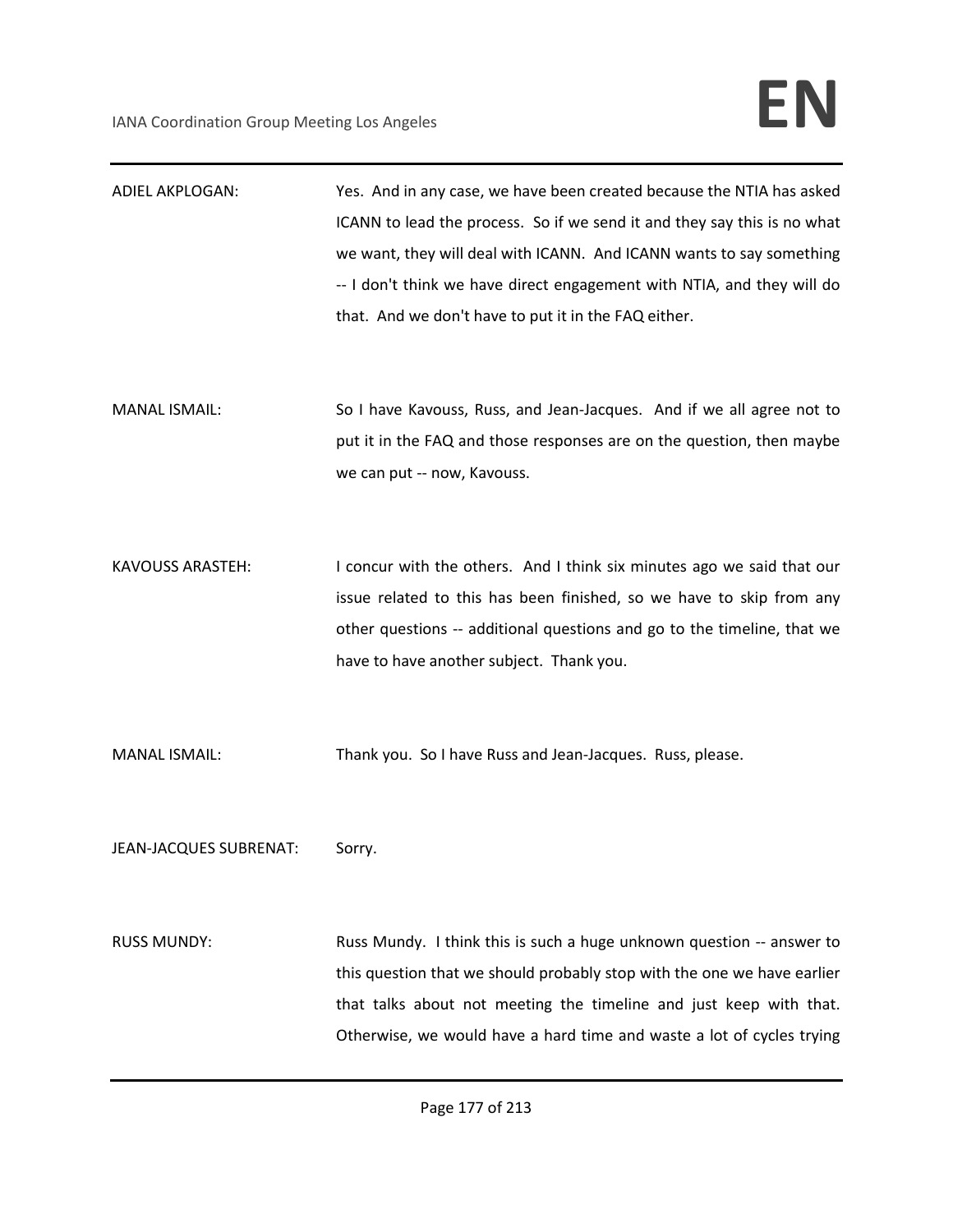to agree what we should say. And in the end, I don't think any of us actually know. And so I think we should just drop that last addition.

MANAL ISMAIL: Thank you. Jean-Jacques.

JEAN-JACQUES SUBRENAT: I agree with most of what has been said, but to answer more specifically to Lee Xiaodong, I would say it is slightly beyond our remit because his question -- your question, Xiaodong, is of a true strategic nature which goes beyond simply transition. It is linked, but I think it is very difficult for this group to bring an answer.

MANAL ISMAIL: Thank you. And thank you all, again. And over to you, Alissa. Sorry for taking more than has been scheduled.

ALISSA COOPER: Thank you, Manal. Being four minutes over time is being on time obviously in this group.

> Okay. So 10-minute break. Please come back 4:15. We're going to talk about our future meeting and conference call scheduling, everyone's favorite.

**[ BREAK ]**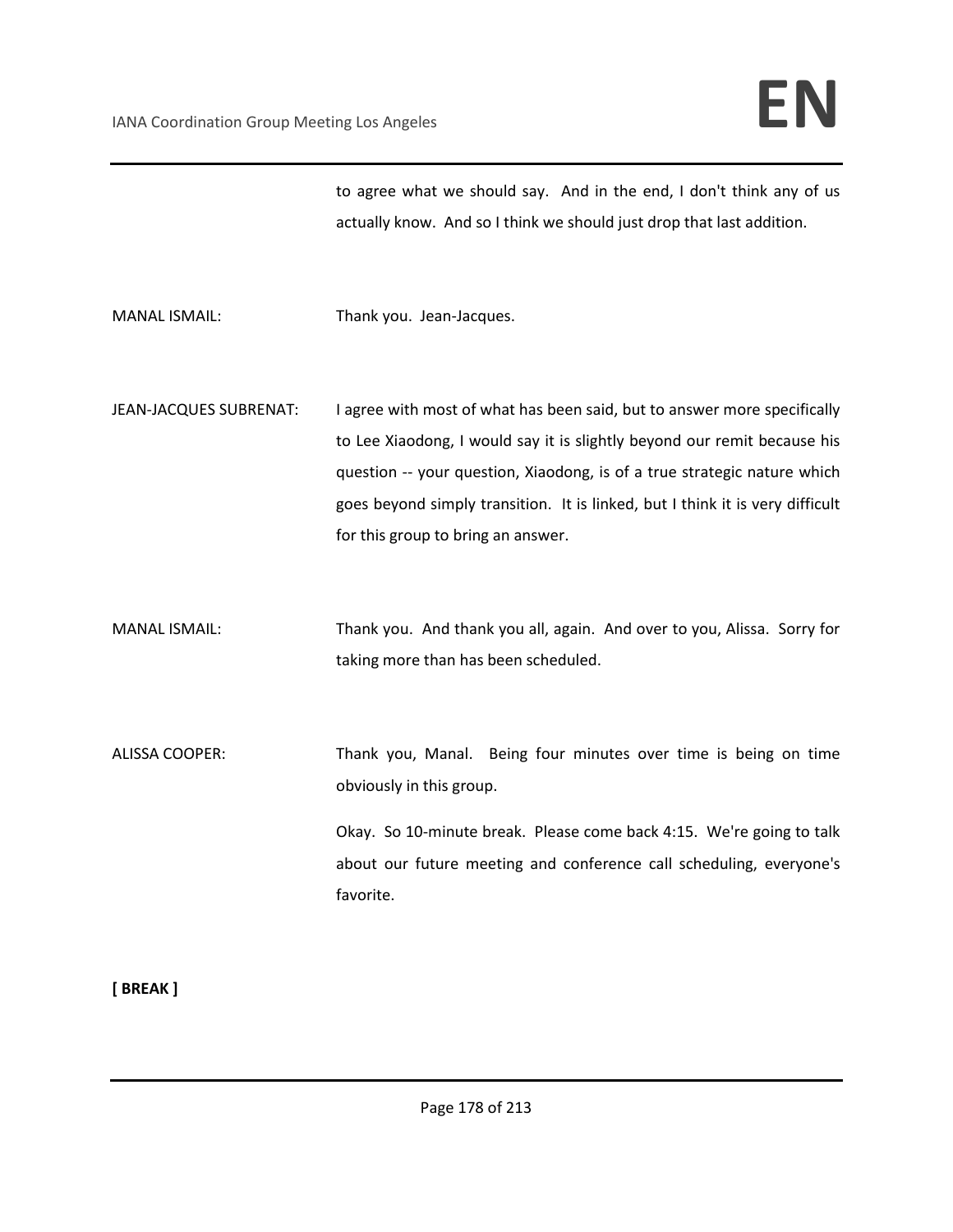| <b>ALISSA COOPER:</b> | Please come back and take your seats. We're going to get started again.                                                                                                                                                                                                                                                                                                                                      |
|-----------------------|--------------------------------------------------------------------------------------------------------------------------------------------------------------------------------------------------------------------------------------------------------------------------------------------------------------------------------------------------------------------------------------------------------------|
| PATRIK FALTSTROM:     | Can we please take our seats?<br>Come on, cleaner. Do your job.                                                                                                                                                                                                                                                                                                                                              |
| <b>ALISSA COOPER:</b> | Start talking.                                                                                                                                                                                                                                                                                                                                                                                               |
| PATRIK FALTSTROM:     | Okay. So we are now going to decide when we have our meetings and I<br>think only people around the table are allowed to actually give input to<br>this process.<br>So next slide, please.                                                                                                                                                                                                                   |
|                       | The first thing we have been talking about has to do with the meeting in<br>February around the ICANN meeting in Marrakech, and this is the<br>current result of the Doodle poll and I have verified that the translations<br>and all the other logistics are okay, so given this result, I think we have<br>consensus that Friday-Saturday, 6th to 7th of February, is the preferred<br>date for the group. |
|                       | Yes, please. James.                                                                                                                                                                                                                                                                                                                                                                                          |
| <b>JAMES BLADEL:</b>  | Thank you. James speaking, for the transcript.                                                                                                                                                                                                                                                                                                                                                               |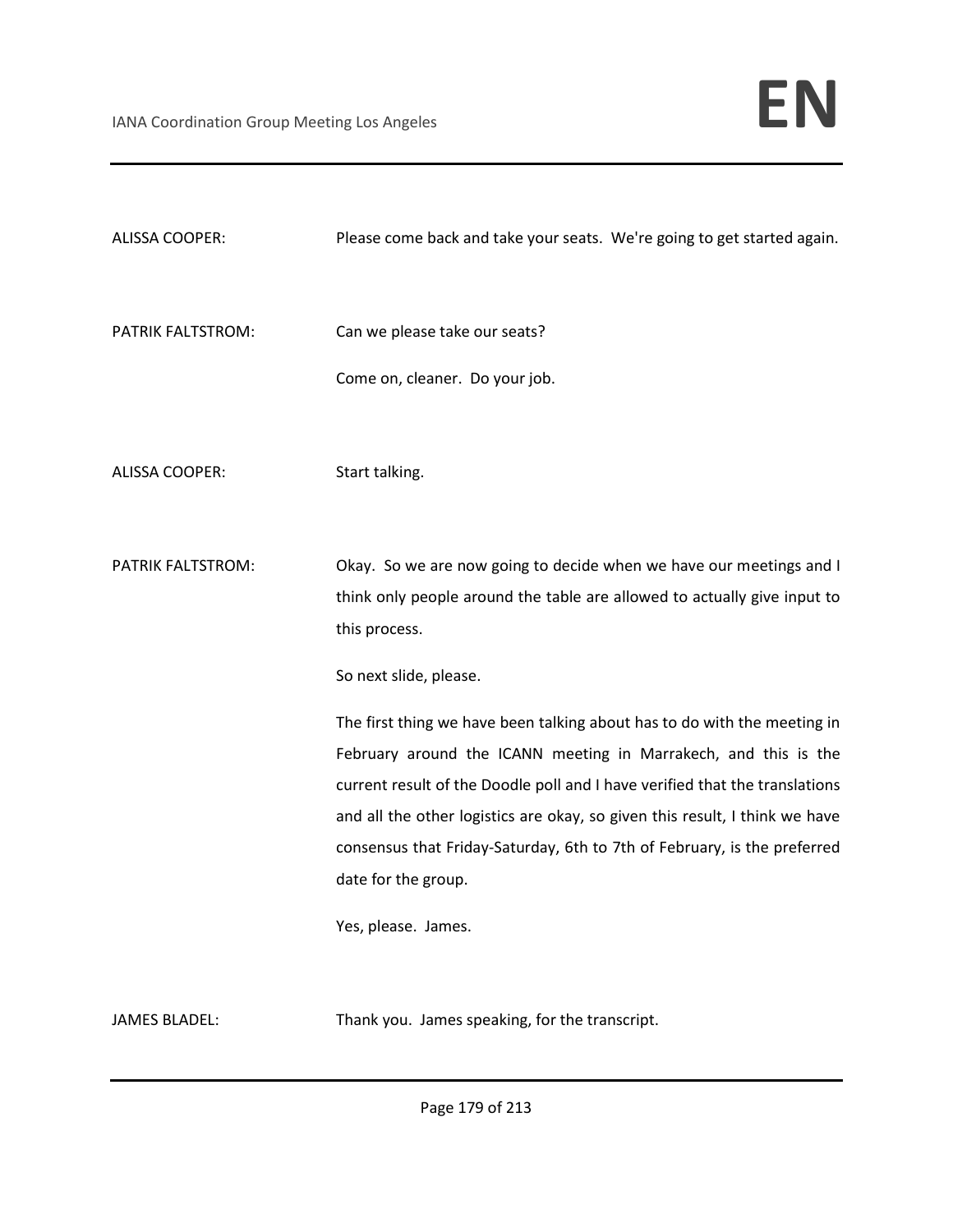Just to point out that the Saturday and Sunday -- so the 7th and 8th - prior to the ICANN meeting will be focused with GNSO working sessions, so for those who are in the GNSO, on the GNSO, or have work before the GNSO, will probably be fairly scarce on the 7th.

PATRIK FALTSTROM: Kavouss?

KAVOUSS ARASTEH: Yes. Unless you want to exclude me from participation, if you put it on 13 and 14, I will not be able to participate at all because I'm vice chairman of another group. Please do it on 6 and 7, or whatever you want, 5 and 6 or 7 and 8, but not on that date because I would be excluded.

If you decide unanimously to exclude me, welcome.

[ Laughter ]

PATRIK FALTSTROM: Can we please have some order in the room and please use your flags. Keith.

KEITH DAVIDSON: In associating myself -- oh, Keith Davidson for the record. In associating myself with Kavouss' comments and speaking on behalf of Narelle and I, we both have ISOC board meeting on the 13th and 14th, so we're very, very hopeful that it will remain 6th and 7th.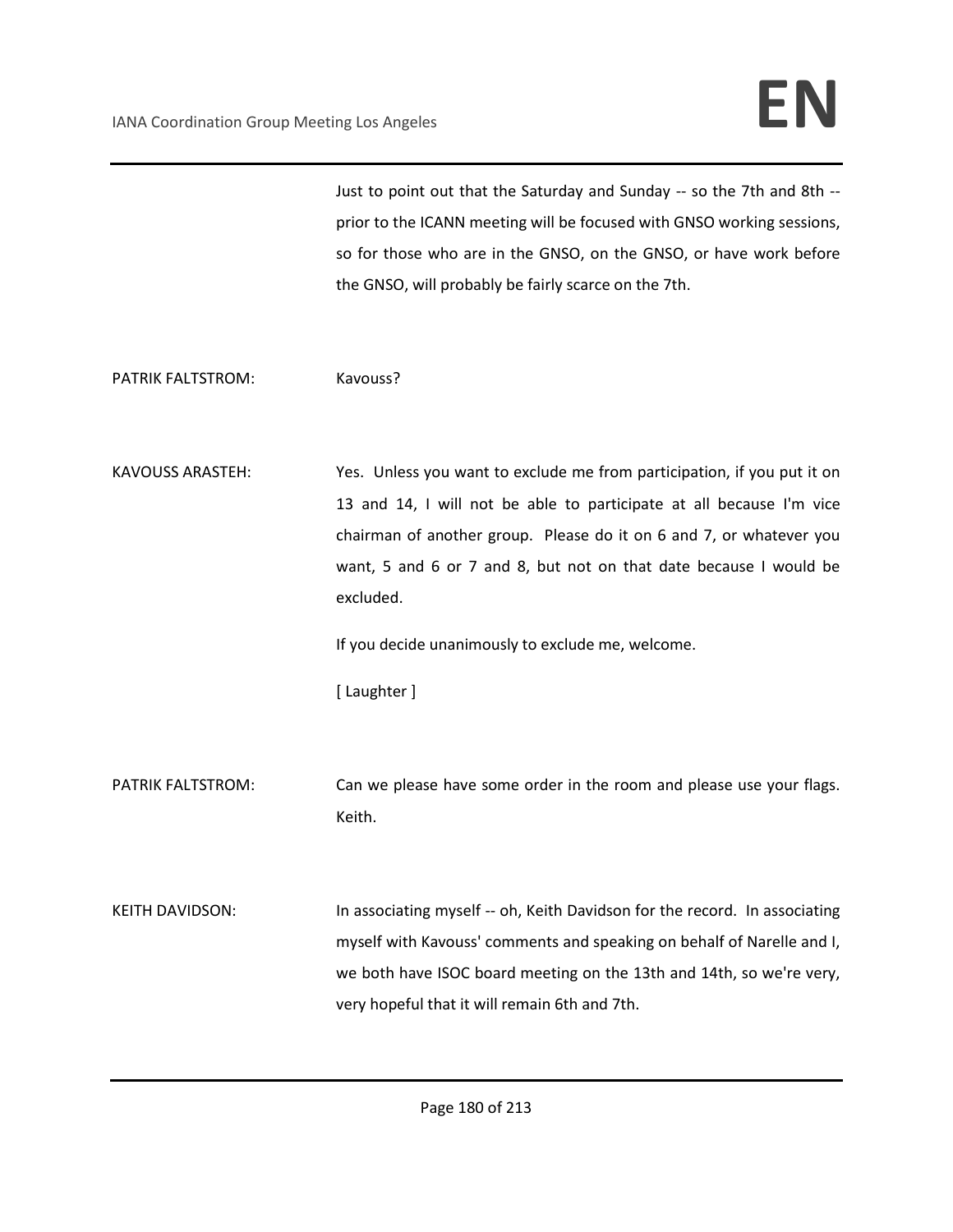# IANA Coordination Group Meeting Los Angeles **EN**

PATRIK FALTSTROM: Yeah. I don't hear what you're saying because you don't read into the microphone. I think I understand what I heard by reading it -- "sort of works" -- okay. Thank you very much. I got the information.

Kuo-Wei?

KUO-WEI WU:

PATRIK FALTSTROM: So also of course we in SSAC we normally meetings even on the Friday and Saturday. On the other hand, I have informed the normal scheduling process that we're using that this -- that we might have this collision and we have to resolve that accordingly, and this is one of the reasons why I find it important that we are scheduling already now.

> As I said, I myself now have to rush from this meeting, even though the meeting might not have ended just because I couldn't change my flight because we scheduled this meeting too late, so we need to schedule the February meeting now, and I hope that everyone can do the best possible.

> So yes, people will probably be forced to go in and out of the meeting, but it's still so much better on the Friday-Saturday, 6th to 7th, than the alternative.

Regarding the -- yes, Thomas.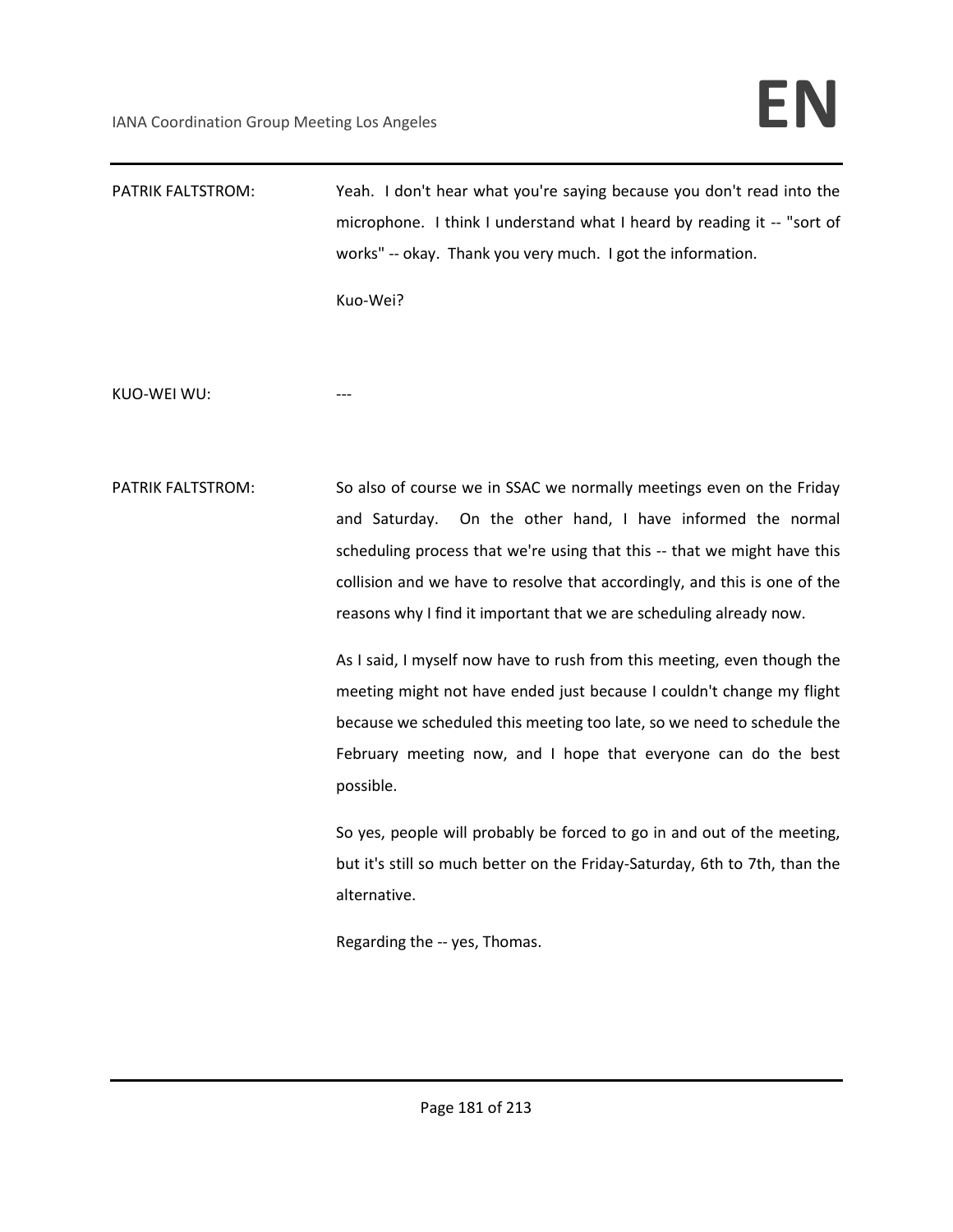| <b>THOMAS SCHNEIDER:</b> | Thank you, Patrik. Just for your information, normally the GAC starts at<br>2:00 on Saturday afternoon at the beginning of the ICANN meetings.                                                                                                                                                                                                                                                    |
|--------------------------|---------------------------------------------------------------------------------------------------------------------------------------------------------------------------------------------------------------------------------------------------------------------------------------------------------------------------------------------------------------------------------------------------|
|                          | If you think that -- I mean, if you think that we -- this is no problem for<br>overlap or you think that we might be done by noon or something like<br>that, but otherwise, I just want to flag this to you that the GAC starts.<br>And it's normally like Saturday and Sunday are very important because<br>this is where we have some time to go into the issues, actually.<br>So that might -- |
| PATRIK FALTSTROM:        | Yeah. The next thing we're going to talk about is what time during<br>these two days we are going to have the meeting.<br>Alissa.                                                                                                                                                                                                                                                                 |
| <b>ALISSA COOPER:</b>    | I can defer to that. I was just going to say, if it helps the people with<br>conflicts on the 7th, if we were going to do a day and a half, we could do<br>the full day on Friday and the half day on Saturday.                                                                                                                                                                                   |
| PATRIK FALTSTROM:        | Kavouss, did you have your flag up?                                                                                                                                                                                                                                                                                                                                                               |
| <b>KAVOUSS ARASTEH:</b>  | Yes, it's good, but I don't think that we should limit it to just a day and a<br>half. It depends on the workload. If we need to continue the afternoon                                                                                                                                                                                                                                           |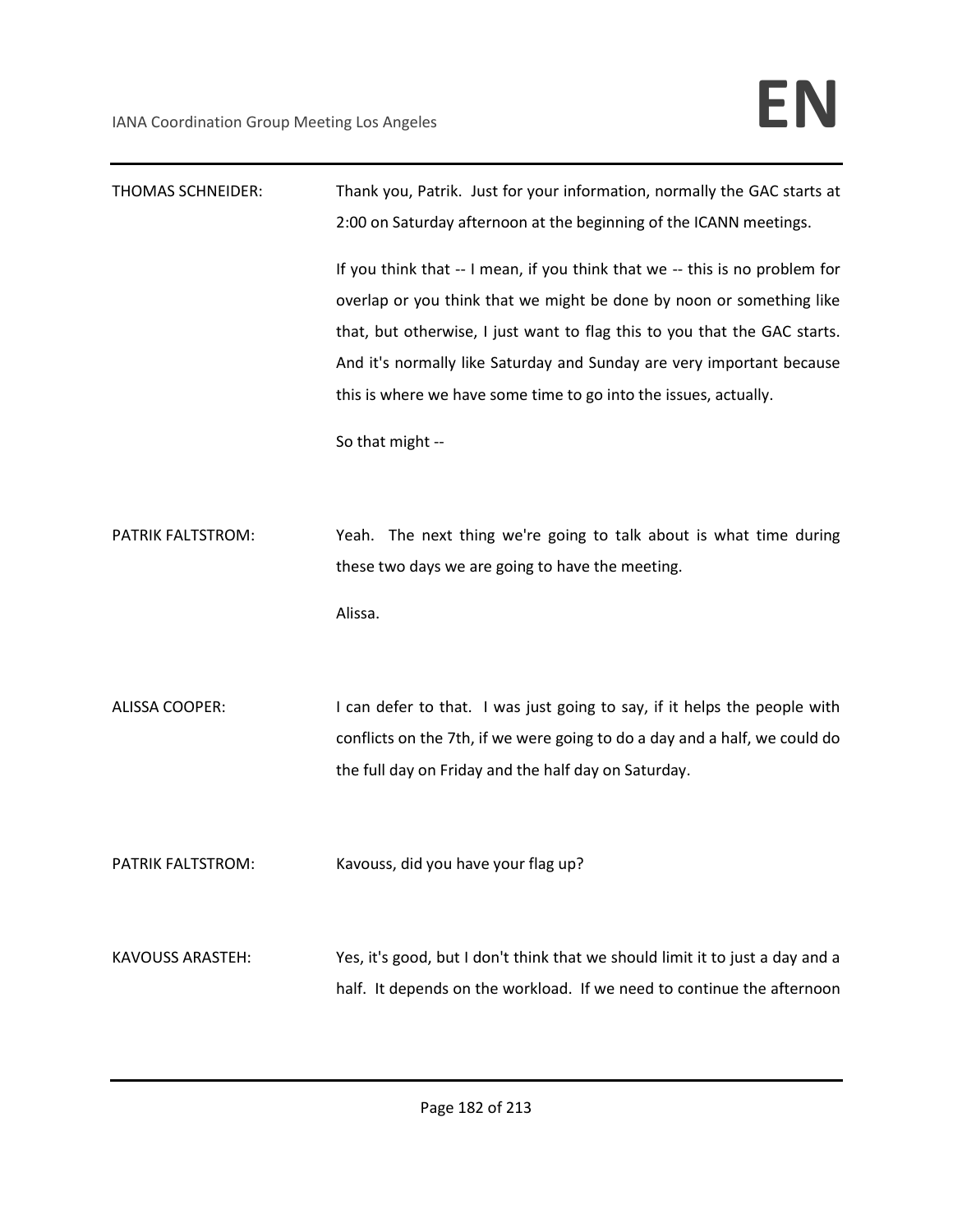of Saturday, we continue afternoon of Saturday, that's all, and I think we leave it to the colleagues of GAC to do what they do and so on.

So I don't think that -- there's a lot of workload for us. I have doubt one and a half day, even if we have a little time for a break and start earlier than normal.

PATRIK FALTSTROM: The suggestion that I would like to put on the table is that we are starting in the morning of the Friday, run Friday, and then also schedule to have meetings during Saturday, but we are noting that the further we move and have meetings on the Saturday, the higher the risk that people have to leave, which means that we should, if nothing else, do the scheduling of the work we are doing such that the full committee is not -- might only meet until lunch.

> There might be other things that we have to work on face-to-face like in subgroups or whatever when we are moving into the evaluation that the time during the afternoon can be used for.

> So my suggestion is schedule two full days but we decide later on whether the full committee ends the meeting earlier on the Saturday and the rest of the day is used for other matters.

Any comments on that? Thomas?

THOMAS SCHNEIDER: Sorry. I'm just trying -- because this is all quite new to me.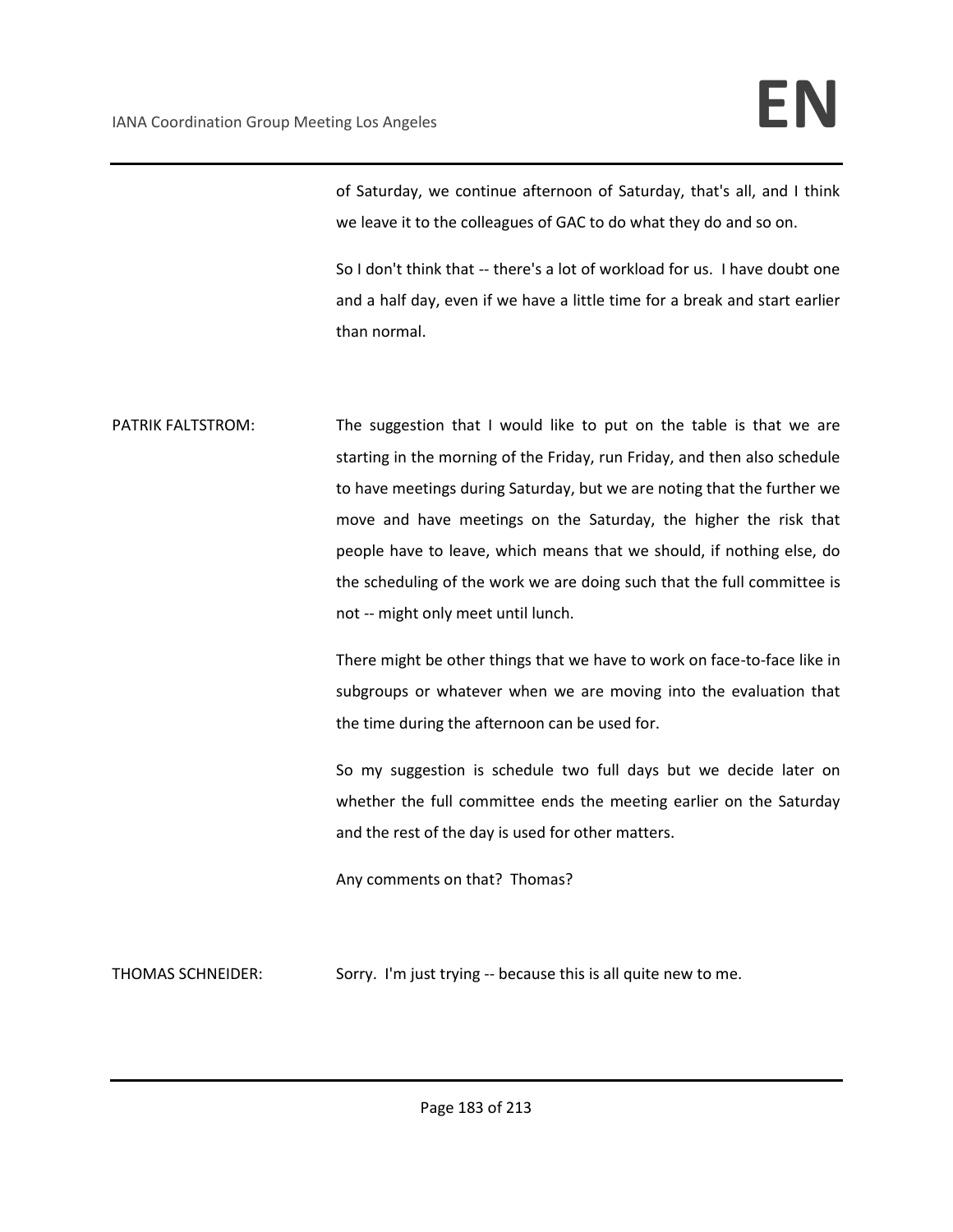I think I've been told that the chair has some meetings on Friday with staff and other people, but I don't think that this is a problem. I think we can organize our -- organize ourselves in a way that if I'm not there partially, that will not be a problem. At least not for me. So -- but just to flag it that I might have to go out, but no problem, I think.

PATRIK FALTSTROM: Being one of the SO and AC chairs that actually schedule those meetings on the Fridays, I can clarify to you that this will be taken care of.

Okay. Good.

Next slide, please.

So the next thing I did was to look at the time line we have, and I marked the three ICANN meetings.

We have the one in Marrakech, 8th to 12th of February. There is a meeting in Latin America and the ICANN meeting is June 21 to 25. And then we have the meeting in Dublin on October 18 to 22.

Of course this is the time line we have, and we all know that it might be adjusted, depending on our workload, the workload on the various communities, but I think it's important to at least start to think about whether -- whether we think the interval between February and June is -- is something that makes sense or whether it is the case that we should -- basically after Marrakech, when do we meet the next time. That's my question to the committee.

Meeting in Latin America is, of course, the easiest and cheapest to do it, adjacent with the ICANN meeting.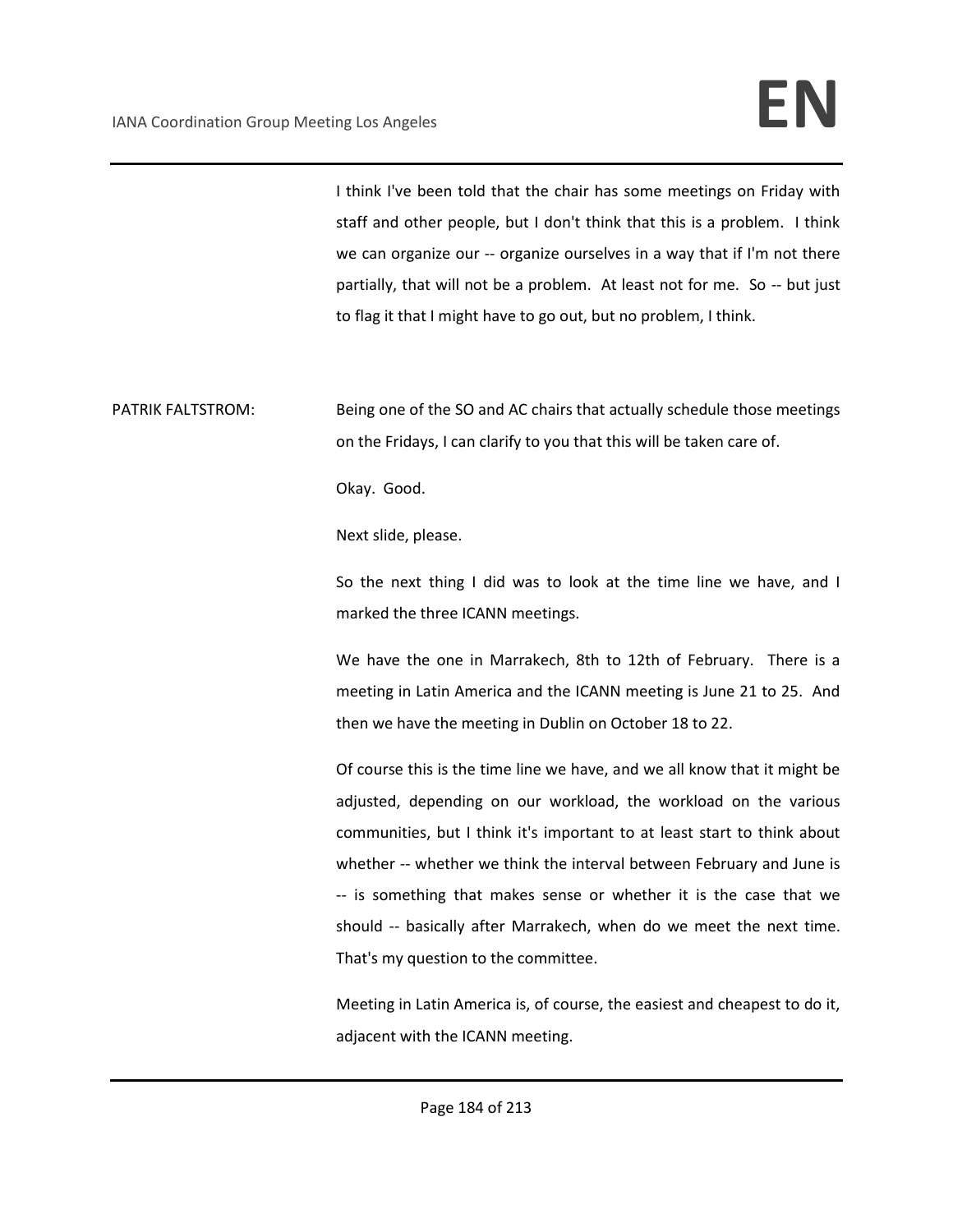### Alissa?

ALISSA COOPER: So the graphic -- the time line graphic shows the months, but the time line itself actually has dates. Not that those dates aren't a little bit fungible, but I would note that we say in the time line that we're putting -- I think that we're putting the proposal out for -- the unified proposal out for public comment on June 19th, so if we do meet on the 21st, sometime in there, we might want to think about whether that's supposed to be before or after when we are putting it out for public comment.

PATRIK FALTSTROM: We can -- I think we can and should defer the decision, but I think it's really important that we think about it now because if it is the case that we are going to request the interest of a face-to-face meeting outside of the ICANN meetings, that's a lot of work regarding logistics, finding a location. It might most certainly be like a budget issue and other kinds of things. So we need to decide that pretty early to make things -- make sure that the meeting planning and scheduling ends up being as smooth as possible.

Next slide, please.

Narelle, sorry. I missed you. Please.

NARELLE CLARK: Narelle Clark. If you could just jump back to that one.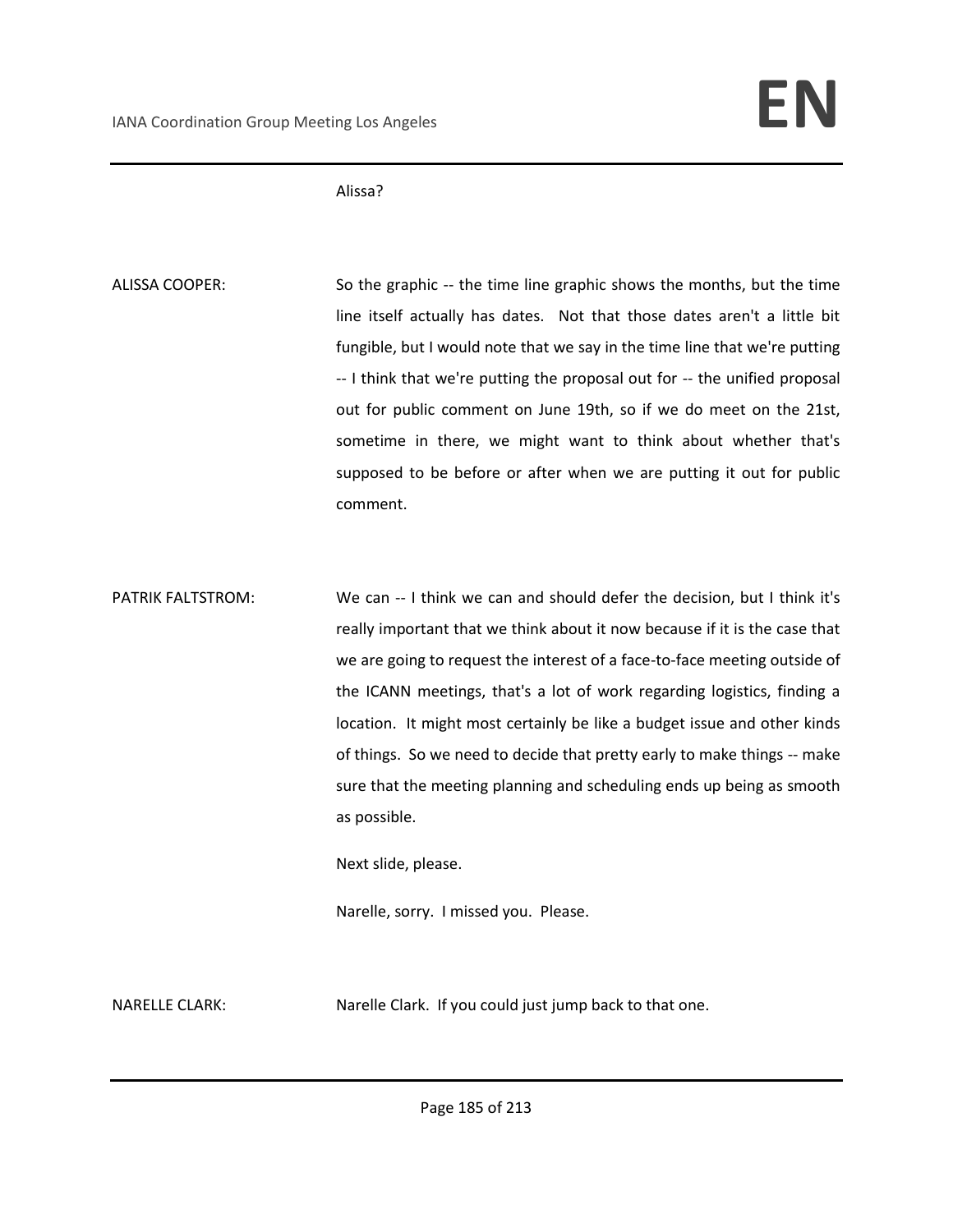## IANA Coordination Group Meeting Los Angeles **EN**

I was just wondering, is it worth us reconsidering moving the date of that release of the piece for public comment so that it would come immediately after our meeting and then that way we get a chance to say, "Yes, indeed, we all agree, done, out"?

PATRIK FALTSTROM: Alissa?

ALISSA COOPER: Up to you how long you want to wait to make this decision, but obviously like in the next meeting, we're talking about meeting prior to the start, and the 19th is prior -- just prior to the start, so it's probably only a matter of a little -- a few days if we need to change the date - that date.

> All I'm saying is if we met at the front end of the Latin American meeting, we could in theory still have the agreement by June 19, but it might also be beneficial to have the agreement a little bit more in advance of the ICANN meeting.

So we should think about the two things together.

JAMES BLADEL: Sorry. Hi, James speaking. And just to follow up with that comment, any comment period that opens immediately prior or is open during an ICANN meeting is essentially a wasted week, if not more, so holding it off until after immediately the conclusion or, as Alissa suggested, moving it up would probably make a little bit more sense.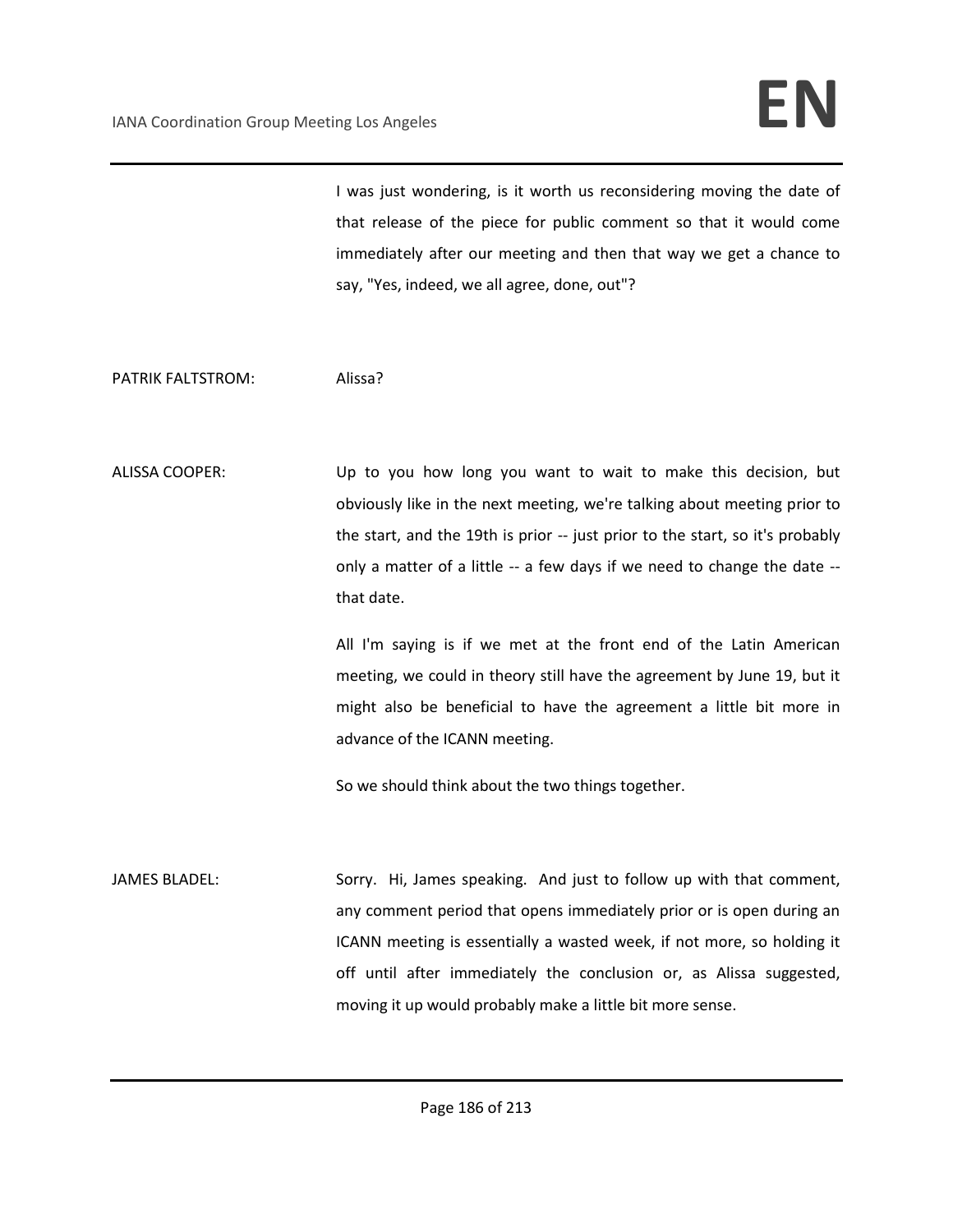# IANA Coordination Group Meeting Los Angeles **EN**

I would point out that if we're going move it up, then we probably should, as you were saying, Patrik, look at some sort of intersessional meeting somewhere in between the ICANN calendar.

Maybe April.

PATRIK FALTSTROM: Thank you. I can take on the task then to see what kind of alternatives there might be for such an intersessional meeting and come back to the group.

So next slide, please.

What is more -- is more important is to talk about what we are going to do between now and January.

I have -- just in case this -- we are not done with all the different issues at this meeting, I have already prepared and prepared with the secretariat to have a phone conference already this coming Wednesday, to start having telephone conferences at some uneven or even intervals, if we just decide when -- when to have -- when to have them.

For example, every third week or something. We could do a preliminary scheduling and then cancel if it's the case that we have to.

It would make it easier to do that kind of planning a little bit longer in advance for, if nothing else, translation.

So the question is first -- yeah. Jari.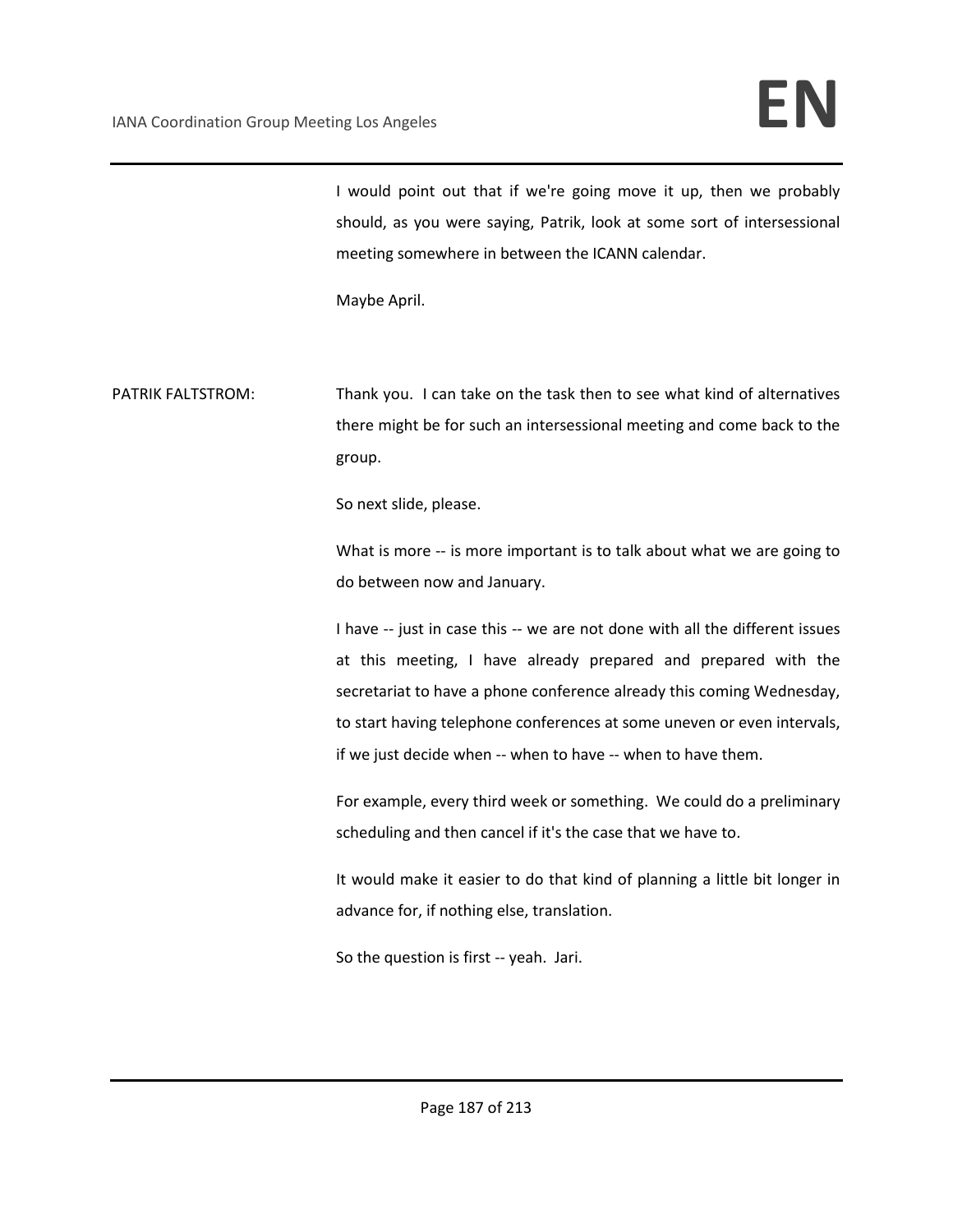### JARI ARKKO: Jari Arkko. So I think it might actually be useful to think about what we discuss, more so than exactly when, and I -- you know, just one idea is that as the communities produce some of these proposals, scheduling a -- you know, reviews for those early versions of those proposals might be useful activity for the ICG. So as an example, perhaps the IETF draft could be reviewed in one of our teleconferences and that would be a -- I mean, we're open to doing that in any particular time, but I think that would be a useful activity for us and others. PATRIK FALTSTROM: Yeah. I suggest that the way moving forward here is that, first of all, that we unfortunately need to try to set a preliminary number of conferences just for planning issues for the translators, and then we to - - then we have to decide whether we have an agenda item and what we're going to talk about at those slots, and if we don't find any, we cancel. That would be my proposal. Because sometimes we come up with what we're going to talk about so close to the proposed date for a telephone conference, so we cannot schedule people, we miss that people have scheduled other kinds of things and we don't have translation available. So when I say that we should talk about a little bit often we should have these calls, it was not my intention to have that imply that we should have a call if we didn't have anything to talk about. Alissa?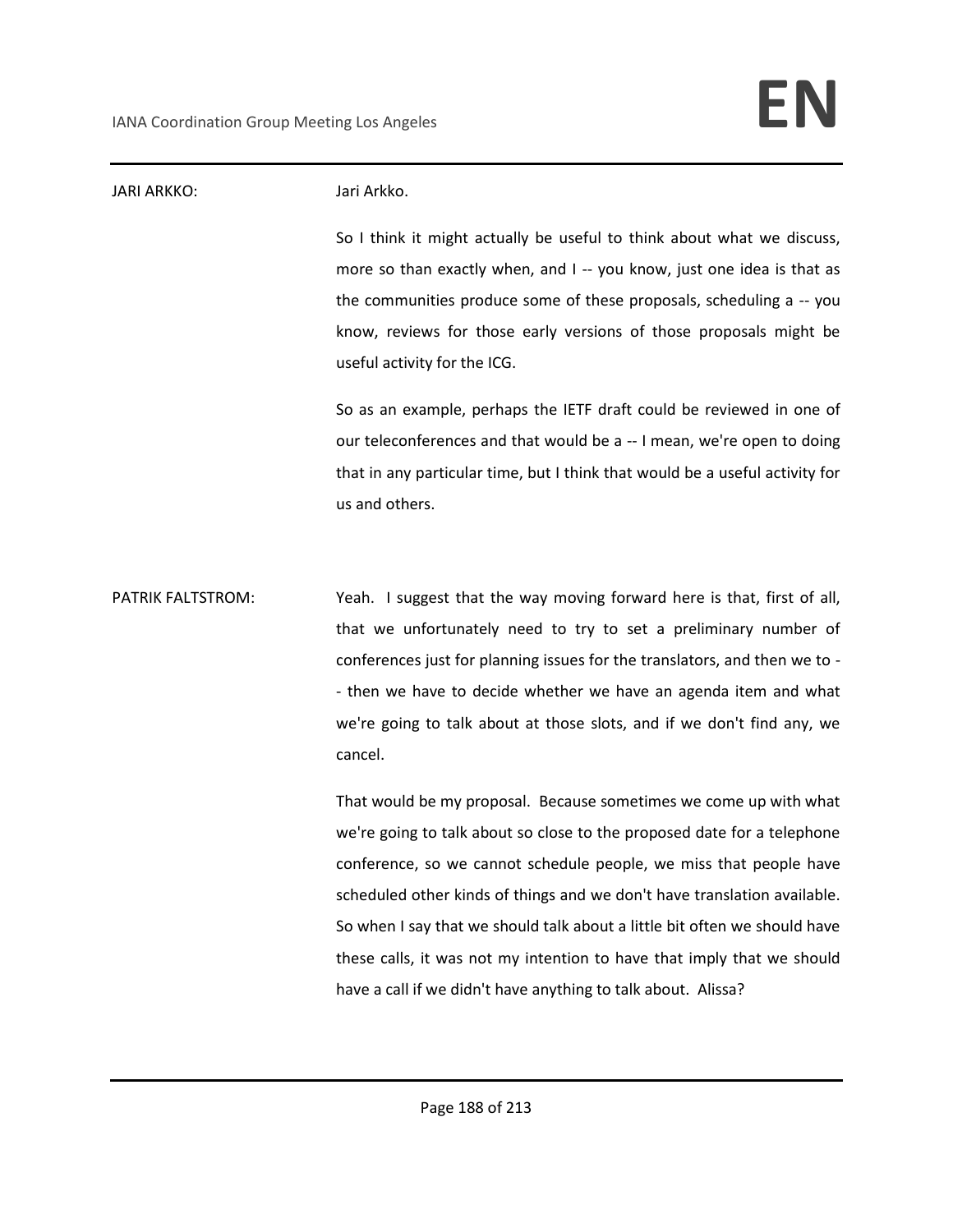| ALISSA COOPER:        | So by my count, we have 10 weeks before major holidays.<br>Ish.<br>Approximately 10 weeks.                                                                                        |
|-----------------------|-----------------------------------------------------------------------------------------------------------------------------------------------------------------------------------|
| PATRIK FALTSTROM:     | Major holidays?                                                                                                                                                                   |
| <b>ALISSA COOPER:</b> | Summer holidays? What do you call them? I don't even know what --<br>you call them summer holidays? Okay.<br>Yeah. Seasonal holidays. The holidays that happen in December, and I |
|                       | guess, January.                                                                                                                                                                   |
|                       | Yeah. I'm just trying to be politically correct and I still completely failed.                                                                                                    |
|                       | Okay. And so if we were doing something like a call biweekly, that<br>would be five-ish calls. And I think we actually could easily fill five calls.                              |
|                       | If I look at my list of topics, we will have a call about the secretariat<br>finalization for sure, I would -- that has to be done on a call, I would<br>think.                   |
|                       | We will probably need face -- real-time discussion about this board<br>resolution issue, I would gather.                                                                          |
|                       | If we do any of the review -- early reviews of community proposals,<br>that's one -- one or more calls, I think.                                                                  |
|                       | And then we have the two documents that we talked about today, the<br>FAQs and the proposal finalization process. We might be able to get                                         |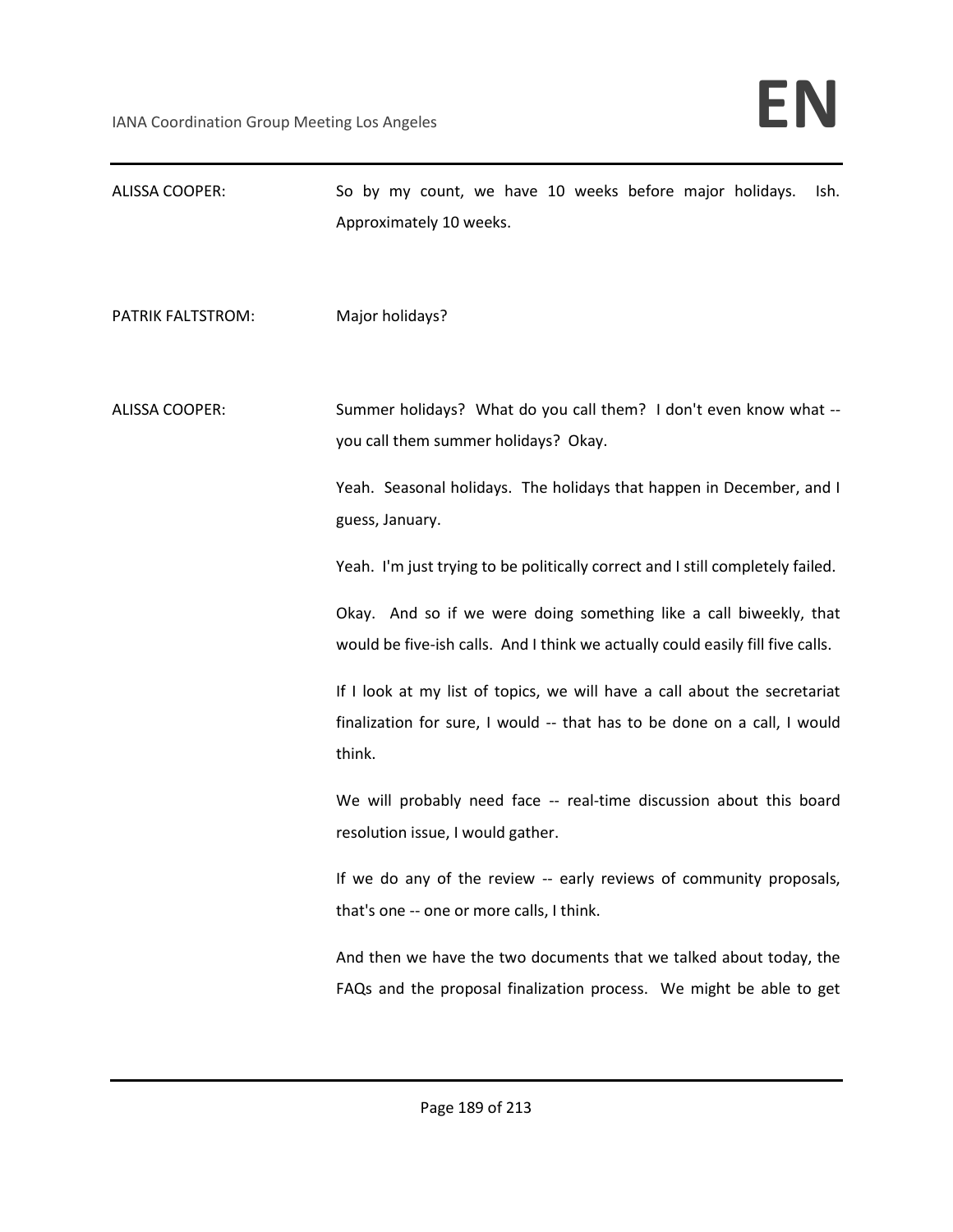away without call time on the FAQs but probably not on the other document.

So I think we should go ahead and put a call every other week on the calendar, and if we need to -- if we cancel, we cancel, but it's better to have people available than not.

PATRIK FALTSTROM: So then what I will do is I will issue a Doodle for the call on Wednesday. We have decided to do rotation. So the Doodle poll will be for Wednesdays around -- like, two, three hours around the circulating hour to see exactly when people are available. I will do the Doodle poll just like I did for this one, investigate what languages are available for direct translation. And on Wednesday everything but Portuguese exists, is available, so that is already resolved.

Keith?

KEITH DAVIDSON: Keith Davidson. Just noting that the cross-community working groups are scheduling their calls already for the upcoming period. And given the disruption to those of us who live in the unkind parts of the world, there might be an opportunity to try and coordinate the timing so that we're doing things in the same weeks, sort of roughly in the same zones rather than having 3:00 a.m. calls and 5:00 a.m. calls. So they're working on their schedule, and they have their dates already. So it might cause disruption to our current next one, but to be coordinated might be more useful than not.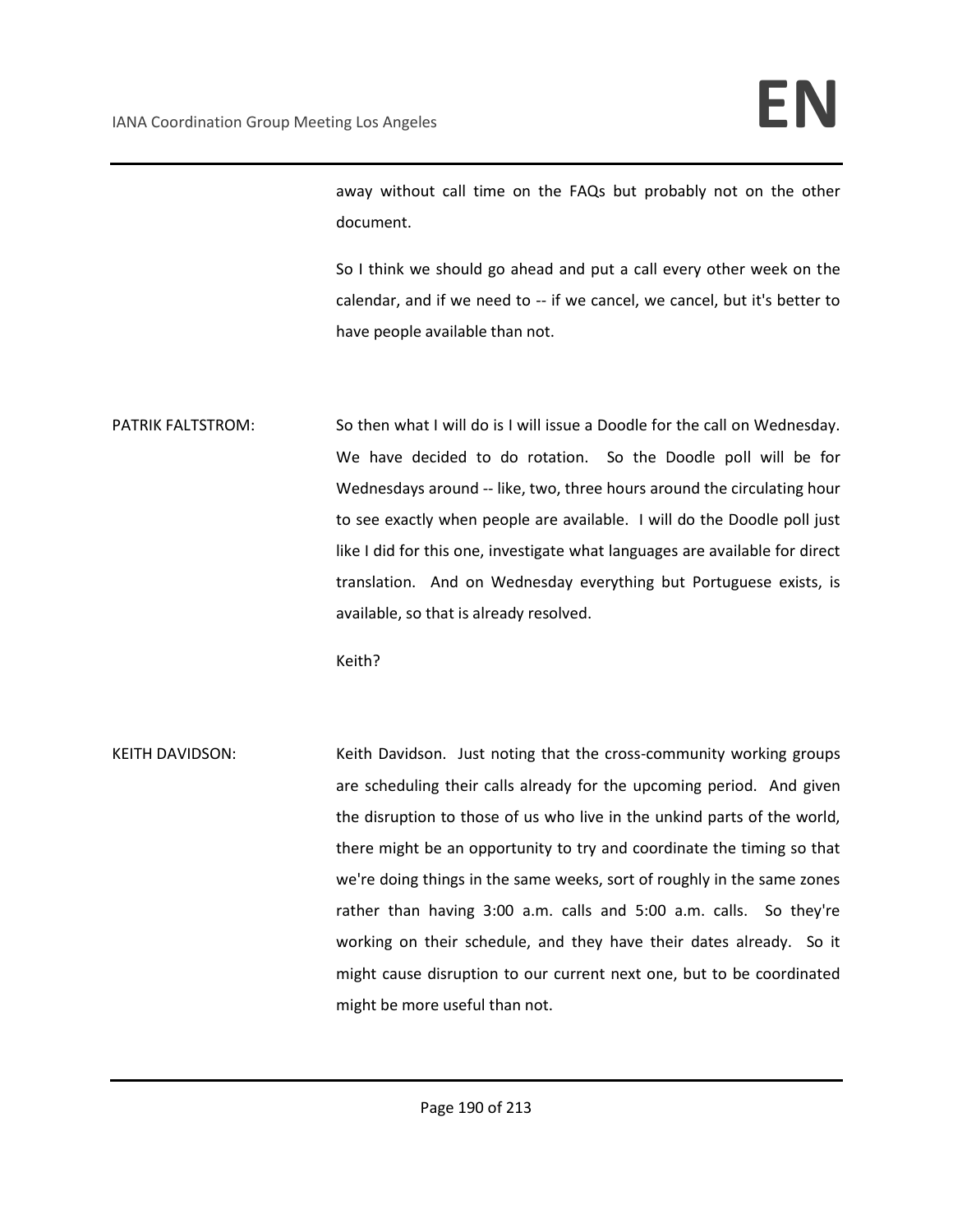| PATRIK FALTSTROM:     | I will take that into account and investigate when the other groups have<br>their calls.                                                                                                                                                                                                                                                                |
|-----------------------|---------------------------------------------------------------------------------------------------------------------------------------------------------------------------------------------------------------------------------------------------------------------------------------------------------------------------------------------------------|
| <b>ALISSA COOPER:</b> | I was going to put in a suggestion that the first call not be this week but<br>the following week. I know I'm not going to get anything done before<br>Wednesday on this because of my day job. I was the person that<br>originally suggested this week anyway, so sorry about that.                                                                    |
| PATRIK FALTSTROM:     | I think I have put in some work to plan this Wednesday but most of the<br>work, of course -- no, most of the work actually Alissa -- or Alice and<br>Ergys actually have done to prepare for this Wednesday. As I said, if we<br>cancel, we cancel. So we will come back with the planning of the<br>reaching to the other groups. That is what I hear. |
|                       | I also hear that we have calls every second week, but let's suggest that<br>we at least one week before should have an agenda item or we cancel<br>so people get to know well in advance whether to have the call.<br>Anything else?                                                                                                                    |
|                       | Then we don't have to show the next slide because we have canceled<br>the call on Wednesday.                                                                                                                                                                                                                                                            |
| <b>ALISSA COOPER:</b> | We thought we were going to have the secretariat done, that's why we<br>originally had that --                                                                                                                                                                                                                                                          |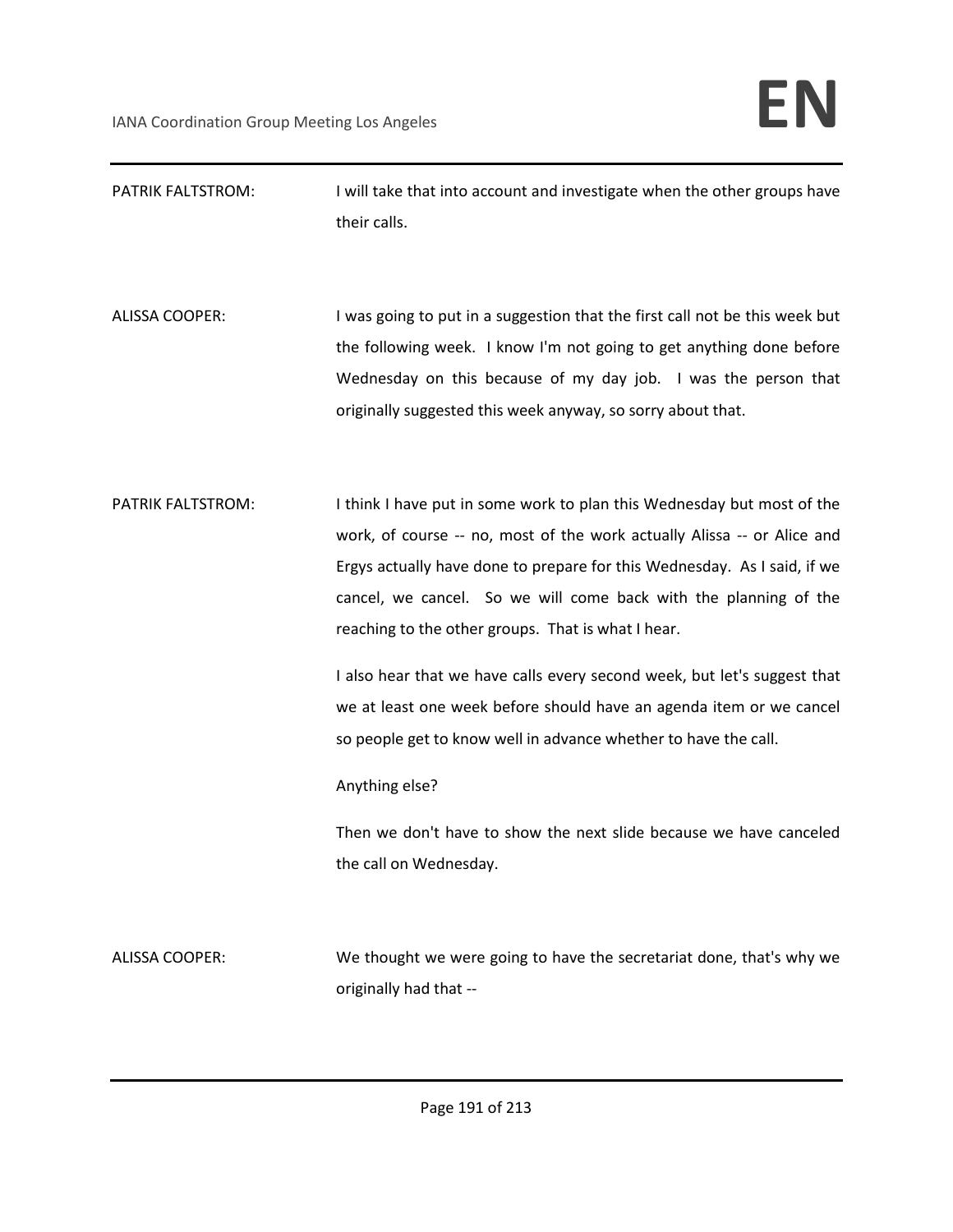PATRIK FALTSTROM: Oh, absolutely. If it was the case that we were closer, it was really, really, really important to do all this work. Otherwise, we would absolutely not have been able to have a call on Wednesday. So, yeah. It was an investment that we unfortunately didn't use.

With that I think -- yes, please.

- ALISSA COOPER: Do we like the 60 minutes for the calls? Is that working for people? Yeah. Okay. We always run over, that's why. But I think that's okay. I think it's fine.
- PATRIK FALTSTROM: Actually go to the last slide. Thank you. So this is an example -- for this Wednesday, the -- it was -- it was according to the rotation, this day should be around 12 UTC. So the way I have been doing this is, in this case, take the four hours around it, ask the secretariat to investigate for translation what time slots are actually in reality possible and then, like, in this case, we had all languages, all time slots. We were close to, for example, not have French at the 11:00 to 12:00 UTC hour. That information will be included to you when we do the polls so you can also take that into consideration.

So, anyway, yeah -- and then we do the rotation as we have agreed to, eight-hour slots. Thank you.

Paul?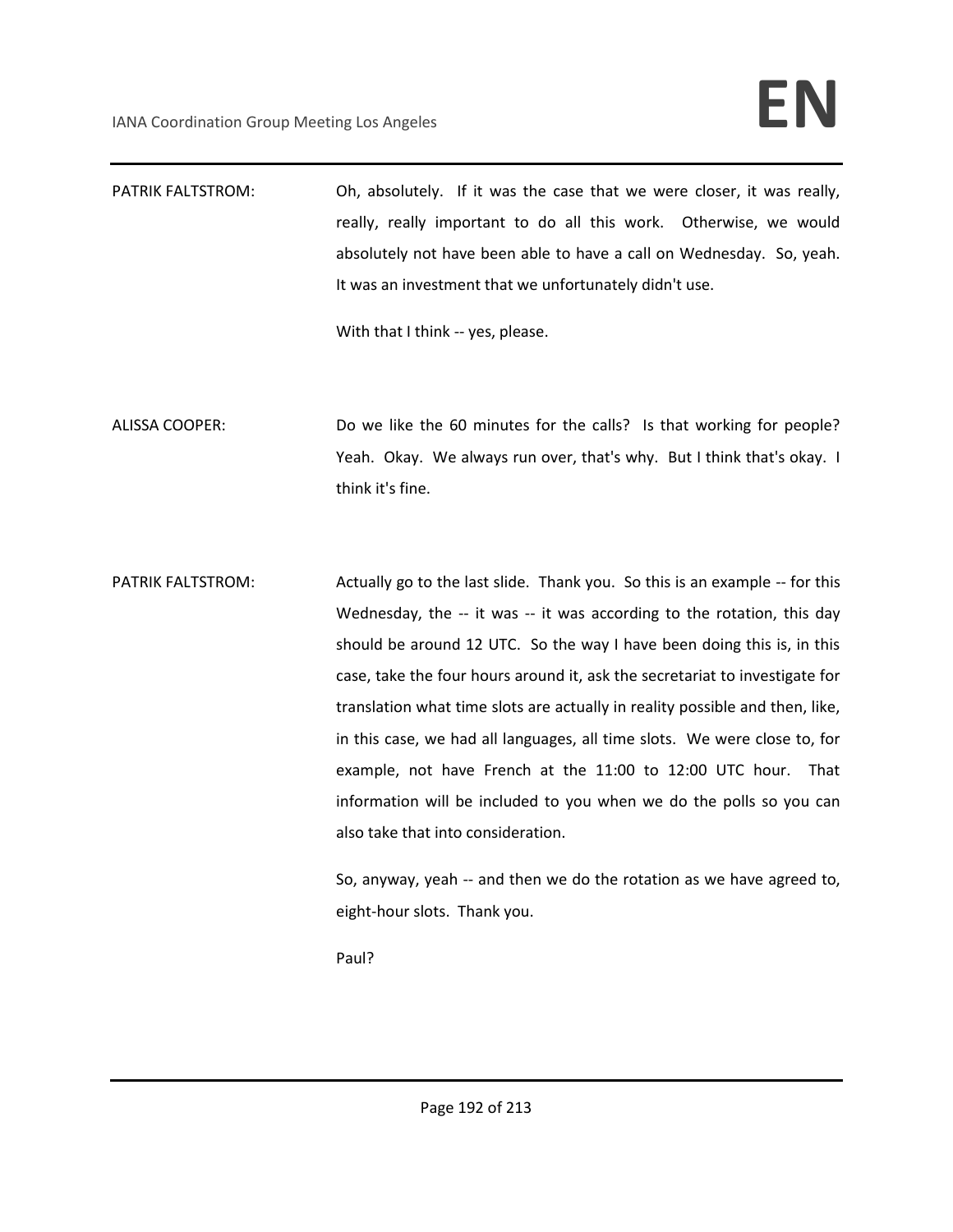PAUL WILSON: It's Paul Wilson. I'm just wondering if we can simplify by ruling out slots where all the interpretation is not available.

PATRIK FALTSTROM: Yes. The question is -- okay. I have decided that to include slots where only one or two languages are not available for interpretation. And what we have done one time before is that we have requested translation to be done afterwards of the scribed language. Basically prioritize having a call with as many participants as possible, then direct translation in some languages.

> I have not included in the various polls I've done time slots where more than two languages have been unavailable, so I will use that sort of kind of general rule.

> But anyways, this is why in the future including for this call will include information about available translation so you have the ability to come with feedback because I feel a bit uncomfortable just doing that decision on my own. So you will get that information.

And if there are no more questions, over to you, Alissa.

ALISSA COOPER: Thank you, Patrik, for doing all of that.

So the next agenda item is the parking lot for things we wanted to return to. And we had one item from Wolf-Ulrich suggested on the mailing list yesterday. Do you want to talk about that? IANA staff, yes. Go ahead.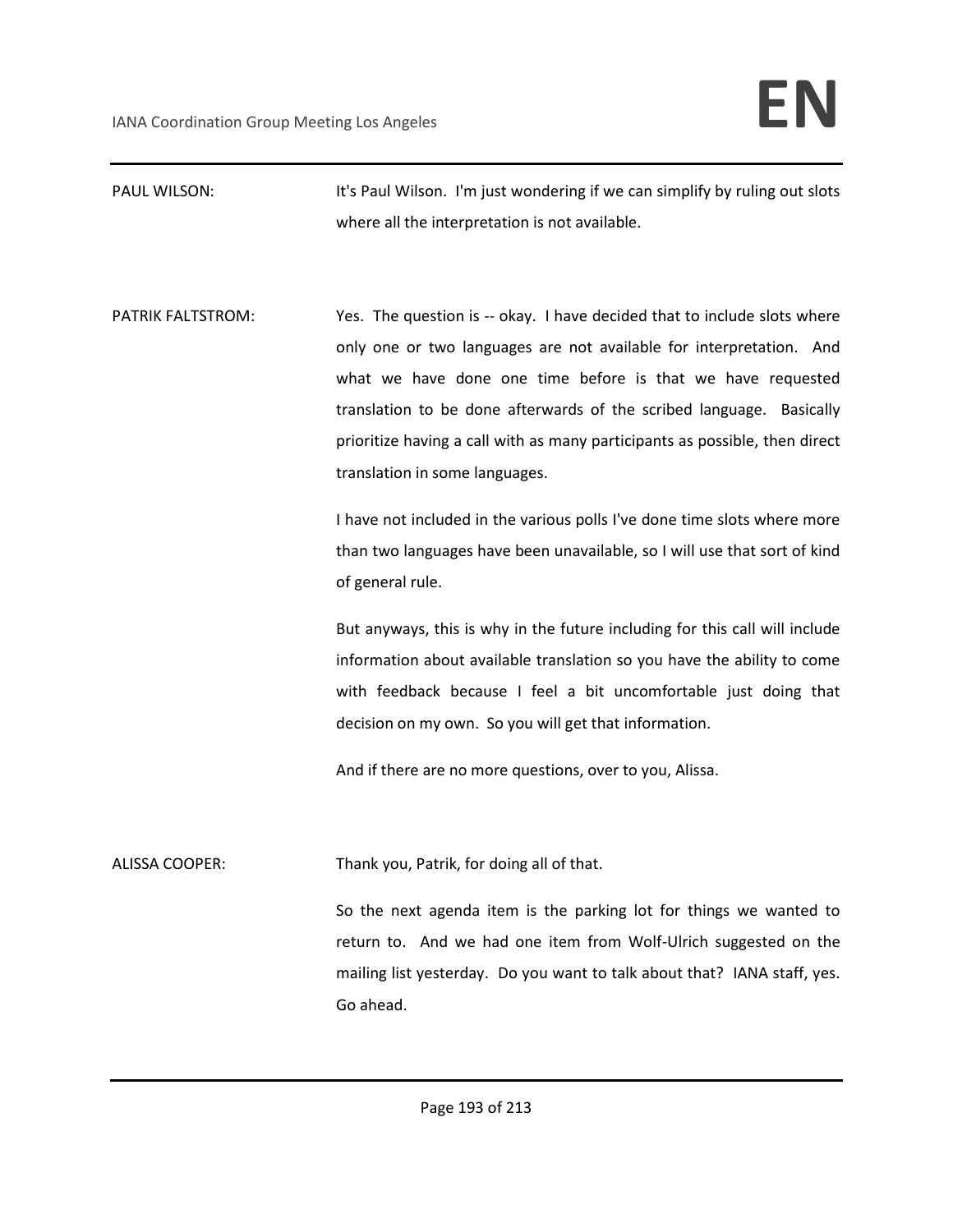WOLF-ULRICH KNOBEN: Thank you, Alissa. Wolf-Ulrich speaking. This is an idea which came to my mind during the week. We saw IANA staff outreaching here to the community with the presentation, which was welcomed. I didn't have a chance to participate I'm afraid. But I had a chance to talk to staff members from IANA as well. And I was interested to know, we are talking about IANA function transition and those things. But if you think about and you know that behind that function there are people working in order to make some function operable and working.

> So the question came to me, as I have this experience from my former company as well where I was working, if somebody is talking outside the company about your task and your work and how it should be done in the future and how it should be impacted maybe, you start thinking about how does it impact me. It may impact me personally in the future.

> And then it starts rumoring, and then it starts thinking about what to do. Is that place where I'm working on, is it still safe? Is this going to be impacted in several ways? And I'm seriously thinking about is there maybe another way to get to safe places.

> So from the point of view that we have to have in mind that the operation of IANA should be of a high level, high level of degree of the operation in the future, we have to take care that this is going to happen and that is in relation to that staff.

> My question here -- and the idea is why not to outreach to staff from this group in order to tell them what's going on because there are so many ideas in the ICANN communities about what's going on that these people might be confused about that.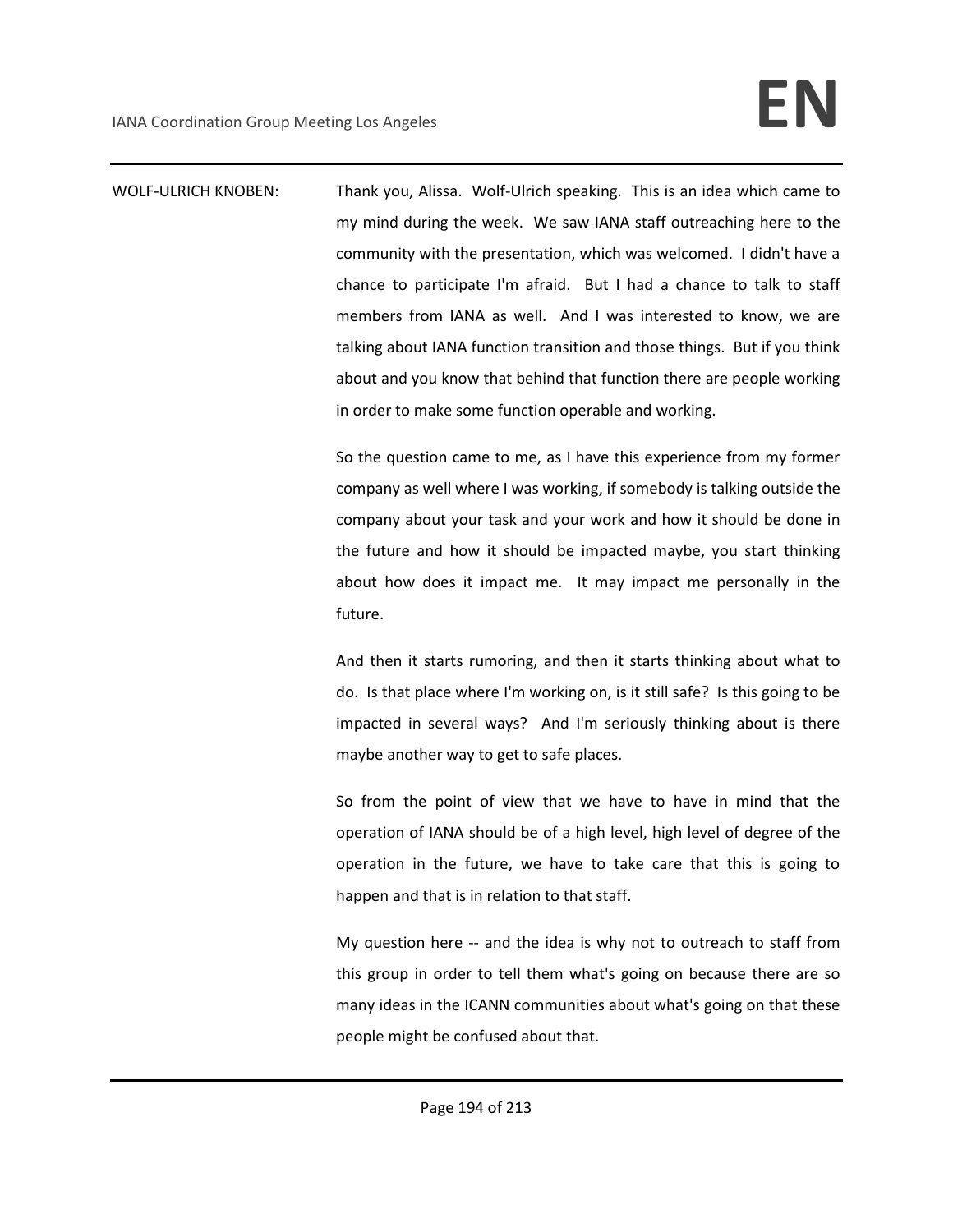I know that the staff executives, they are talking internally with the IANA-related staff in order to keep them calm with regards to that. But they -- if they look to our discussions here, they will see, okay, so the executives might not have a saying in the future about what's going to happen because we wouldn't like that the ICANN board is going to modify our proposal and so on. So that's why I was thinking whether this group or somebody from this group could once outreach to ICANN staff personally in order to communicate those ideas and what's going on, what we have in mind.

I do not have the right idea how that could be done, who should that do. It should be done in a very casual and simple way, I think. So the best would be to go to their office here and talk to them. So that's just the idea.

I would like to leave it here for maybe discussion or if that is an idea which could be accepted and then think about who and when that could be done. Thanks.

ALISSA COOPER: Elise.

ELISE GERICH: Wolf-Ulrich described this idea to me. I think we talked a couple days ago. And it is one of the roles of the liaison to this committee for me to take your messages back and to let the staff know. And his concern was more that the staff would still be concerned of the security of their jobs, I guess that's one way to put it.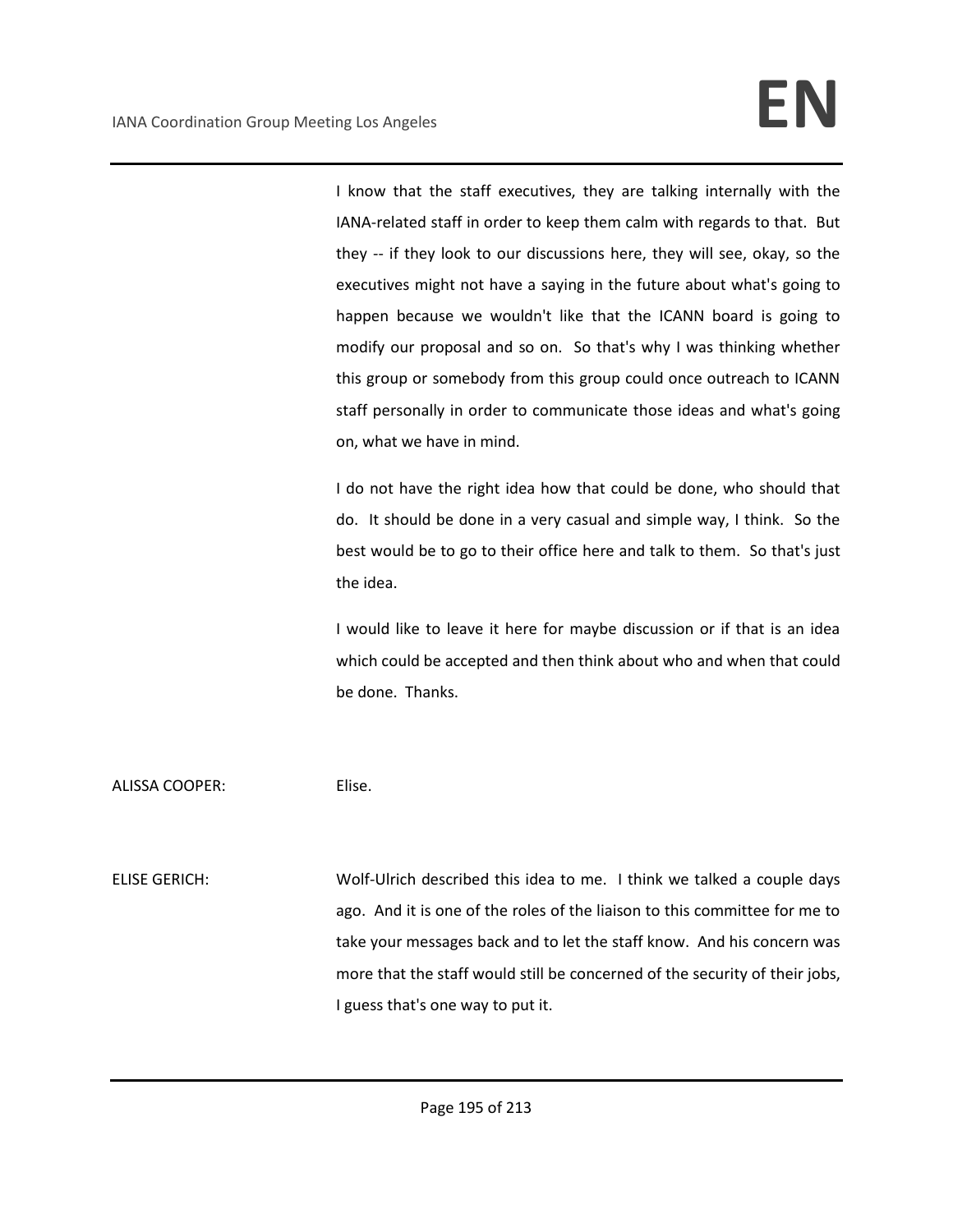And I think that the staff is well aware of the fact that their role and our role is to continue to do the job that we have to do and that it is the job of this committee and the multistakeholder community to come up with a proposal on how to -- what the future might look like.

And I don't really think the staff is all that worried because the community itself has expressed confidence in this session as well as in other sessions that they listened to remotely that the job they're doing is being done well. So I think they are confident about the fact that people say that the IANA functions are being done well. So...

I'm not sure that having someone go and talk to them more about what the committee is doing here, how that would be received. And I'm just saying that it might cause people to be more nervous versus less nervous. And it is this coordination group that's going to coordinate proposals. It is not this group that's making the proposals.

So, Wolf-Ulrich, I'm not really sure that it would get the benefit that you're hoping for, but then I'm not sure. So it night again. So we should probably get other people's opinions.

ALISSA COOPER: Jean-Jacques.

JEAN-JACQUES SUBRENAT: Thanks. This is Jean-Jacques. I recognize Wolf-Ulrich's concern and its motivation. But I think that I very much understand much more actually what Elise just said. There is a liaison, and I think we should leave it up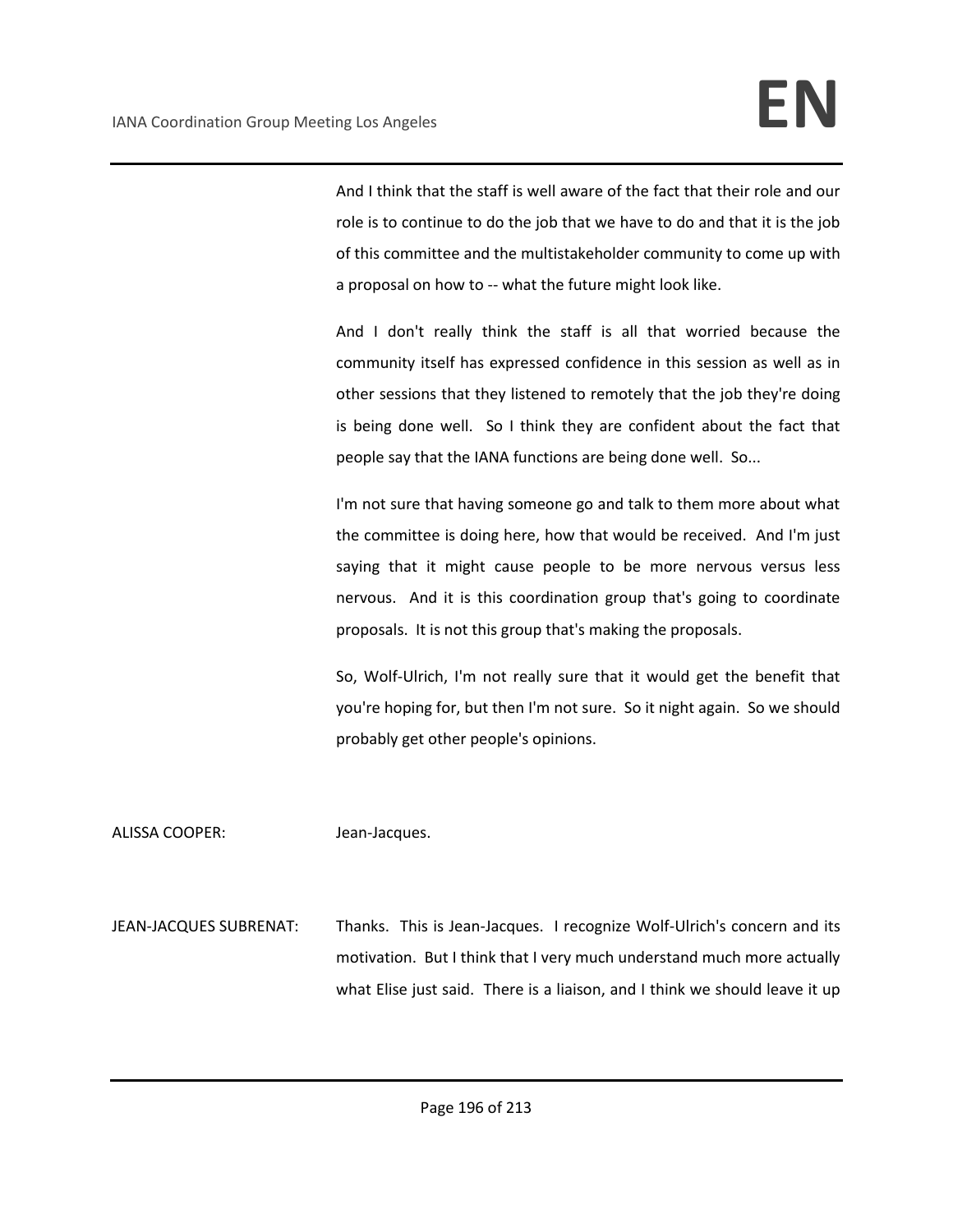entirely to the liaison to see in what terms to answer to possible preoccupations on the part of the concerned staff. Thank you.

ALISSA COOPER: Anyone else on this?

I agree with Jean-Jacques for what it's worth. I think it is at your discretion, Elise. Yes, some nods. A few nods. Okay.

Yeah, yeah go ahead.

ELISE GERICH: I do want to mention if anyone does want to visit the ICANN offices and visit the IANA office space within the ICANN offices, you know, we are always welcome -- we always welcome people to come to the office and visit us, too. Please make sure you give us a little warning to make sure we are there. We might be out to lunch or whatever. But you are always welcome to visit the office at any time.

ALISSA COOPER: Okay. Thank you. Unexpected visitors will be showing up at your door. Okay. Any other topics that people want to revisit or come back to? We have a few minutes before people are going to start vanishing for the airport.

Go ahead, Lynn.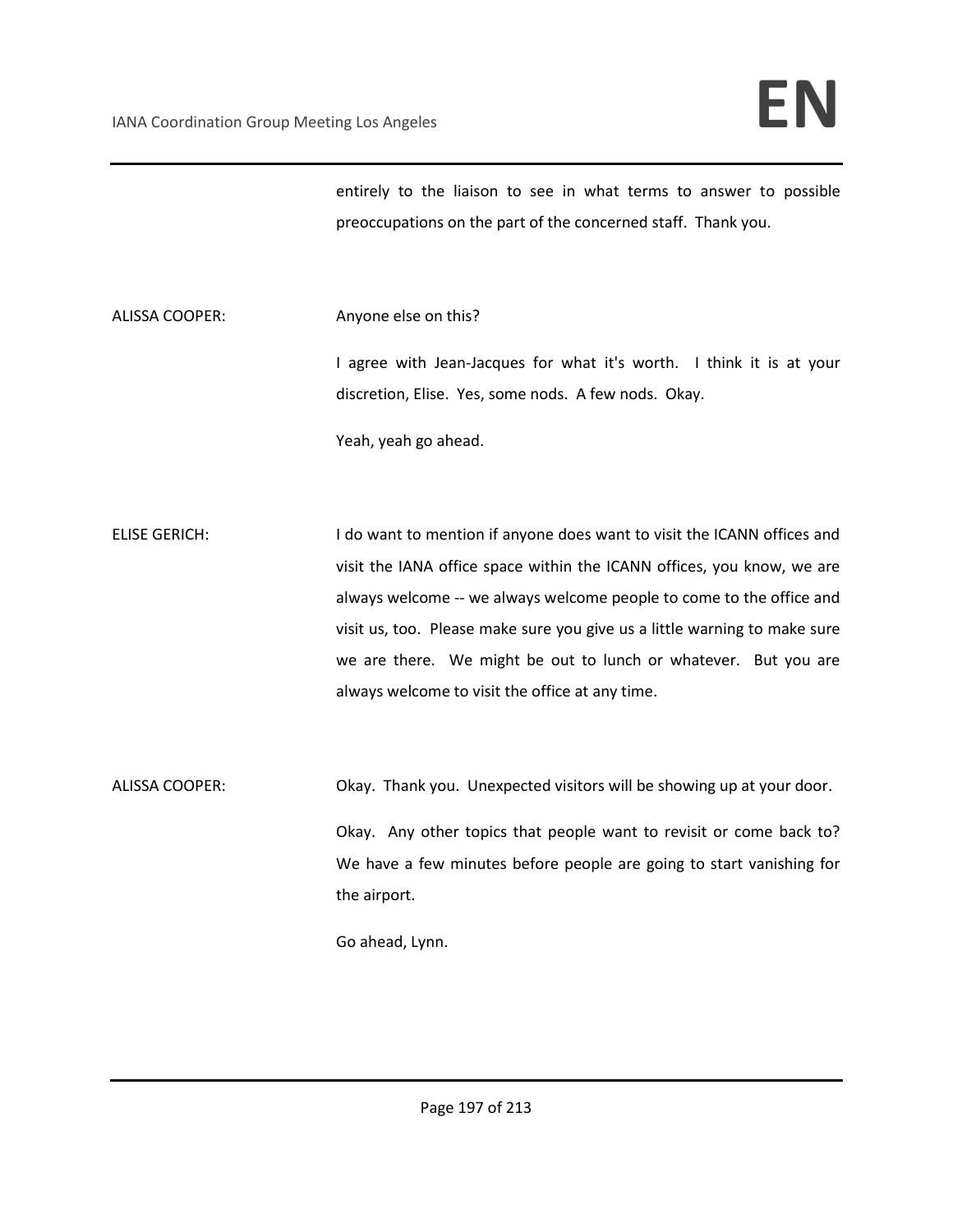LYNN ST. AMOUR: It is not actually a topic and credit goes to Keith, I think, for saying -- we found ourselves at a couple of points wanting to express agreement with what seemed to be the consensus that was emerging in the room but not wanting to take the mic just to say +1 or to try and find a different way to say it. So I don't know if we could start a -- you know, a process for -- if there is a seeming consensus emerging doing a lightweight call and just asking people to put a thumbs up or nod or something. I don't know. It just seemed -- a hum or -- I don't know, as I said.

ALISSA COOPER: Go ahead, Keith.

KEITH DAVIDSON: Keith Davidson. Just to follow on from that, I notice Adobe Connect as the wonderful little function of a thumbs up beside your name. And on some of the working group calls that I'm chairing, I find that incredibly useful in terms of judging the consensus emerging within the room. And that might well cause me to -- if there is about half the room indicating thumbs up, I might then call for is there anyone who specifically wants to speak against which can then get to consensus very, very quickly.

> So that's sort of strange that an electronic technology is actually more useful than actual face-to-face communications where we sort of go through iterative processes and using lots of words to say "me too."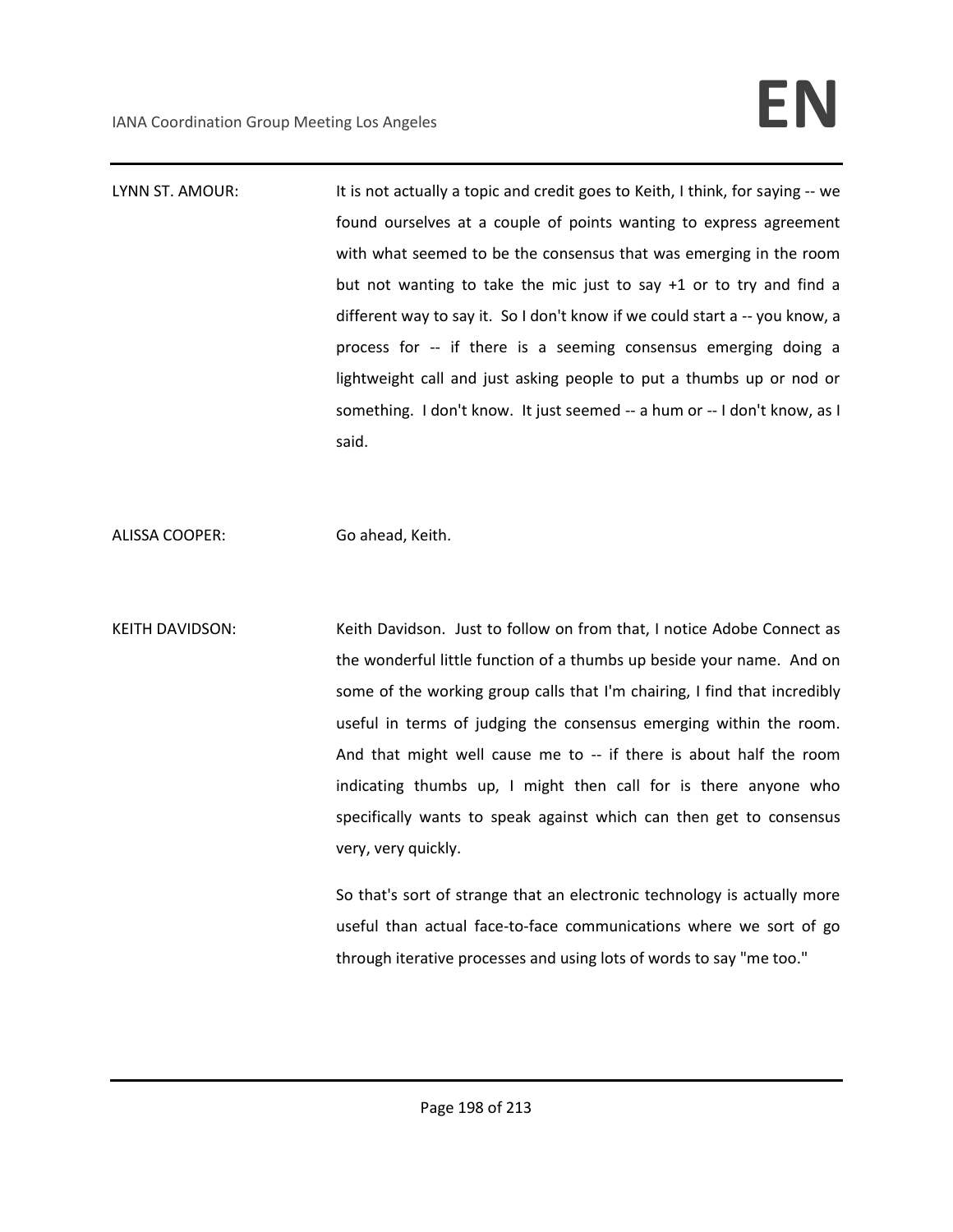### PATRIK FALTSTROM: Anyone else? Jean-Jacques?

JEAN-JACQUES SUBRENAT: No. I was about to say "me too" but that's not the case.

I have a concern. Whilst recognizing that Keith's proposal is very conducive to a quick result, I am concerned, as I have been since the first meeting in London, that the proportion of members of the ICG actually responding is not always optimal.

So if there were a way to encourage -- sorry -- all members to be more proactive on that, I'd be satisfied, but failing that, then there's always the question of how representative is that humming or that tick, really, for the group.

PATRIK FALTSTROM: Kavouss?

KAVOUSS ARASTEH: Patrik, could you clearly explain what we're talking about?

PATRIK FALTSTROM: The issue that was brought up was Lynn, that -- if I understand things correctly, was that Lynn brought up the issue that we had a fair amount of intervention during the day where the intervention itself was more or less only support for the previous speaker without addition of much substantial information, which meant that we spent quite a lot time today just sort of supporting others.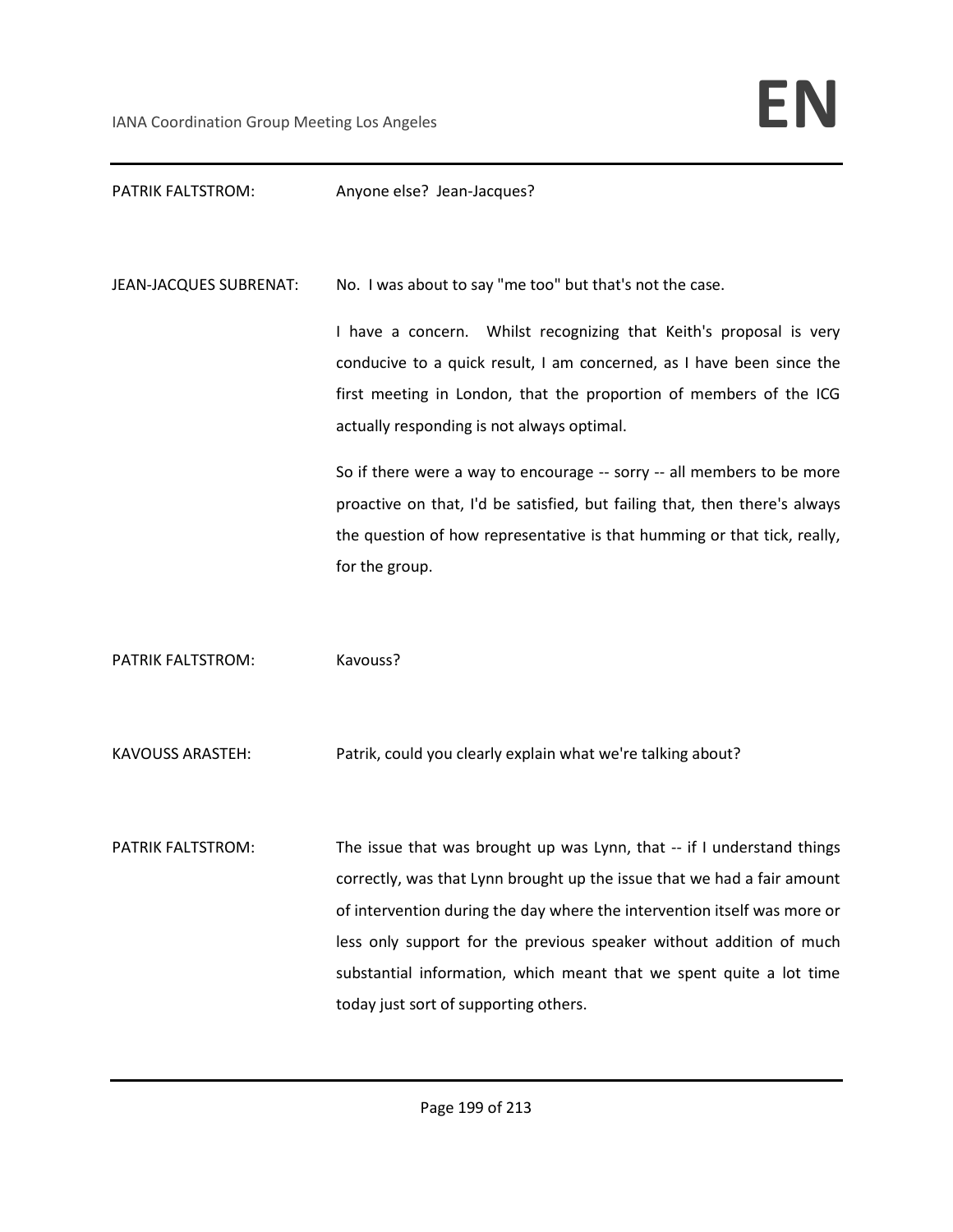And the question was then, can we show support of a statement in a way that is faster and quicker than asking for an intervention. I think that was the question.

Kavouss.

KAVOUSS ARASTEH: Yes, you can create something that you want to support without speaking. Raising that, that is support. But when you support and you don't speak is good. You save the time. Otherwise, I could support, then I could talk about 10 minutes and then support. You want that?

### [ Laughter ]

So create some cards, red, yellow, and whatever. When raising that, I support the previous speakers.

LYNN ST. AMOUR: You have understood the point and the question --

[ Laughter ]

-- well.

PATRIK FALTSTROM: And I see that Lars-Johan Liman from RSSAC here, he didn't even ask for an intervention. He already implemented your suggestion, Kavouss, by showing a thumbs-up.

> So anyways, I think we can -- we can think about -- we take on the task, we who try to run these meetings, on how to do that, the logistics,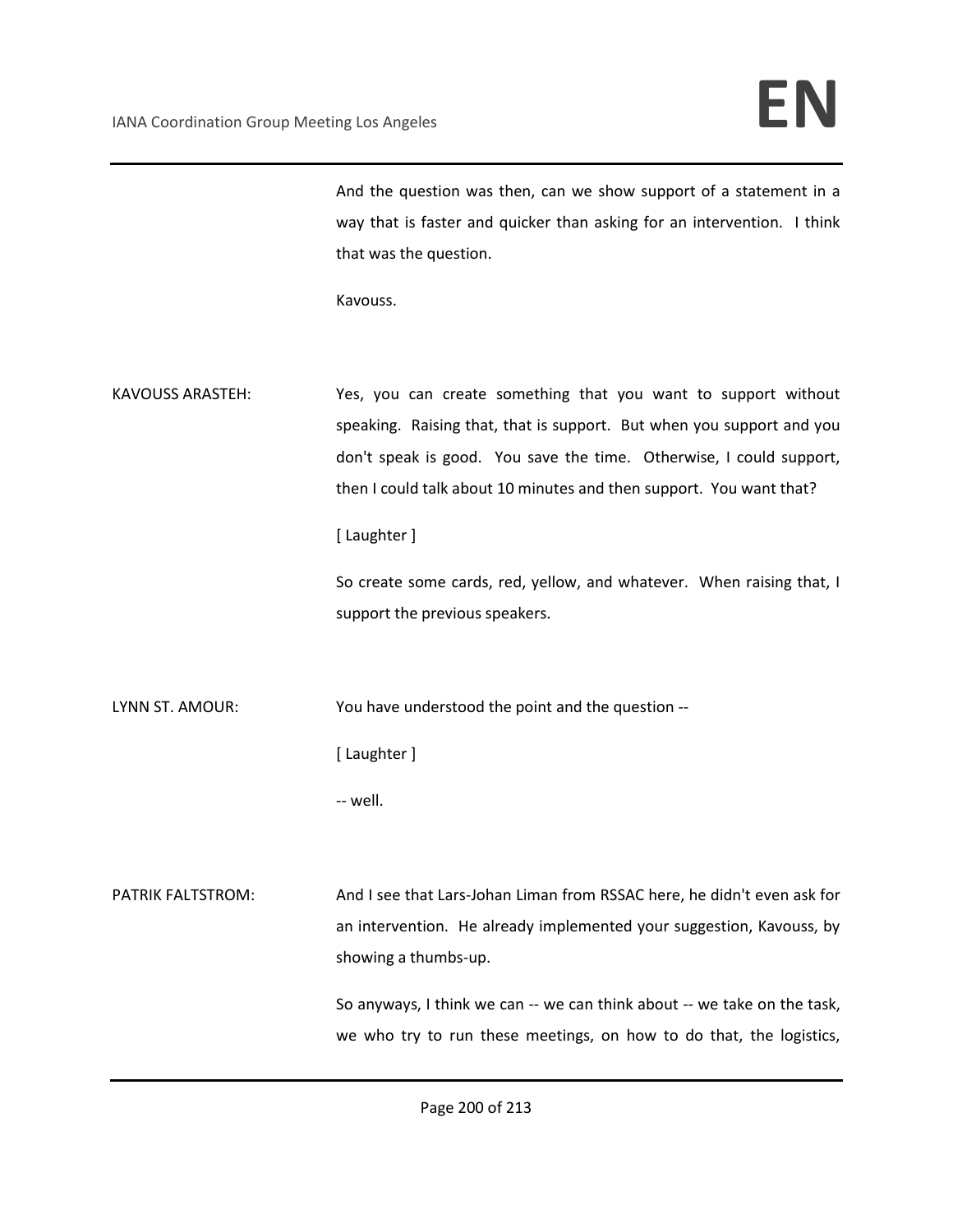because I think all of us are happy with the progress that we have made today and it's very important that we do have time to talk through the various issues. Specifically when people actually do have substantial comments or otherwise. So we will think about how to do that and thank you for the input, Kavouss.

Lynn?

LYNN ST. AMOUR: And one more small point, I think, but do we have a standing order of business that says at the end of every one of these meetings, we will put out some high-level memo that says, "The ICG met today and the main orders of business were X, and Y was decided" or something and just post something on the site?

ALISSA COOPER: So this is, I think, to be the -- the sort of new version of the minutes. Well, so we've done two things in the last couple of calls. We've had just a summary of the decisions and action items sent to the mailing list before the minutes are ready, so that's, I think, roughly what you're talking about, I hope. No? Okay.

LYNN ST. AMOUR: I was actually talking more about a public communication.

ALISSA COOPER: Oh.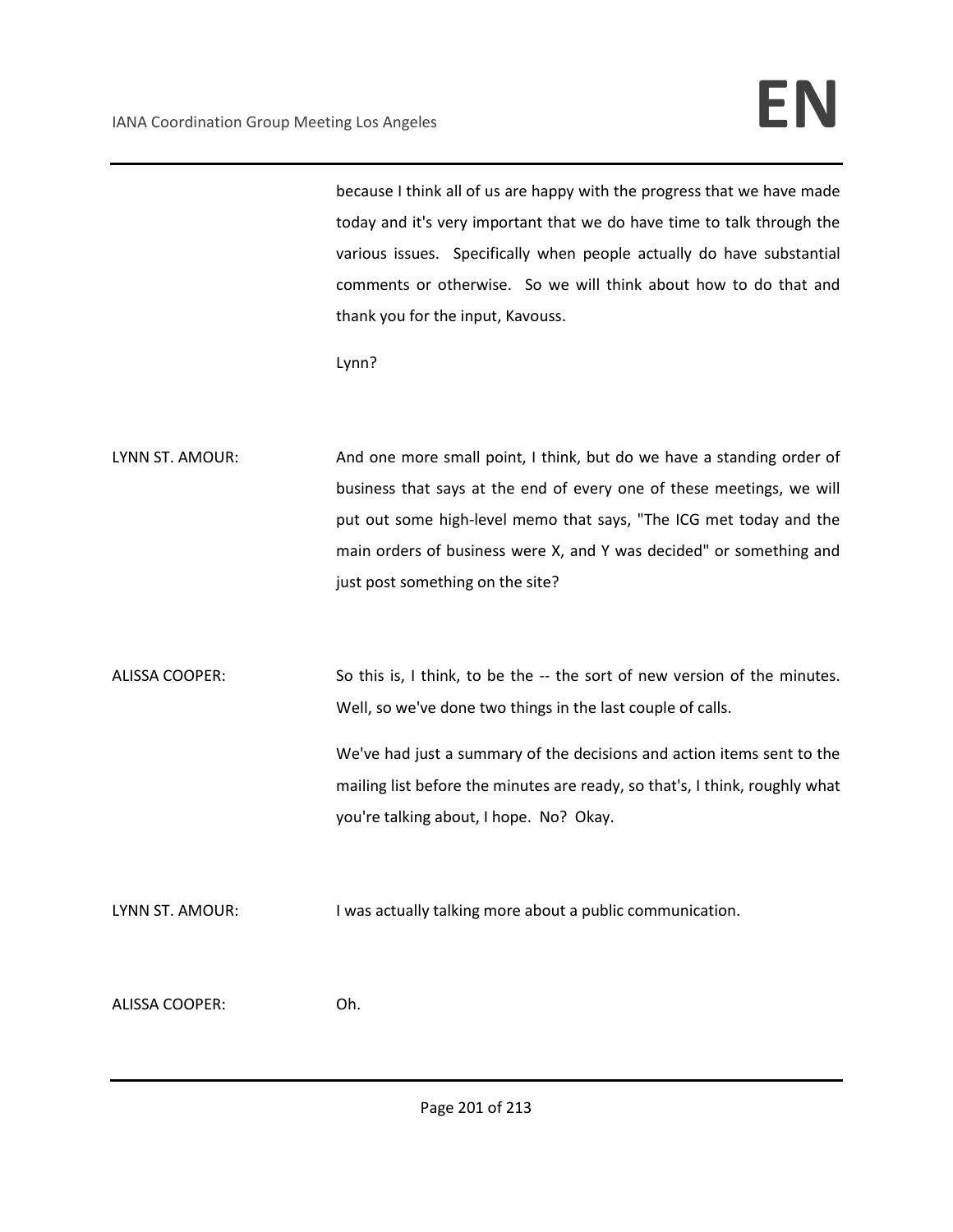LYNN ST. AMOUR: A lot of people knew that we were meeting today. It's a pretty extensive meeting. It's 30-odd people for a day. To put out a couple of paragraphs that simply says, "We met, the order of business was," and something that we think would be of interest. I mean, you know, "We reviewed the facts, we progressed on X" or -- just something that people could read that was a few paragraphs long without having to look to specific action items and -- If there's not anything worthwhile reporting out on at that level, then I think we revert back to kind of our normal minutes, but... ALISSA COOPER: People should feel free to join the queue. Yeah, my perspective on that is that I -- I really would rather not sort of privilege any one meeting over the others. I feel like if we say that we do that for a face-to-face meeting, then we also have to do it for the calls, and I would much rather the demarcation points be when we put something out, like we have many times, you know, those are the big announcements to the community in terms of what we're doing, as opposed to -- And in particular, today's meeting, there's not, I think, that much of interest. It will just be sort of the action items from the minutes with more words around them, which to me just kind of seems like work for someone to do, so that's -- that's kind of my feeling.

> I think we get a lot done on the mailing list, we get a lot done on the calls, we get a lot done in the face-to-face, and when we feel it's important to say something, we can at any time.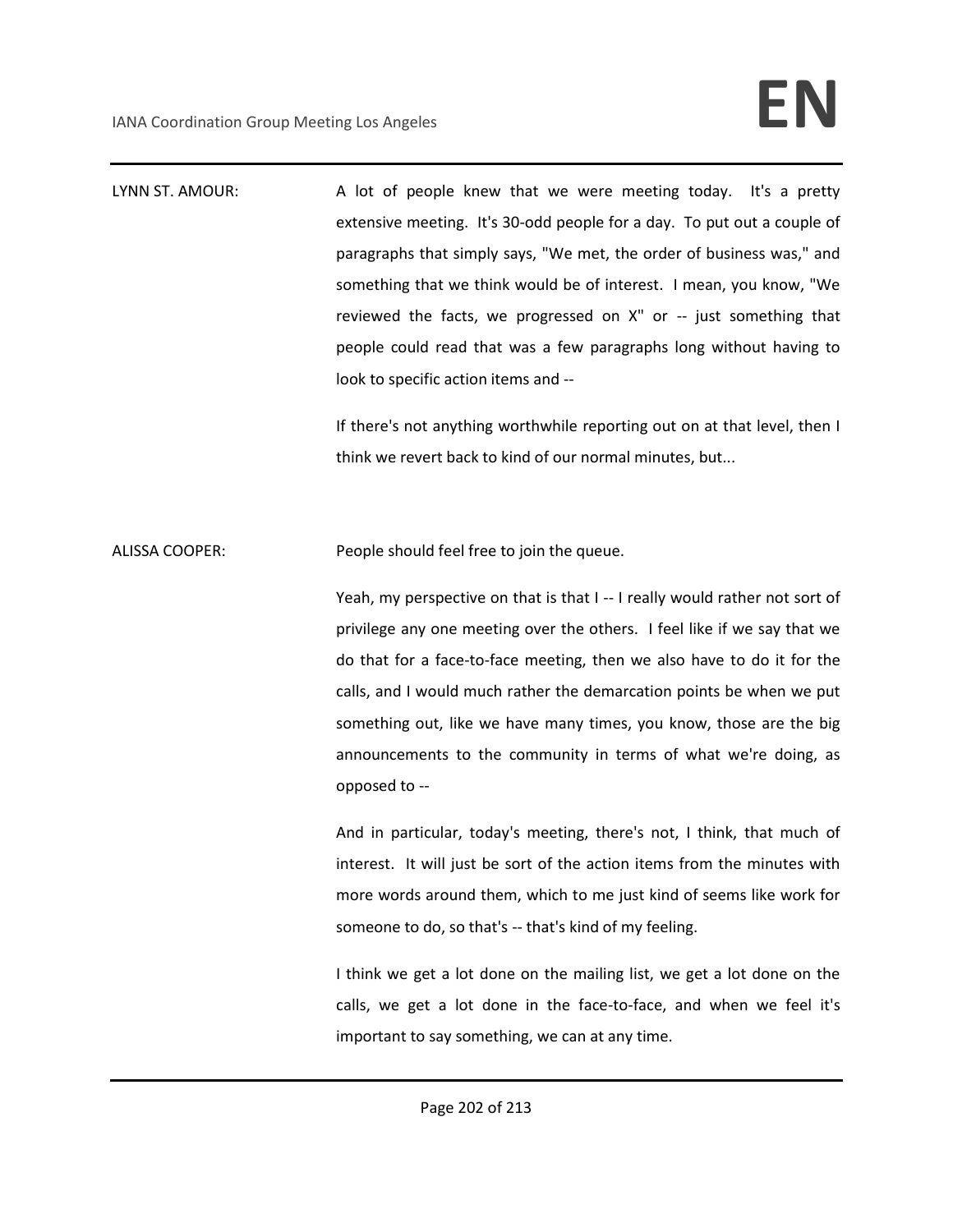I got the thumbs-up from Russ Mundy.

And from -- and from Martin Boyle. Okay. Therefore, we can -- we can proceed.

[ Laughter ]

So Samantha has hopefully gathered for me the decisions and action items from the meeting today, so I will just try to summarize briefly and then we will be done early. Goodness.

So let's see. Decisions from today. I'm just trying to figure out the order to do these. One second.

Aha. My list -- my list starts with the secretariat discussion which Samantha was not in. I think I'll skip those, actually.

[ Laughter ]

Probably, right? Yeah.

Okay. So in terms of the actions that we took, we approved the minutes of September 6 and October 1. They will be published on the Web site. As part of the discussion about the relationship with the board and the transmission of the proposal to NTIA, we have a subgroup of Jandyr, Xiaodong, and Lynn who will be developing requirements about how we want the final submission to go and how we want it to be handled by the ICANN board.

And specifically for the FAQ text on that item, we will use that output, together with the language suggested by Milton, to help develop an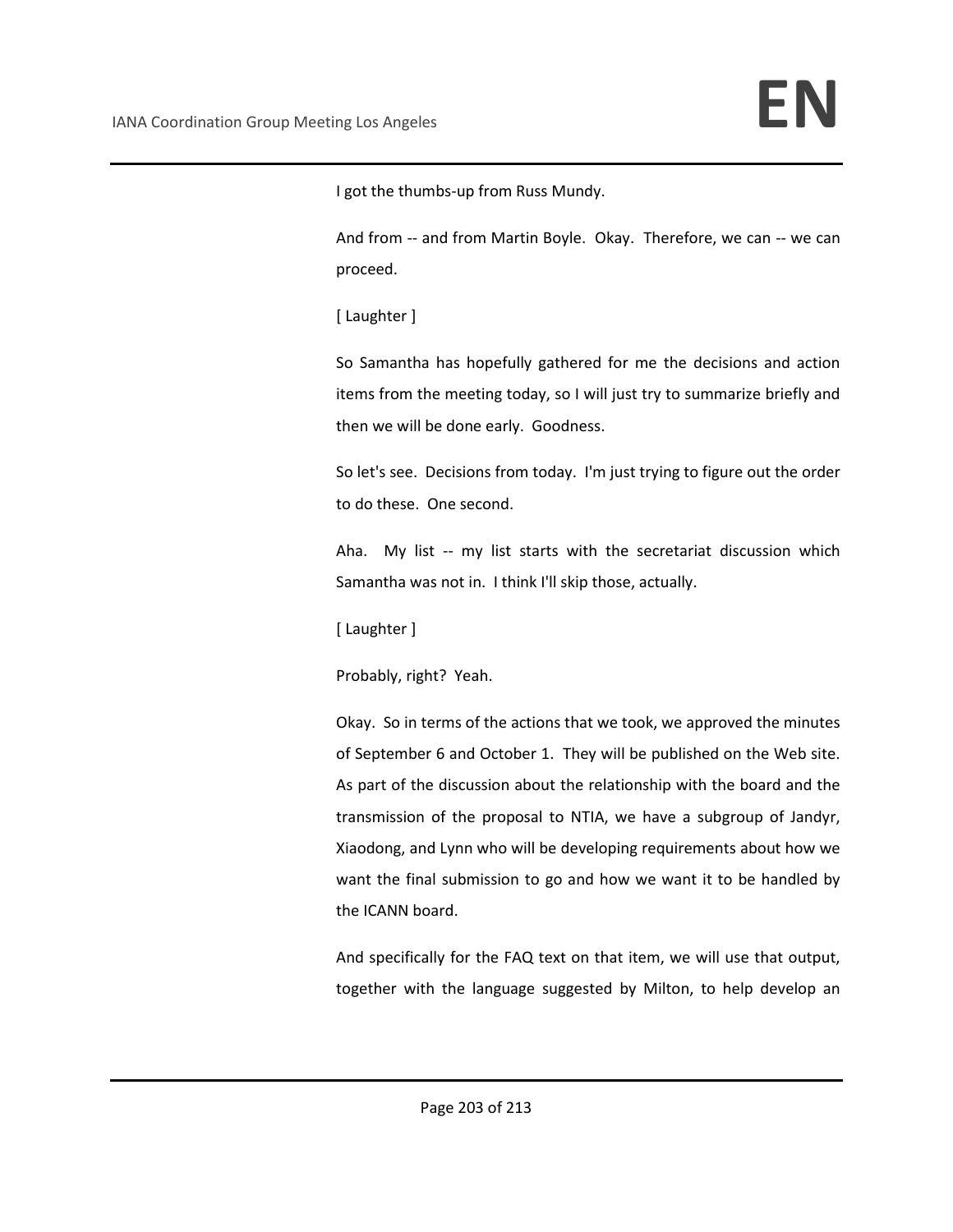answer to that question about the board, and Manal will continue updating the FAQ -- the rest of the FAQ.

And I -- and also on that board point, I -- I will coordinate back with Bruce Tonkin from the ICANN board to make sure that we're in sync as far as timing and next steps on that issue.

Joe and I will take the input from the proposal finalization discussion and we will update the document and send it back to the group for further discussion on the mailing list.

And Patrik took an action to issue a Doodle poll for the calls, the remaining calls this year.

And I think we also agreed to dates for Marrakech. Yes. February 6 and 7.

We cancelled the teleconference for this week but we'll Doodle for the following week, and we'll keep the teleconferences at 60 minutes.

I think that's it. Did I miss something?

Yes. Go ahead, Kavouss.

KAVOUSS ARASTEH: One small thing you missed, that we agreed that an infogram be prepared to indicate various groups dealing with accountability and relating all of those together in order to avoid all of these confusions that has been coming to the mind of the colleagues.

> So that should be something that we expect to have, that infogram with necessary explanation, what are the groups and what are the names, so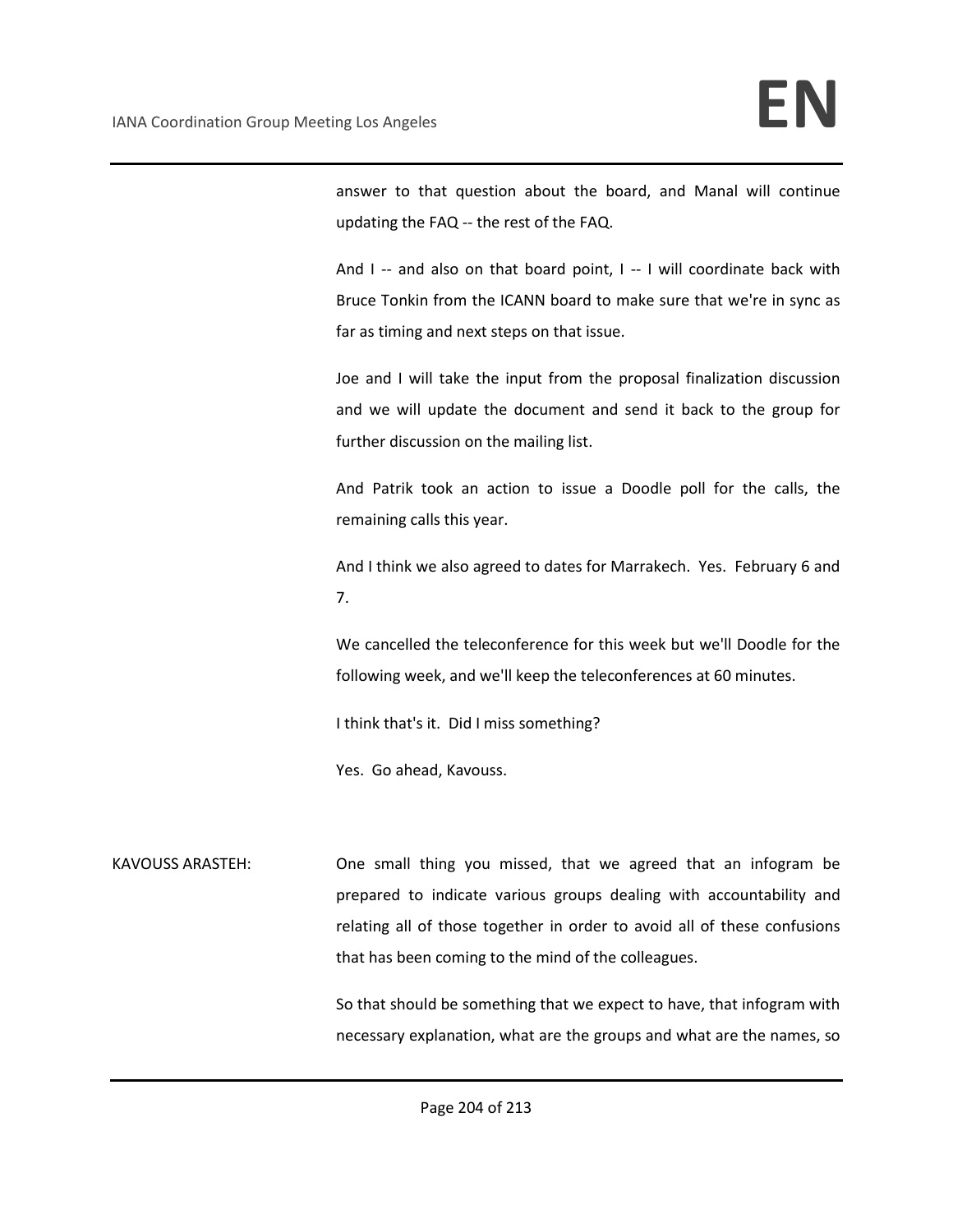on and so forth, properly mentioned, working group, community working group, IANA names and cross-community working group, accountability, and two track, and this info diagram was mentioned and need to be prepared. Thank you.

ALISSA COOPER: Thank you. So I think that's actually an action on ICANN because they were already -- that's something they're going to do, not something we're going to do.

Yeah.

KAVOUSS ARASTEH: We have to mention that, yes, ICANN was requested. Thank you.

ALISSA COOPER: Well, yeah. Well, ICANN has -- ICANN -- it was ICANN's idea, so we'll -sure. We can put something in the minutes about that, I think.

> The other one actually that I did miss is that we identified liaison people for the two groups. For CWG IANA, that was Milton, Xiaodong, and Martin; and for the CCWG accountability, that was Keith Drazek and Kavouss.

Anything else that we missed?

Lynn.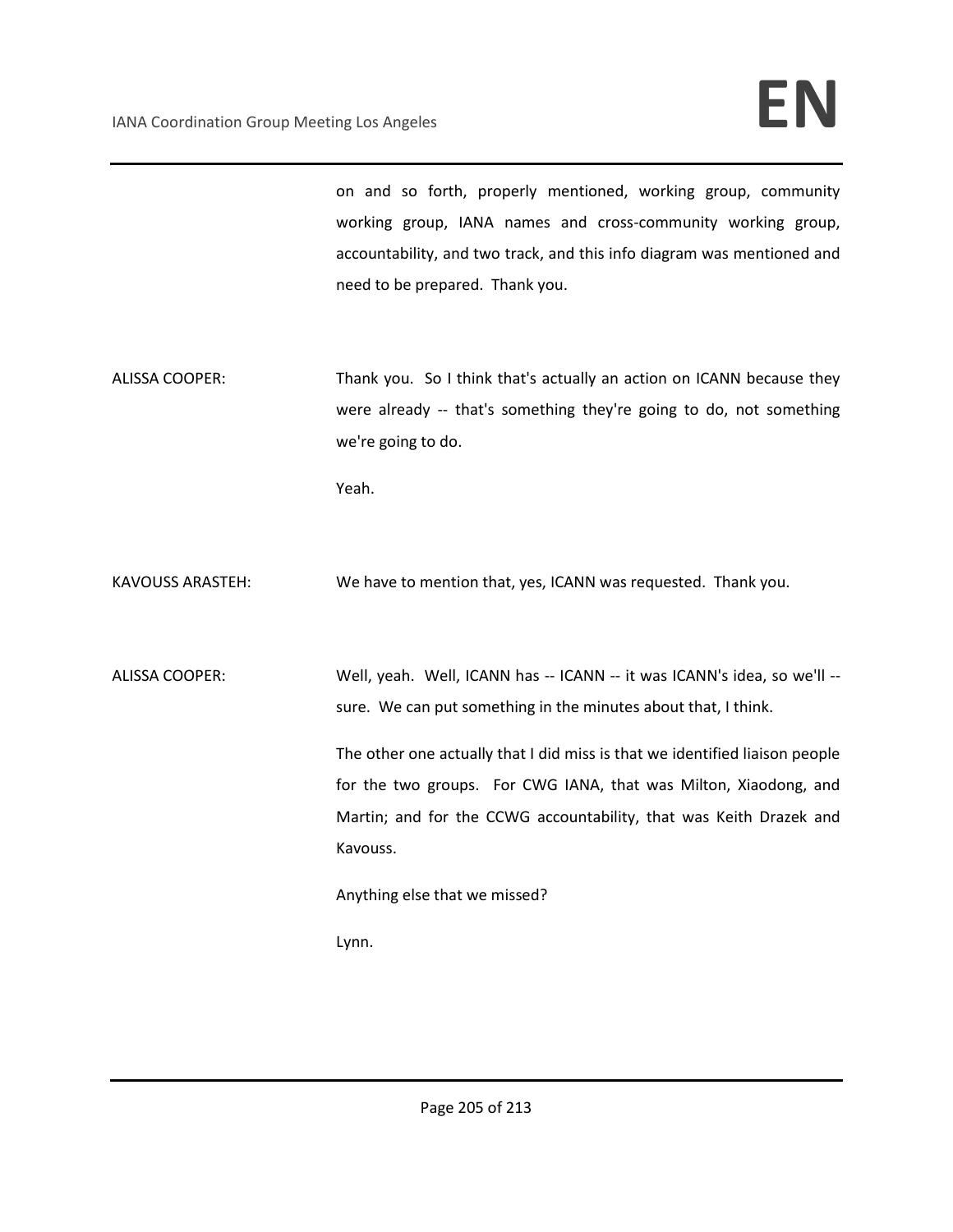LYNN ST. AMOUR: So at the risk of irritating everybody late at the end of a week, I'd actually like to come back to a point I raised a moment ago because I think publishing the action items is organizational for us. It helps us to understand where we're going and where the responsibility lies to move the work forward. That doesn't feel like a communication out to the rest of the world with respect to the progress that was actually achieved here and we actually did discuss some fairly important subjects, made progress on them, and even if they weren't closed, I think it's still useful for the world to understand that they were under discussion and that we're moving forward with them. So I mean, I won't continue to push it but I do think there's a fundamental difference between an action item list which helps us versus a communication where we try and tell the rest of the world sort of what we accomplished and just keep them engaged and understanding some of the progress. But I'm not actually hard wedded to it so I will stop.

ALISSA COOPER: Keith and then Mohamed.

KEITH DAVIDSON: Keith Davidson. Just associating myself with Lynn's comments, I think, yes, just given that the alternatives are to read lots of text or listen to hours of recordings, for people who want a brief summary, I -- I'm -- I think it would be of use and it would also dispel any further negatives in terms of our lack of accountability or transparency as a group.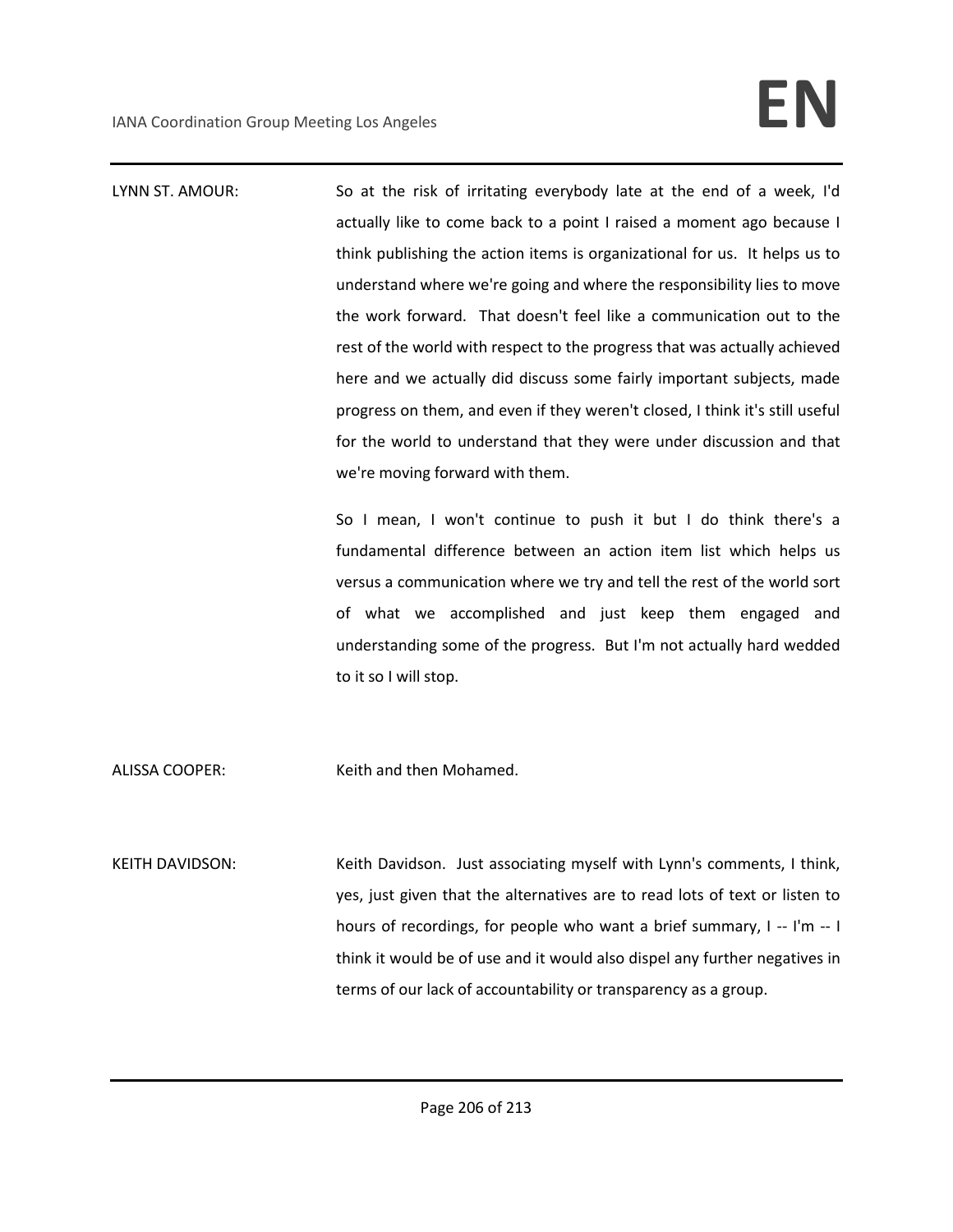So for me, it's probably not a big task compared to the benefits to the broader community.

- ALISSA COOPER: Mohamed?
- MOHAMED EL BASHIR: Yeah. It's Mohamed El Bashir. I do support the proposal and I think it's also useful to be presented in the context of ICG activities in ICANN 51 meeting, for example.

We had the public session, we had as well some meetings, so I think it's -- the announcement could be highlighting what we did during this week, including this meeting.

ALISSA COOPER: Kavouss.

KAVOUSS ARASTEH: I have no problem with that. I hope that we are not going to have a communique from ICG. I hope it is not the intention. But if you want to announce what has happened, put it in the name of the chairman of ICG. Thank you.

ALISSA COOPER: Well, okay. So I was just going to ask (a) who's going to do this work and (b) are we going to then, you know, debate it on the mailing list. I guess I have a personal bad experience with this kind of thing where it's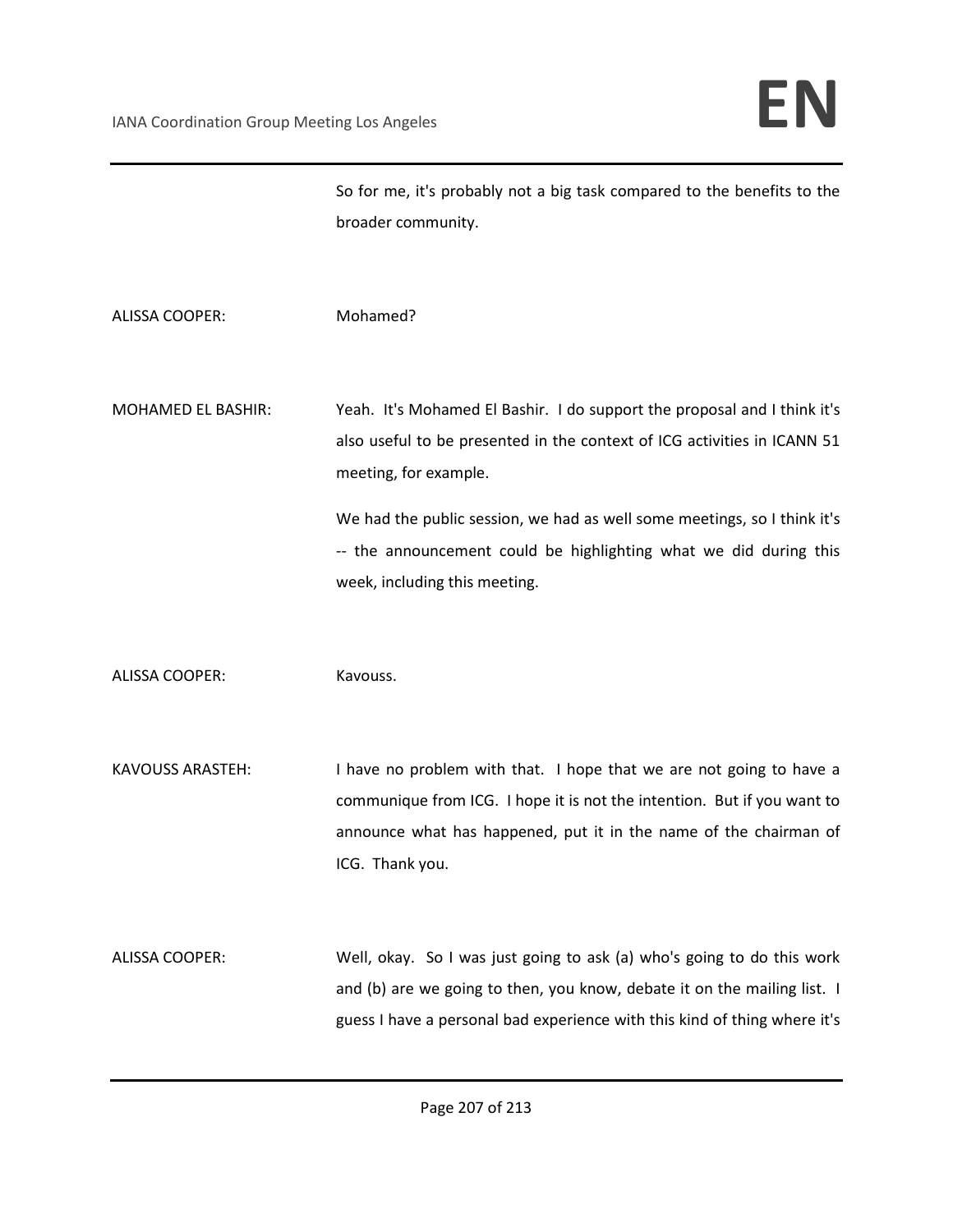like you get to the end of the day and there's all of a sudden this rush and we all have to agree to some text and people feel that they are pressured into agreeing into a very specific interpretation of what happened in the meeting because we have to get it out because we just had the meeting and it's not timely if we wait and all of this.

So I would like to understand a little bit better who's going to do this work, how long we're going to debate it, are we going to debate it in person, are we going to debate it on the mailing list, does it matter if it comes out two weeks later because we can't agree, so on and so forth. So I would like some input on that. Joe?

JOSEPH ALHADEFF: Thank you. Joseph Alhadeff. Let me clear upfront that this is not volunteering. I think there's a difference between what Lynn was talking about and what Mohamed was talking about in terms of I think it actually would be useful to discuss what happened in the open forum, kind of give a little precis of ICANN week and our participation in ICANN week and our outreach activities during ICANN week.

> To Lynn's point, I understand the utility but I worry about the editorial nature that happens in that where someone is going to say "You left that out because you are trying to not be clear about what you're saying." So in some ways, I think especially if we get to minutes that perhaps are less detailed, the minutes themselves might become that because the question is if we are not then publishing that beyond where the Web site is, then I question whether it is any more effective than anything we put on the Web site anyway. And I would rather see the effort made to have the Web site be more clear, accessible, and useful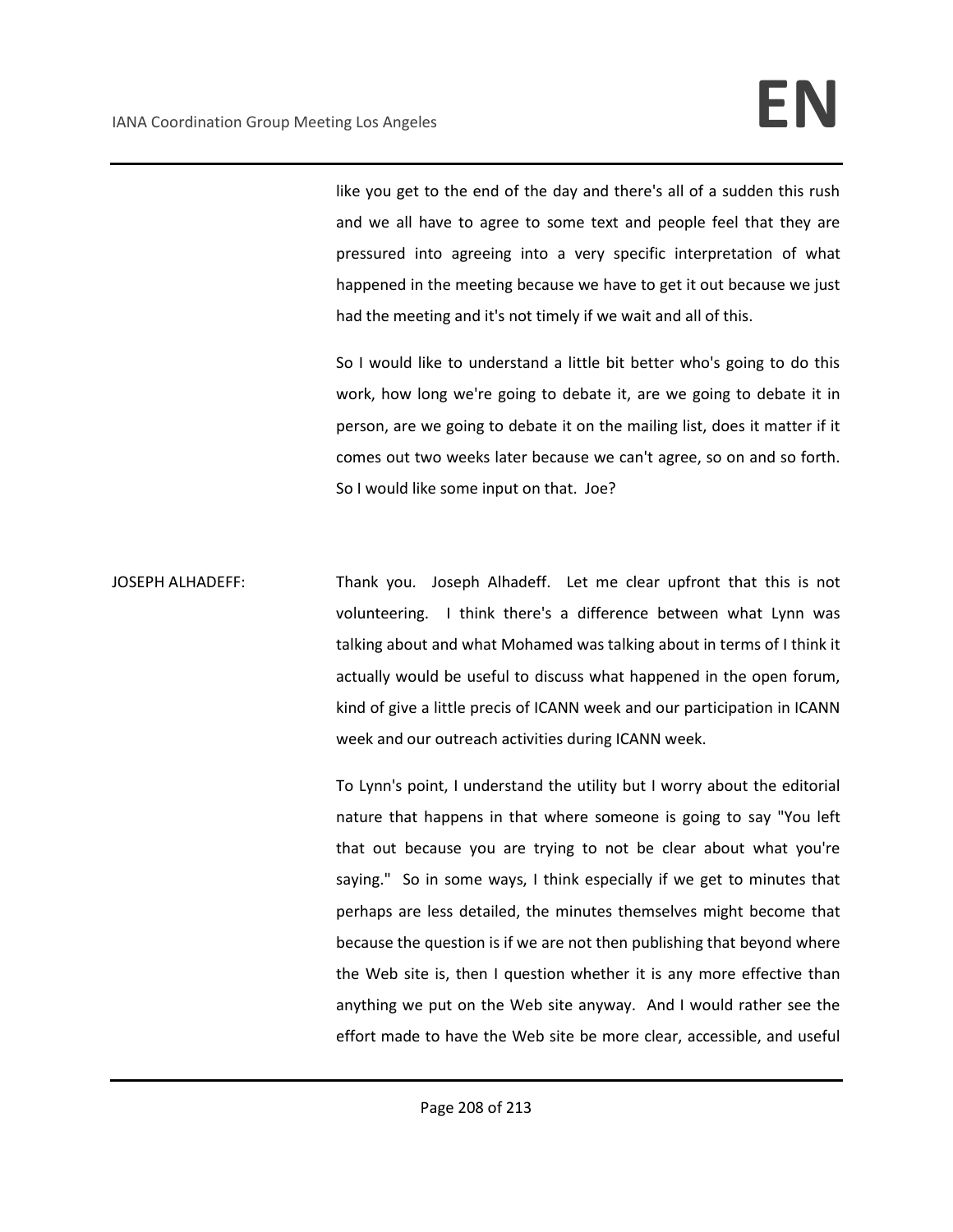as part of our process forward, and then talk about things which are opportunities for interaction with the group and opportunities for outreach rather than, "This is how we decided to summarize what happened."

ALISSA COOPER: Thumbs up from Martin. This is the problem with the thumbs is that the remote people can't necessarily see. We have them also from Milton.

Keith and then Jean-Jacques and then Kavouss.

KEITH DAVIDSON: Keith Davidson. I was just going to add that I don't think time is of the essence that this needs to be -- if we were to proceed, that, you know, arguing text at the end of a long day would be just not appropriate for this group. But a week or so later would be appropriate. But I do like Joe's idea that publishing the brief minutes quickly might be the expedited communication that we would need and maybe we try that.

ALISSA COOPER: Jean-Jacques.

JEAN-JACQUES SUBRENAT: Thank you, Alissa. This is Jean-Jacques. Yes, I very much like Joe's proposal. I think it is important to signal where the community can find things rather than going into details. That's my first comment.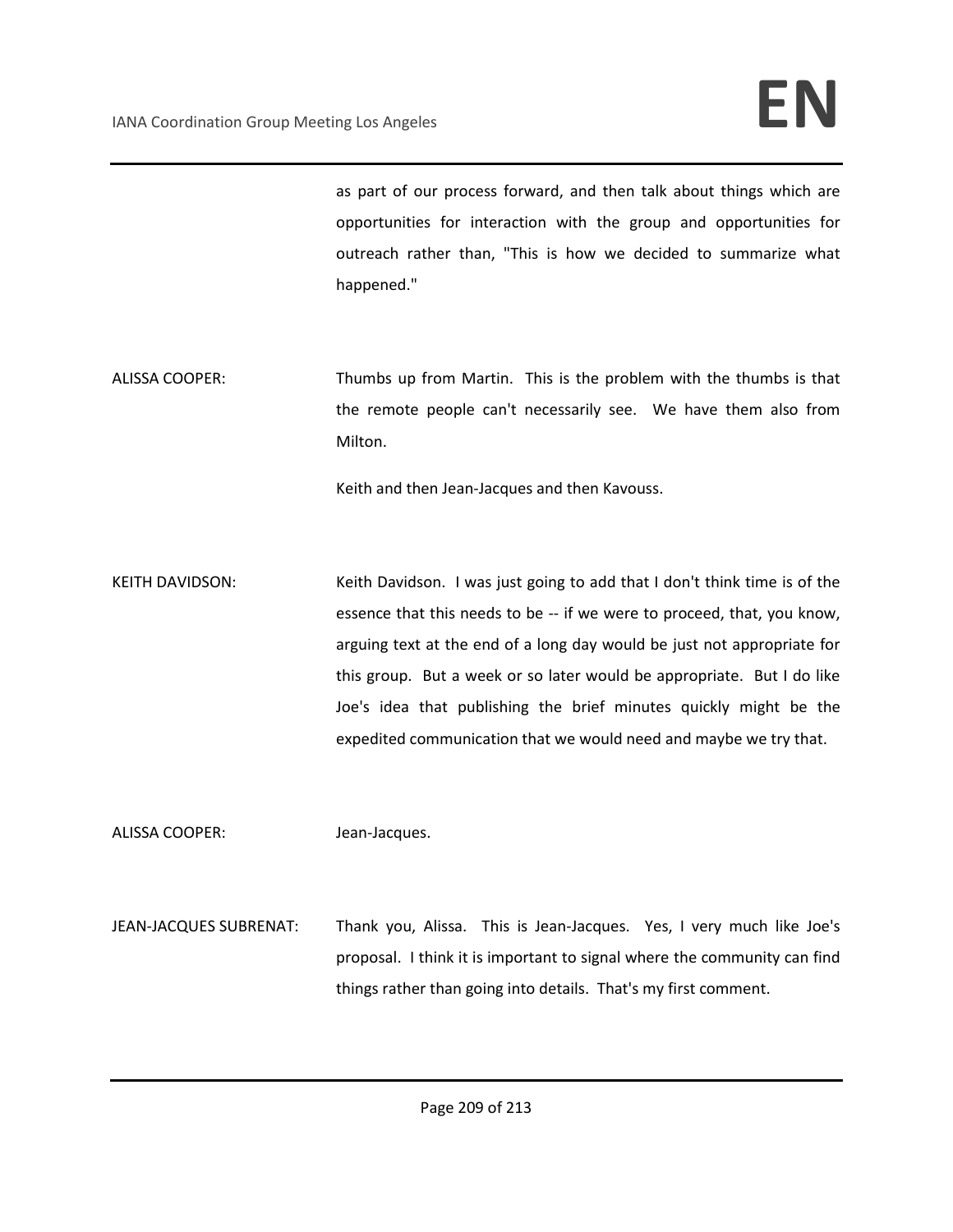My second comment is later on when we're better equipped with a permanent secretary -- sorry, not a permanent, an independent secretary, then that's one of the tasks we could assign in advance to the secretariat by saying, well, look, as soon as you start working on any one of our meetings, think also -- take notes also for what could go into a communique -- not a communique but a notification or whatever you want to call it, signaling the highlights. Thanks.

ALISSA COOPER: Thank you. Kavouss.

KAVOUSS ARASTEH: Yes. If we are talking of notification, it should be not delayed for long time. It should be within the next two or three days maximum. If you do something in November, it has no value at all. But still the text of that is very important. I don't think it is a resume' of the minutes because we may play with the words. But if you wanted the chairman of ICG to give something what was the result of this meeting or whatever you want, you can do that. But anything that in the name of ICG, we have to see it and we have to comment on that. Thank you.

ALISSA COOPER: Yeah. I mean, to be clear, I have no interest in issuing something on personal title. This is our meeting. So we either all need to agree that we want to say something about it or not.

Liman.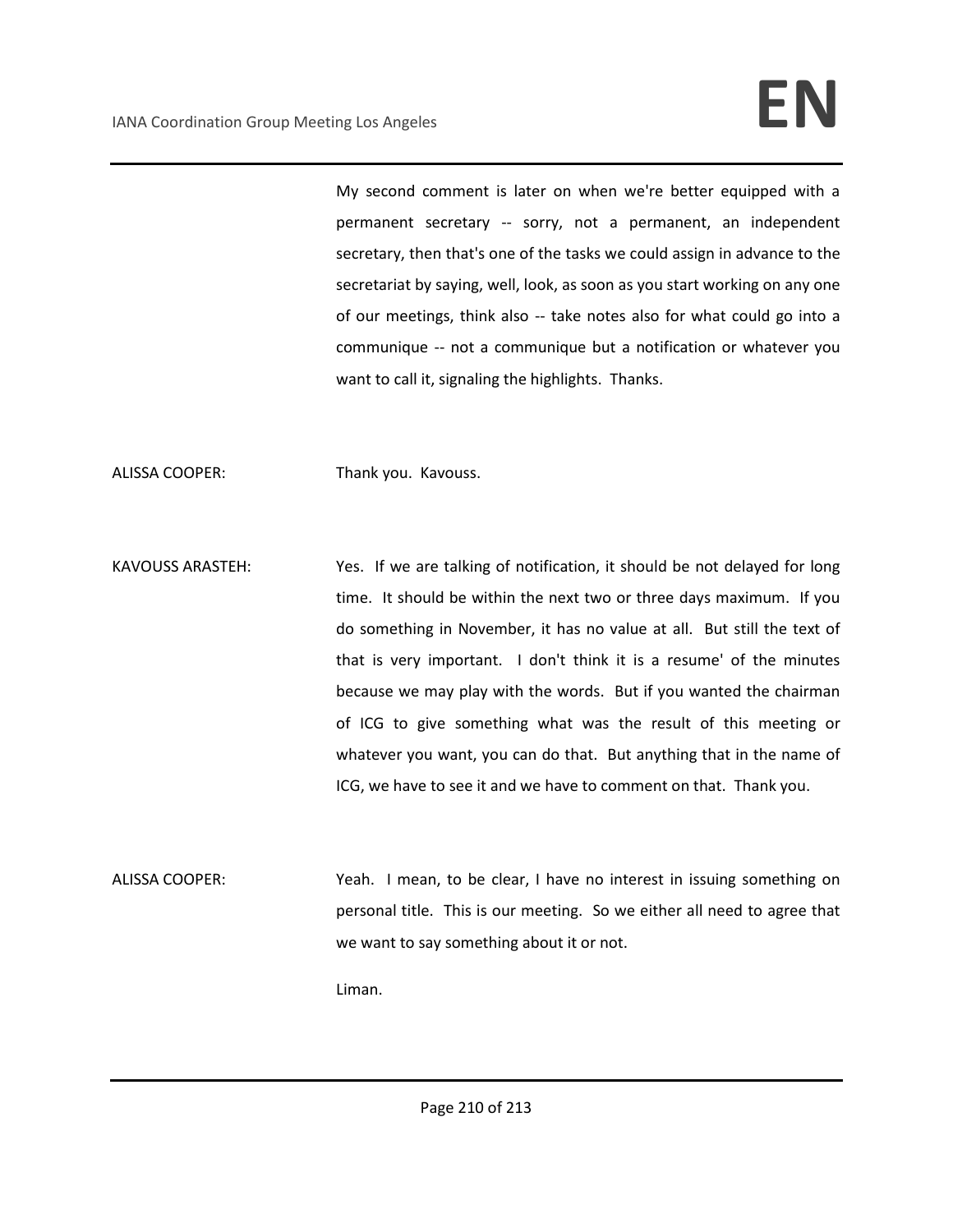- LARS-JOHAN LIMAN: I just wanted to suggest of publishing draft minutes clearly watermarked with "draft minutes." We can do that pretty early on before they are approved. Just a kind of middle ground idea.
- ALISSA COOPER: Thank you. Okay. It seems that we have people shaking their heads, some people giving the thumbs up. What do people think about this suggestion that we do sort of minutes on the Web site as the compromise, I guess. That's the compromise you suggested. Joe? Brief minutes on the Web site. Yes, okay. And are we okay with, say, asking Samantha to try and author these and circulate to us? For today, obviously, yeah. That's what I'm thinking about. How do we do this for today. Yeah, are you okay to do that? You can say no.
- SAMANTHA DICKINSON: The full set of minutes.
- ALISSA COOPER: No, no, no, like the email with a few more sentences. Samantha says yes. Okay. She doesn't have a microphone. Kavouss.
- KAVOUSS ARASTEH: No problem with draft minutes, but we have to have a disclaimer that this draft minute that this draft is subject to modification. Thank you.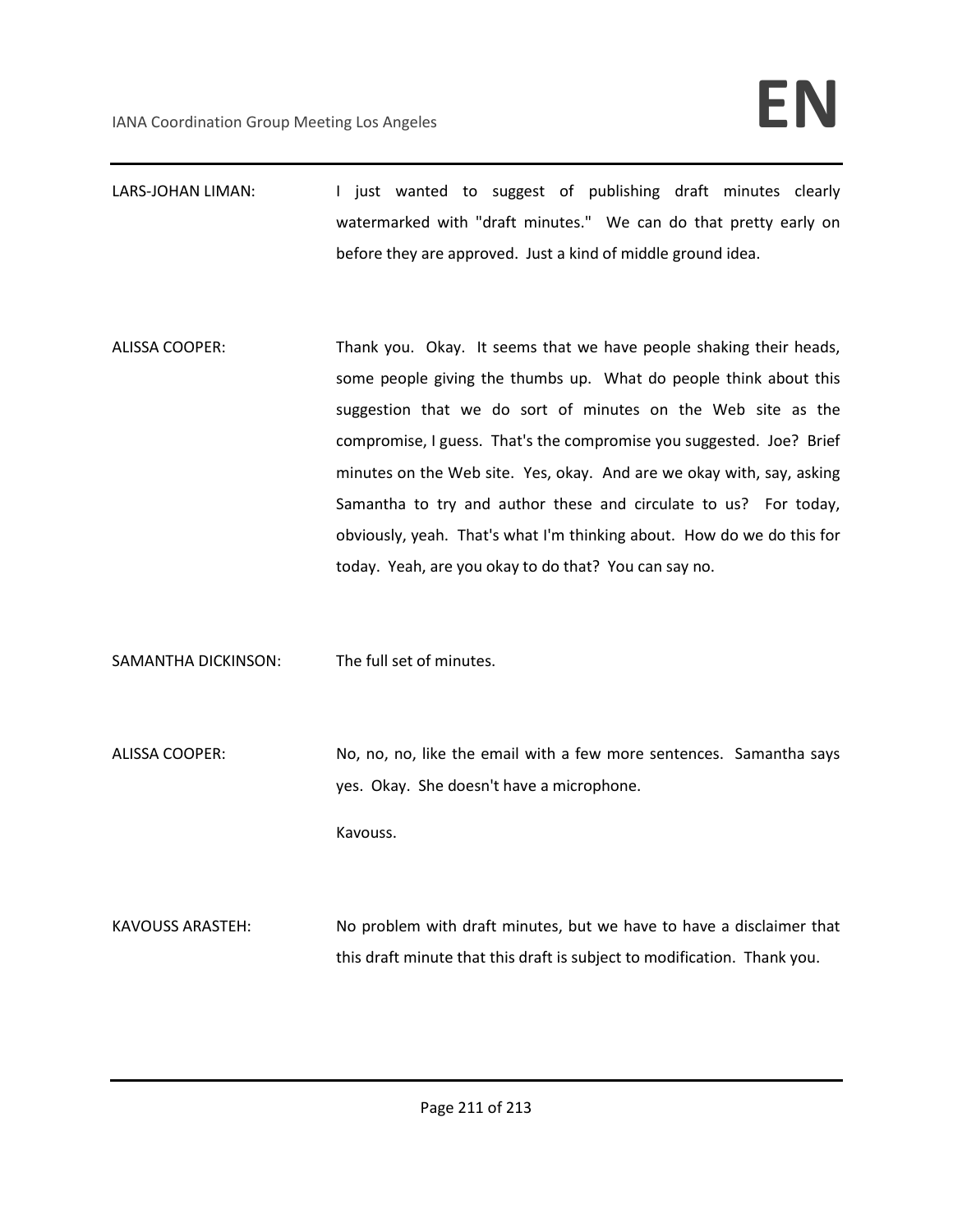## ALISSA COOPER: Okay. Okay. Great. Any other business? No. Okay. So I would just like to say a very big thank you to everyone. I think we had a really productive meeting today and looking forward to getting down to the real work the next time we all see each other. Also huge, huge thanks to all the secretariat, the ICANN staff who arranged the dinner last night which was lovely, the interpreters in the back -- is there someone -- the tech team, yes. [ Applause ] Are there other people who sit in the back who are not named? Okay. I just wanted to make sure. Oh, and the audience. Yes, thank you to the silent observers for being silent. Yeah. No one protesting the outcome. So, yep. KAVOUSS ARASTEH: I fully endorse what you said. I would like to sincerely thank you as the chairman of this group, all the effort that you have put before, during, and so on and so forth including those distinguished colleagues they have worked to prepare the elements, like Manal and others. And, also, we would like to mention that we are very happy with the atmosphere and environment of ICG which is very friendly and very promising. [ Applause ]